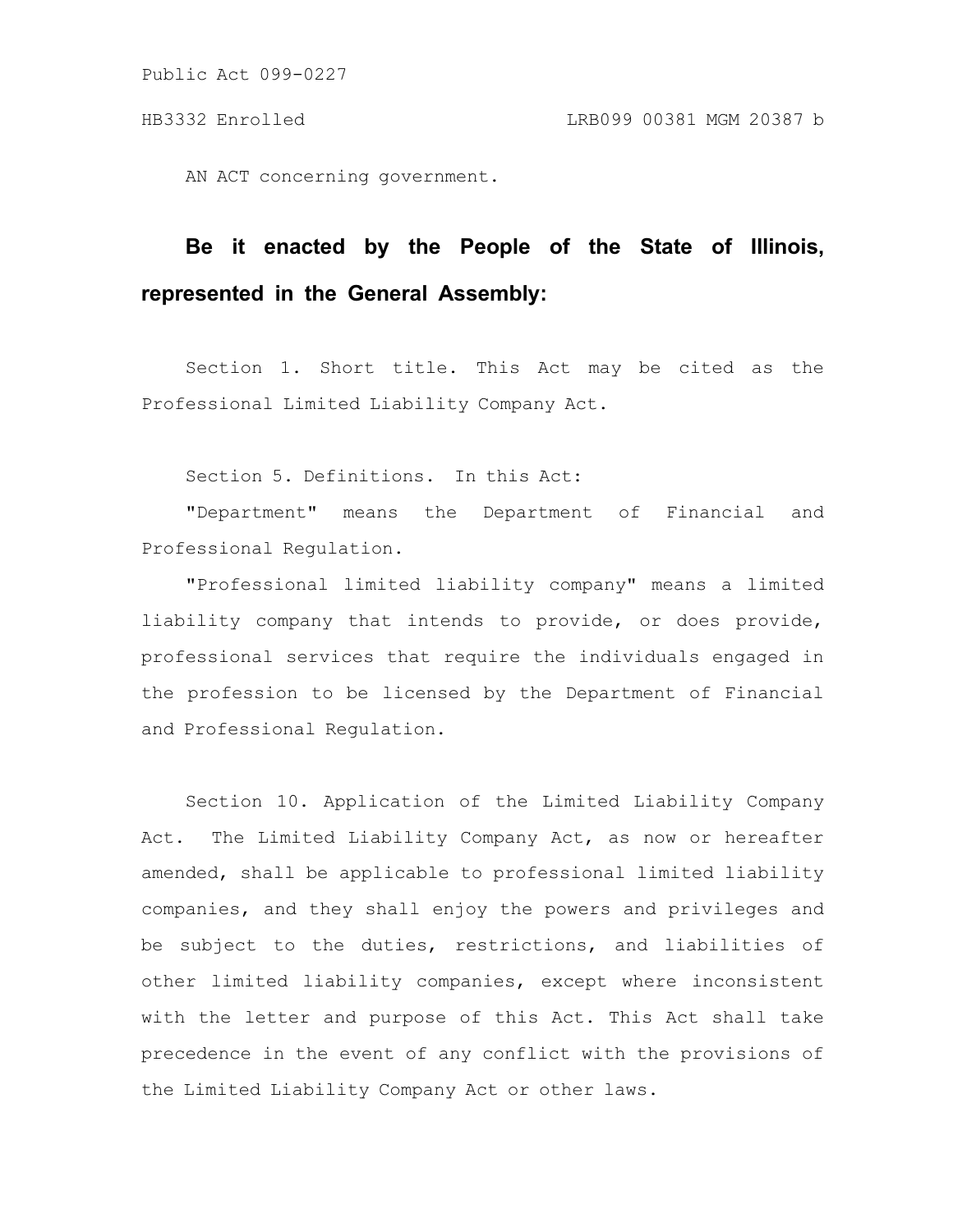Section 15. Certificate of registration.

(a) No professional limited liability company may render professional services that require the issuance of a license by the Department, except through its managers, members, agents, or employees who are duly licensed or otherwise legally authorized to render such professional services within this State. An individual's association with a professional limited liability company as a manager, member, agent, or employee, shall in no way modify or diminish the jurisdiction of the Department that licensed, certified, or registered the individual for a particular profession.

(b) A professional limited liability company shall not open, operate, or maintain an establishment for any of the purposes for which a limited liability company may be organized without obtaining a certificate of registration from the Department.

(c) Application for a certificate of registration shall be made in writing and shall contain the name and primary mailing address of the professional limited liability company, the name and address of the company's registered agent, the address of the practice location maintained by the company, each assumed name being used by the company, and such other information as may be required by the Department. All official correspondence from the Department shall be mailed to the primary mailing address of the company except that the company may elect to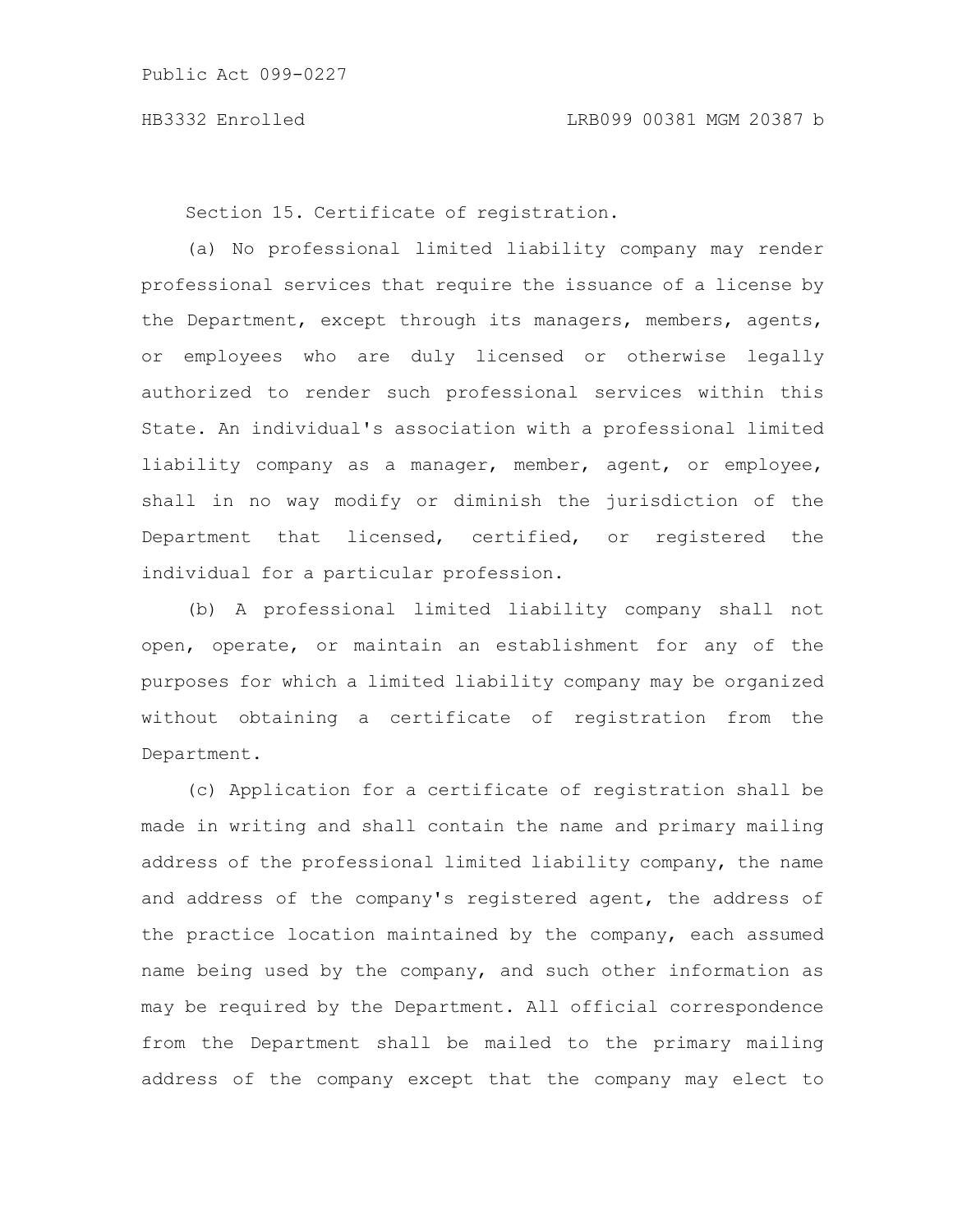have renewal and non-renewal notices sent to the registered agent of the company. Upon receipt of such application, the Department shall make an investigation of the professional limited liability company. If this Act or any Act administered by the Department requires the organizers, managers, and members to each be licensed in the particular profession or related professions related to the professional services offered by the company, the Department shall determine that the organizers, managers, and members are each licensed pursuant to the laws of Illinois to engage in the particular profession or related professions involved (except that an initial organizer may be a licensed attorney) and that no disciplinary action is pending before the Department against any of them before issuing a certificate of registration. For all other companies submitting an application, the Department shall determine if any organizer, manager, or member claiming to hold a professional license issued by the Department is currently so licensed and that no disciplinary action is pending before the Department against any of them before issuing a certificate of registration. If it appears that the professional limited liability company will be conducted in compliance with the law and the rules and regulations of the Department, the Department shall issue, upon payment of a registration fee of \$50, a certificate of registration.

(d) A separate application shall be submitted for each business location in Illinois. If the professional limited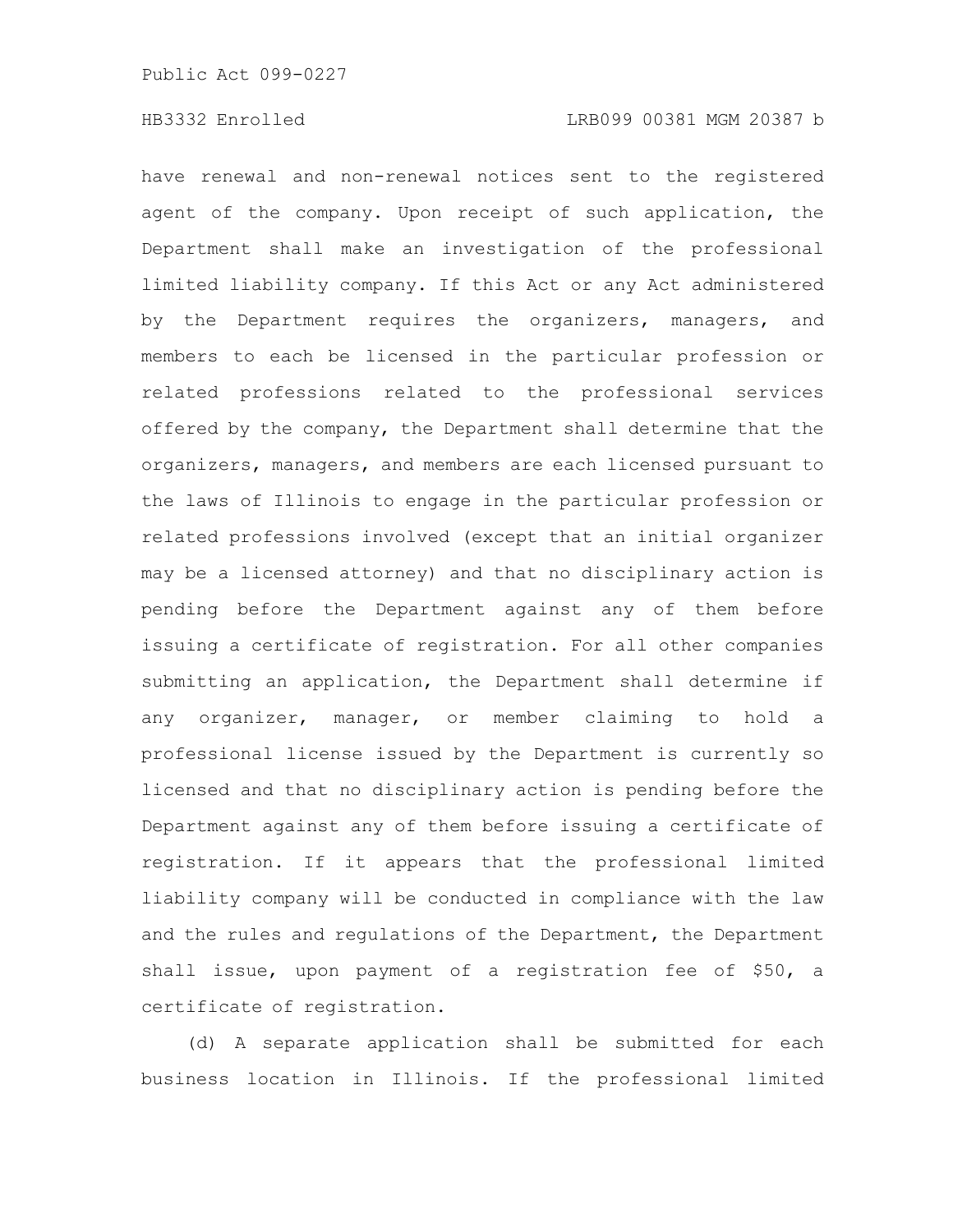liability company is using more than one fictitious or assumed name and has an address different from that of the parent company, a separate application shall be submitted for each fictitious or assumed name.

(e) Upon written application of the holder, the Department shall renew the certificate if it finds that the professional limited liability company has complied with its regulations and the provisions of this Act and the applicable licensing Act. This fee for the renewal of a certificate of registration shall be calculated at the rate of \$40 per year. The certificate of registration shall be conspicuously posted upon the premises to which it is applicable. A certificate of registration shall not be assignable.

(f) The Department shall not issue or renew any certificate of registration to a professional limited liability company during the period of dissolution.

Section 20. Failure to obtain a certificate of registration. Whenever the Department has reason to believe a professional limited liability company has opened, operated, or maintained an establishment without a certificate of registration, the Department may issue a notice of violation to the professional limited liability company. The notice of violation shall provide a period of 30 days after the date of the notice to either file an answer to the satisfaction of the Department or submit an application for a certificate of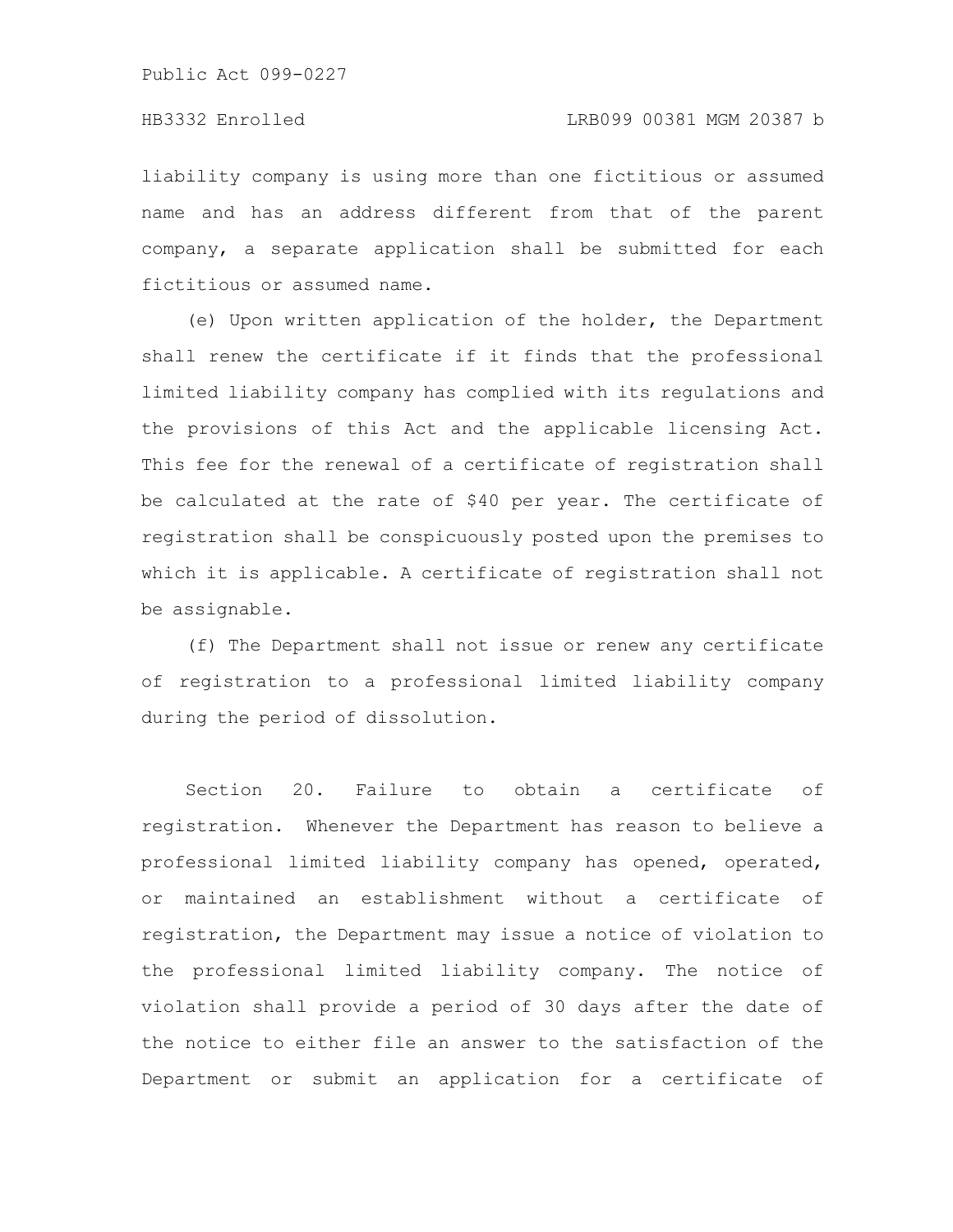# HB3332 Enrolled LRB099 00381 MGM 20387 b

registration in compliance with this Act. If the professional limited liability company submits an application for a certificate of registration, it must pay the \$50 application fee and a late fee of \$100 for each year that the professional limited liability company opened, operated, or maintained an establishment without a certificate of registration for the purpose of providing any professional service that requires the individuals engaged in the profession to be licensed by the Department, with a maximum late fee of \$500. If the professional limited liability company that is the subject of the notice of violation fails to respond, fails to respond to the satisfaction of the Department, or fails to submit an application for registration, the Department may institute disciplinary proceedings against the professional limited liability company and may impose a civil penalty up to \$1,000 for violation of this Act after affording the professional limited liability company a hearing in conformance with the requirements of this Act.

Section 25. Suspension, revocation or discipline of certificate of registration.

(a) The Department may suspend, revoke, or otherwise discipline the certificate of registration of a professional limited liability company for any of the following reasons:

(1) the revocation or suspension of the license to practice the profession of any officer, manager, member,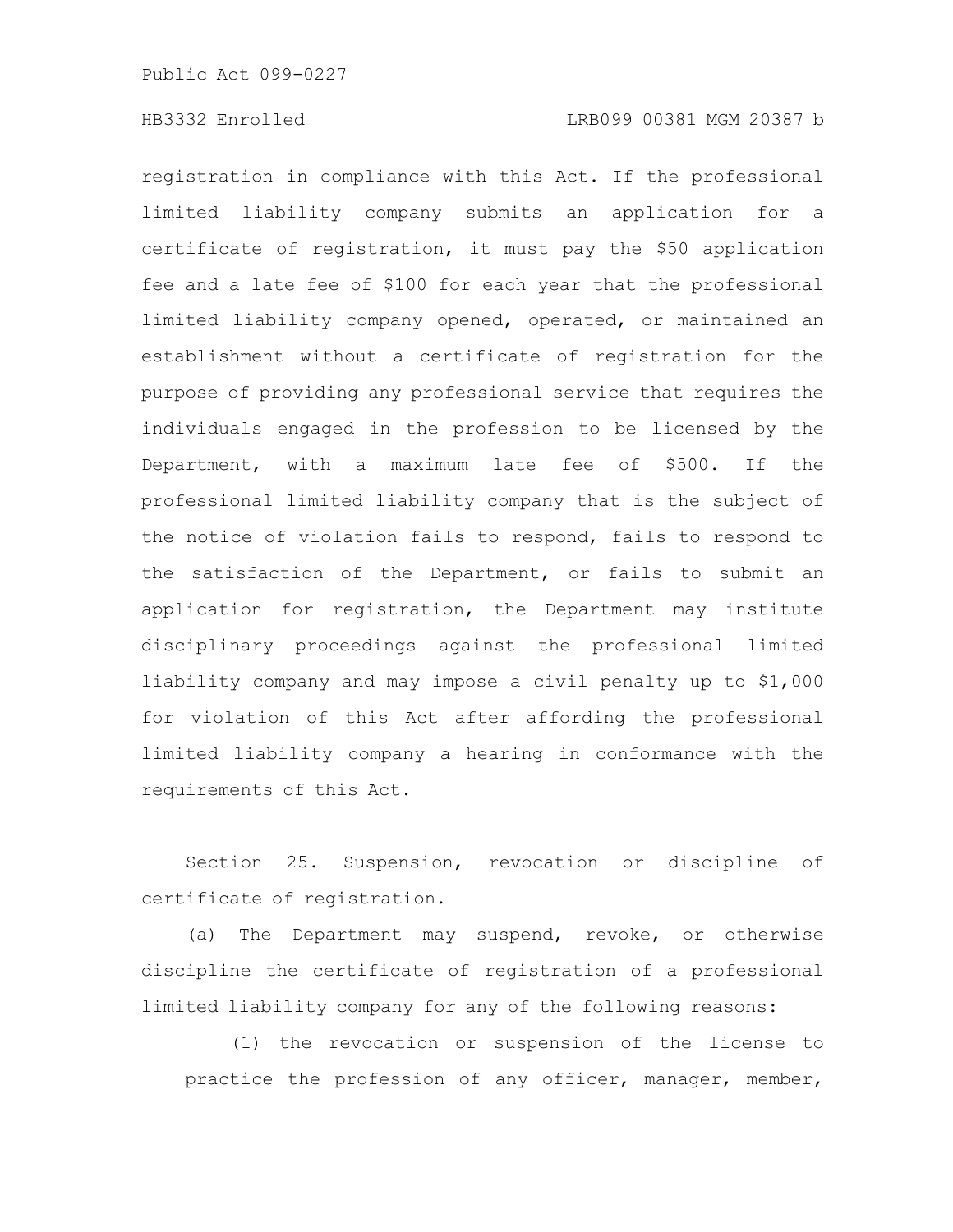agent, or employee not promptly removed or discharged by the professional limited liability company;

(2) unethical professional conduct on the part of any officer, manager, member, agent, or employee not promptly removed or discharged by the professional limited liability company;

(3) the death of the last remaining member;

(4) upon finding that the holder of the certificate has failed to comply with the provisions of this Act or the regulations prescribed by the Department; or

(5) the failure to file a return, to pay the tax, penalty, or interest shown in a filed return, or to pay any final assessment of tax, penalty, or interest, as required by a tax Act administered by the Illinois Department of Revenue, until such time as the requirements of any such tax Act are satisfied.

(b) Before any certificate of registration is suspended or revoked, the holder shall be given written notice of the proposed action and the reasons for the proposed action and shall be provided a public hearing by the Department with the right to produce testimony and other evidence concerning the charges made. The notice shall also state the place and date of the hearing, which shall be at least 10 days after service of the notice.

(c) All orders of the Department denying an application for a certificate of registration or suspending or revoking a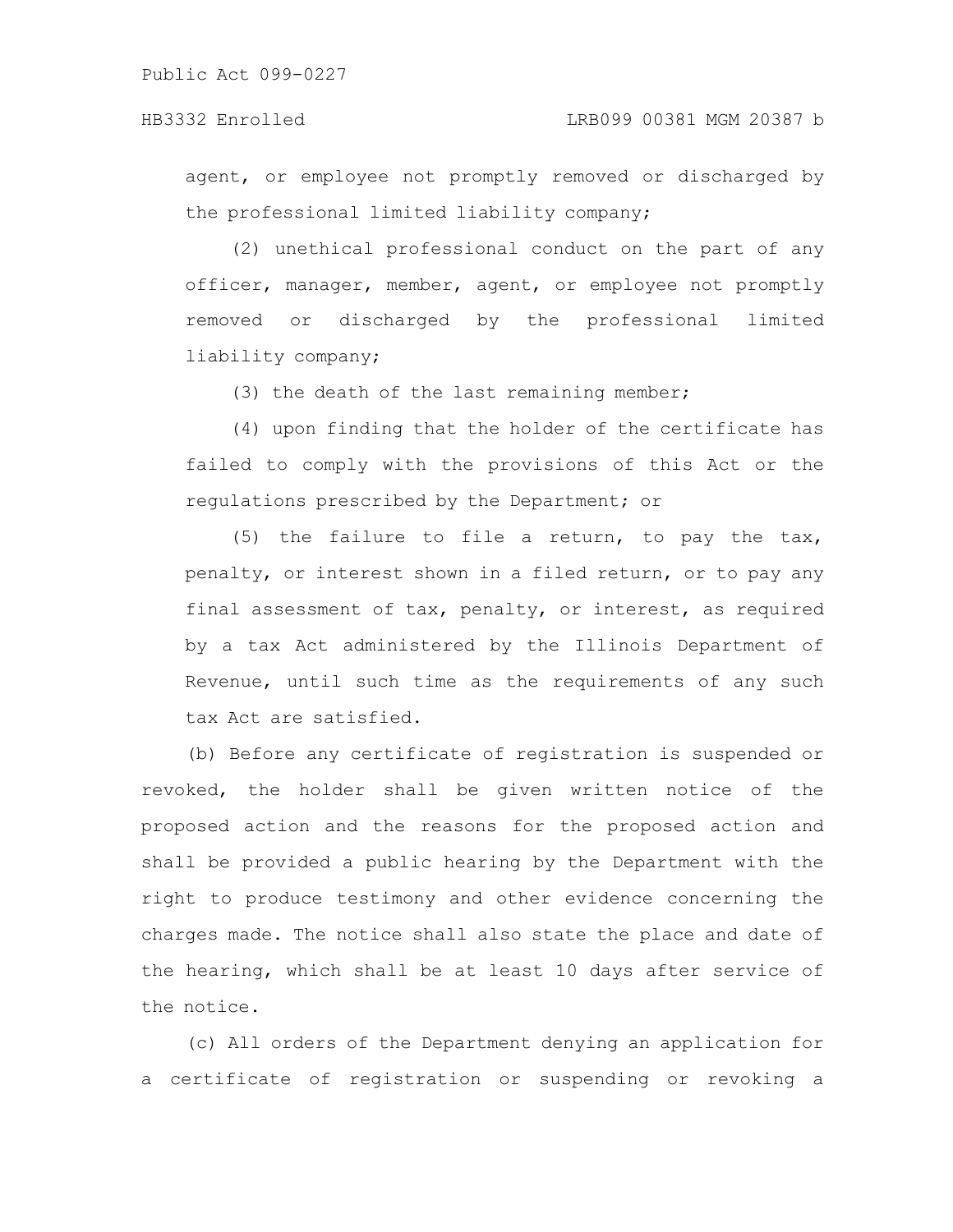# HB3332 Enrolled LRB099 00381 MGM 20387 b

certificate of registration or imposing a civil penalty shall be subject to judicial review pursuant to the Administrative Review Law.

(d) The proceedings for judicial review shall be commenced in the circuit court of the county in which the party applying for review is located. If the party is not currently located in Illinois, the venue shall be in Sangamon County. The Department shall not be required to certify any record to the court or file any answer in court or otherwise appear in any court in a judicial review proceeding, unless and until the Department has received from the plaintiff payment of the costs of furnishing and certifying the record, which costs shall be determined by the Department. Exhibits shall be certified without cost. Failure on the part of the plaintiff to file a receipt in court is grounds for dismissal of the action.

Section 30. Confidentiality.

(a) All information collected by the Department in the course of an examination or investigation of a holder of a certificate of registration or an applicant, including, but not limited to, any complaint against a holder of a certificate of registration filed with the Department and information collected to investigate any such complaint, shall be maintained for the confidential use of the Department and shall not be disclosed.

(b) The Department may not disclose the information to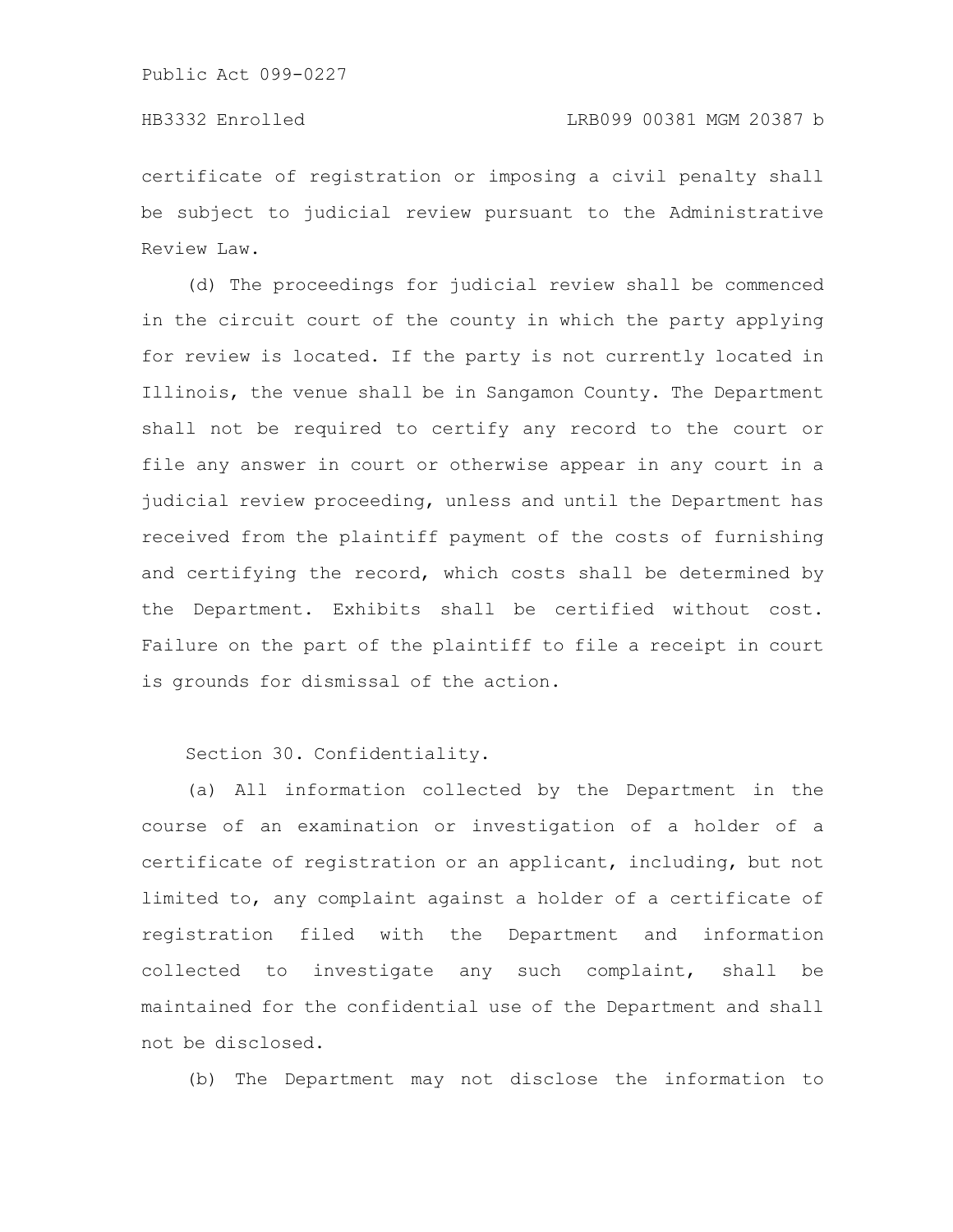### HB3332 Enrolled LRB099 00381 MGM 20387 b

anyone other than law enforcement officials, other regulatory agencies that have an appropriate regulatory interest as determined by the Secretary of the Department, or a party presenting a lawful subpoena to the Department. Information and documents disclosed to a federal, State, county, or local law enforcement agency shall not be disclosed by the agency for any purpose to any other agency or person. A formal complaint filed against a holder of a certificate of registration by the Department or any order issued by the Department against a holder of a certificate of registration or an applicant shall be a public record, except as otherwise prohibited by law.

Section 35. Professional relationship and liability; rights and obligations pertaining to communications.

(a) Nothing contained in this Act shall be interpreted to abolish, repeal, modify, restrict, or limit the law in effect in this State on the effective date of this Act that is applicable to the professional relationship and liabilities between the person furnishing the professional services and the person receiving such professional services or the law that is applicable to the standards for professional conduct. Any manager, member, agent, or employee of a professional limited liability company shall remain personally and fully liable and accountable for any negligent or wrongful acts or misconduct committed by him or her or by any person under his or her direct supervision and control while rendering professional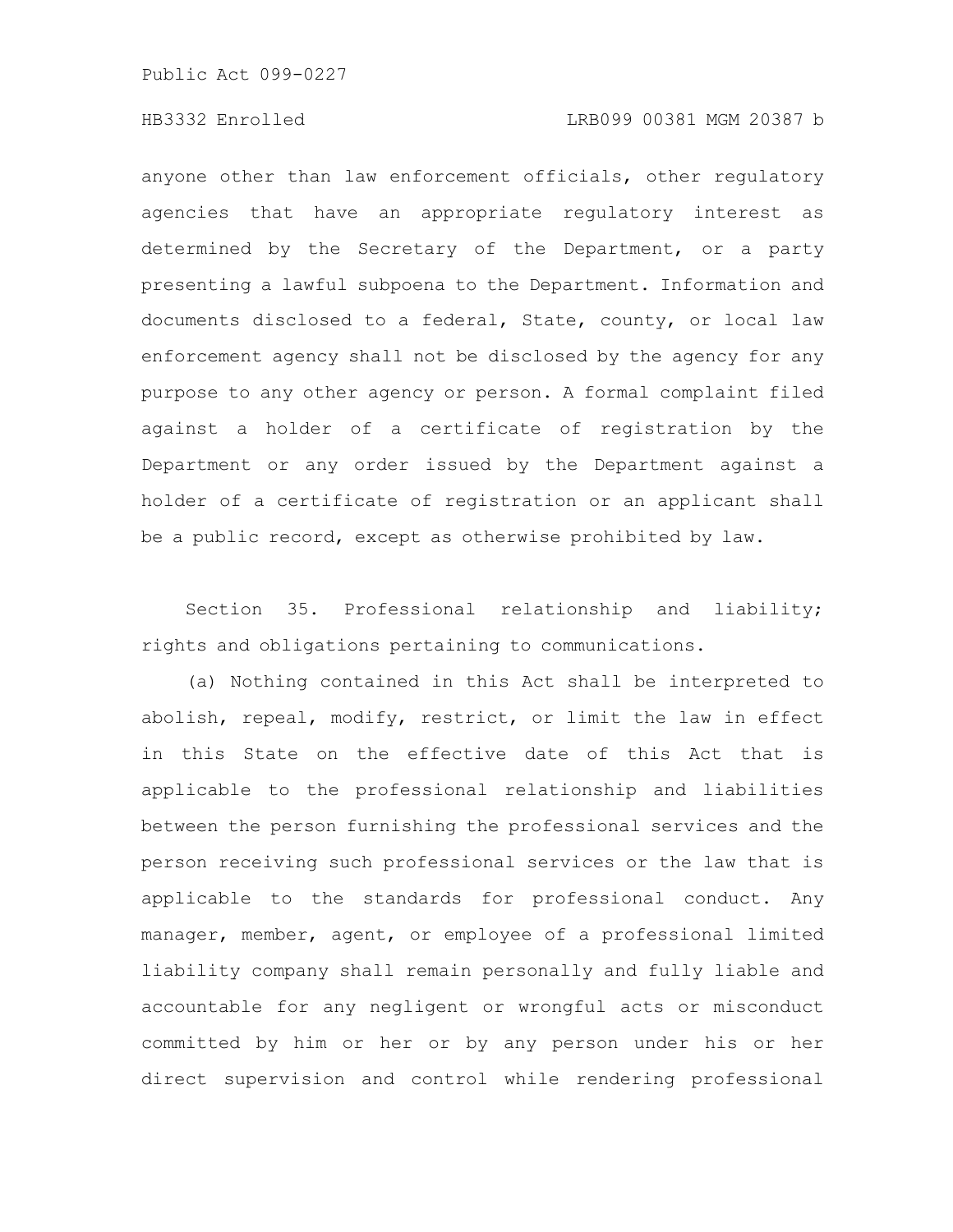# HB3332 Enrolled LRB099 00381 MGM 20387 b

services on behalf of the professional limited liability company. However, a professional limited liability company shall have no greater liability for the conduct of its agents than any other limited liability company organized under the Limited Liability Company Act. A professional limited liability company shall be liable up to the full value of its property for any negligence or wrongful acts or misconduct committed by any of its managers, members, agents, or employees while they are engaged in the rendering of professional services on behalf of the professional limited liability company.

(b) All rights and obligations pertaining to communications made to or information received by any qualified person or the advice he or she gives on such communications or information, shall be extended to the professional limited liability company of which he or she is a manager, member, agent, or employee, and to the professional limited liability company's managers, members, agents, and employees.

Section 40. Dissolution. A professional limited liability company may, for the purposes of dissolution, have as its managers and members individuals who are not licensed by the Department to provide professional services notwithstanding any provision of this Act or of any professional Act administered by the Department, provided that the professional limited liability company under these circumstances does not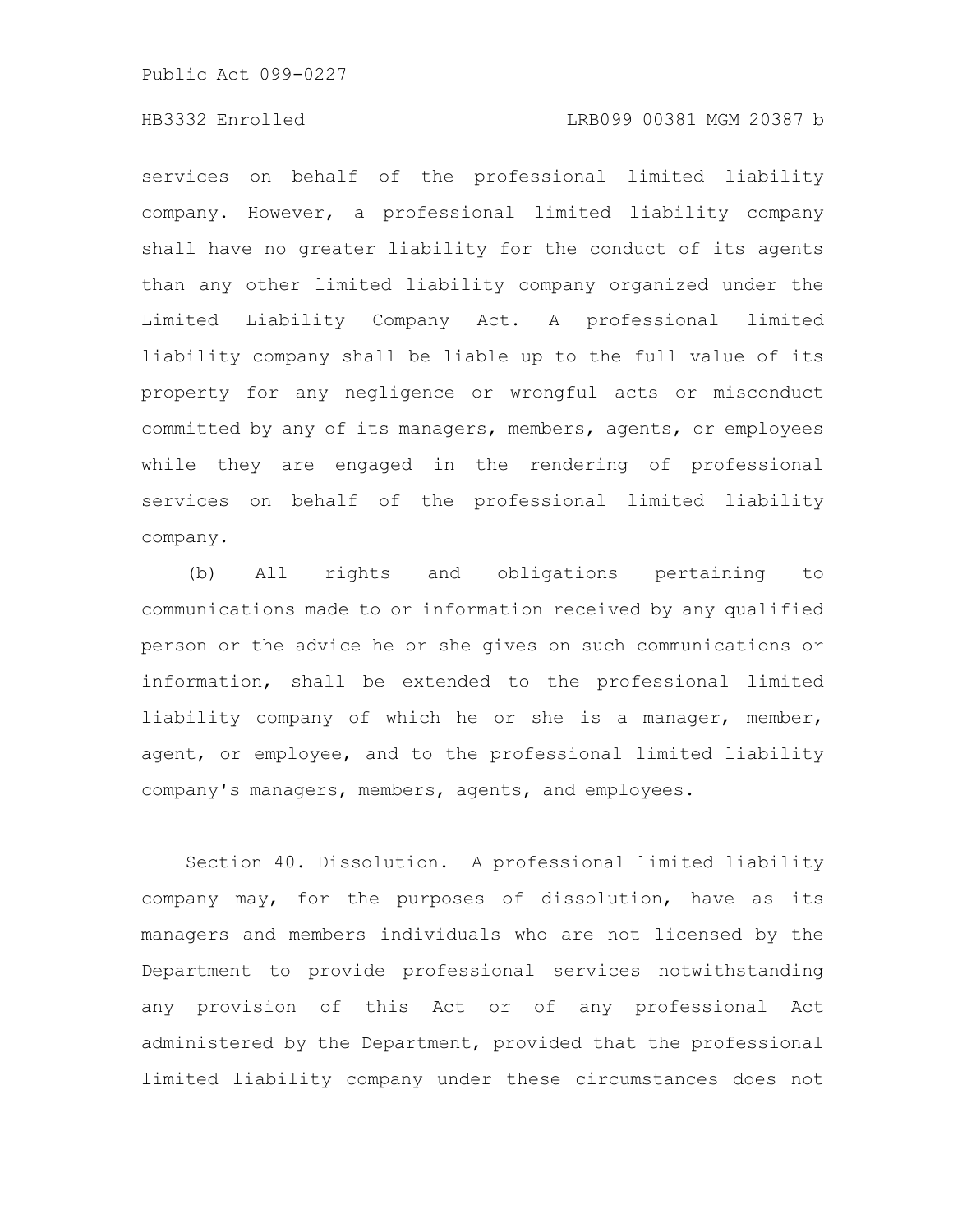### HB3332 Enrolled LRB099 00381 MGM 20387 b

render any professional services nor hold itself out as capable or available to render any professional services during the period of dissolution. A copy of the certificate of dissolution, as issued by the Secretary of State, shall be delivered to the Department within 30 days of its receipt by the managers or members.

Section 45. Dishonored payments. Any professional limited liability company that, on 2 occasions, issues or delivers a check or other order to the Department that is not honored by the financial institution upon which it is drawn because of insufficient funds on the account, shall pay to the Department, in addition to the amount owing upon such check or other order, a fee of \$50. If such check or other order was issued or delivered in payment of a renewal fee and the professional limited liability company whose certificate of registration has lapsed continues to practice as a professional limited liability company without paying the renewal fee and the \$50 fee required under this Section, an additional fee of \$100 shall be imposed for practicing without a current certificate. The Department shall notify the professional limited liability company whose certificate of registration has lapsed within 30 days after the discovery by the Department that such professional limited liability company is operating without a current certificate of the fact that the professional limited liability company is operating without a certificate and of the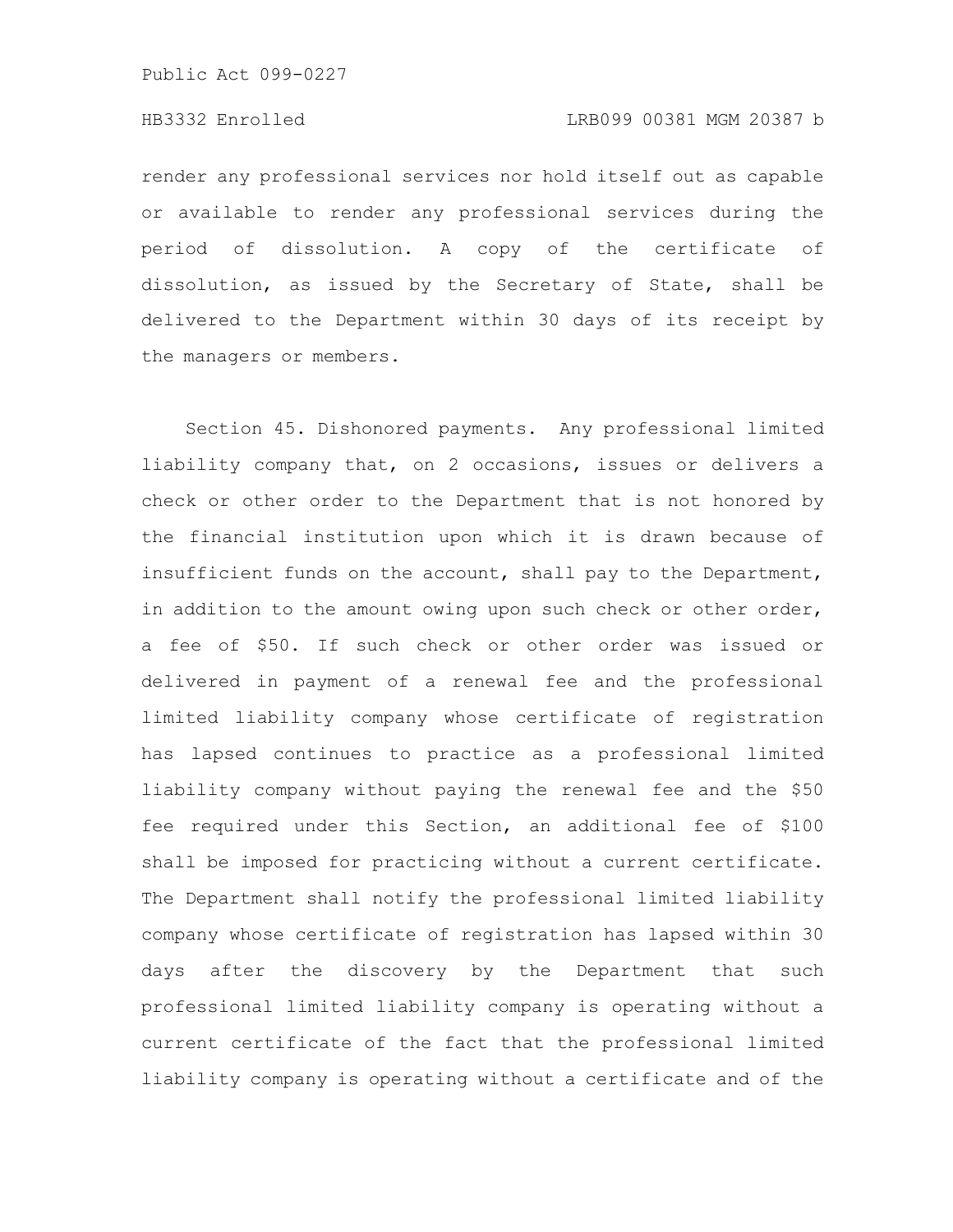amount due to the Department, which shall include the lapsed renewal fee and all other fees required by this Section. If the professional limited liability company whose certification has lapsed seeks a current certificate more than 30 days after the date it receives notification from the Department, it shall be required to apply to the Department for reinstatement of the certificate and to pay all fees due to the Department. The Department may establish a fee for the processing of an application for reinstatement of a certificate that allows the Department to pay all costs and expenses related to the processing of the application. The Secretary of the Department may waive the fees due under this Section in individual cases where he or she finds that in the particular case such fees would be unreasonable or unnecessarily burdensome.

Section 50. Deposit of fees and fines. All fees, civil penalties, and fines collected under this Act shall be deposited into the General Professions Dedicated Fund.

Section 900. The Regulatory Sunset Act is amended by changing Section 4.26 and by adding Section 4.36 as follows:

(5 ILCS 80/4.26)

Sec. 4.26. Acts repealed on January 1, 2016. The following Acts are repealed on January 1, 2016:

The Illinois Athletic Trainers Practice Act.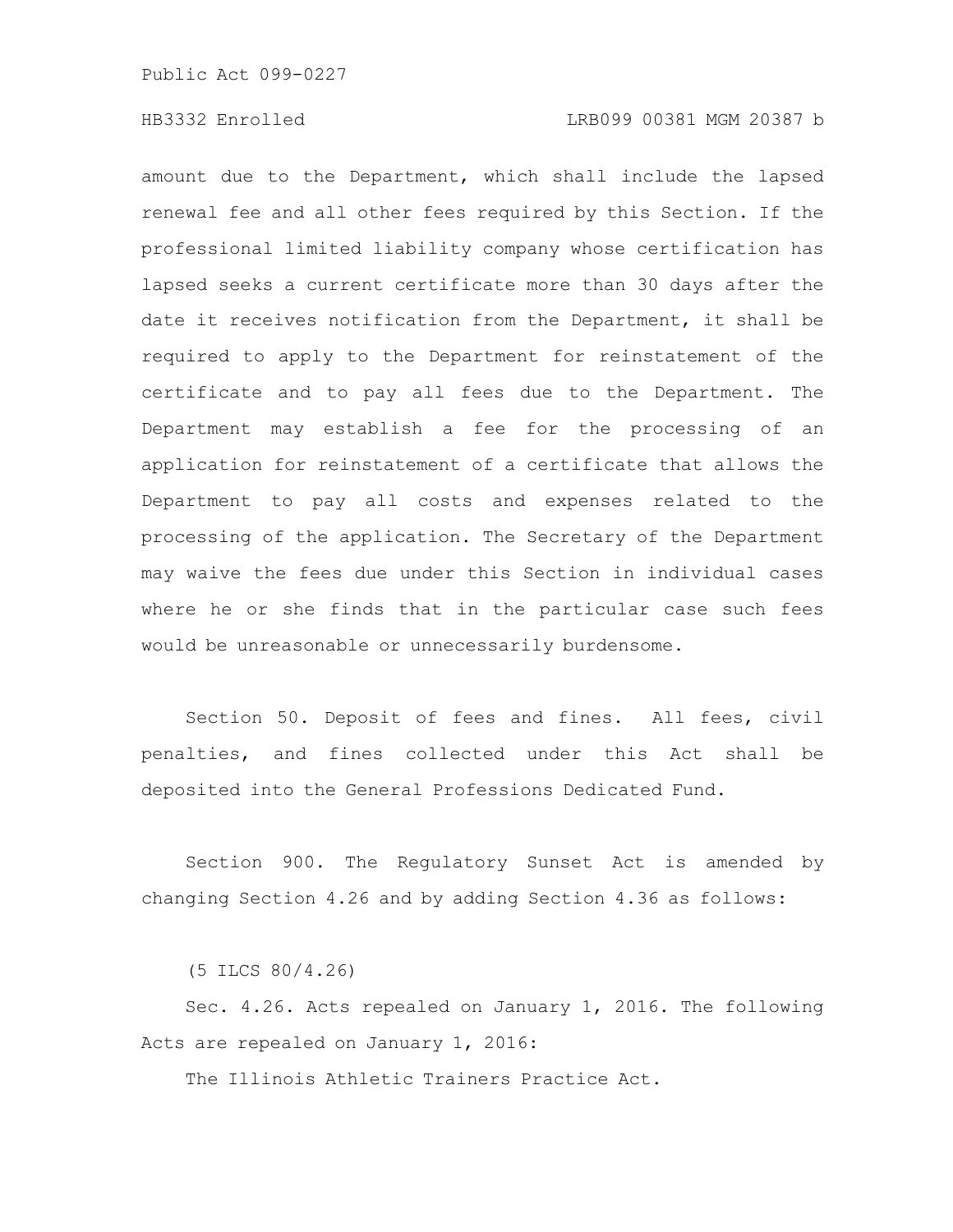### HB3332 Enrolled LRB099 00381 MGM 20387 b

The Illinois Roofing Industry Licensing Act.

The Illinois Dental Practice Act.

#### The Collection Agency Act.

The Barber, Cosmetology, Esthetics, Hair Braiding, and Nail Technology Act of 1985.

The Respiratory Care Practice Act.

The Hearing Instrument Consumer Protection Act.

The Illinois Physical Therapy Act.

The Professional Geologist Licensing Act.

(Source: P.A. 95-331, eff. 8-21-07; 95-876, eff. 8-21-08; 96-1246, eff. 1-1-11.)

(5 ILCS 80/4.36 new)

Sec. 4.36. Act repealed on January 1, 2026. The following Act is repealed on January 1, 2026:

The Collection Agency Act.

Section 905. The Department of Professional Regulation Law of the Civil Administrative Code of Illinois is amended by changing Sections 2105-5, 2105-15, 2105-100, 2105-105, 2105-110, 2105-115, 2105-120, 2105-125, 2105-175, 2105-200, 2105-205, 2105-300, 2105-325, and 2105-400 and by adding Section 2105-117 as follows:

(20 ILCS 2105/2105-5) (was 20 ILCS 2105/60b) Sec. 2105-5. Definitions.  $\overline{a}$  In this Law: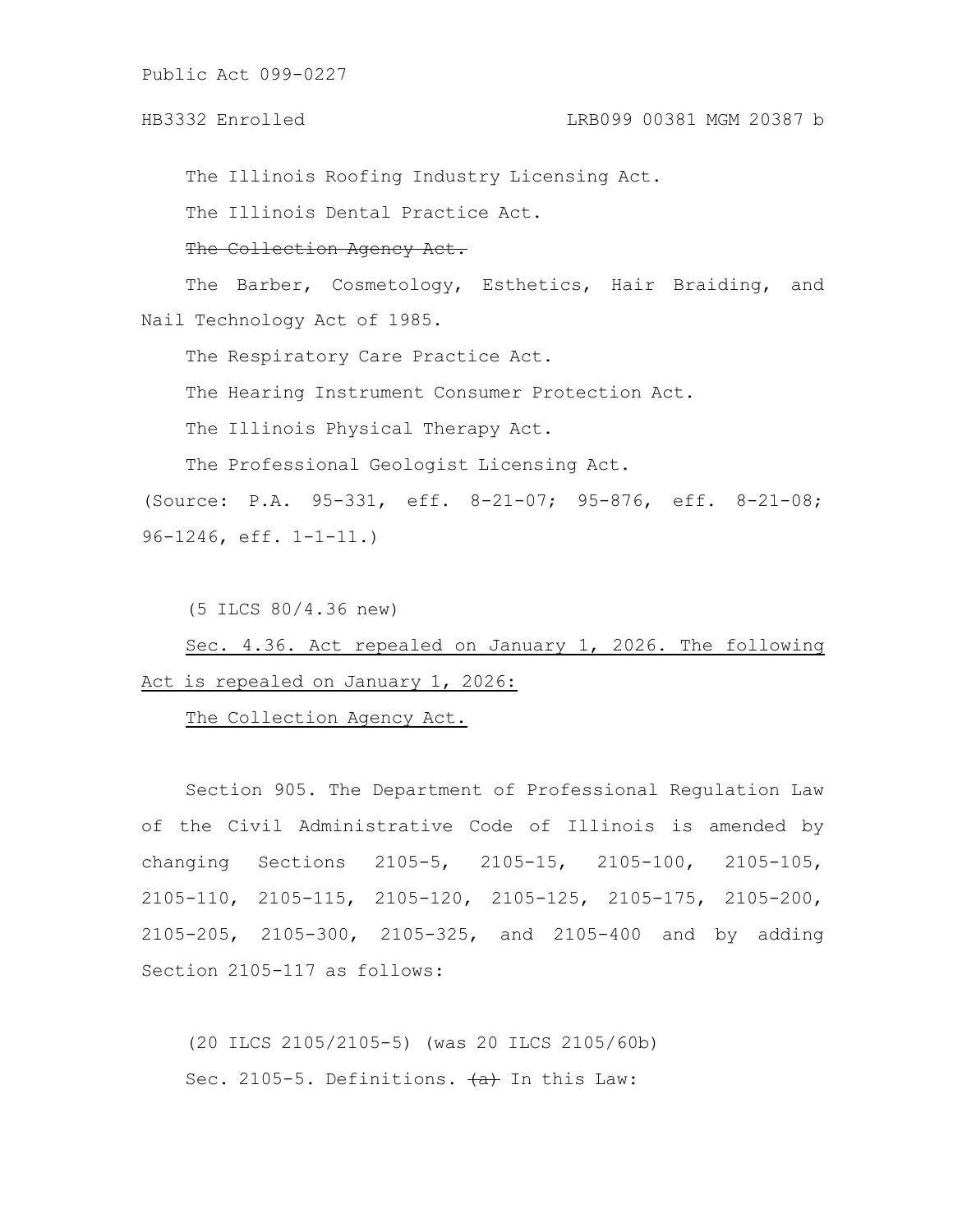"Address of record" means the designated address recorded by the Department in the applicant's application file or the licensee's license file, as maintained by the Department's licensure maintenance unit.

"Department" means the Division of Professional Regulation of the Department of Financial and Professional Regulation. Any reference in this Article to the "Department of Professional Regulation" shall be deemed to mean the "Division of Professional Regulation of the Department of Financial and Professional Regulation".

"Director" means the Director of Professional Regulation.

(b) In the construction of this Section and Sections 2105-15, 2105-100, 2105-105, 2105-110, 2105-115, 2105-120, 2105-125, 2105-175, and 2105-325, the following definitions shall govern unless the context otherwise clearly indicates:

"Board" means the board of persons designated for a profession, trade, or occupation under the provisions of any Act now or hereafter in force whereby the jurisdiction of that profession, trade, or occupation is devolved on the Department.

"Certificate" means a license, certificate of registration, permit, or other authority purporting to be issued or conferred by the Department by virtue or authority of which the registrant has or claims the right to engage in a profession, trade, occupation, or operation of which the Department has jurisdiction.

"Registrant" means a person who holds or claims to hold a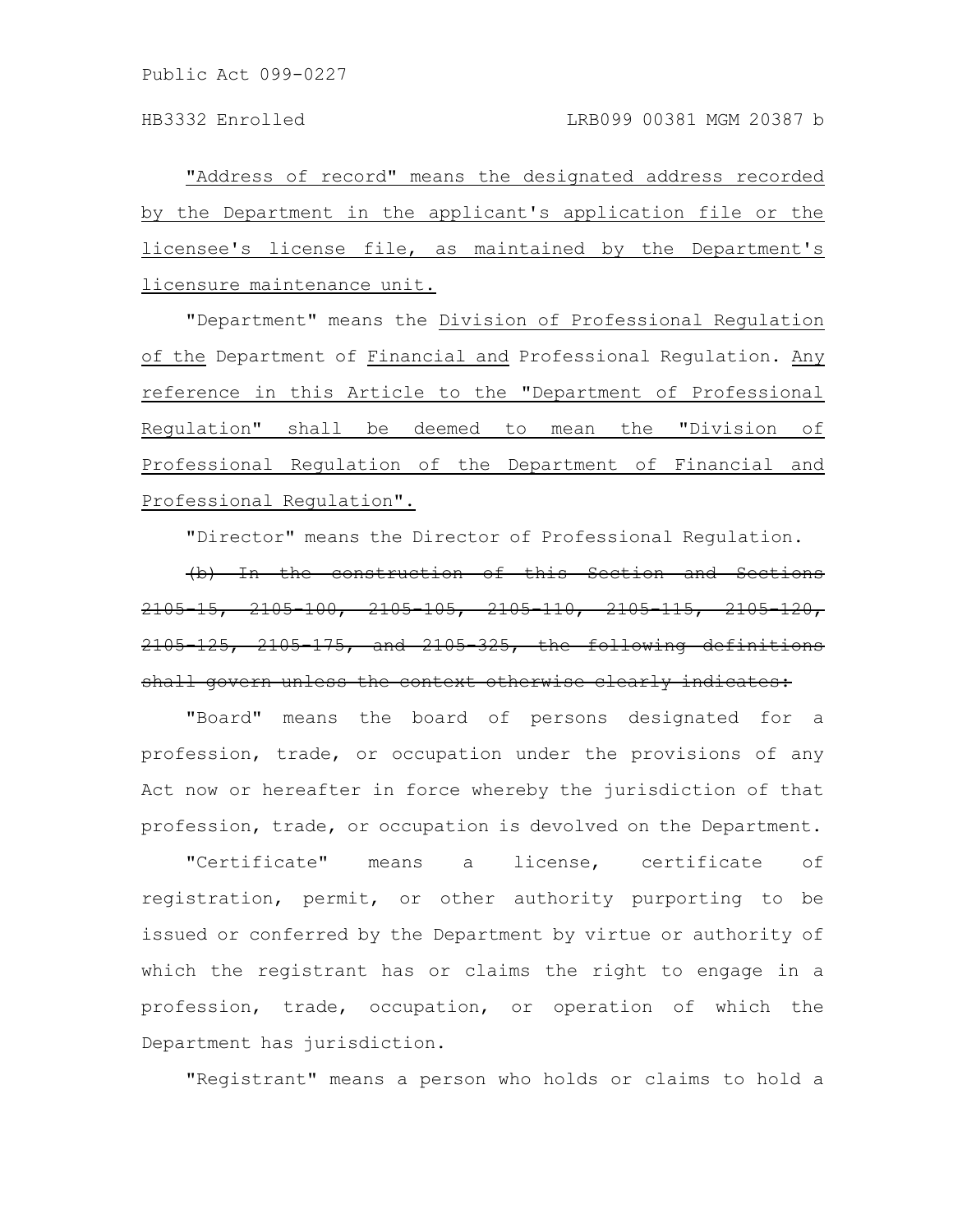#### HB3332 Enrolled LRB099 00381 MGM 20387 b

certificate.

"Retiree" means a person who has been duly licensed, registered, or certified in a profession regulated by the Department and who chooses to relinquish or not renew his or her license, registration, or certification.

(Source: P.A. 94-452, eff. 1-1-06.)

(20 ILCS 2105/2105-15)

Sec. 2105-15. General powers and duties.

(a) The Department has, subject to the provisions of the Civil Administrative Code of Illinois, the following powers and duties:

(1) To authorize examinations in English to ascertain the qualifications and fitness of applicants to exercise the profession, trade, or occupation for which the examination is held.

(2) To prescribe rules and regulations for a fair and wholly impartial method of examination of candidates to exercise the respective professions, trades, or occupations.

(3) To pass upon the qualifications of applicants for licenses, certificates, and authorities, whether by examination, by reciprocity, or by endorsement.

(4) To prescribe rules and regulations defining, for the respective professions, trades, and occupations, what shall constitute a school, college, or university, or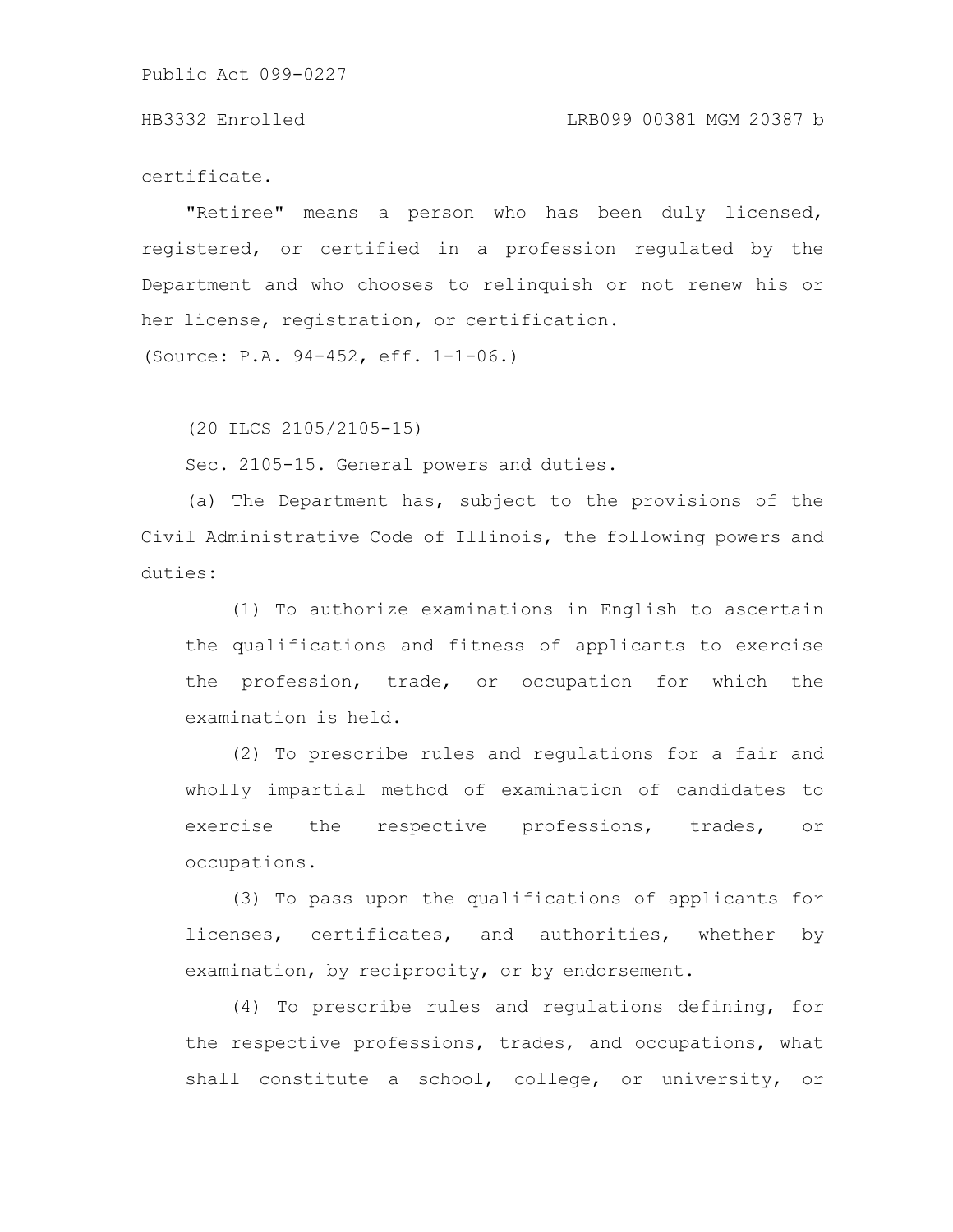# HB3332 Enrolled LRB099 00381 MGM 20387 b

department of a university, or other institution, reputable and in good standing, and to determine the reputability and good standing of a school, college, or university, or department of a university, or other institution, reputable and in good standing, by reference to a compliance with those rules and regulations; provided, that no school, college, or university, or department of a university, or other institution that refuses admittance to applicants solely on account of race, color, creed, sex, sexual orientation, or national origin shall be considered reputable and in good standing.

(5) To conduct hearings on proceedings to revoke, suspend, refuse to renew, place on probationary status, or take other disciplinary action as authorized in any licensing Act administered by the Department with regard to licenses, certificates, or authorities of persons exercising the respective professions, trades, or occupations and to revoke, suspend, refuse to renew, place on probationary status, or take other disciplinary action as authorized in any licensing Act administered by the Department with regard to those licenses, certificates, or authorities.

The Department shall issue a monthly disciplinary report.

The Department shall deny any license or renewal authorized by the Civil Administrative Code of Illinois to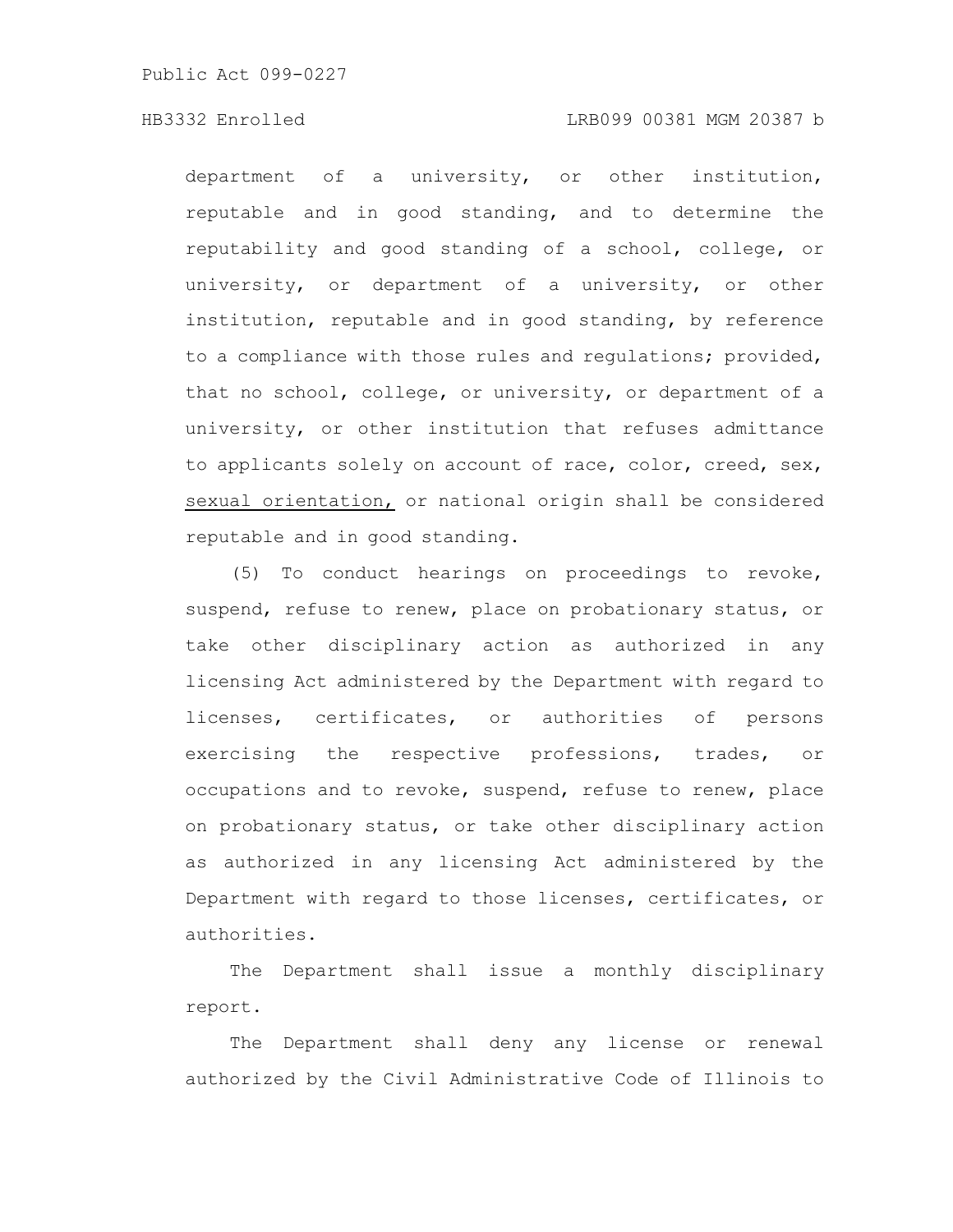any person who has defaulted on an educational loan or scholarship provided by or guaranteed by the Illinois Student Assistance Commission or any governmental agency of this State; however, the Department may issue a license or renewal if the aforementioned persons have established a satisfactory repayment record as determined by the Illinois Student Assistance Commission or other appropriate governmental agency of this State. Additionally, beginning June 1, 1996, any license issued by the Department may be suspended or revoked if the Department, after the opportunity for a hearing under the appropriate licensing Act, finds that the licensee has failed to make satisfactory repayment to the Illinois Student Assistance Commission for a delinquent or defaulted loan. For the purposes of this Section, "satisfactory repayment record" shall be defined by rule.

The Department shall refuse to issue or renew a license to, or shall suspend or revoke a license of, any person who, after receiving notice, fails to comply with a subpoena or warrant relating to a paternity or child support proceeding. However, the Department may issue a license or renewal upon compliance with the subpoena or warrant.

The Department, without further process or hearings, shall revoke, suspend, or deny any license or renewal authorized by the Civil Administrative Code of Illinois to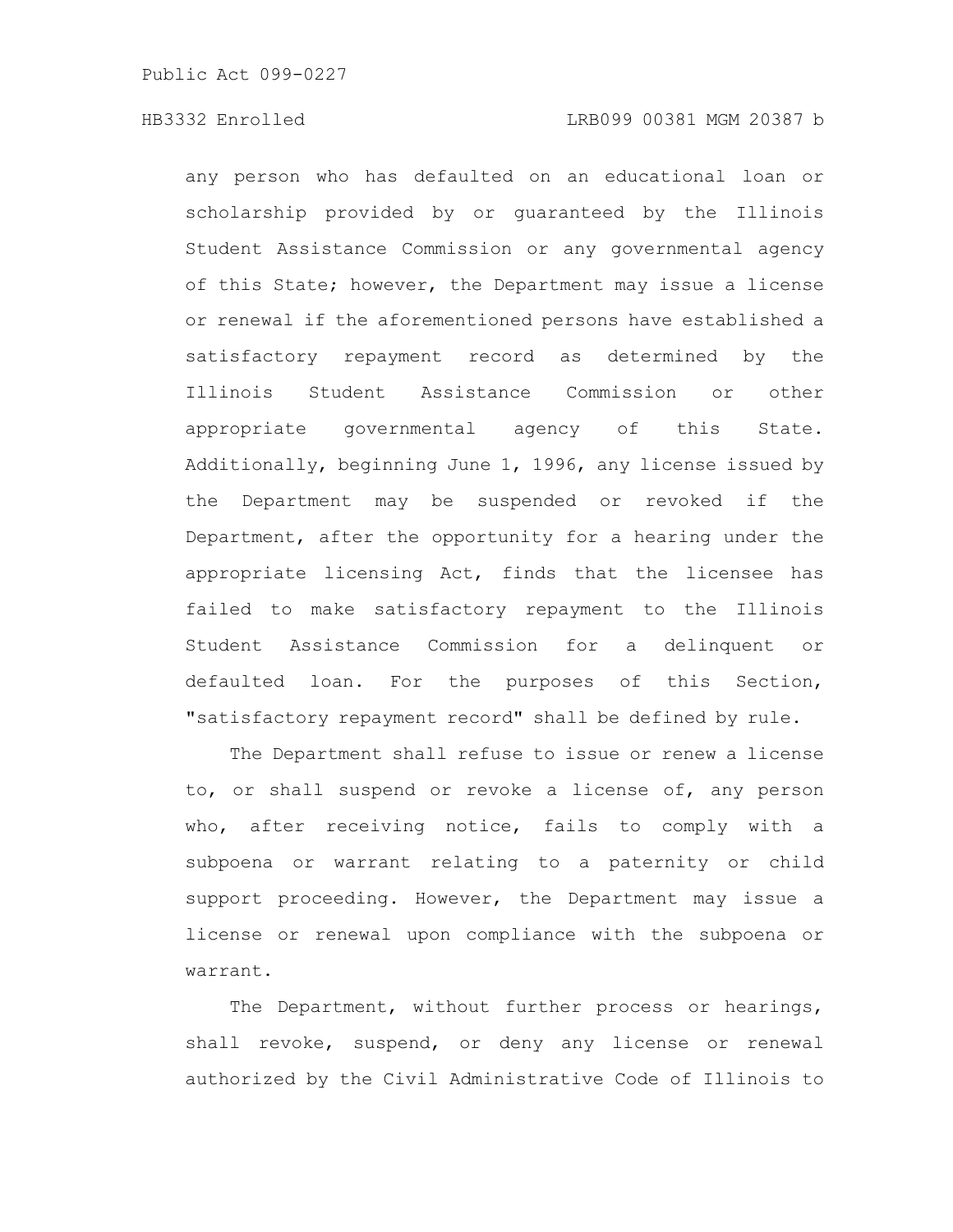### HB3332 Enrolled LRB099 00381 MGM 20387 b

a person who is certified by the Department of Healthcare and Family Services (formerly Illinois Department of Public Aid) as being more than 30 days delinquent in complying with a child support order or who is certified by a court as being in violation of the Non-Support Punishment Act for more than 60 days. The Department may, however, issue a license or renewal if the person has established a satisfactory repayment record as determined by the Department of Healthcare and Family Services (formerly Illinois Department of Public Aid) or if the person is determined by the court to be in compliance with the Non-Support Punishment Act. The Department may implement this paragraph as added by Public Act 89-6 through the use of emergency rules in accordance with Section 5-45 of the Illinois Administrative Procedure Act. For purposes of the Illinois Administrative Procedure Act, the adoption of rules to implement this paragraph shall be considered an emergency and necessary for the public interest, safety, and welfare.

(6) To transfer jurisdiction of any realty under the control of the Department to any other department of the State Government or to acquire or accept federal lands when the transfer, acquisition, or acceptance is advantageous to the State and is approved in writing by the Governor.

(7) To formulate rules and regulations necessary for the enforcement of any Act administered by the Department.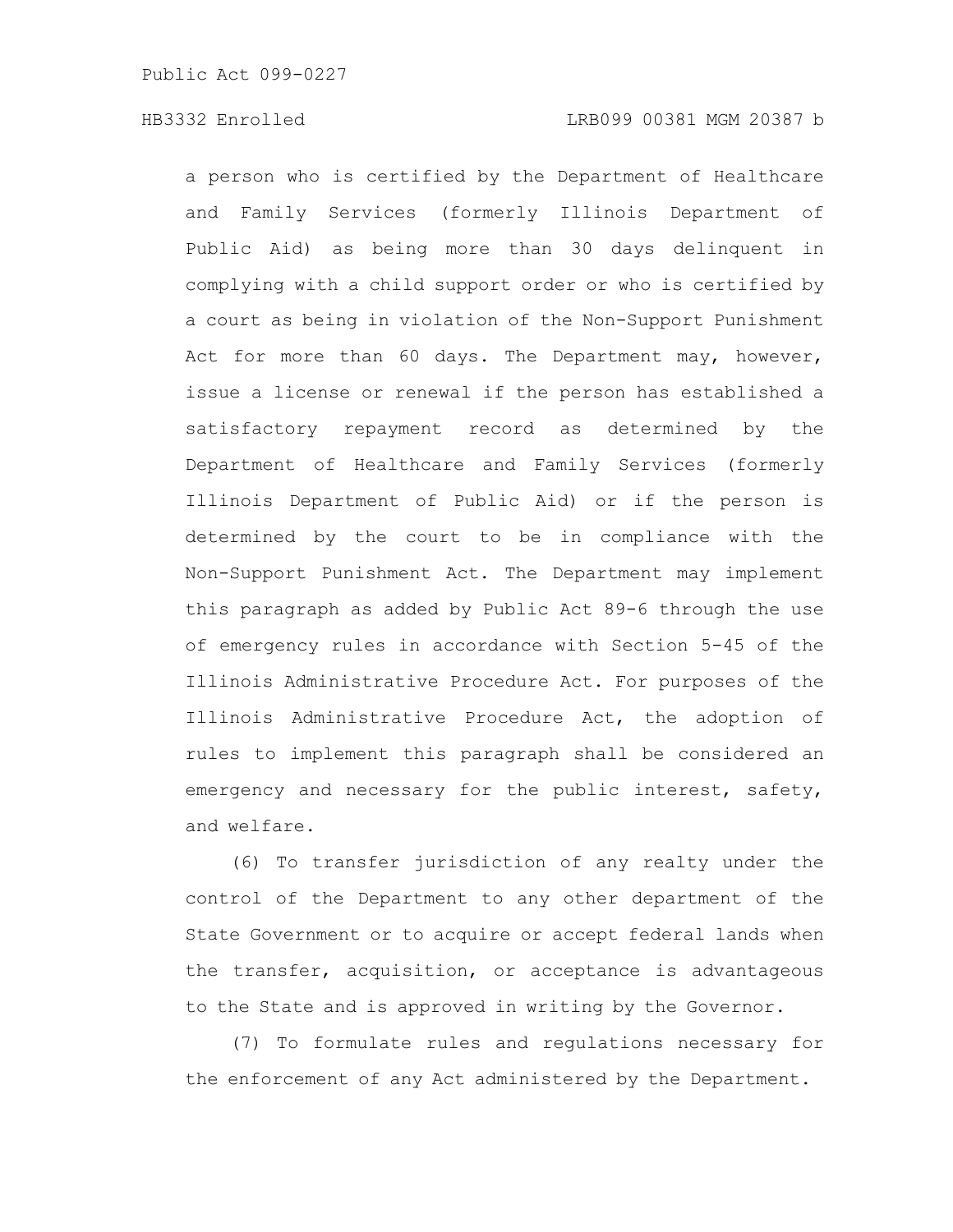# HB3332 Enrolled LRB099 00381 MGM 20387 b

(8) To exchange with the Department of Healthcare and Family Services information that may be necessary for the enforcement of child support orders entered pursuant to the Illinois Public Aid Code, the Illinois Marriage and Dissolution of Marriage Act, the Non-Support of Spouse and Children Act, the Non-Support Punishment Act, the Revised Uniform Reciprocal Enforcement of Support Act, the Uniform Interstate Family Support Act, or the Illinois Parentage Act of 1984. Notwithstanding any provisions in this Code to the contrary, the Department of Professional Regulation shall not be liable under any federal or State law to any person for any disclosure of information to the Department of Healthcare and Family Services (formerly Illinois Department of Public Aid) under this paragraph (8) or for any other action taken in good faith to comply with the requirements of this paragraph (8).

(8.5) To accept continuing education credit for mandated reporter training on how to recognize and report child abuse offered by the Department of Children and Family Services and completed by any person who holds a professional license issued by the Department and who is a mandated reporter under the Abused and Neglected Child Reporting Act. The Department shall adopt any rules necessary to implement this paragraph.

(9) To perform other duties prescribed by law. (a-5) Except in cases involving default on an educational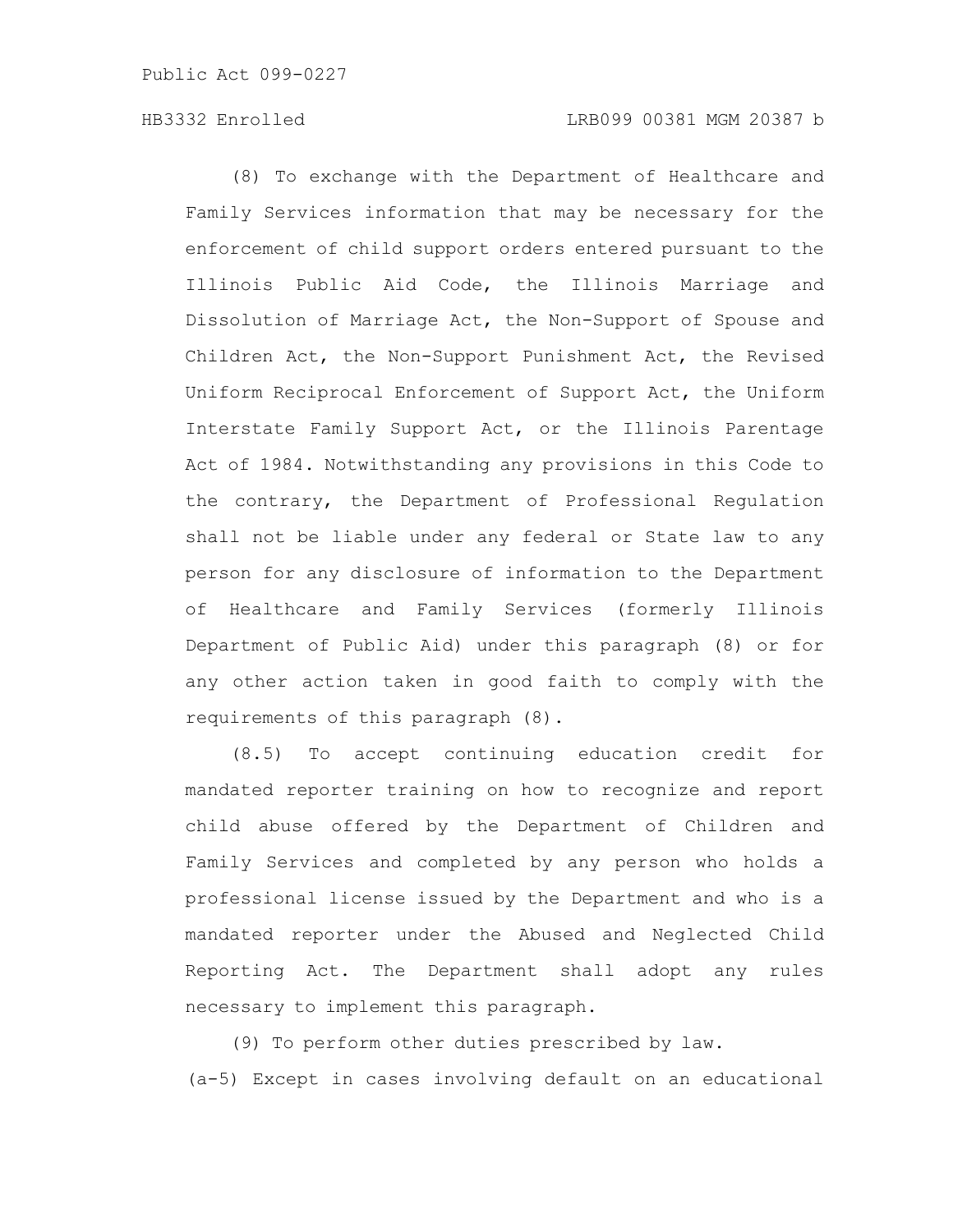# HB3332 Enrolled LRB099 00381 MGM 20387 b

loan or scholarship provided by or guaranteed by the Illinois Student Assistance Commission or any governmental agency of this State or in cases involving delinquency in complying with a child support order or violation of the Non-Support Punishment Act and notwithstanding anything that may appear in any individual licensing Act or administrative rule, no person or entity whose license, certificate, or authority has been revoked as authorized in any licensing Act administered by the Department may apply for restoration of that license, certification, or authority until 3 years after the effective date of the revocation.

(b) The Department may, when a fee is payable to the Department for a wall certificate of registration provided by the Department of Central Management Services, require that portion of the payment for printing and distribution costs be made directly or through the Department to the Department of Central Management Services for deposit into the Paper and Printing Revolving Fund. The remainder shall be deposited into the General Revenue Fund.

(c) For the purpose of securing and preparing evidence, and for the purchase of controlled substances, professional services, and equipment necessary for enforcement activities, recoupment of investigative costs, and other activities directed at suppressing the misuse and abuse of controlled substances, including those activities set forth in Sections 504 and 508 of the Illinois Controlled Substances Act, the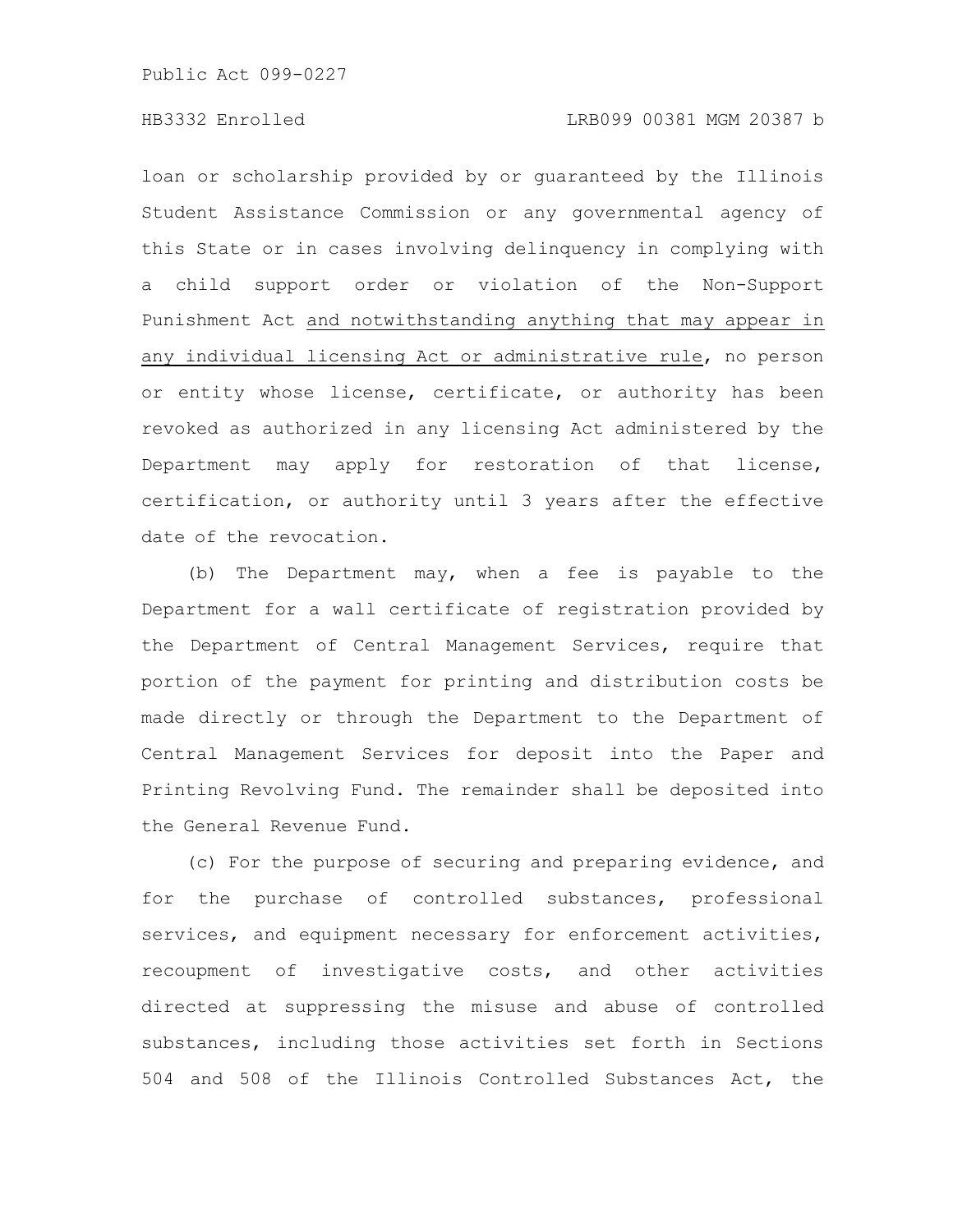Director and agents appointed and authorized by the Director may expend sums from the Professional Regulation Evidence Fund that the Director deems necessary from the amounts appropriated for that purpose. Those sums may be advanced to the agent when the Director deems that procedure to be in the public interest. Sums for the purchase of controlled substances, professional services, and equipment necessary for enforcement activities and other activities as set forth in this Section shall be advanced to the agent who is to make the purchase from the Professional Regulation Evidence Fund on vouchers signed by the Director. The Director and those agents are authorized to maintain one or more commercial checking accounts with any State banking corporation or corporations organized under or subject to the Illinois Banking Act for the deposit and withdrawal of moneys to be used for the purposes set forth in this Section; provided, that no check may be written nor any withdrawal made from any such account except upon the written signatures of 2 persons designated by the Director to write those checks and make those withdrawals. Vouchers for those expenditures must be signed by the Director. All such expenditures shall be audited by the Director, and the audit shall be submitted to the Department of Central Management Services for approval.

(d) Whenever the Department is authorized or required by law to consider some aspect of criminal history record information for the purpose of carrying out its statutory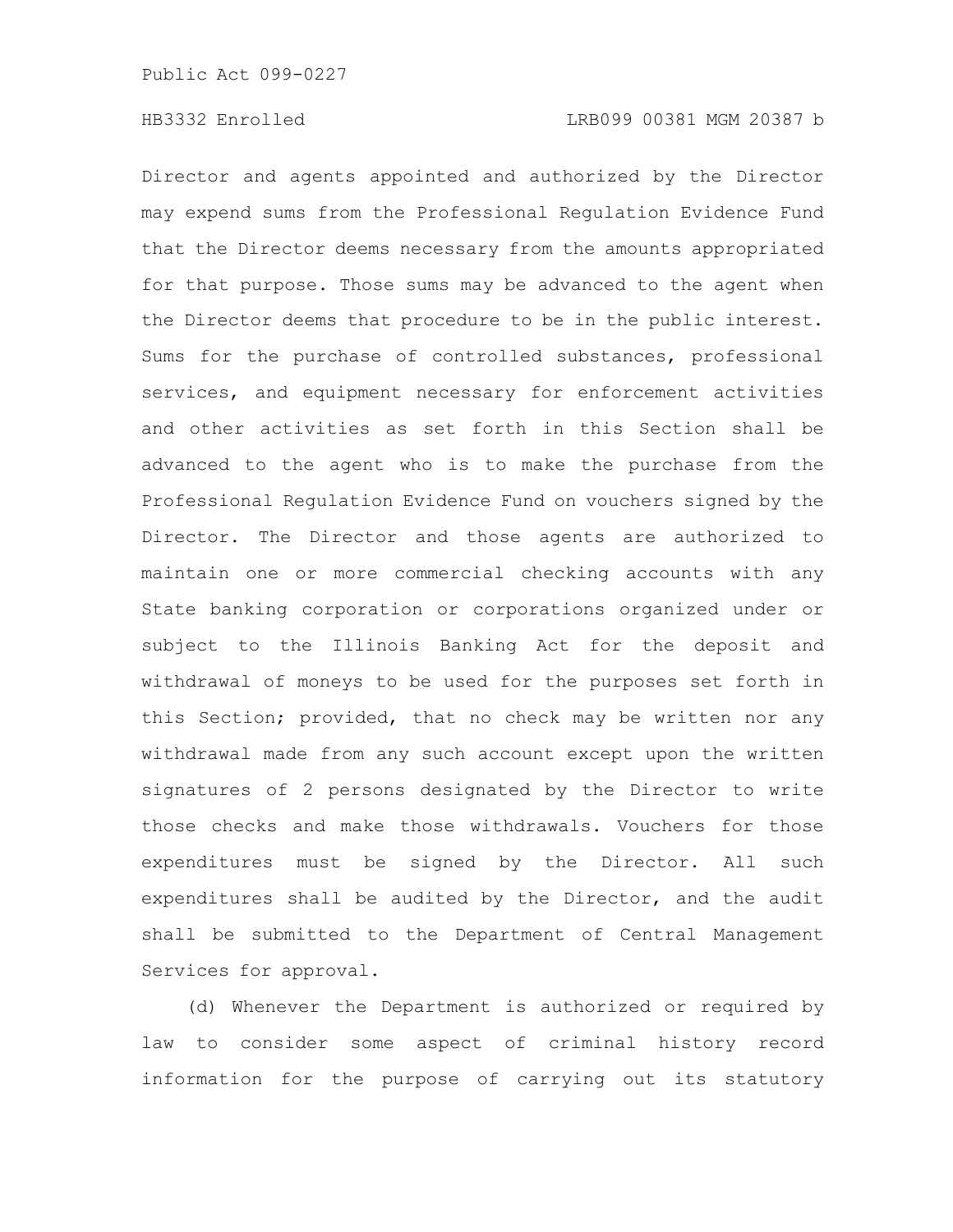powers and responsibilities, then, upon request and payment of fees in conformance with the requirements of Section 2605-400 of the Department of State Police Law (20 ILCS 2605/2605-400), the Department of State Police is authorized to furnish, pursuant to positive identification, the information contained in State files that is necessary to fulfill the request.

(e) The provisions of this Section do not apply to private business and vocational schools as defined by Section 15 of the Private Business and Vocational Schools Act of 2012.

(f) (Blank). Beginning July 1, 1995, this Section does not apply to those professions, trades, and occupations under the Real Estate License Act of 2000, nor does any permits, certificates, or other authorizat business provided for in the Land Sales Registration Act of 1989 or the Illinois Real Estate Time-Share Act.

(g) Notwithstanding anything that may appear in any individual licensing statute or administrative rule, the Department shall deny any license application or renewal authorized under any licensing Act administered by the Department to any person who has failed to file a return, or to pay the tax, penalty, or interest shown in a filed return, or to pay any final assessment of tax, penalty, or interest, as required by any tax Act administered by the Illinois Department of Revenue, until such time as the requirement of any such tax Act are satisfied; however, the Department may issue a license or renewal if the person has established a satisfactory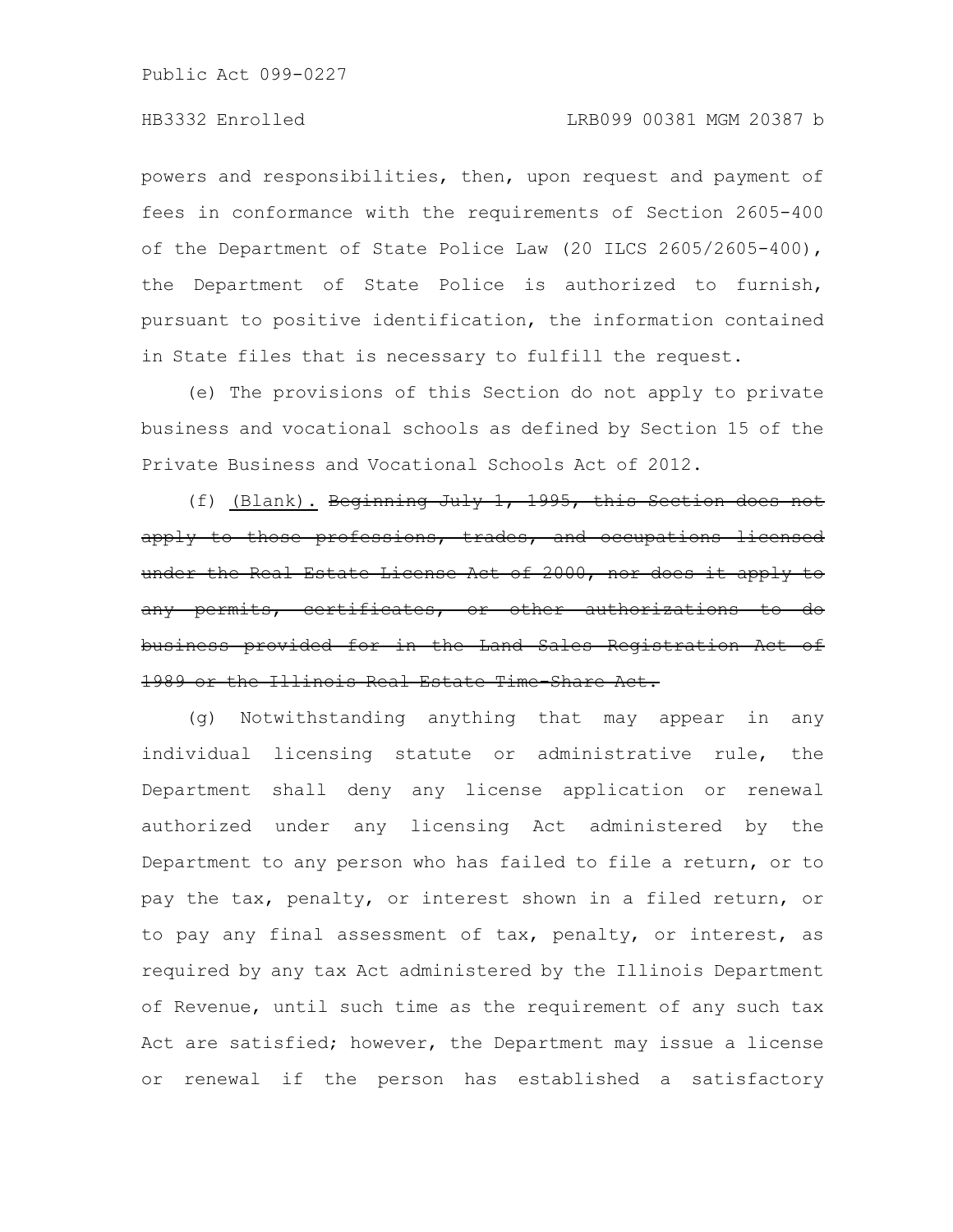repayment record as determined by the Illinois Department of Revenue. For the purpose of this Section, "satisfactory repayment record" shall be defined by rule.

In addition, a complaint filed with the Department by the Illinois Department of Revenue that includes a certification, signed by its Director or designee, attesting to the amount of the unpaid tax liability or the years for which a return was not filed, or both, is prima facie evidence of the licensee's failure to comply with the tax laws administered by the Illinois Department of Revenue. Upon receipt of that certification, the Department shall, without a hearing, immediately suspend all licenses held by the licensee. Enforcement of the Department's order shall be stayed for 60 days. The Department shall provide notice of the suspension to the licensee by mailing a copy of the Department's order by certified and regular mail to the licensee's last known address as registered with the Department. The notice shall advise the licensee that the suspension shall be effective 60 days after the issuance of the Department's order unless the Department receives, from the licensee, a request for a hearing before the Department to dispute the matters contained in the order.

Any suspension imposed under this subsection (g) shall be terminated by the Department upon notification from the Illinois Department of Revenue that the licensee is in compliance with all tax laws administered by the Illinois Department of Revenue.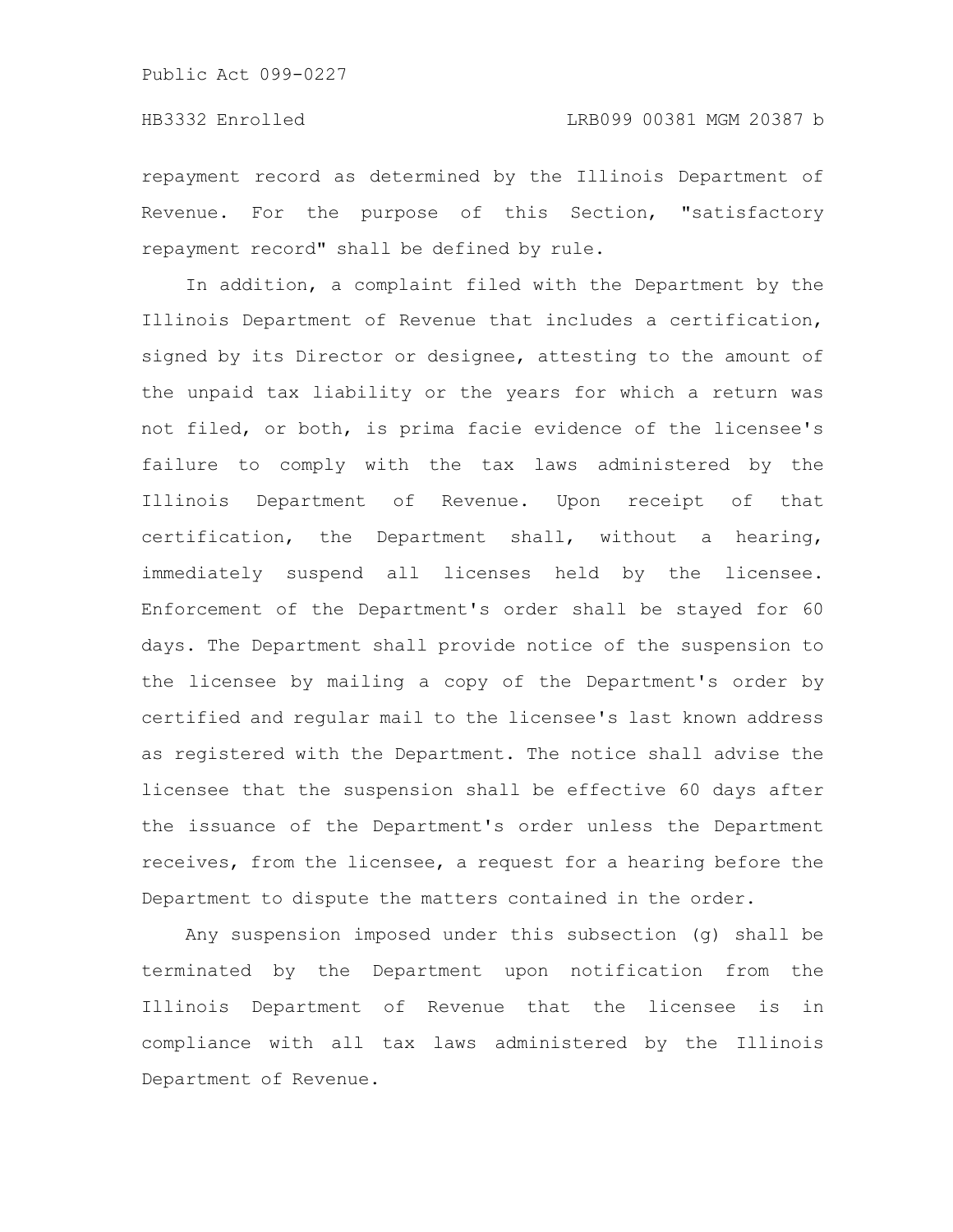The Department may shall promulgate rules for the administration of this subsection (g).

(h) The Department may grant the title "Retired", to be used immediately adjacent to the title of a profession regulated by the Department, to eligible retirees. The use of the title "Retired" shall not constitute representation of current licensure, registration, or certification. Any person without an active license, registration, or certificate in a profession that requires licensure, registration, or certification shall not be permitted to practice that profession.

(i) Within 180 days after December 23, 2009 (the effective date of Public Act 96-852), the Department shall promulgate rules which permit a person with a criminal record, who seeks a license or certificate in an occupation for which a criminal record is not expressly a per se bar, to apply to the Department for a non-binding, advisory opinion to be provided by the Board or body with the authority to issue the license or certificate as to whether his or her criminal record would bar the individual from the licensure or certification sought, should the individual meet all other licensure requirements including, but not limited to, the successful completion of the relevant examinations.

(Source: P.A. 97-650, eff. 2-1-12; 98-756, eff. 7-16-14; 98-850, eff. 1-1-15.)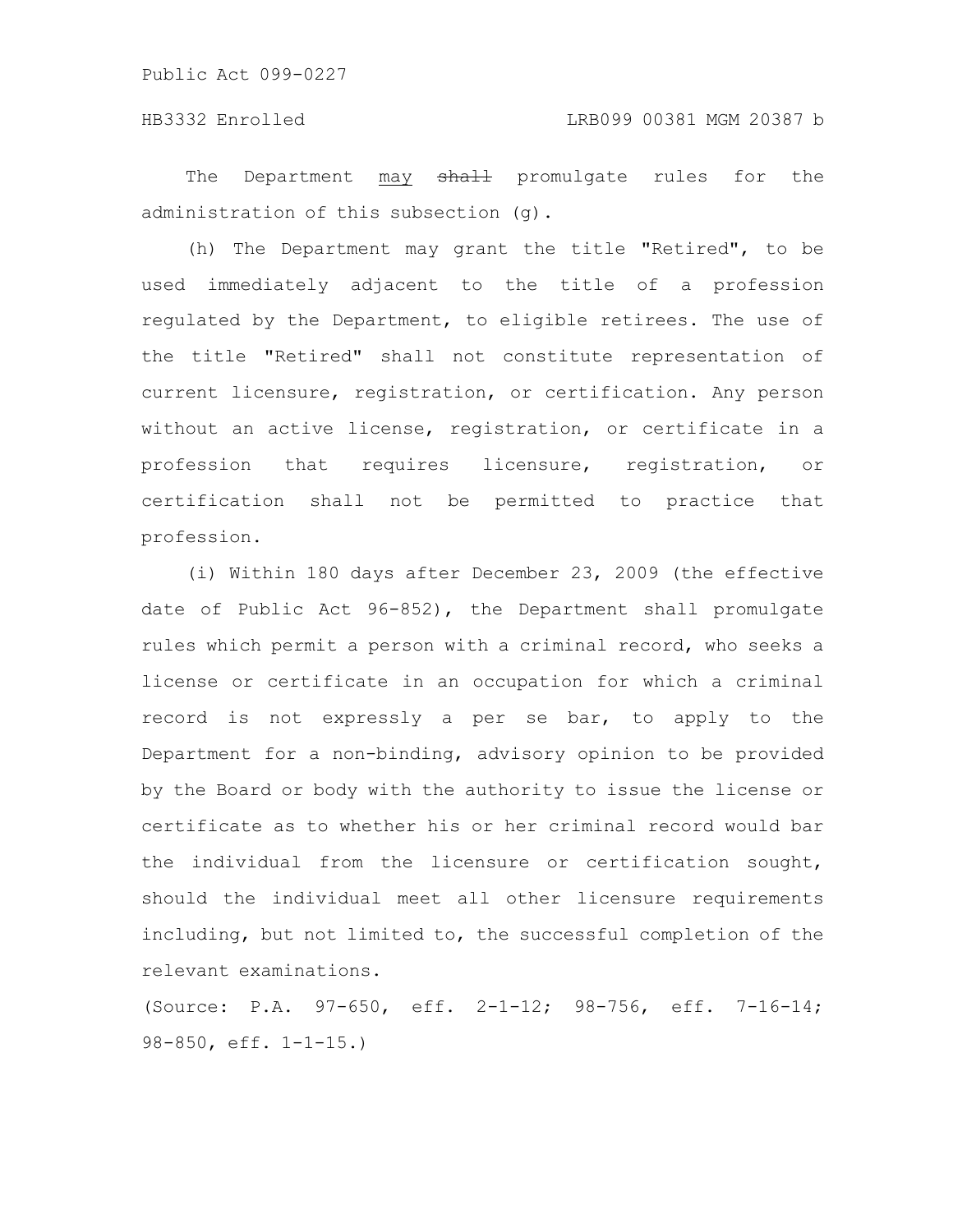(20 ILCS 2105/2105-100) (was 20 ILCS 2105/60c)

Sec. 2105-100. Disciplinary action with respect to certificates; notice eitation; hearing.

(a) Certificates may be revoked, suspended, placed on probationary status, reprimanded, fined, or have other disciplinary action taken with regard to them as authorized in any licensing Act administered by the Department in the manner provided by the Civil Administrative Code of Illinois and not otherwise.

(b) The Department may upon its own motion and shall upon the verified complaint in writing of any person, provided the complaint or the complaint together with evidence, documentary or otherwise, presented in connection with the complaint makes a prima facie case, investigate the actions of any person holding or claiming to hold a certificate.

(c) Before suspending, revoking, placing on probationary status, reprimanding, fining, or taking any other disciplinary action that may be authorized in any licensing Act administered by the Department with regard to any certificate, the Department shall issue a notice informing eitation notifying the registrant of the time and place when and where a hearing of the charges shall be had. The notice eitation shall contain a statement of the charges or shall be accompanied by a copy of the written complaint if such complaint shall have been filed. The notice eitation shall be served on the registrant at least 10 days prior to the date set in the notice eitation for the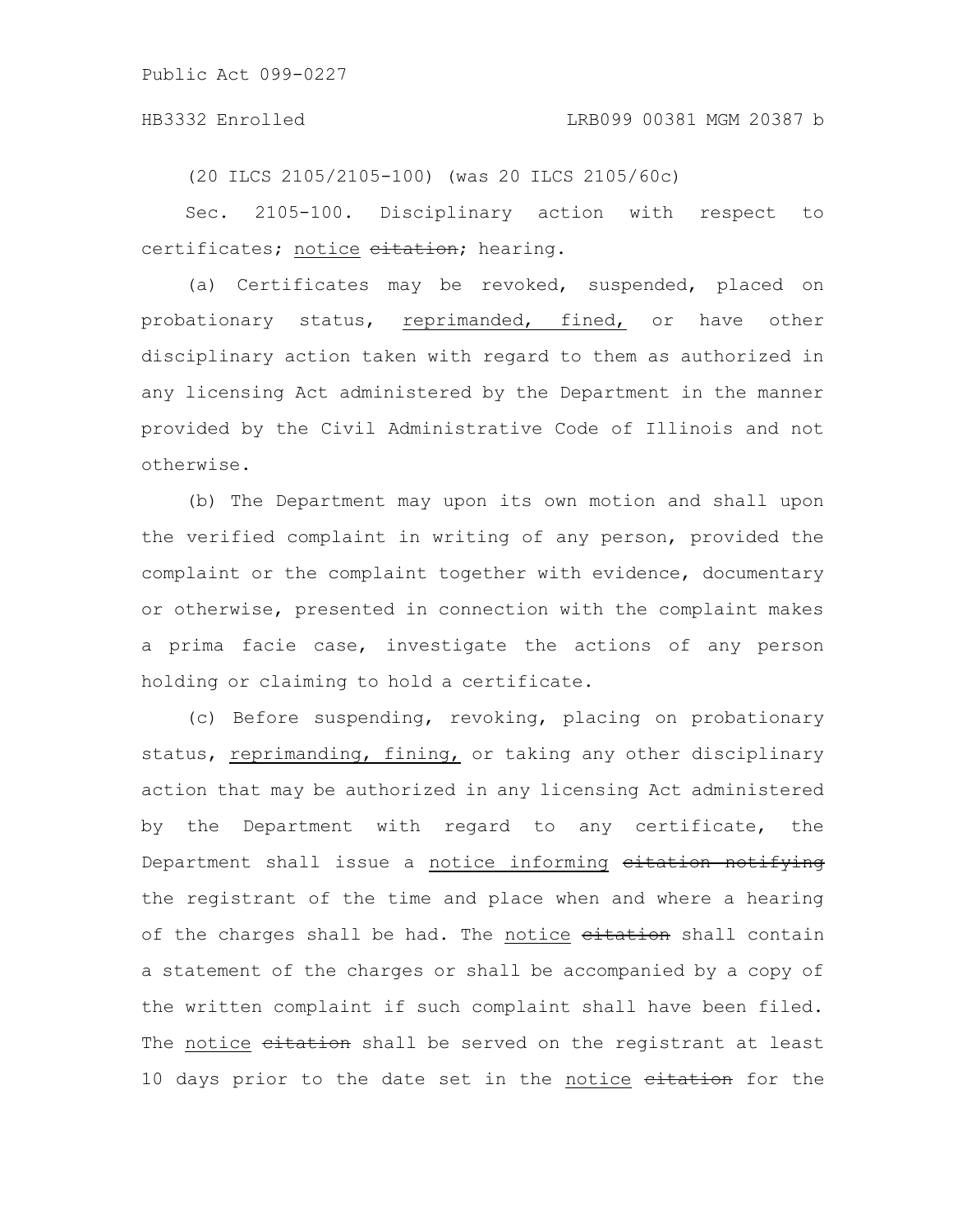### HB3332 Enrolled LRB099 00381 MGM 20387 b

hearing, either by delivery of the notice eitation personally to the registrant or by mailing the notice eitation by registered mail to the registrant's address of record last known place of residence; provided that in any case where the registrant is now or may hereafter be required by law to maintain a place of business in this State and to notify the Department of the location of that place of business, the notice citation may be served by mailing it by registered mail to the registrant at the place of business last described by the registrant in the notification to the Department.

(d) At the time and place fixed in the notice eitation, the Department shall proceed to a hearing of the charges. Both the registrant and the complainant shall be accorded ample opportunity to present, in person or by counsel, any statements, testimony, evidence, and argument that may be pertinent to the charges or to any defense to the charges. The Department may continue the hearing from time to time. (Source: P.A. 91-239, eff. 1-1-00.)

(20 ILCS 2105/2105-105) (was 20 ILCS 2105/60d)

Sec. 2105-105. Oaths; subpoenas; penalty.

(a) The Department, by its Director or a person designated by him or her, is empowered, at any time during the course of any investigation or hearing conducted pursuant to any Act administered by the Department, to administer oaths, subpoena witnesses, take evidence, and compel the production of any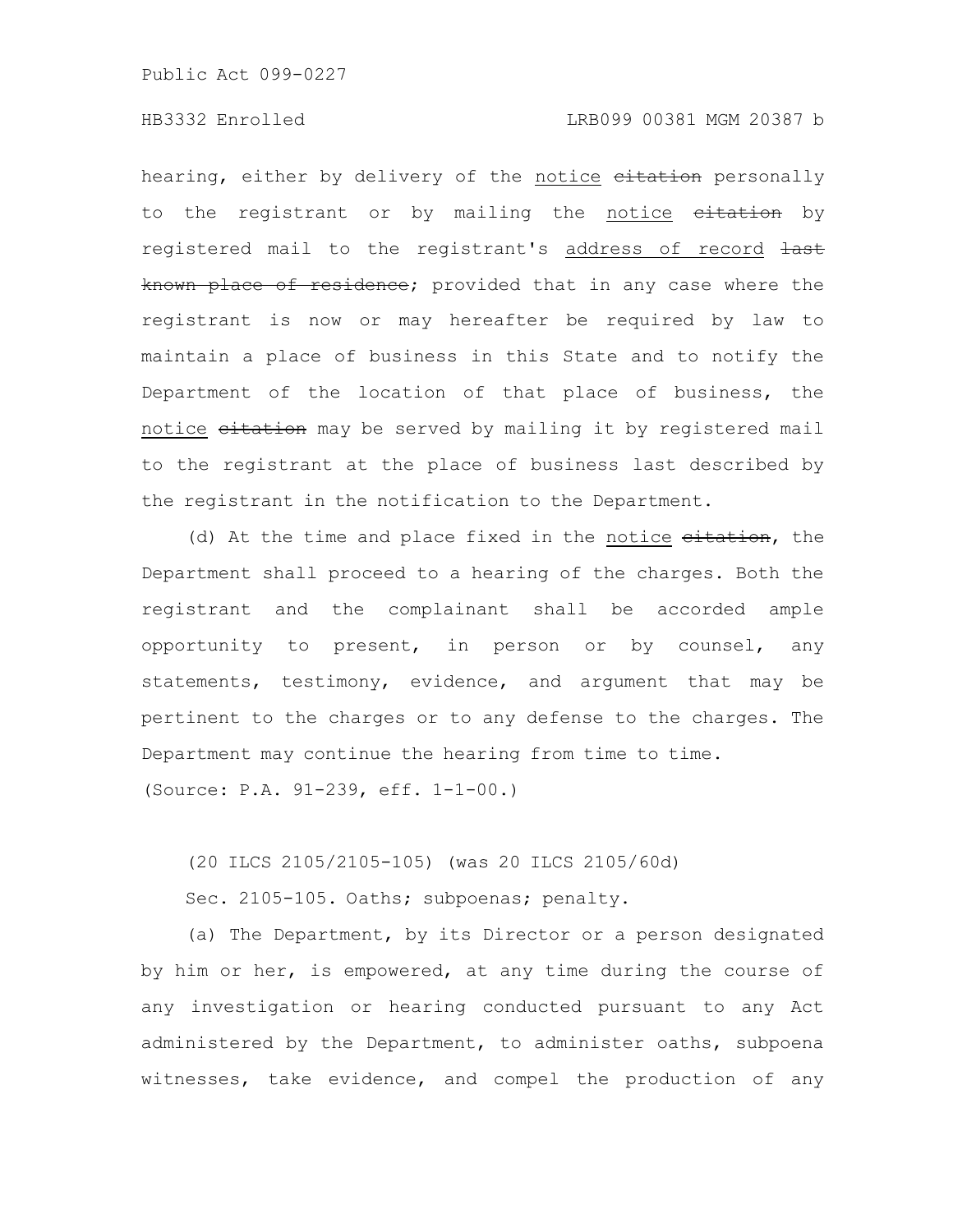# HB3332 Enrolled LRB099 00381 MGM 20387 b

books, papers, records, or any other documents that the Director, or a person designated by him or her, deems relevant or material to any such investigation or hearing conducted by the Department, with the same fees and mileage and in the same manner as prescribed by law in judicial proceedings in civil cases in circuit courts of this State. Discovery or evidence depositions shall not be taken, except by agreement of the Department and registrant.

(b) Any person who, without lawful authority, fails to appear in response to a subpoena or to answer any question or produce any books, papers, records, or any other documents relevant or material to the investigation or hearing is guilty of a Class A misdemeanor. Each violation shall constitute a separate and distinct offense.

In addition to initiating criminal proceedings, the Department, through the Attorney General, may seek enforcement of any such subpoena by any circuit court of this State. (Source: P.A. 91-239, eff. 1-1-00.)

(20 ILCS 2105/2105-110) (was 20 ILCS 2105/60e)

Sec. 2105-110. Court order requiring attendance of witnesses or production of materials. Any circuit court, upon the application of the registrant or complainant or of the Department, may by order duly entered enforce a subpoena issued by the Department for require the attendance of witnesses and the production of relevant books and papers before the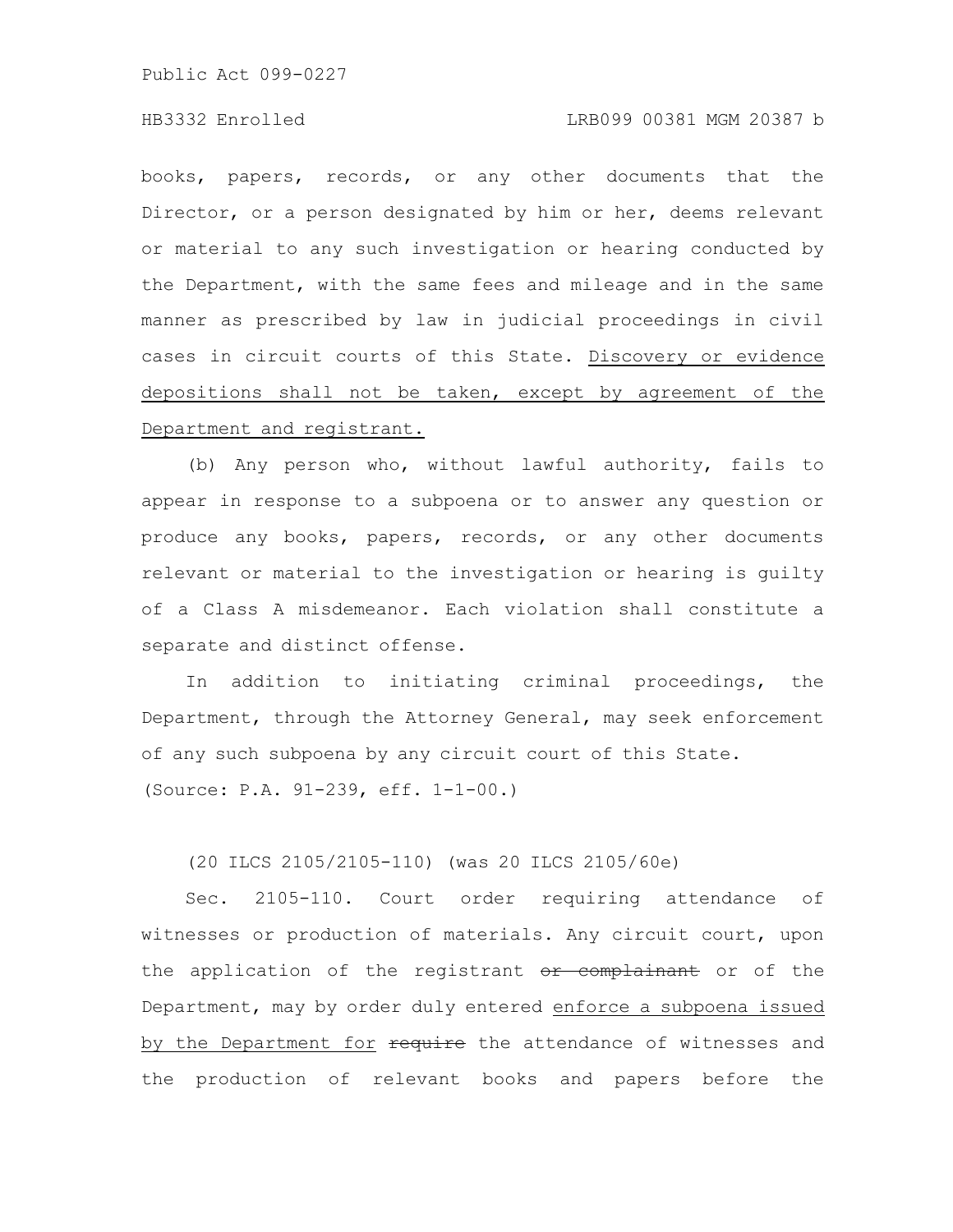### HB3332 Enrolled LRB099 00381 MGM 20387 b

Department in any hearing relative to the application for refusal to renew, suspension, revocation, placing on probationary status, reprimand, fine, or the taking of any other disciplinary action as may be authorized in any licensing Act administered by the Department with regard to any certificate of registration. The court may compel obedience to its order by proceedings for contempt.

(Source: P.A. 91-239, eff. 1-1-00.)

# (20 ILCS 2105/2105-115) (was 20 ILCS 2105/60f)

Sec. 2105-115. Certified shorthand reporter Stenographer; transcript. The Department, at its expense, shall provide a certified shorthand reporter stenographer to take down the testimony and preserve a record of all proceedings at the hearing of any case in which a certificate may be revoked, suspended, placed on probationary status, reprimanded, fined, or subjected to other disciplinary action with reference to the certificate when a disciplinary action is authorized in any licensing Act administered by the Department. The notice eitation, complaint, and all other documents in the nature of pleadings and written motions filed in the proceedings, the transcript of testimony, the report of the board, and the orders of the Department shall be the record of the proceedings. The Department shall furnish a transcript of the record to any person interested in the hearing upon payment therefor of \$1 per page. The Department may contract for court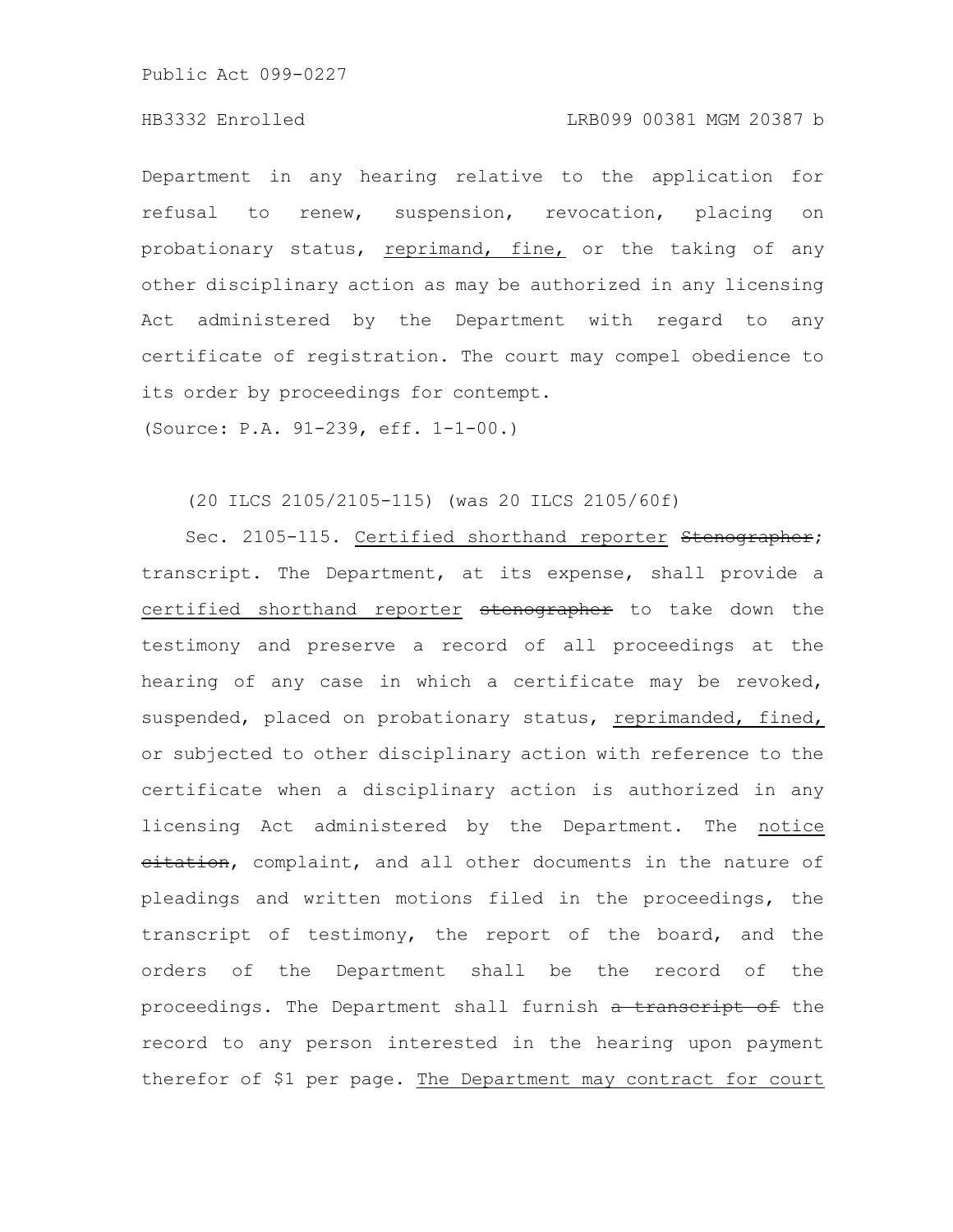reporting services, and, in the event it does so, the Department shall provide the name and contact information for the certified shorthand reporter who transcribed the testimony at a hearing to any person interested, who may obtain a copy of the transcript of any proceedings at a hearing upon payment of the fee specified by the certified shorthand reporter. This charge is in addition to any fee charged by the Department for certifying the record.

(Source: P.A. 91-239, eff. 1-1-00.)

(20 ILCS 2105/2105-117 new)

Sec. 2105-117. Confidentiality. All information collected by the Department in the course of an examination or investigation of a licensee, registrant, or applicant, including, but not limited to, any complaint against a licensee or registrant filed with the Department and information collected to investigate any such complaint, shall be maintained for the confidential use of the Department and shall not be disclosed. The Department may not disclose the information to anyone other than law enforcement officials, other regulatory agencies that have an appropriate regulatory interest as determined by the Director, or a party presenting a lawful subpoena to the Department. Information and documents disclosed to a federal, State, county, or local law enforcement agency shall not be disclosed by the agency for any purpose to any other agency or person. A formal complaint filed against a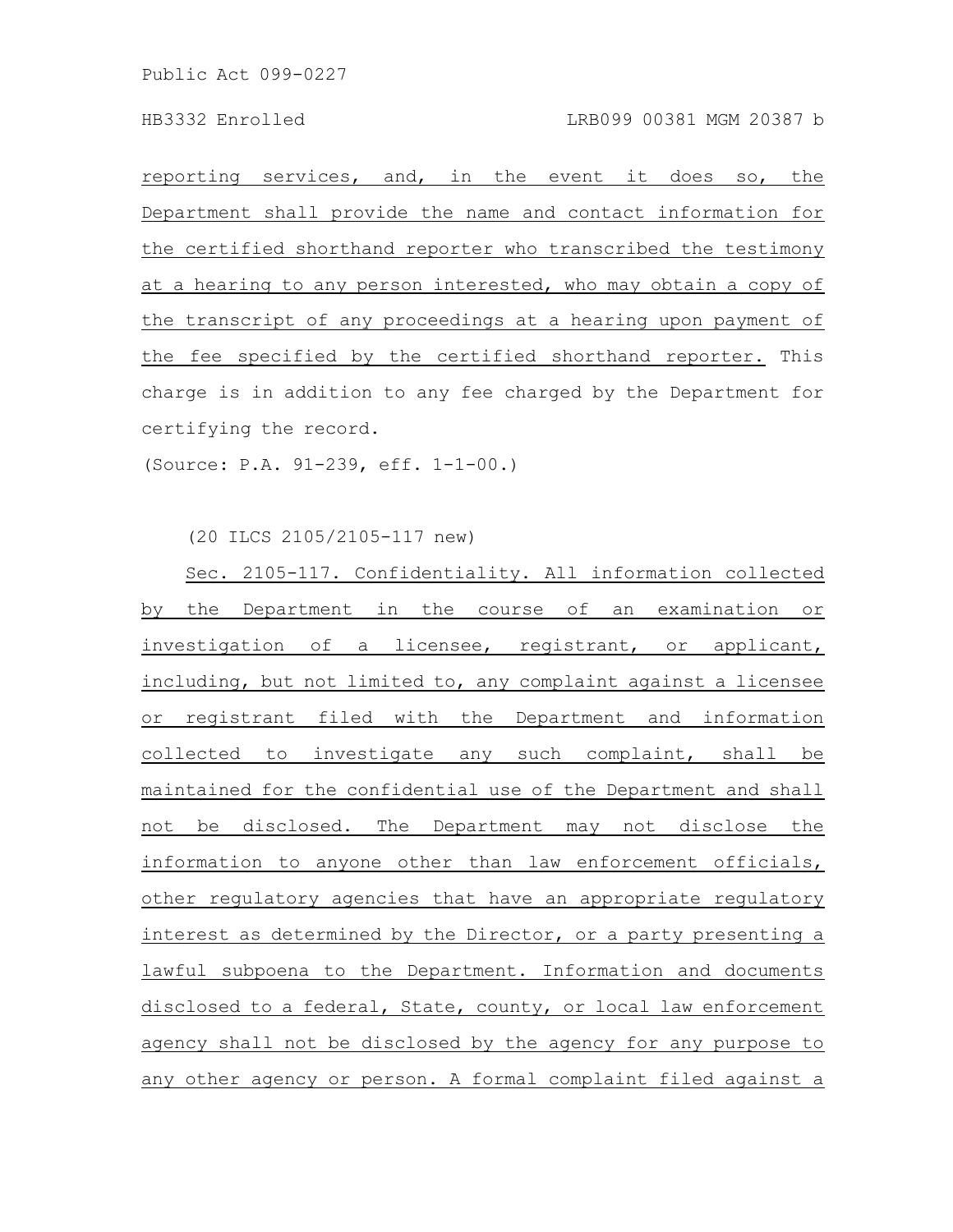licensee or registrant by the Department or any order issued by the Department against a licensee, registrant, or applicant shall be a public record, except as otherwise prohibited by law.

(20 ILCS 2105/2105-120) (was 20 ILCS 2105/60g)

Sec. 2105-120. Board's report; registrant's motion for rehearing.

(a) The board shall present to the Director its written report of its findings and recommendations. A copy of the report shall be served upon the registrant, either personally or by registered mail as provided in Section 2105-100 for the service of the notice eitation.

(b) Within 20 days after the service required under subsection (a), the registrant may present to the Department a motion in writing for a rehearing. The written motion shall specify the particular grounds for a rehearing. If the registrant orders and pays for a transcript of the record as provided in Section 2105-115, the time elapsing thereafter and before the transcript is ready for delivery to the registrant shall not be counted as part of the 20 days.

(Source: P.A. 91-239, eff. 1-1-00; 91-357, eff. 7-29-99; 92-16, eff. 6-28-01.)

(20 ILCS 2105/2105-125) (was 20 ILCS 2105/60h) Sec. 2105-125. Restoration of certificate. At any time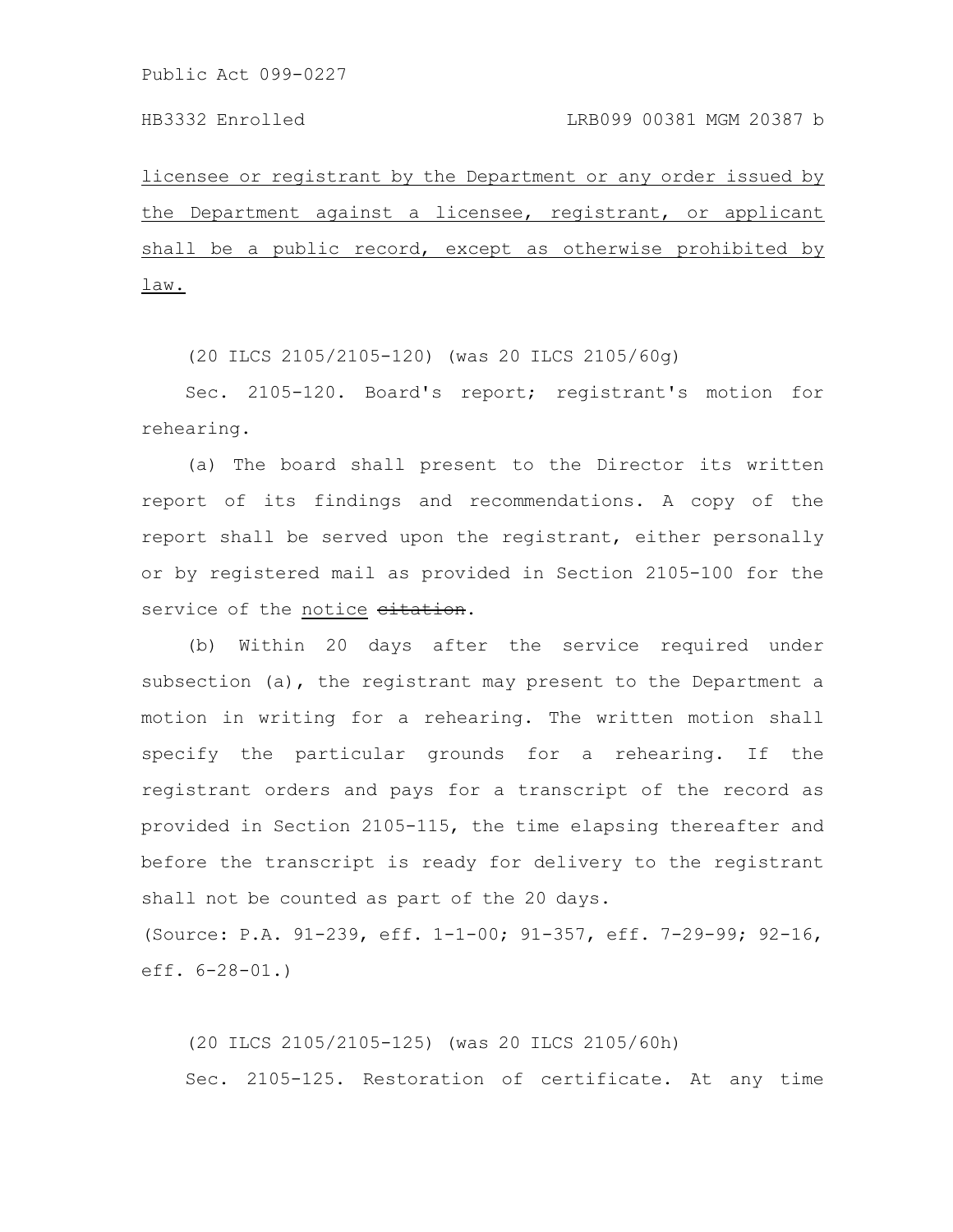after the successful completion of any term of suspension, revocation, placement on probationary status, or other disciplinary action taken by the Department with reference to any certificate, including payment of any fine, the Department may restore it to the registrant without examination, upon the written recommendation of the appropriate board.

(Source: P.A. 91-239, eff. 1-1-00.)

(20 ILCS 2105/2105-175) (was 20 ILCS 2105/60a in part)

Sec. 2105-175. Reexaminations or rehearings. Whenever the Director is satisfied that substantial justice has not been done either in an examination or in the revocation of, refusal to renew, suspension, placing on probationary status, reprimanding, fining, or taking of other disciplinary action as may be authorized in any licensing Act administered by the Department with regard to a license, certificate, or authority, the Director may order reexaminations or rehearings by the same or other examiners or hearing officers.

(Source: P.A. 91-239, eff. 1-1-00.)

(20 ILCS 2105/2105-200) (was 20 ILCS 2105/60.1)

Sec. 2105-200. Index of formal decisions regarding disciplinary action. The Department shall maintain an index of formal decisions regarding the issuance of or refusal to issue licenses, the renewal of or refusal to renew licenses, the revocation or suspension of licenses, and probationary or other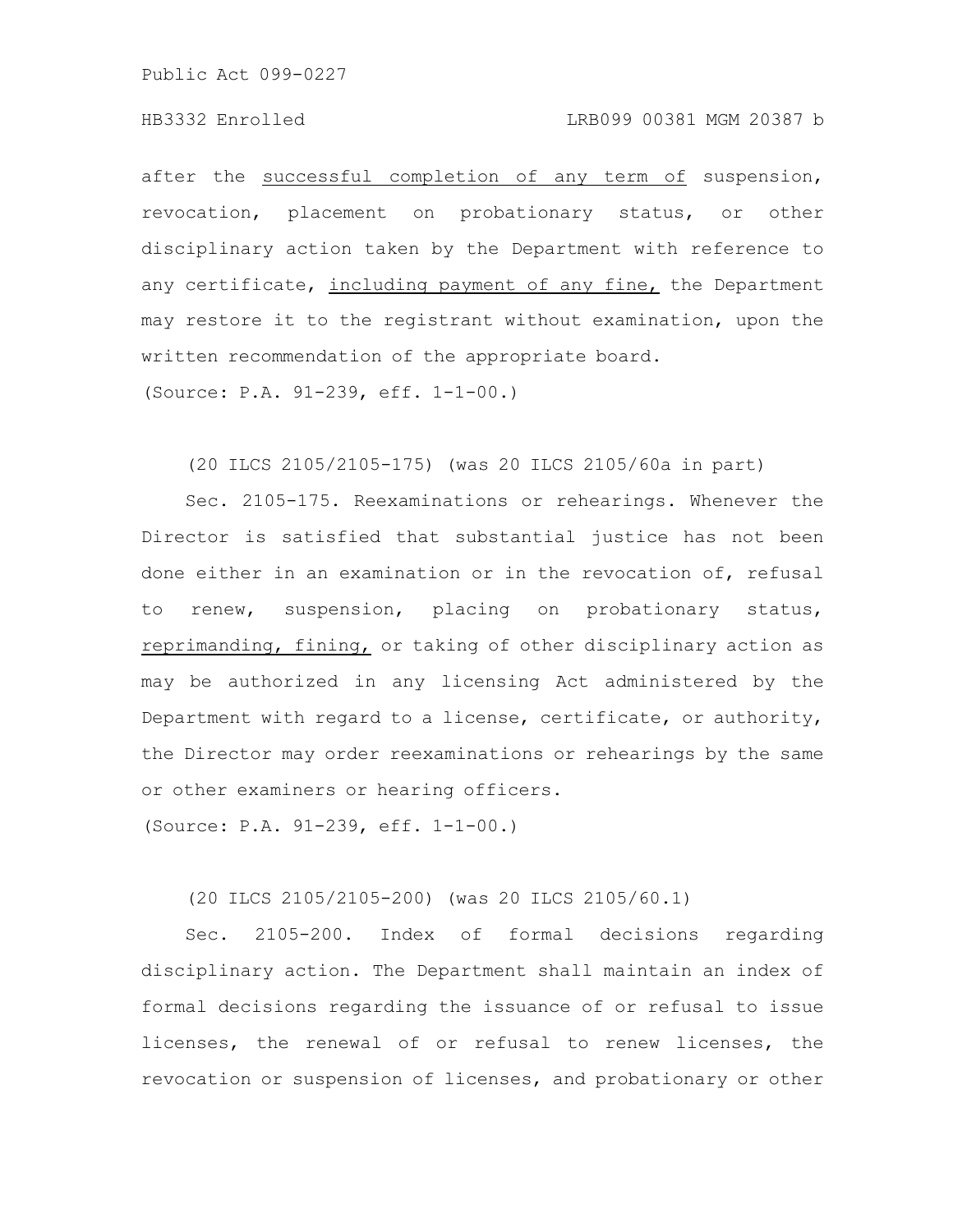disciplinary action taken by the Department after August 31, 1971 (the effective date of Public Act 77-1400). The decisions shall be indexed according to the statutory Section and the administrative regulation, if any, that is the basis decision. The index shall be available to the public during regular business hours.

(Source: P.A. 91-239, eff. 1-1-00.)

(20 ILCS 2105/2105-205) (was 20 ILCS 2105/60.3)

Sec. 2105-205. Publication of disciplinary actions. The Department shall publish on its website, at least monthly, final disciplinary actions taken by the Department against a licensee or applicant pursuant to any licensing Act administered by the Department the Medical Practice Act of 1987. The specific disciplinary action and the name of the applicant or licensee shall be listed. This publication shall be made available to the public upon request and payment of the fees set by the Department. This publication may be made available to the public on the Internet through the State of Illinois World Wide Web site.

(Source: P.A. 90-14, eff. 7-1-97; 91-239, eff. 1-1-00.)

(20 ILCS 2105/2105-300) (was 20 ILCS 2105/61e)

Sec. 2105-300. Professions Indirect Cost Fund; allocations; analyses.

(a) Appropriations for the direct and allocable indirect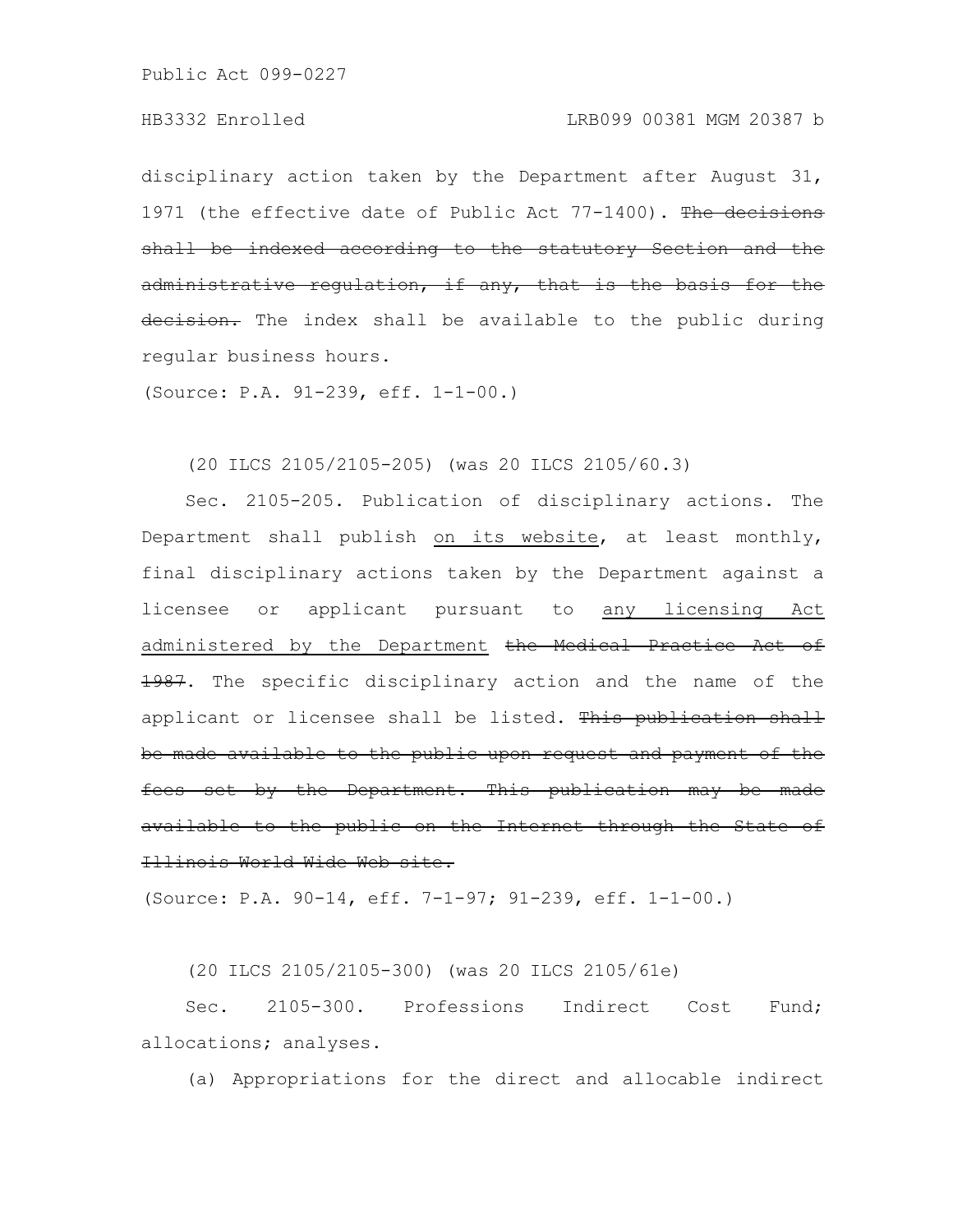costs of licensing and regulating each regulated profession, trade, occupation, or industry are intended to be payable from the fees and fines that are assessed and collected from that profession, trade, occupation, or industry, to the extent that those fees and fines are sufficient. In any fiscal year in which the fees and fines generated by a specific profession, trade, occupation, or industry are insufficient to finance the necessary direct and allocable indirect costs of licensing and regulating that profession, trade, occupation, or industry, the remainder of those costs shall be financed from appropriations payable from revenue sources other than fees and fines. The direct and allocable indirect costs of the Department identified in its cost allocation plans that are not attributable to the licensing and regulation of a specific profession, trade, or occupation, or industry or group of professions, trades, occupations, or industries shall be financed from appropriations from revenue sources other than fees and fines.

(b) The Professions Indirect Cost Fund is hereby created as a special fund in the State Treasury. Except as provided in subsection (e), the Fund may receive transfers of moneys authorized by the Department from the cash balances in special funds that receive revenues from the fees and fines associated with the licensing of regulated professions, trades, occupations, and industries by the Department. For purposes of this Section only, until June 30, 2010, the Fund may also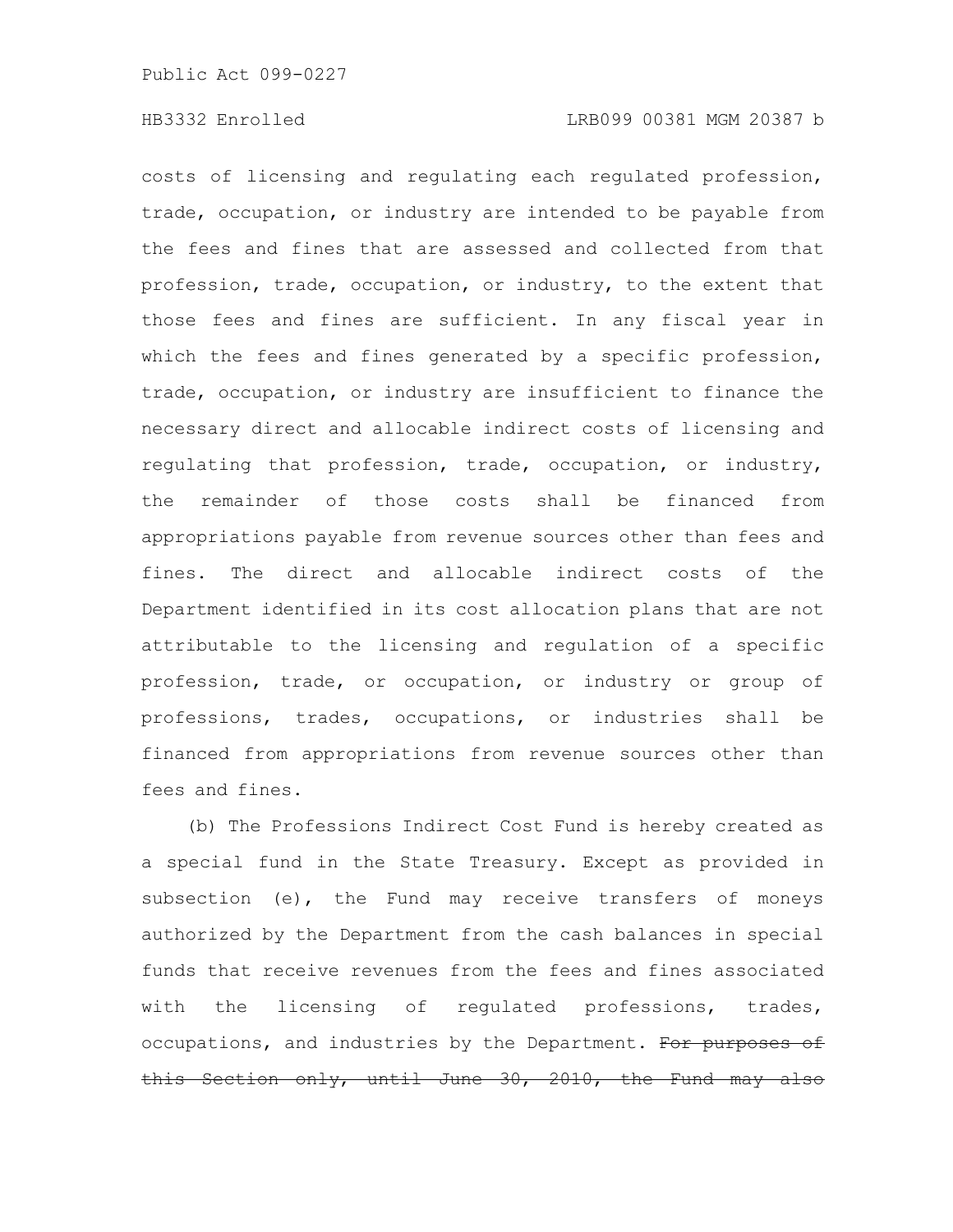receive transfers of moneys authorized by the Department the cash balances in special funds that receive revenues from fees and fines associated with the licensing of regulated professions, trades, occupations, and industries by the Department of Insurance. Moneys in the Fund shall be invested and earnings on the investments shall be retained in the Fund. Subject to appropriation, the Department shall use moneys in the Fund to pay the ordinary and necessary allocable indirect expenses associated with each of the regulated professions, trades, occupations, and industries.

(c) Before the beginning of each fiscal year, the Department shall prepare a cost allocation analysis to be used in establishing the necessary appropriation levels for each cost purpose and revenue source. At the conclusion of each fiscal year, the Department shall prepare a cost allocation analysis reflecting the extent of the variation between how the costs were actually financed in that year and the planned cost allocation for that year. Variations between the planned and actual cost allocations for the prior fiscal year shall be adjusted into the Department's planned cost allocation for the next fiscal year.

Each cost allocation analysis shall separately identify the direct and allocable indirect costs of each regulated profession, trade, occupation, or industry and the costs of the Department's general public health and safety purposes. The analyses shall determine whether the direct and allocable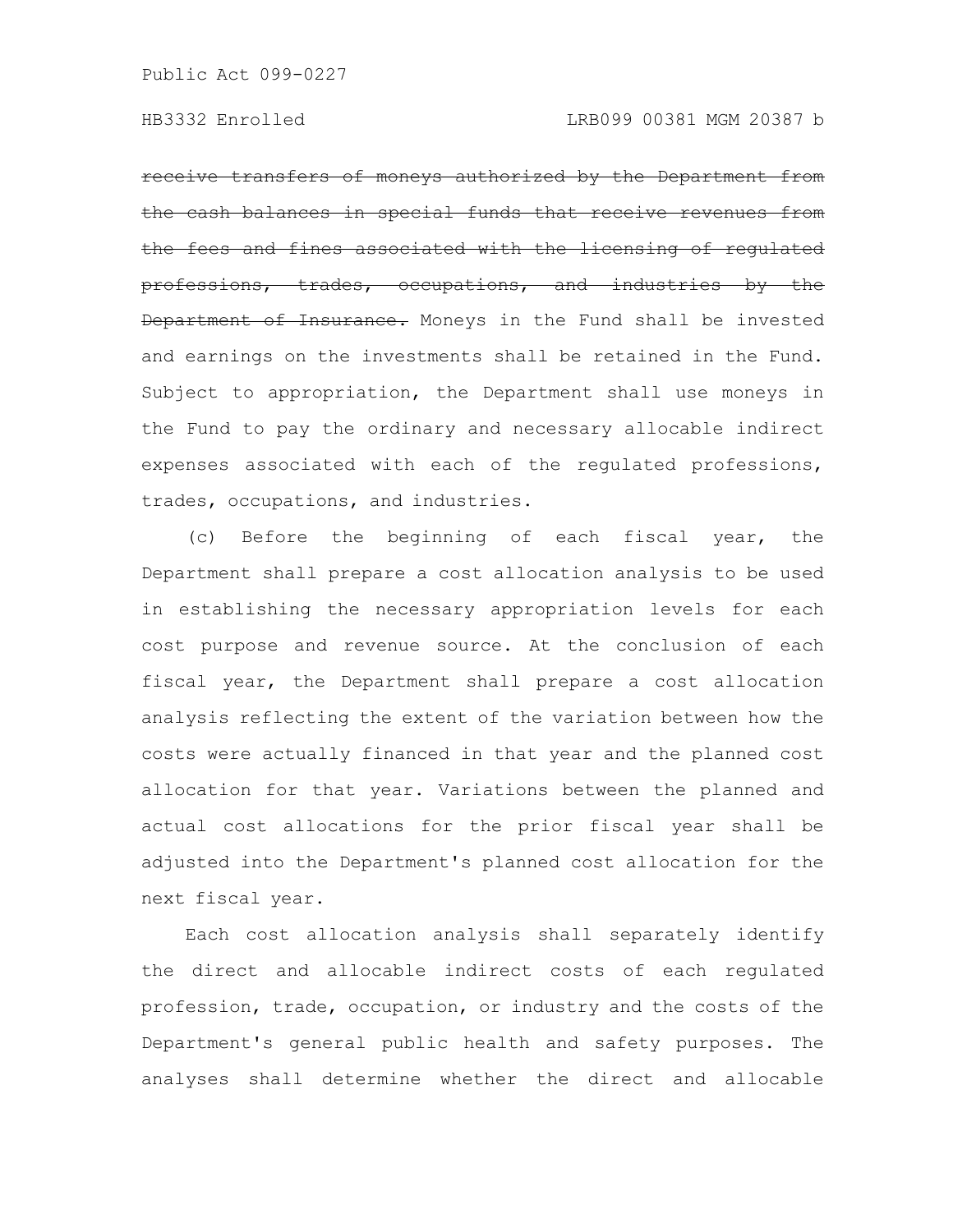# HB3332 Enrolled LRB099 00381 MGM 20387 b

indirect costs of each regulated profession, trade, occupation, or industry and the costs of the Department's general public health and safety purposes are sufficiently financed from their respective funding sources. The Department shall prepare the cost allocation analyses in consultation with the respective regulated professions, trades, occupations, and industries and shall make copies of the analyses available to them in a timely fashion. For purposes of this Section only, until June 30, 2010, the Department shall include in its cost allocation analysis the direct and allocable indirect costs of each regulated profession, trade, occupation, or industry and the costs of the general public health and safety purposes of the Department of Insurance.

(d) Except as provided in subsection (e), the Department may direct the State Comptroller and Treasurer to transfer moneys from the special funds that receive fees and fines associated with regulated professions, trades, occupations, and industries into the Professions Indirect Cost Fund in accordance with the Department's cost allocation analysis plan for the applicable fiscal year. For a given fiscal year, the Department shall not direct the transfer of moneys under this subsection from a special fund associated with a specific regulated profession, trade, occupation, or industry (or group of professions, trades, occupations, or industries) in an amount exceeding the allocable indirect costs associated with that profession, trade, occupation, or industry (or group of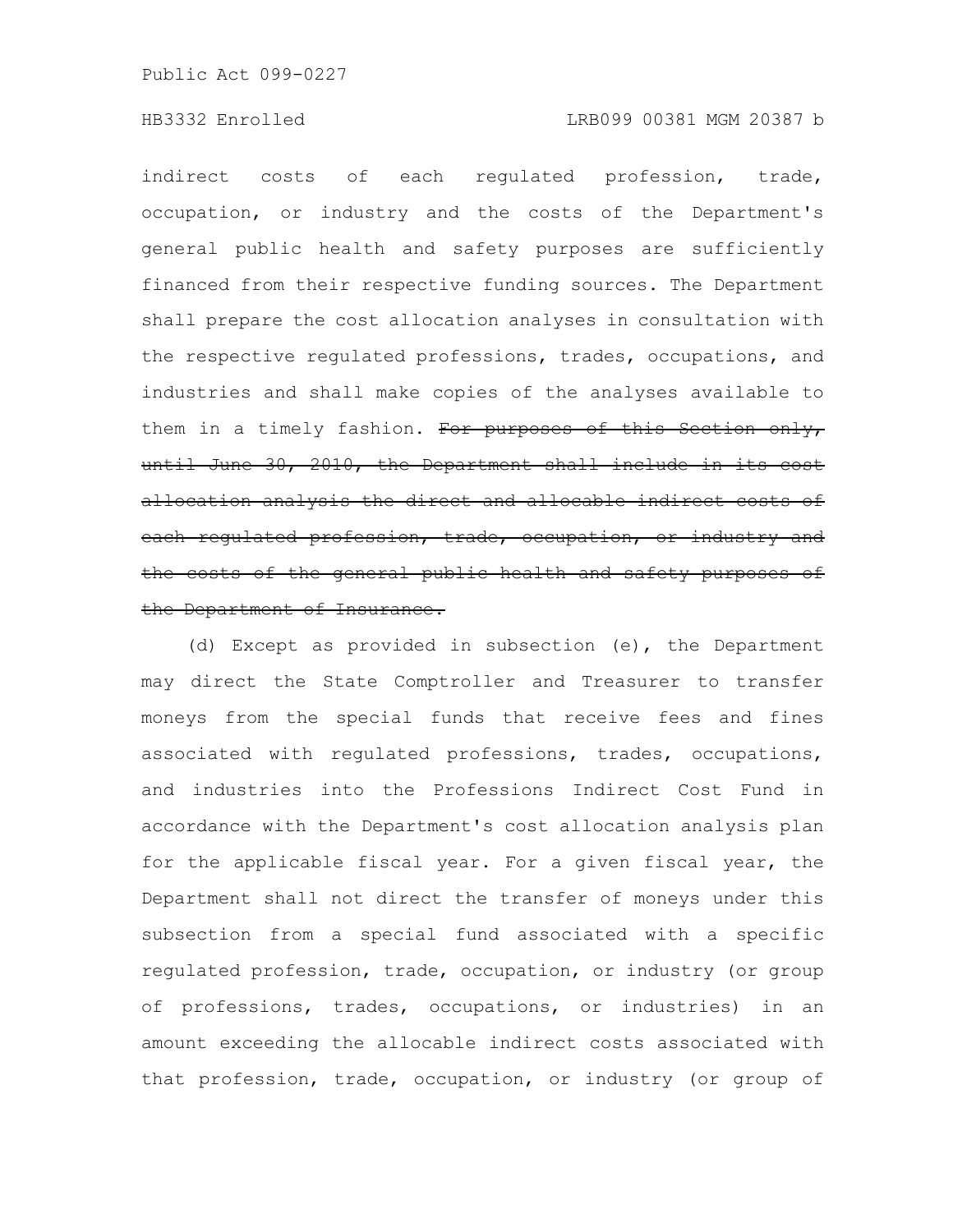professions, trades, occupations, or industries) as provided in the cost allocation analysis for that fiscal year and adjusted for allocation variations from the prior fiscal year. No direct costs identified in the cost allocation plan shall be used as a basis for transfers into the Professions Indirect Cost Fund or for expenditures from the Fund.

(e) No transfer may be made to the Professions Indirect Cost Fund under this Section from the Public Pension Regulation Fund.

(Source: P.A. 95-950, eff. 8-29-08; 96-45, eff. 7-15-09.)

(20 ILCS 2105/2105-325) (was 20 ILCS 2105/60a in part)

Sec. 2105-325. Board member expenses compensation. Except as otherwise provided in any licensing Act, from amounts appropriated for compensation and expenses of boards, each member of each board shall receive compensation at a rate, established by the Director, not to exceed \$50 per day, for the member's service and shall be reimbursed for the member's expenses necessarily incurred in relation to that service in accordance with the travel regulations applicable to the Department at the time the expenses are incurred.

(Source: P.A. 91-239, eff. 1-1-00.)

(20 ILCS 2105/2105-400) Sec. 2105-400. Emergency Powers. (a) Upon proclamation of a disaster by the Governor, as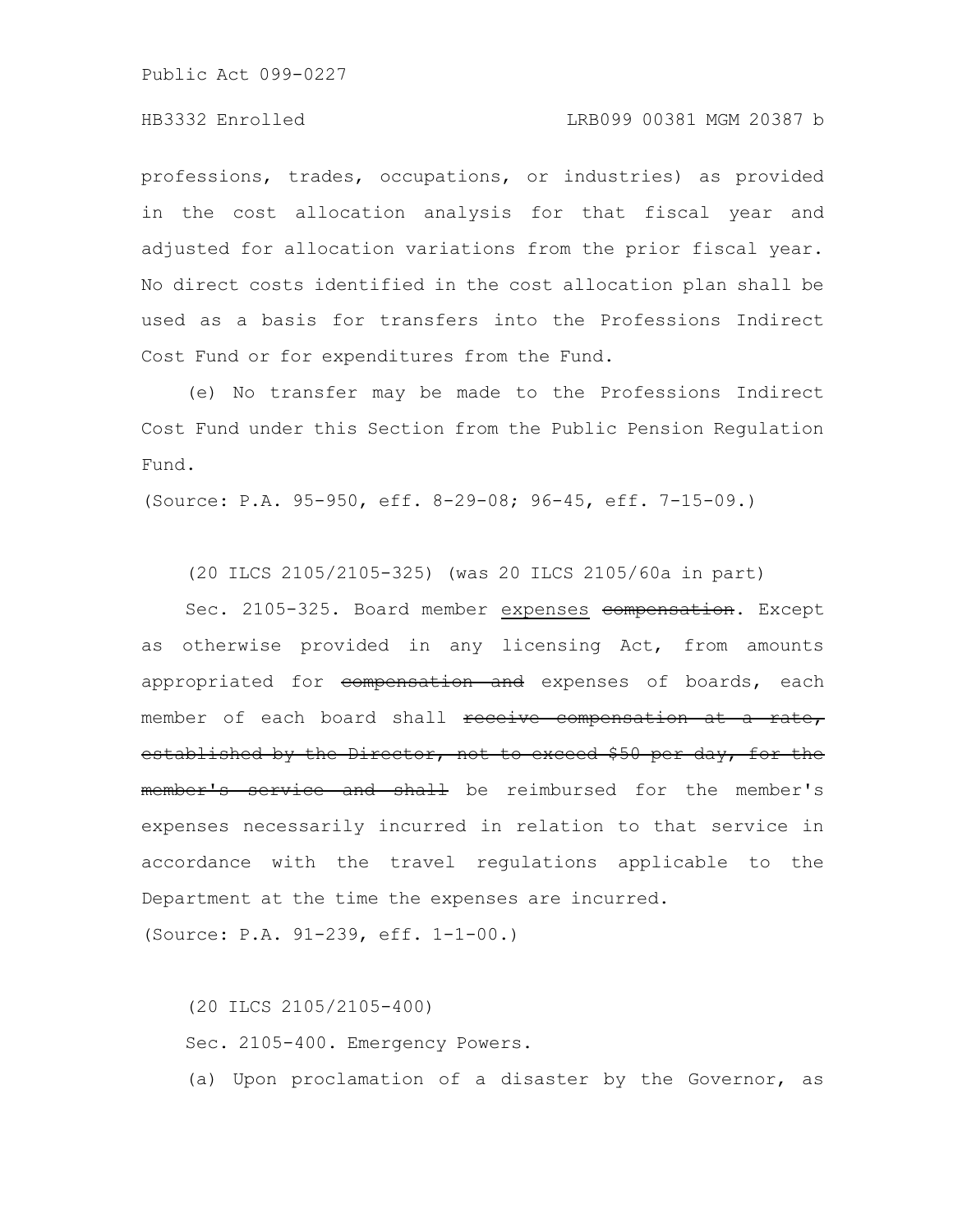provided for in the Illinois Emergency Management Agency Act, the Secretary of Financial and Professional Regulation shall have the following powers, which shall be exercised only in coordination with the Illinois Emergency Management Agency and the Department of Public Health:

(1) The power to suspend the requirements for permanent or temporary licensure of persons who are licensed in another state and are working under the direction of the Illinois Emergency Management Agency and the Department of Public Health pursuant to a declared disaster.

(2) The power to modify the scope of practice restrictions under any licensing act administered by the Department for any person working under the direction of the Illinois Emergency Management Agency and the Illinois Department of Public Health pursuant to the declared disaster.

(3) The power to expand the exemption in Section 4(a) of the Pharmacy Practice Act to those licensed professionals whose scope of practice has been modified, under paragraph (2) of subsection (a) of this Section, to include any element of the practice of pharmacy as defined in the Pharmacy Practice Act for any person working under the direction of the Illinois Emergency Management Agency and the Illinois Department of Public Health pursuant to the declared disaster.

(b) Persons exempt from licensure under paragraph (1) of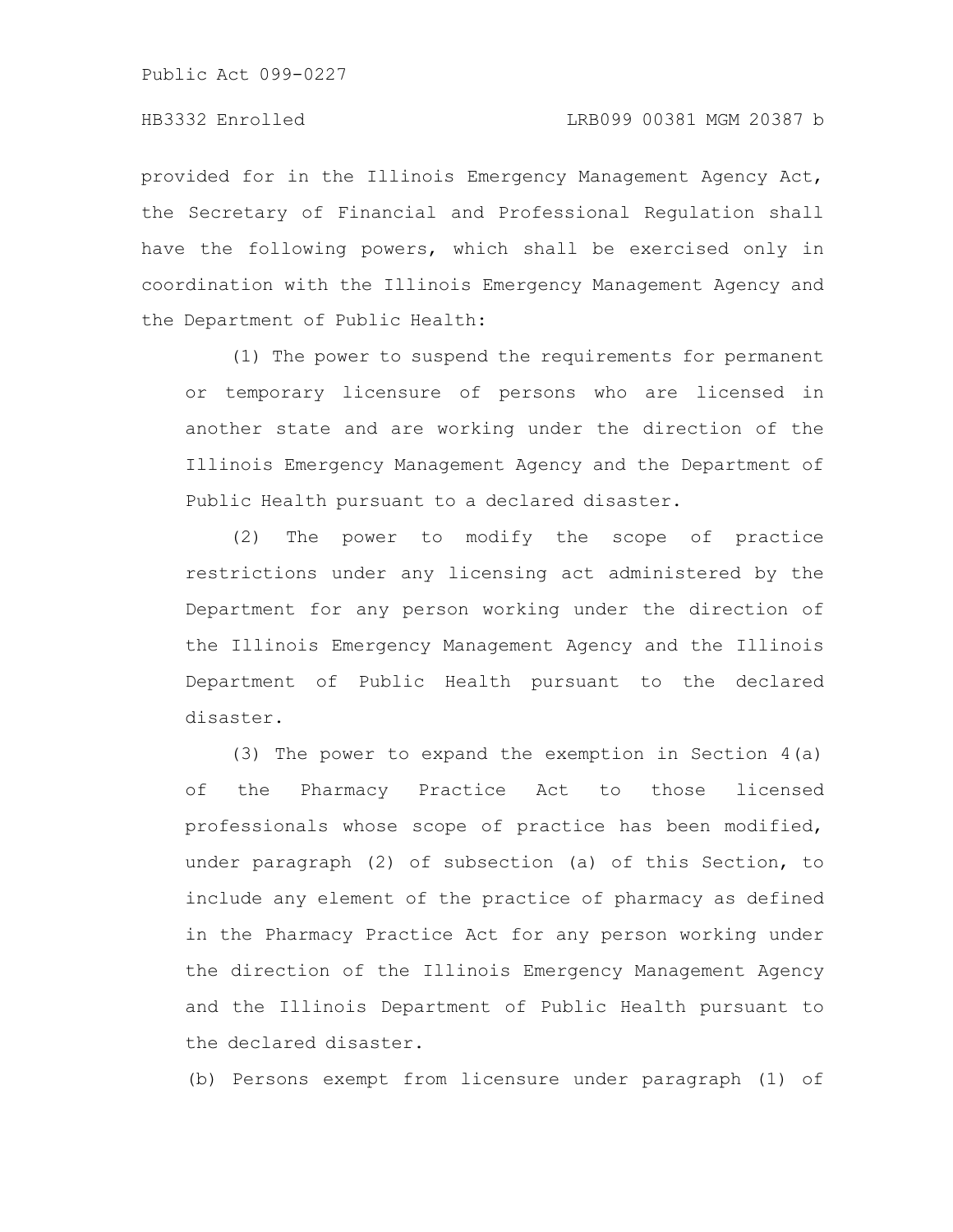## HB3332 Enrolled LRB099 00381 MGM 20387 b

subsection (a) of this Section and persons operating under modified scope of practice provisions under paragraph (2) of subsection (a) of this Section shall be exempt from licensure or be subject to modified scope of practice only until the declared disaster has ended as provided by law. For purposes of this Section, persons working under the direction of an emergency services and disaster agency accredited by the Illinois Emergency Management Agency and a local public health department, pursuant to a declared disaster, shall be deemed to be working under the direction of the Illinois Emergency Management Agency and the Department of Public Health.

(c) The Secretary or the Director, as his or her designee, shall exercise these powers by way of proclamation. (Source: P.A. 94-733, eff. 4-27-06; 95-689, eff. 10-29-07.)

(20 ILCS 2105/2105-150 rep.)

(20 ILCS 2105/2105-350 rep.)

Section 910. The Department of Professional Regulation Law of the Civil Administrative Code of Illinois is amended by repealing Sections 2105-150 and 2105-350.

Section 915. The Clinical Psychologist Licensing Act is amended by changing Section 3 and by adding Section 24.2 as follows:

(225 ILCS 15/3) (from Ch. 111, par. 5353)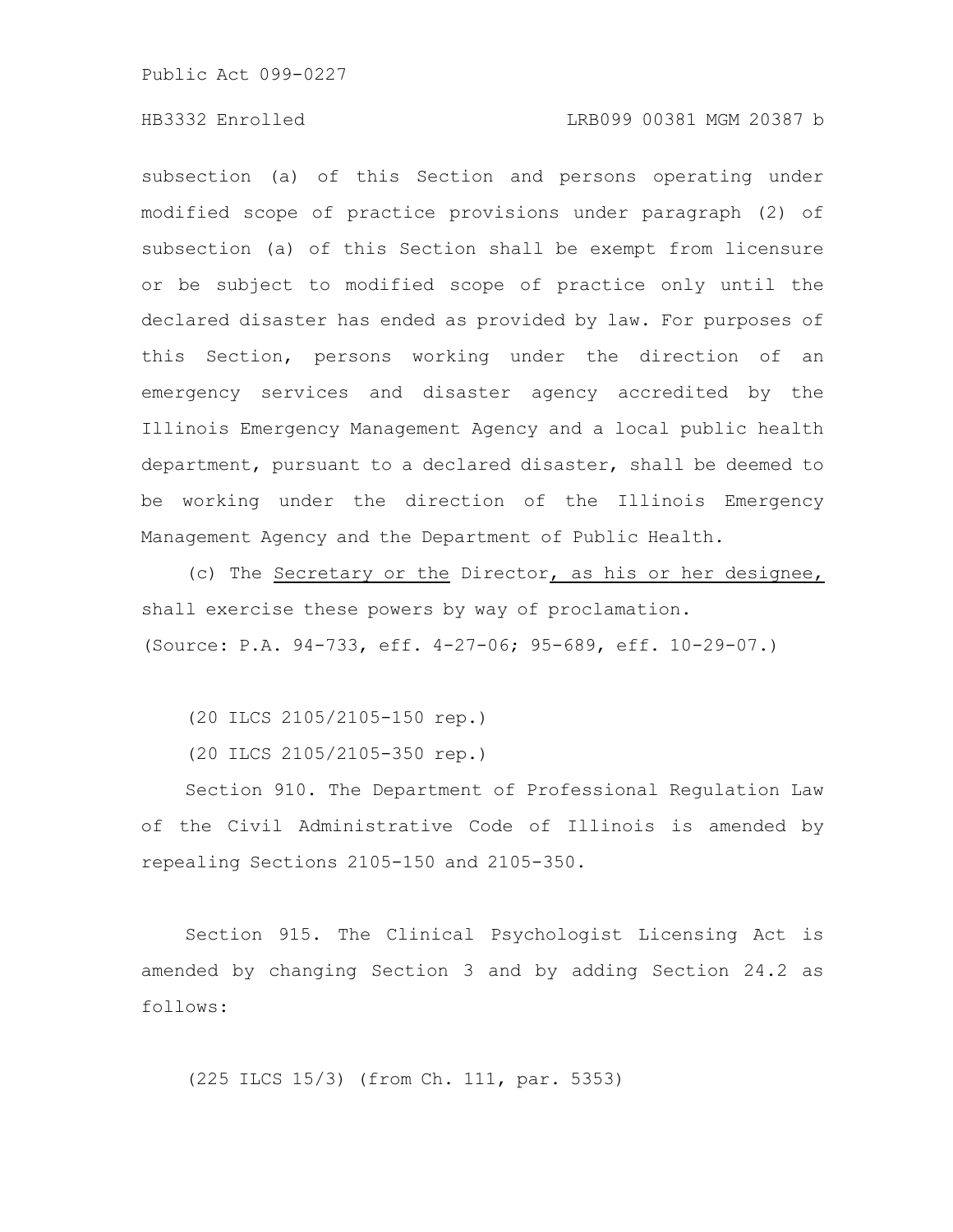(Section scheduled to be repealed on January 1, 2017)

Sec. 3. Necessity of license; corporations, professional limited liability companies, partnerships, and associations; display of license.

(a) No individual, partnership, association or corporation shall, without a valid license as a clinical psychologist issued by the Department, in any manner hold himself or herself out to the public as a psychologist or clinical psychologist under the provisions of this Act or render or offer to render clinical psychological services as defined in paragraph 7 of Section 2 of this Act; or attach the title "clinical psychologist", "psychologist" or any other name or designation which would in any way imply that he or she is able to practice as a clinical psychologist; or offer to render or render, to individuals, corporations or the public, clinical psychological services as defined in paragraph 7 of Section 2 of this Act.

No person may engage in the practice of clinical psychology, as defined in paragraph (5) of Section 2 of this Act, without a license granted under this Act, except as otherwise provided in this Act.

(b) No association or partnership shall be granted a license and no professional limited liability company shall provide, attempt to provide, or offer to provide clinical psychological services unless every member, partner, and employee of the association,  $\theta$ r partnership, or professional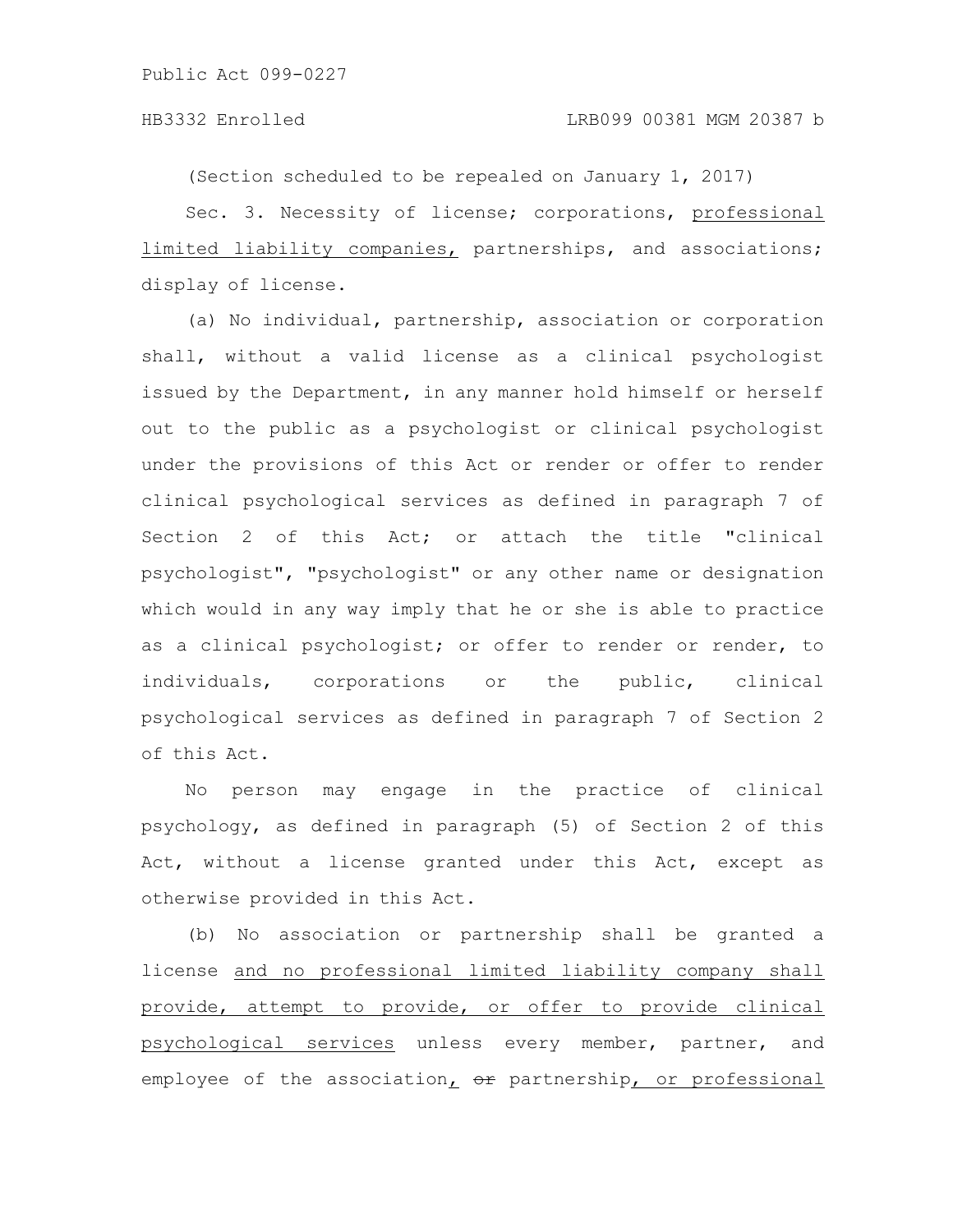# HB3332 Enrolled LRB099 00381 MGM 20387 b

limited liability company who renders clinical psychological services holds a currently valid license issued under this Act. No license shall be issued by the Department to a corporation that (i) has a stated purpose that includes clinical psychology, or (ii) practices or holds itself out as available to practice clinical psychology, unless it is organized under the Professional Service Corporation Act.

(c) Individuals, corporations, professional limited liability companies, partnerships, and associations may employ practicum students, interns or postdoctoral candidates seeking to fulfill educational requirements or the professional experience requirements needed to qualify for a license as a clinical psychologist to assist in the rendering of services, provided that such employees function under the direct supervision, order, control and full professional responsibility of a licensed clinical psychologist in the corporation, professional limited liability company, partnership, or association. Nothing in this paragraph shall prohibit a corporation, professional limited liability company, partnership, or association from contracting with a licensed health care professional to provide services.

(c-5) Nothing in this Act shall preclude individuals licensed under this Act from practicing directly or indirectly for a physician licensed to practice medicine in all its branches under the Medical Practice Act of 1987 or for any legal entity as provided under subsection (c) of Section 22.2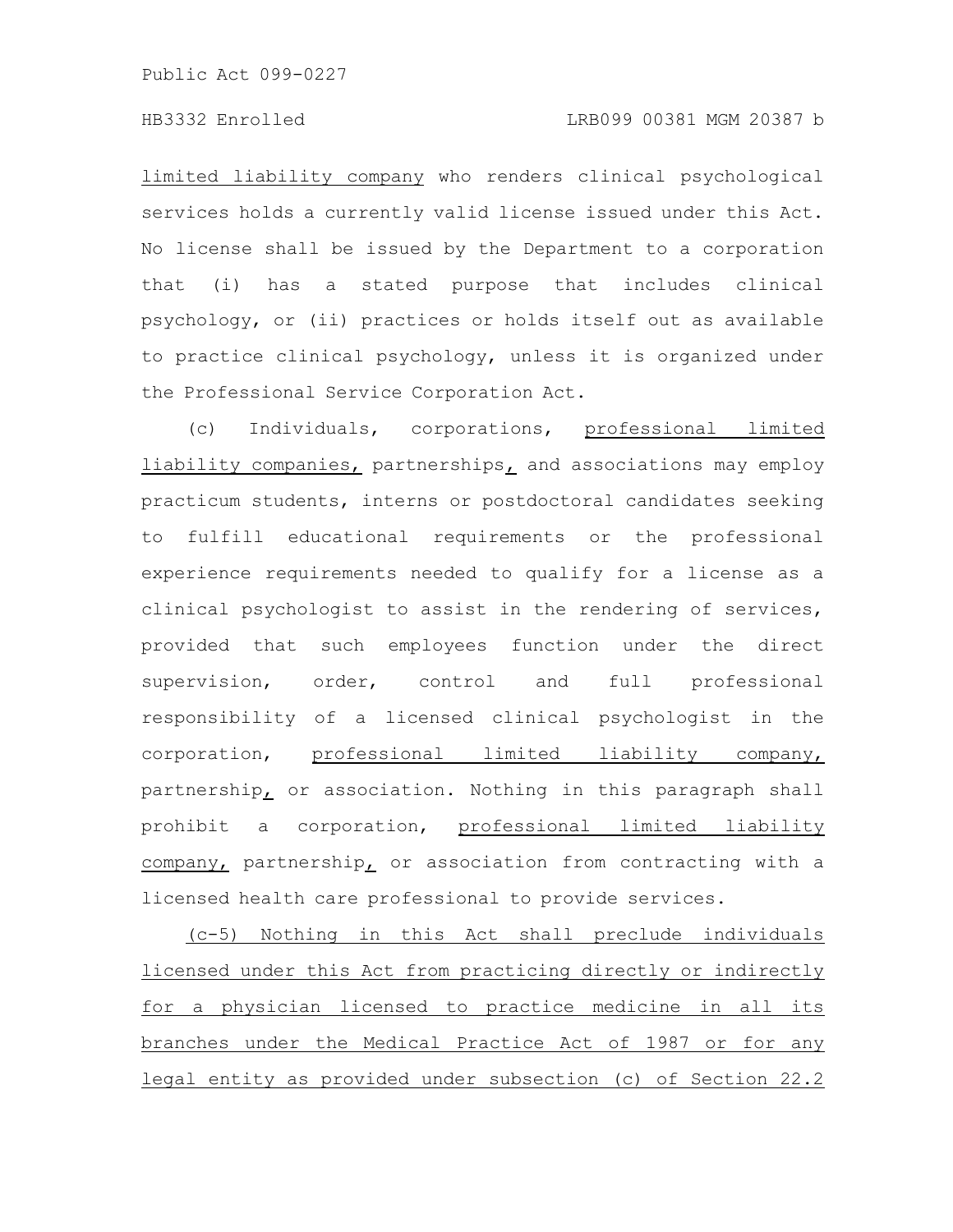of the Medical Practice Act of 1987.

Nothing in this Act shall preclude individuals licensed under this Act from practicing directly or indirectly for any hospital licensed under the Hospital Licensing Act or any hospital affiliate as defined in Section 10.8 of the Hospital Licensing Act and any hospital authorized under the University of Illinois Hospital Act.

(d) Nothing in this Act shall prevent the employment, by a clinical psychologist, individual, association, partnership, professional limited liability company, or a corporation furnishing clinical psychological services for remuneration, of persons not licensed as clinical psychologists under the provisions of this Act to perform services in various capacities as needed, provided that such persons are not in any manner held out to the public as rendering clinical psychological services as defined in paragraph 7 of Section 2 of this Act. Nothing contained in this Act shall require any hospital, clinic, home health agency, hospice, or other entity that provides health care services to employ or to contract with a clinical psychologist licensed under this Act to perform any of the activities under paragraph (5) of Section 2 of this Act.

(e) Nothing in this Act shall be construed to limit the services and use of official title on the part of a person, not licensed under the provisions of this Act, in the employ of a State, county or municipal agency or other political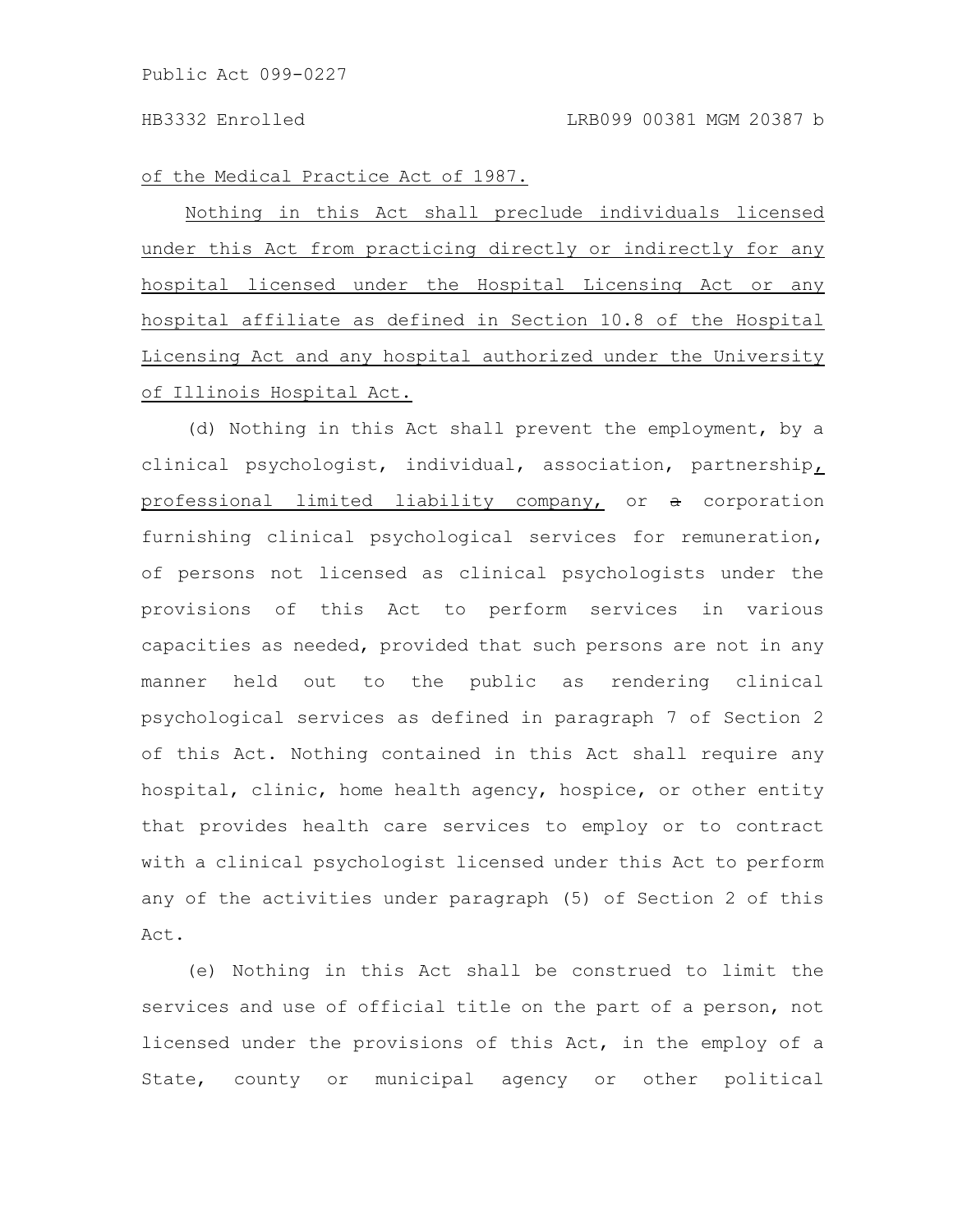subdivision insofar that such services are a part of the duties in his or her salaried position, and insofar that such services are performed solely on behalf of his or her employer.

Nothing contained in this Section shall be construed as permitting such person to offer their services as psychologists to any other persons and to accept remuneration for such psychological services other than as specifically excepted herein, unless they have been licensed under the provisions of this Act.

(f) Duly recognized members of any bonafide religious denomination shall not be restricted from functioning in their ministerial capacity provided they do not represent themselves as being clinical psychologists or providing clinical psychological services.

(g) Nothing in this Act shall prohibit individuals not licensed under the provisions of this Act who work in self-help groups or programs or not-for-profit organizations from providing services in those groups, programs, or organizations, provided that such persons are not in any manner held out to the public as rendering clinical psychological services as defined in paragraph 7 of Section 2 of this Act.

(h) Nothing in this Act shall be construed to prevent a person from practicing hypnosis without a license issued under this Act provided that the person (1) does not otherwise engage in the practice of clinical psychology including, but not limited to, the independent evaluation, classification, and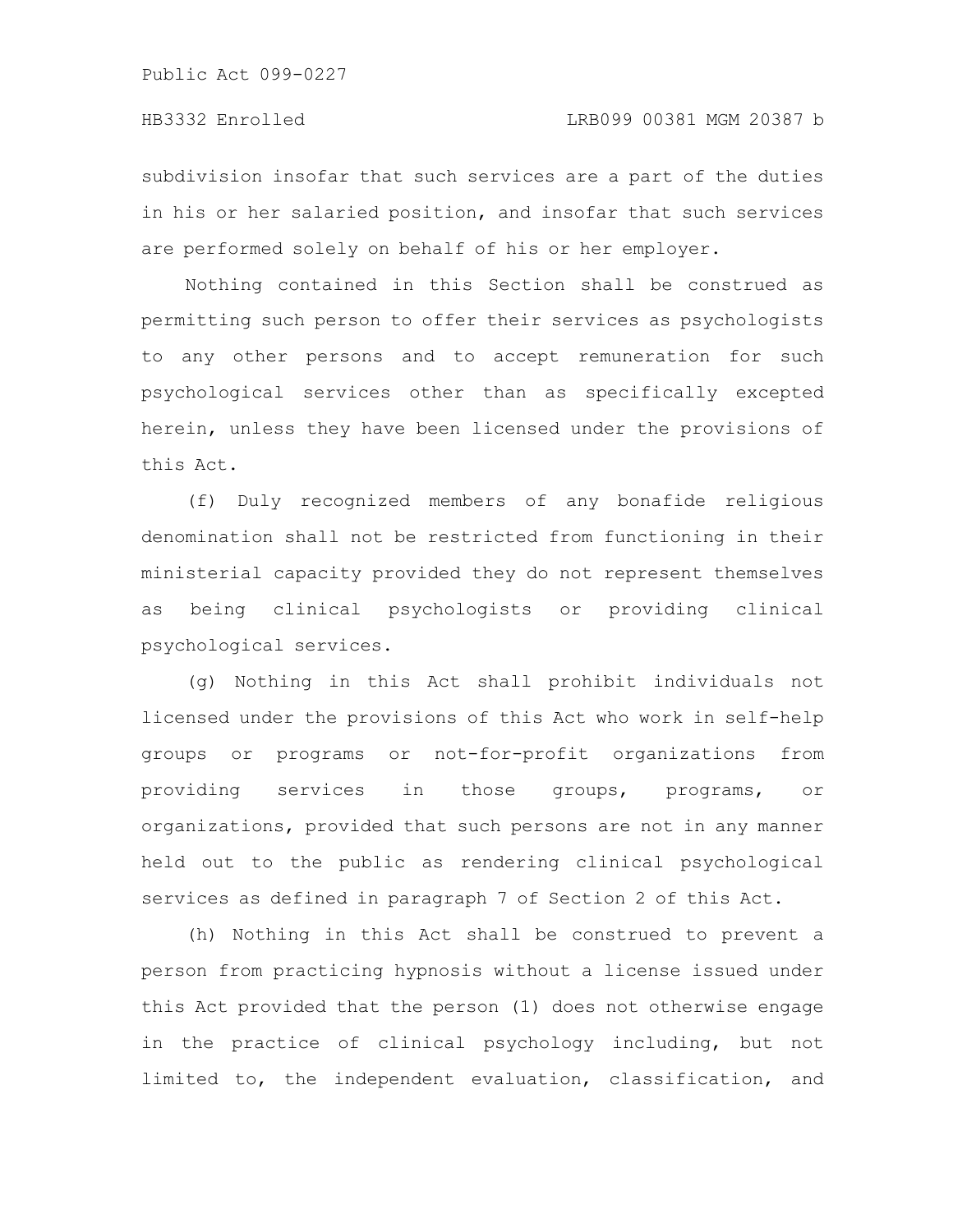### HB3332 Enrolled LRB099 00381 MGM 20387 b

treatment of mental, emotional, behavioral, or nervous disorders or conditions, developmental disabilities, alcoholism and substance abuse, disorders of habit or conduct, the psychological aspects of physical illness, (2) does not otherwise engage in the practice of medicine including, but not limited to, the diagnosis or treatment of physical or mental ailments or conditions, and (3) does not hold himself or herself out to the public by a title or description stating or implying that the individual is a clinical psychologist or is licensed to practice clinical psychology.

(i) Every licensee under this Act shall prominently display the license at the licensee's principal office, place of business, or place of employment and, whenever requested by any representative of the Department, must exhibit the license. (Source: P.A. 94-870, eff. 6-16-06.)

(225 ILCS 15/24.2 new)

Sec. 24.2. Confidentiality. All information collected by the Department in the course of an examination or investigation of a licensee or applicant, including, but not limited to, any complaint against a licensee filed with the Department and information collected to investigate any such complaint, shall be maintained for the confidential use of the Department and shall not be disclosed. The Department may not disclose the information to anyone other than law enforcement officials, other regulatory agencies that have an appropriate regulatory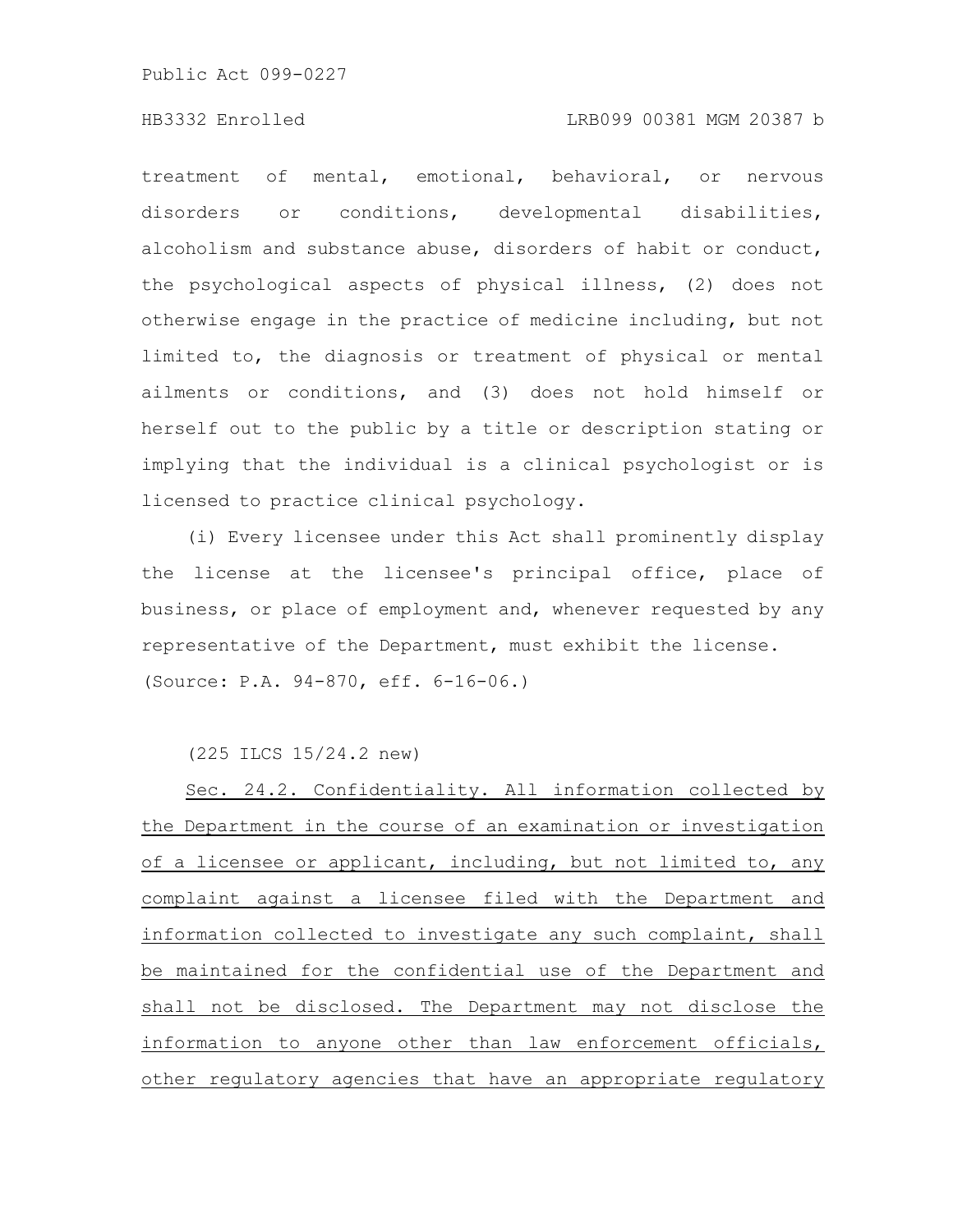interest as determined by the Secretary, or a party presenting a lawful subpoena to the Department. Information and documents disclosed to a federal, State, county, or local law enforcement agency shall not be disclosed by the agency for any purpose to any other agency or person. A formal complaint filed against a licensee by the Department or any order issued by the Department against a licensee or applicant shall be a public record, except as otherwise prohibited by law.

Section 920. The Clinical Social Work and Social Work Practice Act is amended by changing Section 10 and by adding Section 34.1 as follows:

(225 ILCS 20/10) (from Ch. 111, par. 6360)

(Section scheduled to be repealed on January 1, 2018)

Sec. 10. License restrictions and limitations.

(a) No person shall, without a license as a social worker issued by the Department: (i) in any manner hold himself or herself out to the public as a social worker under this Act; (ii) use the title "social worker" or "licensed social worker"; or (iii) offer to render to individuals, corporations, or the public social work services if the words "social work" or "licensed social worker" are used to describe the person offering to render or rendering the services or to describe the services rendered or offered to be rendered.

(b) No person shall, without a license as a clinical social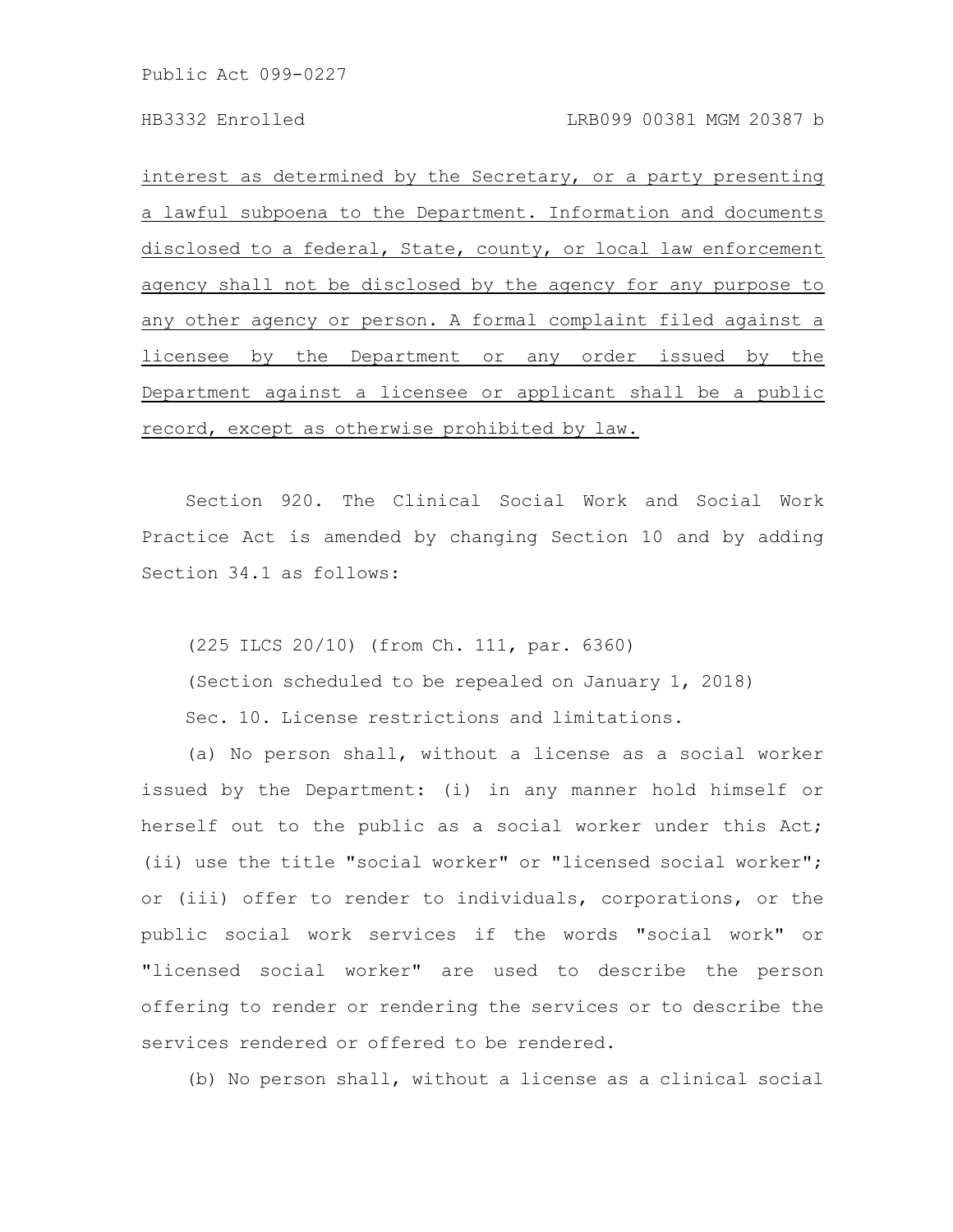# HB3332 Enrolled LRB099 00381 MGM 20387 b

worker issued by the Department: (i) in any manner hold himself or herself out to the public as a clinical social worker or licensed clinical social worker under this Act; (ii) use the title "clinical social worker" or "licensed clinical social worker"; or (iii) offer to render to individuals, corporations, or the public clinical social work services if the words "licensed clinical social worker" or "clinical social work" are used to describe the person to render or rendering the services or to describe the services rendered or offered to be rendered.

(c) Licensed social workers may not engage in independent practice of clinical social work without a clinical social worker license. In independent practice, a licensed social worker shall practice at all times under the order, control, and full professional responsibility of a licensed clinical social worker, a licensed clinical psychologist, or a psychiatrist, as defined in Section 1-121 of the Mental Health and Developmental Disabilities Code.

(d) No association,  $\Theta$  partnership, or professional limited liability company shall provide, attempt to provide, or offer to provide social work or clinical social work services be granted a license unless every member, partner, and employee of the association, or partnership, or professional limited liability company who practices social work or clinical social work $_{\tau}$  or who renders social work or clinical social work services $_{\tau}$  holds a current license issued under this Act. No business shall provide, attempt to provide, or offer to provide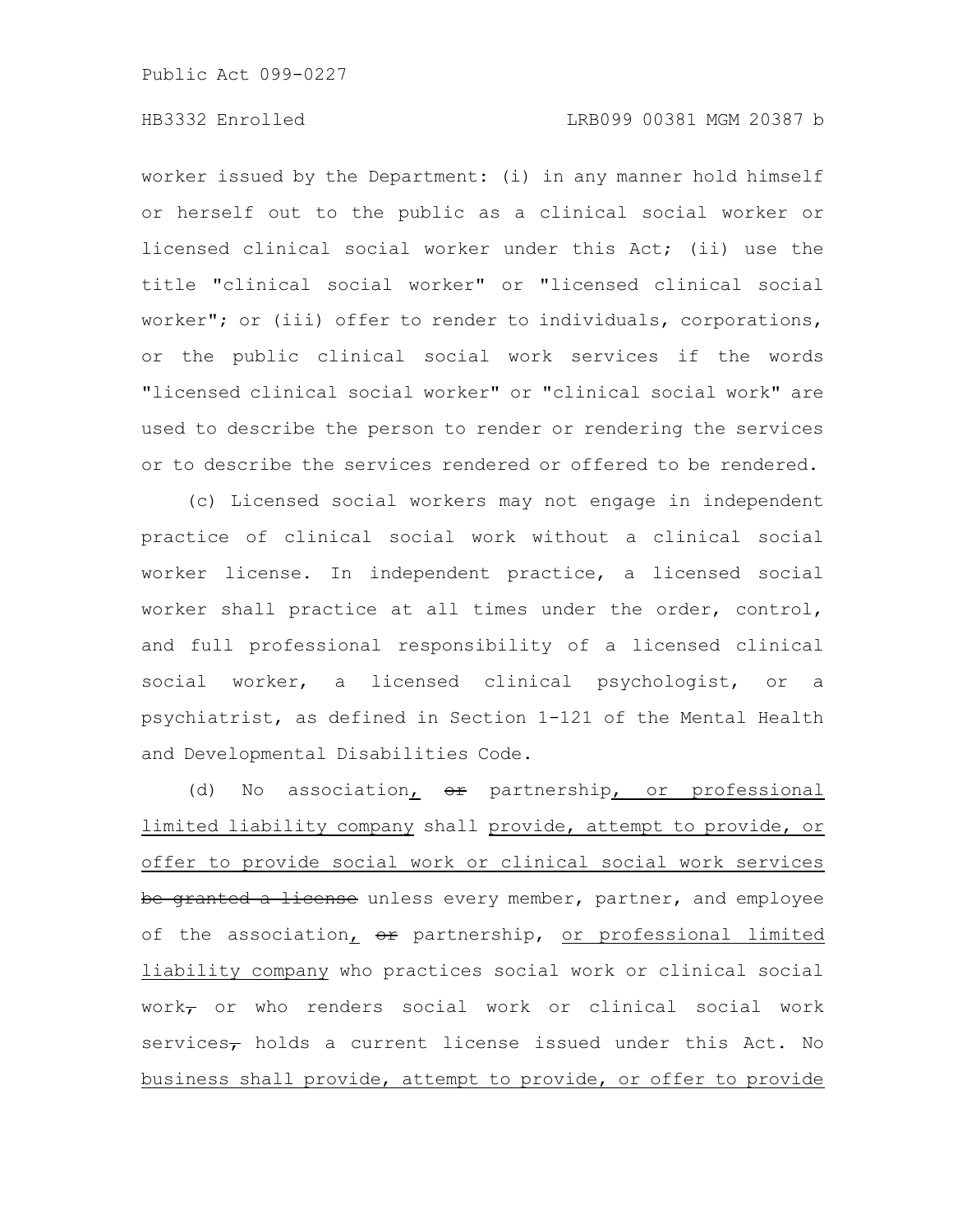social work or clinical social work services <del>license shall be</del> issued to a corporation, the stated purpose of which includes that practices or holds itself out as available to practice work or clinical social work unless it is organized under the Professional Service Corporation Act, the Medical Corporation Act, or the Professional Limited Liability Company Act.

(e) Nothing in this Act shall preclude individuals licensed under this Act from practicing directly or indirectly for a physician licensed to practice medicine in all its branches under the Medical Practice Act of 1987 or for any legal entity as provided under subsection (c) of Section 22.2 of the Medical Practice Act of 1987.

Nothing in this Act shall preclude individuals licensed under this Act from practicing directly or indirectly for any hospital licensed under the Hospital Licensing Act or any hospital affiliate as defined in Section 10.8 of the Hospital Licensing Act and any hospital authorized under the University of Illinois Hospital Act.

(Source: P.A. 90-150, eff. 12-30-97.)

(225 ILCS 20/34.1 new)

Sec. 34.1. Confidentiality. All information collected by the Department in the course of an examination or investigation of a licensee or applicant, including, but not limited to, any complaint against a licensee filed with the Department and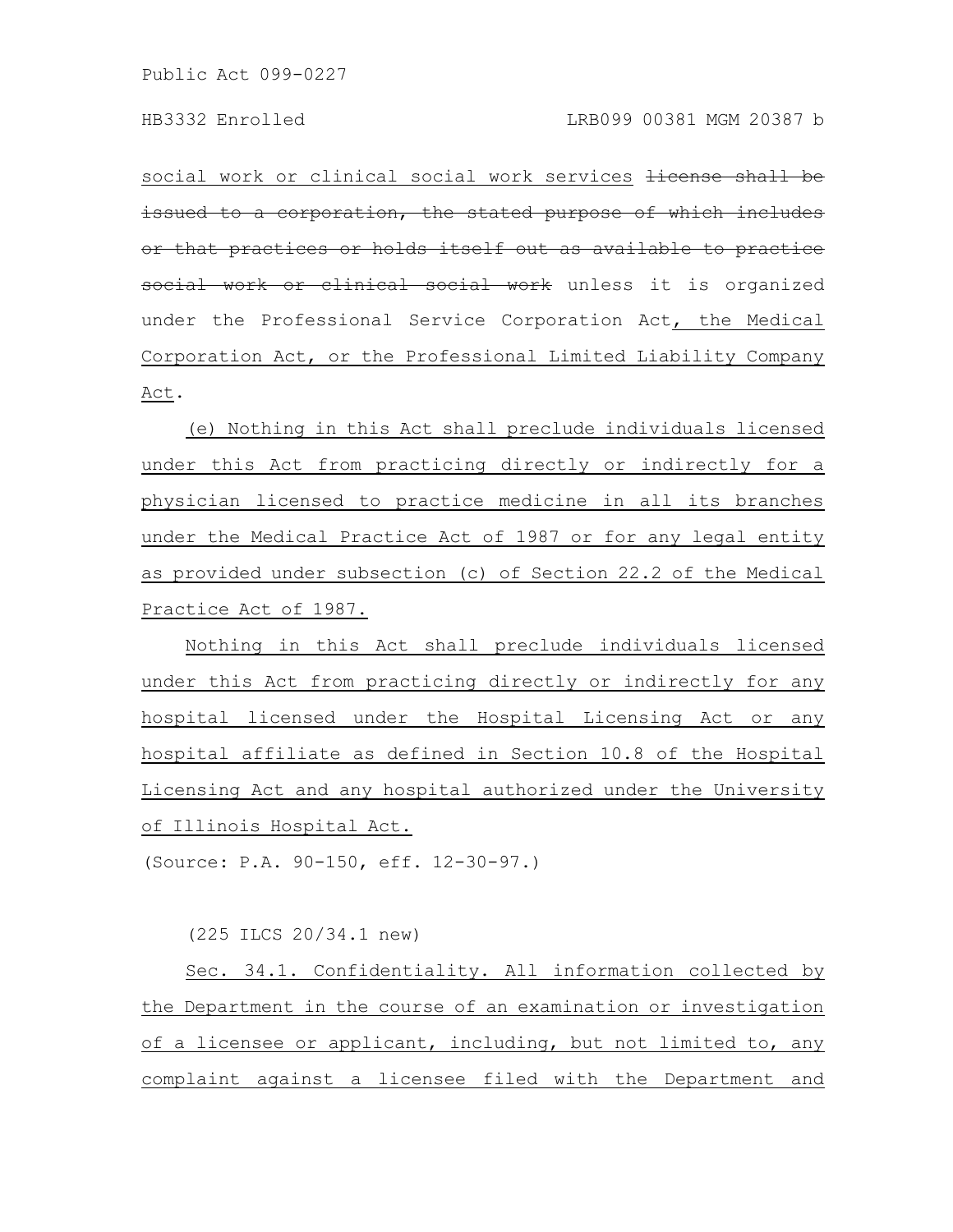information collected to investigate any such complaint, shall be maintained for the confidential use of the Department and shall not be disclosed. The Department may not disclose the information to anyone other than law enforcement officials, other regulatory agencies that have an appropriate regulatory interest as determined by the Secretary, or a party presenting a lawful subpoena to the Department. Information and documents disclosed to a federal, State, county, or local law enforcement agency shall not be disclosed by the agency for any purpose to any other agency or person. A formal complaint filed against a licensee by the Department or any order issued by the Department against a licensee or applicant shall be a public record, except as otherwise prohibited by law.

(225 ILCS 20/18 rep.)

Section 925. The Clinical Social Work and Social Work Practice Act is amended by repealing Section 18.

Section 930. The Marriage and Family Therapy Licensing Act is amended by changing Section 75 and by adding Section 156 as follows:

(225 ILCS 55/75) (from Ch. 111, par. 8351-75) (Section scheduled to be repealed on January 1, 2018) Sec. 75. License restrictions and limitations. Practice by eorporations. No association, partnership, or professional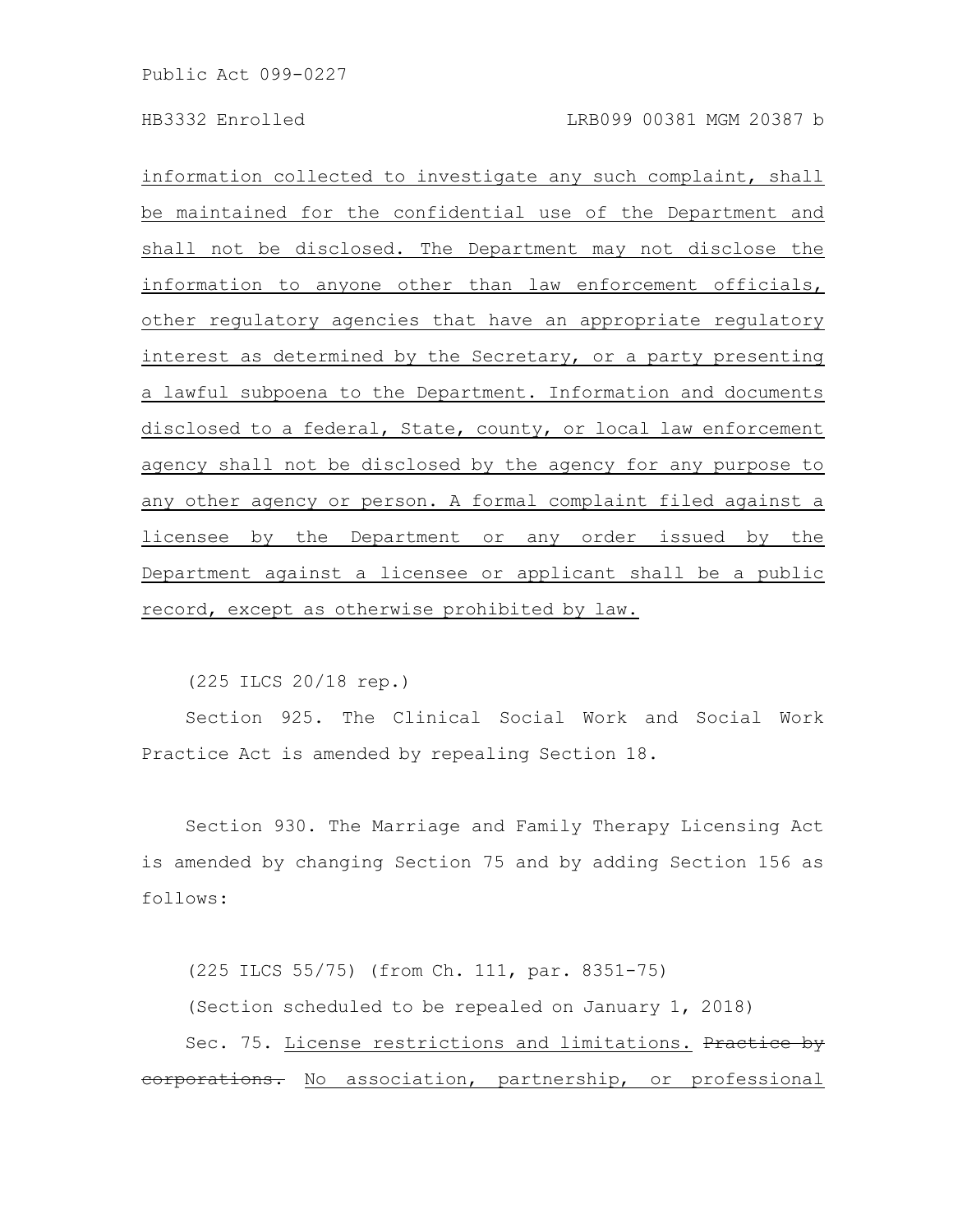limited liability company shall provide, attempt to provide, or offer to provide marriage and family therapy services unless every member, partner, and employee of the association, partnership, or professional limited liability company who practices marriage and family therapy or who renders marriage and family therapy services holds a current license issued under this Act. No business shall provide, attempt to provide, or offer to provide <del>license shall be issued by the Department</del> to any corporation (i) that has a stated purpose that includes, or (ii) that practices or holds itself out as available to  $\frac{p_{\text{reactice}}}{p_{\text{matrices}}$ , marriage and family therapy services, unless it is organized under the Professional Service Corporation Act or Professional Limited Liability Company Act. Nothing in this Act shall preclude individuals licensed under this Act from practicing directly or indirectly for a physician licensed to practice medicine in all its branches under the Medical Practice Act of 1987 or for any legal entity as provided under subsection (c) of Section 22.2 of the Medical Practice Act of 1987.

(Source: P.A. 87-783.)

(225 ILCS 55/156 new)

Sec. 156. Confidentiality. All information collected by the Department in the course of an examination or investigation of a licensee or applicant, including, but not limited to, any complaint against a licensee filed with the Department and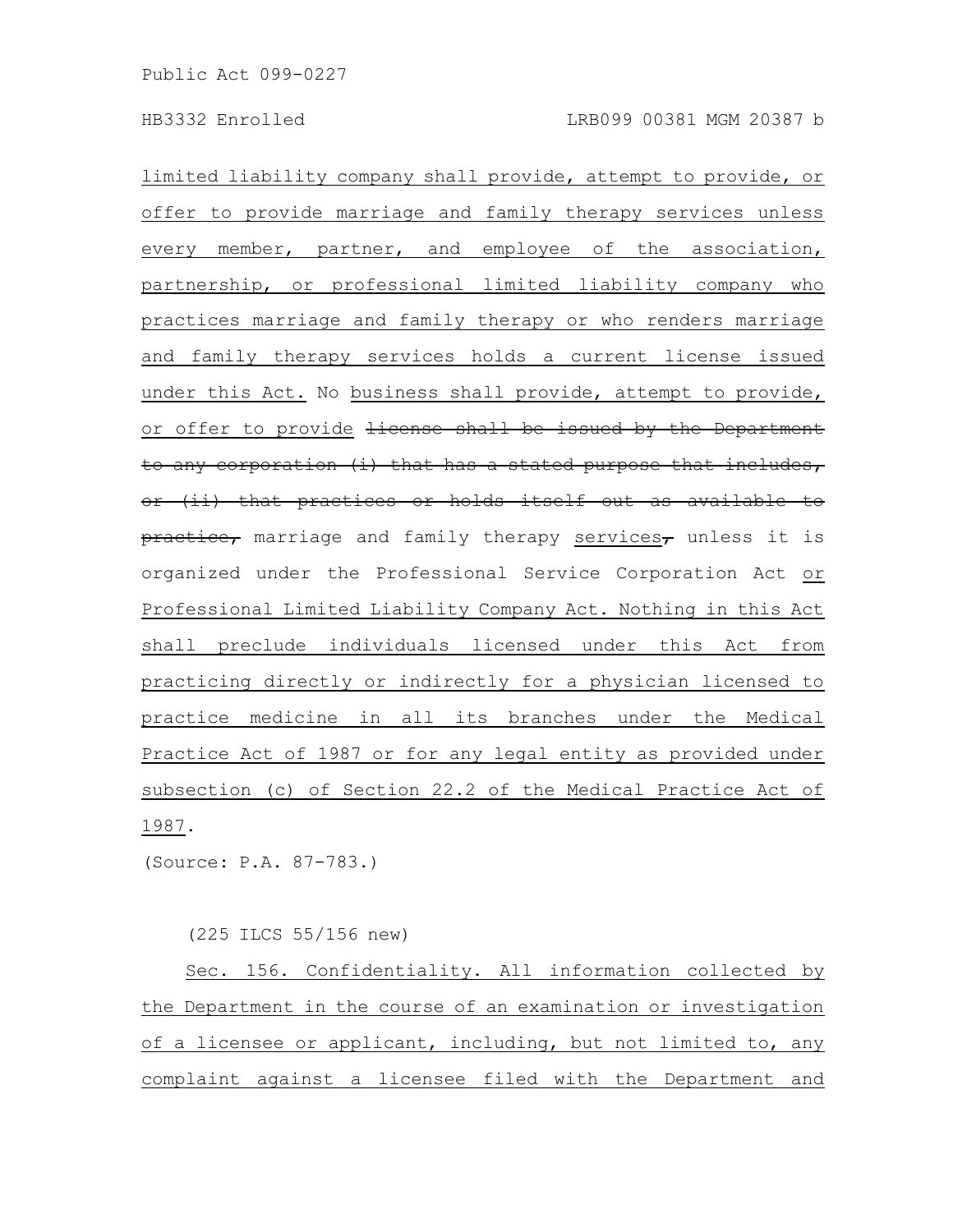information collected to investigate any such complaint, shall be maintained for the confidential use of the Department and shall not be disclosed. The Department may not disclose the information to anyone other than law enforcement officials, other regulatory agencies that have an appropriate regulatory interest as determined by the Secretary, or a party presenting a lawful subpoena to the Department. Information and documents disclosed to a federal, State, county, or local law enforcement agency shall not be disclosed by the agency for any purpose to any other agency or person. A formal complaint filed against a licensee by the Department or any order issued by the Department against a licensee or applicant shall be a public record, except as otherwise prohibited by law.

Section 935. The Professional Counselor and Clinical Professional Counselor Licensing and Practice Act is amended by changing Section 20 as follows:

(225 ILCS 107/20)

(Section scheduled to be repealed on January 1, 2023)

Sec. 20. Restrictions and limitations.

(a) No person shall, without a valid license as a professional counselor issued by the Department: (i) in any manner hold himself or herself out to the public as a professional counselor under this Act; (ii) attach the title "professional counselor" or "licensed professional counselor";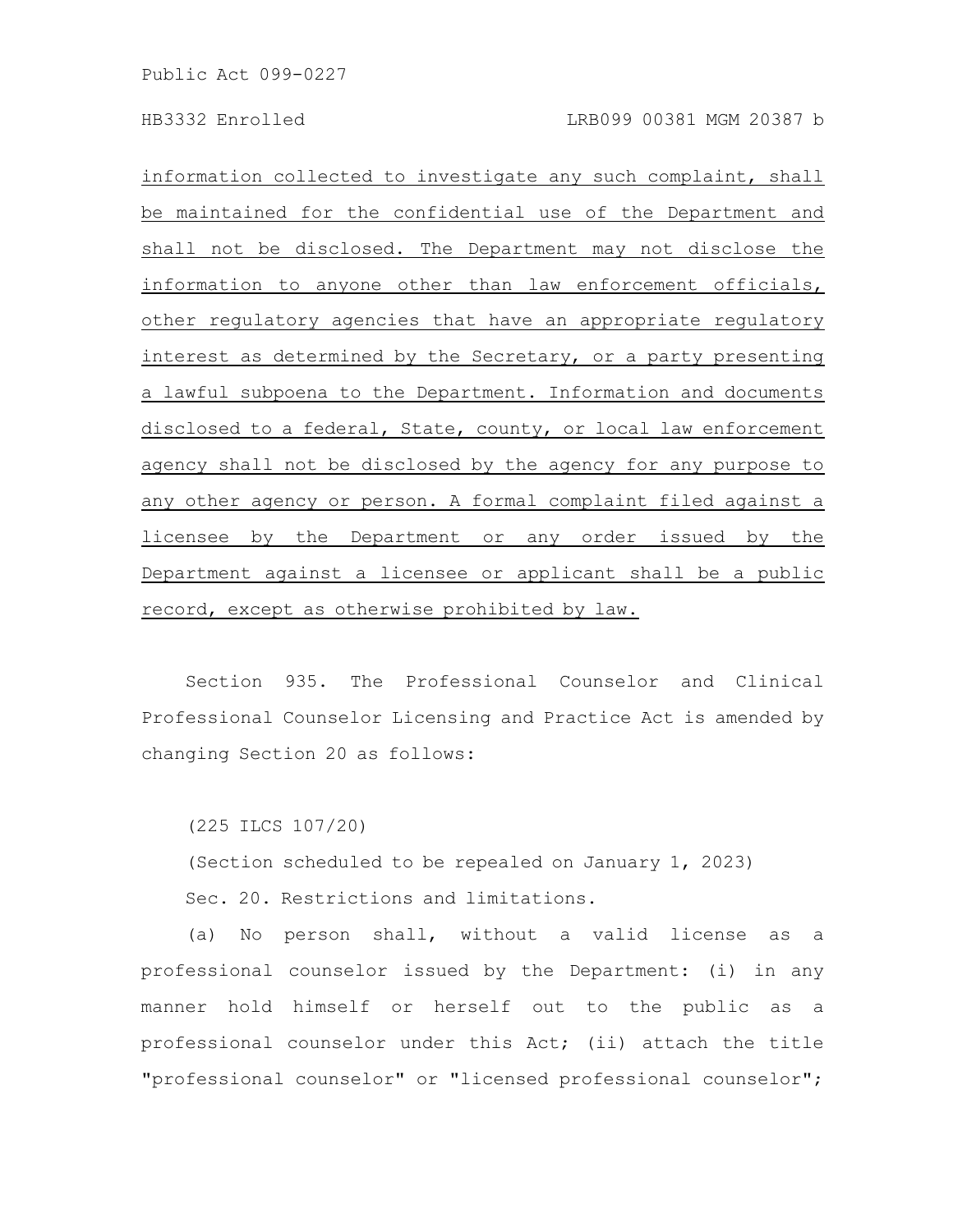or (iii) offer to render or render to individuals, corporations, or the public professional counseling services.

(b) No person shall, without a valid license as a clinical professional counselor issued by the Department: (i) in any manner hold himself or herself out to the public as a clinical professional counselor or licensed clinical professional counselor under this Act; (ii) attach the title "clinical professional counselor" or "licensed clinical professional counselor"; or (iii) offer to render to individuals, corporations, or the public clinical professional counseling services.

(c) (Blank).

(d) No association, limited liability company, professional limited liability company, or partnership shall provide, attempt to provide, or offer to provide practice clinical professional counseling or professional counseling services unless every member, partner, and employee of the association, limited liability company, professional limited liability company, or partnership who practices professional counseling or clinical professional counseling, or who renders professional counseling or clinical professional counseling services $_{\tau}$  holds a currently valid license issued under this Act. No business shall provide, attempt to provide, or offer to provide <del>license shall be issued to a corporation, the stated</del> purpose of which includes or which practices or which holds self out as available to practice professional counseling or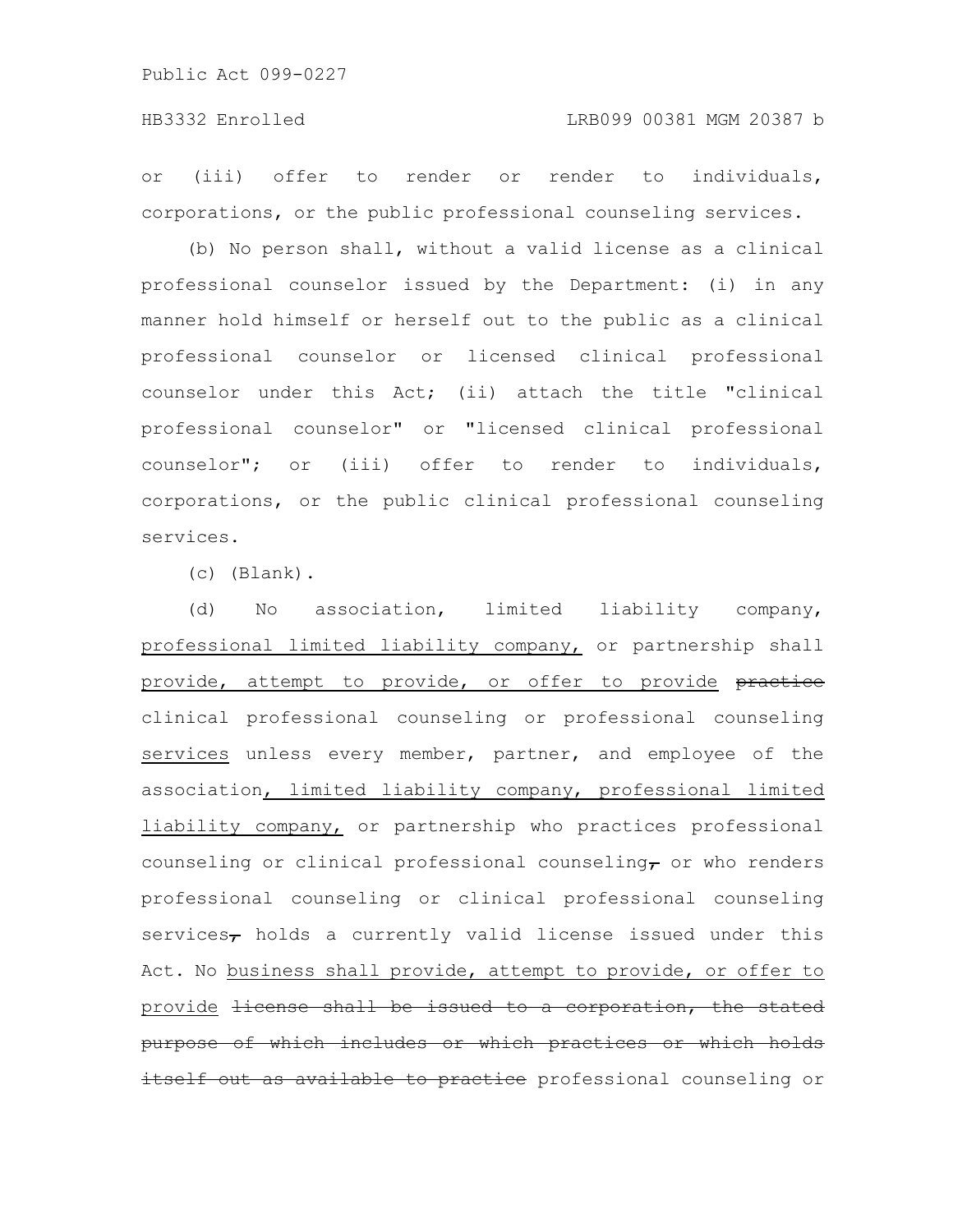clinical professional counseling services unless it is organized under the Professional Service Corporation Act or Professional Limited Liability Company Act.

(d-5) Nothing in this Act shall preclude individuals licensed under this Act from practicing directly or indirectly for a physician licensed to practice medicine in all its branches under the Medical Practice Act of 1987 or for any legal entity as provided under subsection (c) of Section 22.2 of the Medical Practice Act of 1987.

(e) Nothing in this Act shall be construed as permitting persons licensed as professional counselors or clinical professional counselors to engage in any manner in the practice of medicine in all its branches as defined by law in this State.

(f) When, in the course of providing professional counseling or clinical professional counseling services to any person, a professional counselor or clinical professional counselor licensed under this Act finds indication of a disease or condition that in his or her professional judgment requires professional service outside the scope of practice as defined in this Act, he or she shall refer that person to a physician licensed to practice medicine in all of its branches or another appropriate health care practitioner.

(Source: P.A. 97-706, eff. 6-25-12.)

Section 940. The Sex Offender Evaluation and Treatment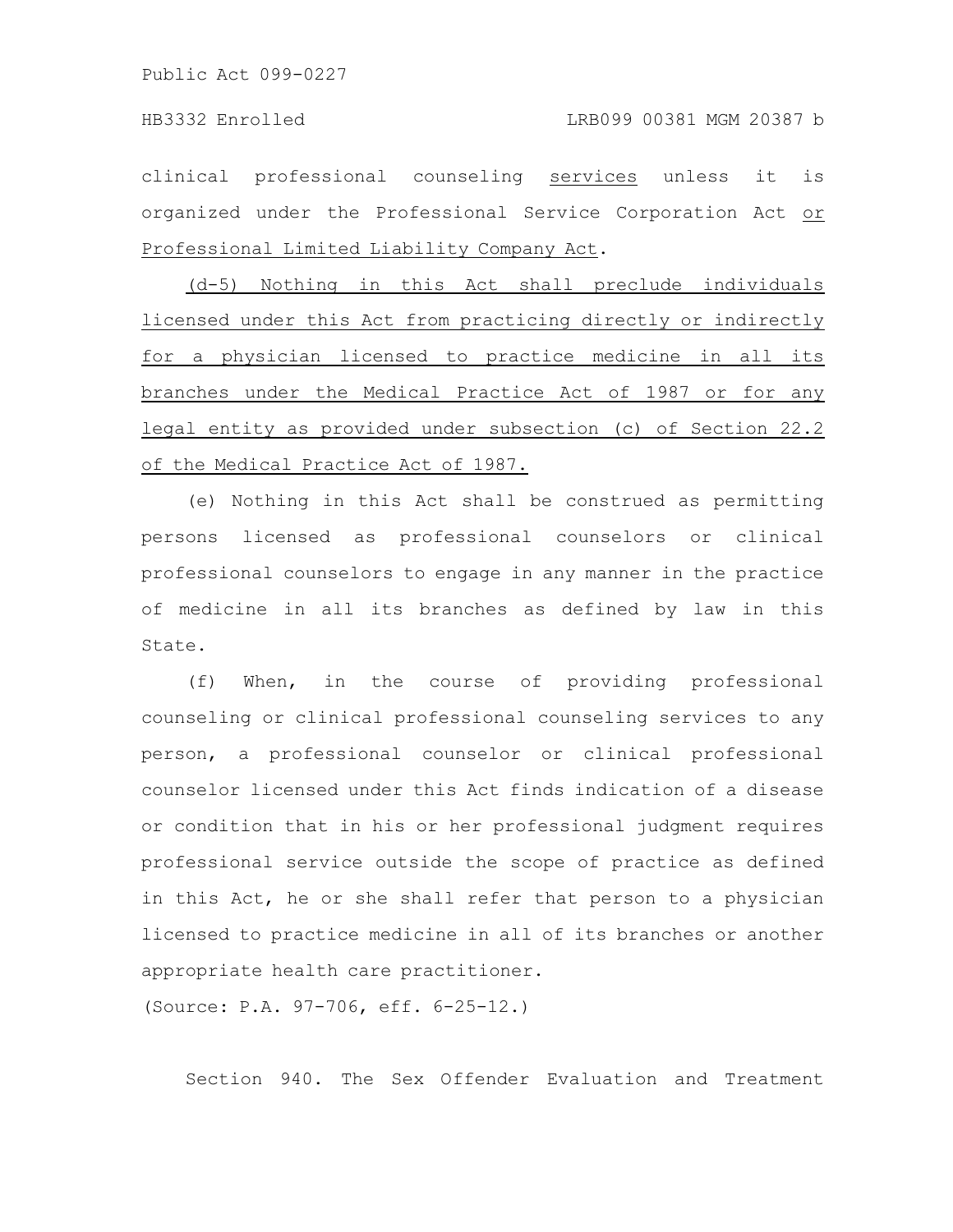Provider Act is amended by changing Section 40 as follows:

(225 ILCS 109/40)

Sec. 40. Application; exemptions.

(a) No person may act as a sex offender evaluator, sex offender treatment provider, or associate sex offender provider as defined in this Act for the provision of sex offender evaluations or sex offender treatment pursuant to the Sex Offender Management Board Act, the Sexually Dangerous Persons Act, or the Sexually Violent Persons Commitment Act unless the person is licensed to do so by the Department. Any evaluation or treatment services provided by a licensed health care professional not licensed under this Act shall not be valid under the Sex Offender Management Board Act, the Sexually Dangerous Persons Act, or the Sexually Violent Persons Commitment Act. No business shall provide, attempt to provide, or offer to provide sex offender evaluation services unless it is organized under the Professional Service Corporation Act, the Medical Corporation Act, or the Professional Limited Liability Company Act.

(b) Nothing in this Act shall be construed to require any licensed physician, advanced practice nurse, physician assistant, or other health care professional to be licensed under this Act for the provision of services for which the person is otherwise licensed. This Act does not prohibit a person licensed under any other Act in this State from engaging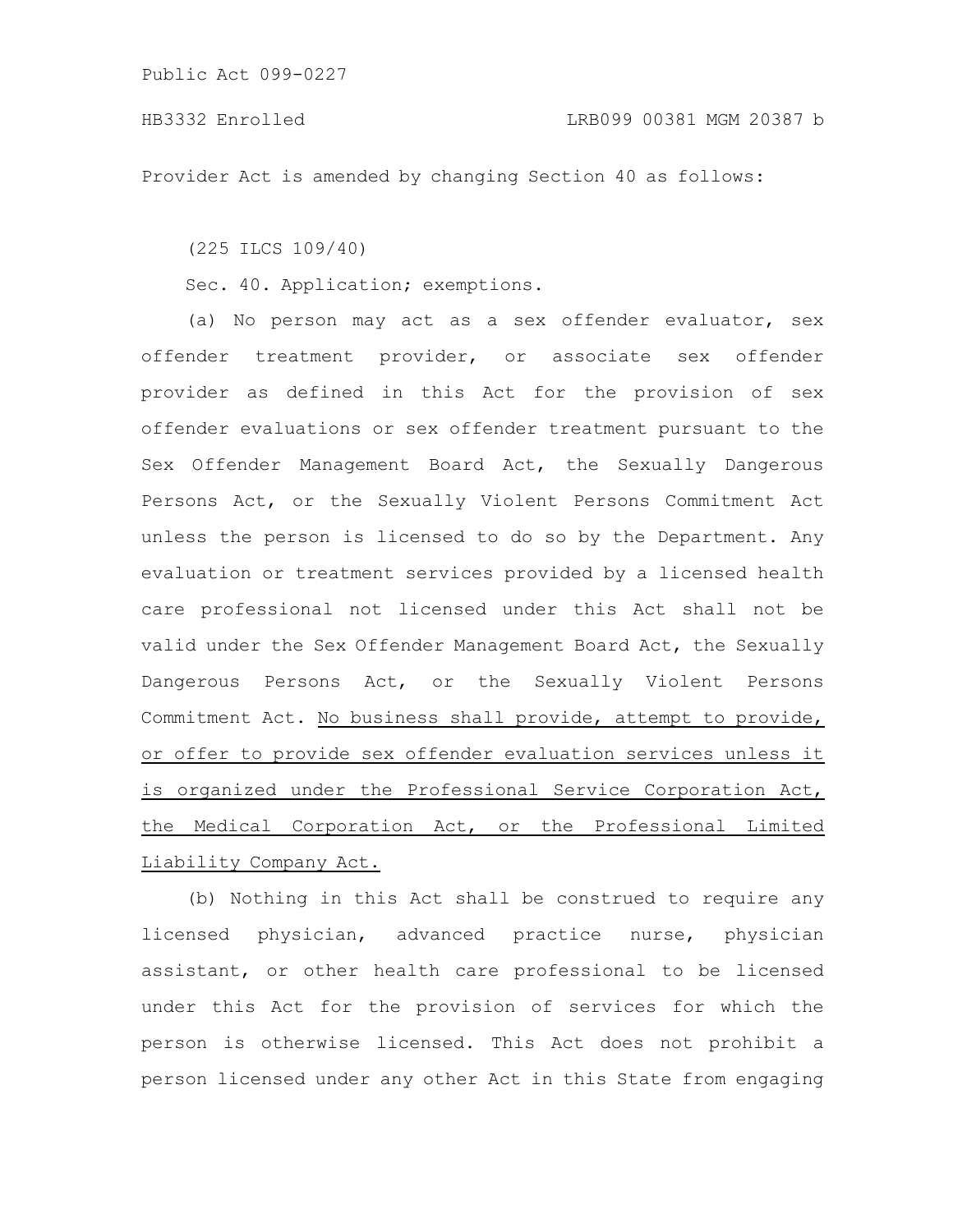## HB3332 Enrolled LRB099 00381 MGM 20387 b

in the practice for which he or she is licensed. This Act only applies to the provision of sex offender evaluations or sex offender treatment provided for the purposes of complying with the Sex Offender Management Board Act, the Sexually Dangerous Persons Act, or the Sexually Violent Persons Commitment Act. (Source: P.A. 97-1098, eff. 7-1-13.)

Section 945. The Collection Agency Act is amended by changing Sections 2, 2.03, 2.04, 3, 4, 4.5, 5, 7, 8, 8a, 8b, 8c, 9, 9.1, 9.2, 9.3, 9.4, 9.5, 9.7, 9.22, 11, 13.1, 13.2, 14a, 14b, 16, 17, 18, 19, 20, 21, 22, 23, 24, 25, 26, and 27 and by adding Sections 30, 35, 40, 45, 50, and 55 as follows:

(225 ILCS 425/2) (from Ch. 111, par. 2002) (Section scheduled to be repealed on January 1, 2016) Sec. 2. Definitions. In this Act:

"Address of record" means the designated address recorded by the Department in the applicant's or licensee's application file or license file as maintained by the Department's licensure maintenance unit. It is the duty of the applicant or licensee to inform the Department of any change of address and those changes must be made either through the Department's website or by contacting the Department.

"Board" means the Collection Agency Licensing and Disciplinary Board.

"Charge-off balance" means an account principal and other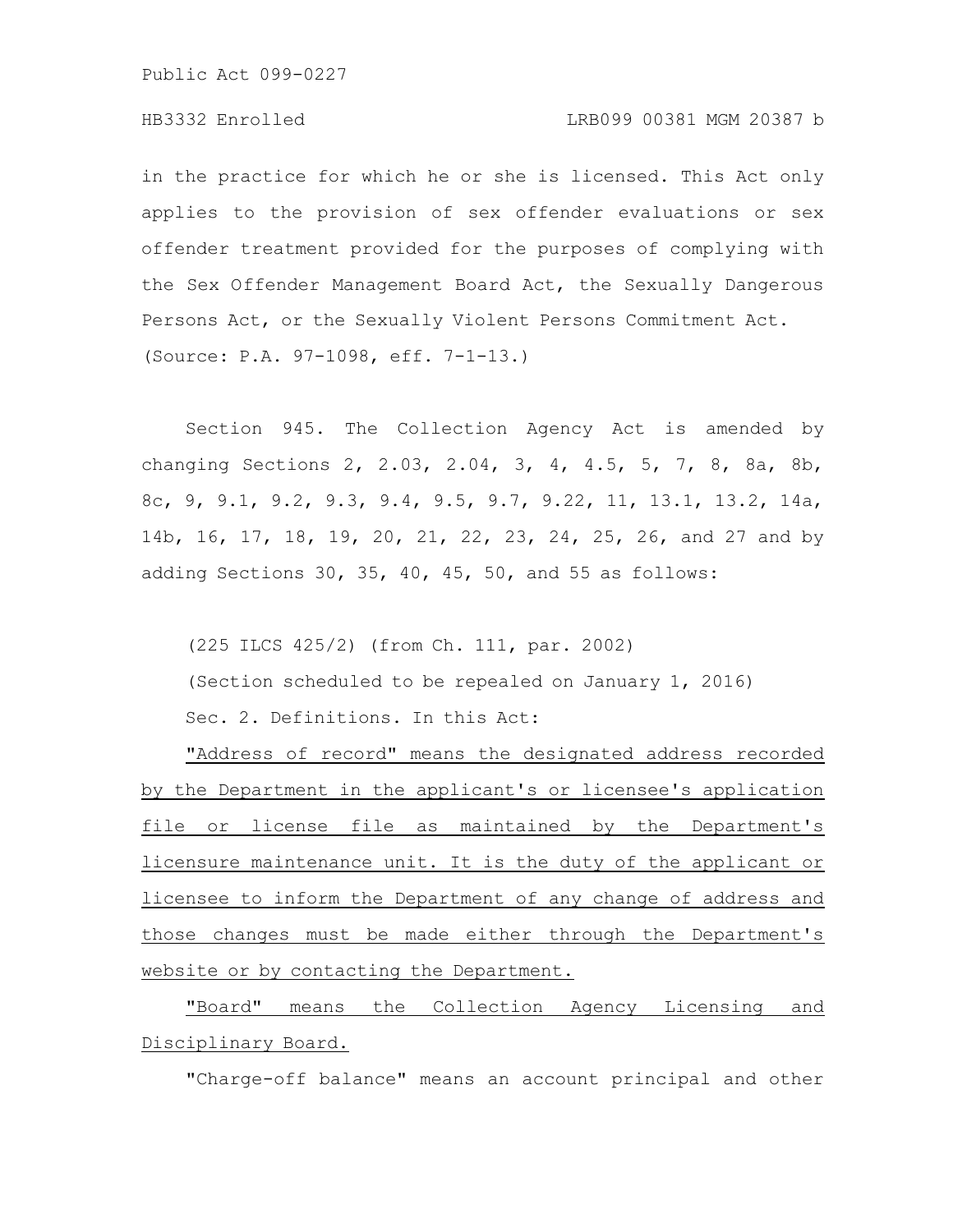legally collectible costs, expenses, and interest accrued prior to the charge-off date, less any payments or settlement.

"Charge-off date" means the date on which a receivable is treated as a loss or expense.

"Credit Consumer credit transaction" means a transaction between a natural person and another person in which property, service, or money is acquired on credit by that natural person from such other person primarily for personal, family, or household purposes.

"Consumer debt" or "consumer credit" means money, property, or their equivalent, due or owing or alleged to be due or owing from a natural person by reason of credit transaction.

"Creditor" means a person who extends consumer credit to a debtor.

"Current balance" means the charge-off balance plus any legally collectible costs, expenses, and interest, less any credits or payments.

"Debt" means money, property, or their equivalent which is due or owing or alleged to be due or owing from a natural person to another person.

"Debt buyer" means a person or entity that is engaged in the business of purchasing delinquent or charged-off consumer loans or consumer credit accounts or other delinquent consumer debt for collection purposes, whether it collects the debt itself or hires a third-party for collection or an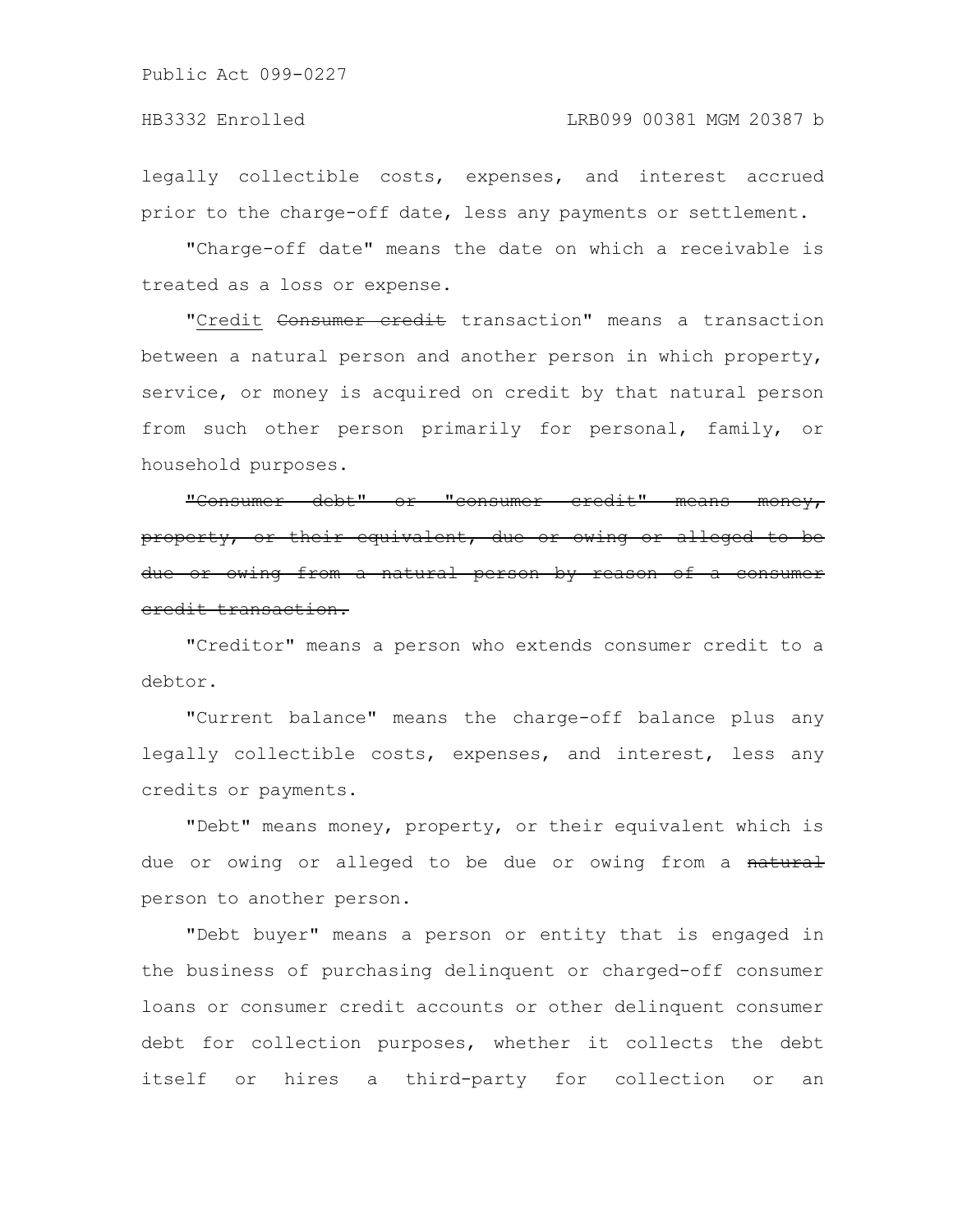attorney-at-law for litigation in order to collect such debt.

"Debt collection" means any act or practice in connection with the collection of consumer debts.

"Debt collector", "collection agency", or "agency" means any person who, in the ordinary course of business, regularly, on behalf of himself or herself or others, engages collection.

"Debtor" means a natural person from whom a collection agency debt collector seeks to collect a consumer or commercial debt that is due and owing or alleged to be due and owing from such person.

"Department" means Division of Professional Regulation within the Department of Financial and Professional Regulation.

"Director" means the Director of the Division Professional Regulation within the Department of Financial Professional Regulation.

"Person" means a natural person, partnership, corporation, limited liability company, trust, estate, cooperative, association, or other similar entity.

"Licensed collection agency" means a person who is licensed under this Act to engage in the practice of debt collection in Illinois.

"Secretary" means the Secretary of Financial and Professional Regulation.

(Source: P.A. 97-1070, eff. 1-1-13.)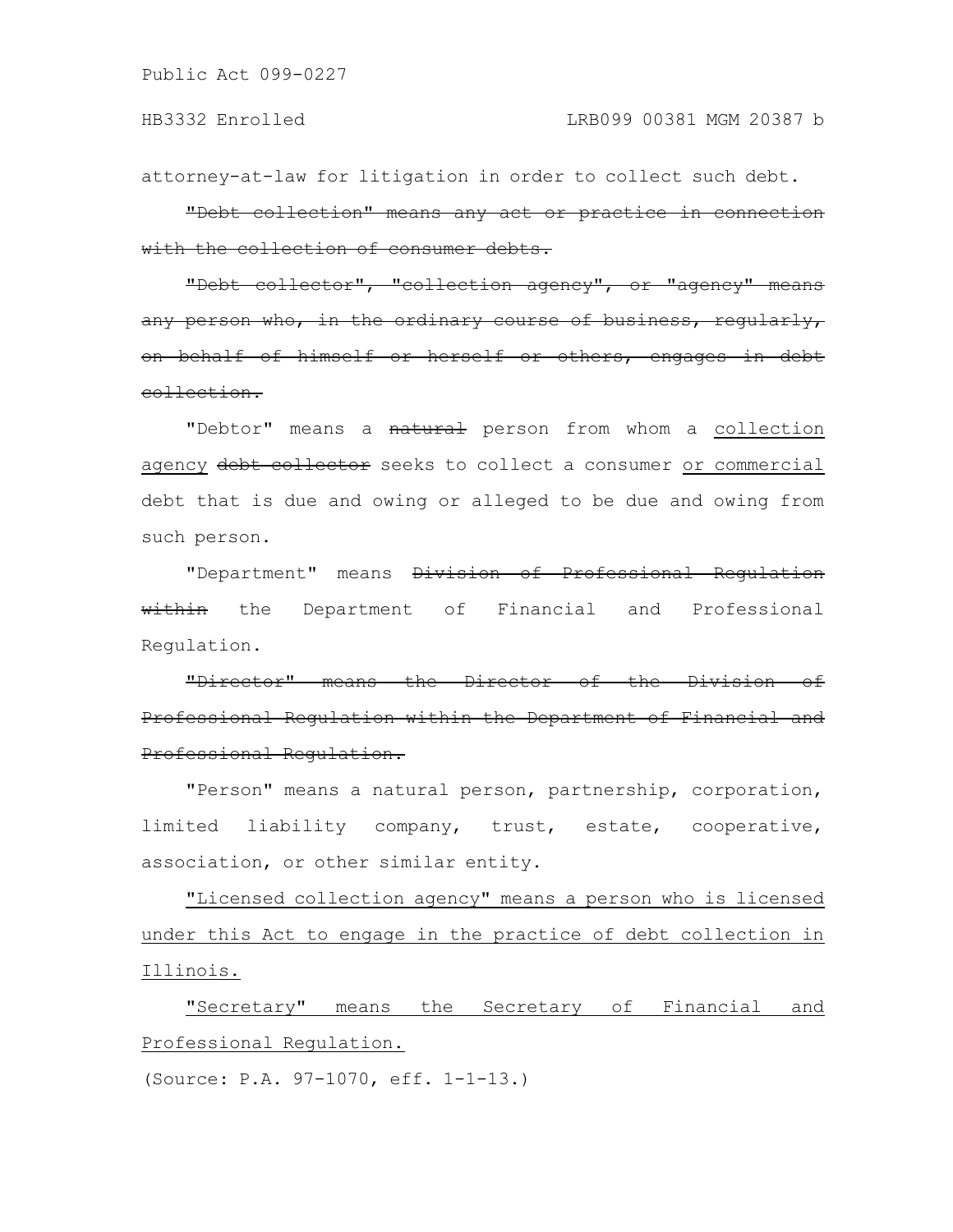(225 ILCS 425/2.03) (from Ch. 111, par. 2005)

(Section scheduled to be repealed on January 1, 2016)

Sec. 2.03. Exemptions. This Act does not apply to persons whose collection activities are confined to and are directly related to the operation of a business other than that of a collection agency, and specifically does not include the following:

1. Banks, including trust departments, affiliates, and subsidiaries thereof, fiduciaries, and financing and lending institutions (except those who own or operate collection agencies);

2. Abstract companies doing an escrow business;

3. Real estate brokers when acting in the pursuit of their profession;

4. Public officers and judicial officers acting under order of a court;

5. Licensed attorneys at law;

6. Insurance companies;

7. Credit unions, including affiliates and subsidiaries thereof (except those who own or operate collection agencies);

8. Loan and finance companies, including entities licensed pursuant to the Residential Mortgage License Act of 1987;

9. Retail stores collecting their own accounts;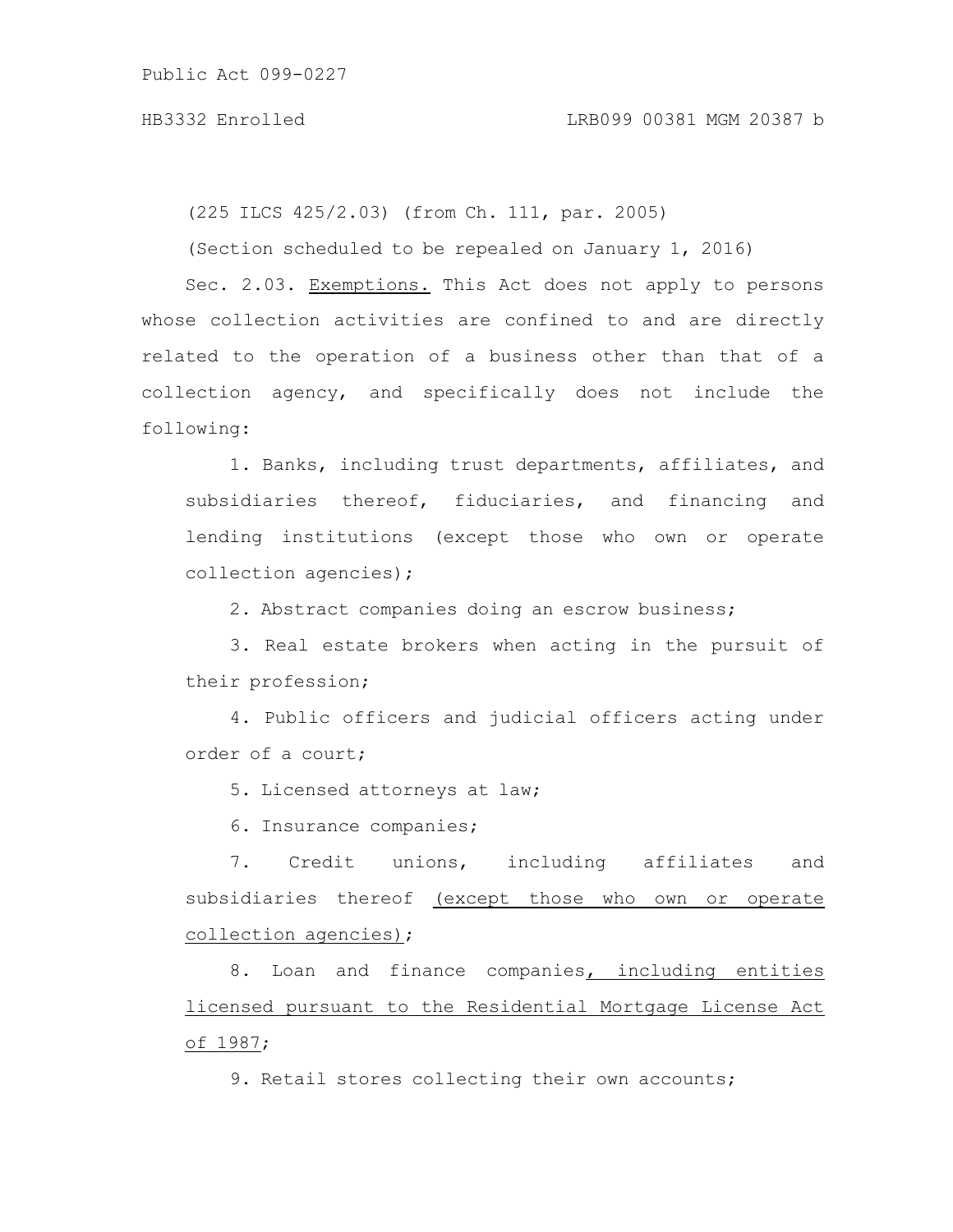## HB3332 Enrolled LRB099 00381 MGM 20387 b

10. Unit Owner's Associations established under the Condominium Property Act, and their duly authorized agents, when collecting assessments from unit owners; and

11. Any person or business under contract with a creditor to notify the creditor's debtors of a debt using only the creditor's name.

(Source: P.A. 95-437, eff. 1-1-08.)

(225 ILCS 425/2.04) (from Ch. 111, par. 2005.1) (Section scheduled to be repealed on January 1, 2016) Sec. 2.04. Child support debt indebtedness.

(a) Collection agencies Persons, associations, partnerships, corporations, or other legal entities engaged in the business of collecting child support debt indebtedness owing under a court order as provided under the Illinois Public Aid Code, the Illinois Marriage and Dissolution of Marriage Act, the Non-Support of Spouse and Children Act, the Non-Support Punishment Act, the Illinois Parentage Act of 1984, or similar laws of other states are not restricted (i) in the frequency of contact with an obligor who is in arrears, whether by phone, mail, or other means, (ii) from contacting the employer of an obligor who is in arrears, (iii) from publishing or threatening to publish a list of obligors in arrears, (iv) from disclosing or threatening to disclose an arrearage that the obligor disputes, but for which a verified notice of delinquency has been served under the Income Withholding for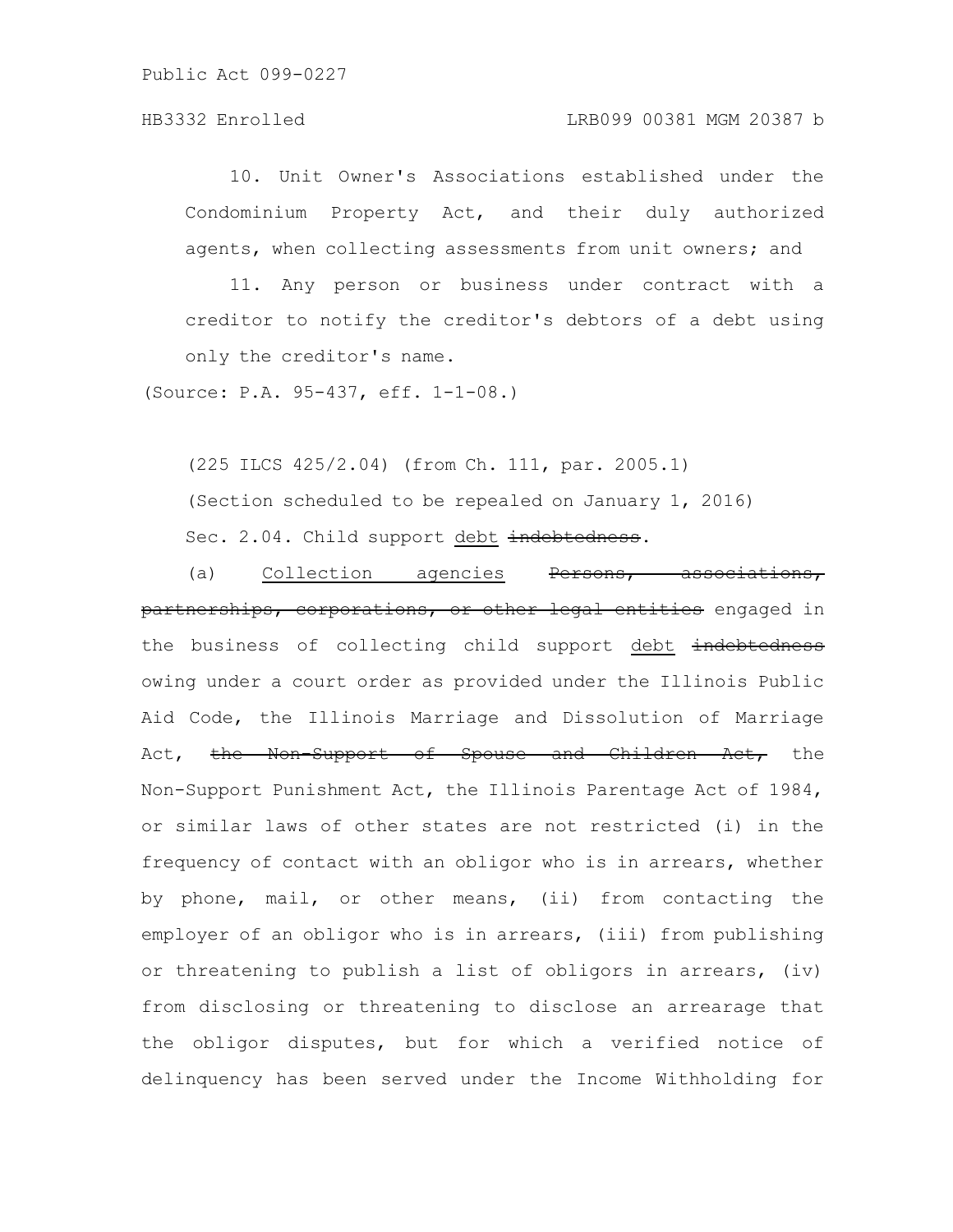Support Act (or any of its predecessors, Section 10-16.2 of the Illinois Public Aid Code, Section 706.1 of the Illinois Marriage and Dissolution of Marriage Act, Section 22 4.1 of the Non-Support Punishment of Spouse and Children Act, Section 26.1 of the Revised Uniform Reciprocal Enforcement of Support Act, or Section 20 of the Illinois Parentage Act of 1984), or (v) from engaging in conduct that would not cause a reasonable person mental or physical illness. For purposes of this subsection, "obligor" means an individual who owes a duty to make periodic payments, under a court order, for the support of a child. "Arrearage" means the total amount of an obligor's unpaid child support obligations.

(a-5) A collection agency may not impose a fee or charge, including costs, for any child support payments collected through the efforts of a federal, State, or local government agency, including but not limited to child support collected from federal or State tax refunds, unemployment benefits, or Social Security benefits.

No collection agency that collects child support payments shall (i) impose a charge or fee, including costs, for collection of a current child support payment, (ii) fail to apply collections to current support as specified in the order for support before applying collection to arrears or other amounts, or (iii) designate a current child support payment as arrears or other amount owed. In all circumstances, the collection agency shall turn over to the obligee all support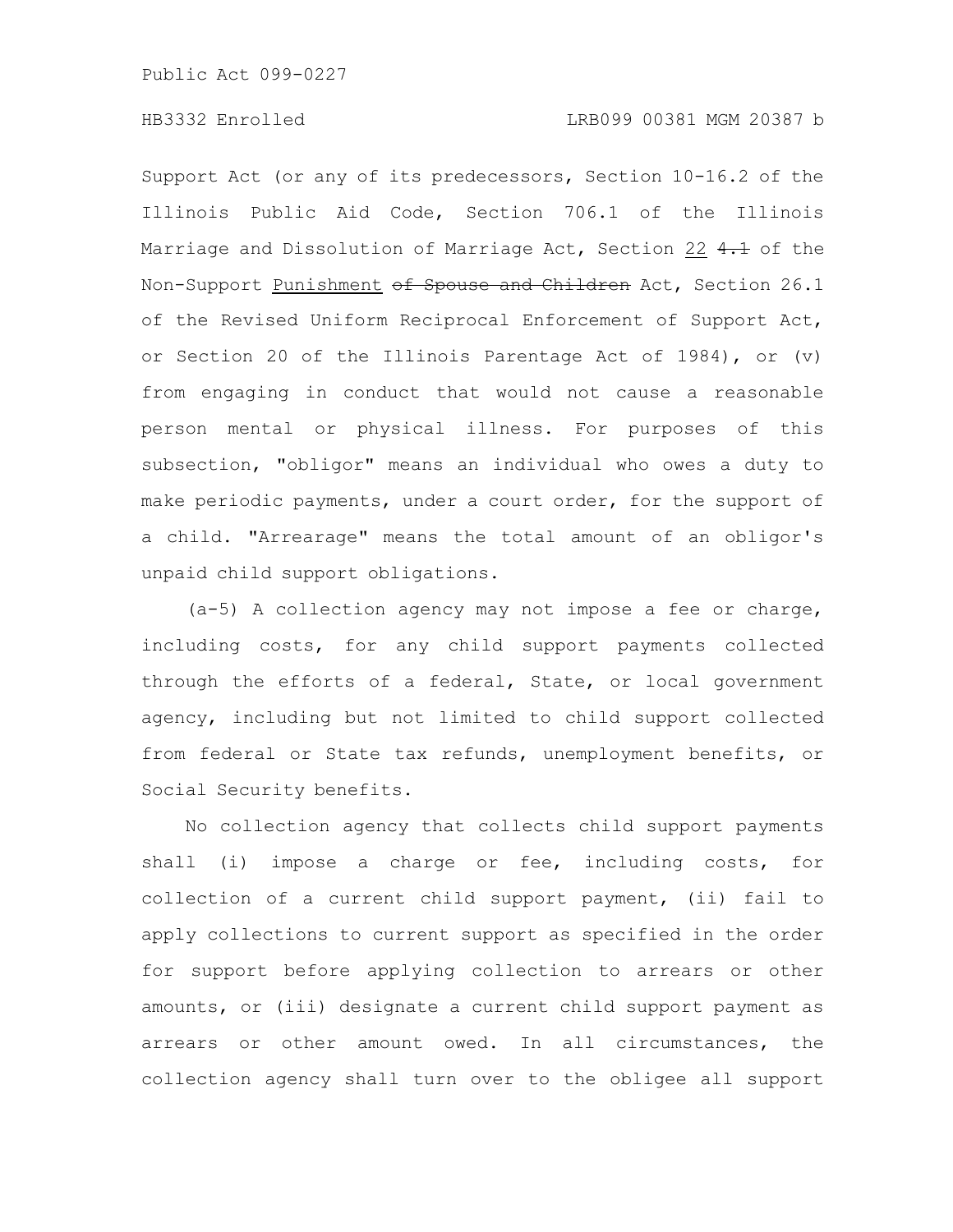collected in a month up to the amount of current support required to be paid for that month.

As to any fees or charges, including costs, retained by the collection agency, that agency shall provide documentation to the obligee demonstrating that the child support payments resulted from the actions of the agency.

After collection of the total amount or arrearage, including statutory interest, due as of the date of execution of the collection contract, no further fees may be charged.

(a-10) The Department of Professional Regulation shall determine a fee rate of not less than 25% but not greater than 35%, based upon presentation by the licensees as to costs to provide the service and a fair rate of return. This rate shall be established by administrative rule.

Without prejudice to the determination by the Department of the appropriate rate through administrative rule, a collection agency shall impose a fee of not more than 29% of the amount of child support actually collected by the collection agency subject to the provisions of subsection (a-5). This interim rate is based upon the March 2002 General Account Office report "Child Support Enforcement", GAO-02-349. This rate shall apply until a fee rate is established by administrative rule.

(b) The Department shall adopt rules necessary to administer and enforce the provisions of this Section. (Source: P.A. 93-896, eff. 8-10-04; 94-414, eff. 12-31-05.)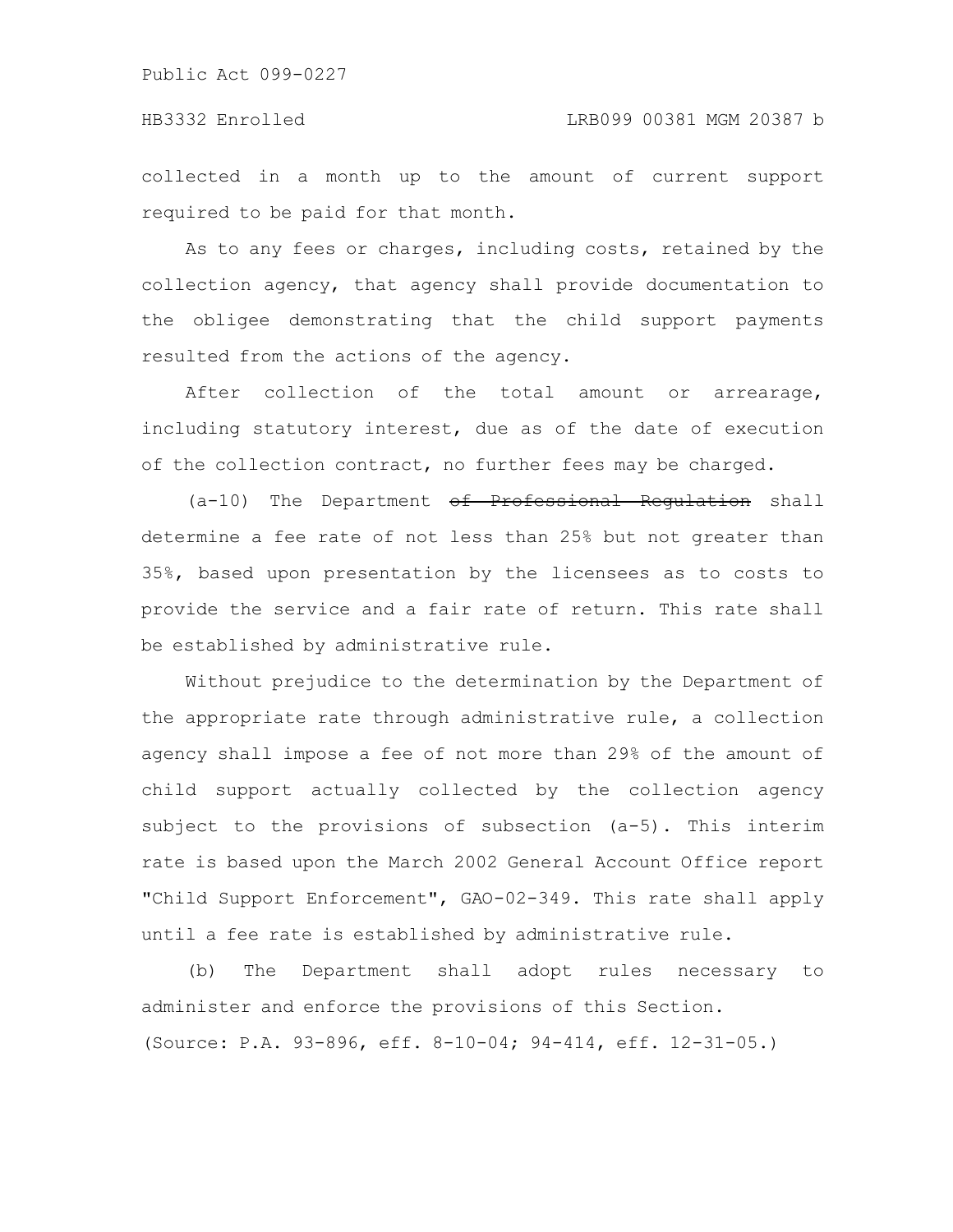(225 ILCS 425/3) (from Ch. 111, par. 2006)

(Section scheduled to be repealed on January 1, 2016)

Sec. 3. A person<del>, association, partnership, corporation,</del> or other legal entity acts as a collection agency when he, she, or it:

(a) Engages in the business of collection for others of any account, bill or other debt indebtedness;

(b) Receives, by assignment or otherwise, accounts, bills, or other debt indebtedness from any person owning or controlling 20% or more of the business receiving the assignment, with the purpose of collecting monies due on such account, bill or other debt indebtedness;

(c) Sells or attempts to sell, or gives away or attempts to give away to any other person, other than one licensed registered under this Act, any system of collection, letters, demand forms, or other printed matter where the name of any person, other than that of the creditor, appears in such a manner as to indicate, directly or indirectly, that a request or demand is being made by any person other than the creditor for the payment of the sum or sums due or asserted to be due;

(d) Buys accounts, bills or other debt indebtedness and engages in collecting the same; or

(e) Uses a fictitious name in collecting its own accounts, bills, or debts with the intention of conveying to the debtor that a third party has been employed to make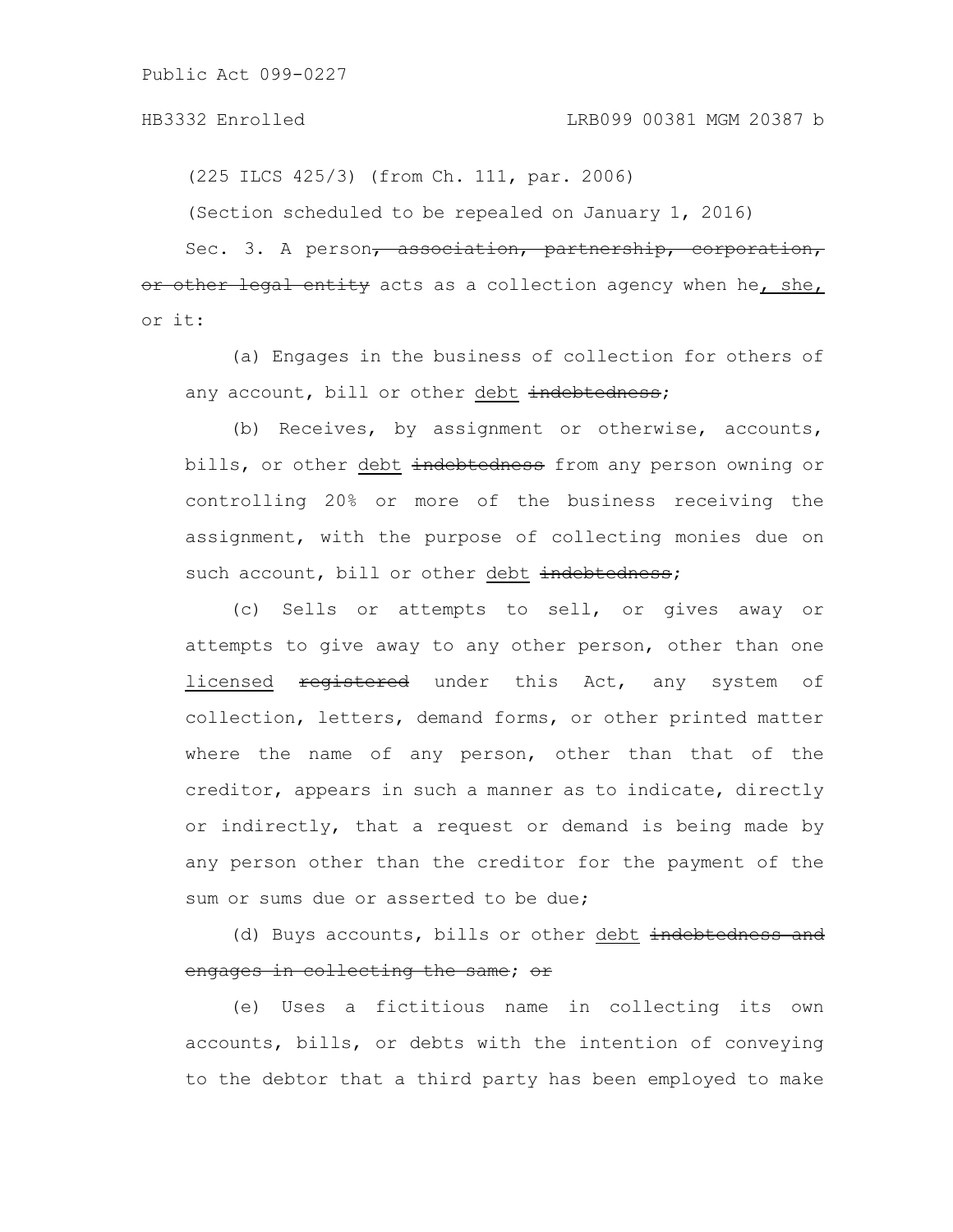such collection; or  $\div$ 

(f) Engages in the business of collection of a check or other payment that is returned unpaid by the financial institution upon which it is drawn.

(Source: P.A. 94-414, eff. 12-31-05; 95-437, eff. 1-1-08.)

(225 ILCS 425/4) (from Ch. 111, par. 2007)

(Section scheduled to be repealed on January 1, 2016)

Sec. 4. No collection agency shall operate in this State, directly or indirectly engage in the business of collecting debt, solicit debt claims for others, have a sales office, a client, or solicit a client in this State, exercise the right to collect, or receive payment for another of any debt account, bill or other indebtedness, without obtaining a license registering under this Act except that no collection agency shall be required to be licensed or maintain an established business address in this State if the agency's activities in this State are limited to collecting debts from debtors located in this State by means of interstate communication, including telephone, mail, or facsimile transmission, electronic mail, or any other Internet communication from the agency's location in another state provided they are licensed in that state and these same privileges are permitted in that licensed state to agencies licensed in Illinois.

(Source: P.A. 88-363; 89-387, eff. 1-1-96.)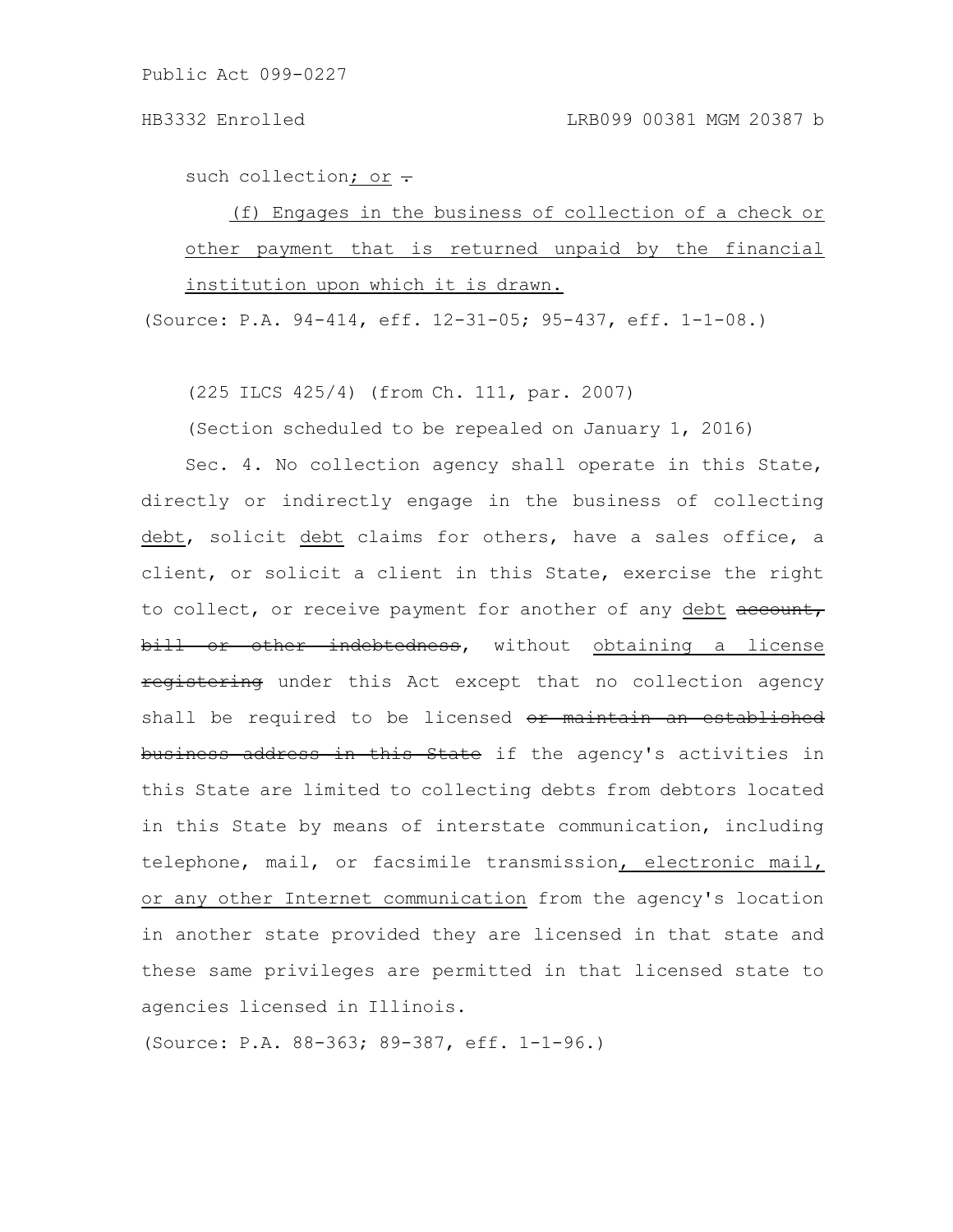(225 ILCS 425/4.5)

(Section scheduled to be repealed on January 1, 2016) Sec. 4.5. Unlicensed practice; violation; civil penalty.

(a) Any person who practices, offers to practice, attempts to practice, or holds oneself out to practice as a collection agency without being licensed under this Act shall, in addition to any other penalty provided by law, pay a civil penalty to the Department in an amount not to exceed \$10,000  $$5,000$  for each offense as determined by the Department. The civil penalty shall be assessed by the Department after a hearing is held in accordance with the provisions set forth in this Act regarding the provision of a hearing for the discipline of a licensee.

(b) The Department has the authority and power to investigate any and all unlicensed activity. In addition to taking any other action provided under this Act, whenever the Department has reason to believe a person, association, partnership, corporation, or other legal entity has violated any provision of subsection (a) of this Section, the Department may issue a rule to show cause why an order to cease and desist should not be entered against that person, association, partnership, corporation, or other legal entity. The rule shall clearly set forth the grounds relied upon by the Department and shall provide a period of 7 days from the date of the rule to file an answer to the satisfaction of the Department. Failure to answer to the satisfaction of the Department shall cause an order to cease and desist to be issued immediately.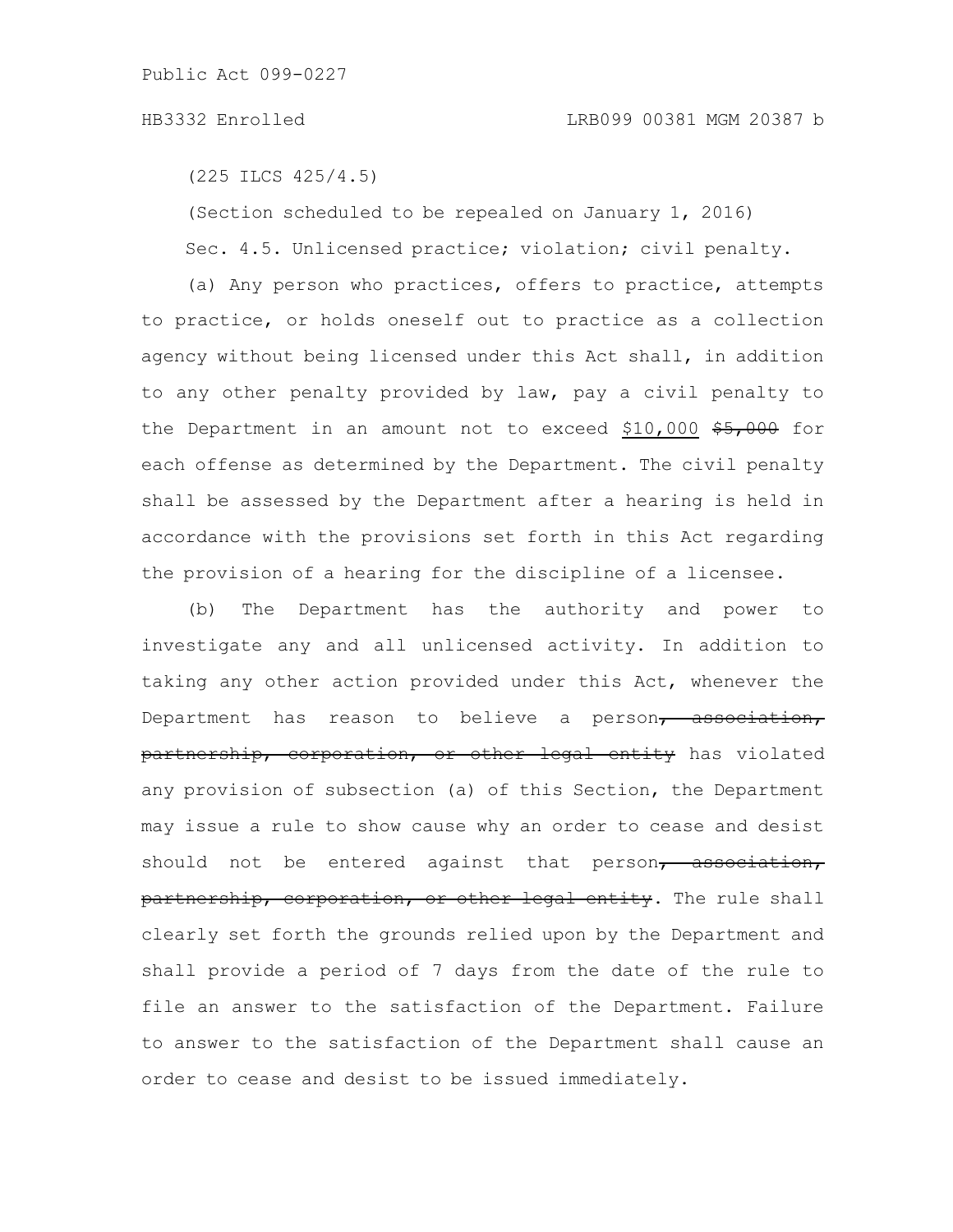## HB3332 Enrolled LRB099 00381 MGM 20387 b

(c) The civil penalty shall be paid within 60 days after the effective date of the order imposing the civil penalty. The order shall constitute a judgment and may be filed and execution had thereon in the same manner as any judgment from any court of record.

(d) All moneys collected under this Section shall be deposited into the General Professions Dedicated Fund.

(Source: P.A. 94-414, eff. 12-31-05.)

(225 ILCS 425/5) (from Ch. 111, par. 2008)

(Section scheduled to be repealed on January 1, 2016)

Sec. 5. Application for original license. Application for an original license registration shall be made to the Secretary Director on forms provided by the Department, shall be accompanied by the required fee and shall state:

(1) the applicant's name and address;

(2) the names and addresses of the officers of the collection agency and, if the collection agency is a corporation, the names and addresses of all persons owning 10% or more of the stock of such corporation, if the collection agency is a partnership, the names and addresses of all partners of the partnership holding a 10% or more interest in the partnership,  $\frac{d}{dt}$  if the collection agency is a limited liability company, the names and addresses of all members holding 10% or more interest in the limited liability company, and if the collection agency is any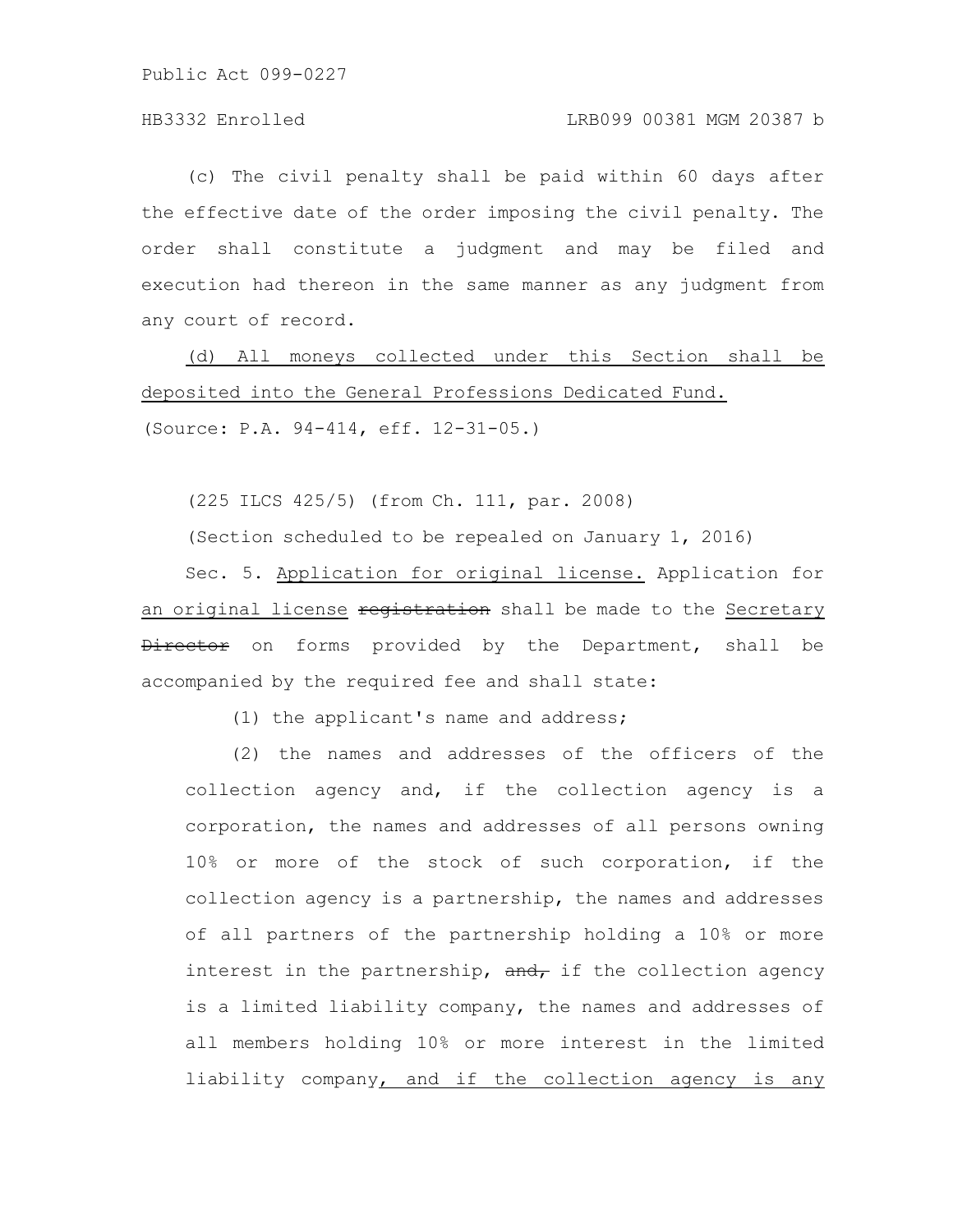### HB3332 Enrolled LRB099 00381 MGM 20387 b

other legal business entity, the names and addresses of all persons owning 10% or more interest in the entity; and

(3) such other information as the Department may deem necessary.

(Source: P.A. 94-414, eff. 12-31-05.)

(225 ILCS 425/7) (from Ch. 111, par. 2010)

(Section scheduled to be repealed on January 1, 2016)

Sec. 7. Qualifications for license. In order to be qualified to obtain a license or a renewal license certificate or a renewal certificate under this Act, a collection agency's officers shall:

(a) be of good moral character and of the age of 18 years or more;

(b) (blank); and have had at least one year experience working in the credit field or a related area, or be qualified for an original license under Section 6 (c) of this Act,

(c) have an acceptable credit rating, have no unsatisfied judgments; and not have been officers and owners of 10% or more interest of a former licensee or registrant under this Act whose licenses or certificates were suspended or revoked without subsequent reinstatement.

(Source: P.A. 89-387, eff. 1-1-96.)

(225 ILCS 425/8) (from Ch. 111, par. 2011) (Section scheduled to be repealed on January 1, 2016)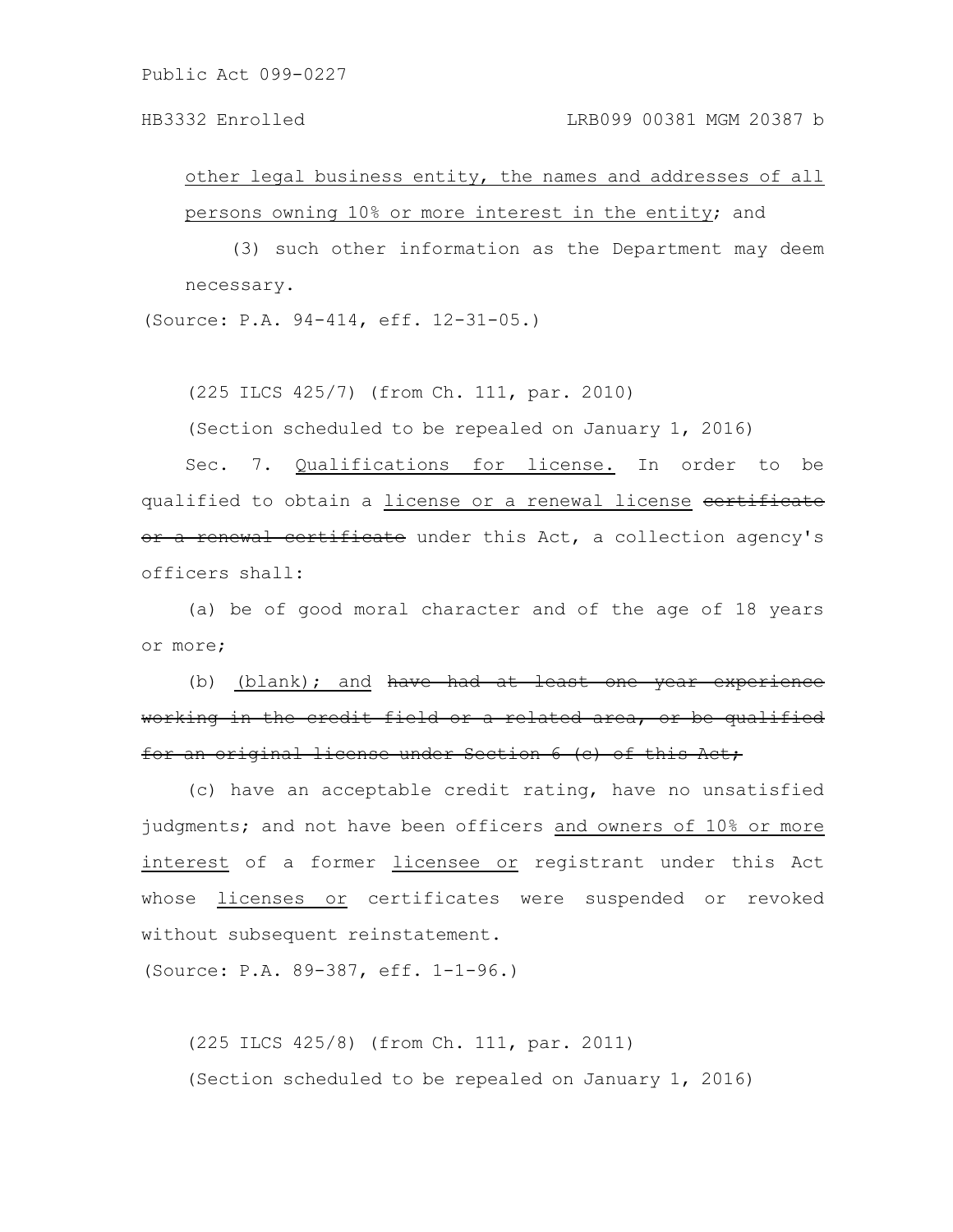Sec. 8. Bond requirement. A Before issuing a certificate or renewing one, the Director shall require each collection agency shall be required to file and maintain in force a surety bond, issued by an insurance company authorized to transact fidelity and surety business in the State of Illinois. The bond shall be for the benefit of creditors who obtain a judgment from a court of competent jurisdiction based on the failure of the agency to remit money collected on account and owed to the creditor. No action on the bond shall be commenced more than one year after the creditor obtains a judgment against the collection agency from a court of competent jurisdiction. The bond shall be in the form prescribed by the Secretary Director in the sum of \$25,000. The bond shall be continuous in form and run concurrently with the original and each renewal license period unless terminated by the insurance company. An insurance company may terminate a bond and avoid further liability by filing a 60-day notice of termination with the Department and at the same time sending the same notice to the agency. A license certificate of registration shall be cancelled on the termination date of the agency's bond unless a new bond is filed with the Department to become effective at the termination date of the prior bond. If a license certificate of registration has been cancelled under this Section, the agency must file a new application and will be considered a new applicant if it obtains a new bond.

(Source: P.A. 84-242.)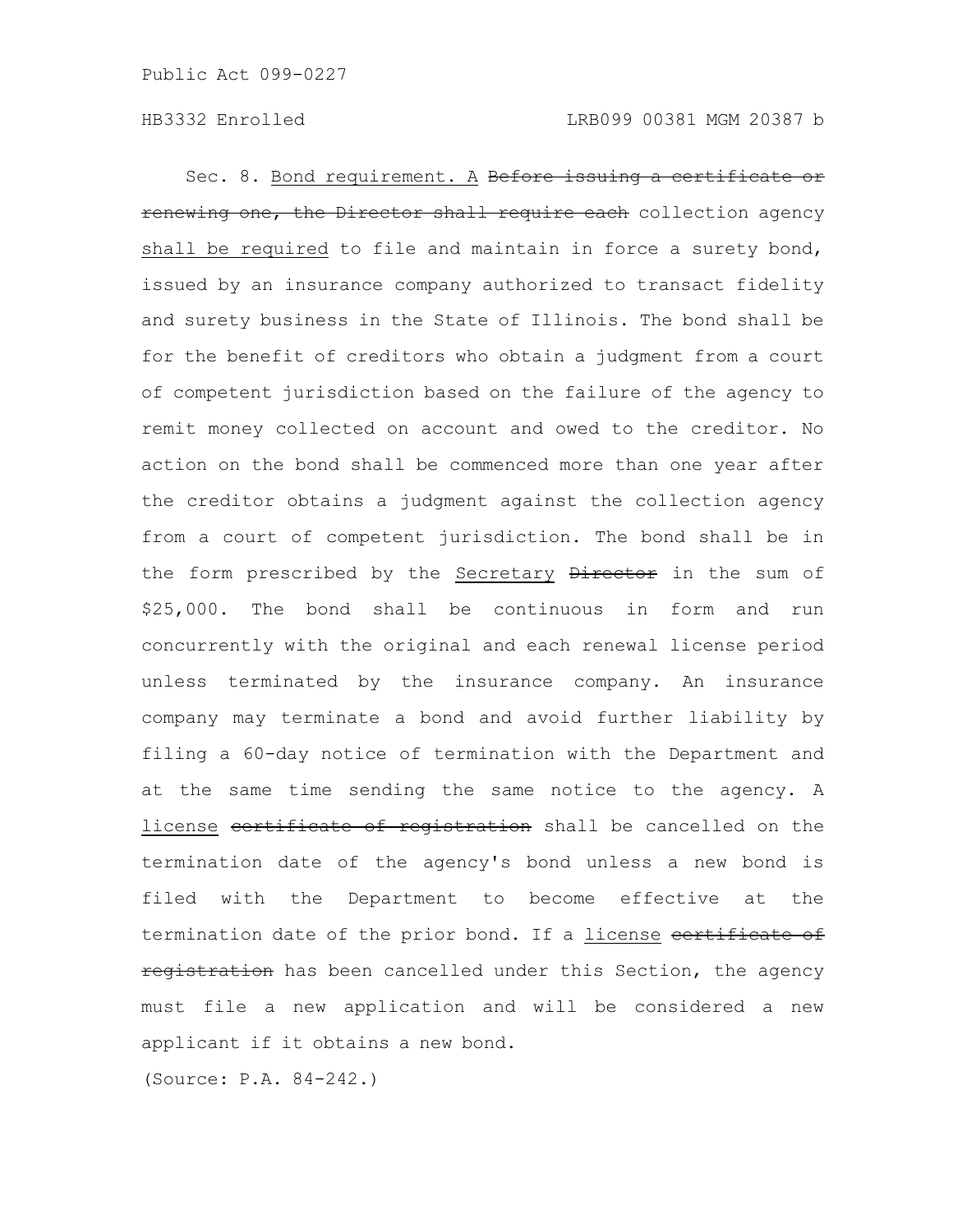(225 ILCS 425/8a) (from Ch. 111, par. 2011a) (Section scheduled to be repealed on January 1, 2016) Sec. 8a. Fees.

(a) The Department shall provide by rule for a schedule of fees for the administration and enforcement of this Act, including but not limited to original licensure, renewal, and restoration, shall be set by the Department by rule. The fees shall be nonrefundable.

(b) All fees collected under this Act shall be deposited into the General Professions Dedicated Fund and shall be appropriated to the Department for the ordinary and contingent expenses of the Department in the administration of this Act. (Source: P.A. 91-454, eff. 1-1-00.)

(225 ILCS 425/8b) (from Ch. 111, par. 2011b)

(Section scheduled to be repealed on January 1, 2016)

Sec. 8b. Assignment for collection. An account may be assigned to a collection agency for collection with title passing to the collection agency to enable collection of the account in the agency's name as assignee for the creditor provided:

(a) The assignment is manifested by a written agreement, separate from and in addition to any document intended for the purpose of listing a debt with a collection agency. The document manifesting the assignment shall specifically state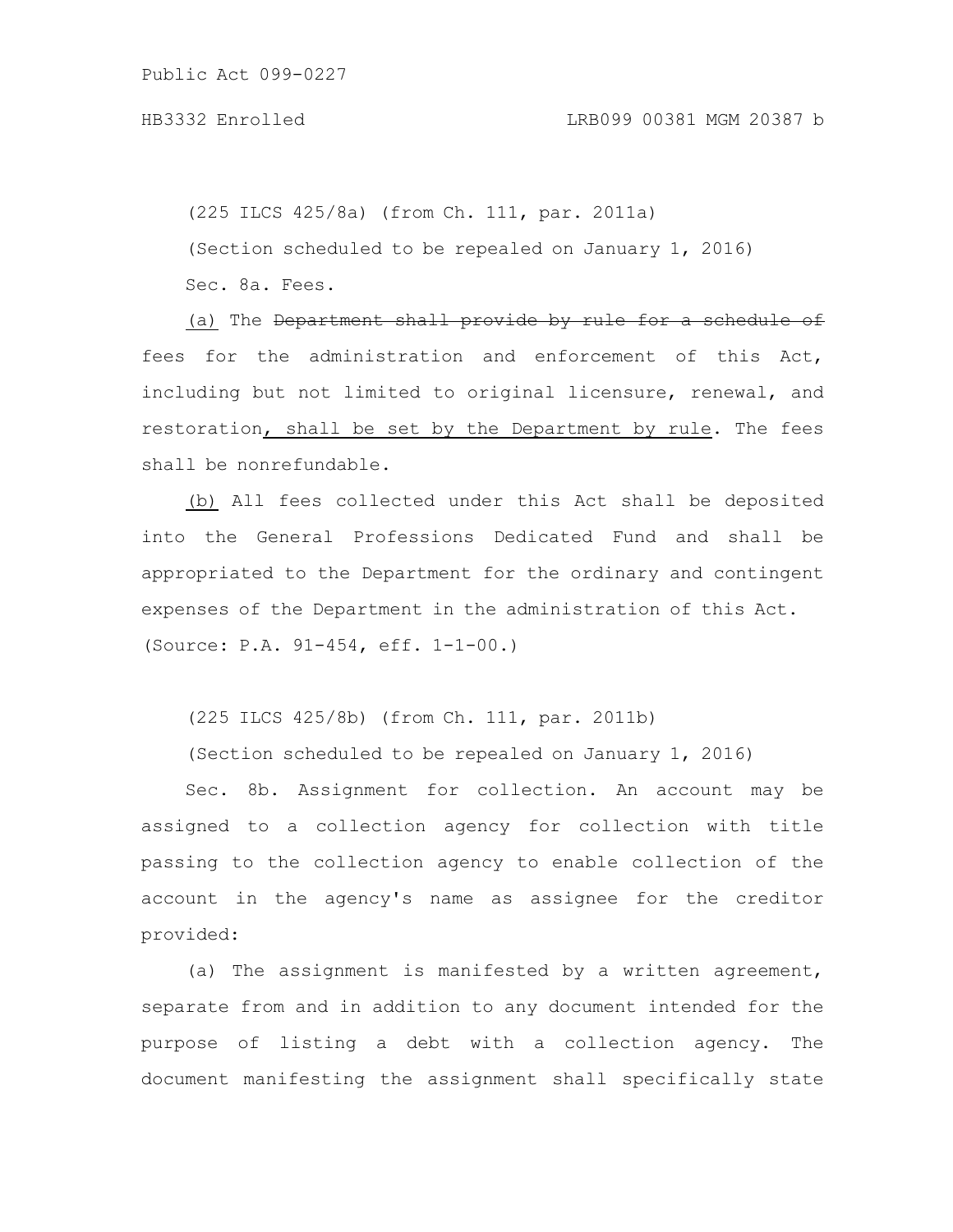and include:

(i) the effective date of the assignment; and

(ii) the consideration for the assignment.

(b) The consideration for the assignment may be paid or given either before or after the effective date of the assignment. The consideration may be contingent upon the settlement or outcome of litigation and if the debt elaim being assigned has been listed with the collection agency as an account for collection, the consideration for assignment may be the same as the fee for collection.

(c) All assignments shall be voluntary and properly executed and acknowledged by the corporate authority or individual transferring title to the collection agency before any action can be taken in the name of the collection agency.

(d) No assignment shall be required by any agreement to list a debt with a collection agency as an account for collection.

(e) No litigation shall commence in the name of the licensee as plaintiff unless: (i) there is an assignment of the account that satisfies the requirements of this Section and (ii) the licensee is represented by a licensed attorney at law.

(f) If a collection agency takes assignments of accounts from 2 or more creditors against the same debtor and commences litigation against that debtor in a single action, in the name of the collection agency, then (i) the complaint must be stated in separate counts for each assignment and (ii) the debtor has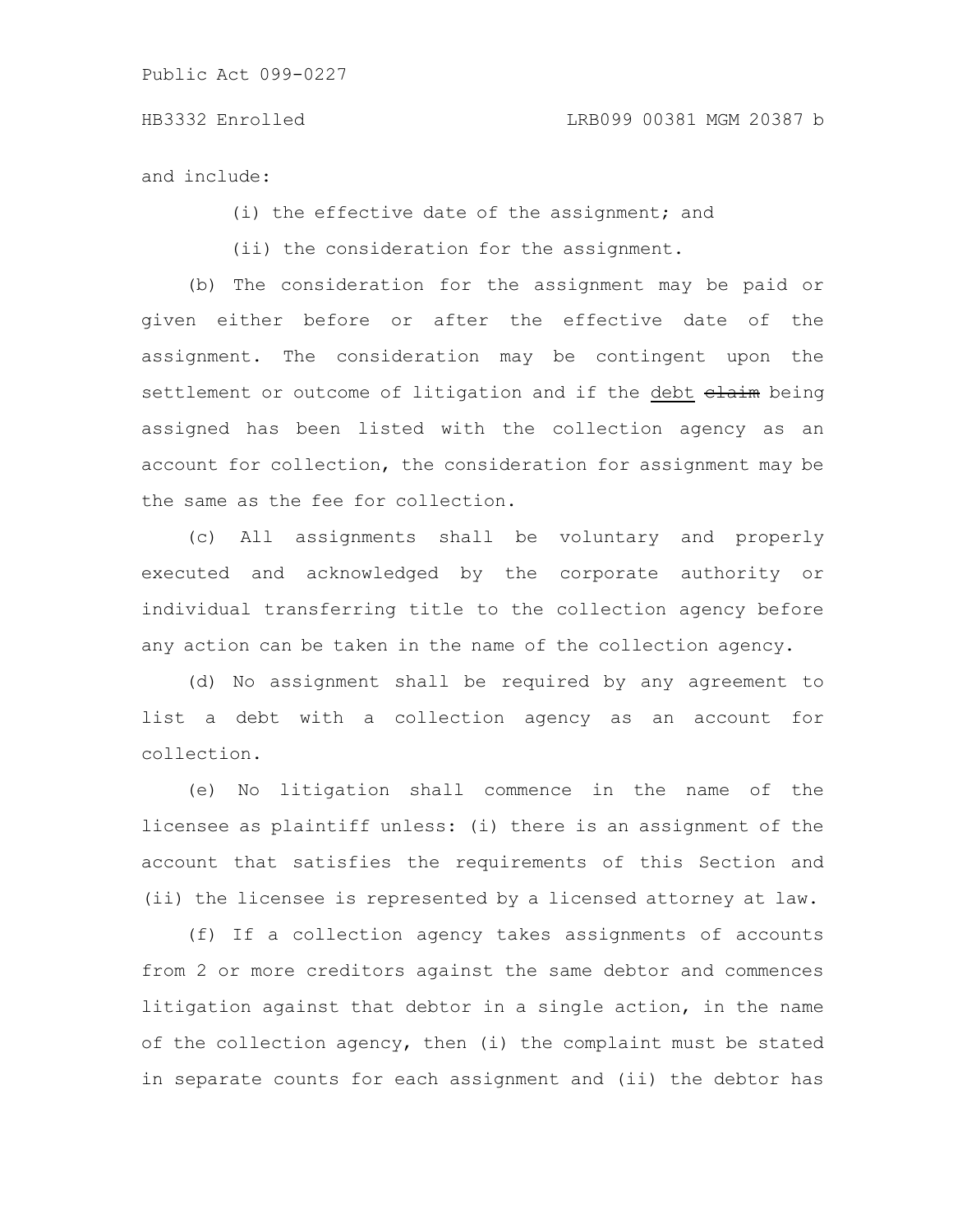an absolute right to have any count severed from the rest of the action.

(Source: P.A. 89-387, eff. 1-1-96.)

(225 ILCS 425/8c) (from Ch. 111, par. 2011c)

(Section scheduled to be repealed on January 1, 2016)

Sec. 8c. (a) Each licensed collection agency office shall at all times maintain a separate bank account in which all monies received on debts elaims shall be deposited, referred to as a "Trust Account", except that negotiable instruments received may be forwarded directly to a creditor if such procedure is provided for by a writing executed by the creditor. Monies received shall be so deposited within 5 business days after posting to the agency's books of account.

There shall be sufficient funds in the trust account at all times to pay the creditors the amount due them.

(b) The trust account shall be established in a bank, savings and loan association, or other recognized depository which is federally or State insured or otherwise secured as defined by rule. Such account may be interest bearing. The licensee shall pay to the creditor interest earned on funds on deposit after the sixtieth day.

(c) Notwithstanding any contractual arrangement, every client of a licensee shall within 60 days after the close of each calendar month, account and pay to the licensee collection agency all sums owed to the collection agency for payments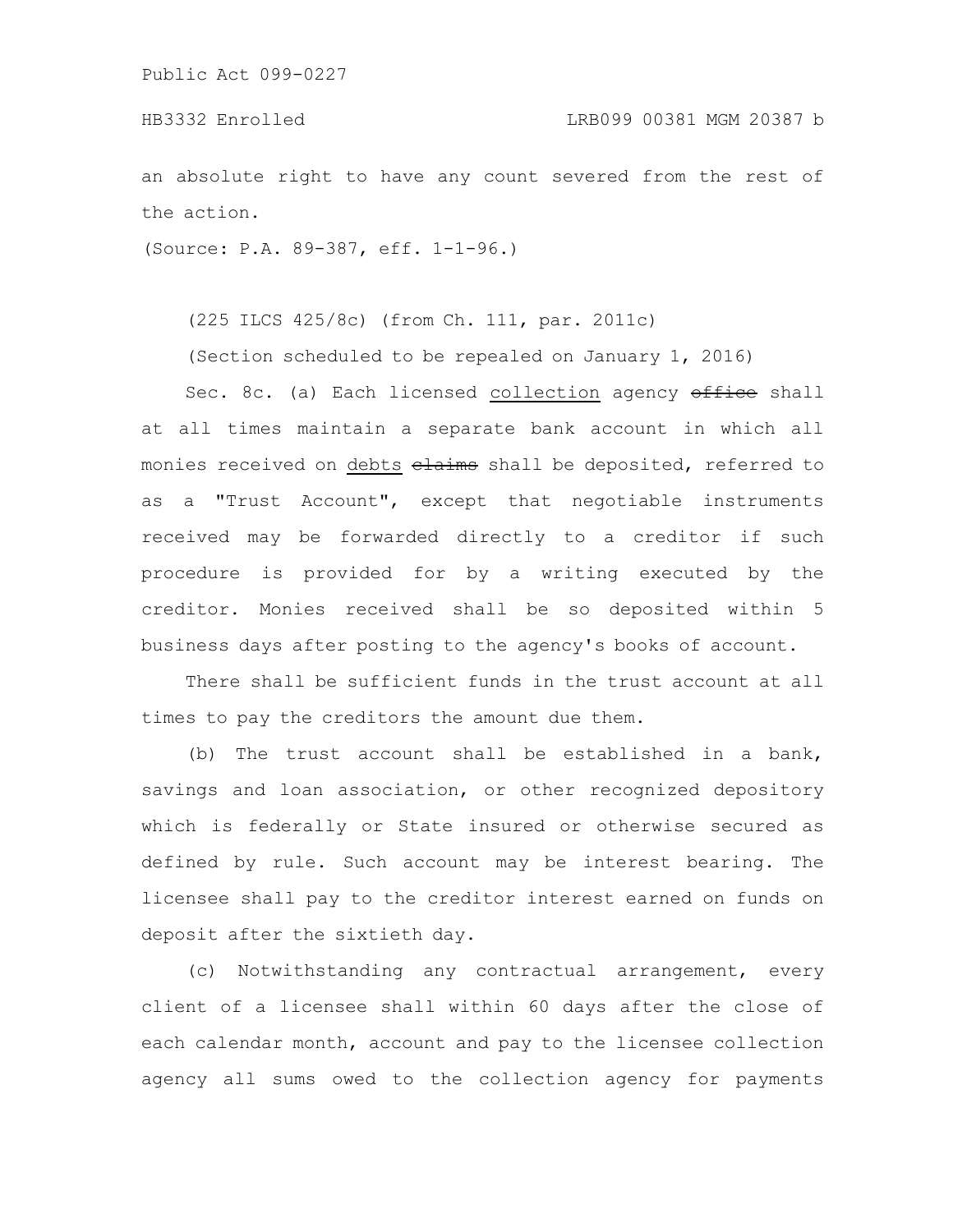## HB3332 Enrolled LRB099 00381 MGM 20387 b

received by the client during that calendar month on debts elaims in possession of the collection agency. If a client fails to pay the licensee any sum due under this Section, the licensee shall, in addition to other remedies provided by law, have the right to offset any money due the licensee under this Section against any moneys due the client.

(d) Each collection agency shall keep on file the name of the bank, savings and loan association, or other recognized depository in which each trust account is maintained, the name of each trust account, and the names of the persons authorized to withdraw funds from each account.

The collection agency, within 30 days of the time of a change of depository or person authorized to make withdrawal, shall update its files to reflect such change.

An examination and audit of an agency's trust accounts may be made by the Department as the Department deems appropriate.

A trust account financial report shall be submitted annually on forms provided by the Department. (Source: P.A. 89-387, eff. 1-1-96.)

(225 ILCS 425/9) (from Ch. 111, par. 2012)

(Section scheduled to be repealed on January 1, 2016)

Sec. 9. Disciplinary actions.

(a) The Department may refuse to issue or renew, or may revoke, suspend, place on probation, reprimand or take other disciplinary or non-disciplinary action as the Department may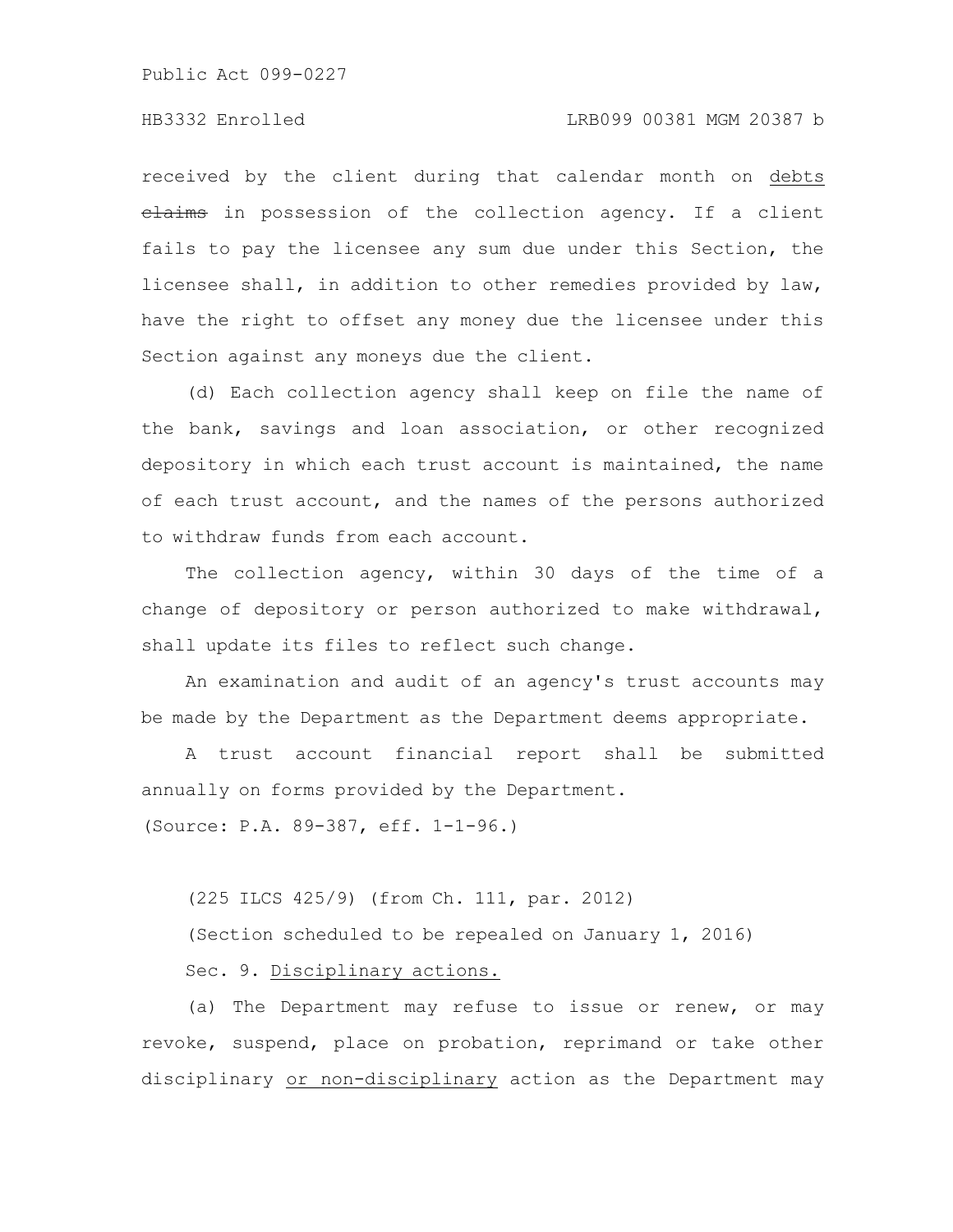deem proper, including fines not to exceed \$5,000 for a first violation and not to exceed \$10,000 per violation for a second or subsequent violation, for any one or any combination of the following causes:

(1) Material misstatement in furnishing information to the Department.

(2)  $\left(4\right)$  Violations of this Act or of the rules promulgated hereunder.

(3)  $(2)$  Conviction by plea of guilty or nolo contendere, finding of guilt, jury verdict, or entry of judgment or by sentencing of any crime, including, but not limited to, convictions, preceding sentences of supervision, conditional discharge, or first offender probation of the collection agency or any of the officers or owners of more than 10% interest principals of the agency of any crime under the laws of any U.S. jurisdiction that (i) is a felony, (ii) is a misdemeanor, an essential element of which is dishonesty, or (iii) is directly related to the practice of a collection agency any U.S. jurisdiction which is a felony, a misdemeanor an essential element of which is dishonesty, or of any crime which directly relates to the practice of the profession.

(4) Fraud or (3) Making any misrepresentation in applying for, or procuring, a license under this Act or in connection with applying for renewal of for the purpose of obtaining a license under this Act or certificate.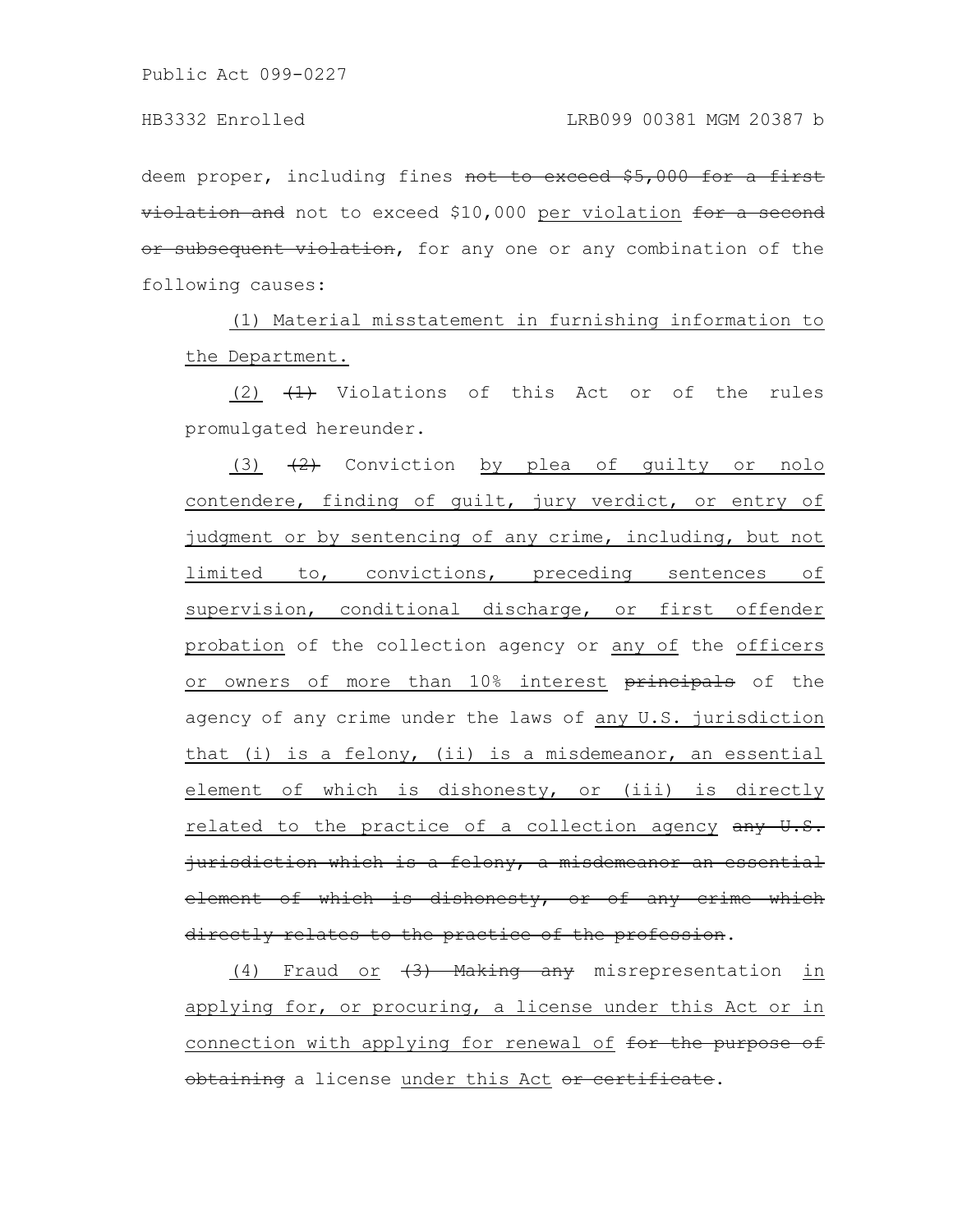(5) Aiding or assisting another person in violating any provision of this Act or rules adopted under this Act.

(6) Failing, within 60 days, to provide information in response to a written request made by the Department.

 $(7)$   $(4)$  Habitual or excessive use or addiction to alcohol, narcotics, stimulants or any other chemical agent or drug which results in the inability to practice with reasonable judgment, skill, or safety by any of the officers or owners of 10% or more interest principals of a collection agency.

(8)  $\left(5\right)$  Discipline by another state, the District of Columbia, a territory of the United States,  $\overline{\theta}$ .  $\overline{\theta}$ . jurisdiction or a foreign nation, if at least one of the grounds for the discipline is the same or substantially equivalent to those set forth in this Act.

(9)  $(6)$  A finding by the Department that the licensee, after having his license placed on probationary status, has violated the terms of probation.

(10) Willfully making or filing false records or reports in his or her practice, including, but not limited to, false records filed with State agencies or departments.

(11)  $\left(7\right)$  Practicing or attempting to practice under a false or, except as provided by law, an assumed name a name other than the name as shown on his or her license or any other legally authorized name.

(12)  $(48)$  A finding by the Federal Trade Commission that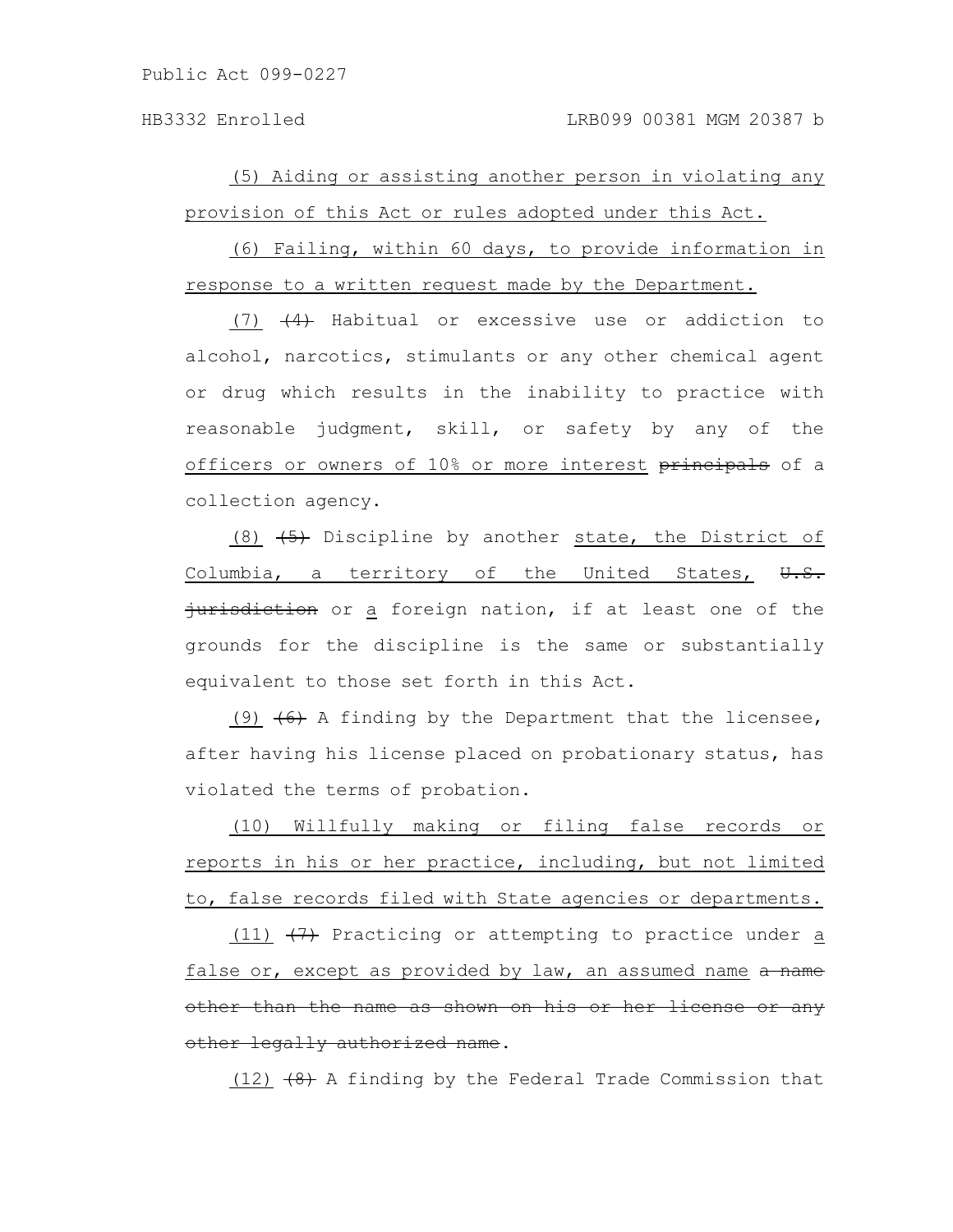a licensee violated the federal Federal Fair Debt and Collection Practices Act or its rules.

(13)  $(9)$  Failure to file a return, or to pay the tax, penalty or interest shown in a filed return, or to pay any final assessment of tax, penalty or interest, as required by any tax Act administered by the Illinois Department of Revenue until such time as the requirements of any such tax Act are satisfied.

 $(14)$   $(10)$  Using or threatening to use force or violence to cause physical harm to a debtor, his or her family or his or her property.

(15)  $\left(11\right)$  Threatening to instigate an arrest or criminal prosecution where no basis for a criminal complaint lawfully exists.

(16)  $(12)$  Threatening the seizure, attachment or sale of a debtor's property where such action can only be taken pursuant to court order without disclosing that prior court proceedings are required.

 $(17)$   $(13)$  Disclosing or threatening to disclose information adversely affecting a debtor's reputation for credit worthiness with knowledge the information is false.

(18) (14) Initiating or threatening to initiate communication with a debtor's employer unless there has been a default of the payment of the obligation for at least 30 days and at least 5 days prior written notice, to the last known address of the debtor, of the intention to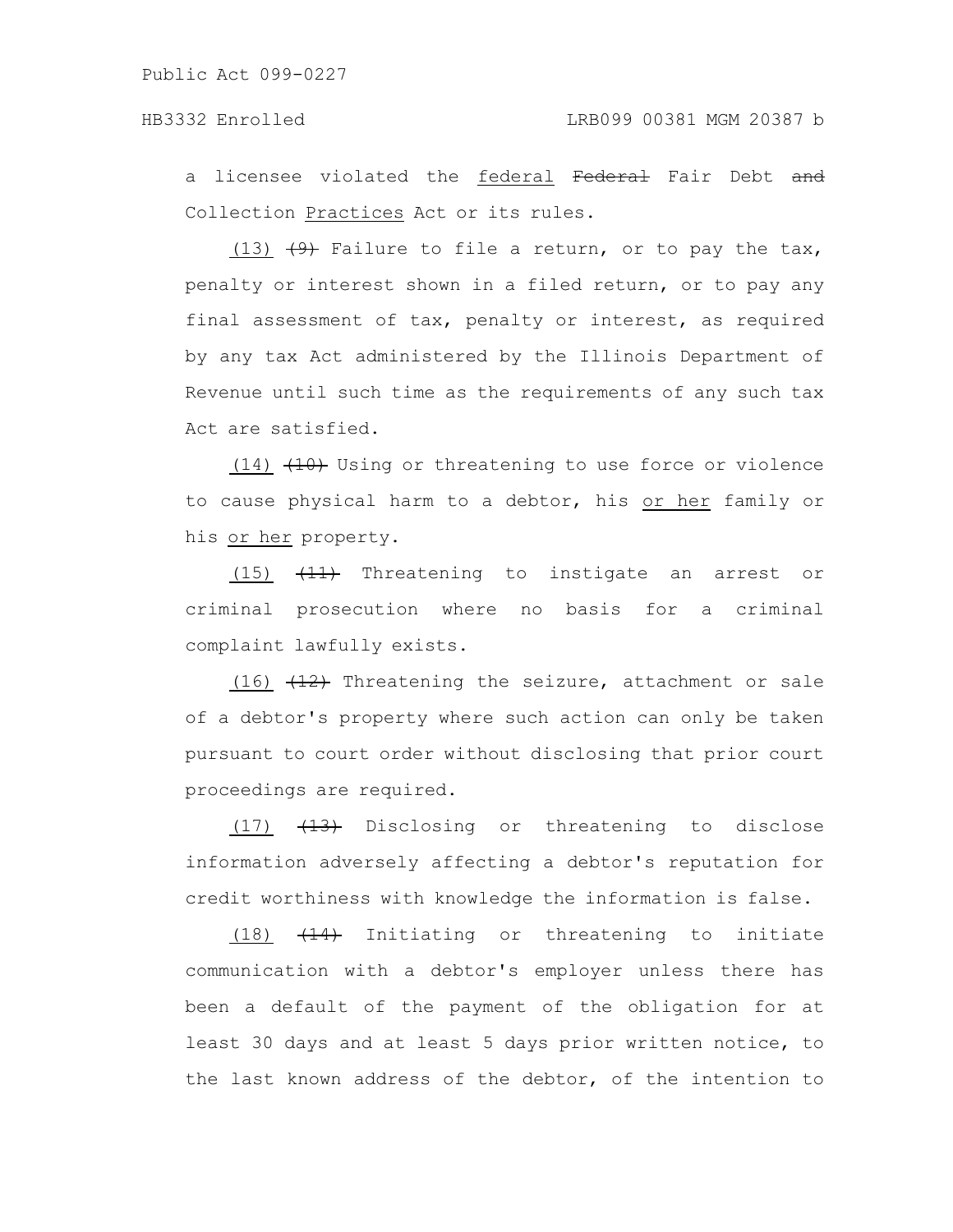communicate with the employer has been given to the employee, except as expressly permitted by law or court order.

(19)  $\left(1\right)$  Communicating with the debtor or any member of the debtor's family at such a time of day or night and with such frequency as to constitute harassment of the debtor or any member of the debtor's family. For purposes of this Section the following conduct shall constitute harassment:

(A) Communicating with the debtor or any member of his or her family in connection with the collection of any debt without the prior consent of the debtor given directly to the debt collector, or the express permission of a court of competent jurisdiction, at any unusual time or place or a time or place known or which should be known to be inconvenient to the debtor. In the absence of knowledge of circumstances to the contrary, a debt collector shall assume that the convenient time for communicating with a consumer is after 8 o'clock a.m. and before 9 o'clock p.m. local time at the debtor's location.

(B) The threat of publication or publication of a list of consumers who allegedly refuse to pay debts, except to a consumer reporting agency.

(C) The threat of advertisement or advertisement for sale of any debt to coerce payment of the debt.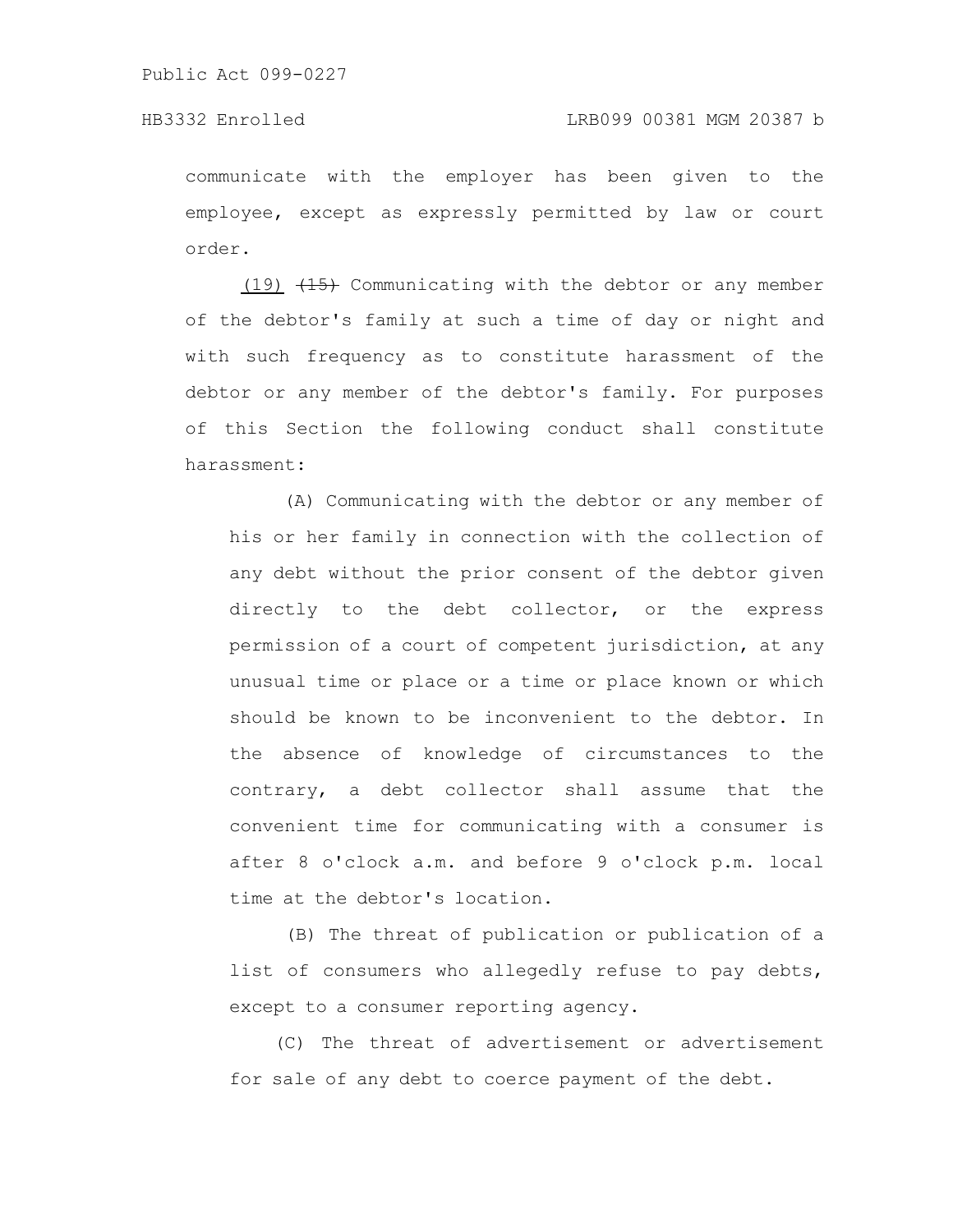(D) Causing a telephone to ring or engaging any person in telephone conversation repeatedly or continuously with intent to annoy, abuse, or harass any person at the called number.

 $(20)$   $(16)$  Using profane, obscene or abusive language in communicating with a debtor, his or her family or others.

(21) (17) Disclosing or threatening to disclose information relating to a debtor's debt indebtedness to any other person except where such other person has a legitimate business need for the information or except where such disclosure is permitted requiated by law.

 $(22)$   $\left(18\right)$  Disclosing or threatening to disclose information concerning the existence of a debt which the collection agency debt collector knows to be reasonably disputed by the debtor without disclosing the fact that the debtor disputes the debt.

(23)  $(19)$  Engaging in any conduct that is which the Director finds was intended to cause and did cause mental or physical illness to the debtor or his or her family.

 $(24)$   $(24)$  Attempting or threatening to enforce a right or remedy with knowledge or reason to know that the right or remedy does not exist.

(25)  $(21)$  Failing to disclose to the debtor or his or her family the corporate, partnership or proprietary name, or other trade or business name, under which the collection agency debt collector is engaging in debt collections and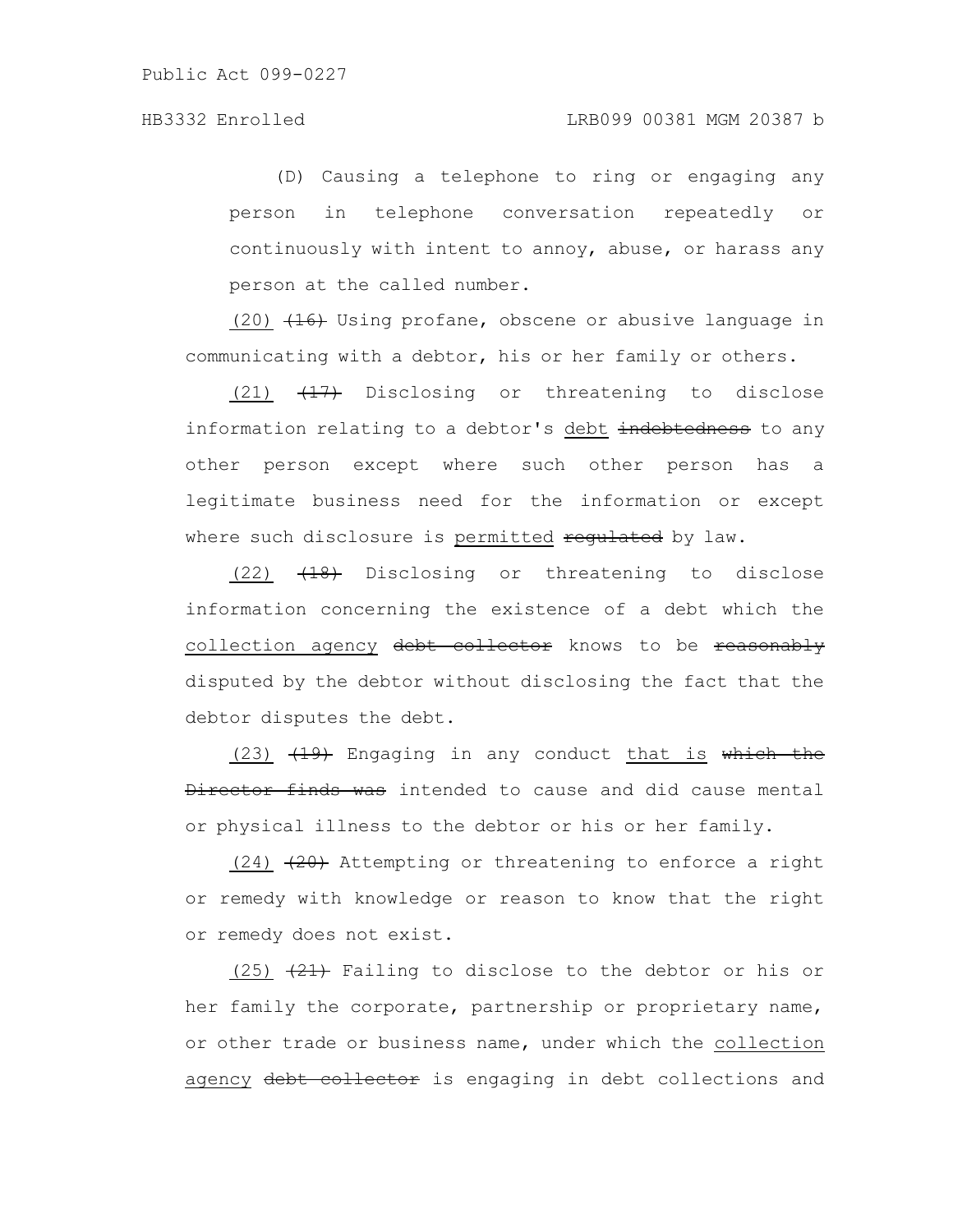## HB3332 Enrolled LRB099 00381 MGM 20387 b

which he or she is legally authorized to use.

 $(26)$   $(22)$  Using any form of communication which simulates legal or judicial process or which gives the appearance of being authorized, issued or approved by a governmental agency or official or by an attorney at law when it is not.

 $(27)$   $(23)$  Using any badge, uniform, or other indicia of any governmental agency or official except as authorized by law.

 $(28)$   $(24)$  Conducting business under any name or in any manner which suggests or implies that the collection agency a debt collector is bonded if such collector is or is a branch of or is affiliated in with any way with a governmental agency or court if such collection agency collector is not.

(29)  $(25)$  Failing to disclose, at the time of making any demand for payment, the name of the person to whom the debt claim is owed and at the request of the debtor, the address where payment is to be made and the address of the person to whom the debt elaim is owed.

(30)  $(26)$  Misrepresenting the amount of the  $\frac{$ \text{claim or}}{ } debt alleged to be owed.

(31)  $(27)$  Representing that an existing debt may be increased by the addition of attorney's fees, investigation fees or any other fees or charges when such fees or charges may not legally be added to the existing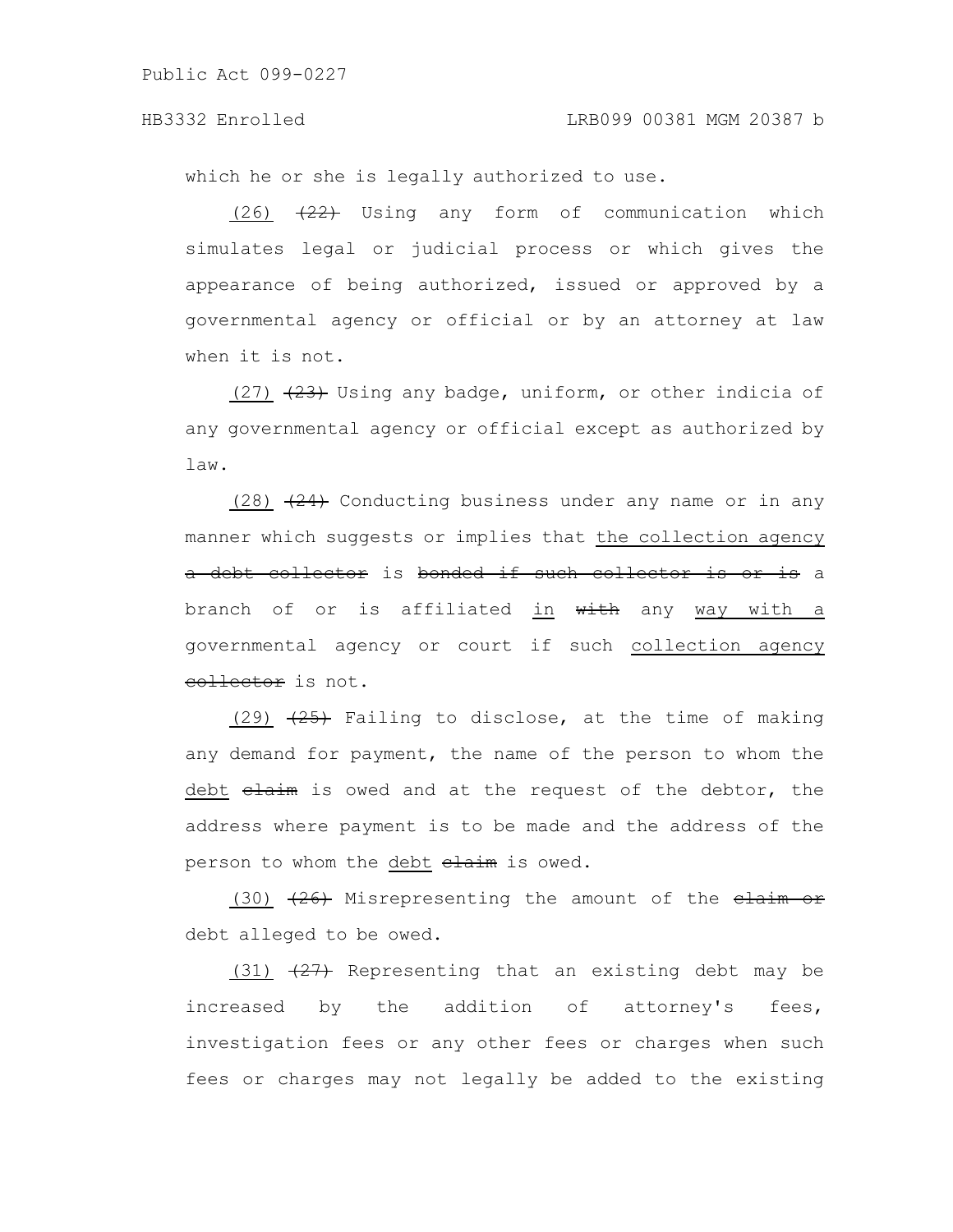debt.

 $(32)$   $(28)$  Representing that the collection agency debt eollector is an attorney at law or an agent for an attorney if he or she is not.

(33)  $(29)$  Collecting or attempting to collect any interest or other charge or fee in excess of the actual debt or claim unless such interest or other charge or fee is expressly authorized by the agreement creating the debt or claim unless expressly authorized by law or unless in a commercial transaction such interest or other charge or fee is expressly authorized in a subsequent agreement. If a contingency or hourly fee arrangement (i) is established under an agreement between a collection agency and a creditor to collect a debt and (ii) is paid by a debtor pursuant to a contract between the debtor and the creditor, then that fee arrangement does not violate this Section unless the fee is unreasonable. The Department shall determine what constitutes a reasonable collection fee.

 $(34)$   $(30)$  Communicating or threatening to communicate with a debtor when the collection agency debt collector is informed in writing by an attorney that the attorney represents the debtor concerning the debt elaim, unless authorized by the attorney. If the attorney fails to respond within a reasonable period of time, the collector may communicate with the debtor. The collector may communicate with the debtor when the attorney gives his or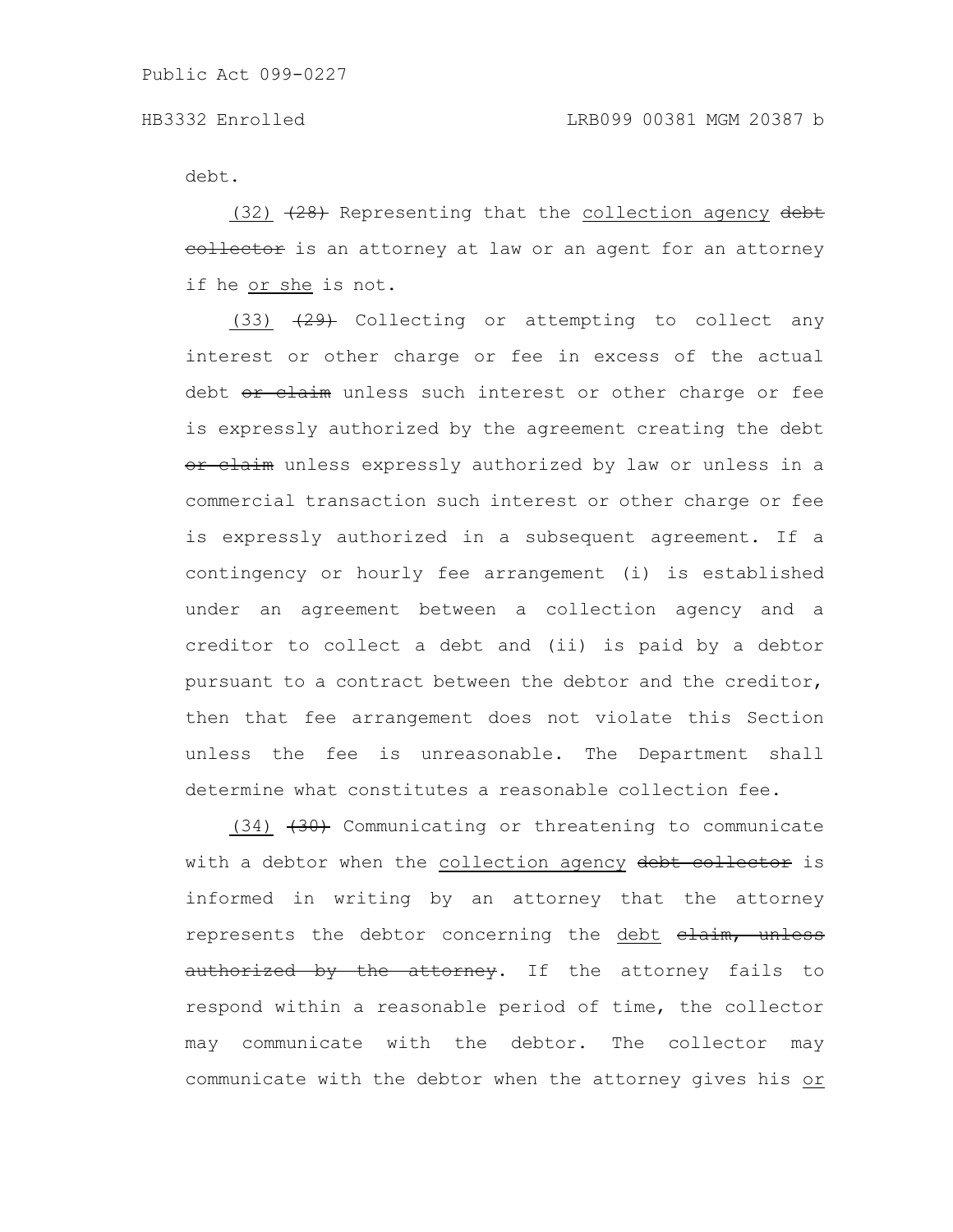her consent.

 $(35)$   $(31)$  Engaging in dishonorable, unethical, or unprofessional conduct of a character likely to deceive, defraud, or harm the public.

(b) The Department shall deny any license or renewal authorized by this Act to any person who has defaulted on an educational loan guaranteed by the Illinois State Scholarship Commission; however, the Department may issue a license or renewal if the person in default has established a satisfactory repayment record as determined by the Illinois State Scholarship Commission.

No collection agency debt collector while collecting or attempting to collect a debt shall engage in any of the Acts specified in this Section, each of which shall be unlawful practice.

(Source: P.A. 94-414, eff. 12-31-05.)

(225 ILCS 425/9.1)

(Section scheduled to be repealed on January 1, 2016)

Sec. 9.1. Communication with persons other than debtor. Any debt collector or collection agency communicating with any person other than the debtor for the purpose of acquiring location information about the debtor shall:

(1) identify himself or herself, state that he or she is confirming or correcting location information concerning the consumer, and, only if expressly requested,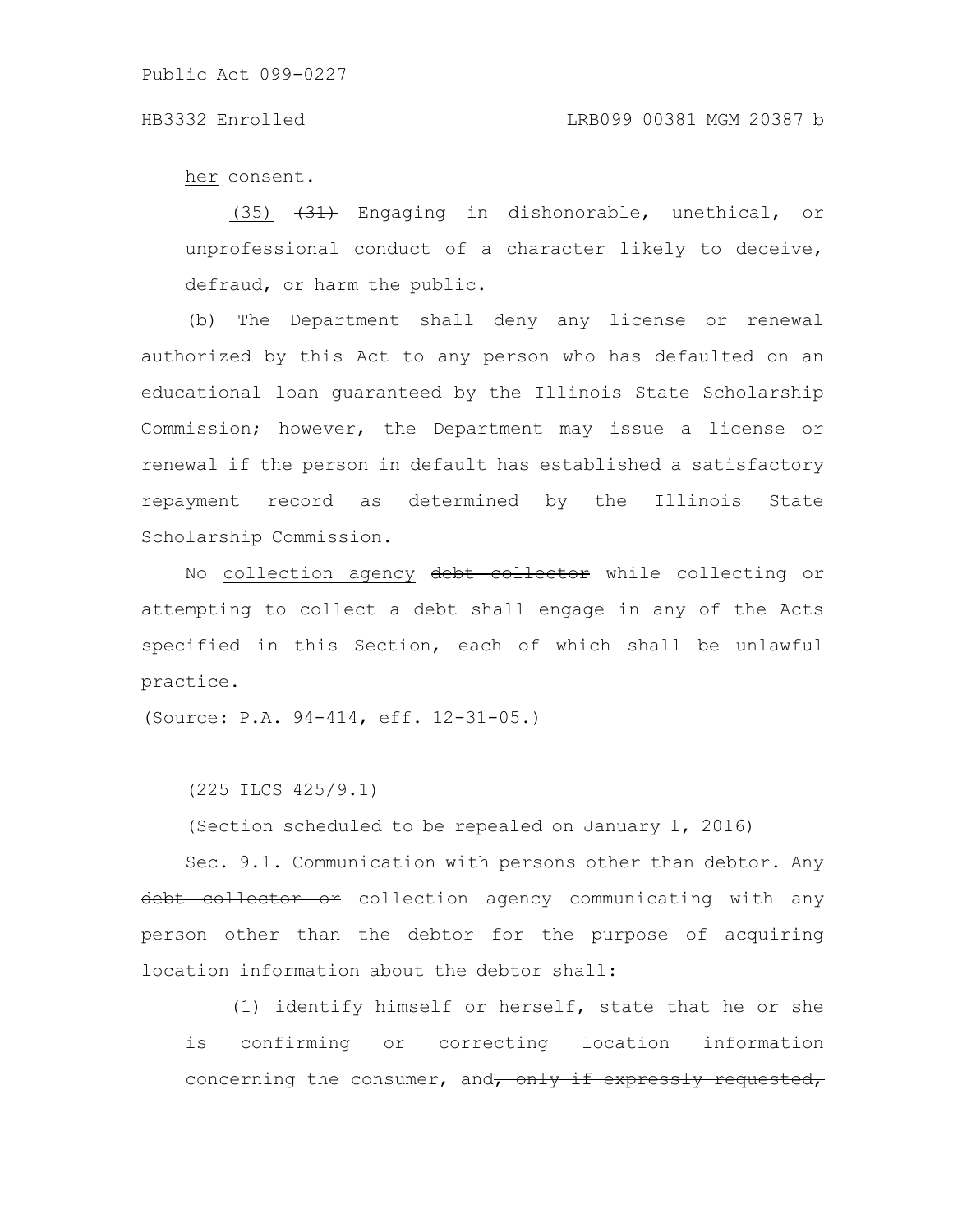identify his or her employer;

(2) not state that the consumer owes any debt;

(3) not communicate with any person more than once unless requested to do so by the person or unless the debt eollector or collection agency reasonably believes that the earlier response of the person is erroneous or incomplete and that the person now has correct or complete location information;

(4) not communicate by postcard;

(5) not use any language or symbol on any envelope or in the contents of any communication effected by mail or telegram that indicates that the debt collector or collection agency is in the debt collection business or that the communication relates to the collection of a debt; and

(6) not communicate with any person other than the attorney after the debt collector or collection agency knows the debtor is represented by an attorney with regard to the subject debt and has knowledge of or can readily ascertain the attorney's name and address, not communicate with any person other than the attorney, unless the attorney fails to respond within a reasonable period of time, not less than 30 days, to communication from the debt eollector or collection agency.

(Source: P.A. 95-437, eff. 1-1-08; 95-876, eff. 8-21-08.)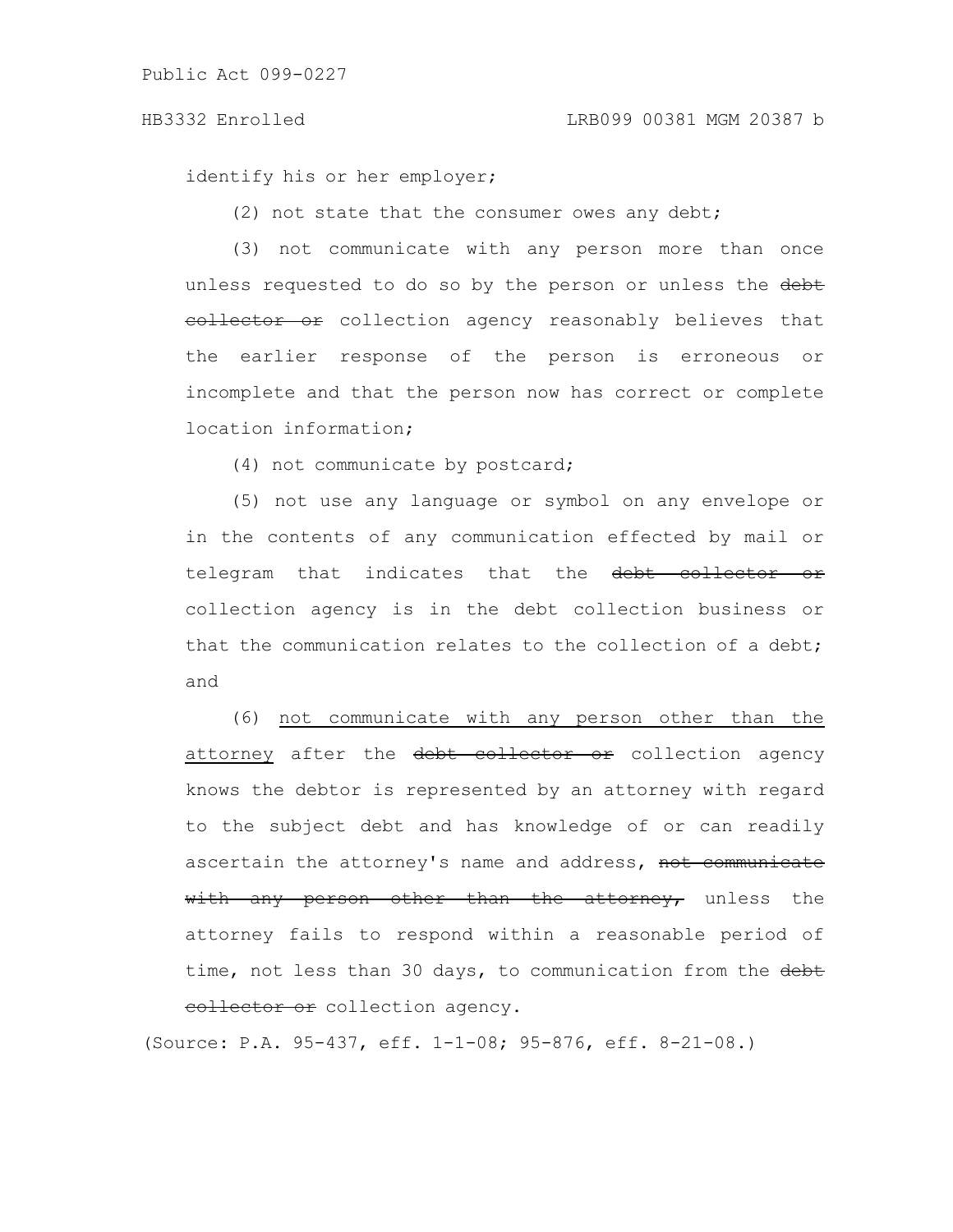(225 ILCS 425/9.2)

(Section scheduled to be repealed on January 1, 2016)

Sec. 9.2. Communication in connection with debt collection.

(a) Without the prior consent of the debtor given directly to the debt collector or collection agency or the express permission of a court of competent jurisdiction, a debt eollector or collection agency may not communicate with a debtor in connection with the collection of any debt in any of the following circumstances:

(1) At any unusual time, place, or manner that is known or should be known to be inconvenient to the debtor. In the absence of knowledge of circumstances to the contrary, a debt collector or collection agency shall assume that the convenient time for communicating with a debtor is after 8:00 8 o'clock a.m. and before 9:00 9 o'clock p.m. local time at the debtor's location.

(2) If the debt collector or collection agency knows the debtor is represented by an attorney with respect to such debt and has knowledge of or can readily ascertain, the attorney's name and address, unless the attorney fails to respond within a reasonable period of time to a communication from the debt collector or collection agency or unless the attorney consents to direct communication with the debtor.

(3) At the debtor's place of employment, if the debt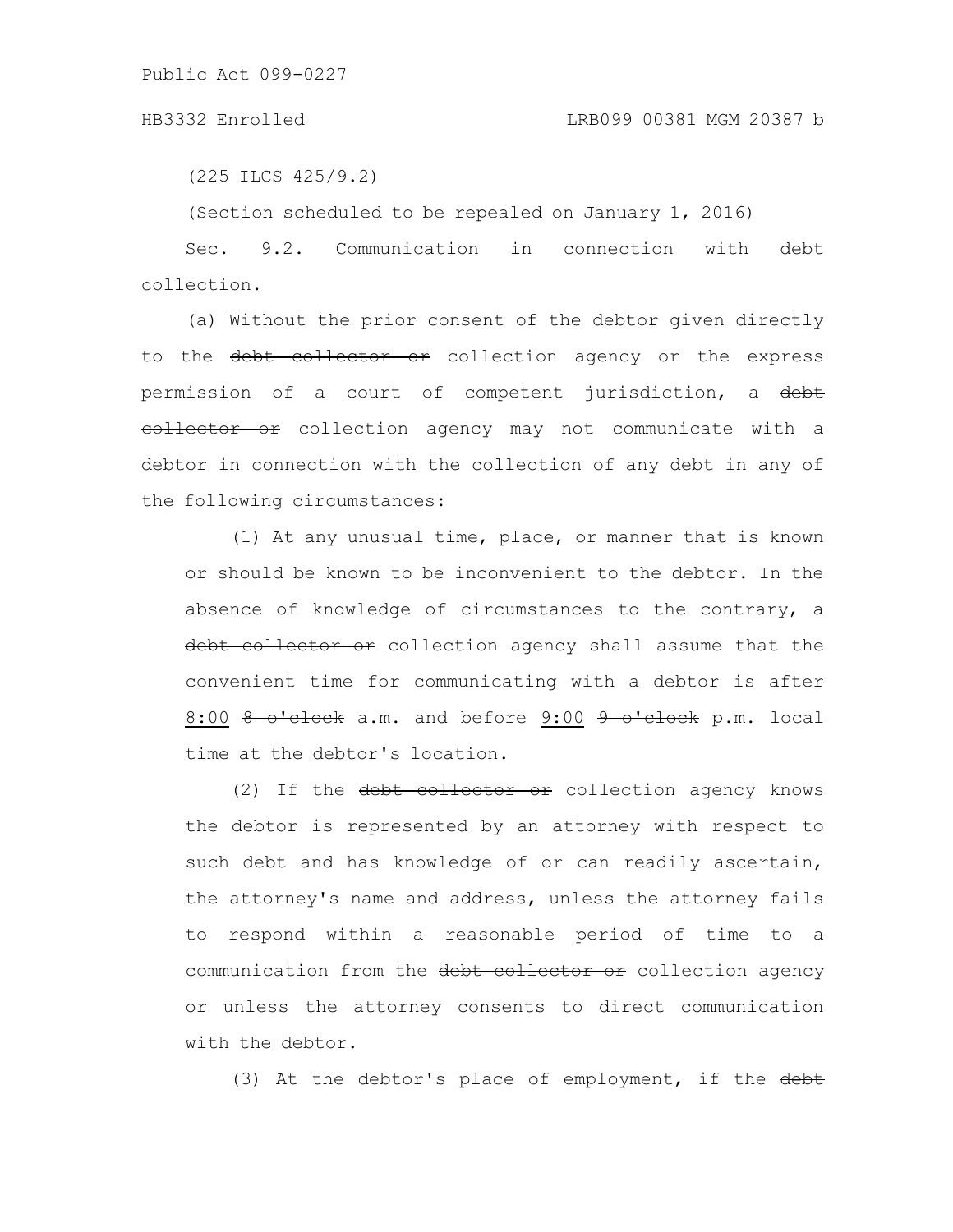eollector or collection agency knows or has reason to know that the debtor's employer prohibits the debtor from receiving such communication.

(b) Except as provided in Section 9.1 of this Act, without the prior consent of the debtor given directly to the debt eollector or collection agency, or the express permission of a court of competent jurisdiction, or as reasonably necessary to effectuate a post judgment judicial remedy, a debt collector or collection agency may not communicate, in connection with the collection of any debt, with any person other than the debtor, the debtor's attorney, a consumer reporting agency if otherwise permitted by law, the creditor, the attorney of the creditor, or the attorney of the collection agency.

(c) If a debtor notifies a debt collector or collection agency in writing that the debtor refuses to pay a debt or that the debtor wishes the debt collector or collection agency to cease further communication with the debtor, the debt collector or collection agency may not communicate further with the debtor with respect to such debt, except to perform any of the following tasks:

(1) Advise the debtor that the debt collector's or collection agency's further efforts are being terminated.

(2) Notify the debtor that the collection agency or creditor may invoke specified remedies that are ordinarily invoked by such collection agency or creditor.

(3) Notify the debtor that the collection agency or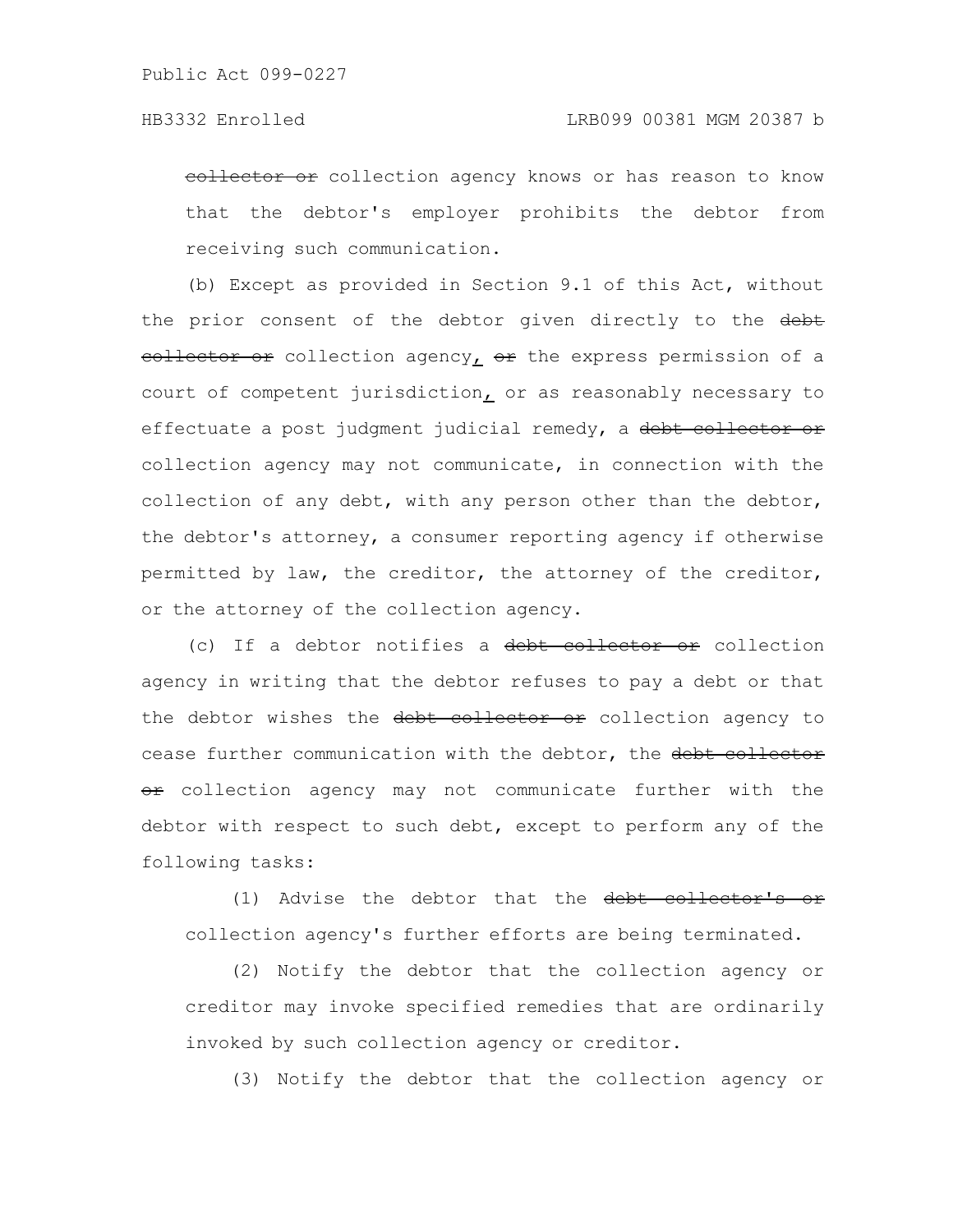### HB3332 Enrolled LRB099 00381 MGM 20387 b

creditor intends to invoke a specified remedy.

If such notice from the debtor is made by mail, notification shall be complete upon receipt.

(d) For the purposes of this Section, "debtor" includes the debtor's spouse, parent (if the debtor is a minor), guardian, executor, or administrator.

(Source: P.A. 95-437, eff. 1-1-08.)

(225 ILCS 425/9.3)

(Section scheduled to be repealed on January 1, 2016)

Sec. 9.3. Validation of debts.

(a) Within 5 days after the initial communication with a debtor in connection with the collection of any debt, a debt eollector or collection agency shall, unless the following information is contained in the initial communication or the debtor has paid the debt, send the debtor a written notice with each of the following disclosures:

(1) The amount of the debt.

(2) The name of the creditor to whom the debt is owed.

(3) That, unless the debtor, within 30 days after receipt of the notice, disputes the validity of the debt, or any portion thereof, the debt will be assumed to be valid by the debt collector or collection agency.

(4) That, if the debtor notifies the debt collector or collection agency in writing within the 30-day period that the debt, or any portion thereof, is disputed, the debt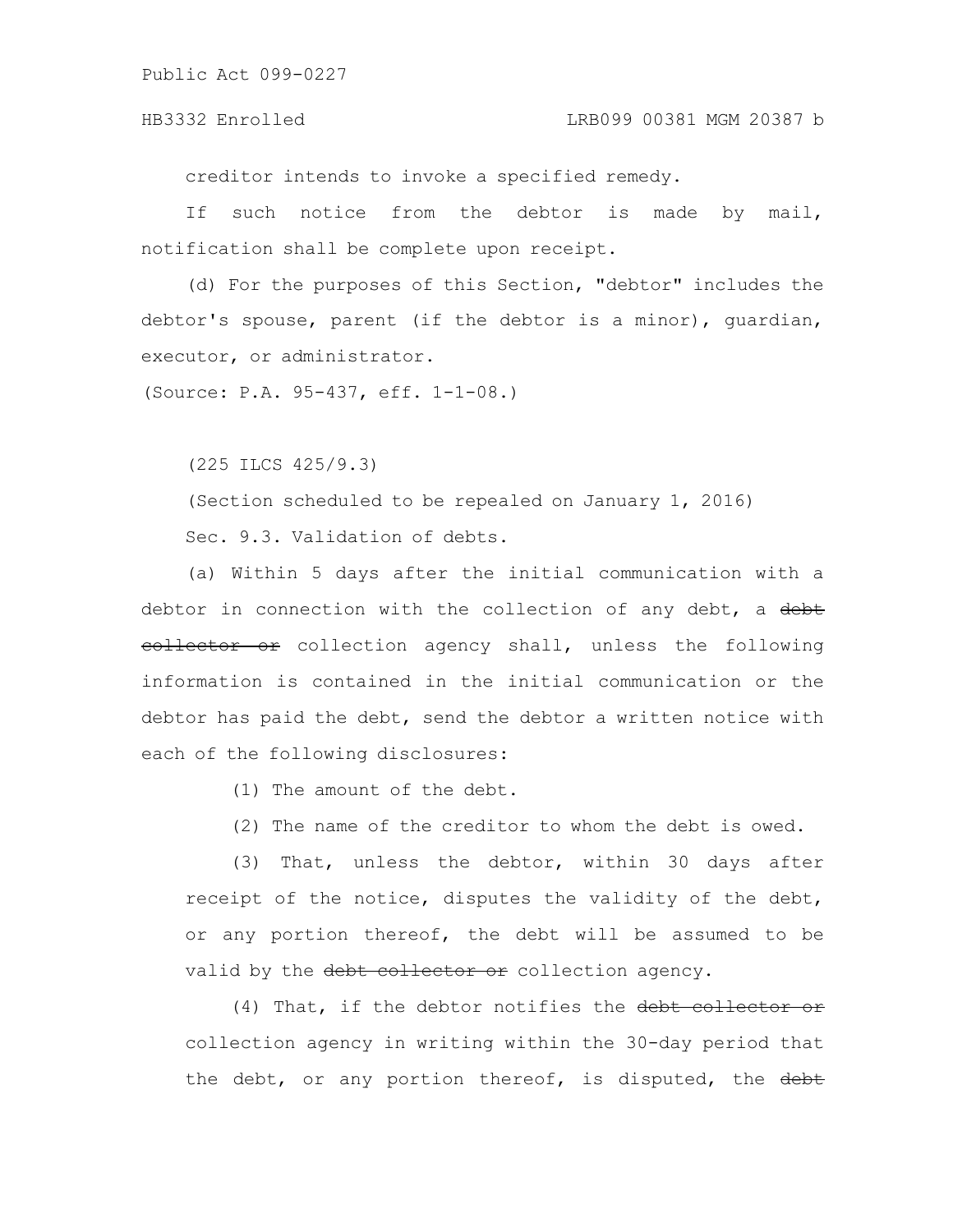eollector or collection agency will obtain verification of the debt or a copy of a judgment against the debtor and a copy of the verification or judgment will be mailed to the debtor by the debt collector or collection agency.

(5) The That upon the debtor's written request within the 30 day period, the debt collector or collection agency will provide the debtor with the name and address of the original creditor, if different from the current creditor. If the disclosures required under this subsection (a) are placed on the back of the notice, the front of the notice shall contain a statement notifying debtors of that fact.

(b) If the debtor notifies the debt collector or collection agency in writing within the 30-day period set forth in paragraph (3) of subsection (a) of this Section that the debt, or any portion thereof, is disputed or that the debtor requests the name and address of the original creditor, the debt eollector or collection agency shall cease collection of the debt, or any disputed portion thereof, until the debt collector or collection agency obtains verification of the debt or a copy of a judgment or the name and address of the original creditor and mails a copy of the verification or judgment or name and address of the original creditor to the debtor.

(c) The failure of a debtor to dispute the validity of a debt under this Section shall not be construed by any court as an admission of liability by the debtor.

(Source: P.A. 95-437, eff. 1-1-08.)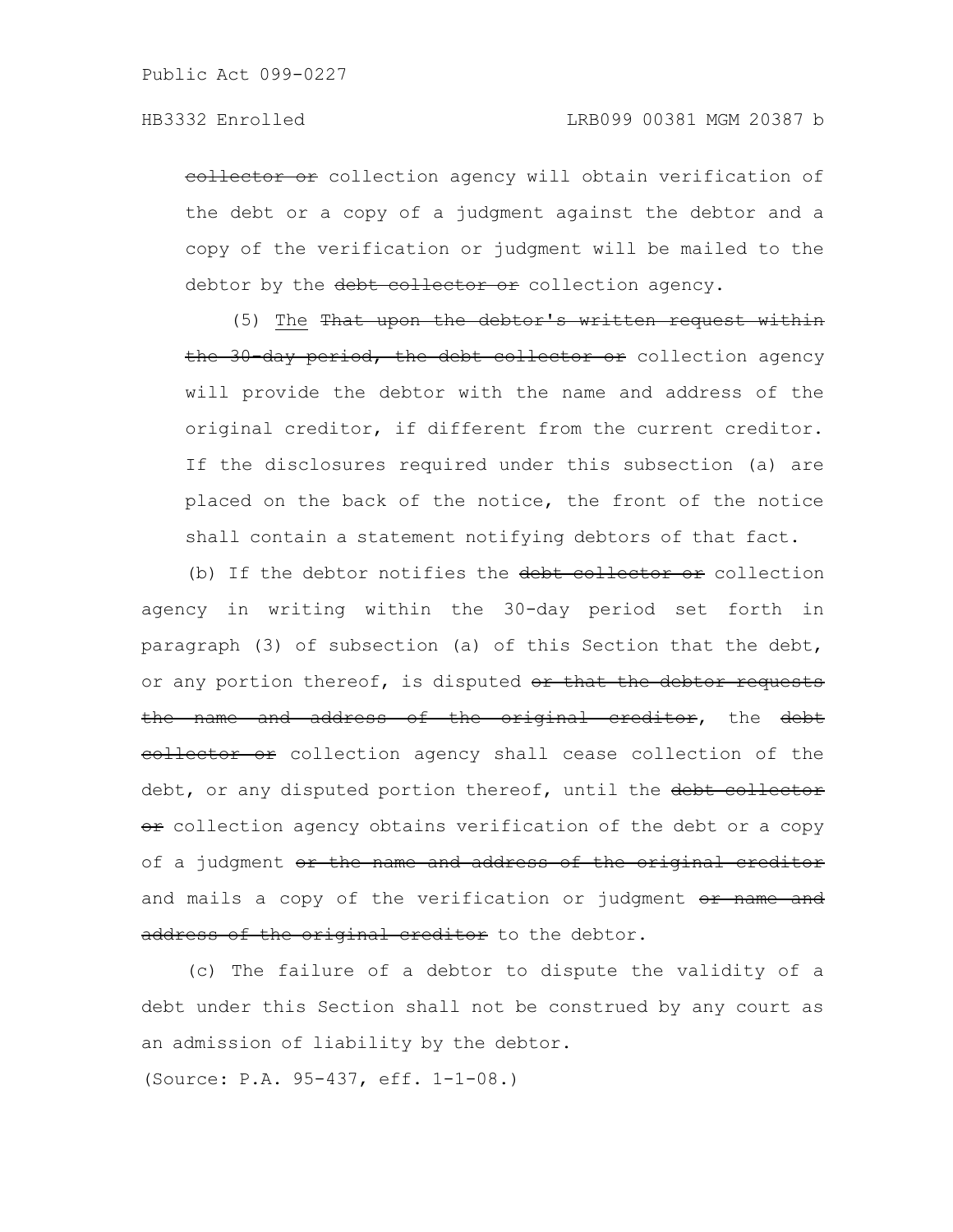(225 ILCS 425/9.4)

(Section scheduled to be repealed on January 1, 2016)

Sec. 9.4. Debt collection as a result of identity theft.

(a) Upon receipt from a debtor of all of the following information, a debt collector or collection agency must cease collection activities until completion of the review provided in subsection (d) of this Section:

(1) A copy of a police report filed by the debtor alleging that the debtor is the victim of an identity theft crime for the specific debt being collected by the collection agency debt collector.

(2) The debtor's written statement that the debtor claims to be the victim of identity theft with respect to the specific debt being collected by the collection agency debt collector, including (i) a Federal Trade Commission's Affidavit of Identity Theft, (ii) an Illinois Attorney General ID Theft Affidavit, or (iii) a written statement that certifies that the representations are true, correct, and contain no material omissions of fact to the best knowledge and belief of the person submitting the certification. This written statement must contain or be accompanied by, each of the following, to the extent that an item listed below is relevant to the debtor's allegation of identity theft with respect to the debt in question:

(A) A statement that the debtor is a victim of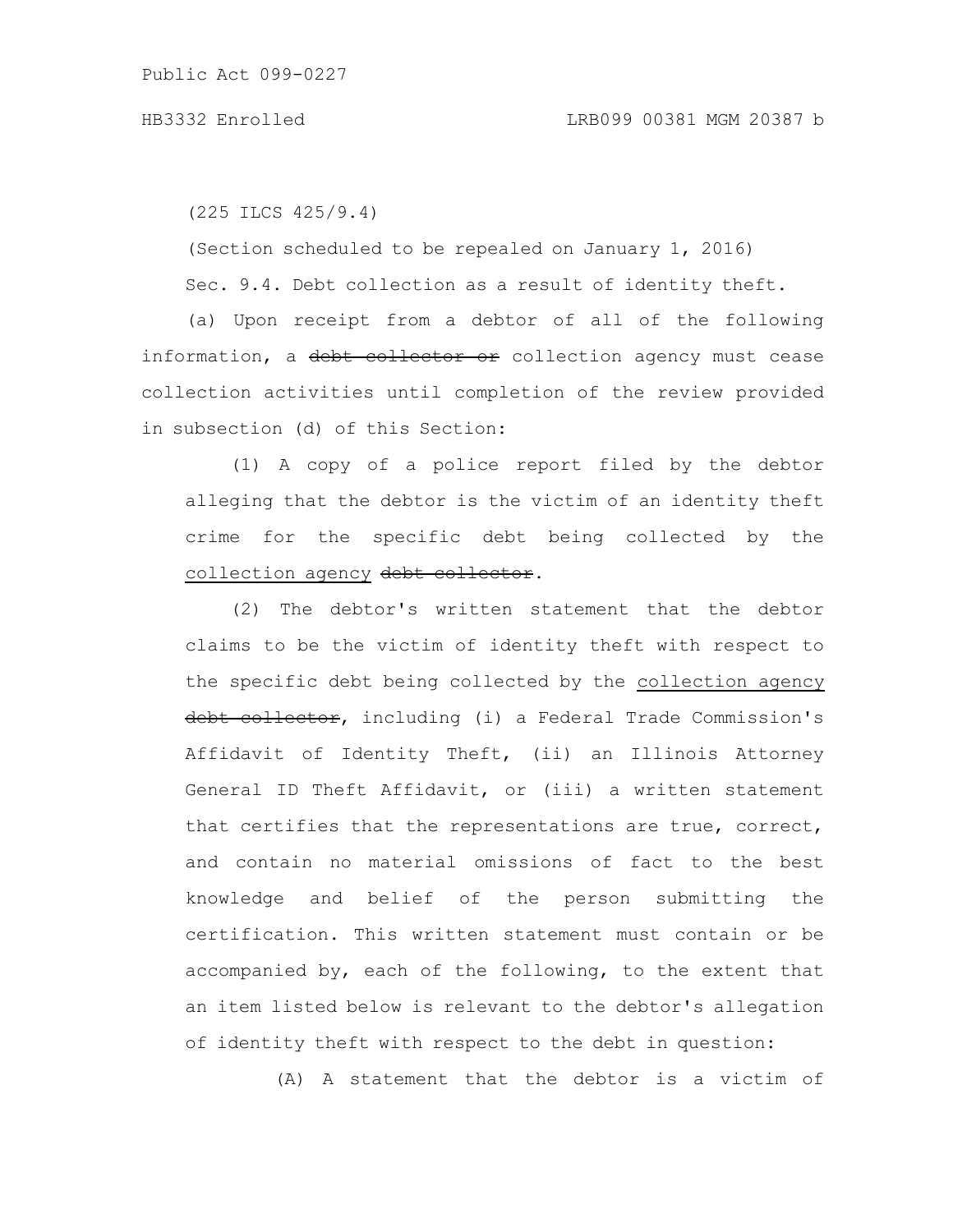identity theft.

(B) A copy of the debtor's driver's license or identification card, as issued by this State.

(C) Any other identification document that supports the statement of identity theft.

(D) Specific facts supporting the claim of identity theft, if available.

(E) Any explanation showing that the debtor did not incur the debt.

(F) Any available correspondence disputing the debt after transaction information has been provided to the debtor.

(G) Documentation of the residence of the debtor at the time of the alleged debt, which may include copies of bills and statements, such as utility bills, tax statements, or other statements from businesses sent to the debtor and showing that the debtor lived at another residence at the time the debt was incurred.

(H) A telephone number for contacting the debtor concerning any additional information or questions or direction that further communications to the debtor be in writing only, with the mailing address specified in the statement.

(I) To the extent the debtor has information concerning who may have incurred the debt, the identification of any person whom the debtor believes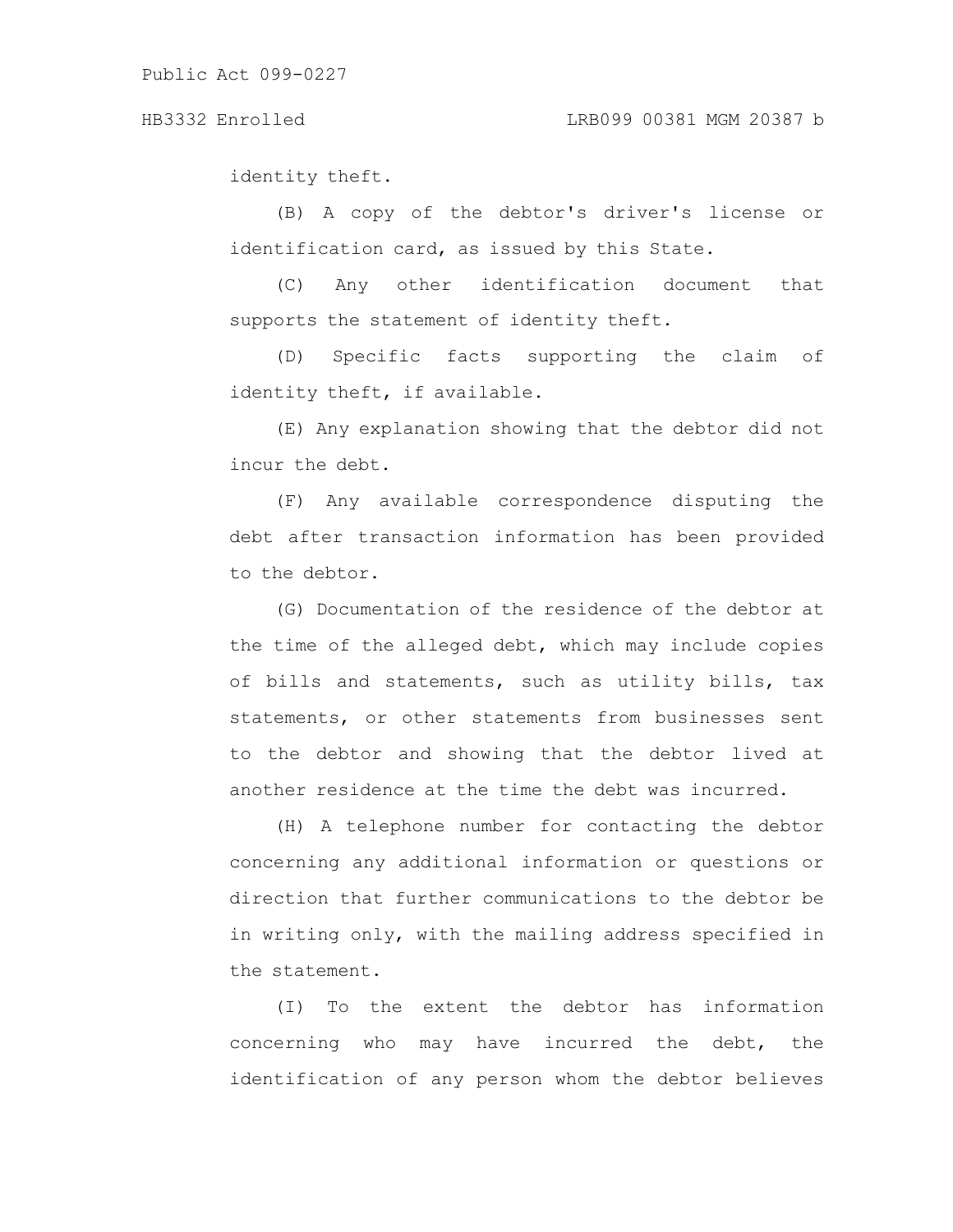is responsible.

(J) An express statement that the debtor did not authorize the use of the debtor's name or personal information for incurring the debt.

(b) A written certification submitted pursuant to item (iii) of paragraph (2) of subsection (a) of this Section shall be sufficient if it is in substantially the following form:

"I certify that the representations made are true, correct, and contain no material omissions of fact known to me.

(Signature)

(Date)"

(c) If a debtor notifies a debt collector or collection agency orally that he or she is a victim of identity theft, the debt collector or collection agency shall notify the debtor orally or in writing, that the debtor's claim must be in writing. If a debtor notifies a debt collector or collection agency in writing that he or she is a victim of identity theft, but omits information required pursuant to this Section, and if the debt collector or collection agency continues does not ecase collection activities, the debt collector or collection agency must provide written notice to the debtor of the additional information that is required or send the debtor a copy of the Federal Trade Commission's Affidavit of Identity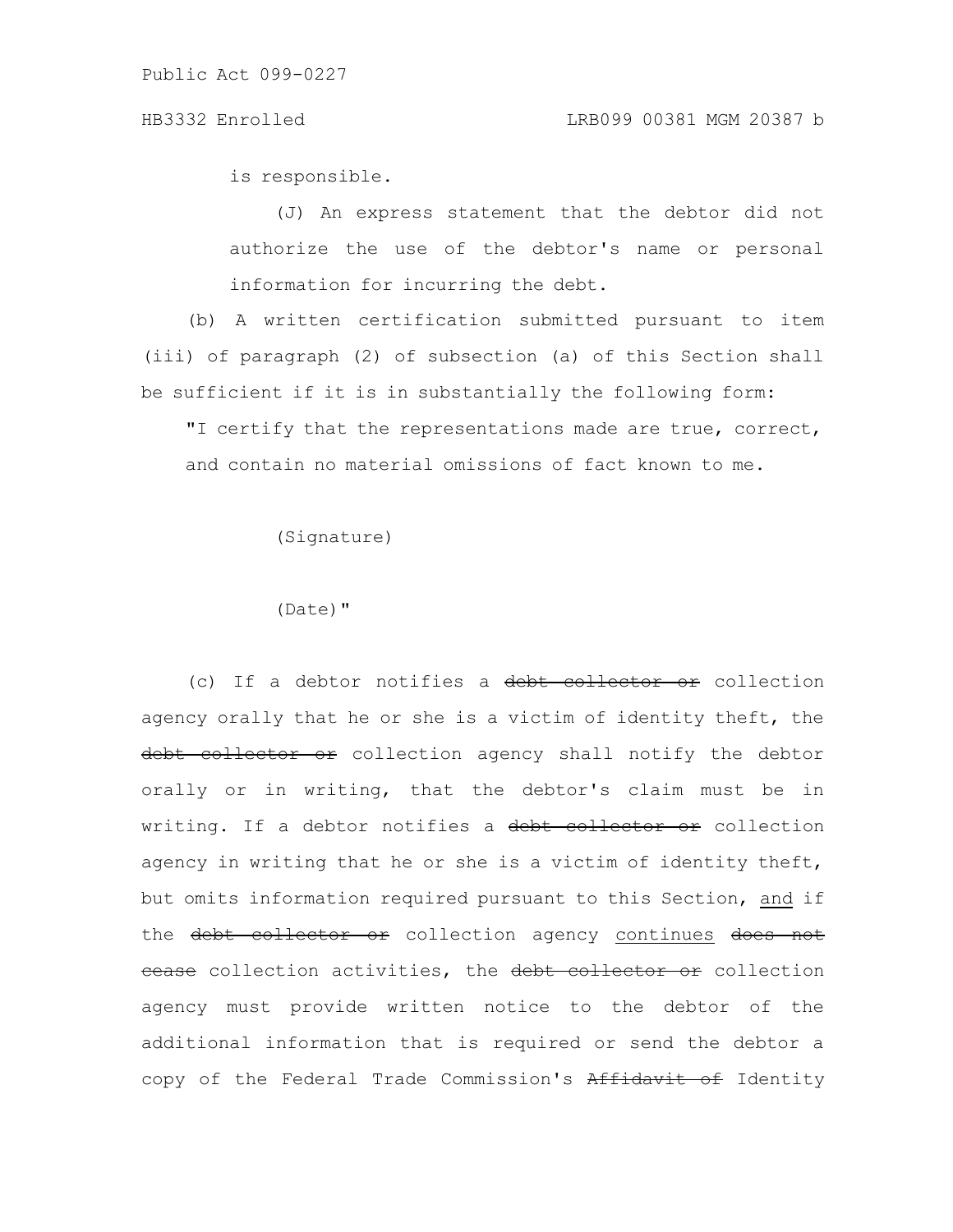## Theft Affidavit form.

(d) Upon receipt of the complete statement and information described in subsection (a) of this Section, the collection agency debt collector shall review and consider all of the information provided by the debtor and other information available to the debt collector or collection agency in its file or from the creditor. The debt collector or collection agency may recommence debt collection activities only upon making a good faith determination that the information does not establish that the debtor is not responsible for the specific debt in question. The debt collector or collection agency must notify the debtor consumer in writing of that determination and the basis for that determination before proceeding with any further collection activities. The debt collector's or collection agency's determination shall be based on all of the information provided by the debtor and other information available to the debt collector or collection agency in its file or from the creditor.

(e) No inference or presumption that the debt is valid or invalid or that the debtor is liable or not liable for the debt may arise if the debt collector or collection agency decides after the review described in subsection (d) to cease or recommence the debt collection activities. The exercise or non-exercise of rights under this Section is not a waiver of any other right or defense of the debtor or collection agency debt collector.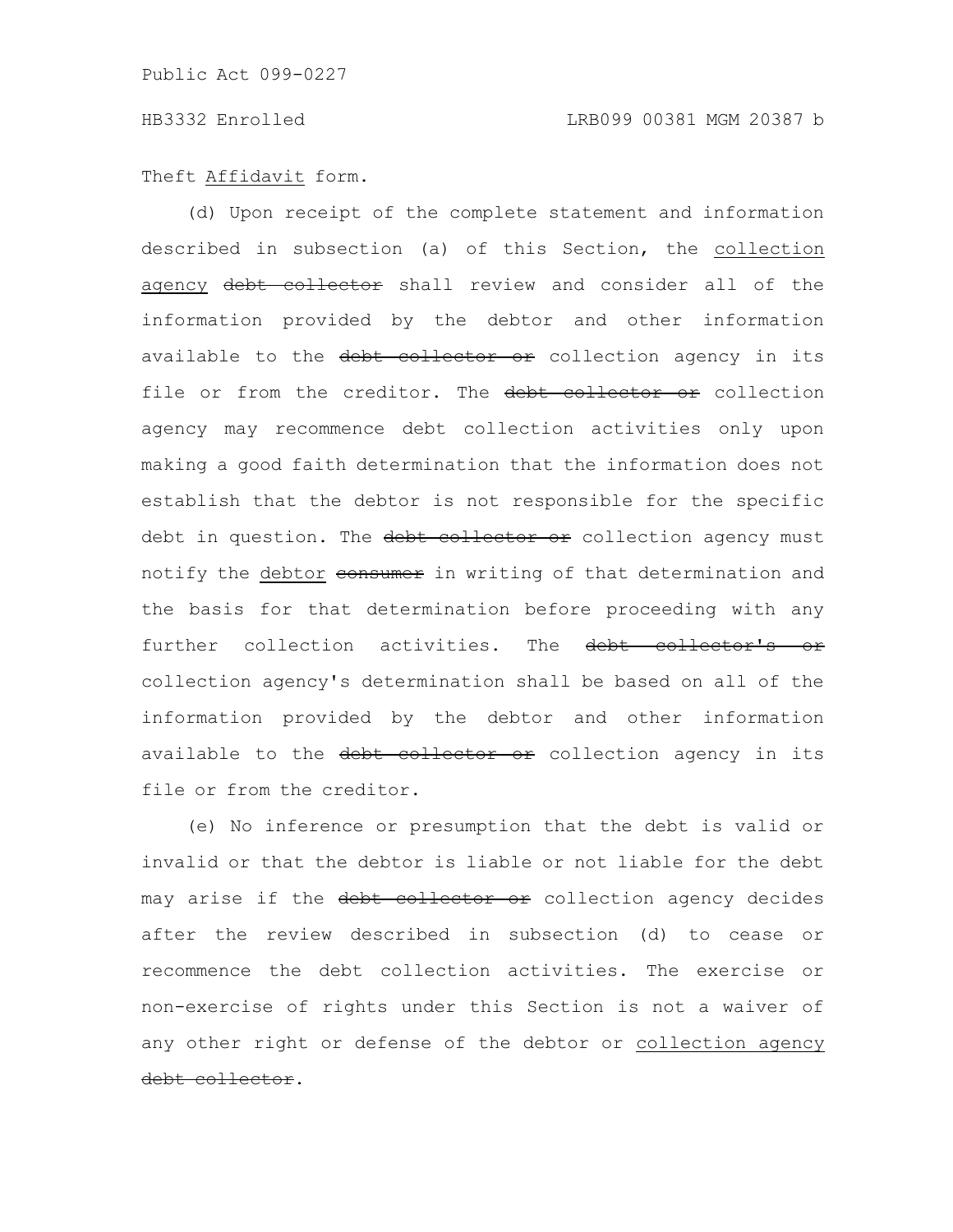# HB3332 Enrolled LRB099 00381 MGM 20387 b

(f) A debt collector or collection agency that (i) ceases collection activities under this Section, (ii) does not recommence those collection activities, and (iii) furnishes adverse information to a consumer credit reporting agency, must notify the consumer credit reporting agency to delete that adverse information.

(Source: P.A. 95-437, eff. 1-1-08.)

(225 ILCS 425/9.5)

(Section scheduled to be repealed on January 1, 2016)

Sec. 9.5. Statute of limitations. No action may be filed against any licensee registrant for violation of the terms of this Act or its rules unless the action is commenced within 5 years after the occurrence of the alleged violation. A continuing violation will be deemed to have occurred on the date when the circumstances first existed which gave rise to the alleged continuing violation.

(Source: P.A. 89-387, eff. 1-1-96.)

(225 ILCS 425/9.7)

(Section scheduled to be repealed on January 1, 2016)

Sec. 9.7. Enforcement under the Consumer Fraud and Deceptive Business Practices Act. The Attorney General may enforce the knowing violation of Section 9 (except for items (2) through (4), (7) through (9), (11) through (13), and (23) (1) through (9) and (19) of subsection (a)), 9.1, 9.2, 9.3, or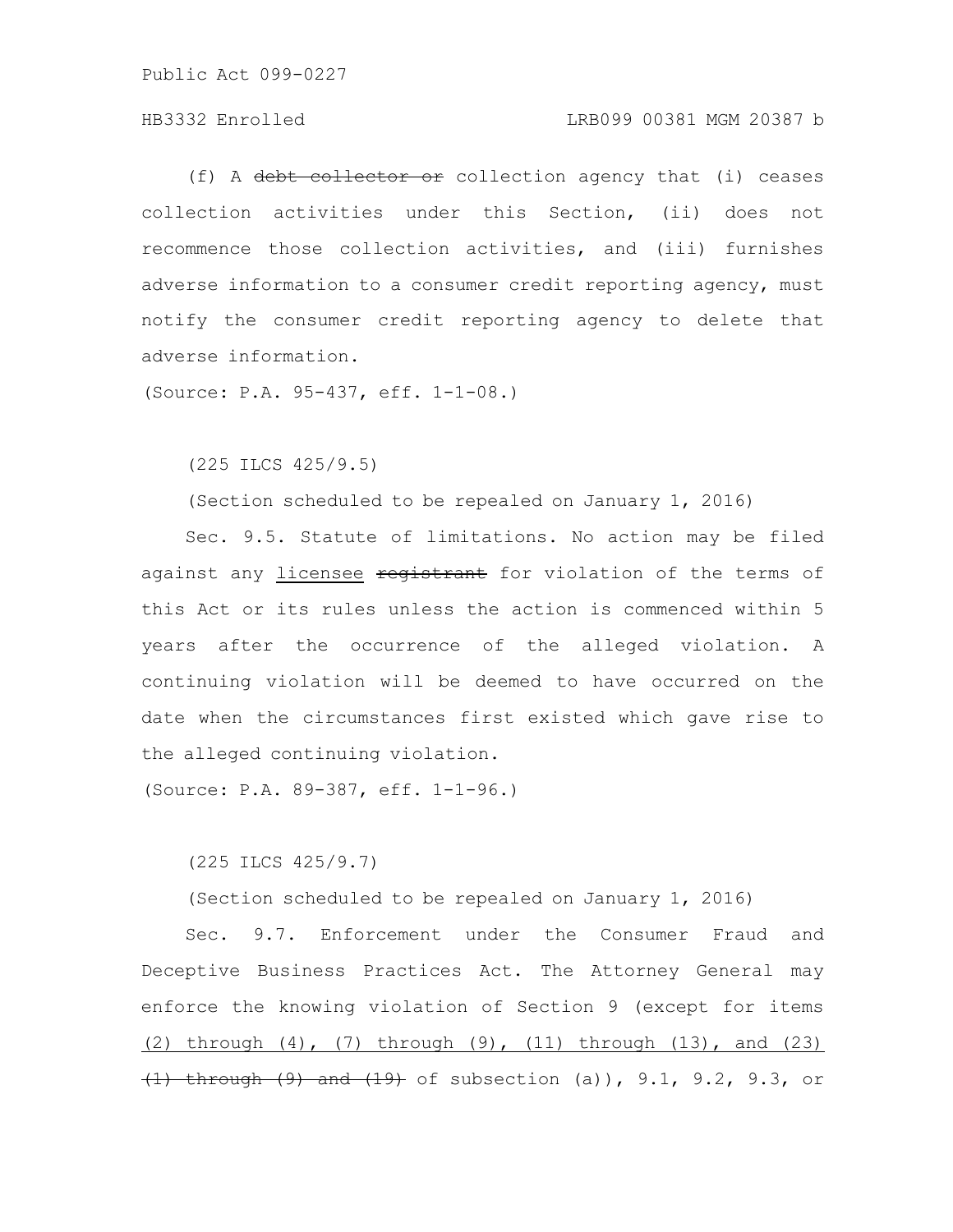9.4 of this Act as an unlawful practice under the Consumer Fraud and Deceptive Business Practices Act.

(Source: P.A. 95-437, eff. 1-1-08.)

(225 ILCS 425/9.22) (from Ch. 111, par. 2034)

(Section scheduled to be repealed on January 1, 2016)

Sec. 9.22. Administrative Procedure Act. The Illinois Administrative Procedure Act is hereby expressly adopted and incorporated herein as if all of the provisions of that Act were included in this Act, except that the provision of subsection (d) of Section 10-65 of the Illinois Administrative Procedure Act that provides that at hearings the licensee has the right to show compliance with all lawful requirements for retention, continuation or renewal of the license is specifically excluded. For the purposes of this Act the notice required under Section 10-25 of the Administrative Procedure Act is deemed sufficient when mailed to the last known address of record of a party.

(Source: P.A. 88-45.)

(225 ILCS 425/11) (from Ch. 111, par. 2036)

(Section scheduled to be repealed on January 1, 2016)

Sec. 11. Informal conferences. Informal conferences shall be conducted with at least one member of the Licensing and Disciplinary Board in attendance. Notwithstanding any provisions concerning the conduct of hearings and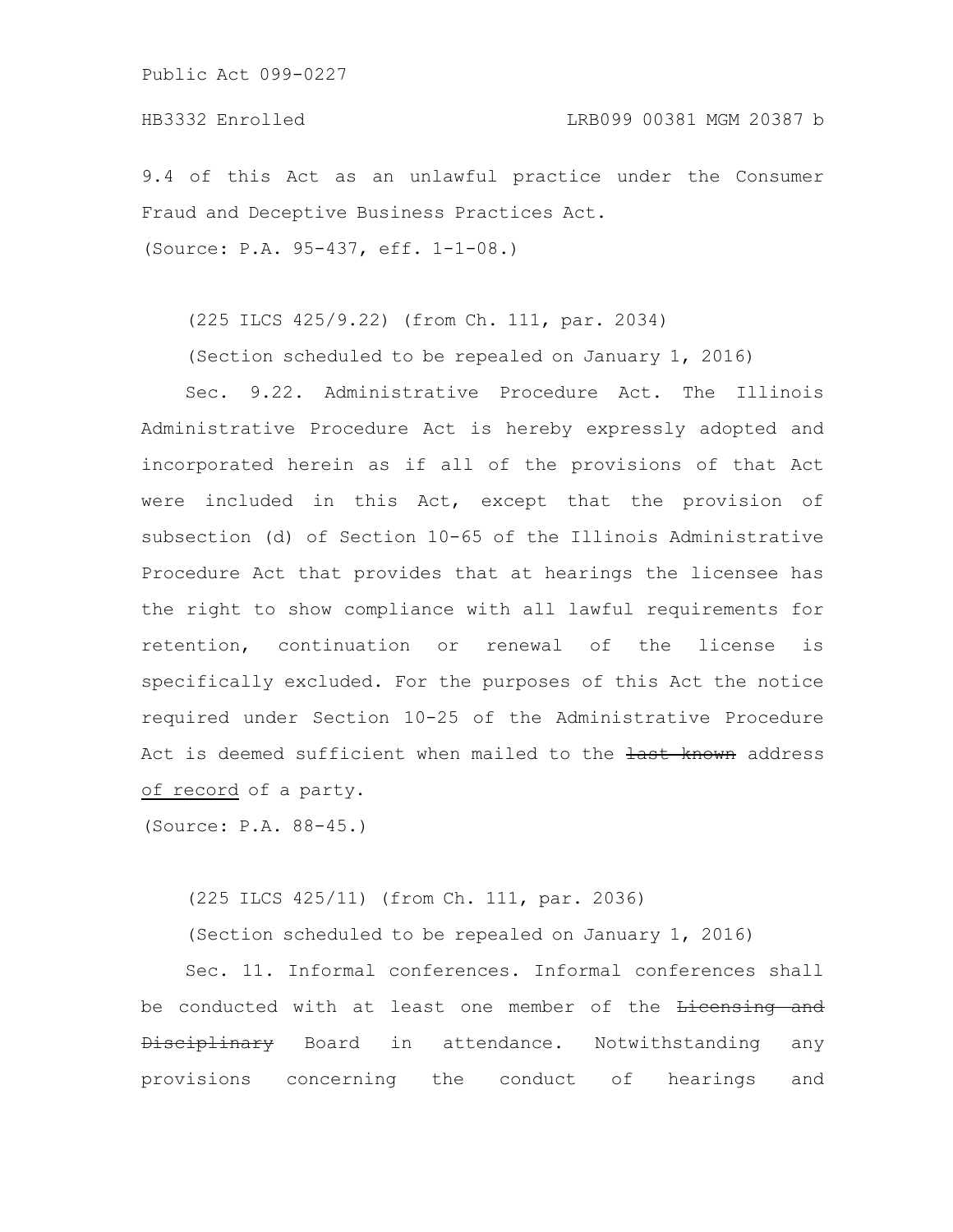### HB3332 Enrolled LRB099 00381 MGM 20387 b

recommendations for disciplinary actions, the Department has the authority to negotiate agreements with licensees registrants and applicants resulting in disciplinary or non-disciplinary consent orders. The consent orders may provide for any of the forms of discipline provided in this Act. The consent orders shall provide that they were not entered into as a result of any coercion by the Department. (Source: P.A. 89-387, eff. 1-1-96.)

(225 ILCS 425/13.1) (from Ch. 111, par. 2038.1)

(Section scheduled to be repealed on January 1, 2016)

Sec. 13.1. Collection Agency Licensing and Disciplinary Board; members; qualifications; duties.

(a) There is created in the Department the Collection Agency Licensing and Disciplinary Board composed of 7 members appointed by the Secretary Director. Five members of the Board shall be employed in a collection agency licensed registered under this Act and 2 members of the Board shall represent the general public<sub>L</sub> and shall not be employed by or possess an ownership interest in any collection agency licensed registered under this Act, and shall have no family or business connection with the practice of collection agencies.

(b) Each of the members appointed to the Board, except for the public members, shall have at least 5 years of active collection agency experience.

(c) The Board shall annually elect a chairperson chairman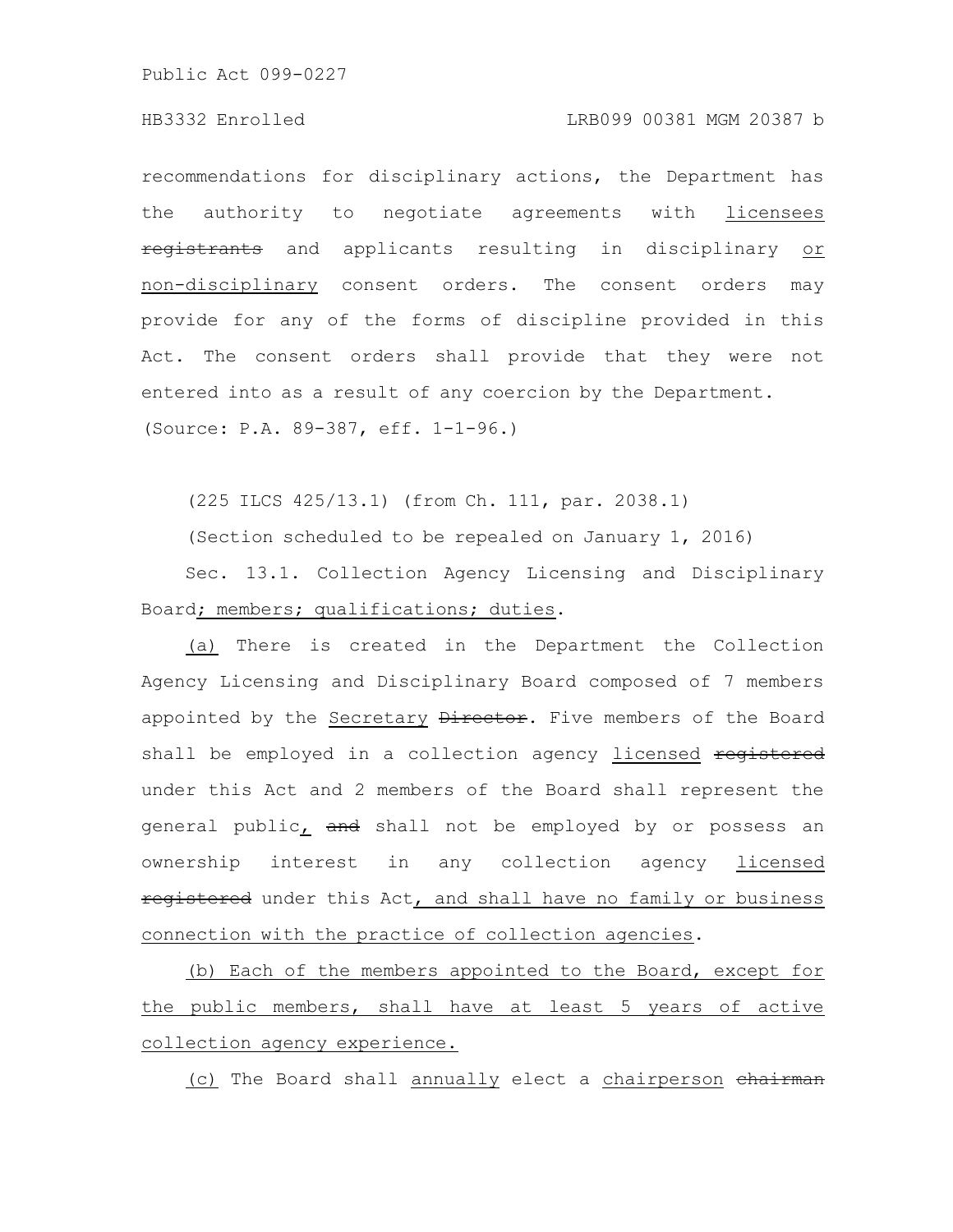from among its members and shall meet at least twice each year. The members of the Board shall receive no compensation for their services, but shall be reimbursed for their necessary actual expenses as authorized by the Department while engaged in incurred in the performance of their duties.

(d) Members shall serve for a term of 4 years and until their successors are appointed and qualified. No Board member $\tau$ after the effective date of this amendatory Act of 1995, shall be appointed to more than 2 full consecutive terms. A partial term of more than 2 years shall be considered a full term The initial terms created by this amendatory Act of 1995 shall count as full terms for the purposes of reappointment to the Board. Appointments to fill vacancies for the unexpired portion of a vacated term shall be made in the same manner as original appointments. All members shall serve until their successors are appointed and qualified.

(e) The Secretary may remove any member of the Board for cause at any time before the expiration of his or her term. The Secretary shall be the sole arbiter of cause.

(f) The majority of the Board shall constitute a quorum. A vacancy in the membership of the Board shall not impair the right of a quorum to exercise all the duties of the Board.

(g) Members of the Board shall be immune from suit in any action based upon disciplinary proceedings or other acts performed in good faith as members of the Board.

The appointments of those Board members currer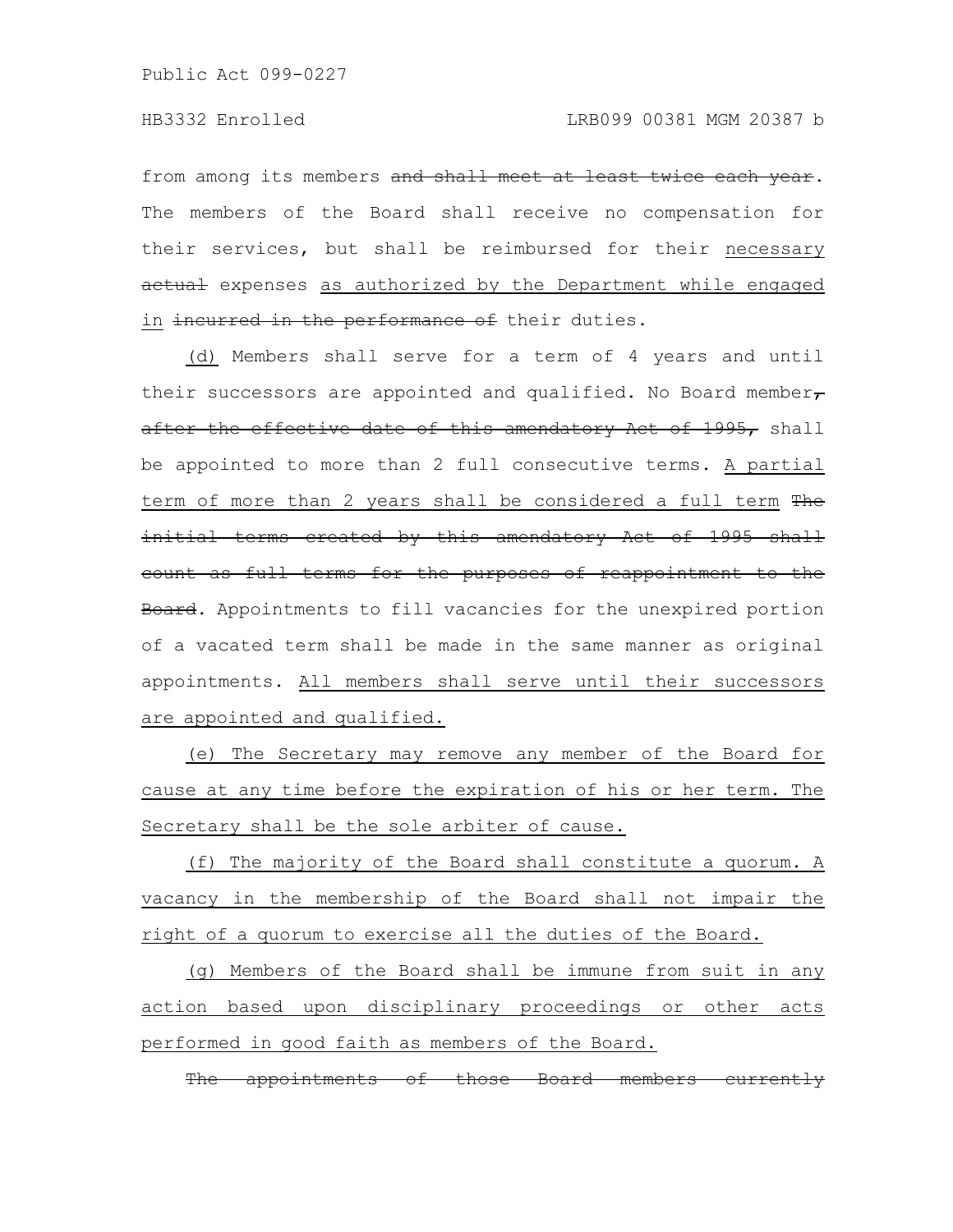appointed shall end upon the effective date of this amendatory Act of 1995, and those Board members currently sitting at the effective date of this amendatory Act of 1995, shall appointed to the following terms by and the Director:

(1) one member shall be appointed for one year;

 $(2)$  two members shall be appointed to serve

 $(3)$  two members shall be appointed and

 $(4)$  two members shall be appointed years.

members shall serve until their and qualified.

The Board members appointed to terms by this amendatory Act of 1995 shall be appointed as soon as possible after effective date of this amendatory Act of 1995.

(Source: P.A. 89-387, eff. 1-1-96.)

(225 ILCS 425/13.2) (from Ch. 111, par. 2038.2)

(Section scheduled to be repealed on January 1, 2016)

Sec. 13.2. Powers and duties of Department. The Department shall exercise the powers and duties prescribed by the Civil Administrative Code of Illinois for the administration of licensing Acts and shall exercise such other powers and duties necessary for effectuating the purposes of this Act.

The Director shall promulgate rules consistent with the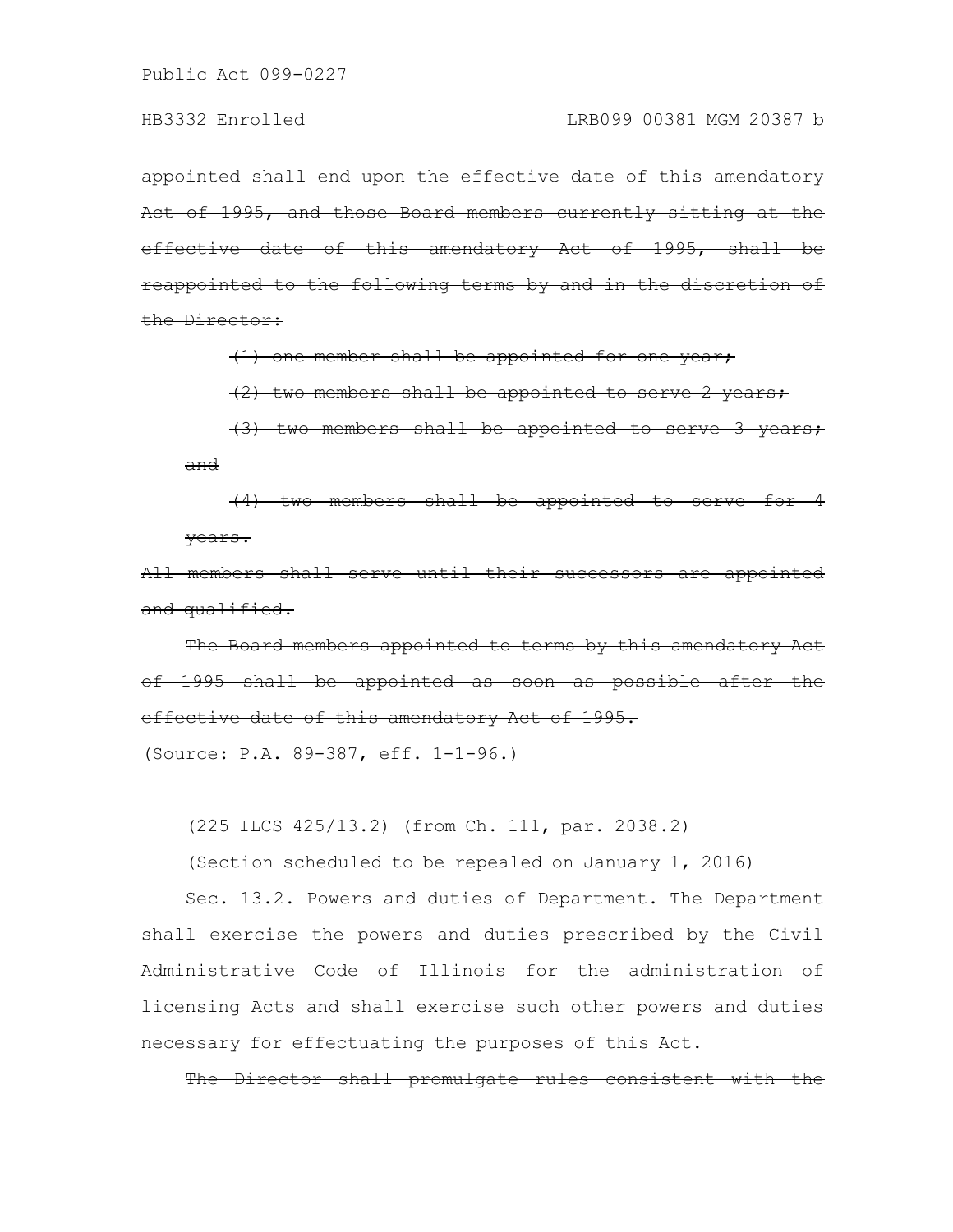provisions of this Act, for its administration and enforcement, prescribe forms which shall be issued in connection The rules shall include standards and certification, and profe discipline.

The Department shall consult with the Board in promulgating rules.

Subject to the provisions of this Act, the Department may:

(1) Conduct hearings on proceedings to refuse to issue or renew or to revoke licenses or suspend, place on probation, or reprimand persons licensed under this Act.

(2) Formulate rules required for the administration of this Act.

(3) Obtain written recommendations from the Board regarding standards of professional conduct, formal disciplinary actions and the formulation of rules affecting these matters. Notice of proposed rulemaking shall be transmitted to the Board and the Department shall review the Board's responses and any recommendations made therein. The Department shall notify the Board in writing with explanations of deviations from the Board's recommendations and responses. The Department may shall solicit the advice of the Board on any matter relating to the administration and enforcement of this Act.

(4) Maintain rosters of the names and addresses of all licensees and all persons whose licenses have been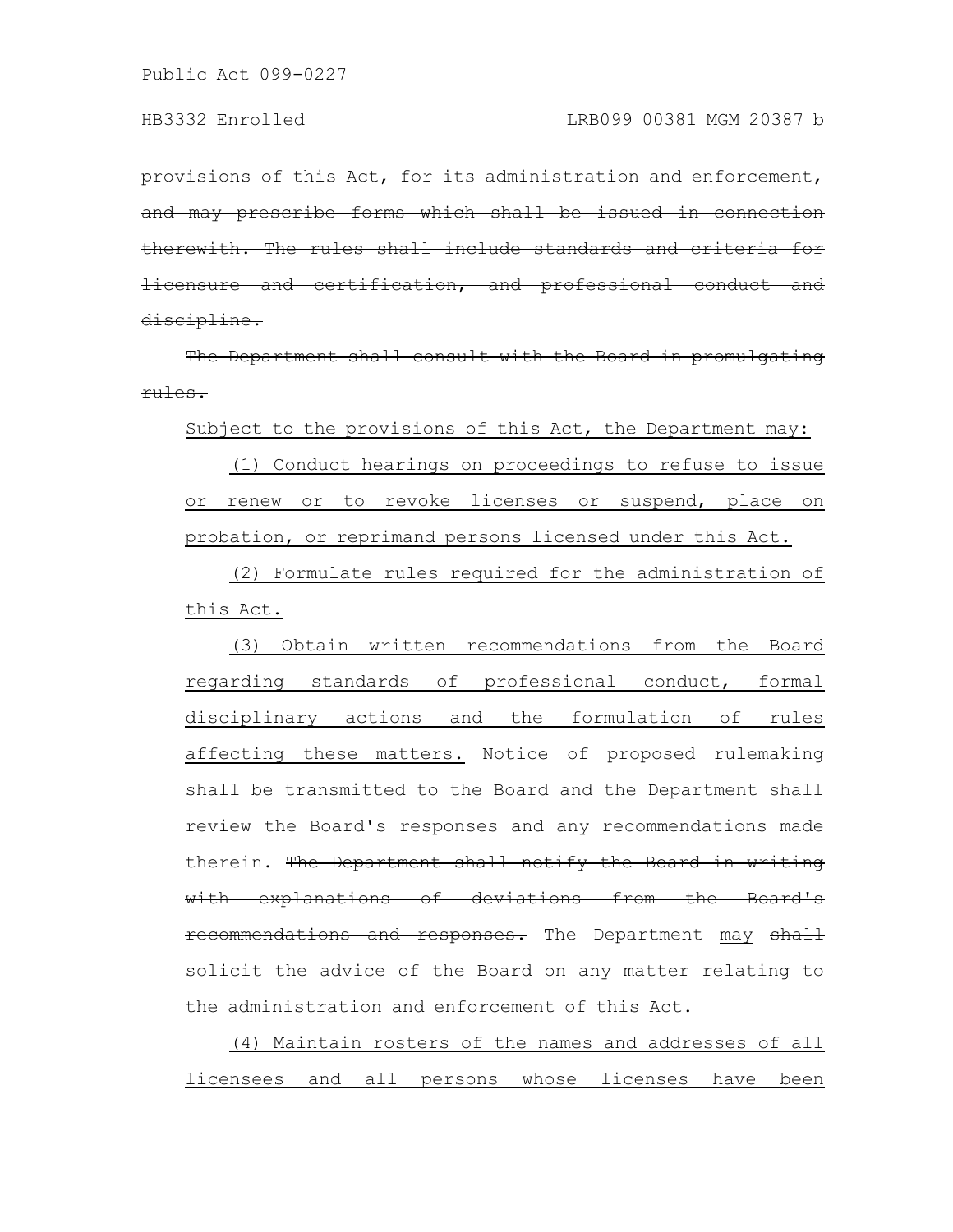suspended, revoked, or denied renewal for cause within the previous calendar year. These rosters shall be available upon written request and payment of the required fee as established by rule.

(Source: P.A. 86-615.)

(225 ILCS 425/14a) (from Ch. 111, par. 2039a)

(Section scheduled to be repealed on January 1, 2016)

Sec. 14a. Unlicensed practice; Injunctions. The practice as a collection agency by any person entity not holding a valid and current license under this Act is declared to be inimical to the public welfare, to constitute a public nuisance, and to cause irreparable harm to the public welfare. The Secretary **Director,** the Attorney General, the State's Attorney of any county in the State, or any person may maintain an action in the name of the People of the State of Illinois, and may apply for injunctive relief in any circuit court to enjoin such entity from engaging in such practice. Upon the filing of a verified petition in such court, the court, if satisfied by affidavit or otherwise that such entity has been engaged in such practice without a valid and current license, may enter a temporary restraining order without notice or bond, enjoining the defendant from such further practice. Only the showing of non-licensure nonlicensure, by affidavit or otherwise, is necessary in order for a temporary injunction to issue. A copy of the verified complaint shall be served upon the defendant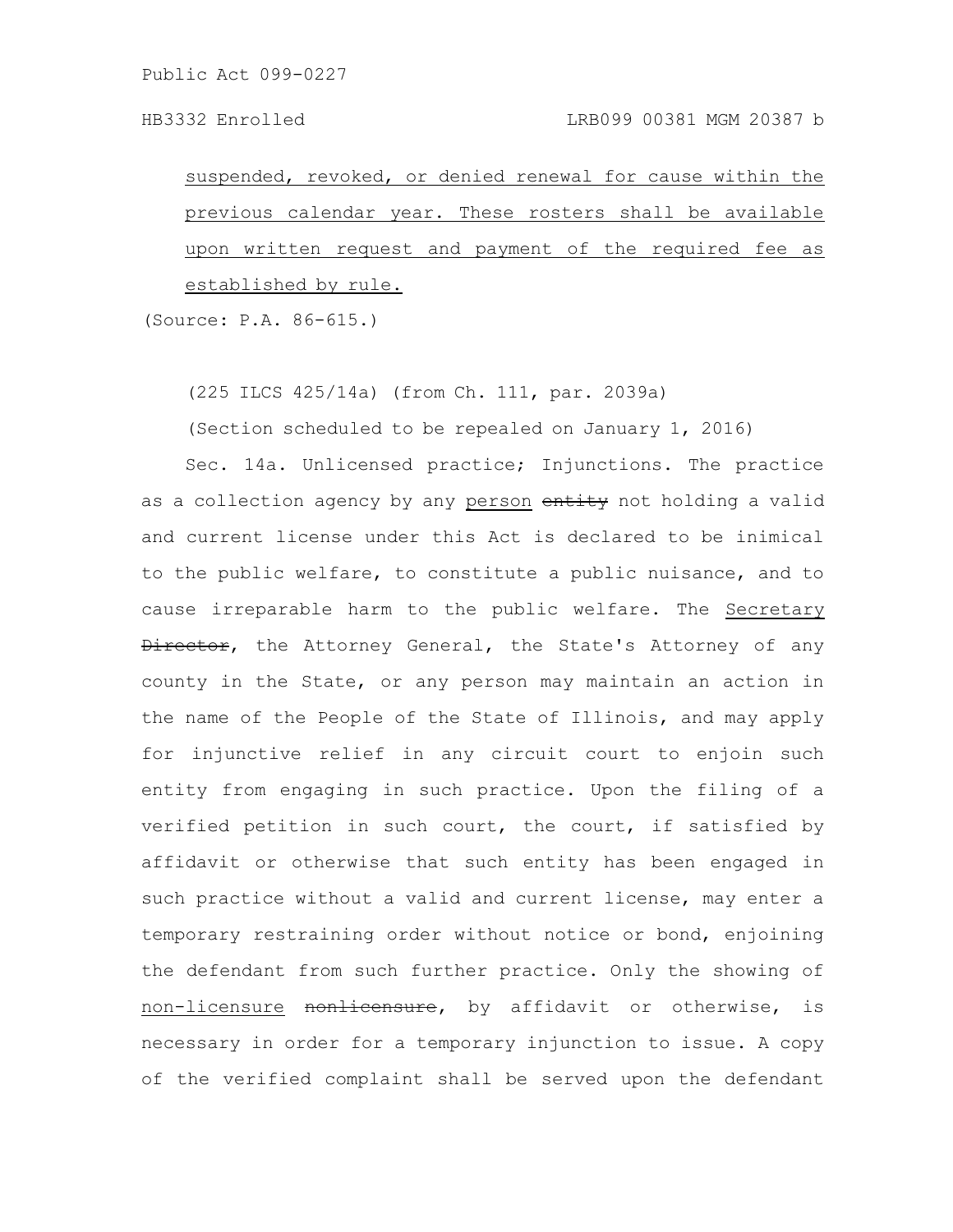and the proceedings shall thereafter be conducted as in other civil cases except as modified by this Section. If it is established that the defendant has been or is engaged in such unlawful practice, the court may enter an order or judgment perpetually enjoining the defendant from further practice. In all proceedings hereunder, the court, in its discretion, may apportion the costs among the parties interested in the action, including cost of filing the complaint, service of process, witness fees and expenses, court reporter charges and reasonable attorneys' fees. In case of violation of any injunctive order entered under the provisions of this Section, the court may summarily try and punish the offender for contempt of court. Such injunction proceedings shall be in addition to, and not in lieu of, all penalties and other remedies provided in this Act.

(Source: P.A. 86-615.)

(225 ILCS 425/14b) (from Ch. 111, par. 2039b)

(Section scheduled to be repealed on January 1, 2016)

Sec. 14b. Penalty of unlawful practice; Second and subsequent offenses. Any entity that practices or offers to practice as a collection agency in this State without being licensed for that purpose, or whose license is has been suspended,  $\Theta$  revoked, or expired, or that violates any of the provisions of this Act for which no specific penalty has been provided herein, is guilty of a Class A misdemeanor.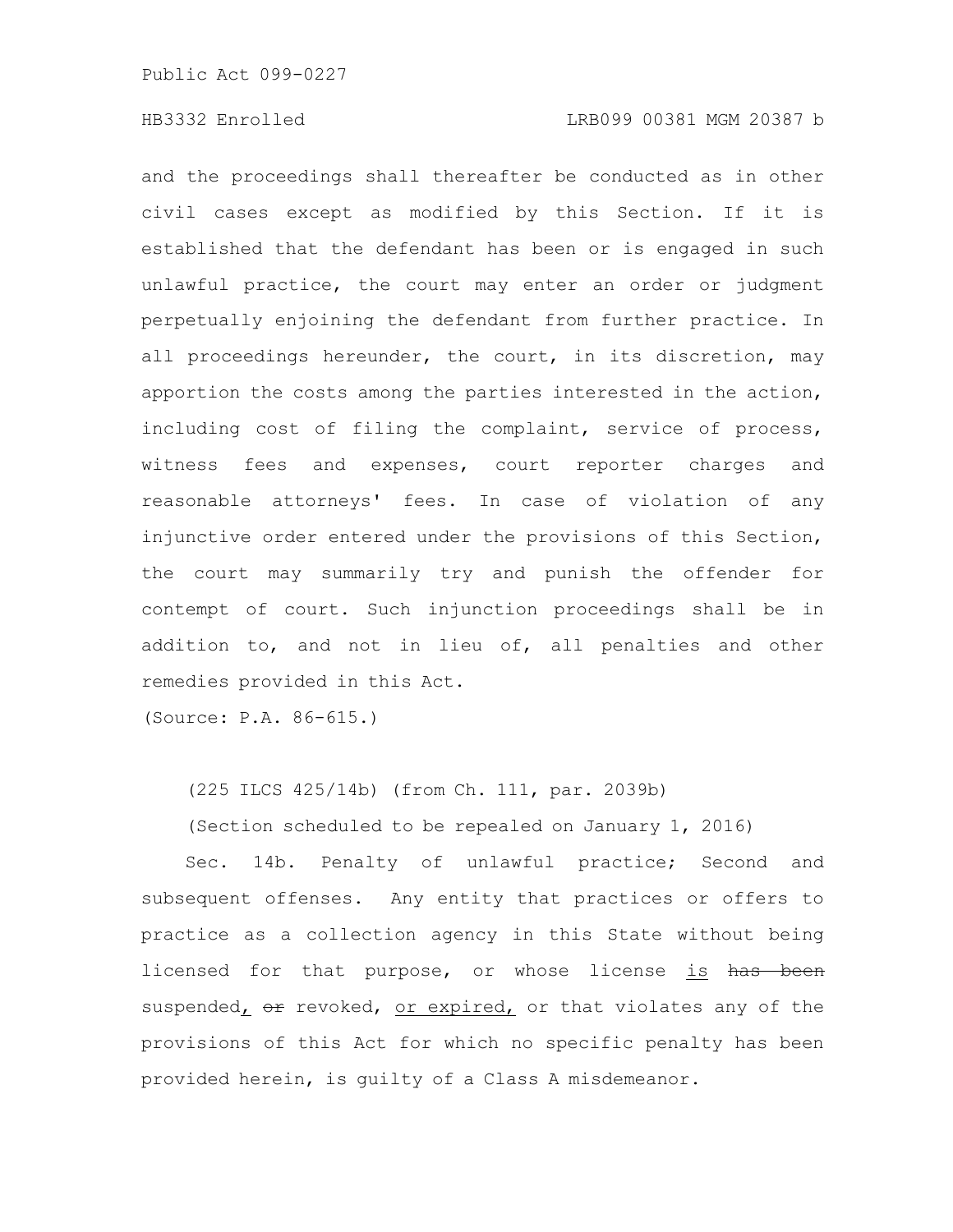# HB3332 Enrolled LRB099 00381 MGM 20387 b

Any entity that has been previously convicted under any of the provisions of this Act and that subsequently violates any of the provisions of this Act is guilty of a Class 4 felony. In addition, whenever any entity is punished as a subsequent offender under this Section, the Secretary Director shall proceed to obtain a permanent injunction against such entity under Section 14a of this Act.

(Source: P.A. 86-615.)

(225 ILCS 425/16)

(Section scheduled to be repealed on January 1, 2016)

Sec. 16. Investigation; notice and hearing. The Department may investigate the actions or qualifications of any applicant or of any person rendering or offering to render collection agency services or any person or persons holding or claiming to hold a license as a collection agency certificate of registration. The Department shall, before refusing to issue or renew, suspending or revoking, suspending, placing on probation, reprimanding, or taking any other disciplinary action under Section 9 of this Act any certificate of registration, at least 30 days before the date set for the hearing, (i) notify the accused in writing of the charges made and the time and place for the hearing on the charges, (ii)  $\Theta$ the charges before the Board, direct him or her to file his or her written answer thereto to the charges with the Department under oath Board within 20 days after the service on him or her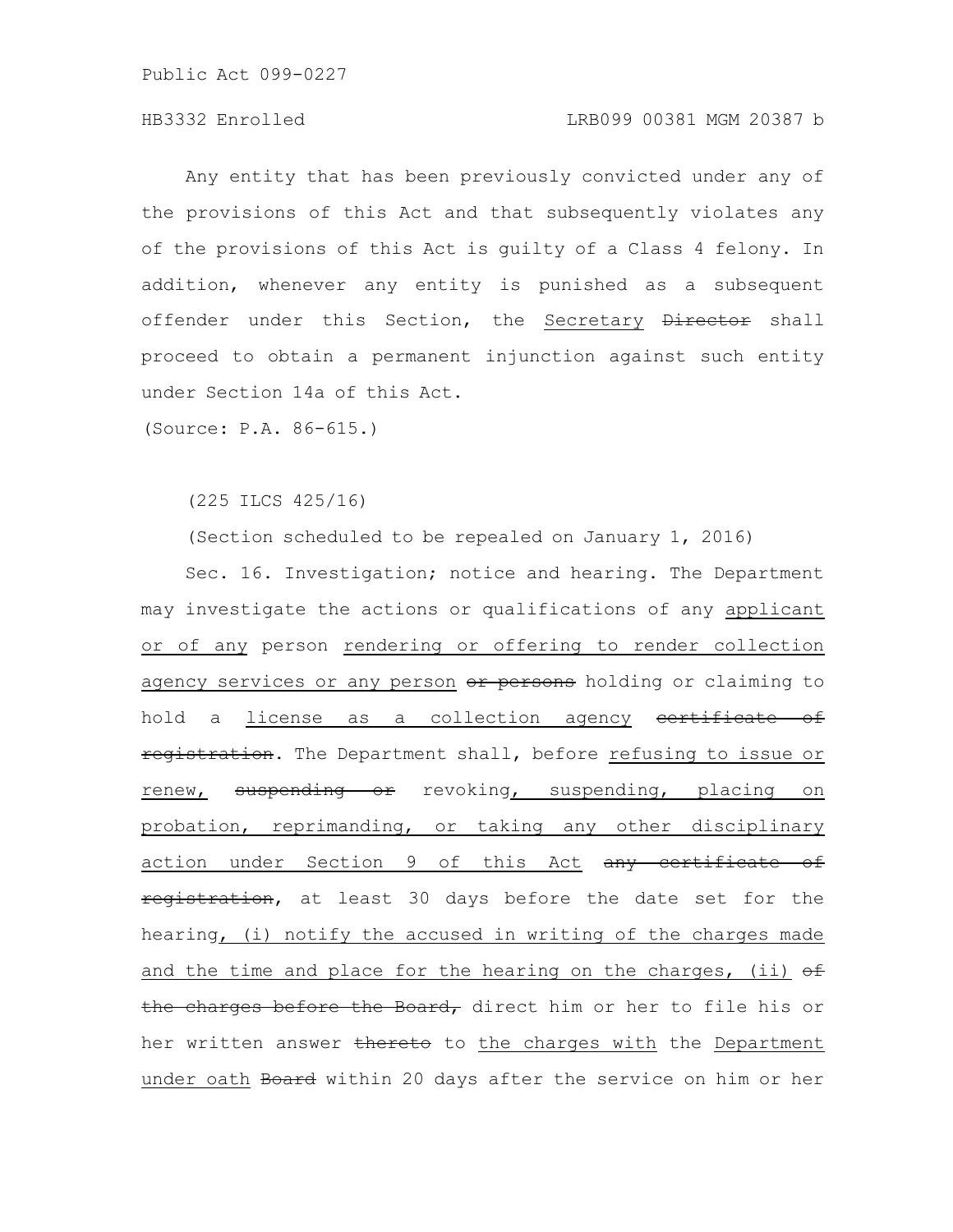of the notice, and (iii) inform the accused him or her that if he or she fails to file an answer default will be taken against him or her or and his or her license eertificate of registration may be suspended, or revoked, or placed on probation, or other disciplinary action may be taken with regard to the license, including limiting the scope, nature, or extent of his or her practice, as the Department may consider proper. This written notice may be served by personal delivery or certified mail to the respondent at the address of his or her last notification to the Department. In case the person fails to file an answer after receiving notice, his or her license or certificate may, in the discretion of the Department, be suspended, revoked, or placed on probationary status, or the Department may take whatever disciplinary action is considered proper, including limiting the scope, nature, or extent of the person's practice or the imposition of a fine, without a hearing, if the act or acts charged constitute sufficient grounds for such action under this Act. The written answer shall be served by personal delivery, certified delivery, or certified or registered mail to the Department. At the time and place fixed in the notice, the Department shall proceed to hear the charges. The parties or their counsel shall be accorded ample opportunity to present any pertinent statements, testimony, evidence, and arguments as may be pertinent to the charges or to the defense thereto. The Department may continue the hearing from time to time Board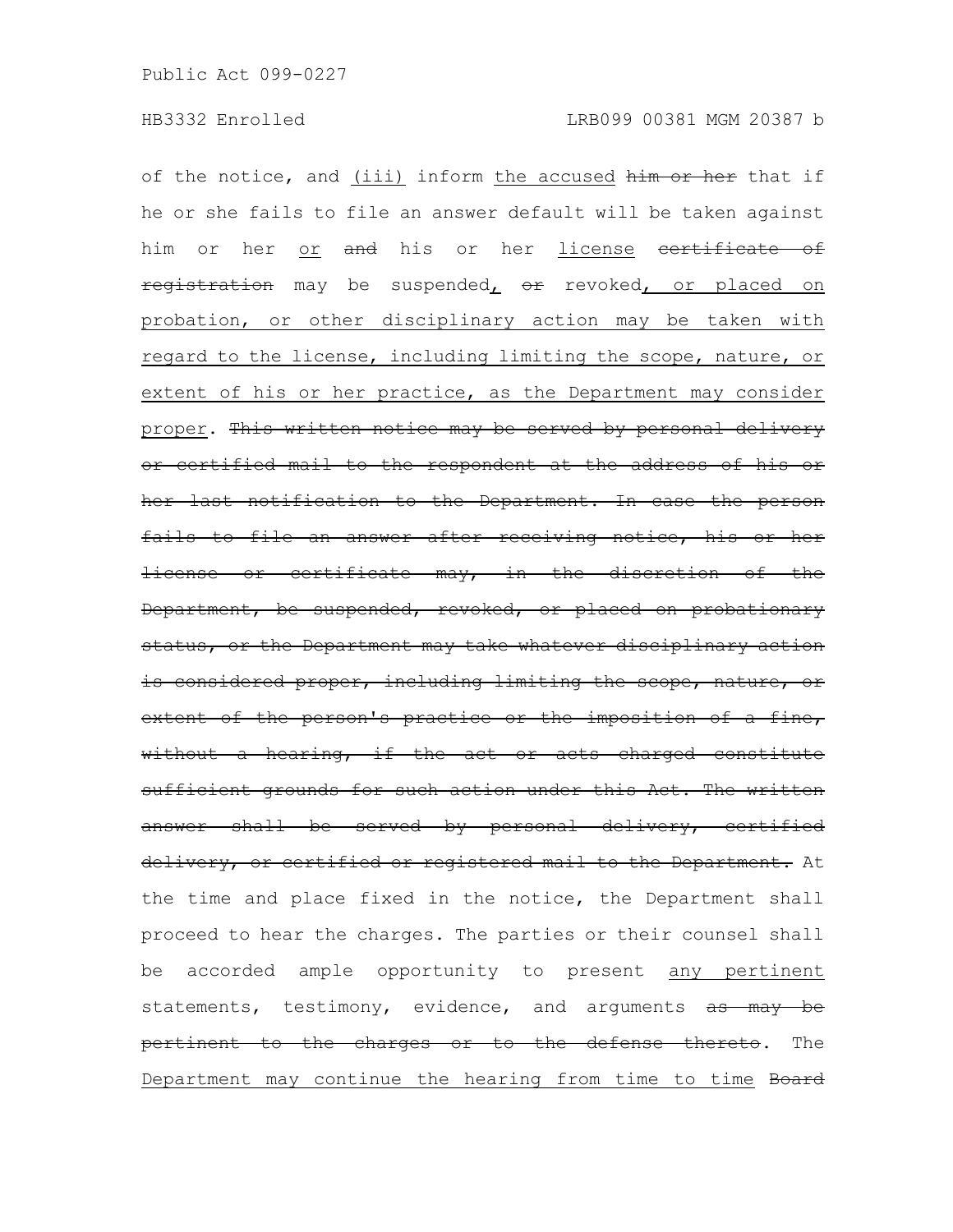shall be notified and may attend. Nothing in this Section shall be construed to require that a hearing be commenced and completed in one day. At the discretion of the Secretary Director, after having first received the recommendation of the Board, the accused person's license certificate of registration may be suspended or revoked, if the evidence constitutes sufficient grounds for such action under this Act. If the person fails to file an answer after receiving notice, his or her license may, in the discretion of the Department, be suspended, revoked, or placed on probation, or the Department may take whatever disciplinary action it considers proper, including limiting the scope, nature, or extent of the person's practice or the imposition of a fine, without a hearing, if the act or acts charged constitute sufficient grounds for such action under this Act. This written notice may be served by personal delivery or certified mail to the respondent at the address of record.

(Source: P.A. 89-387, eff. 1-1-96.)

(225 ILCS 425/17)

(Section scheduled to be repealed on January 1, 2016)

Sec. 17. Record of hearing; transcript. The Department, at its expense, shall preserve a record of all proceedings at the formal hearing of any case. The notice of hearing, complaint, all and other documents in the nature of pleadings, and written motions filed in the proceedings, the transcript of testimony,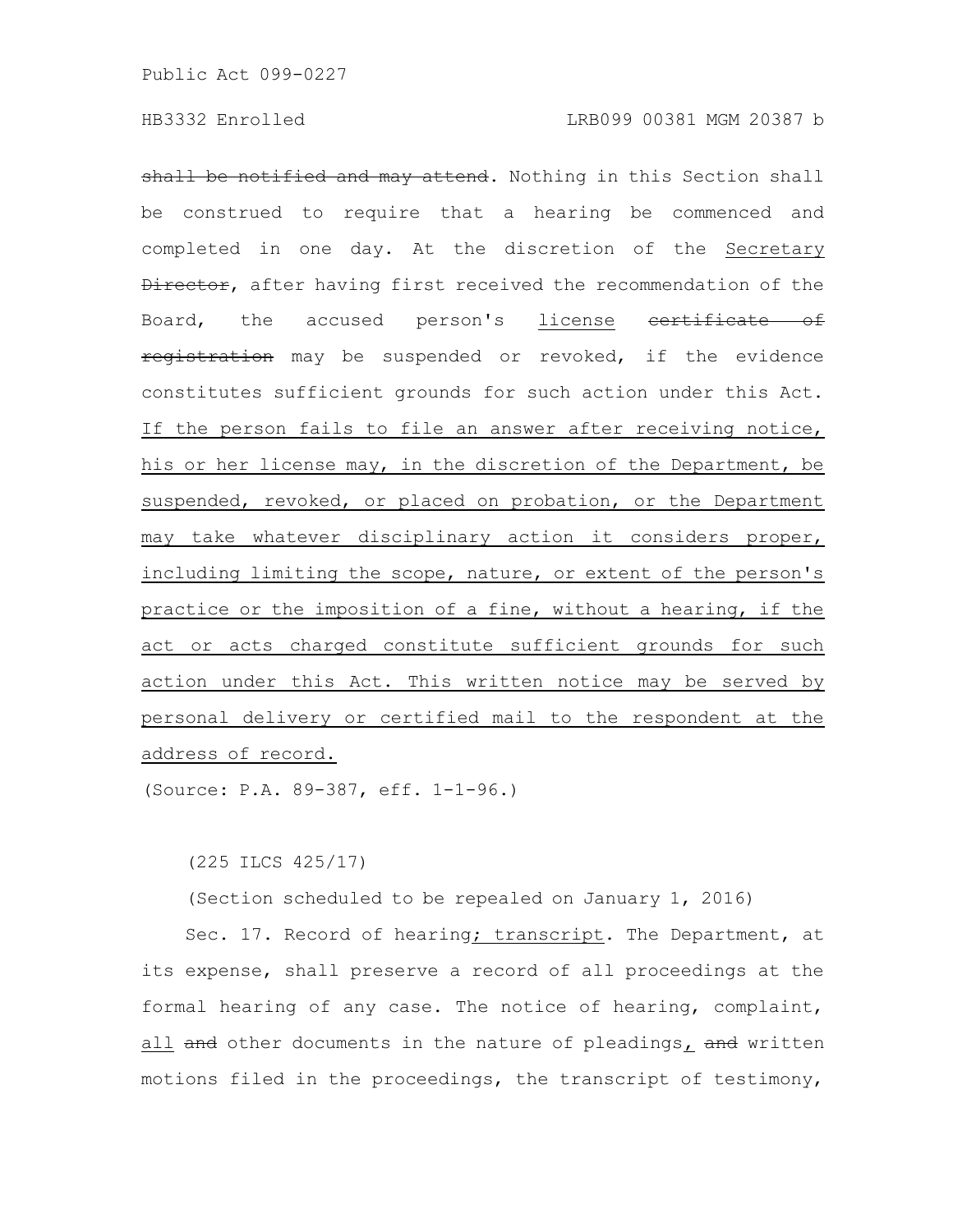the report of the Board, and orders of the Department shall be in the record of the proceedings. If the respondent orders from the reporting service and pays for a transcript of the record within the time for filing a motion for rehearing under Section 20, the 20 calendar day period within which a motion may be filed shall commence upon the delivery of the transcript to the respondent The Department shall furnish a transcript of the record to any person interested in the hearing upon payment the fee required under Section 2105-115 of the Department of Professional Requlation Law (20 ILCS 2105/2105 115).

(Source: P.A. 91-239, eff. 1-1-00.)

(225 ILCS 425/18)

(Section scheduled to be repealed on January 1, 2016) Sec. 18. Subpoenas; oaths; attendance of witnesses.

(a) The Department has shall have the power to subpoena documents, books, records, or other materials and to bring before it any person and to take testimony either orally or by deposition, or both, with the same fees and mileage and in the same manner as prescribed in civil cases in the courts of this State.

(b) The Secretary *Director*, the designated hearing officer, and every member of the Board has shall have power to administer oaths to witnesses at any hearing that the Department is authorized to conduct and any other oaths authorized in any Act administered by the Department.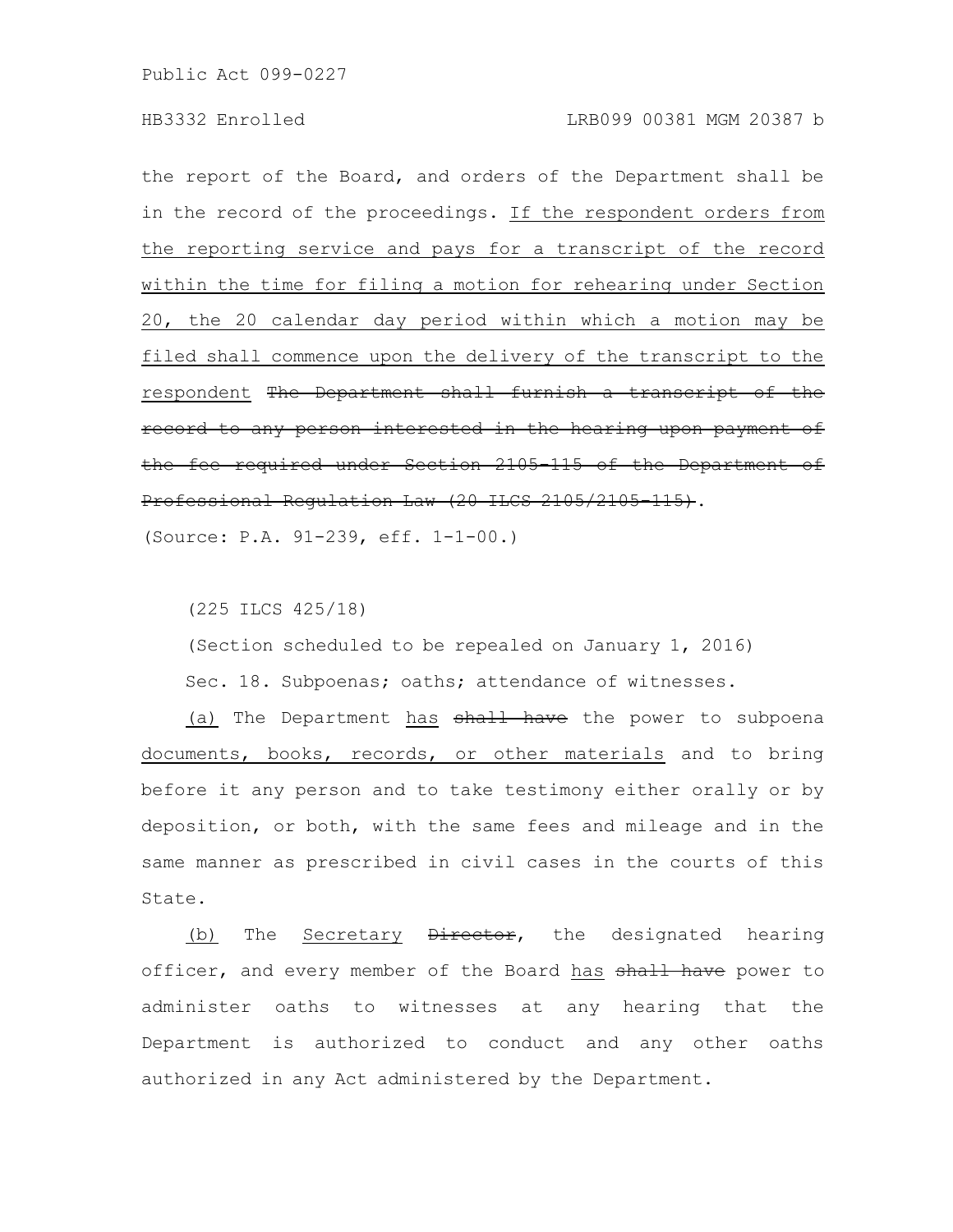### HB3332 Enrolled LRB099 00381 MGM 20387 b

(c) Any circuit court may, upon application of the Department or designee or of the applicant or licensee $_{\tau}$ registrant, or person holding a certificate of registration against whom proceedings under this Act are pending, enter an order requiring the attendance of witnesses and their testimony, and the production of documents, papers, files, books, and records in connection with any hearing or investigations. The court may compel obedience to its order by proceedings for contempt.

(Source: P.A. 89-387, eff. 1-1-96.)

(225 ILCS 425/19)

(Section scheduled to be repealed on January 1, 2016)

Sec. 19. Findings and recommendations Board report. At the conclusion of the hearing, the Board shall present to the Secretary Director a written report of its findings of fact, conclusions of law, and recommendations. The report shall contain a finding whether or not the accused person violated this Act or the rules adopted under this Act or failed to comply with the conditions required in this Act or those rules. The Board shall specify the nature of the violation or failure to comply and shall make its recommendations to the Secretary Director.

The report of findings of fact, conclusions of law, and recommendation of the Board shall be the basis for the Department's order for refusing to issue, restore, or renew a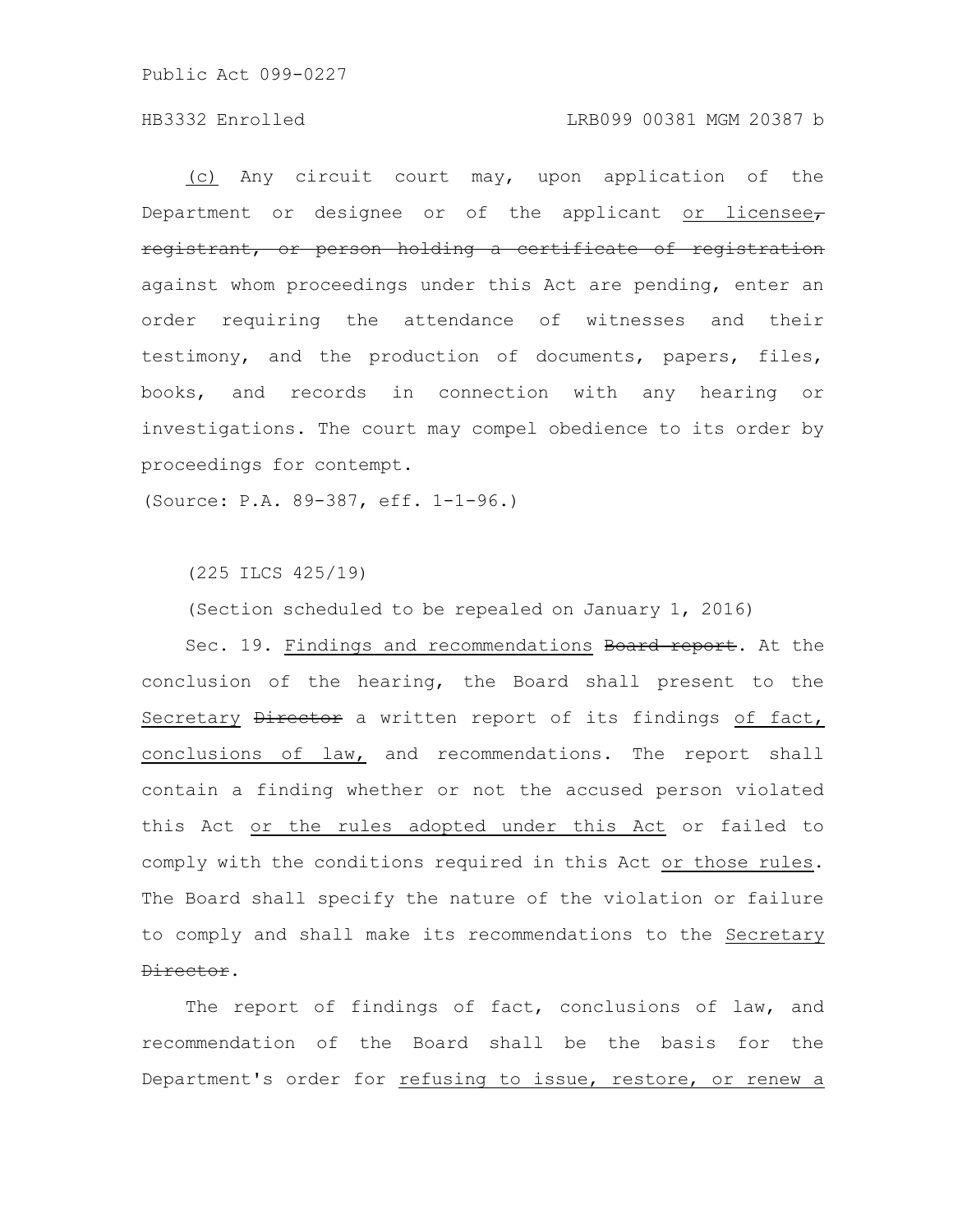license, or otherwise disciplining a licensee, refusal or for the granting of a license eertificate of registration. If the Secretary Director disagrees in any regard with the report, findings of fact, conclusions of law, and recommendations report of the Board, the Secretary Director may issue an order in contravention of the Board's recommendations report. The Director shall provide a written report to the Board on any deviation and shall specify with particularity the reasons for that action in the final order. The finding is not admissible in evidence against the person in a criminal prosecution brought for the violation of this Act, but the hearing and finding are is not a bar to a criminal prosecution brought for the violation of this Act.

(Source: P.A. 89-387, eff. 1-1-96.)

(225 ILCS 425/20)

(Section scheduled to be repealed on January 1, 2016)

Sec. 20. Board; rehearing Motion for rehearing. At the conclusion of the hearing In any hearing involving the discipline of a registrant, a copy of the Board's report shall be served upon the applicant or licensee respondent by the Department, either personally or as provided in this Act for the service of the notice of hearing. Within 20 calendar days after the service, the applicant or licensee respondent may present to the Department a motion in writing for a rehearing which shall specify the particular grounds for rehearing. The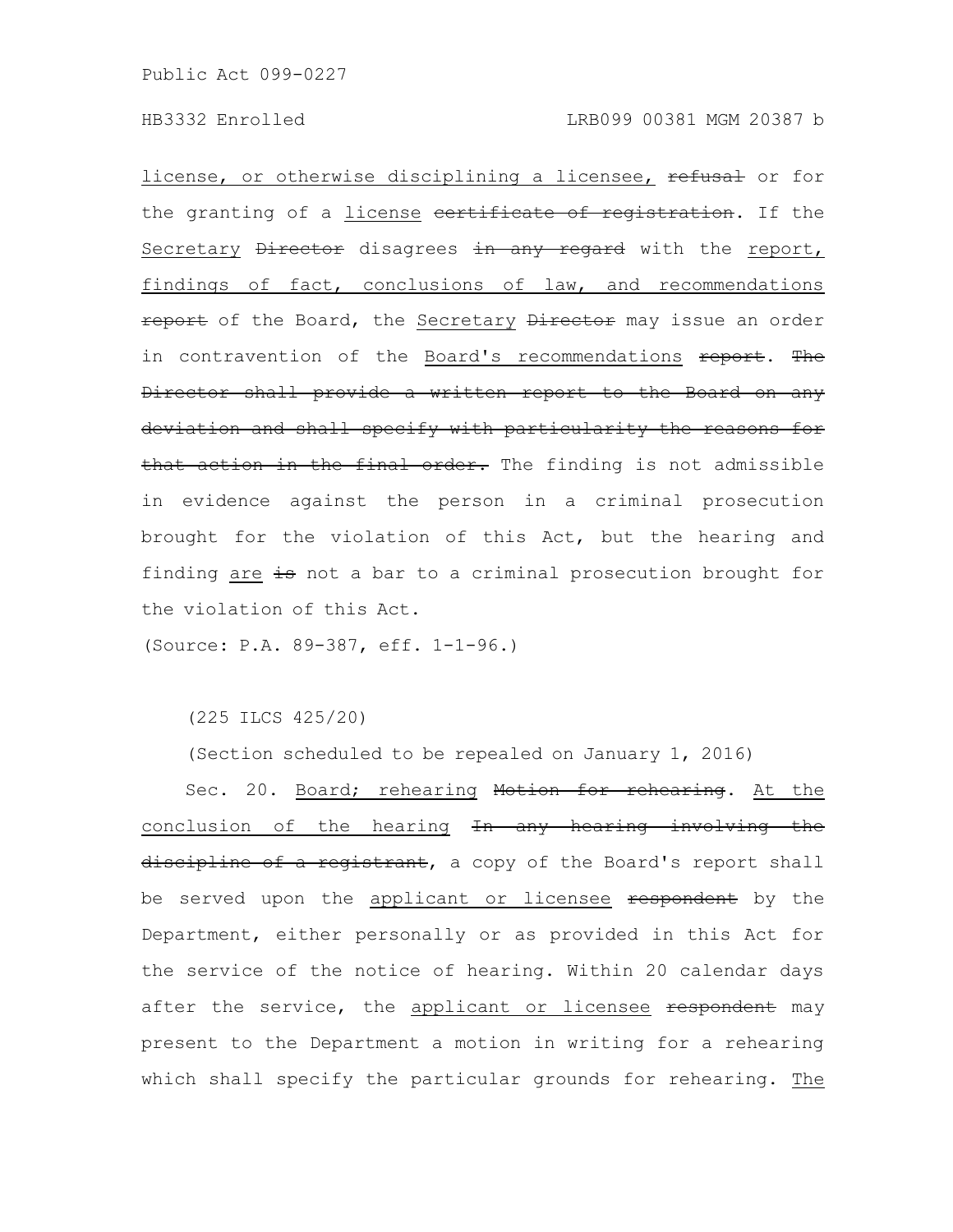Department may respond to the motion for rehearing within 20 days after its service on the Department, and the applicant or licensee may reply within 7 days thereafter. If no motion for rehearing is filed, then upon the expiration of the time specified for filing a motion, or if a motion for rehearing is denied, then upon denial, the Secretary Director may enter an order in accordance with the recommendations of the Board, except as provided for in Section 19. If the applicant or licensee respondent orders a transcript of the record from the reporting service and pays for it within the time for filing a motion for rehearing, the 20 ealendar day period within which a motion for rehearing may be filed shall commence upon the delivery of the transcript to the applicant or licensee respondent.

(Source: P.A. 89-387, eff. 1-1-96.)

(225 ILCS 425/21)

(Section scheduled to be repealed on January 1, 2016)

Sec. 21. Secretary; rehearing Rehearing. Whenever the Secretary **Director** is not satisfied that substantial justice has been done in the revocation, suspension, or refusal to issue, restore, or renew a license, or other discipline of an applicant or licensee a certificate of registration, the Secretary Director may order a rehearing by the same or other examiners.

(Source: P.A. 89-387, eff. 1-1-96.)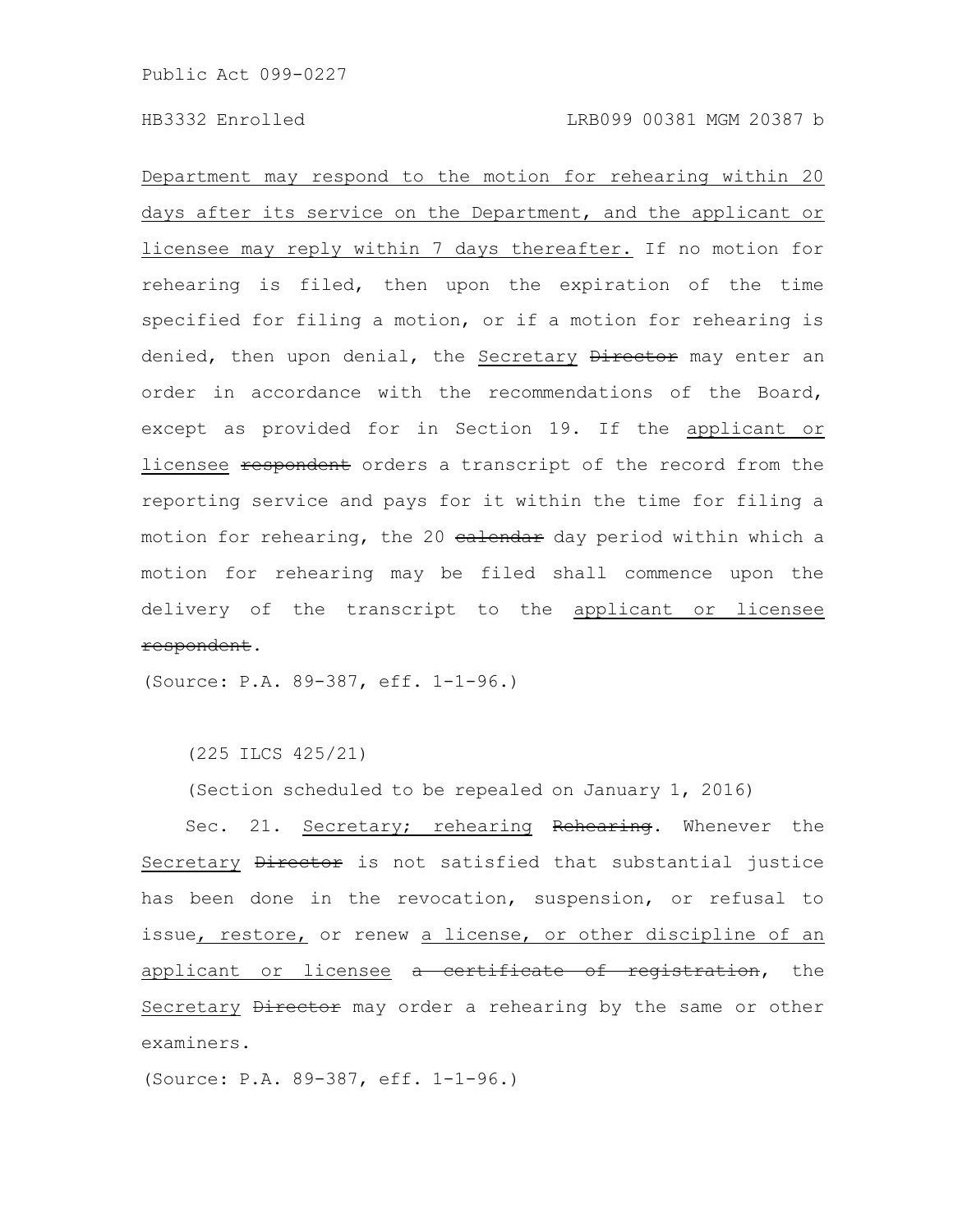(225 ILCS 425/22)

(Section scheduled to be repealed on January 1, 2016)

Sec. 22. Appointment of a hearing Hearing officer. The Secretary has Director shall have the authority to appoint any attorney duly licensed to practice law in the State of Illinois to serve as the hearing officer in any action for refusal to issue, restore, or renew a license eertificate of registration or to discipline a *licensee* registrant or person holding a certificate of registration. The hearing officer shall have full authority to conduct the hearing. A Board member or members may, but are not required to, attend hearings. The hearing officer shall report his or her findings of fact, conclusions of law, and recommendations to the Board and the Director. The Board shall have 60 calendar days from receipt of the report to review the report of the hearing officer and present its findings of fact, conclusions of law, and recommendations to the Secretary and to all parties to the proceeding Director. If the Board fails to present its report within the 60 calendar day period, the Director may issue an order based on the report of the hearing officer. If the Secretary Director disagrees with the recommendation of the Board or of the hearing officer, the Secretary Director may issue an order in contravention of the recommendation. (Source: P.A. 89-387, eff. 1-1-96.)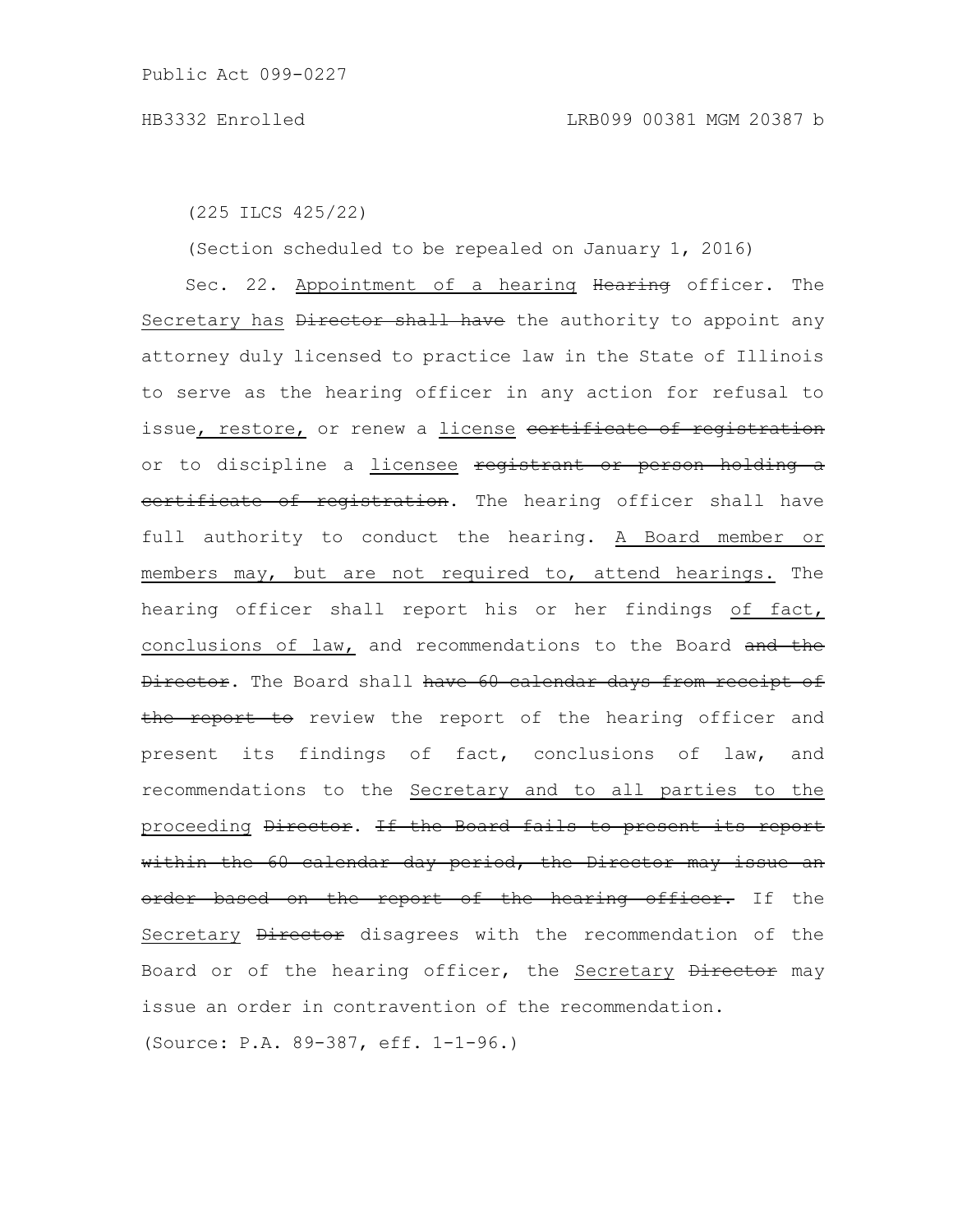(225 ILCS 425/23)

(Section scheduled to be repealed on January 1, 2016)

Sec. 23. Order or  $\div$  certified copy; prima facie proof. An order or a certified copy thereof of an order, over the seal of the Department and purporting to be signed by the Secretary Director, shall be prima facie proof that of the following:

(1)  $\frac{m}{\pi}$  the signature is the genuine signature of the Secretary; Director.

(2)  $\frac{m}{\pi}$  the Secretary  $\frac{m}{\pi}$  birector is duly appointed and qualified; and  $\div$ 

(3) That the Board and its the Board members are qualified to act.

(Source: P.A. 89-387, eff. 1-1-96.)

(225 ILCS 425/24)

(Section scheduled to be repealed on January 1, 2016)

Sec. 24. Restoration of license from discipline certificate of registration. At any time after the successful completion of a term of indefinite probation, suspension, or revocation of any license contrificate of registration, the Department may restore the license eertificate of registration to the licensee, accused person upon the written recommendation of the Board, unless after an investigation and a hearing the Secretary Board determines that restoration is not in the public interest. No person whose license or authority has been revoked as authorized in this Act may apply for restoration of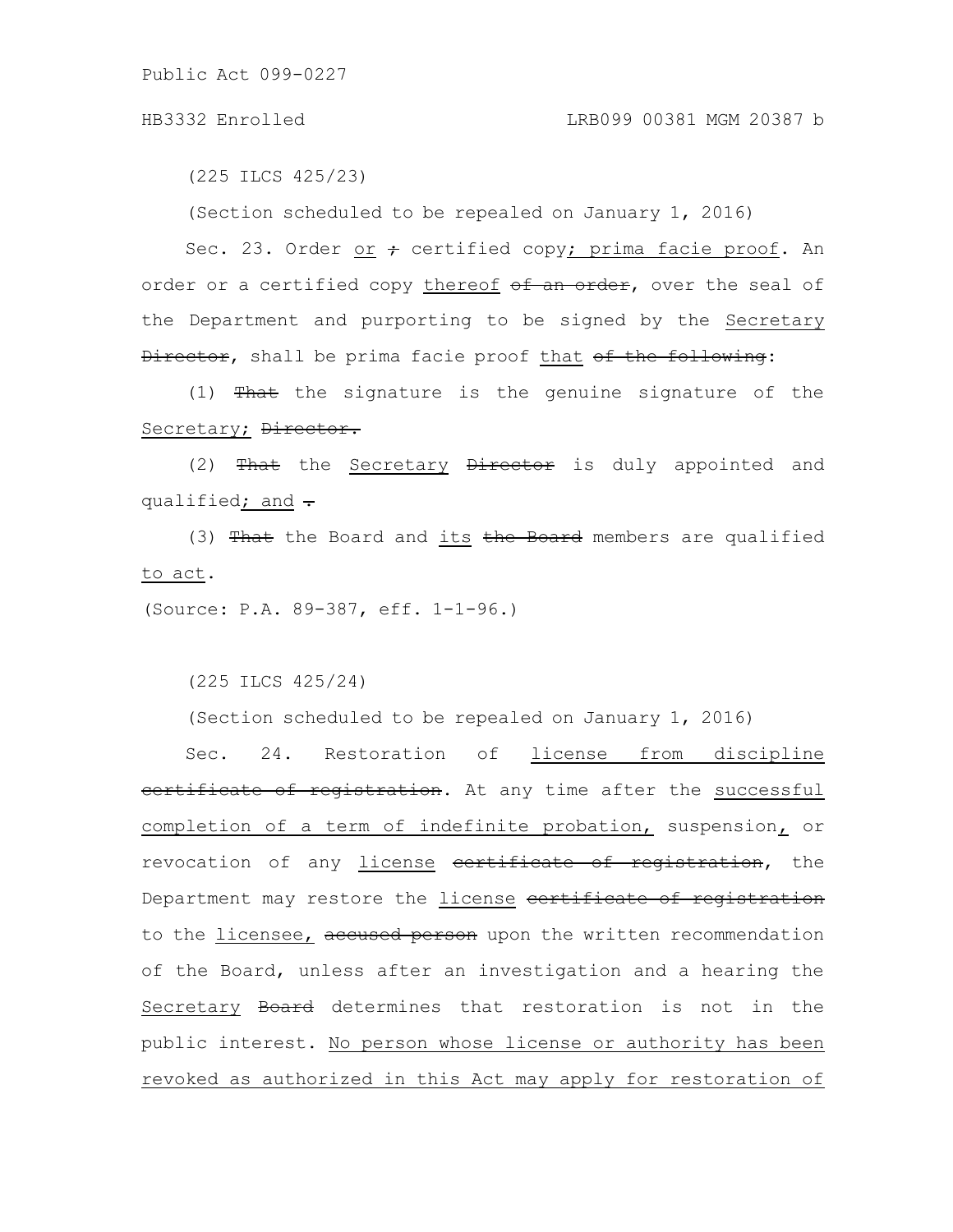that license or authority until such time as provided for in the Department of Professional Regulation Law of the Civil Administrative Code of Illinois.

(Source: P.A. 89-387, eff. 1-1-96.)

(225 ILCS 425/25)

(Section scheduled to be repealed on January 1, 2016)

Sec. 25. Surrender of license certificate of registration. Upon the revocation or suspension of any license, certificate of registration the licensee registrant shall immediately surrender the *license* eertificate of registration to the Department. If the licensee registrant fails to do so, the Department shall have the right to seize the license certificate of registration.

(Source: P.A. 89-387, eff. 1-1-96.)"; and

(225 ILCS 425/26)

(Section scheduled to be repealed on January 1, 2016)

Sec. 26. Administrative review; venue Review Law.

(a) All final administrative decisions of the Department are subject to judicial review under the Administrative Review Law and its rules. The term "administrative decision" is defined as in Section 3-101 of the Code of Civil Procedure.

(b) Proceedings for judicial review shall be commenced in the circuit court of the county in which the party applying for review resides, but if the party is not a resident of Illinois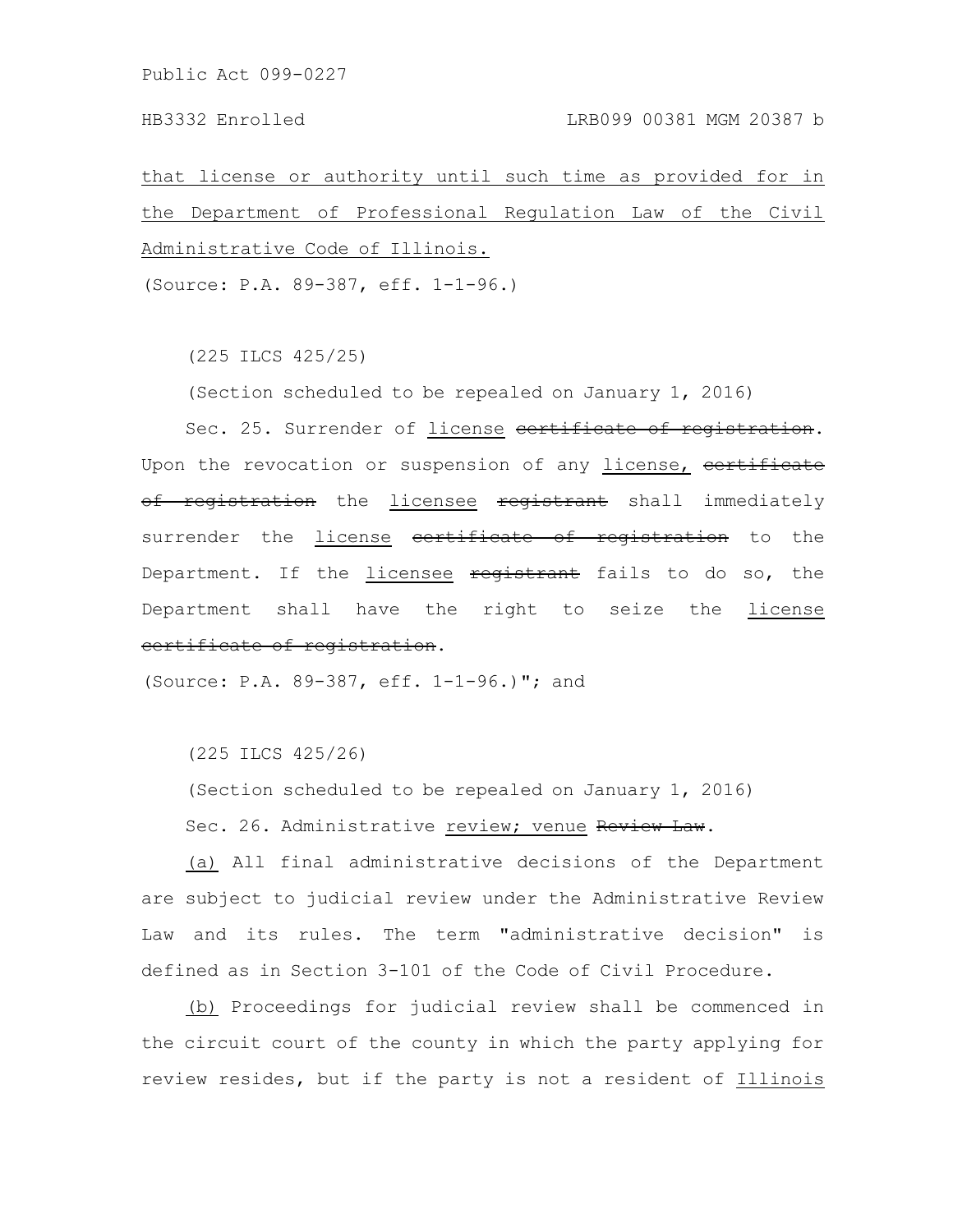this State, the venue shall be in Sangamon County. (Source: P.A. 89-387, eff. 1-1-96.)

(225 ILCS 425/27)

(Section scheduled to be repealed on January 1, 2016)

Sec. 27. Certifications <del>Certification</del> of record; costs receipt. The Department shall not be required to certify any record to the court or file any answer in court or otherwise appear in any court in a judicial review proceeding, unless and until there is filed in the court, with the complaint, a receipt from the Department has received from the plaintiff acknowledging payment of the costs of furnishing and certifying the record, which costs shall be determined by the Department. Failure on the part of the plaintiff to file a receipt in court shall be grounds for dismissal of the action.

(Source: P.A. 89-387, eff. 1-1-96.)

(225 ILCS 425/30 new)

Sec. 30. Expiration, renewal, and restoration of license. The expiration date and renewal period for each license shall be set by rule. A collection agency whose license has expired may reinstate its license at any time within 5 years after the expiration thereof, by making a renewal application and by paying the required fee.

However, any licensed collection agency whose license has expired while the individual licensed or while a shareholder,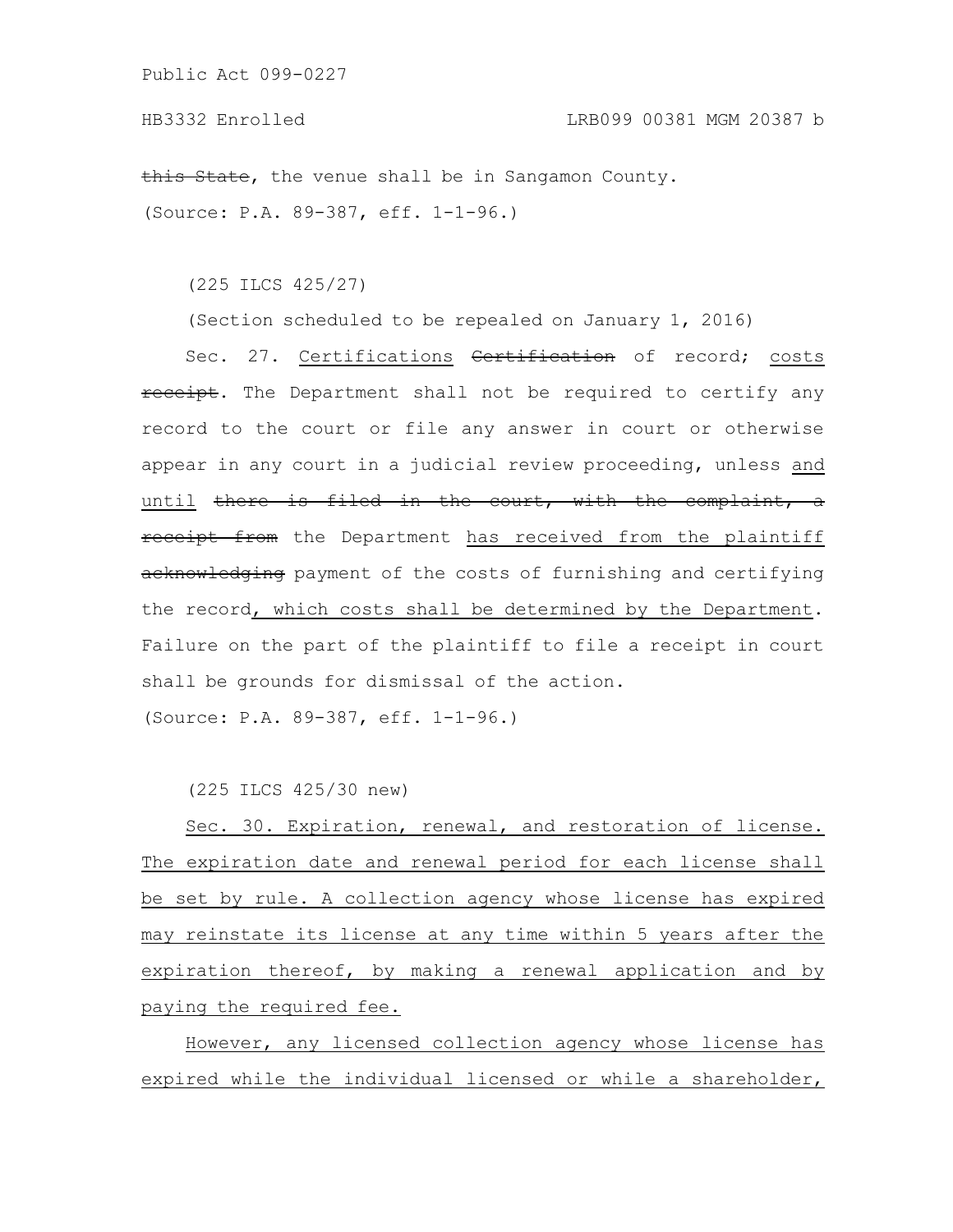partner, or member owning 50% or more of the interest in the collection agency whose license has expired while he or she was (i) on active duty with the Armed Forces of the United States or called into service or training by the State militia; or (ii) in training or education under the supervision of the United States preliminary to induction into the military service, may have his or her license renewed, restored, or reinstated without paying any lapsed renewal fee, restoration fee, or reinstatement fee if, within 2 years after termination of the service, training, or education, he or she furnishes the Department with satisfactory evidence of service, training, or education and it has been terminated under honorable conditions.

Any collection agency whose license has expired for more than 5 years may have it restored by applying to the Department, paying the required fee, and filing acceptable proof of fitness to have the license restored as set by rule.

(225 ILCS 425/35 new)

Sec. 35. Returned checks; fines. Any person who delivers a check or other payment to the Department that is returned to the Department unpaid by the financial institution upon which it is drawn shall pay to the Department, in addition to the amount already owed to the Department, a fine of \$50. The fines imposed by this Section are in addition to any other discipline provided under this Act for unlicensed practice or practice on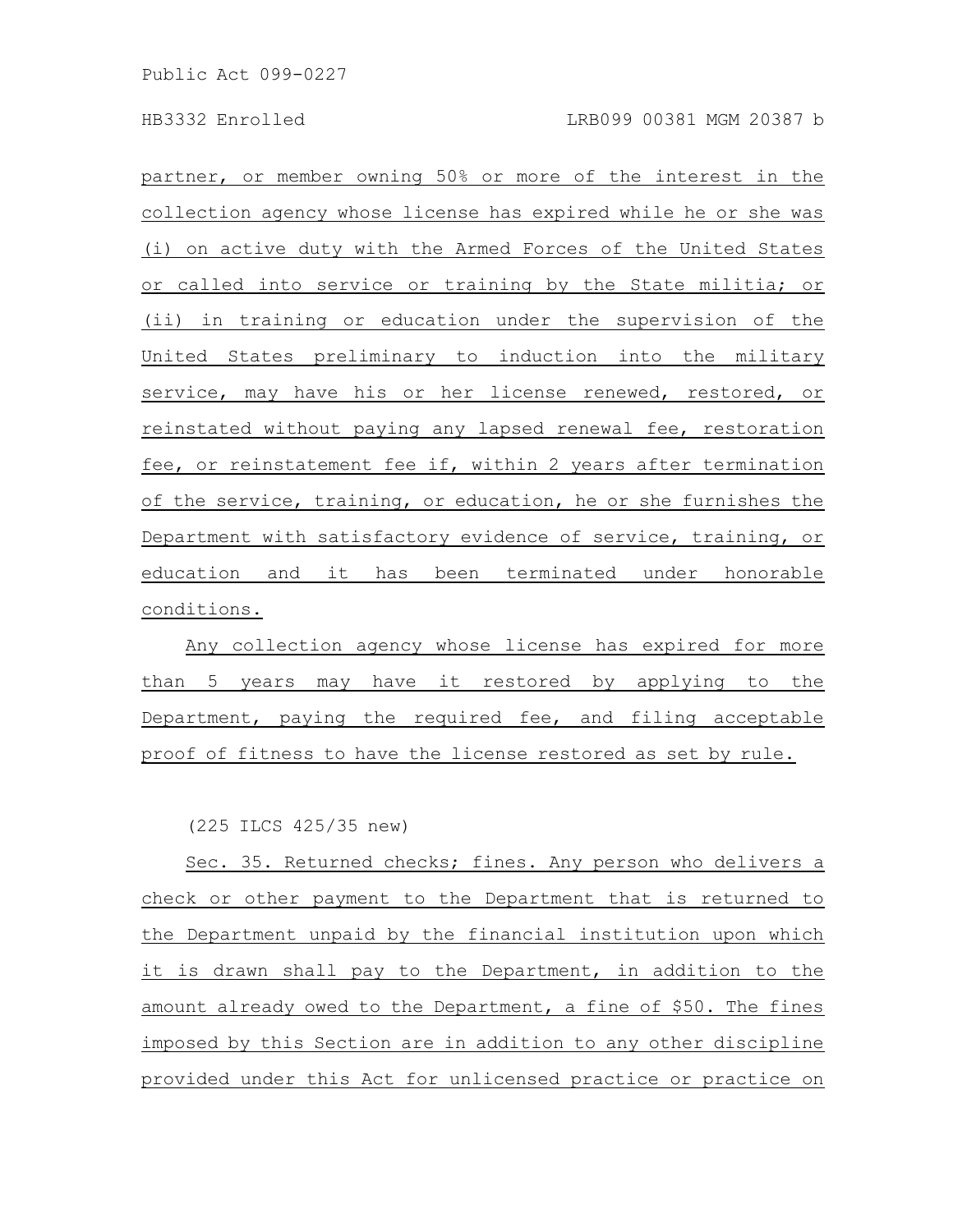a non-renewed license. The Department shall notify the entity that payment of fees and fines shall be paid to the Department by certified check or money order within 30 calendar days of the notification. If, after the expiration of 30 days from the date of notification, the person has failed to submit the necessary remittance, the Department shall automatically terminate the license or deny the application, without hearing. If, after the termination or denial, the entity seeks a license, it shall apply to the Department for restoration or issuance of the license and pay all fees and fines due to the Department. The Department may establish a fee for the processing of an application for restoration of a license to pay all expenses of processing this application. The Secretary may waive the fines due under this Section in individual cases where the Secretary finds that the fines would be unreasonable or unnecessarily burdensome.

(225 ILCS 425/40 new)

Sec. 40. Unlicensed practice; cease and desist. Whenever, in the opinion of the Department, a person violates any provision of this Act, the Department may issue a rule to show cause why an order to cease and desist should not be entered against that person. The rule shall clearly set forth the grounds relied upon by the Department and shall allow at least 7 days from the date of the rule to file an answer satisfactory to the Department. Failure to answer to the satisfaction of the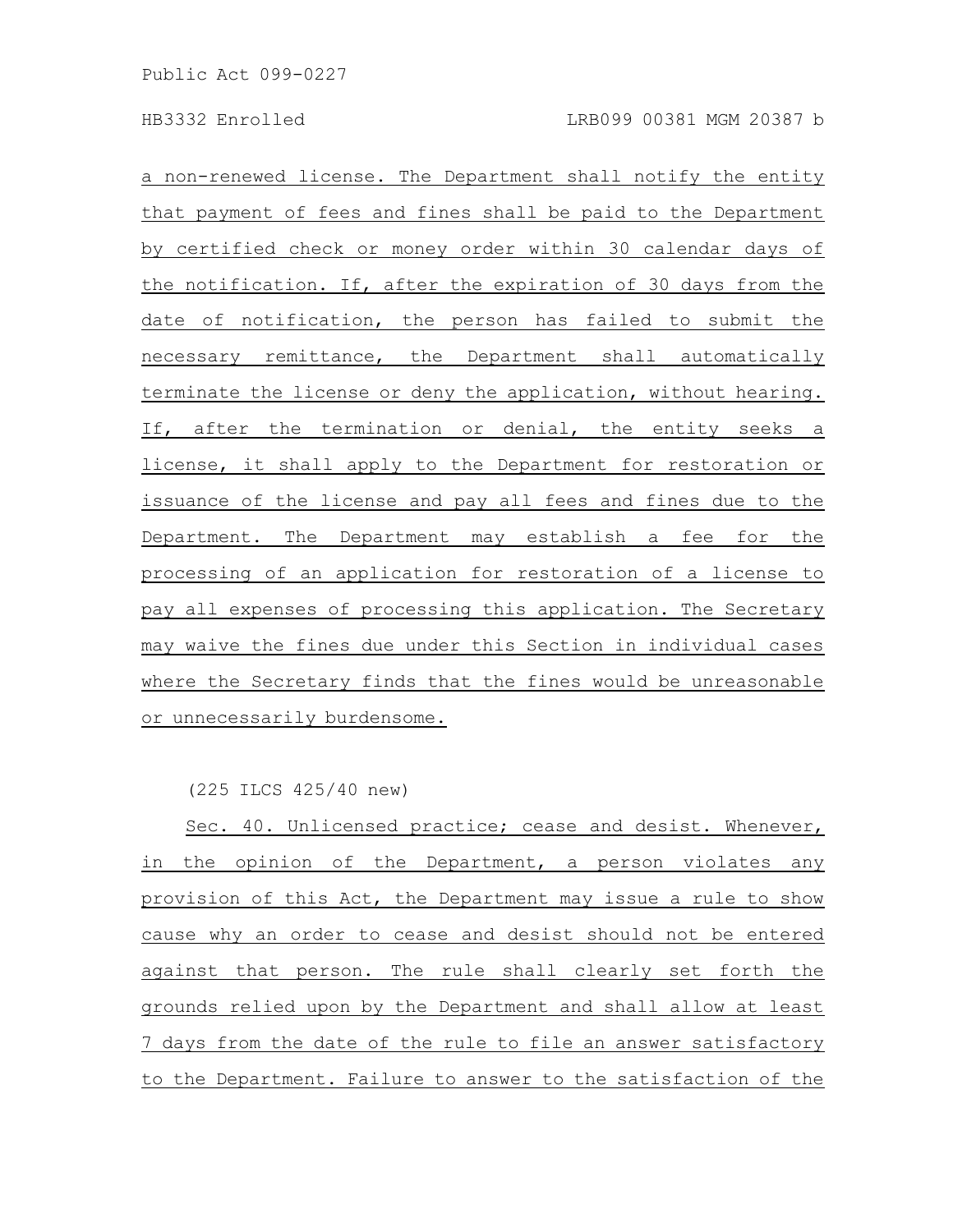Department shall cause an order to cease and desist to be issued.

(225 ILCS 425/45 new)

Sec. 45. Summary suspension of license. The Secretary may summarily suspend the license of a licensed collection agency without a hearing, simultaneously with the institution of proceedings for a hearing provided for in Section 16 of this Act, if the Secretary finds that evidence in the Secretary's possession indicates that the continuation of practice by a licensed collection agency would constitute an imminent danger to the public. In the event that the Secretary summarily suspends the license of a licensed collection agency without a hearing, a hearing must be commenced within 30 days after the suspension has occurred and concluded as expeditiously as practical.

(225 ILCS 425/50 new)

Sec. 50. Consent order. At any point in the proceedings as provided in Sections 9.5, 11, 14a, 16, and 45, both parties may agree to a negotiated consent order. The consent order shall be final upon signature of the Secretary.

(225 ILCS 425/55 new)

Sec. 55. Confidentiality. All information collected by the Department in the course of an examination or investigation of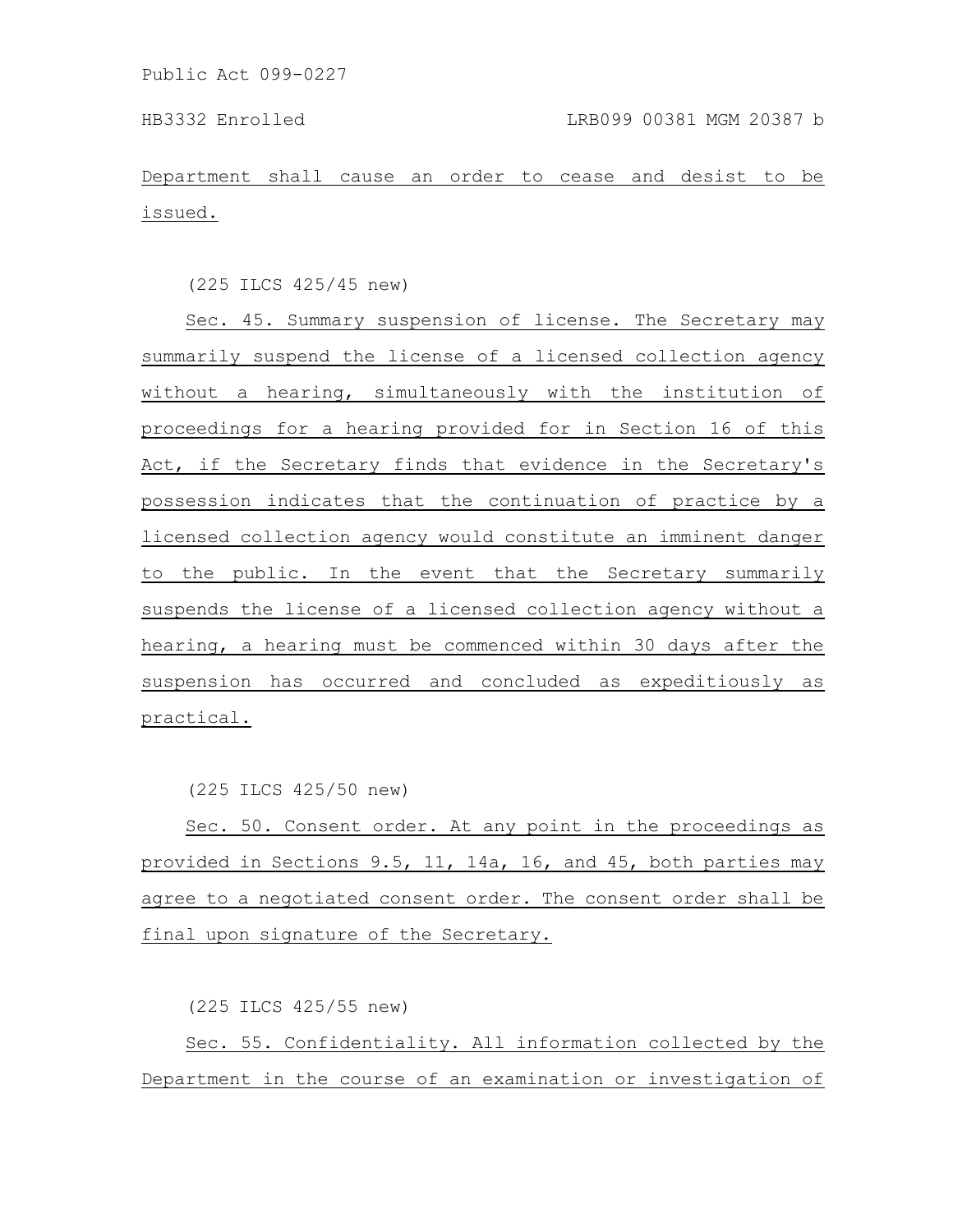a licensee or applicant, including, but not limited to, any complaint against a licensee filed with the Department and information collected to investigate any such complaint, shall be maintained for the confidential use of the Department and shall not be disclosed other than in the course of a formal hearing as determined by the Department. The Department may not disclose the information to anyone other than law enforcement officials, other regulatory agencies that have an appropriate regulatory interest as determined by the Secretary, or a party presenting a lawful subpoena to the Department. Information and documents disclosed to a federal, State, county, or local law enforcement agency shall not be disclosed by the agency for any purpose to any other agency or person. A formal complaint filed against the licensee by the Department or any order issued by the Department against a licensee or applicant shall be a public record, except as otherwise prohibited by law.

```
(225 ILCS 425/6 rep.)
(225 ILCS 425/6a rep.)
(225 ILCS 425/10 rep.)
(225 ILCS 425/13 rep.)
(225 ILCS 425/13.3 rep.)
(225 ILCS 425/14 rep.)
```
Section 950. The Collection Agency Act is amended by repealing Sections 6, 6a, 10, 13, 13.3, and 14.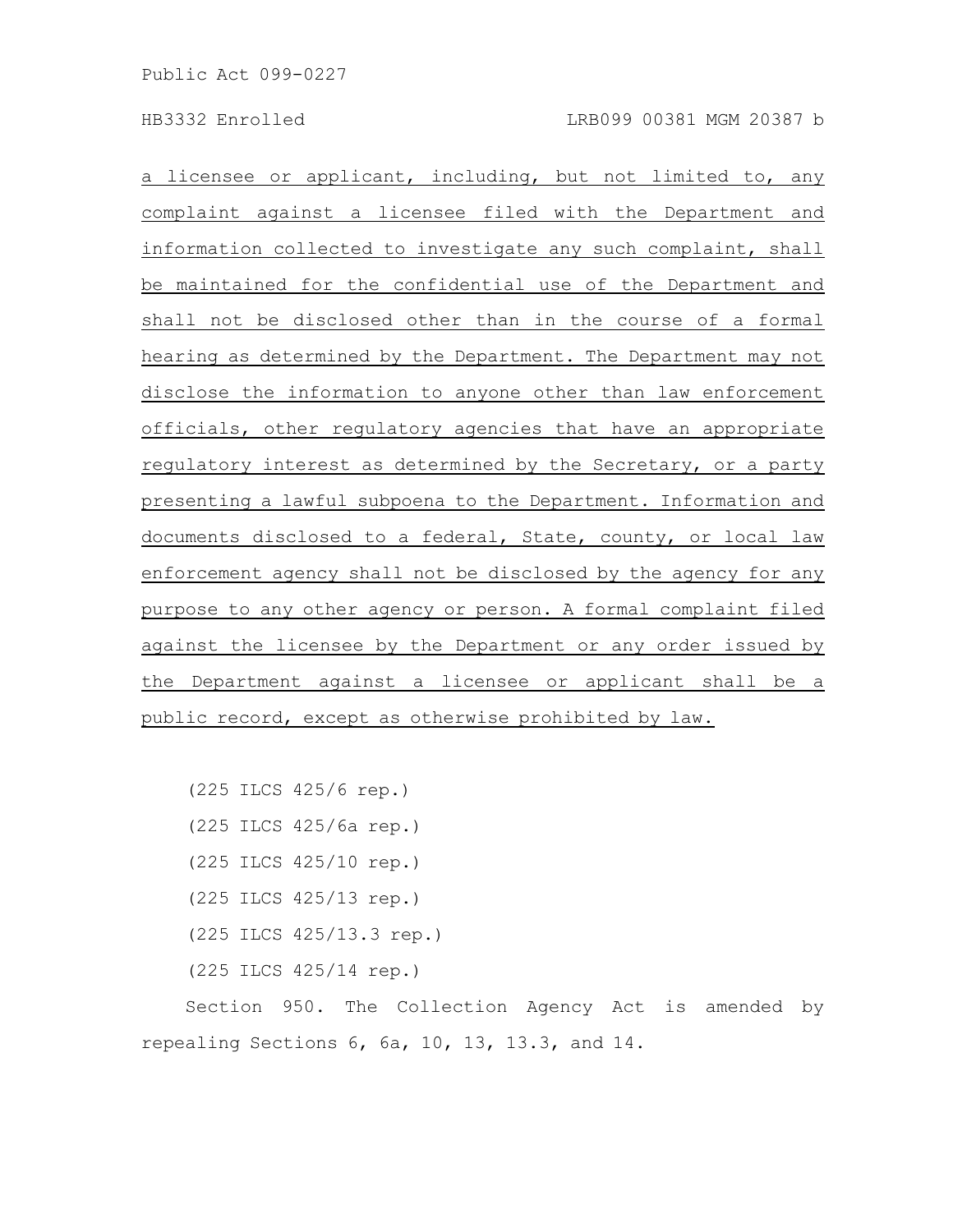Section 955. The Real Estate License Act of 2000 is amended by changing Sections 1-10, 5-5, 5-10, 5-15, 5-20, 5-26, 5-27, 5-28, 5-32, 5-35, 5-41, 5-50, 5-60, 5-70, 10-10, 10-15, 15-5, 20-10, 20-20, 20-21, 20-22, 20-85, 25-10, 25-25, 30-15, and 35-5 as follows:

(225 ILCS 454/1-10)

(Section scheduled to be repealed on January 1, 2020)

Sec. 1-10. Definitions. In this Act, unless the context otherwise requires:

"Act" means the Real Estate License Act of 2000.

"Address of Record" means the designated address recorded by the Department in the applicant's or licensee's application file or license file as maintained by the Department's licensure maintenance unit. It is the duty of the applicant or licensee to inform the Department of any change of address, and those changes must be made either through the Department's website or by contacting the Department.

"Advisory Council" means the Real Estate Education Advisory Council created under Section 30-10 of this Act.

"Agency" means a relationship in which a real estate broker or licensee, whether directly or through an affiliated licensee, represents a consumer by the consumer's consent, whether express or implied, in a real property transaction.

"Applicant" means any person, as defined in this Section, who applies to the Department for a valid license as a managing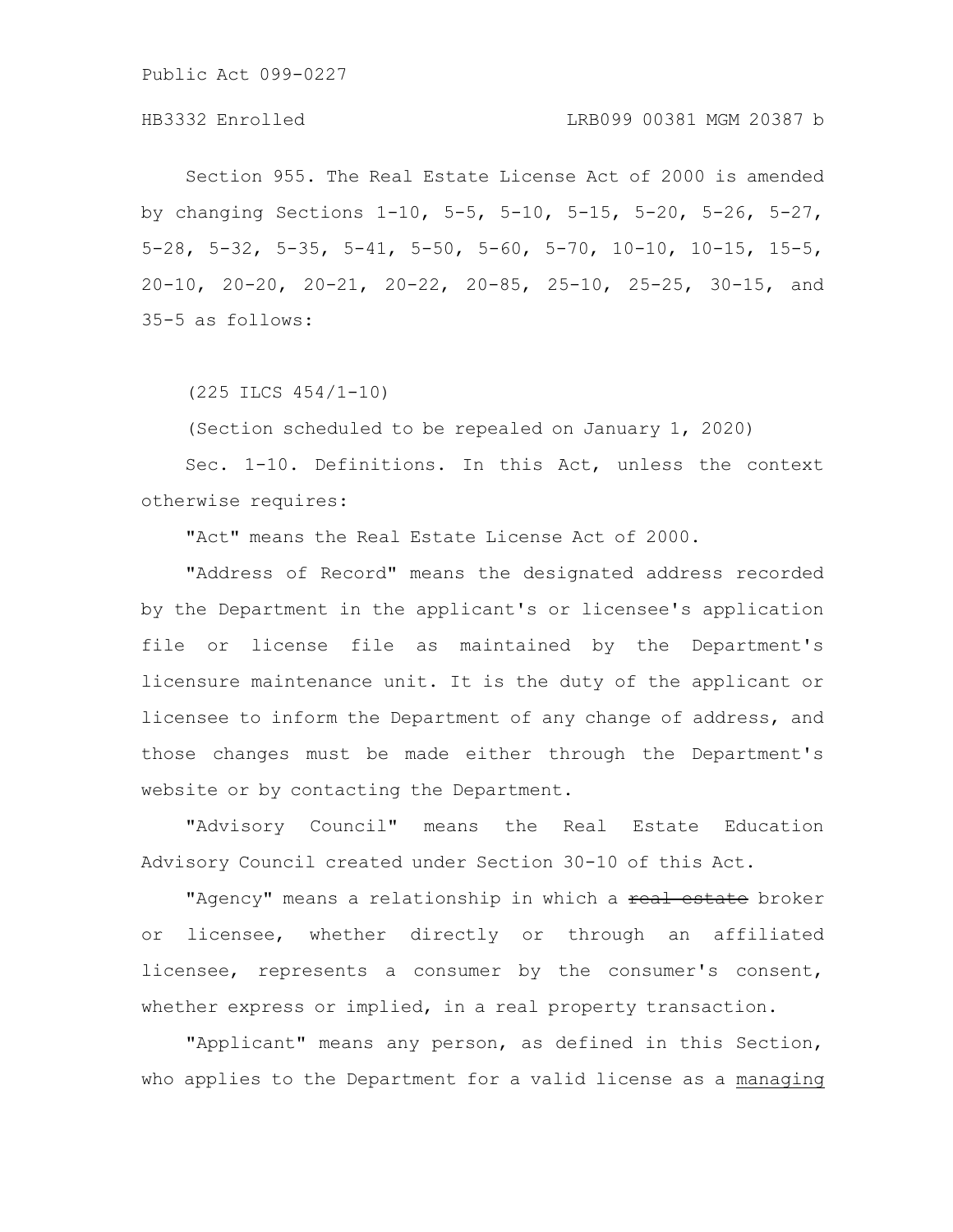real estate broker, broker real estate salesperson, or leasing agent.

"Blind advertisement" means any real estate advertisement that does not include the sponsoring broker's business name and that is used by any licensee regarding the sale or lease of real estate, including his or her own, licensed activities, or the hiring of any licensee under this Act. The broker's business name in the case of a franchise shall include the franchise affiliation as well as the name of the individual firm.

"Board" means the Real Estate Administration and Disciplinary Board of the Department as created by Section 25-10 of this Act.

"Branch office" means a sponsoring broker's office other than the sponsoring broker's principal office.

"Broker" means an individual, partnership, limited liability company, corporation, or registered limited liability partnership other than a real estate salesperson or leasing agent who, whether in person or through any media or technology, for another and for compensation, or with the intention or expectation of receiving compensation, either directly or indirectly:

(1) Sells, exchanges, purchases, rents, or leases real estate.

(2) Offers to sell, exchange, purchase, rent, or lease real estate.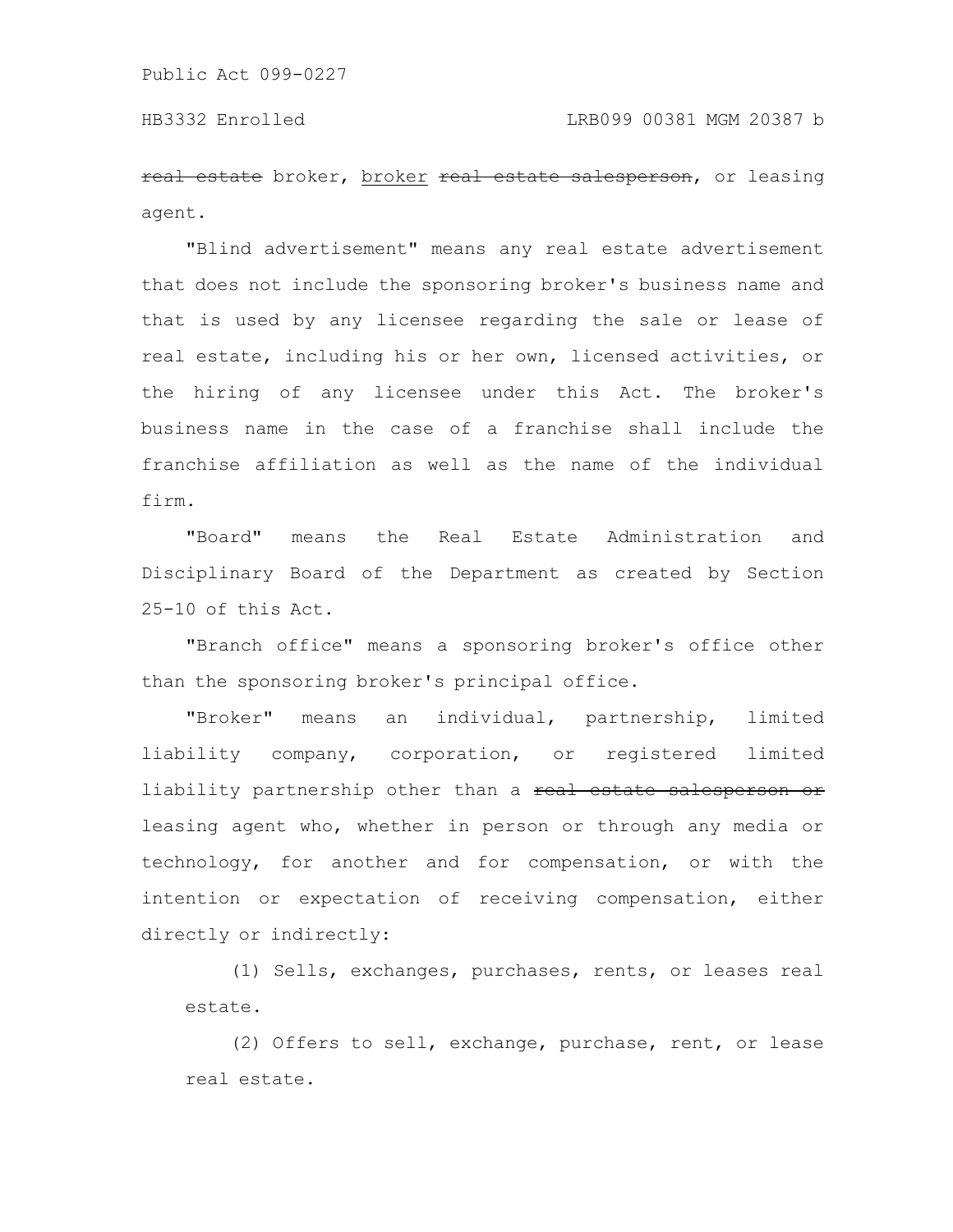(3) Negotiates, offers, attempts, or agrees to negotiate the sale, exchange, purchase, rental, or leasing of real estate.

(4) Lists, offers, attempts, or agrees to list real estate for sale, rent, lease, or exchange.

(5) Buys, sells, offers to buy or sell, or otherwise deals in options on real estate or improvements thereon.

(6) Supervises the collection, offer, attempt, or agreement to collect rent for the use of real estate.

(7) Advertises or represents himself or herself as being engaged in the business of buying, selling, exchanging, renting, or leasing real estate.

(8) Assists or directs in procuring or referring of leads or prospects, intended to result in the sale, exchange, lease, or rental of real estate.

(9) Assists or directs in the negotiation of any transaction intended to result in the sale, exchange, lease, or rental of real estate.

(10) Opens real estate to the public for marketing purposes.

(11) Sells, rents, leases, or offers for sale or lease real estate at auction.

(12) Prepares or provides a broker price opinion or comparative market analysis as those terms are defined in this Act, pursuant to the provisions of Section 10-45 of this Act.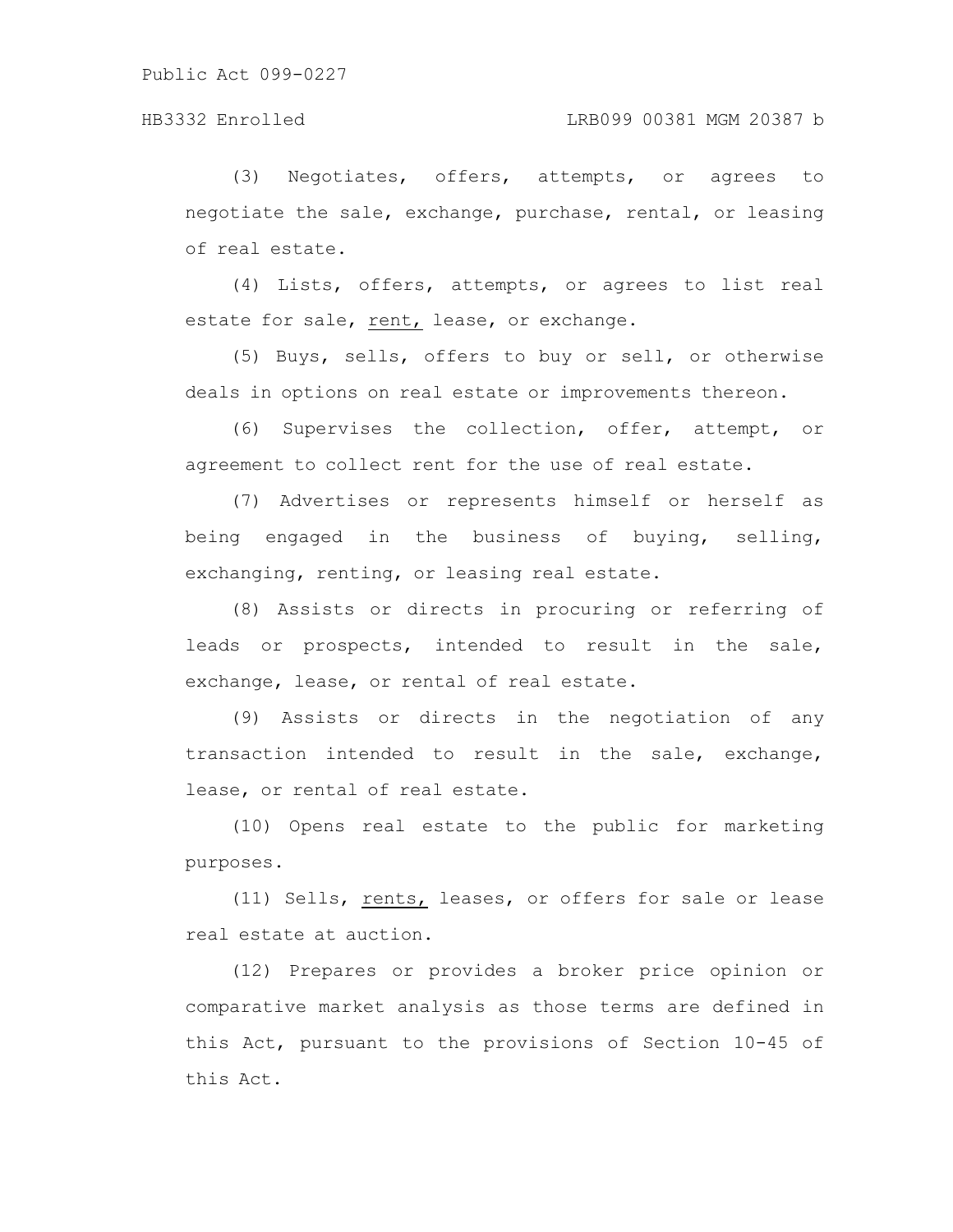"Brokerage agreement" means a written or oral agreement between a sponsoring broker and a consumer for licensed activities to be provided to a consumer in return for compensation or the right to receive compensation from another. Brokerage agreements may constitute either a bilateral or a unilateral agreement between the broker and the broker's client depending upon the content of the brokerage agreement. All exclusive brokerage agreements shall be in writing.

"Broker price opinion" means an estimate or analysis of the probable selling price of a particular interest in real estate, which may provide a varying level of detail about the property's condition, market, and neighborhood and information on comparable sales. The activities of a real estate broker or managing broker engaging in the ordinary course of business as a broker, as defined in this Section, shall not be considered a broker price opinion if no compensation is paid to the broker or managing broker, other than compensation based upon the sale or rental of real estate.

"Client" means a person who is being represented by a licensee.

"Comparative market analysis" is an analysis or opinion regarding pricing, marketing, or financial aspects relating to a specified interest or interests in real estate that may be based upon an analysis of comparative market data, the expertise of the real estate broker or managing broker, and such other factors as the broker or managing broker may deem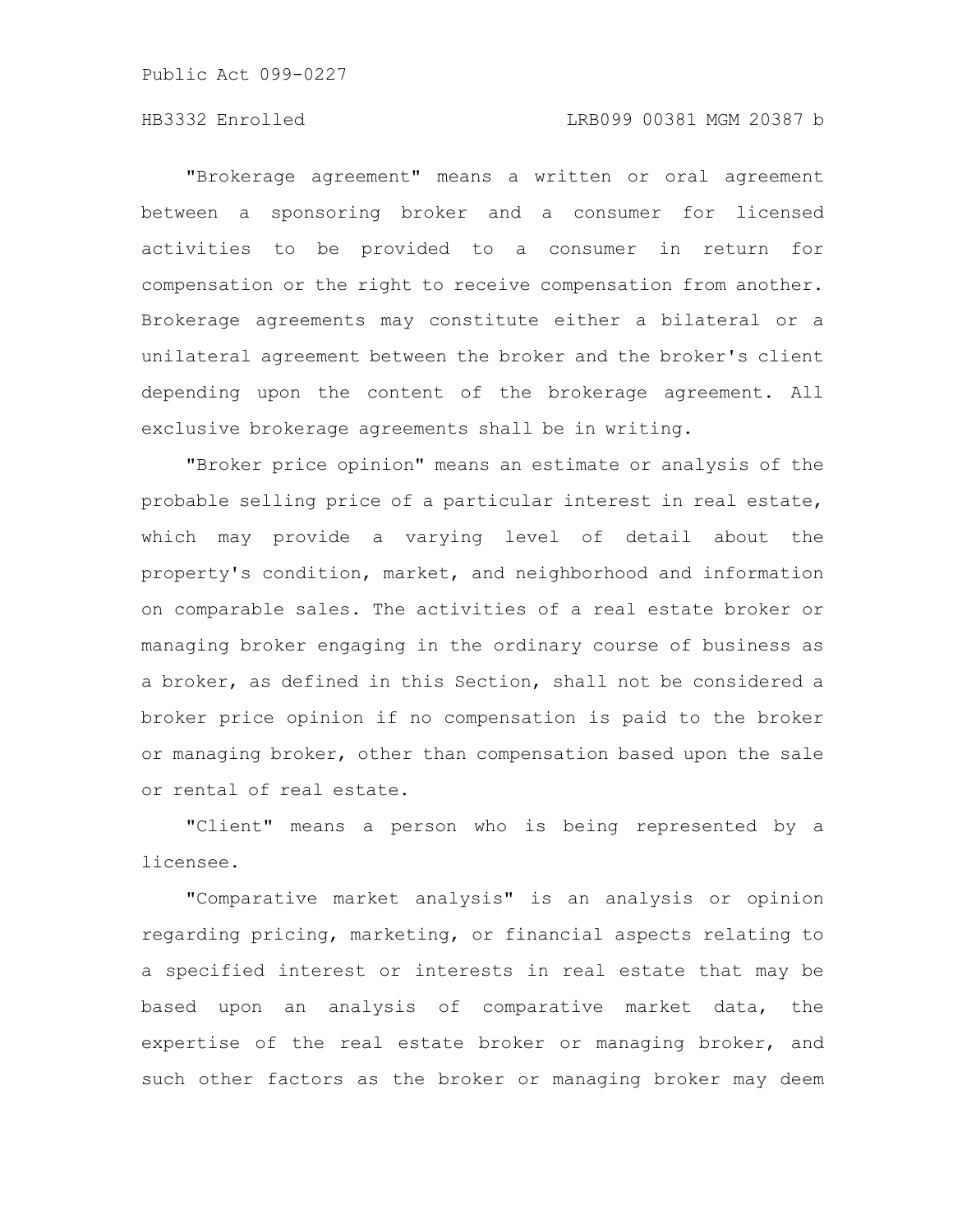## HB3332 Enrolled LRB099 00381 MGM 20387 b

appropriate in developing or preparing such analysis or opinion. The activities of a real estate broker or managing broker engaging in the ordinary course of business as a broker, as defined in this Section, shall not be considered a comparative market analysis if no compensation is paid to the broker or managing broker, other than compensation based upon the sale or rental of real estate.

"Compensation" means the valuable consideration given by one person or entity to another person or entity in exchange for the performance of some activity or service. Compensation shall include the transfer of valuable consideration, including without limitation the following:

- (1) commissions;
- (2) referral fees;
- (3) bonuses;
- (4) prizes;
- (5) merchandise;
- (6) finder fees;
- (7) performance of services;
- (8) coupons or gift certificates;
- (9) discounts;
- (10) rebates;

(11) a chance to win a raffle, drawing, lottery, or similar game of chance not prohibited by any other law or statute;

(12) retainer fee; or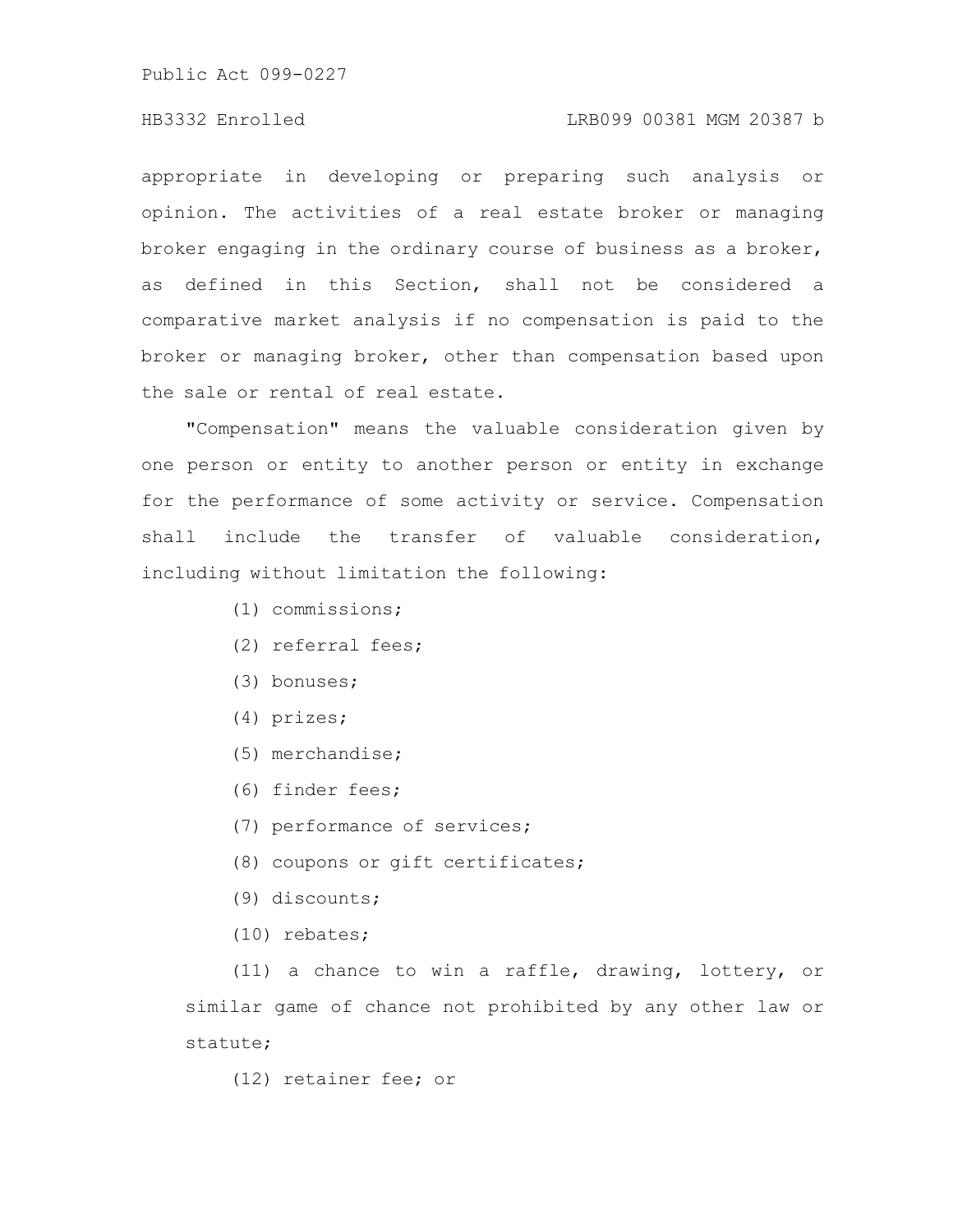(13) salary.

"Confidential information" means information obtained by a licensee from a client during the term of a brokerage agreement that (i) was made confidential by the written request or written instruction of the client, (ii) deals with the negotiating position of the client, or (iii) is information the disclosure of which could materially harm the negotiating position of the client, unless at any time:

(1) the client permits the disclosure of information given by that client by word or conduct;

(2) the disclosure is required by law; or

(3) the information becomes public from a source other than the licensee.

"Confidential information" shall not be considered to include material information about the physical condition of the property.

"Consumer" means a person or entity seeking or receiving licensed activities.

"Continuing education school" means any person licensed by the Department as a school for continuing education in accordance with Section 30-15 of this Act.

"Coordinator" means the Coordinator of Real Estate created in Section 25-15 of this Act.

"Credit hour" means 50 minutes of classroom instruction in course work that meets the requirements set forth in rules adopted by the Department.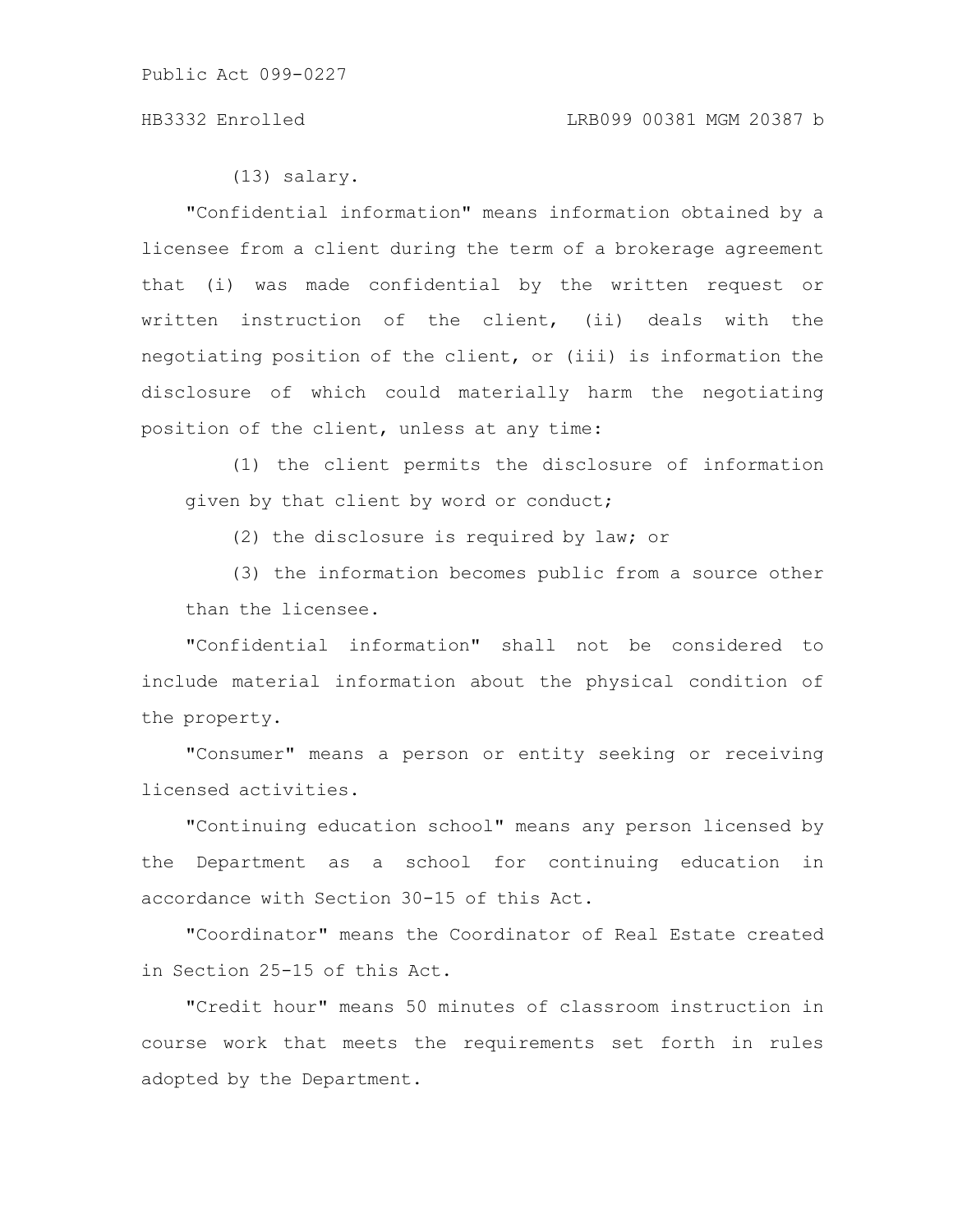"Customer" means a consumer who is not being represented by the licensee but for whom the licensee is performing ministerial acts.

"Department" means the Department of Financial and Professional Regulation.

"Designated agency" means a contractual relationship between a sponsoring broker and a client under Section 15-50 of this Act in which one or more licensees associated with or employed by the broker are designated as agent of the client.

"Designated agent" means a sponsored licensee named by a sponsoring broker as the legal agent of a client, as provided for in Section 15-50 of this Act.

"Dual agency" means an agency relationship in which a licensee is representing both buyer and seller or both landlord and tenant in the same transaction. When the agency relationship is a designated agency, the question of whether there is a dual agency shall be determined by the agency relationships of the designated agent of the parties and not of the sponsoring broker.

"Employee" or other derivative of the word "employee", when used to refer to, describe, or delineate the relationship between a sponsoring real estate broker and a managing broker, a real estate salesperson, another real estate broker, or a leasing agent, shall be construed to include an independent contractor relationship, provided that a written agreement exists that clearly establishes and states the relationship.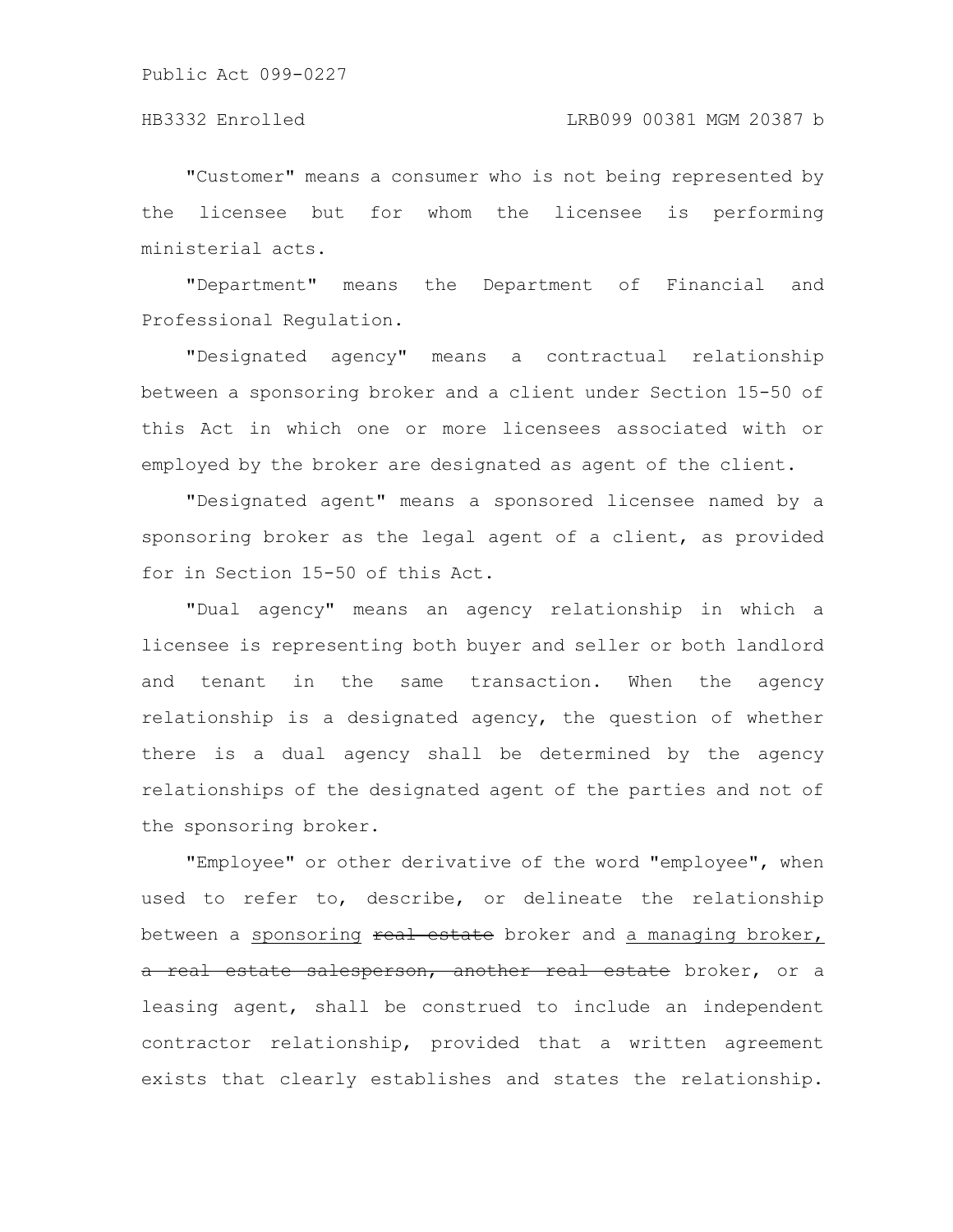All responsibilities of a broker shall remain.

"Escrow moneys" means all moneys, promissory notes or any other type or manner of legal tender or financial consideration deposited with any person for the benefit of the parties to the transaction. A transaction exists once an agreement has been reached and an accepted real estate contract signed or lease agreed to by the parties. Escrow moneys includes without limitation earnest moneys and security deposits, except those security deposits in which the person holding the security deposit is also the sole owner of the property being leased and for which the security deposit is being held.

"Electronic means of proctoring" means a methodology providing assurance that the person taking a test and completing the answers to questions is the person seeking licensure or credit for continuing education and is doing so without the aid of a third party or other device.

"Exclusive brokerage agreement" means a written brokerage agreement that provides that the sponsoring broker has the sole right, through one or more sponsored licensees, to act as the exclusive designated agent or representative of the client and that meets the requirements of Section 15-75 of this Act.

"Inoperative" means a status of licensure where the licensee holds a current license under this Act, but the licensee is prohibited from engaging in licensed activities because the licensee is unsponsored or the license of the sponsoring broker with whom the licensee is associated or by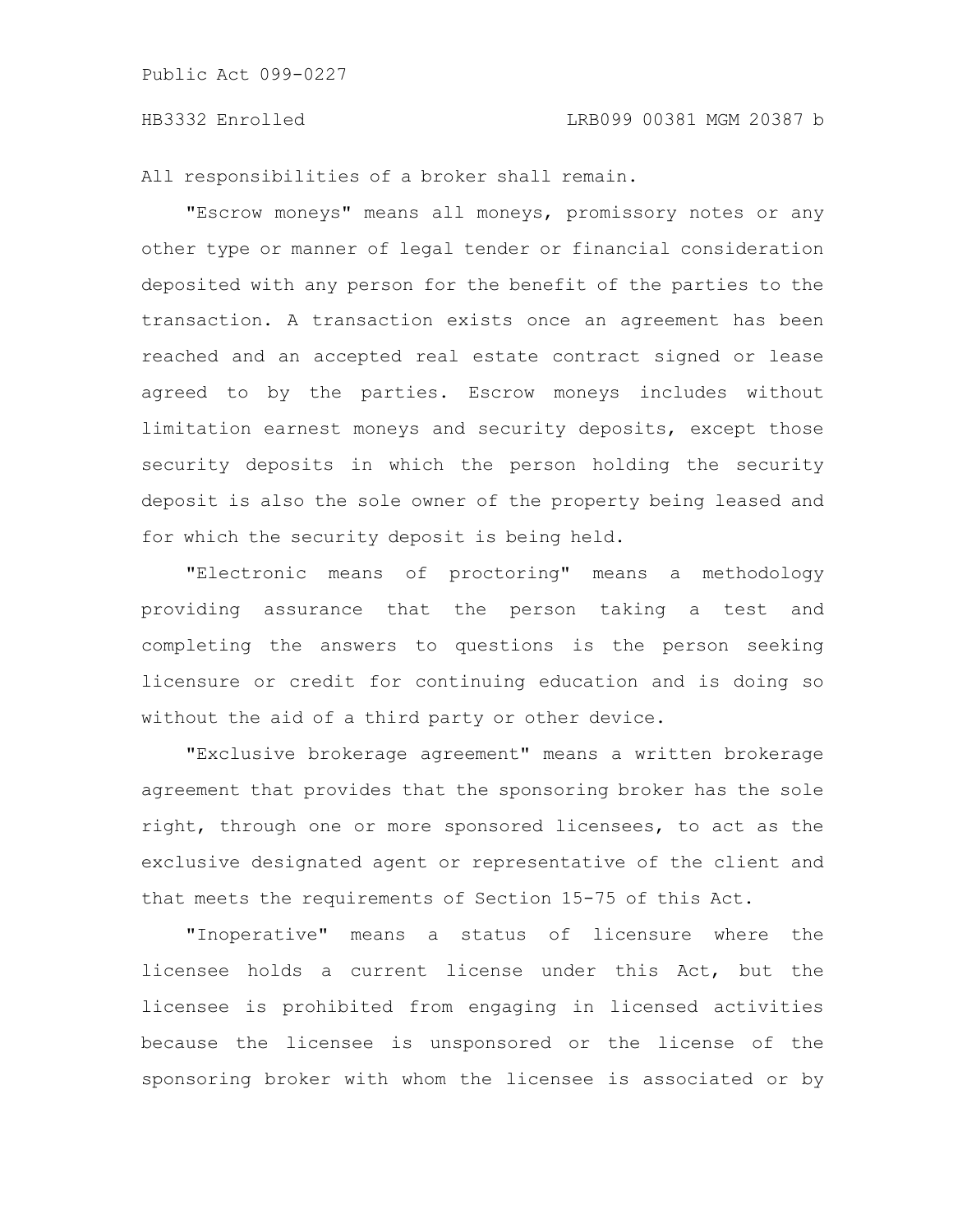whom he or she is employed is currently expired, revoked, suspended, or otherwise rendered invalid under this Act.

"Interactive delivery method" means delivery of a course by an instructor through a medium allowing for 2-way communication between the instructor and a student in which either can initiate or respond to questions.

"Leads" means the name or names of a potential buyer, seller, lessor, lessee, or client of a licensee.

"Leasing Agent" means a person who is employed by a real estate broker to engage in licensed activities limited to leasing residential real estate who has obtained a license as provided for in Section 5-5 of this Act.

"License" means the document issued by the Department certifying that the person named thereon has fulfilled all requirements prerequisite to licensure under this Act.

"Licensed activities" means those activities listed in the definition of "broker" under this Section.

"Licensee" means any person, as defined in this Section, who holds a valid unexpired license as a managing real estate broker, broker real estate salesperson, or leasing agent.

"Listing presentation" means a communication between a managing real estate broker or broker salesperson and a consumer in which the licensee is attempting to secure a brokerage agreement with the consumer to market the consumer's real estate for sale or lease.

"Managing broker" means a broker who has supervisory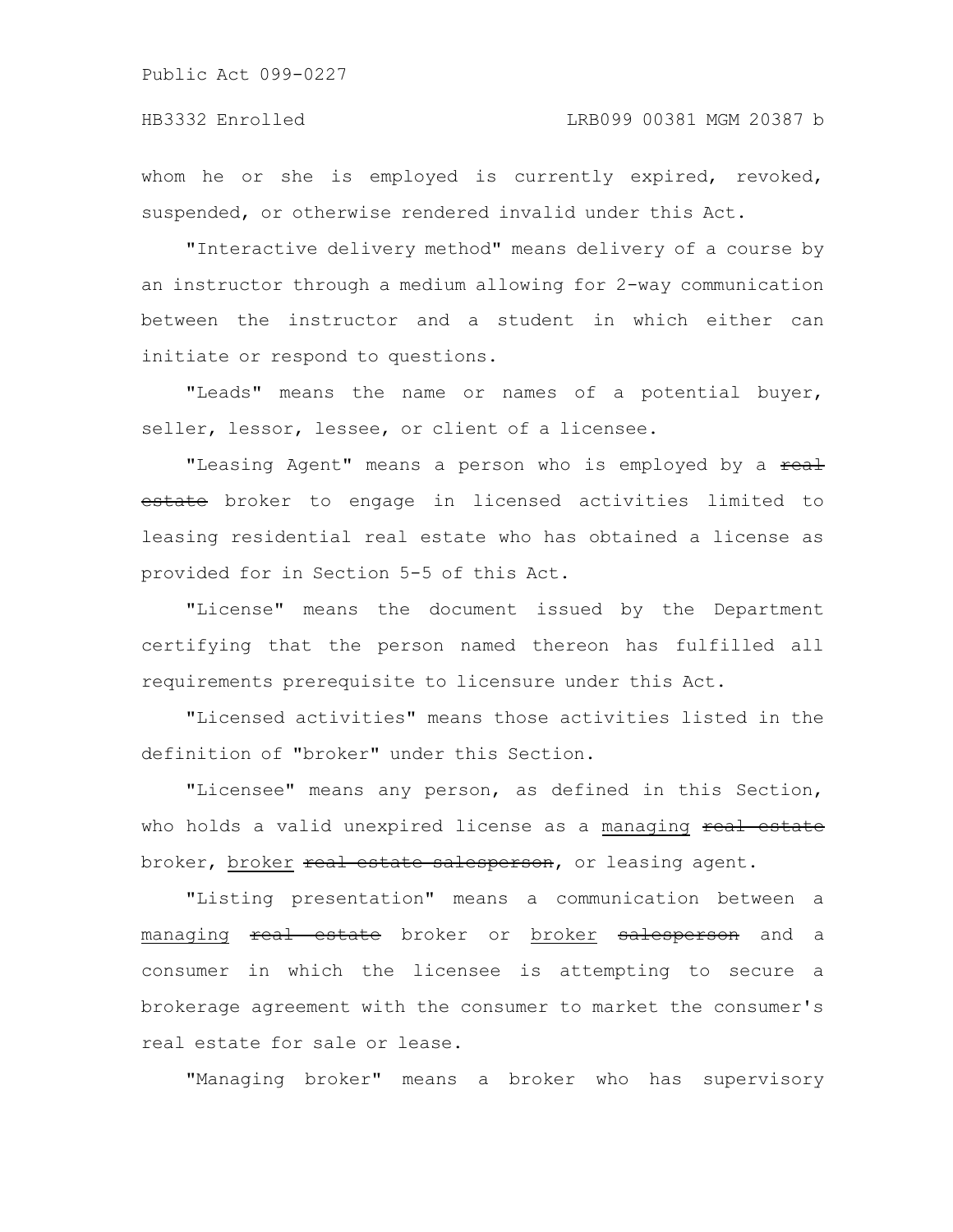responsibilities for licensees in one or, in the case of a multi-office company, more than one office and who has been appointed as such by the sponsoring broker.

"Medium of advertising" means any method of communication intended to influence the general public to use or purchase a particular good or service or real estate.

"Ministerial acts" means those acts that a licensee may perform for a consumer that are informative or clerical in nature and do not rise to the level of active representation on behalf of a consumer. Examples of these acts include without limitation (i) responding to phone inquiries by consumers as to the availability and pricing of brokerage services, (ii) responding to phone inquiries from a consumer concerning the price or location of property, (iii) attending an open house and responding to questions about the property from a consumer, (iv) setting an appointment to view property, (v) responding to questions of consumers walking into a licensee's office concerning brokerage services offered or particular properties, (vi) accompanying an appraiser, inspector, contractor, or similar third party on a visit to a property, (vii) describing a property or the property's condition in response to a consumer's inquiry, (viii) completing business or factual information for a consumer on an offer or contract to purchase on behalf of a client, (ix) showing a client through a property being sold by an owner on his or her own behalf, or (x) referral to another broker or service provider.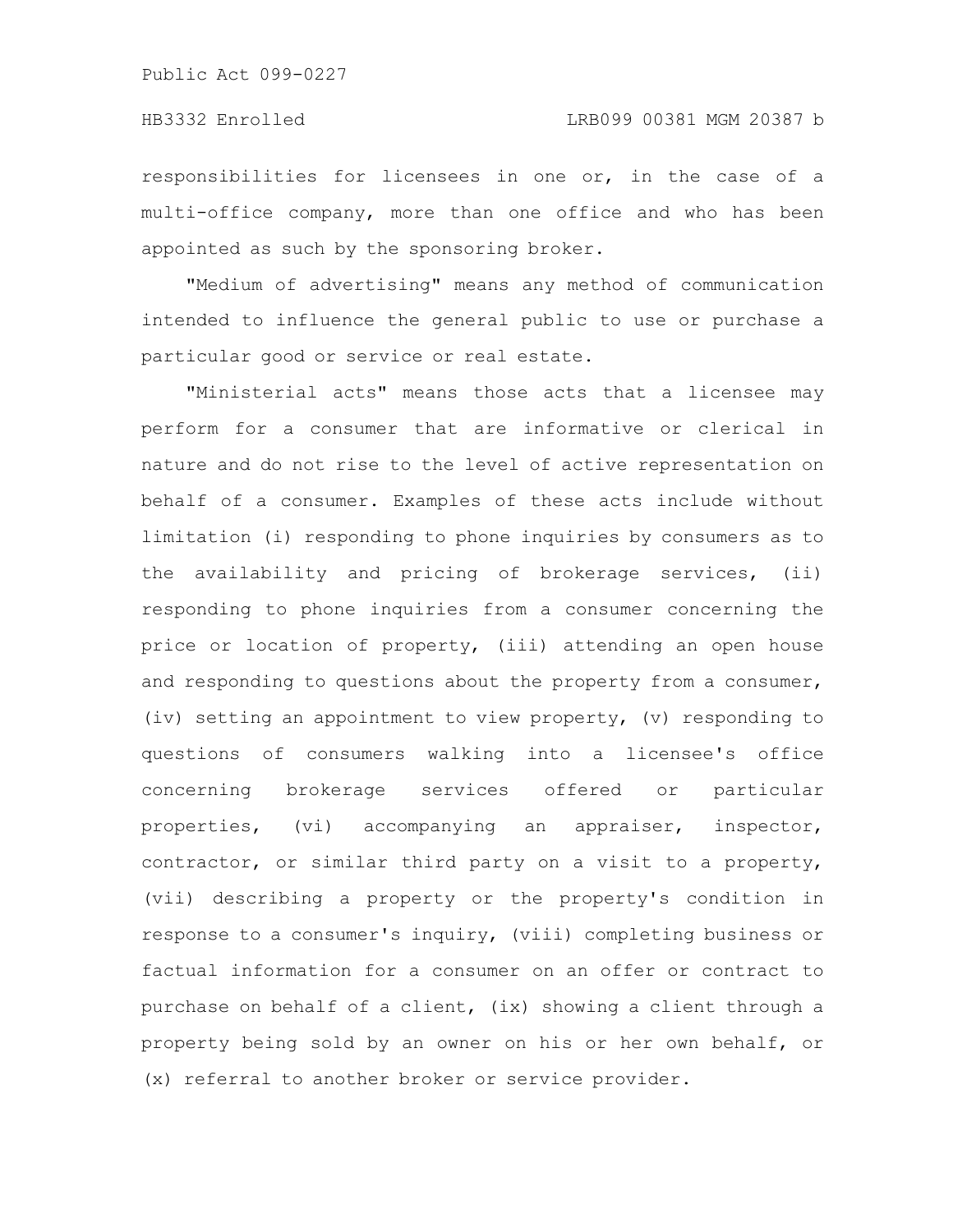"Office" means a real estate broker's place of business where the general public is invited to transact business and where records may be maintained and licenses displayed, whether or not it is the broker's principal place of business.

"Person" means and includes individuals, entities, corporations, limited liability companies, registered limited liability partnerships, and partnerships, foreign or domestic, except that when the context otherwise requires, the term may refer to a single individual or other described entity.

"Personal assistant" means a licensed or unlicensed person who has been hired for the purpose of aiding or assisting a sponsored licensee in the performance of the sponsored licensee's job.

"Pocket card" means the card issued by the Department to signify that the person named on the card is currently licensed under this Act.

"Pre-license school" means a school licensed by the Department offering courses in subjects related to real estate transactions, including the subjects upon which an applicant is examined in determining fitness to receive a license.

"Pre-renewal period" means the period between the date of issue of a currently valid license and the license's expiration date.

"Proctor" means any person, including, but not limited to, an instructor, who has a written agreement to administer examinations fairly and impartially with a licensed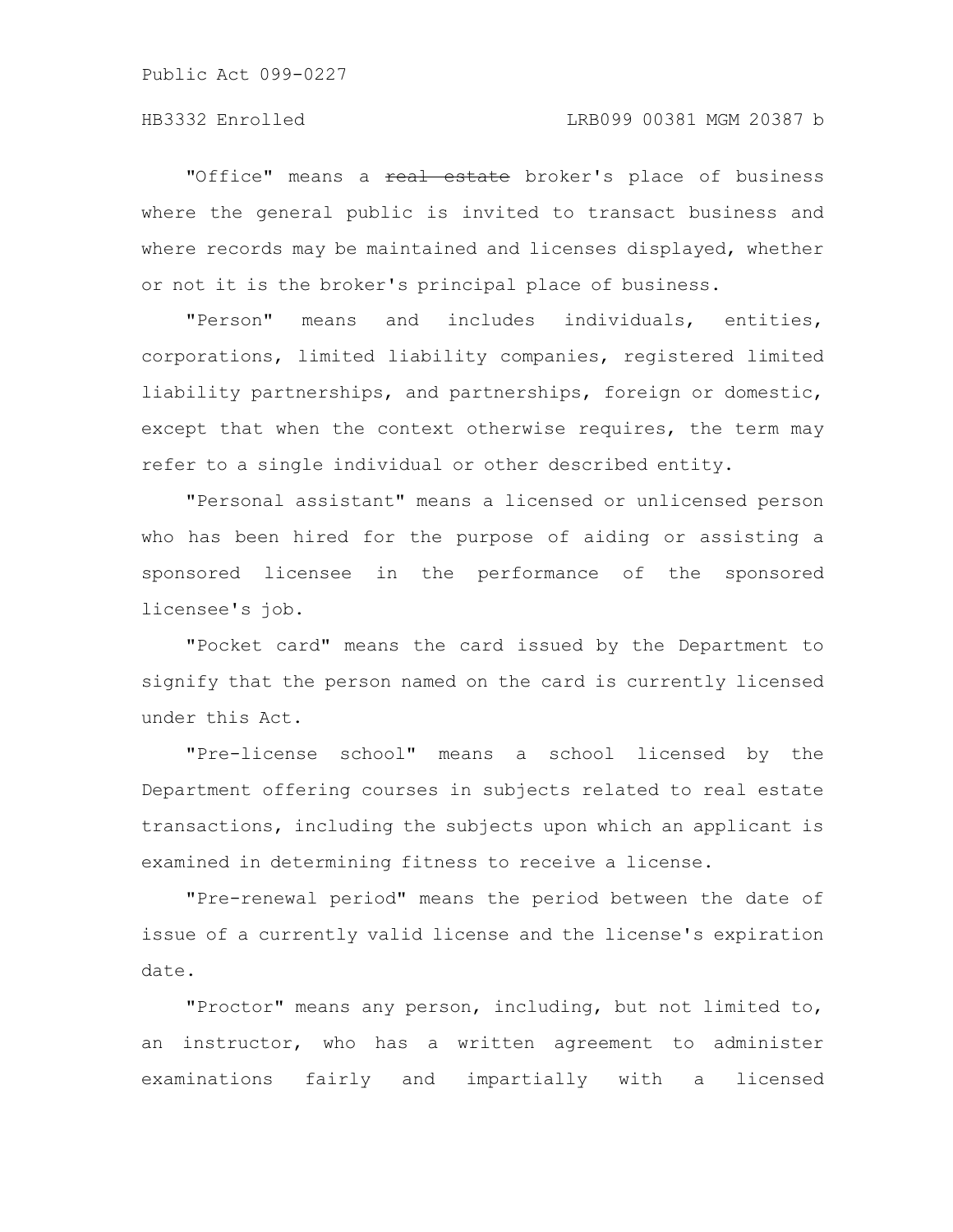pre-license school or a licensed continuing education school.

"Real estate" means and includes leaseholds as well as any other interest or estate in land, whether corporeal, incorporeal, freehold, or non-freehold, including timeshare interests, and whether the real estate is situated in this State or elsewhere.

"Regular employee" means a person working an average of 20 hours per week for a person or entity who would be considered as an employee under the Internal Revenue Service eleven main tests in three categories being behavioral control, financial control and the type of relationship of the parties, formerly the twenty factor test.

"Salesperson" means any individual, other than a real estate broker or leasing agent, who is employed by a real estate broker or is associated by written agreement estate broker as an independent contractor and part any activity described in the definition of "broker" under Section.

"Secretary" means the Secretary of the Department of Financial and Professional Regulation, or a person authorized by the Secretary to act in the Secretary's stead.

"Sponsoring broker" means the broker who has issued a sponsor card to a licensed managing broker salesperson, another Hicensed broker, or a leasing agent.

"Sponsor card" means the temporary permit issued by the sponsoring real estate broker certifying that the managing real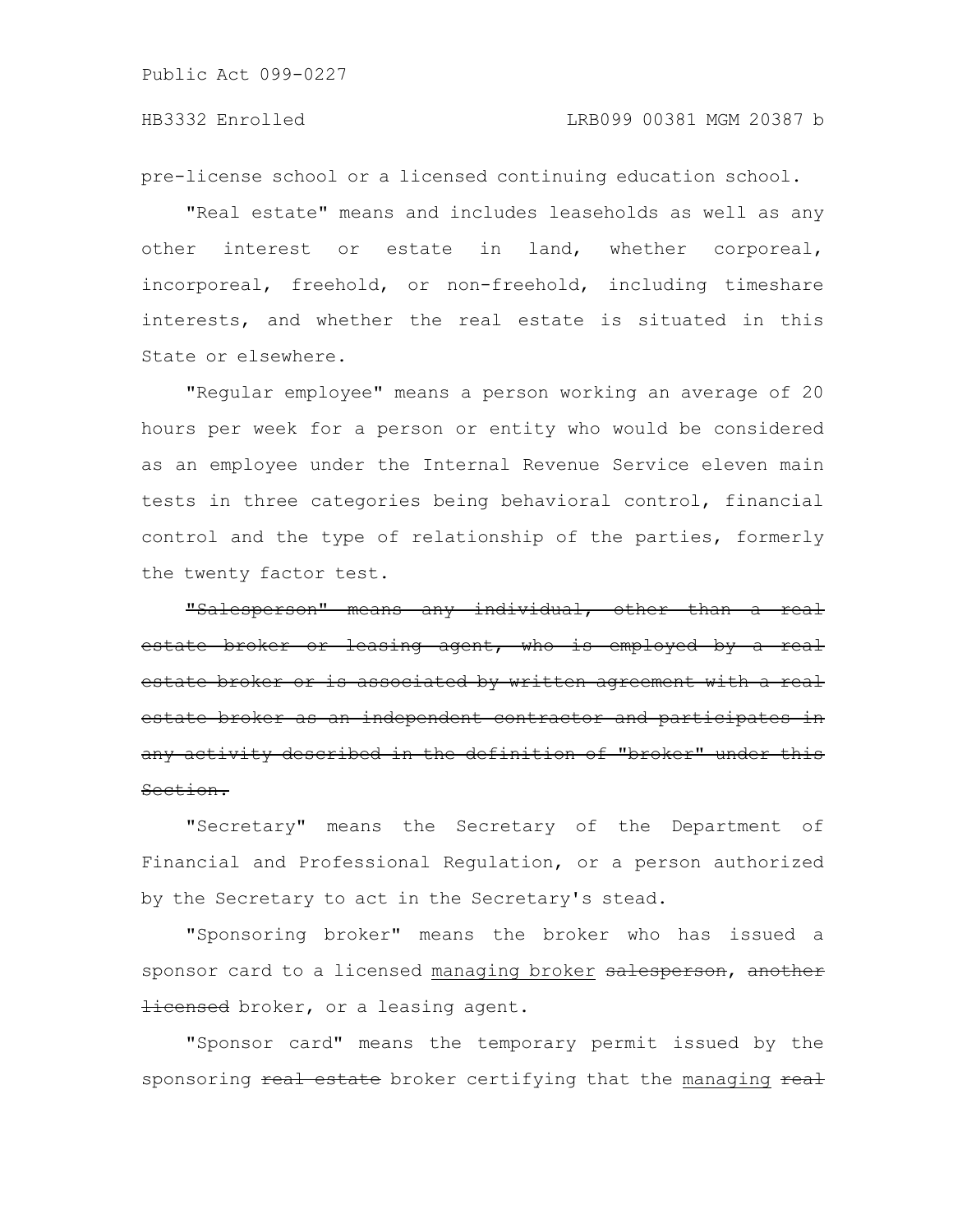estate broker, broker real estate salesperson, or leasing agent named thereon is employed by or associated by written agreement with the sponsoring real estate broker, as provided for in Section 5-40 of this Act.

(Source: P.A. 98-531, eff. 8-23-13; 98-1109, eff. 1-1-15.)

(225 ILCS 454/5-5)

(Section scheduled to be repealed on January 1, 2020)

Sec. 5-5. Leasing agent license.

(a) The purpose of this Section is to provide for a limited scope license to enable persons who wish to engage in activities limited to the leasing of residential real property for which a license is required under this Act, and only those activities, to do so by obtaining the license provided for under this Section.

(b) Notwithstanding the other provisions of this Act, there is hereby created a leasing agent license that shall enable the licensee to engage only in residential leasing activities for which a license is required under this Act. Such activities include without limitation leasing or renting residential real property, or attempting, offering, or negotiating to lease or rent residential real property, or supervising the collection, offer, attempt, or agreement to collect rent for the use of residential real property. Nothing in this Section shall be construed to require a licensed managing real estate broker or broker salesperson to obtain a leasing agent license in order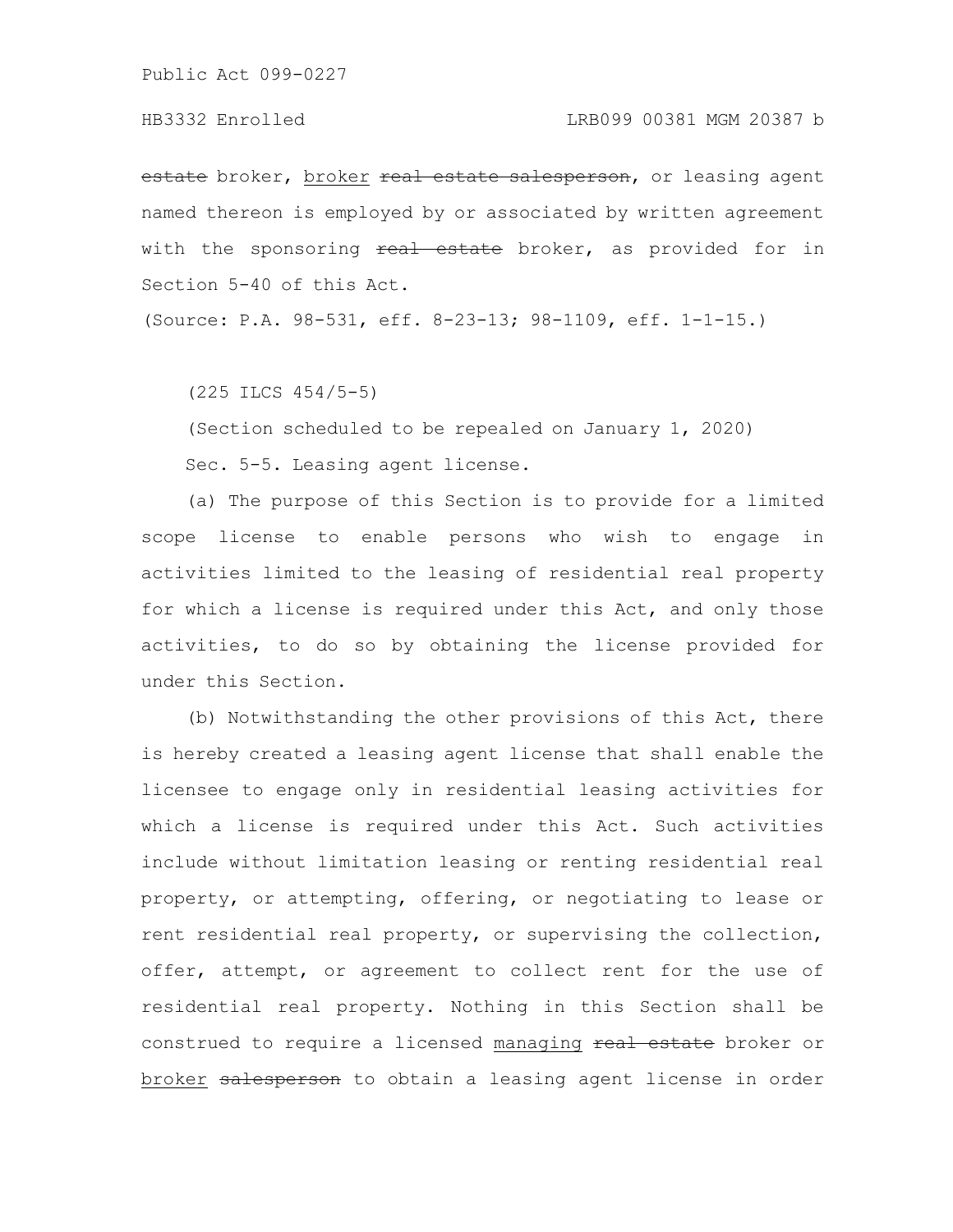to perform leasing activities for which a license is required under this Act. Licensed leasing agents must be sponsored and employed by a sponsoring broker.

(c) The Department, by rule shall provide for the licensing of leasing agents, including the issuance, renewal, and administration of licenses.

(d) Notwithstanding any other provisions of this Act to the contrary, a person may engage in residential leasing activities for which a license is required under this Act, for a period of 120 consecutive days without being licensed, so long as the person is acting under the supervision of a sponsoring Hicensed real estate broker and the sponsoring broker has notified the Department that the person is pursuing licensure under this Section. During the 120 day period all requirements of Sections 5-10 and 5-65 of this Act with respect to education, successful completion of an examination, and the payment of all required fees must be satisfied. The Department may adopt rules to ensure that the provisions of this subsection are not used in a manner that enables an unlicensed person to repeatedly or continually engage in activities for which a license is required under this Act.

(Source: P.A. 96-856, eff. 12-31-09.)

(225 ILCS 454/5-10)

(Section scheduled to be repealed on January 1, 2020) Sec. 5-10. Requirements for license as leasing agent.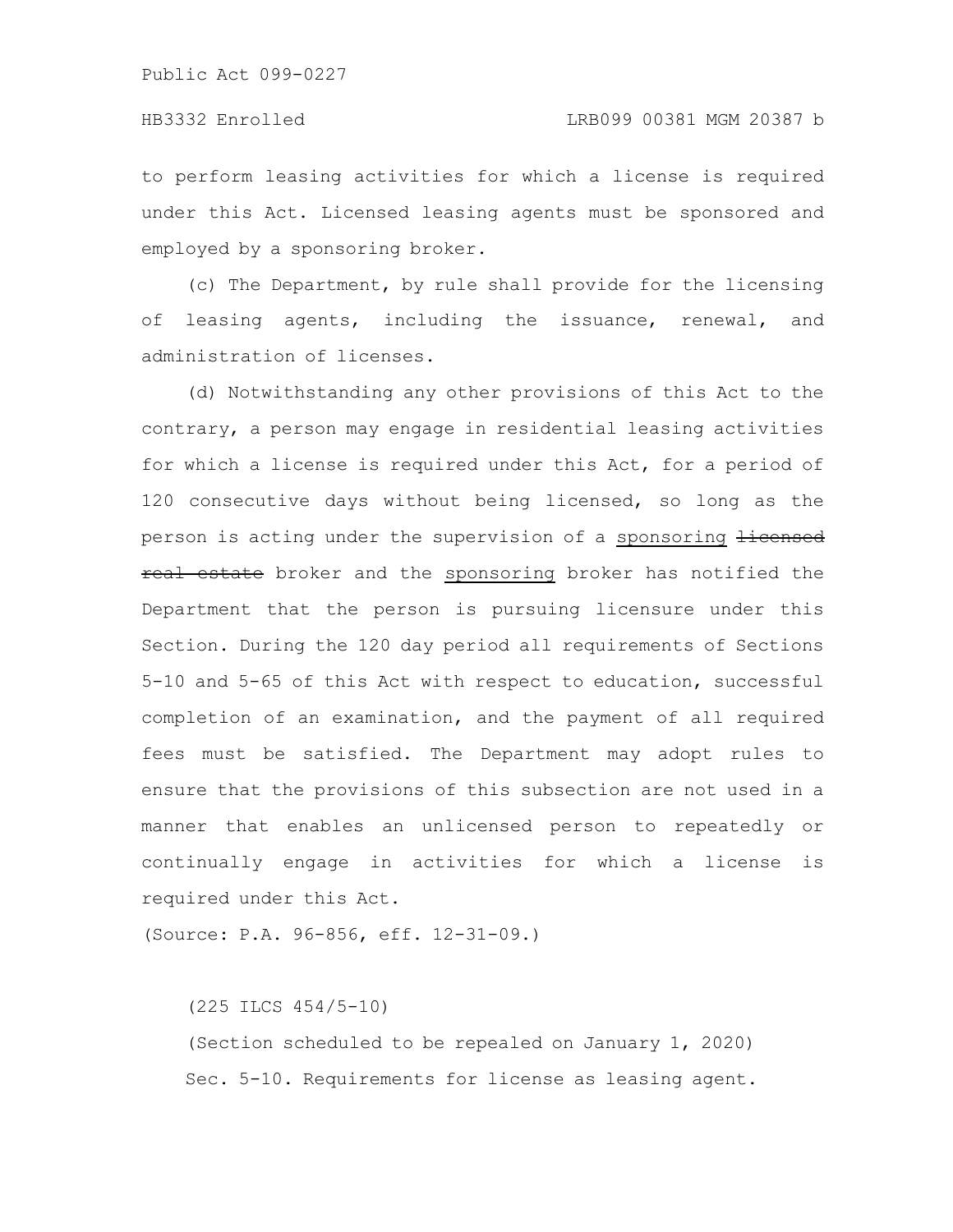(a) Every applicant for licensure as a leasing agent must meet the following qualifications:

(1) be at least 18 years of age;

(2) be of good moral character;

(3) successfully complete a 4-year course of study in a high school or secondary school or an equivalent course of study approved by the Illinois State Board of Education;

(4) personally take and pass a written examination authorized by the Department sufficient to demonstrate the applicant's knowledge of the provisions of this Act relating to leasing agents and the applicant's competence to engage in the activities of a licensed leasing agent;

(5) provide satisfactory evidence of having completed 15 hours of instruction in an approved course of study relating to the leasing of residential real property. The course of study shall, among other topics, cover the provisions of this Act applicable to leasing agents; fair housing issues relating to residential leasing; advertising and marketing issues; leases, applications, and credit reports; owner-tenant relationships and owner-tenant laws; the handling of funds; and environmental issues relating to residential real property;

(6) complete any other requirements as set forth by rule; and

(7) present a valid application for issuance of an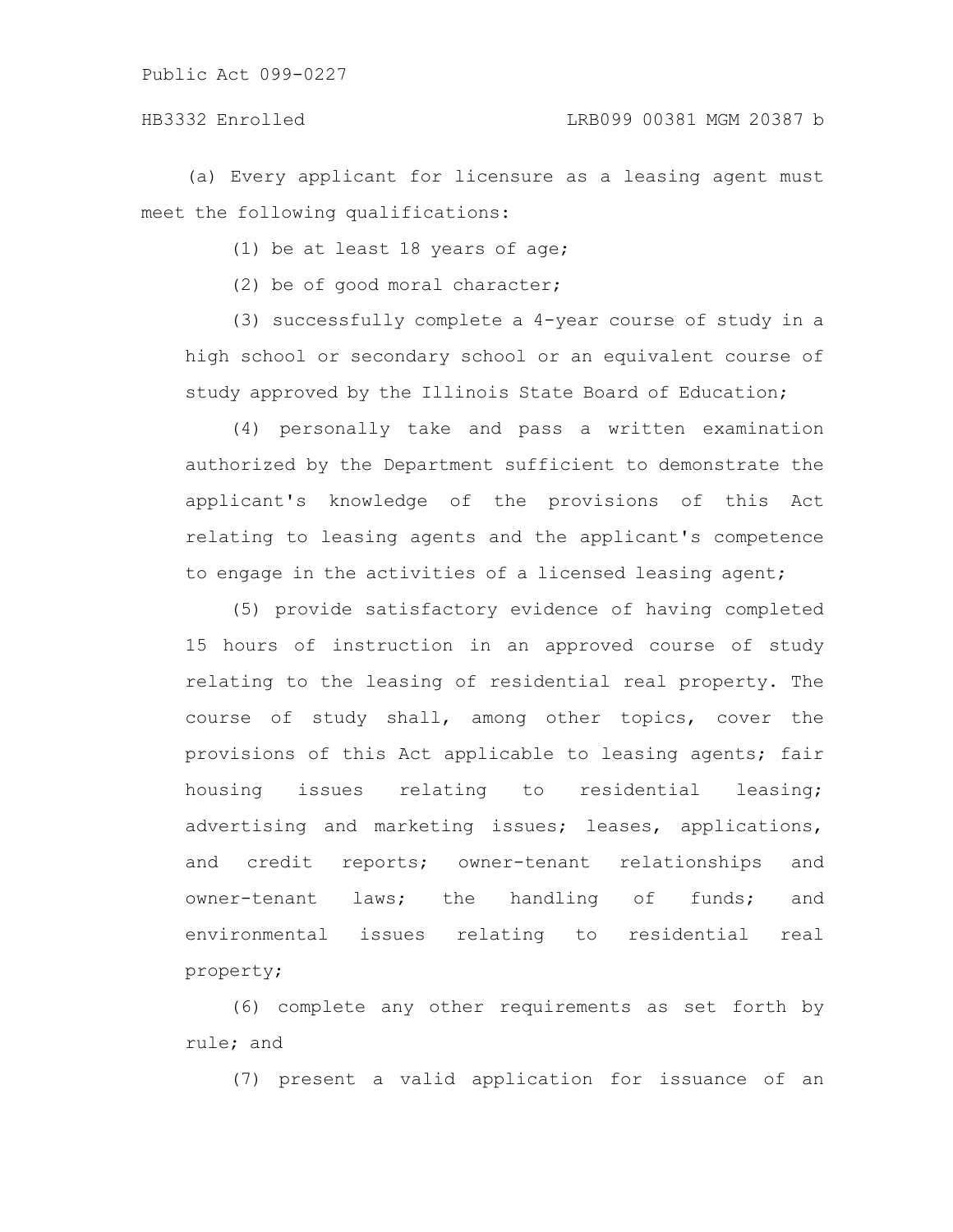initial license accompanied by a sponsor card and the fees specified by rule.

(b) No applicant shall engage in any of the activities covered by this Act until a valid sponsor card has been issued to such applicant. The sponsor card shall be valid for a maximum period of 45 days after the date of issuance unless extended for good cause as provided by rule.

(c) Successfully completed course work, completed pursuant to the requirements of this Section, may be applied to the course work requirements to obtain a managing real estate broker's or broker's salesperson's license as provided by rule. The Advisory Council may recommend through the Board to the Department and the Department may adopt requirements for approved courses, course content, and the approval of courses, instructors, and schools, as well as school and instructor fees. The Department may establish continuing education requirements for licensed leasing agents, by rule, with the advice of the Advisory Council and Board.

(Source: P.A. 96-856, eff. 12-31-09.)

# (225 ILCS 454/5-15)

(Section scheduled to be repealed on January 1, 2020)

Sec. 5-15. Necessity of managing broker, broker, salesperson, or leasing agent license or sponsor card; ownership restrictions.

(a) It is unlawful for any person, corporation, limited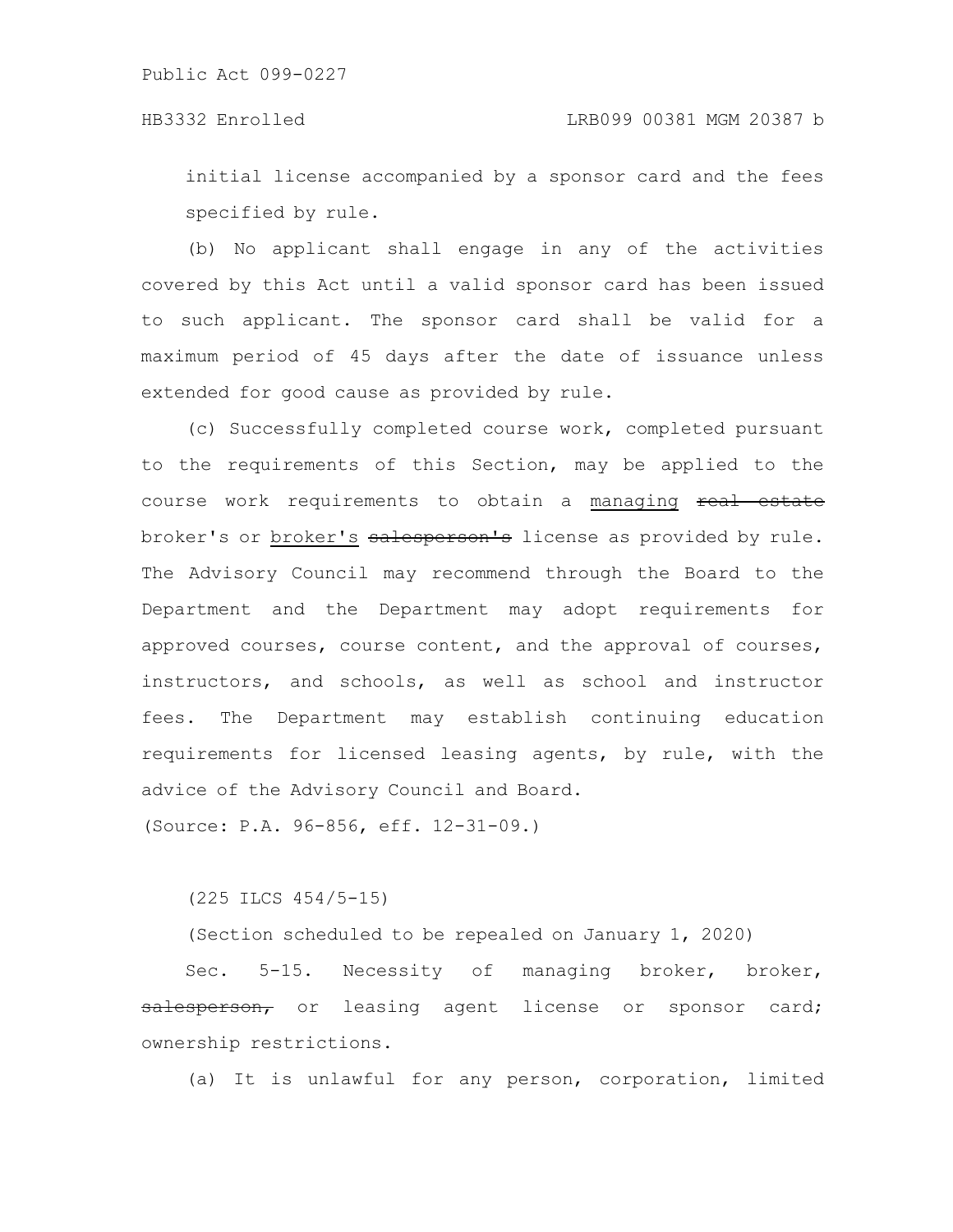liability company, registered limited liability partnership, or partnership to act as a managing broker, real estate broker, real estate salesperson, or leasing agent or to advertise or assume to act as such managing broker, broker, salesperson, or leasing agent without a properly issued sponsor card or a license issued under this Act by the Department, either directly or through its authorized designee.

(b) No corporation shall be granted a license or engage in the business or capacity, either directly or indirectly, of a real estate broker, unless every officer of the corporation who actively participates in the real estate activities of the corporation holds a license as a managing broker or broker and unless every employee who acts as a managing broker, broker, salesperson, or leasing agent for the corporation holds a license as a managing broker, broker, salesperson, or leasing agent.

(c) No partnership shall be granted a license or engage in the business or serve in the capacity, either directly or indirectly, of a real estate broker, unless every general partner in the partnership holds a license as a managing broker or broker and unless every employee who acts as a managing broker, broker, salesperson or leasing agent for the partnership holds a license as a managing broker, broker, salesperson, or leasing agent. In the case of a registered limited liability partnership (LLP), every partner in the LLP must hold a license as a managing broker or broker and every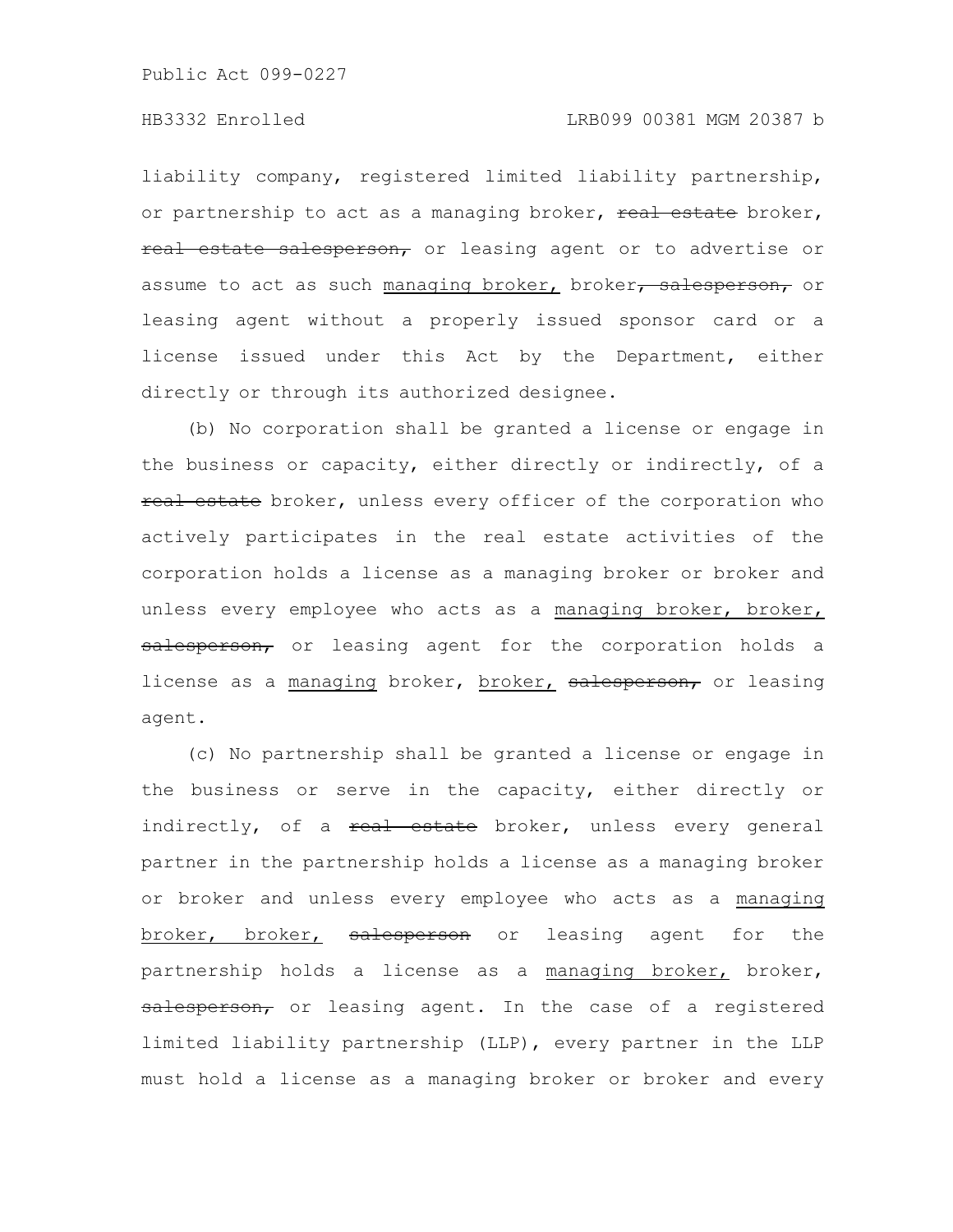employee who acts as a managing broker, broker, salesperson or leasing agent must hold a license as a managing broker, broker, salesperson, or leasing agent.

(d) No limited liability company shall be granted a license or engage in the business or serve in the capacity, either directly or indirectly, of a broker unless every manager in the limited liability company or every member in a member managed limited liability company holds a license as a managing broker or broker and unless every other member and employee who acts as a managing broker, broker, salesperson or leasing agent for the limited liability company holds a license as a managing broker, broker, salesperson, or leasing agent.

(e) No partnership, limited liability company, or corporation shall be licensed to conduct a brokerage business where an individual salesperson or leasing agent, or group of salespersons or leasing agents, owns or directly or indirectly controls more than 49% of the shares of stock or other ownership in the partnership, limited liability company, or corporation.

(Source: P.A. 96-856, eff. 12-31-09.)

(225 ILCS 454/5-20)

(Section scheduled to be repealed on January 1, 2020)

Sec. 5-20. Exemptions from managing broker, broker, salesperson, or leasing agent license requirement. The requirement for holding a license under this Article 5 shall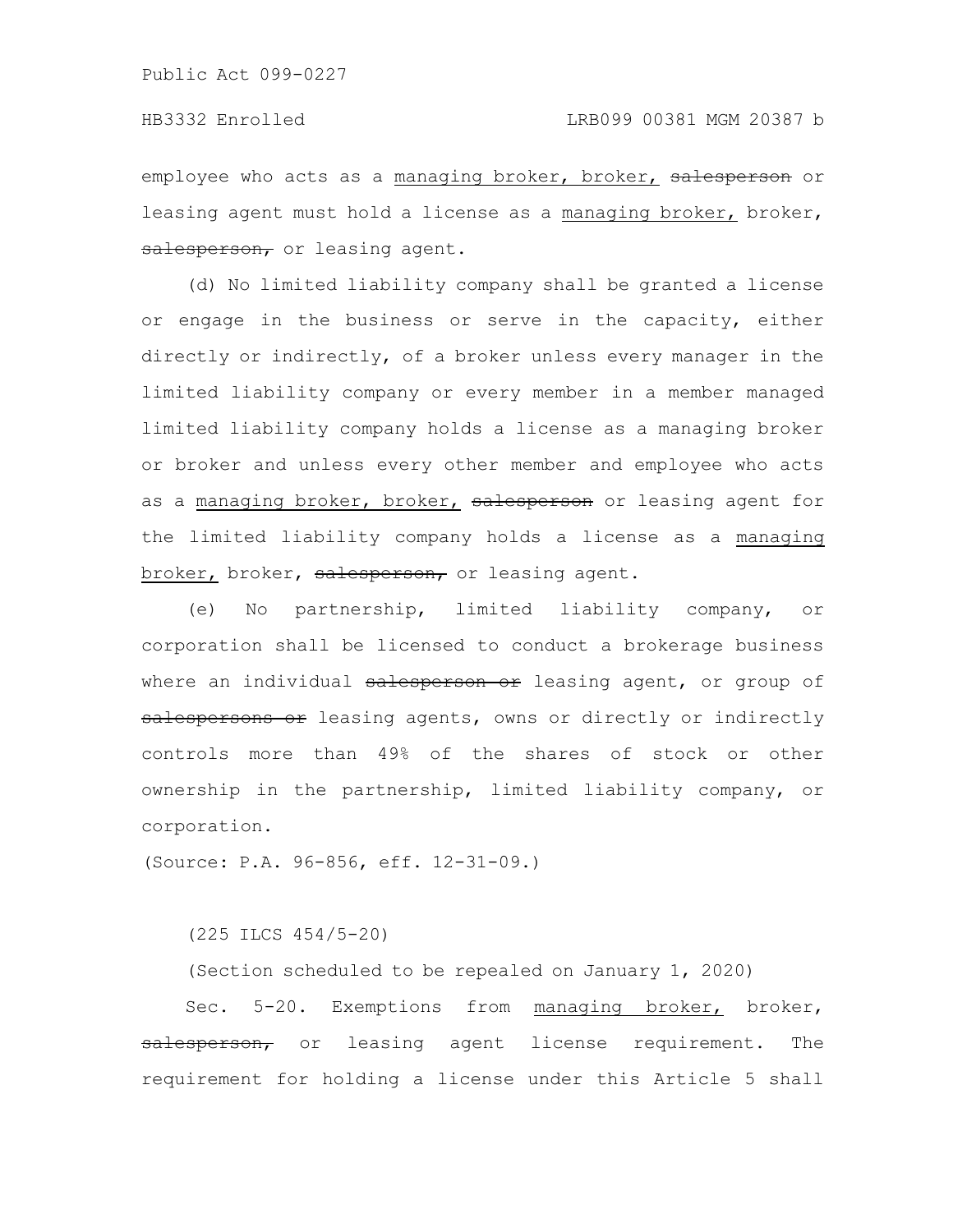not apply to:

(1) Any person, partnership, or corporation that as owner or lessor performs any of the acts described in the definition of "broker" under Section 1-10 of this Act with reference to property owned or leased by it, or to the regular employees thereof with respect to the property so owned or leased, where such acts are performed in the regular course of or as an incident to the management, sale, or other disposition of such property and the investment therein, provided that such regular employees do not perform any of the acts described in the definition of "broker" under Section 1-10 of this Act in connection with a vocation of selling or leasing any real estate or the improvements thereon not so owned or leased.

(2) An attorney in fact acting under a duly executed and recorded power of attorney to convey real estate from the owner or lessor or the services rendered by an attorney at law in the performance of the attorney's duty as an attorney at law.

(3) Any person acting as receiver, trustee in bankruptcy, administrator, executor, or guardian or while acting under a court order or under the authority of a will or testamentary trust.

(4) Any person acting as a resident manager for the owner or any employee acting as the resident manager for a broker managing an apartment building, duplex, or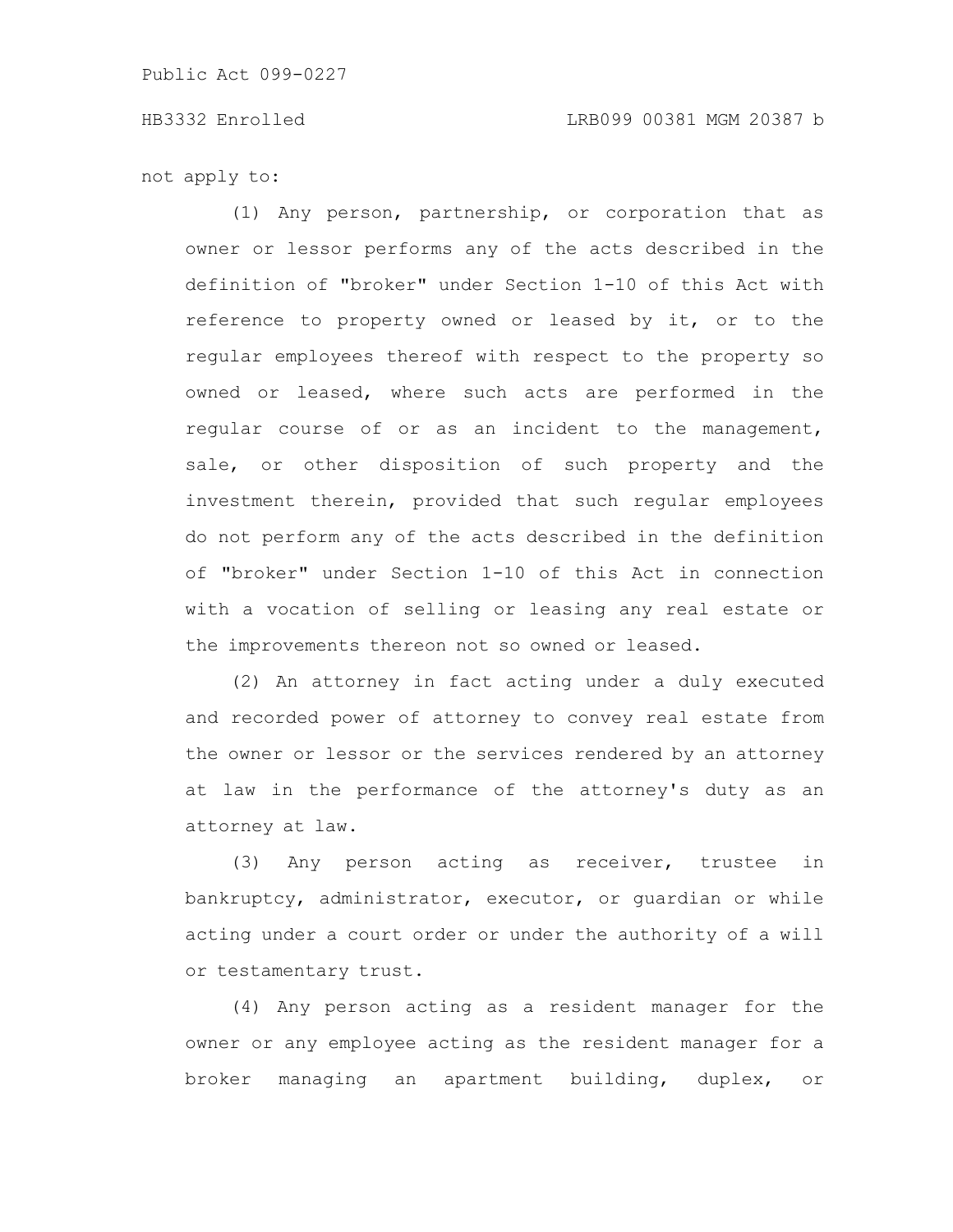apartment complex, when the resident manager resides on the premises, the premises is his or her primary residence, and the resident manager is engaged in the leasing of the property of which he or she is the resident manager.

(5) Any officer or employee of a federal agency in the conduct of official duties.

(6) Any officer or employee of the State government or any political subdivision thereof performing official duties.

(7) Any multiple listing service or other similar information exchange that is engaged in the collection and dissemination of information concerning real estate available for sale, purchase, lease, or exchange for the purpose of providing licensees with a system by which licensees may cooperatively share information along with which no other licensed activities, as defined in Section 1-10 of this Act, are provided.

(8) Railroads and other public utilities regulated by the State of Illinois, or the officers or full time employees thereof, unless the performance of any licensed activities is in connection with the sale, purchase, lease, or other disposition of real estate or investment therein not needing the approval of the appropriate State regulatory authority.

(9) Any medium of advertising in the routine course of selling or publishing advertising along with which no other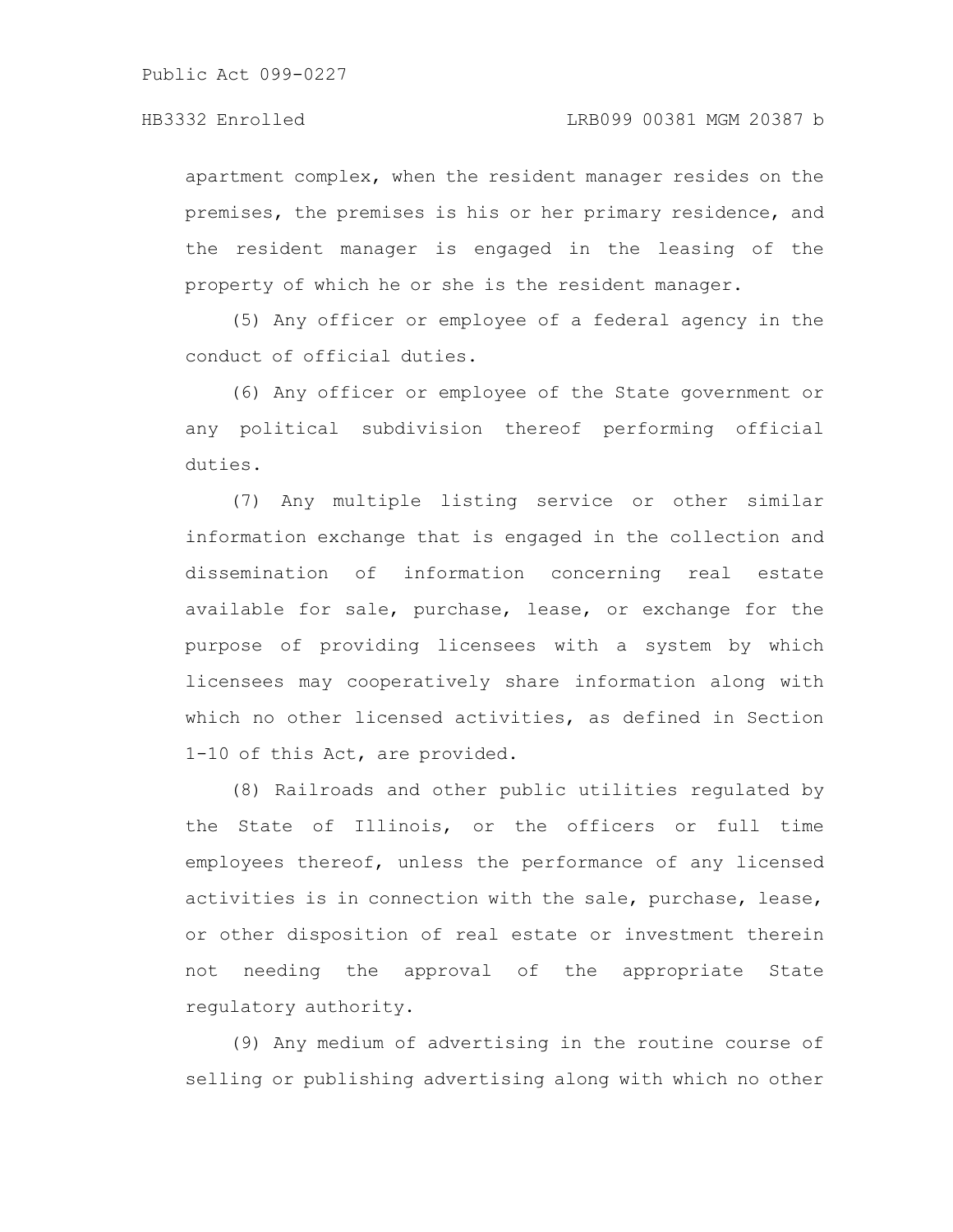licensed activities, as defined in Section 1-10 of this Act, are provided.

(10) Any resident lessee of a residential dwelling unit who refers for compensation to the owner of the dwelling unit, or to the owner's agent, prospective lessees of dwelling units in the same building or complex as the resident lessee's unit, but only if the resident lessee (i) refers no more than 3 prospective lessees in any 12-month period, (ii) receives compensation of no more than \$1,500 or the equivalent of one month's rent, whichever is less, in any 12-month period, and (iii) limits his or her activities to referring prospective lessees to the owner, or the owner's agent, and does not show a residential dwelling unit to a prospective lessee, discuss terms or conditions of leasing a dwelling unit with a prospective lessee, or otherwise participate in the negotiation of the leasing of a dwelling unit.

(11) An exchange company registered under the Real Estate Timeshare Act of 1999 and the regular employees of that registered exchange company but only when conducting an exchange program as defined in that Act.

(12) An existing timeshare owner who, for compensation, refers prospective purchasers, but only if the existing timeshare owner (i) refers no more than 20 prospective purchasers in any calendar year, (ii) receives no more than \$1,000, or its equivalent, for referrals in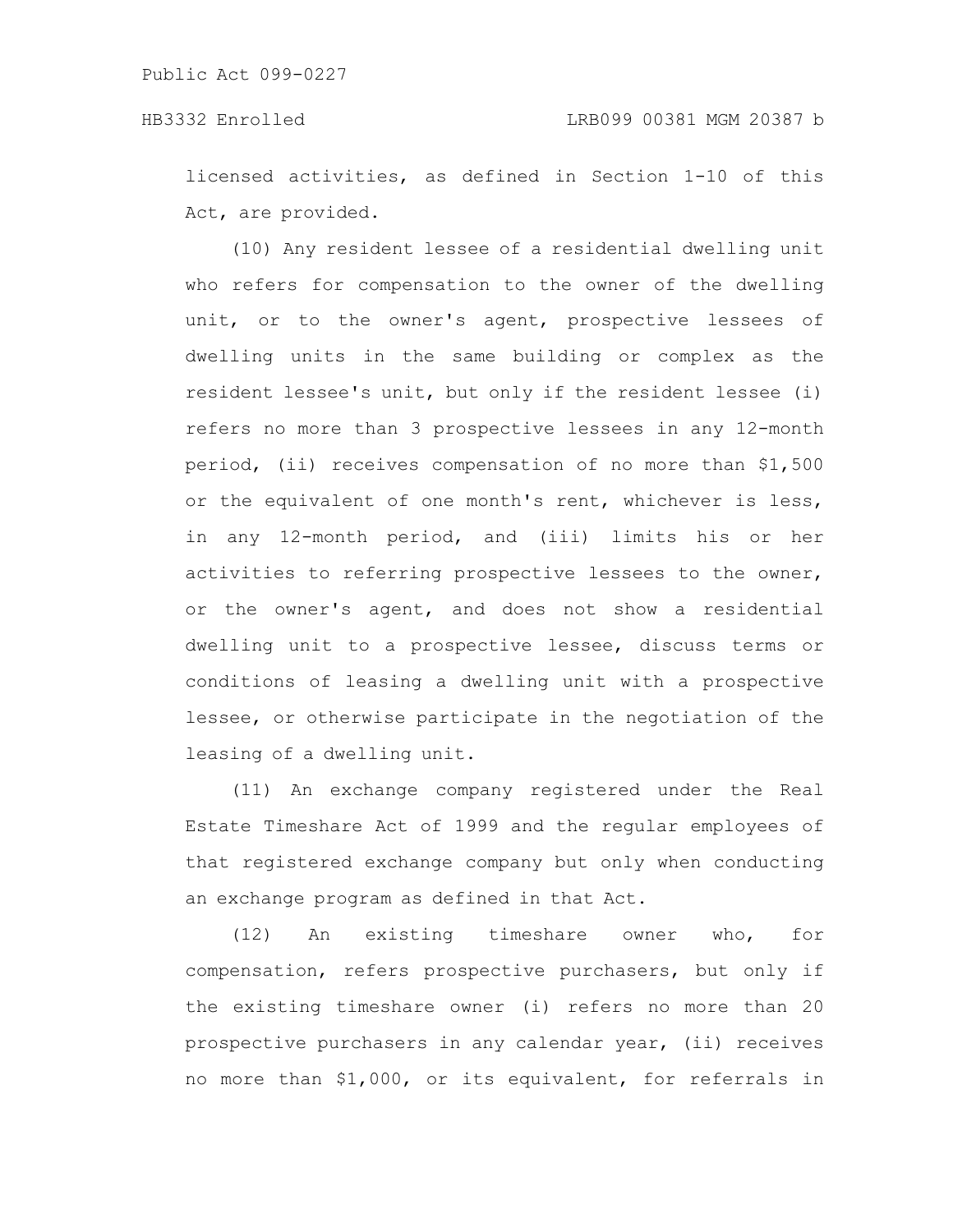### HB3332 Enrolled LRB099 00381 MGM 20387 b

any calendar year and (iii) limits his or her activities to referring prospective purchasers of timeshare interests to the developer or the developer's employees or agents, and does not show, discuss terms or conditions of purchase or otherwise participate in negotiations with regard to timeshare interests.

(13) Any person who is licensed without examination under Section 10-25 (now repealed) of the Auction License Act is exempt from holding a managing broker's or broker's salesperson's license under this Act for the limited purpose of selling or leasing real estate at auction, so long as:

(A) that person has made application for said exemption by July 1, 2000;

(B) that person verifies to the Department that he or she has sold real estate at auction for a period of 5 years prior to licensure as an auctioneer;

(C) the person has had no lapse in his or her license as an auctioneer; and

(D) the license issued under the Auction License Act has not been disciplined for violation of those provisions of Article 20 of the Auction License Act dealing with or related to the sale or lease of real estate at auction.

(14) A person who holds a valid license under the Auction License Act and a valid real estate auction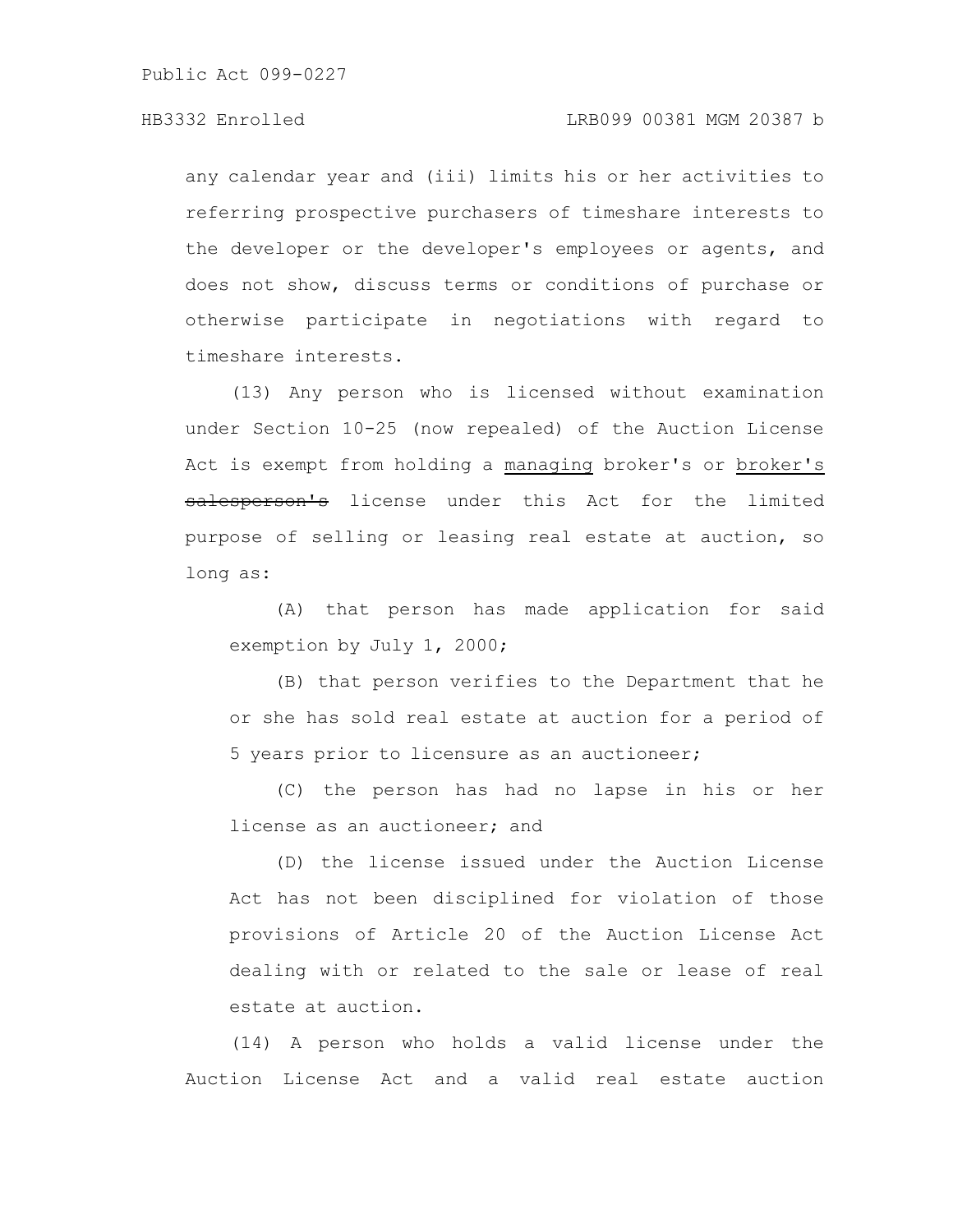## HB3332 Enrolled LRB099 00381 MGM 20387 b

certification and conducts auctions for the sale of real estate under Section 5-32 of this Act.

(15) A hotel operator who is registered with the Illinois Department of Revenue and pays taxes under the Hotel Operators' Occupation Tax Act and rents a room or rooms in a hotel as defined in the Hotel Operators' Occupation Tax Act for a period of not more than 30 consecutive days and not more than 60 days in a calendar year.

(Source: P.A. 98-553, eff. 1-1-14.)

(225 ILCS 454/5-26)

(Section scheduled to be repealed on January 1, 2020)

Sec. 5-26. License Requirements for license as a salesperson.

(a) Every applicant for licensure as a salesperson must meet the following qualifications:

(1) Be at least 21 years of age. The minimum age of 21 years shall be waived for any person seeking a license as a real estate salesperson who has attained the age of 18 and can provide evidence of the successful completion of at least 4 semesters of post-secondary school study  $full-time student or the equivalent, with major emphasis$ real estate courses, in a school approved by the Department;

(2) Be of good moral character;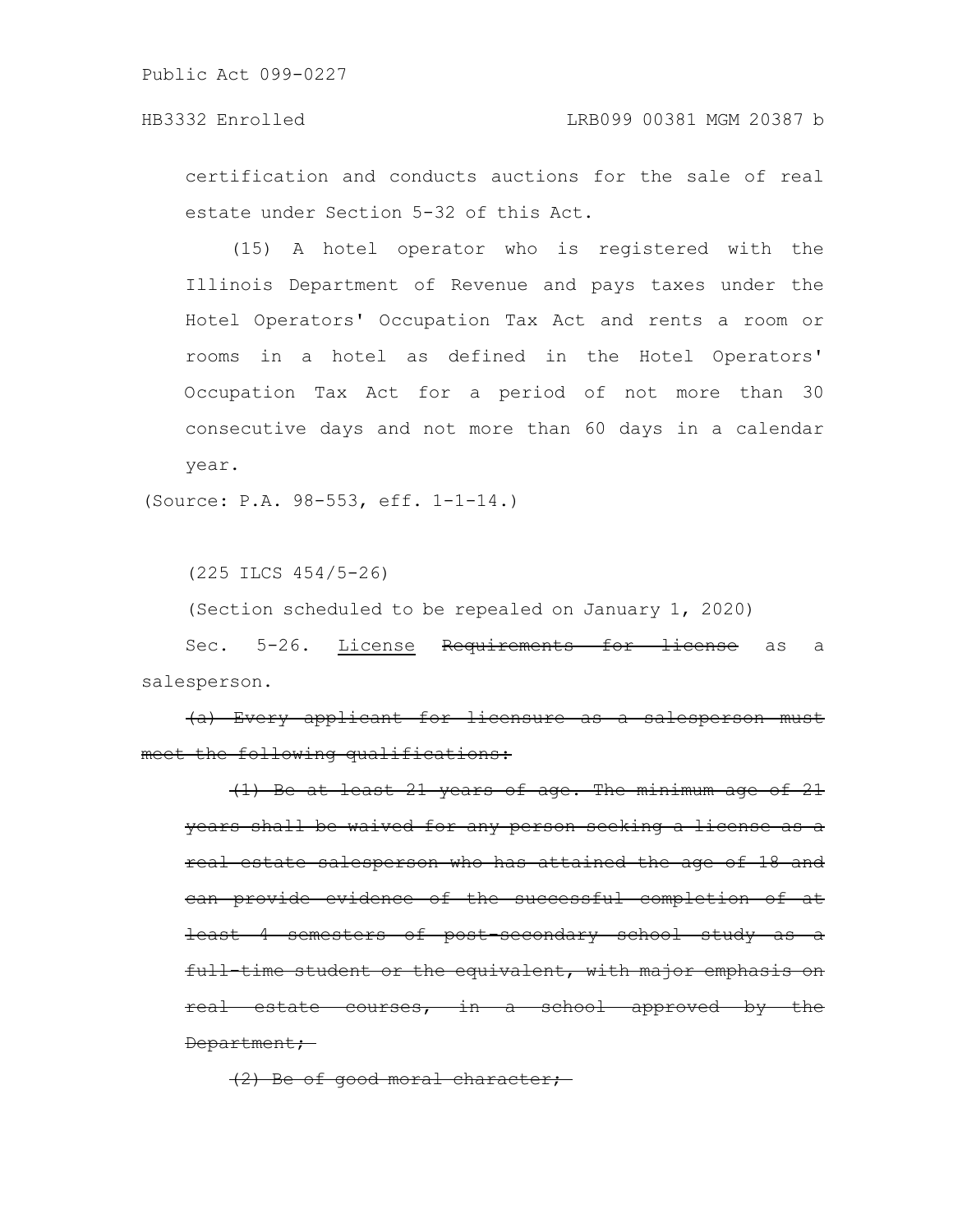(3) Successfully complete a 4-year course of study in a high school or secondary school approved by the Illinois State Board of Education or an equivalent course of study as determined by an examination conducted by the Illinois State Board of Education, which shall be verified under oath by the applicant,

(4) Provide satisfactory evidence of having completed at least 45 hours of instruction in real estate courses approved by the Advisory Council, except applicants who are currently admitted to practice law by the Supreme Court of Illinois and are currently in active standing;

(5) Personally take and pass a written examination authorized by the Department; and

(6) Present a valid application for issuance of a license accompanied by a sponsor card and the fees specified by rule.

(b) No applicant shall engage in any of the activities covered by this Act until a valid sponsor card has been issued to the applicant. The sponsor card shall be valid for a maximum period of 45 days after the date of issuance unless extended for good cause as provided by rule.

(c) All licenses should be readily available to the public at their sponsoring place of business.

(d) No new salesperson licenses shall be issued after April 30, 2011 and all existing salesperson licenses shall terminate on May 1, 2012.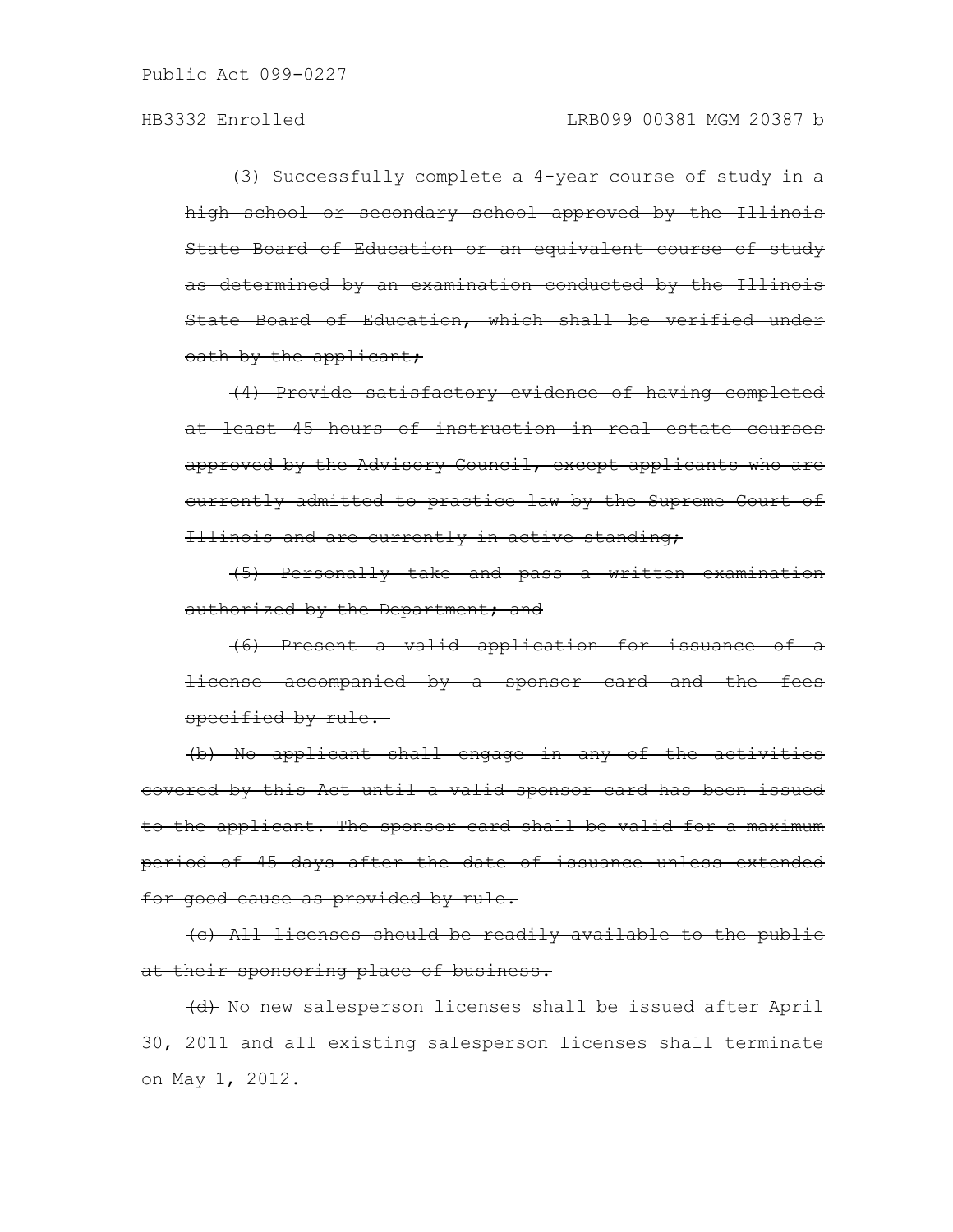(Source: P.A. 96-856, eff. 12-31-09; 97-333, eff. 8-12-11.)

(225 ILCS 454/5-27)

(Section scheduled to be repealed on January 1, 2020) Sec. 5-27. Requirements for licensure as a broker.

(a) Every applicant for licensure as a broker must meet the following qualifications:

(1) Be at least 21 years of age. After April 30, 2011, the minimum age of 21 years shall be waived for any person seeking a license as a broker who has attained the age of 18 and can provide evidence of the successful completion of at least 4 semesters of post-secondary school study as a full-time student or the equivalent, with major emphasis on real estate courses, in a school approved by the Department;

(2) Be of good moral character;

(3) Successfully complete a 4-year course of study in a high school or secondary school approved by the Illinois State Board of Education or an equivalent course of study as determined by an examination conducted by the Illinois State Board of Education which shall be verified under oath by the applicant;

(4) (Blank);  $Prior to May 1, 2011,$ satisfactory evidence of having completed classroom hours, 45 of which shall be those hours required salesperson's license plus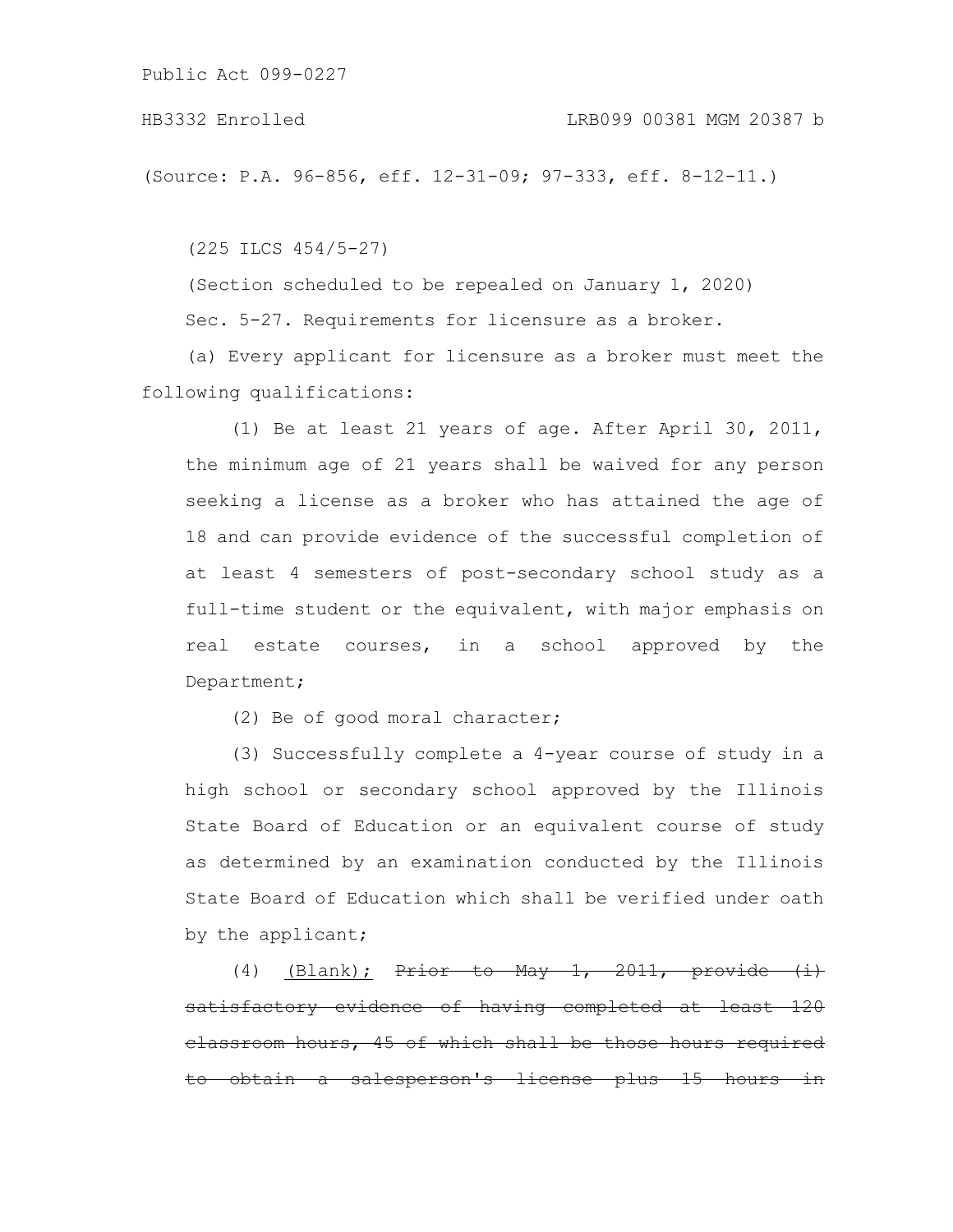brokerage administration courses, in real estate approved by the Advisory Council or (ii) for applicants who eurrently hold a valid real estate salesperson's give satisfactory evidence of having complet hours in real estate courses, not including the that are required to obtain a salesperson's approved by the Advisory Council;

(5) After April 30, 2011, provide satisfactory evidence of having completed 90 hours of instruction in real estate courses approved by the Advisory Council, 15 hours of which must consist of situational and case studies presented in the classroom or by other interactive delivery method between the instructor and the students;

(6) Personally take and pass a written examination authorized by the Department;

(7) Present a valid application for issuance of a license accompanied by a sponsor card and the fees specified by rule.

(b) The requirements specified in items (3)  $\left(4\right)$  and (5) of subsection (a) of this Section do not apply to applicants who are currently admitted to practice law by the Supreme Court of Illinois and are currently in active standing.

(c) No applicant shall engage in any of the activities covered by this Act until a valid sponsor card has been issued to such applicant. The sponsor card shall be valid for a maximum period of 45 days after the date of issuance unless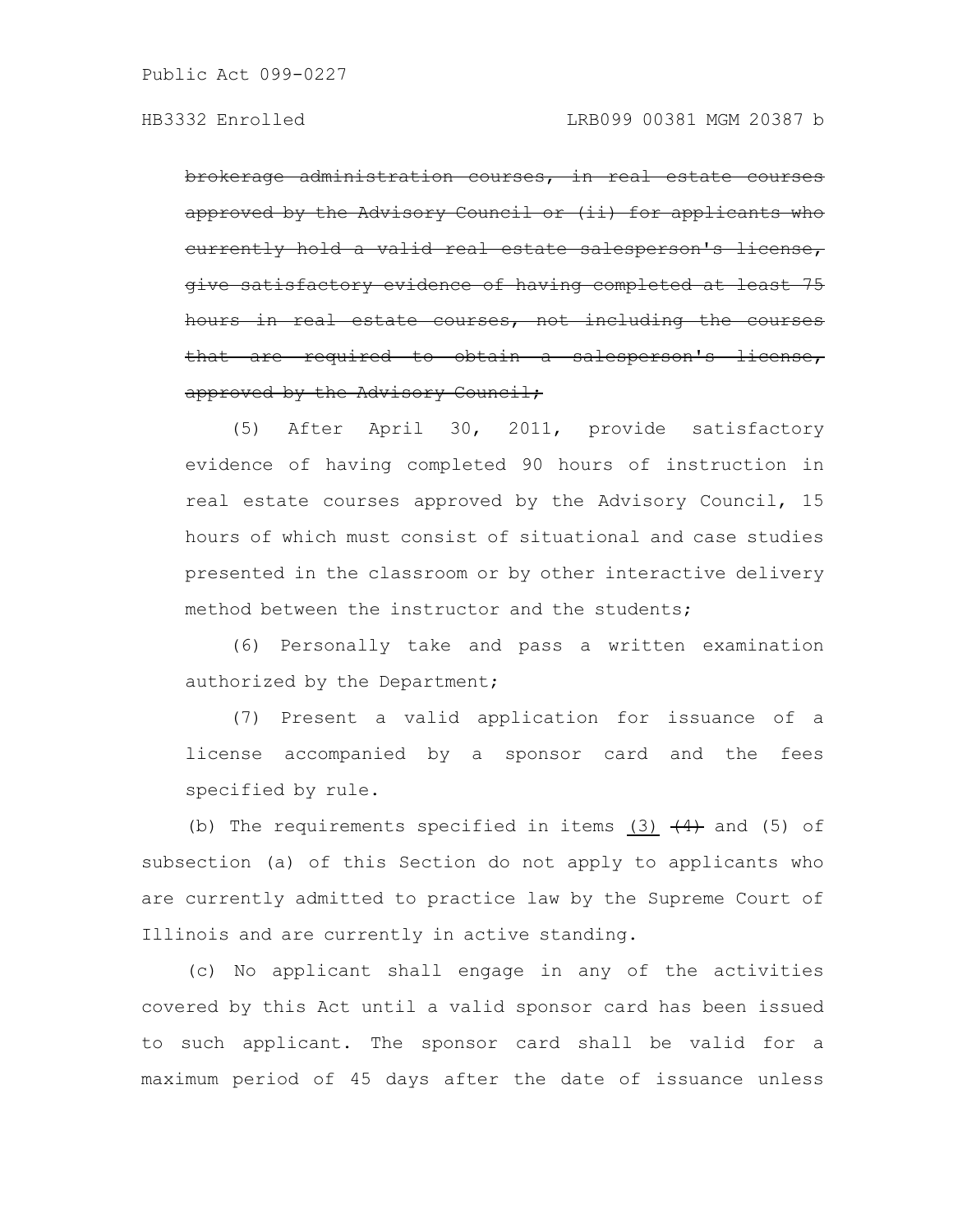extended for good cause as provided by rule.

(d) All licenses should be readily available to the public at their place of business.

(e) An individual holding an active license as a managing broker may return the license to the Department along with a form provided by the Department and shall be issued a broker's license in exchange. Any individual obtaining a broker's license under this subsection (e) shall be considered as having obtained a broker's license by education and passing the required test and shall be treated as such in determining compliance with this Act.

(Source: P.A. 98-531, eff. 8-23-13; 98-1109, eff. 1-1-15.)

(225 ILCS 454/5-28)

(Section scheduled to be repealed on January 1, 2020)

Sec. 5-28. Requirements for licensure as a managing broker.

(a) Effective May 1, 2012, every applicant for licensure as a managing broker must meet the following qualifications:

(1) be at least 21 years of age;

(2) be of good moral character;

(3) have been licensed at least 2 out of the preceding 3 years as a real estate broker or salesperson;

(4) successfully complete a 4-year course of study in high school or secondary school approved by the Illinois State Board of Education or an equivalent course of study as determined by an examination conducted by the Illinois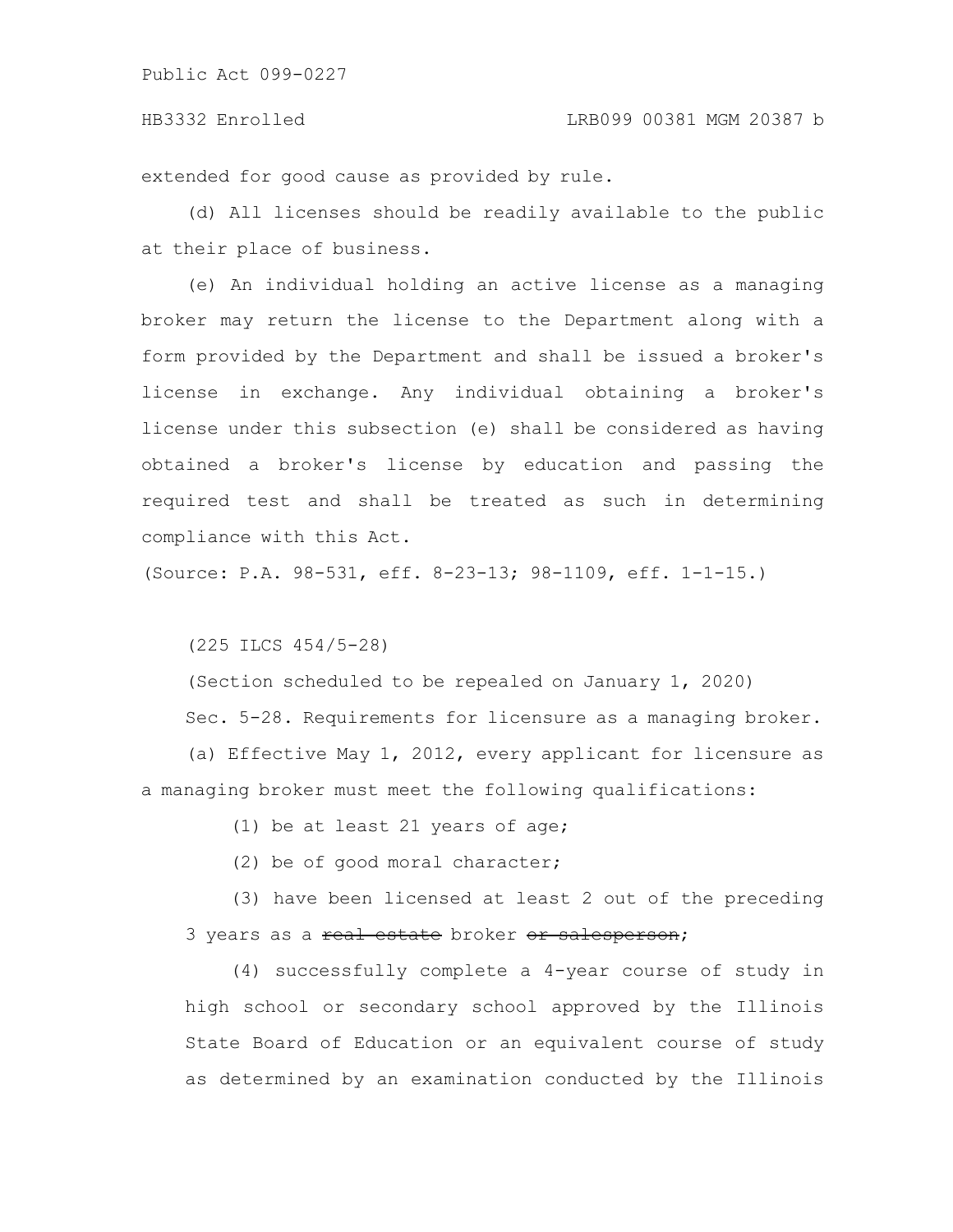State Board of Education, which shall be verified under oath by the applicant;

(5) provide satisfactory evidence of having completed at least 165 hours, 120 of which shall be those hours required pre and post-licensure to obtain a broker's license, and 45 additional hours completed within the year immediately preceding the filing of an application for a managing broker's license, which hours shall focus on brokerage administration and management and include at least 15 hours in the classroom or by other interactive delivery method between the instructor and the students;

(6) personally take and pass a written examination authorized by the Department; and

(7) present a valid application for issuance of a license accompanied by a sponsor card, an appointment as a managing broker, and the fees specified by rule.

(b) The requirements specified in item (5) of subsection (a) of this Section do not apply to applicants who are currently admitted to practice law by the Supreme Court of Illinois and are currently in active standing.

(c) No applicant shall act as a managing broker for more than 90 days after an appointment as a managing broker has been filed with the Department without obtaining a managing broker's license.

(Source: P.A. 98-531, eff. 8-23-13.)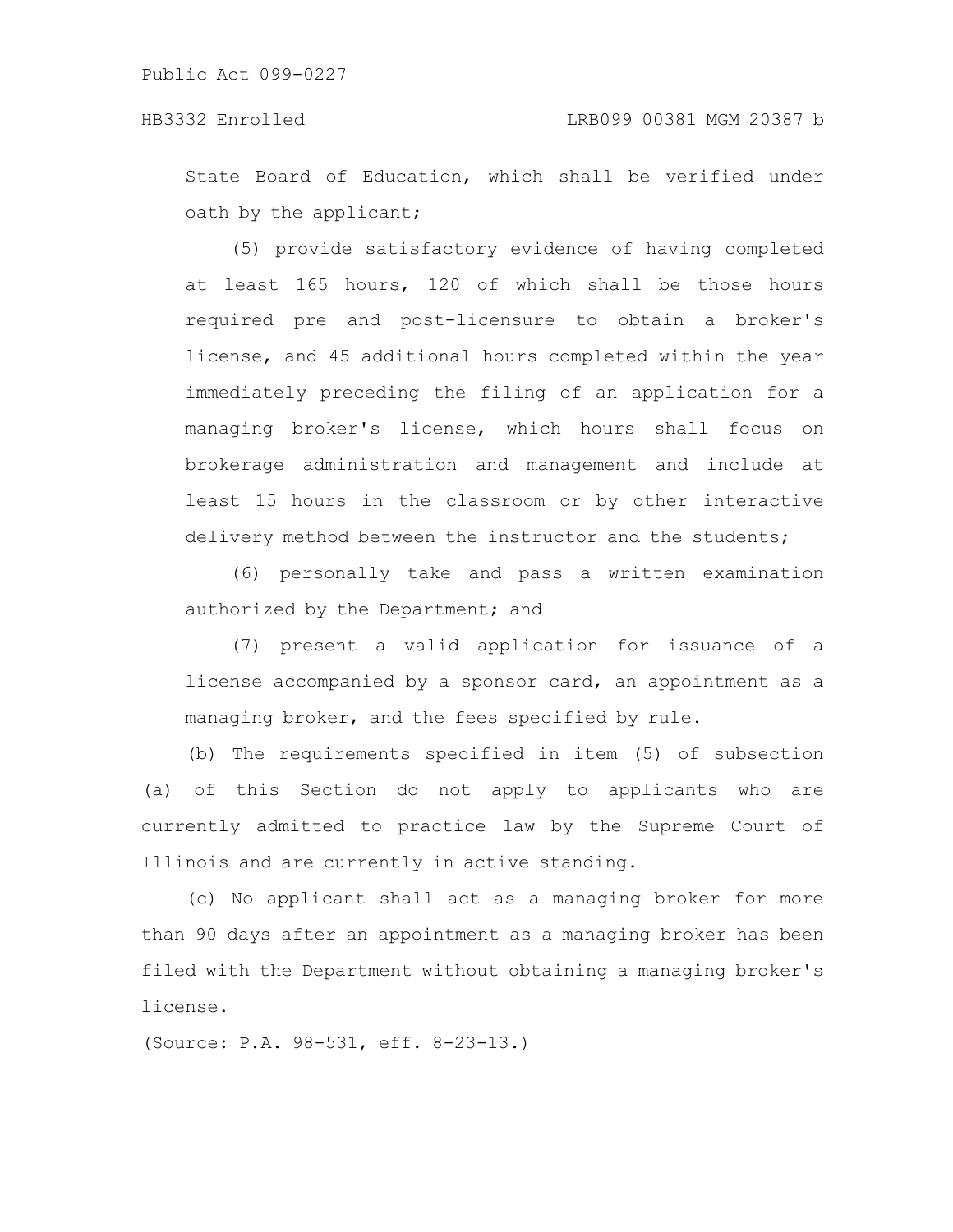(225 ILCS 454/5-32)

(Section scheduled to be repealed on January 1, 2020)

Sec. 5-32. Real estate auction certification.

(a) An auctioneer licensed under the Auction License Act who does not possess a valid and active broker's or managing broker's license under this Act, or who is not otherwise exempt from licensure, may not engage in the practice of auctioning real estate, except as provided in this Section.

(b) The Department shall issue a real estate auction certification to applicants who:

(1) possess a valid auctioneer's license under the Auction License Act;

(2) successfully complete a real estate auction course of at least 30 hours approved by the Department, which shall cover the scope of activities that may be engaged in by a person holding a real estate auction certification and the activities for which a person must hold a real estate license, as well as other material as provided by the Department;

(3) provide documentation of the completion of the real estate auction course; and

(4) successfully complete any other reasonable requirements as provided by rule.

(c) The auctioneer's role shall be limited to establishing the time, place, and method of the real estate auction, placing advertisements regarding the auction, and crying or calling the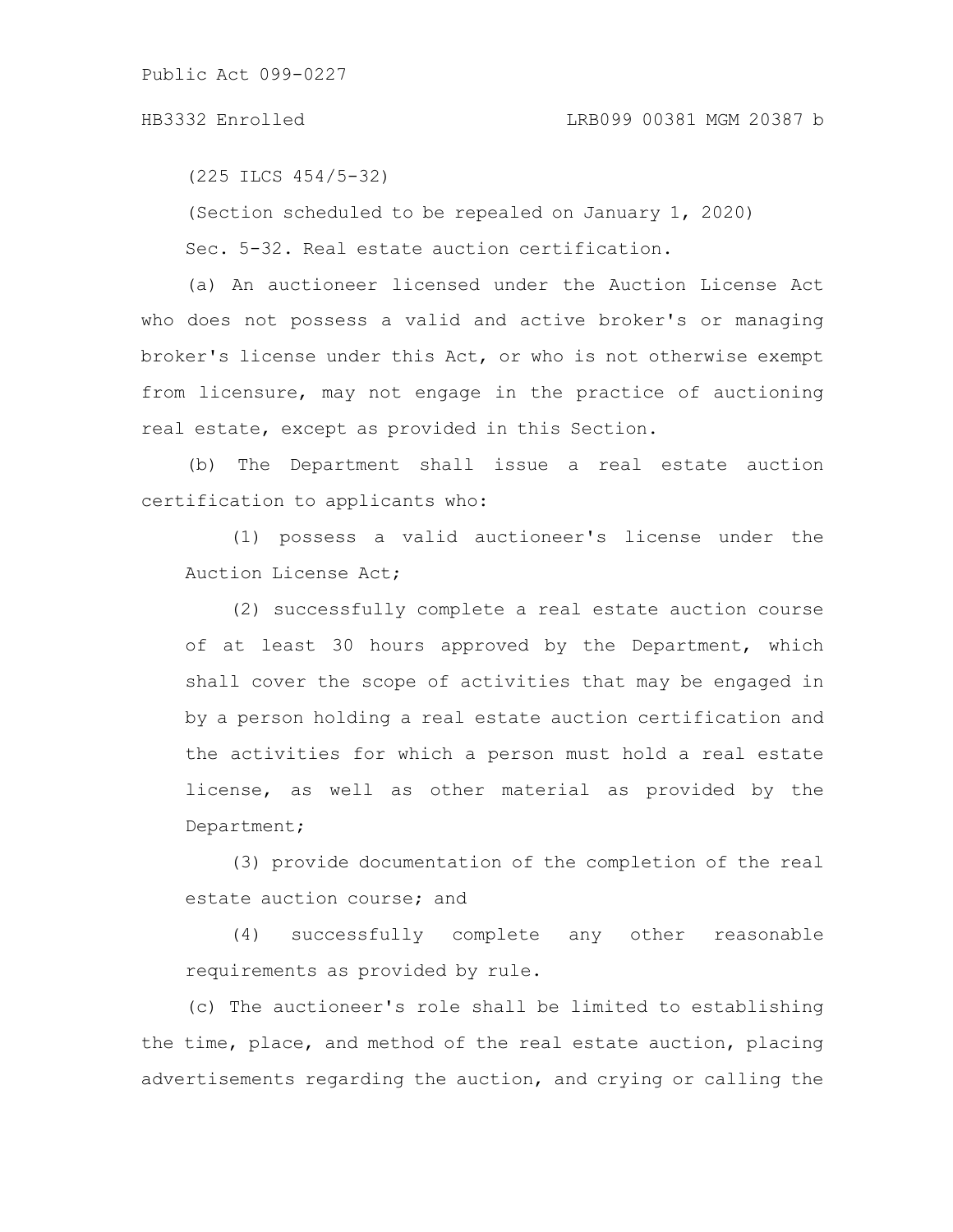### HB3332 Enrolled LRB099 00381 MGM 20387 b

auction; any other real estate brokerage activities must be performed by a person holding a valid and active real estate broker's or managing broker's license under the provisions of this Act or by a person who is exempt from holding a license under paragraph (13) of Section 5-20 who has a certificate under this Section.

(d) An auctioneer who conducts any real estate auction activities in violation of this Section is guilty of unlicensed practice under Section 20-10 of this Act.

(e) The Department may revoke, suspend, or otherwise discipline the real estate auction certification of an auctioneer who is adjudicated to be in violation of the provisions of this Section or Section 20-15 of the Auction License Act.

(f) Advertising for the real estate auction must contain the name and address of the licensed real estate broker, managing broker, or a licensed auctioneer under paragraph (13) of Section 5-20 of this Act who is providing brokerage services for the transaction.

(g) The requirement to hold a real estate auction certification shall not apply to a person exempt from this Act under the provisions of paragraph (13) of Section 5-20 of this Act, unless that person is performing licensed activities in a transaction in which a licensed auctioneer with a real estate certification is providing the limited services provided for in subsection (c) of this Section.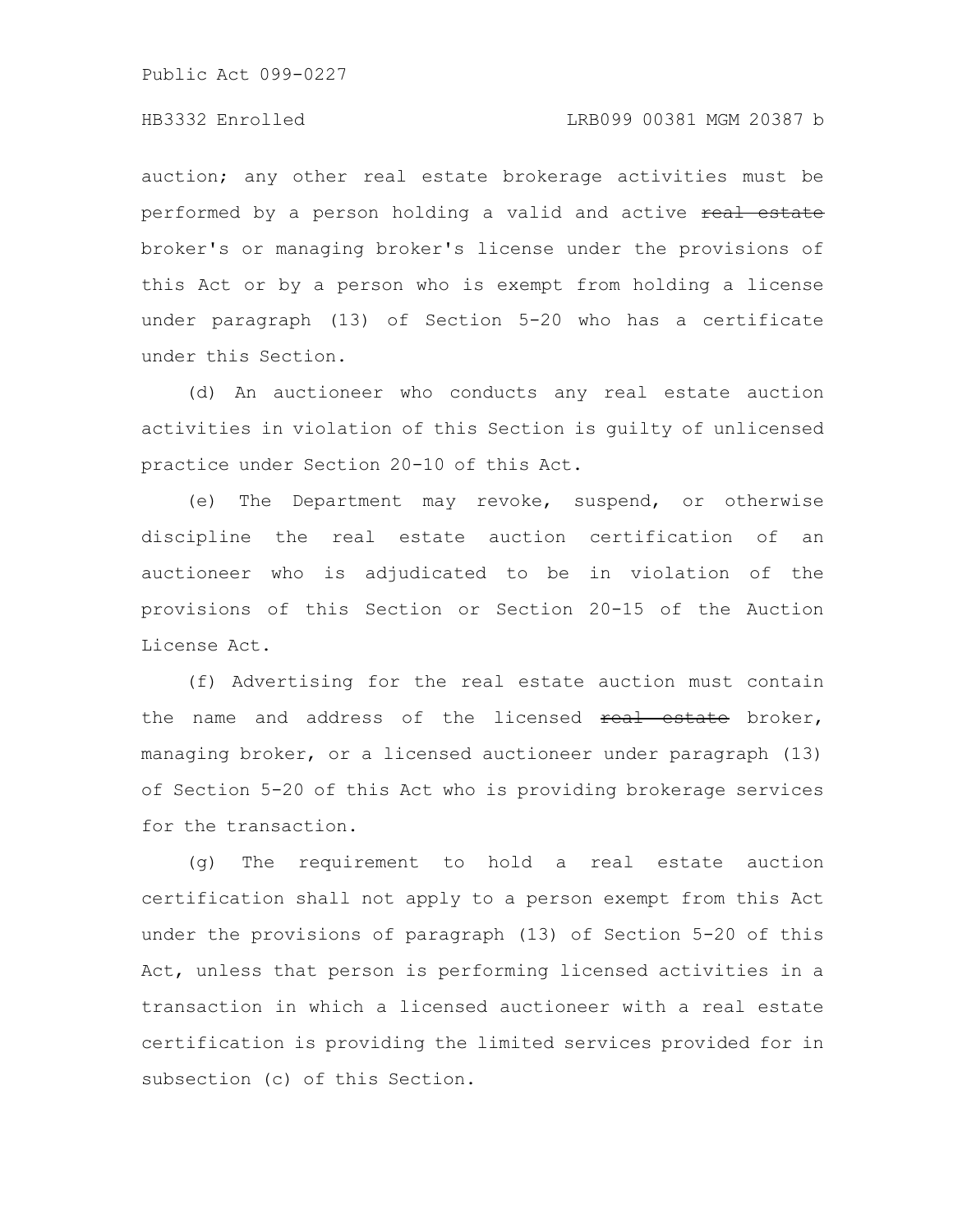### HB3332 Enrolled LRB099 00381 MGM 20387 b

(h) Nothing in this Section shall require a person licensed under this Act as a real estate broker or managing broker to obtain a real estate auction certification in order to auction real estate.

(i) The Department may adopt rules to implement this Section.

(Source: P.A. 98-553, eff. 1-1-14; 98-756, eff. 7-16-14.)

(225 ILCS 454/5-35)

(Section scheduled to be repealed on January 1, 2020)

Sec. 5-35. Examination; managing broker, broker, salesperson, or leasing agent.

(a) The Department shall authorize examinations at such times and places as it may designate. The examination shall be of a character to give a fair test of the qualifications of the applicant to practice as a managing broker, broker, salesperson, or leasing agent. Applicants for examination as a managing broker, broker, salesperson, or leasing agent shall be required to pay, either to the Department or the designated testing service, a fee covering the cost of providing the examination. Failure to appear for the examination on the scheduled date, at the time and place specified, after the applicant's application for examination has been received and acknowledged by the Department or the designated testing service, shall result in the forfeiture of the examination fee. An applicant shall be eligible to take the examination only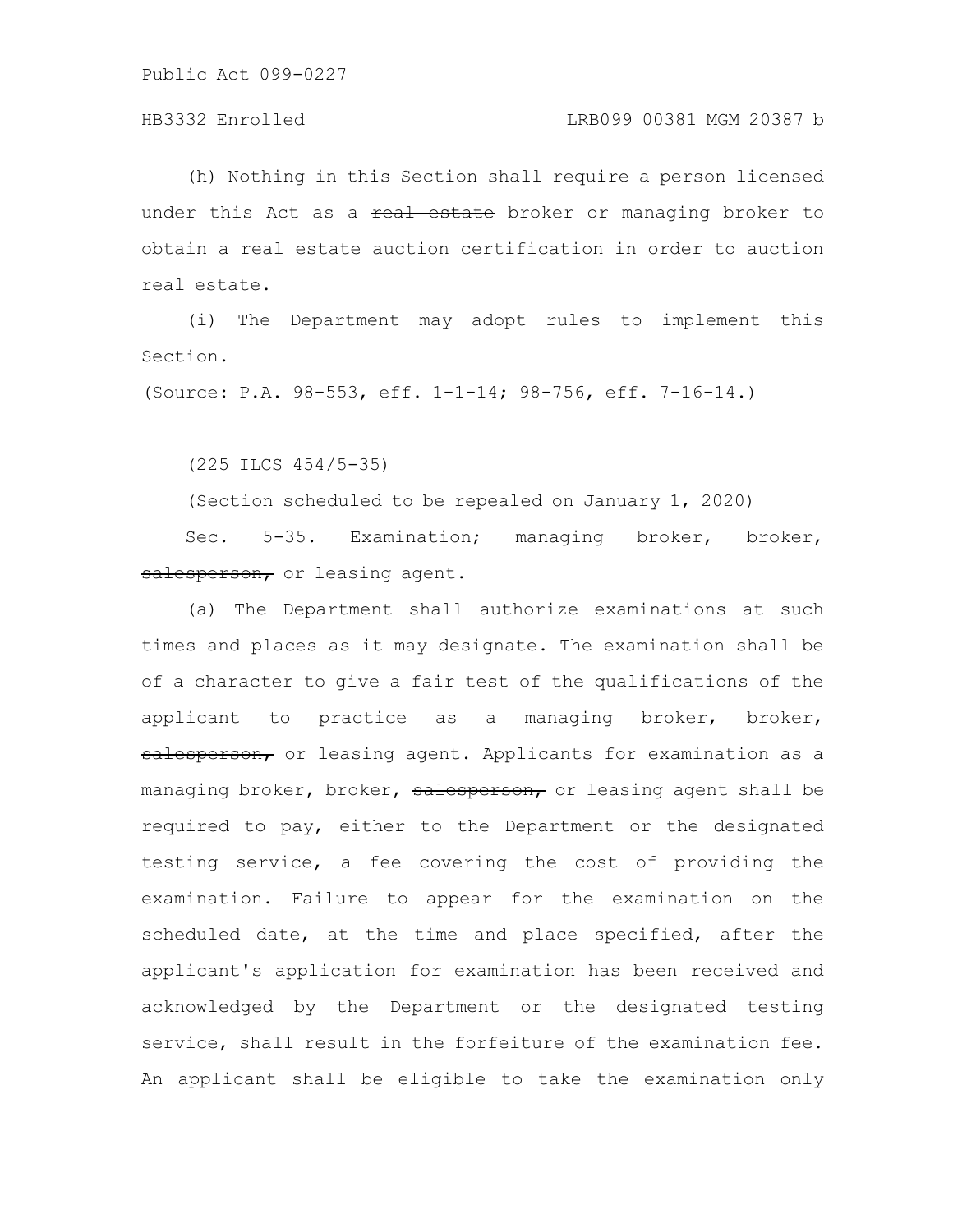after successfully completing the education requirements and attaining the minimum age provided for in Article 5 of this Act. Each applicant shall be required to establish compliance with the eligibility requirements in the manner provided by the rules promulgated for the administration of this Act.

(b) If a person who has received a passing score on the written examination described in this Section fails to file an application and meet all requirements for a license under this Act within one year after receiving a passing score on the examination, credit for the examination shall terminate. The person thereafter may make a new application for examination.

(c) If an applicant has failed an examination 4 times, the applicant must repeat the pre-license education required to sit for the examination. For the purposes of this Section, the fifth attempt shall be the same as the first. Approved education, as prescribed by this Act for licensure as a managing broker, salesperson or broker, or leasing agent, shall be valid for 4 years after the date of satisfactory completion of the education.

(d) The Department may employ consultants for the purposes of preparing and conducting examinations.

(Source: P.A. 96-856, eff. 12-31-09.)

(225 ILCS 454/5-41)

(Section scheduled to be repealed on January 1, 2020) Sec. 5-41. Change of address. A licensee shall notify the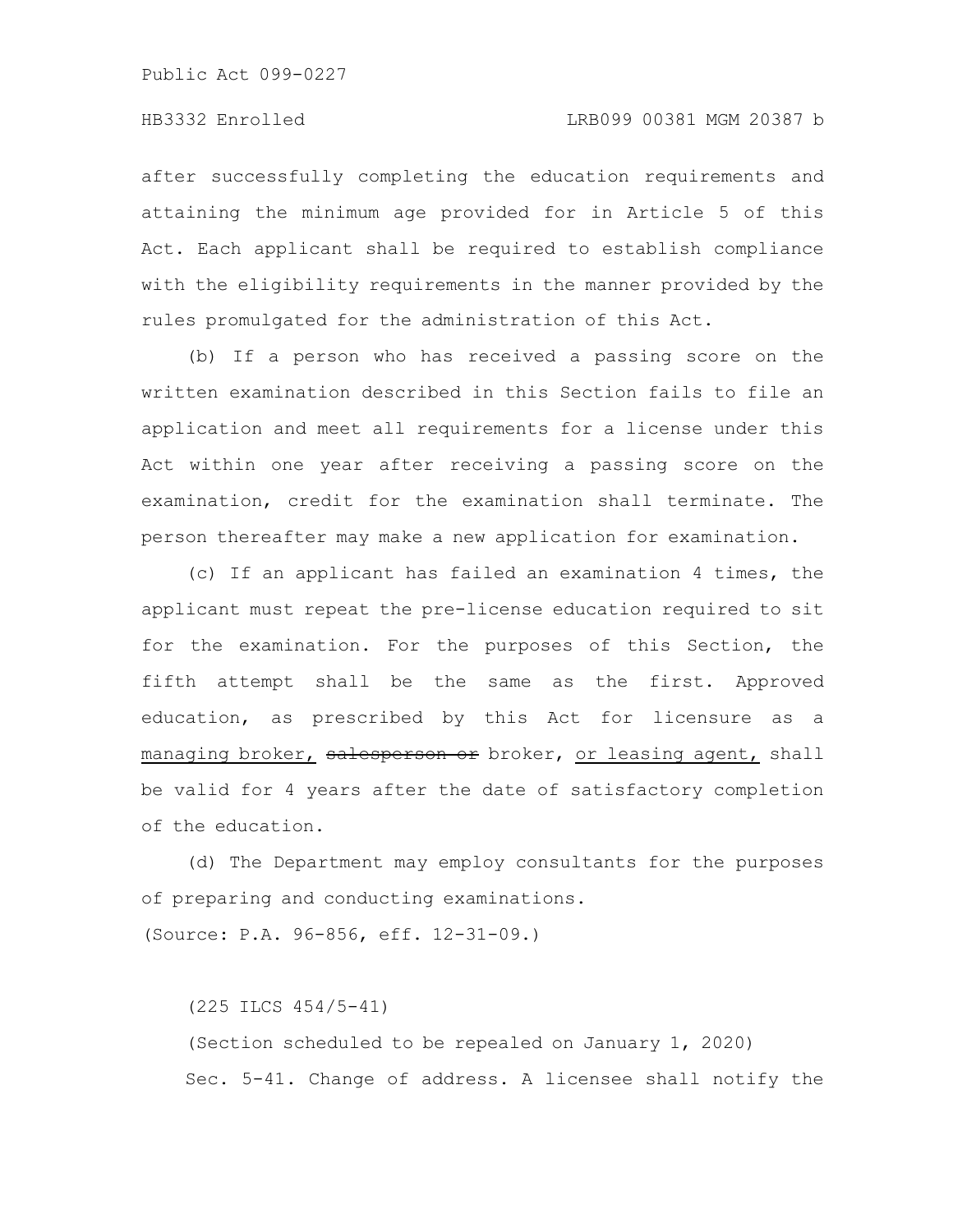Department of the address or addresses, and of every change of address, where the licensee practices as a leasing agent, salesperson, broker or managing broker.

(Source: P.A. 96-856, eff. 12-31-09.)

(225 ILCS 454/5-50)

(Section scheduled to be repealed on January 1, 2020)

Sec. 5-50. Expiration and renewal of managing broker, broker, salesperson, or leasing agent license; sponsoring broker; register of licensees; pocket card.

(a) The expiration date and renewal period for each license issued under this Act shall be set by rule, except that the first renewal period ending after the effective date of this Act for those licensed as a salesperson shall be extended through April 30, 2012. Except as otherwise provided in this Section, the holder of a license may renew the license within 90 days preceding the expiration date thereof by completing the continuing education required by this Act and paying the fees specified by rule.

(b) An individual whose first license is that of a broker received after April 30, 2011, must provide evidence of having completed 30 hours of post-license education in courses approved by the Advisory Council, 15 hours of which must consist of situational and case studies presented in the classroom or by other interactive delivery method between the instructor and the students, and personally take and pass an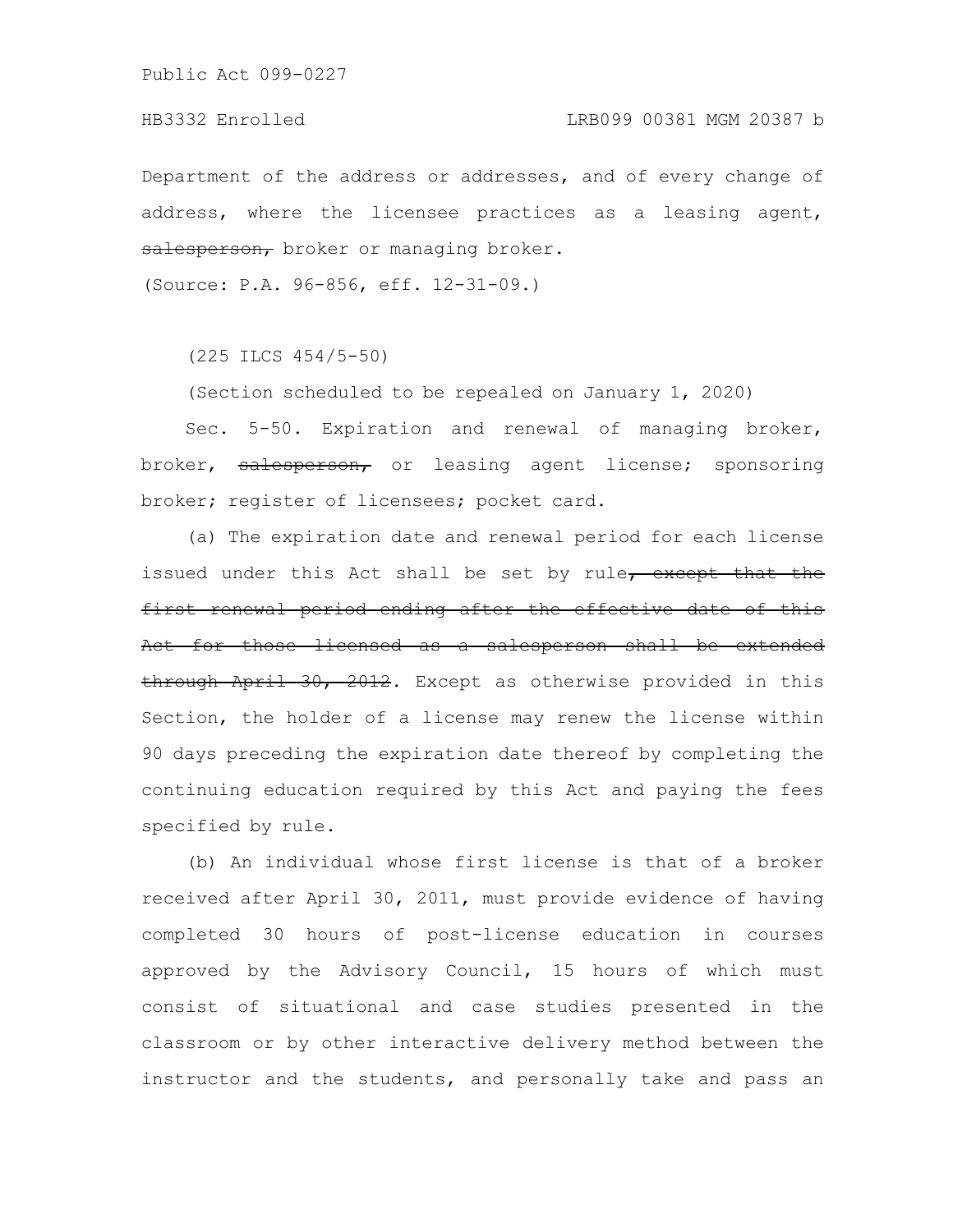examination approved by the Department prior to the first renewal of their broker's license.

(c) Any salesperson until April 30, 2011 or any managing broker, broker, or leasing agent whose license under this Act has expired shall be eligible to renew the license during the 2-year period following the expiration date, provided the managing broker, broker, salesperson, or leasing agent pays the fees as prescribed by rule and completes continuing education and other requirements provided for by the Act or by rule. Beginning on May 1, 2012, a managing broker licensee, broker, or leasing agent whose license has been expired for more than 2 years but less than 5 years may have it restored by (i) applying to the Department, (ii) paying the required fee, (iii) completing the continuing education requirements for the most recent pre-renewal period that ended prior to the date of the application for reinstatement, and (iv) filing acceptable proof of fitness to have his or her license restored, as set by rule. A managing broker, broker, or leasing agent whose license has been expired for more than 5 years shall be required to meet the requirements for a new license.

(d) Notwithstanding any other provisions of this Act to the contrary, any managing broker, broker, salesperson, or leasing agent whose license expired while he or she was (i) on active duty with the Armed Forces of the United States or called into service or training by the state militia, (ii) engaged in training or education under the supervision of the United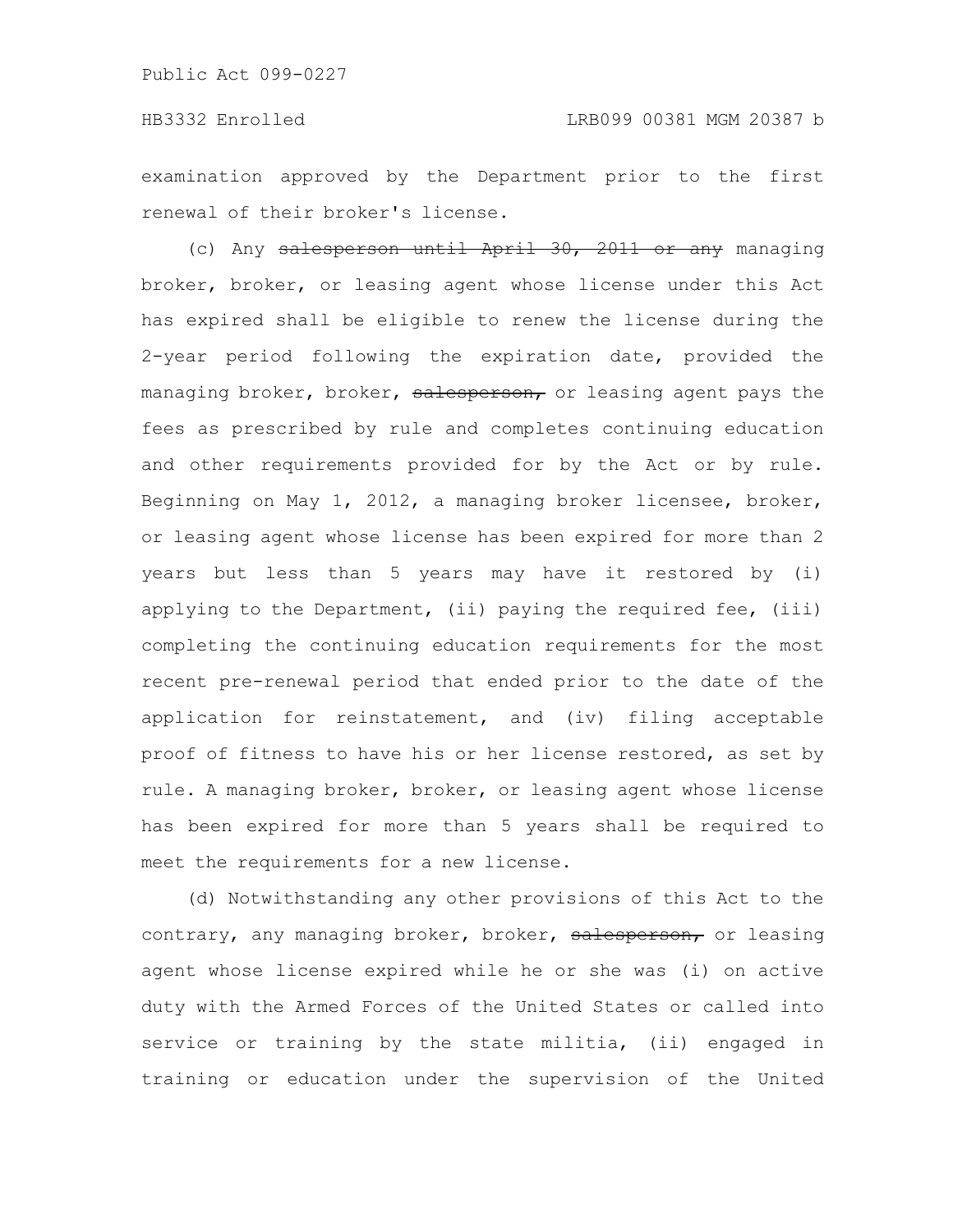States preliminary to induction into military service, or (iii) serving as the Coordinator of Real Estate in the State of Illinois or as an employee of the Department may have his or her license renewed, reinstated or restored without paying any lapsed renewal fees if within 2 years after the termination of the service, training or education by furnishing the Department with satisfactory evidence of service, training, or education and it has been terminated under honorable conditions.

(e) The Department shall establish and maintain a register of all persons currently licensed by the State and shall issue and prescribe a form of pocket card. Upon payment by a licensee of the appropriate fee as prescribed by rule for engagement in the activity for which the licensee is qualified and holds a license for the current period, the Department shall issue a pocket card to the licensee. The pocket card shall be verification that the required fee for the current period has been paid and shall indicate that the person named thereon is licensed for the current renewal period as a managing broker, broker, salesperson, or leasing agent as the case may be. The pocket card shall further indicate that the person named thereon is authorized by the Department to engage in the licensed activity appropriate for his or her status (managing broker, broker, salesperson, or leasing agent). Each licensee shall carry on his or her person his or her pocket card or, if such pocket card has not yet been issued, a properly issued sponsor card when engaging in any licensed activity and shall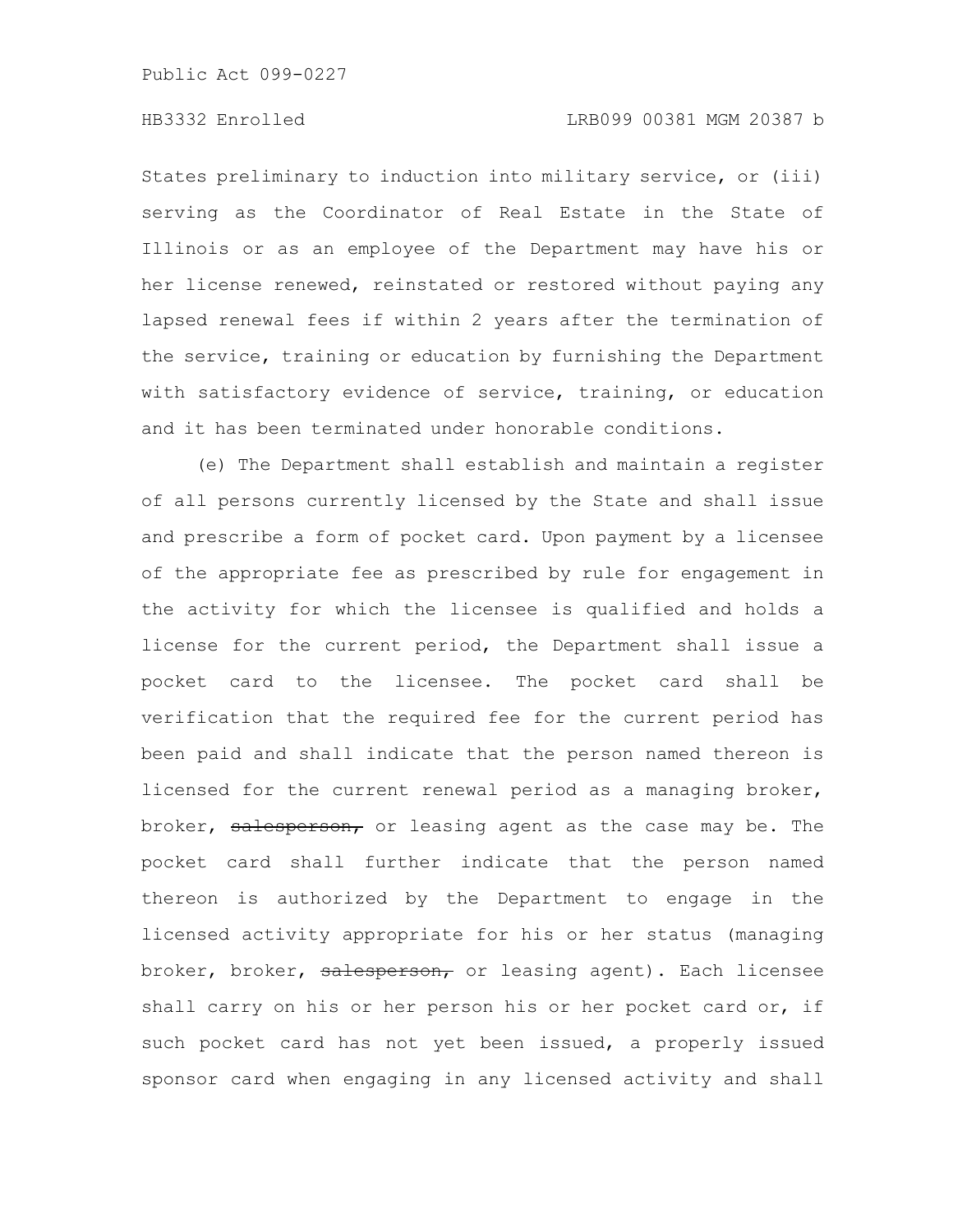display the same on demand.

(f) The Department shall provide to the sponsoring broker a notice of renewal for all sponsored licensees by mailing the notice to the sponsoring broker's address of record, or, at the Department's discretion, by an electronic means as provided for by rule.

(g) Upon request from the sponsoring broker, the Department shall make available to the sponsoring broker, either by mail or by an electronic means at the discretion of the Department, a listing of licensees under this Act who, according to the records of the Department, are sponsored by that broker. Every licensee associated with or employed by a broker whose license is revoked, suspended, terminated, or expired shall be considered as inoperative until such time as the sponsoring broker's license is reinstated or renewed, or the licensee changes employment as set forth in subsection (c) of Section 5-40 of this Act.

(Source: P.A. 98-531, eff. 8-23-13.)

(Section scheduled to be repealed on January 1, 2020)

Sec. 5-60. Managing broker licensed in another state; broker licensed in another state; salesperson licensed in another state; reciprocal agreements; agent for service of process.

(a) Effective May 1, 2011, a managing broker's license may

<sup>(225</sup> ILCS 454/5-60)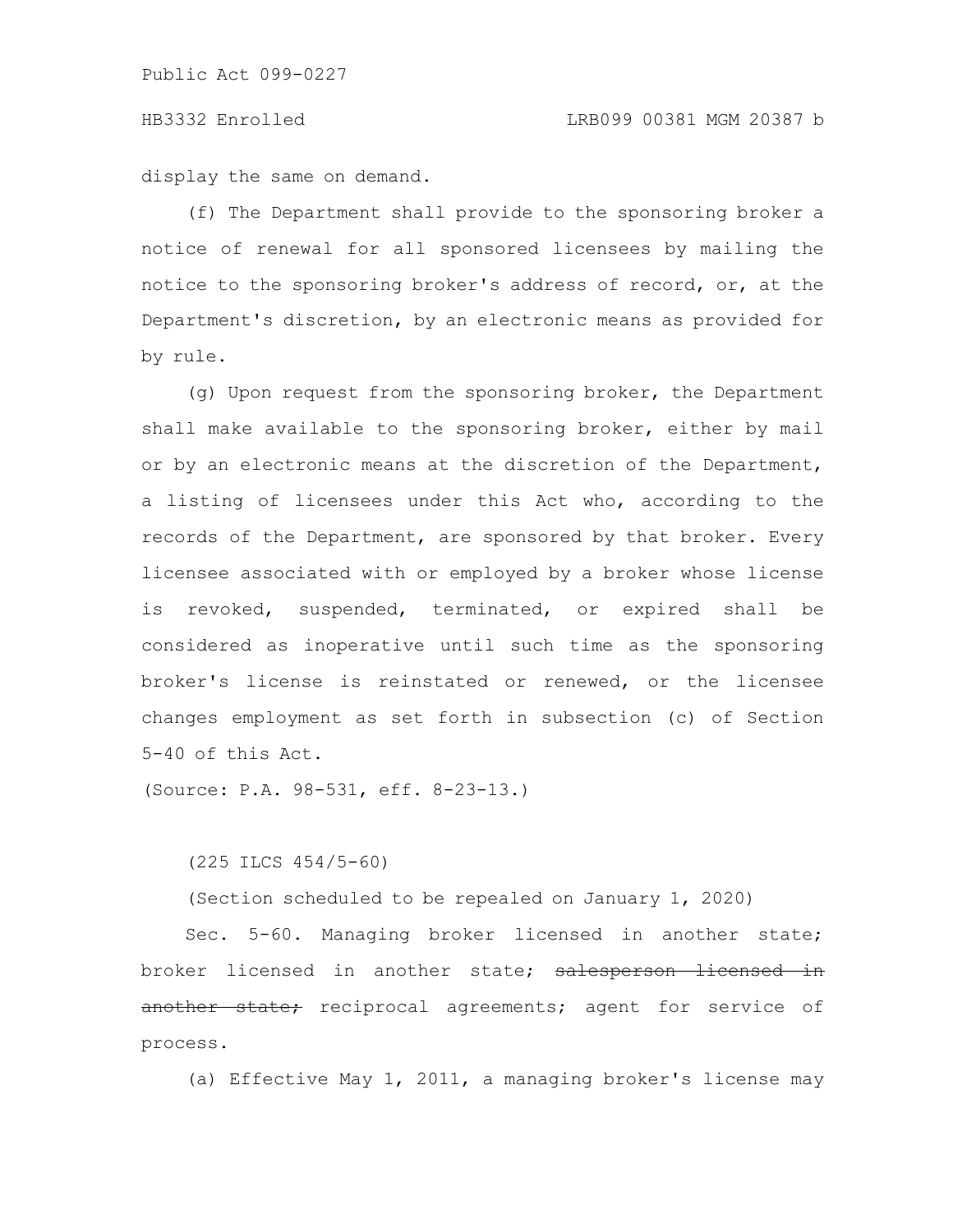be issued by the Department to a managing broker or its equivalent licensed under the laws of another state of the United States, under the following conditions:

(1) the managing broker holds a managing broker's license in a state that has entered into a reciprocal agreement with the Department;

(2) the standards for that state for licensing as a managing broker are substantially equal to or greater than the minimum standards in the State of Illinois;

(3) the managing broker has been actively practicing as a managing broker in the managing broker's state of licensure for a period of not less than 2 years, immediately prior to the date of application;

(4) the managing broker furnishes the Department with a statement under seal of the proper licensing authority of the state in which the managing broker is licensed showing that the managing broker has an active managing broker's license, that the managing broker is in good standing, and that no complaints are pending against the managing broker in that state;

(5) the managing broker passes a test on Illinois specific real estate brokerage laws; and

(6) the managing broker was licensed by an examination in the state that has entered into a reciprocal agreement with the Department.

(b) A broker's license may be issued by the Department to a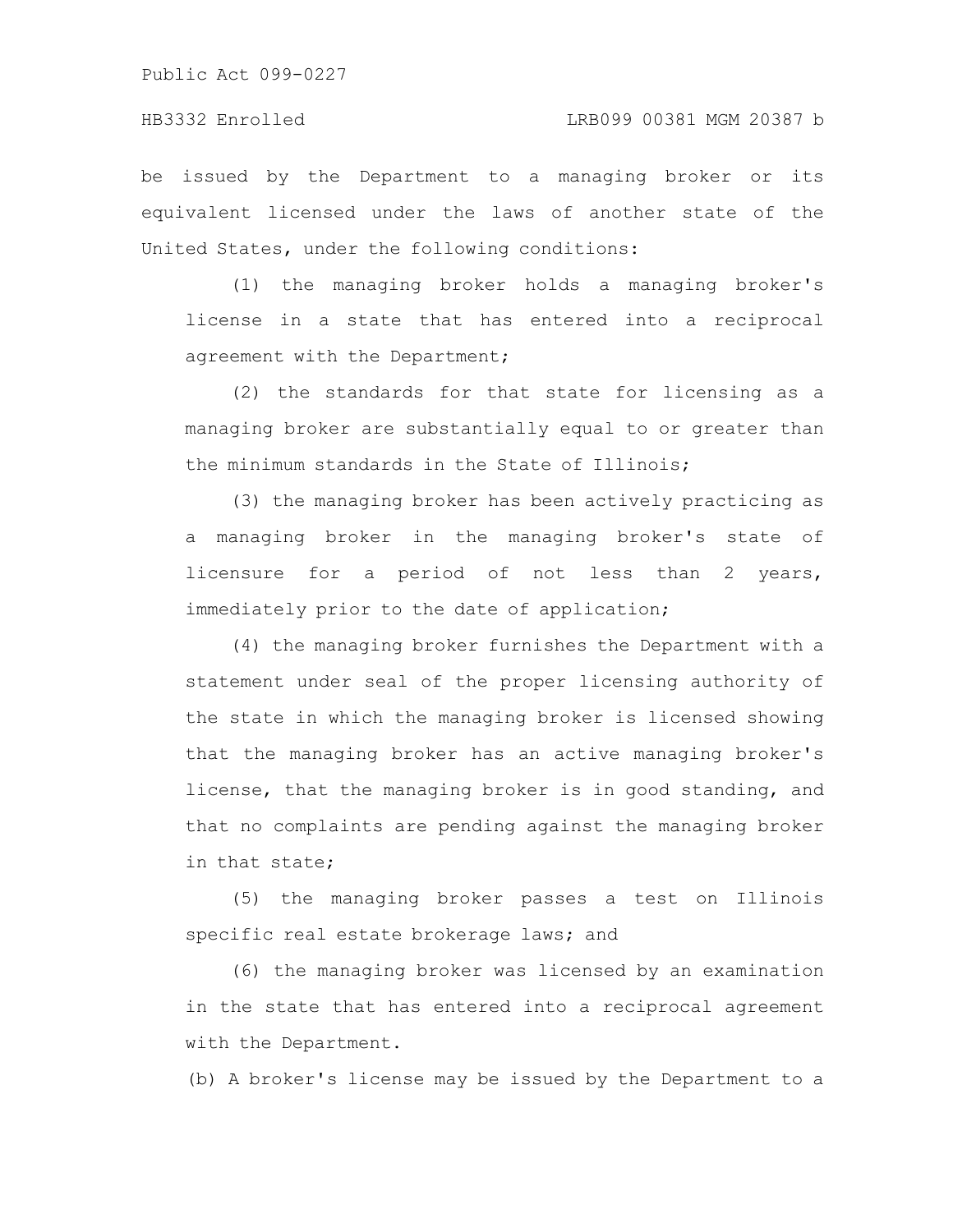broker or its equivalent licensed under the laws of another state of the United States, under the following conditions:

(1) the broker holds a broker's license in a state that has entered into a reciprocal agreement with the Department;

(2) the standards for that state for licensing as a broker are substantially equivalent to or greater than the minimum standards in the State of Illinois;

(3) if the application is made prior to May 1, 2012, then the broker has been actively practicing as a broker in the broker's state of licensure for a period of not less than 2 years, immediately prior to the date of application;

(4) the broker furnishes the Department with a statement under seal of the proper licensing authority of the state in which the broker is licensed showing that the broker has an active broker's license, that the broker is in good standing, and that no complaints are pending against the broker in that state;

(5) the broker passes a test on Illinois specific real estate brokerage laws; and

(6) the broker was licensed by an examination in a state that has entered into a reciprocal agreement with the Department.

(c) <u>(Blank).</u> <del>Prior to May 1, 2011, a salesperson</del> the discretion of the Department, be issued a salesperson's cense provided all of the following conditions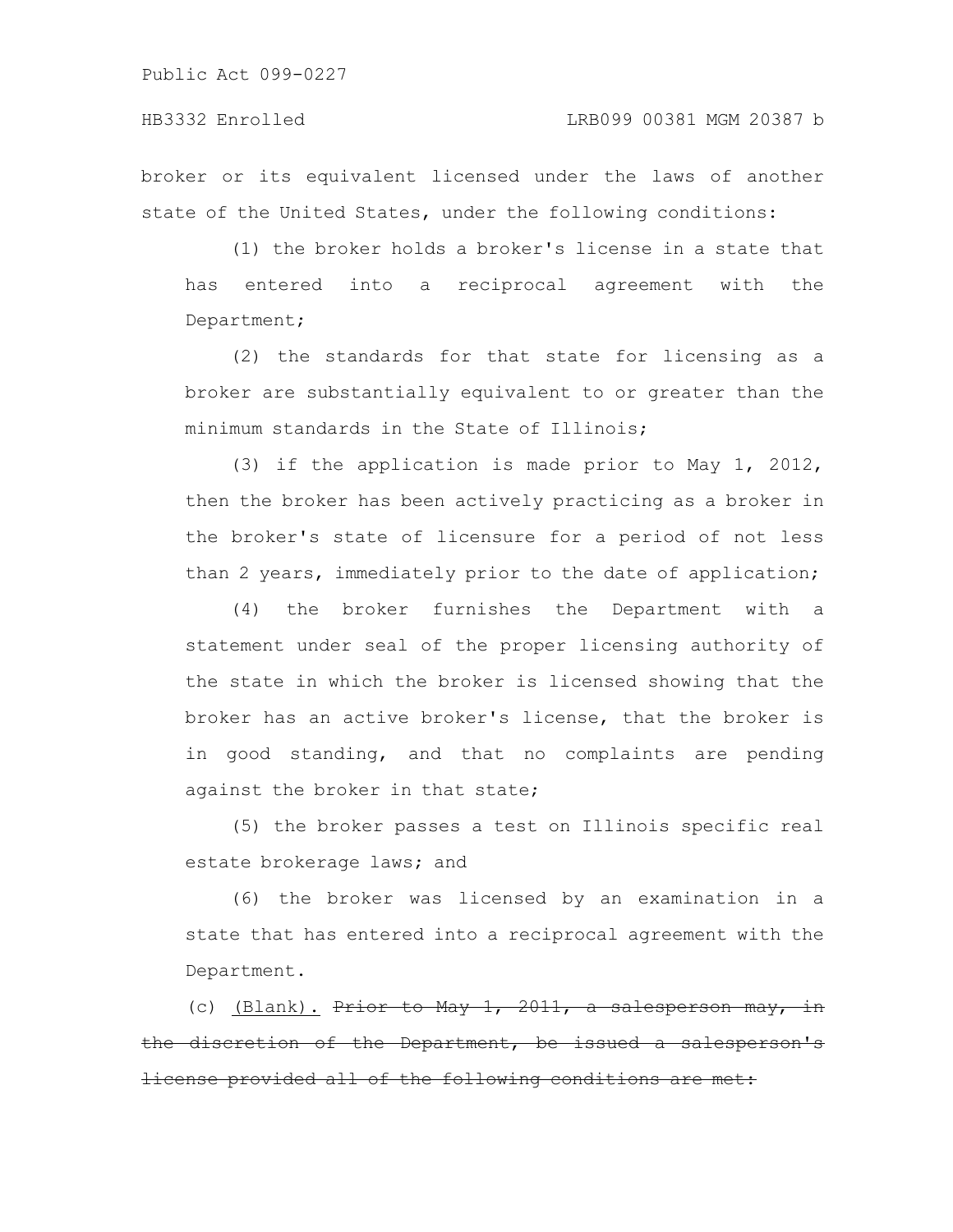$(1)$  the salesperson maintains an active license state that has entered into a reciprocal agreement Department;

(2) the salesperson passes a test on Illi real estate brokerage laws; and

 $(3)$  the salesperson was licensed by an examination the state that has entered into a reciprocal agreement the Department.

The broker with whom the salesperson is associated shall comply with the provisions of this Act and issue the salesperson a sponsor card upon the form provided by the Department.

(d) As a condition precedent to the issuance of a license to a managing broker $\tau$  or broker $\tau$  or salesperson pursuant to this Section, the managing broker or broker salesperson shall agree in writing to abide by all the provisions of this Act with respect to his or her real estate activities within the State of Illinois and submit to the jurisdiction of the Department as provided in this Act. The agreement shall be filed with the Department and shall remain in force for so long as the managing broker, or broker  $er$  salesperson is licensed by this State and thereafter with respect to acts or omissions committed while licensed as a managing broker or broker salesperson in this State.

(e) Prior to the issuance of any license to any managing broker<sub>r</sub> or broker, or salesperson licensed pursuant to this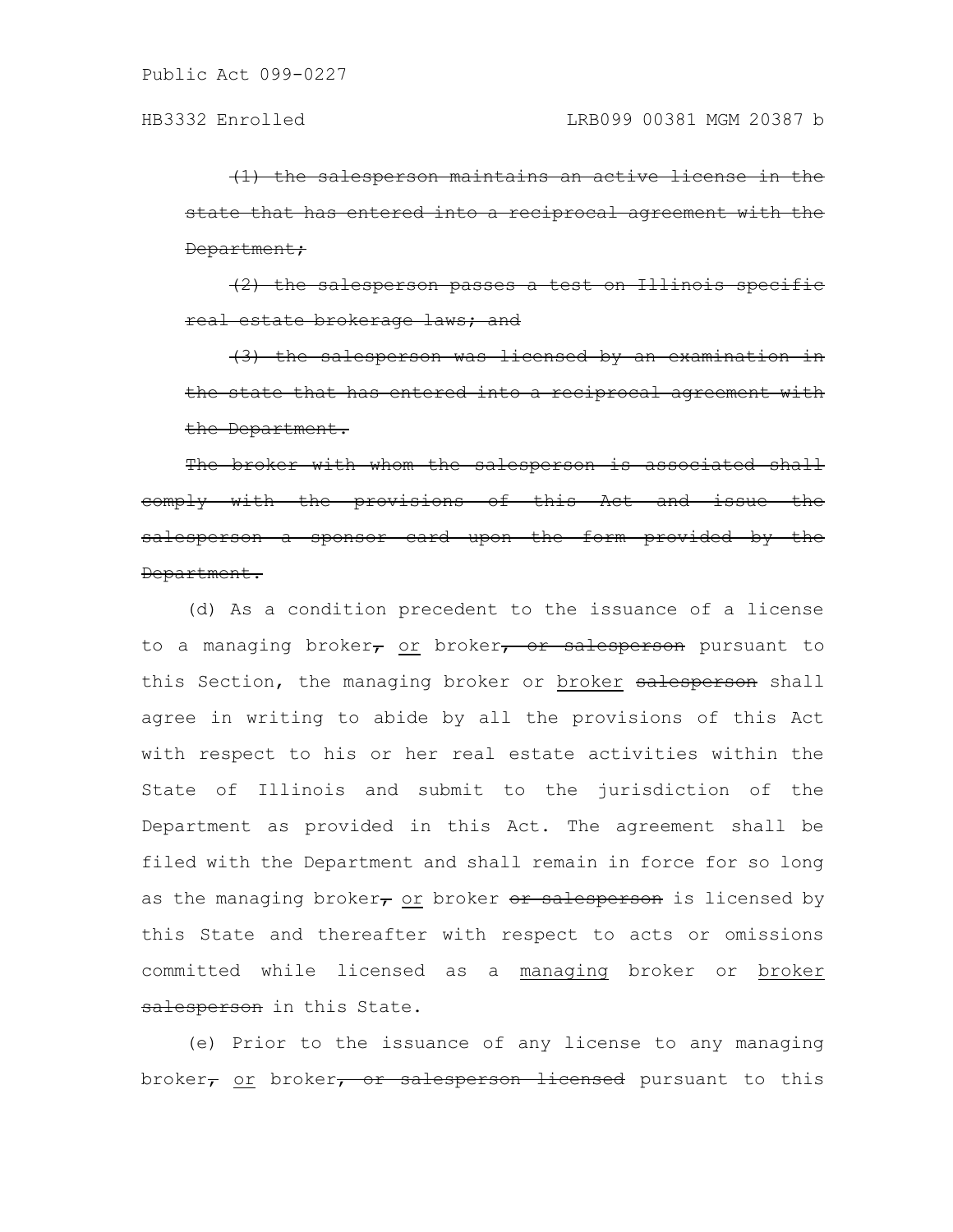# HB3332 Enrolled LRB099 00381 MGM 20387 b

Section, verification of active licensure issued for the conduct of such business in any other state must be filed with the Department by the managing broker, or broker,  $\Theta$ salesperson, and the same fees must be paid as provided in this Act for the obtaining of a managing broker's, or broker's  $e\rightarrow$ salesperson's license in this State.

(f) Licenses previously granted under reciprocal agreements with other states shall remain in force so long as the Department has a reciprocal agreement with the state that includes the requirements of this Section, unless that license is suspended, revoked, or terminated by the Department for any reason provided for suspension, revocation, or termination of a resident licensee's license. Licenses granted under reciprocal agreements may be renewed in the same manner as a resident's license.

(g) Prior to the issuance of a license to a nonresident managing broker, or broker  $\Theta$ r salesperson, the managing broker, or broker or salesperson shall file with the Department a designation in writing that appoints the Secretary to act as his or her agent upon whom all judicial and other process or legal notices directed to the managing broker $_{\tau}$  or broker  $_{\text{eff}}$ salesperson may be served. Service upon the agent so designated shall be equivalent to personal service upon the licensee. Copies of the appointment, certified by the Secretary, shall be deemed sufficient evidence thereof and shall be admitted in evidence with the same force and effect as the original thereof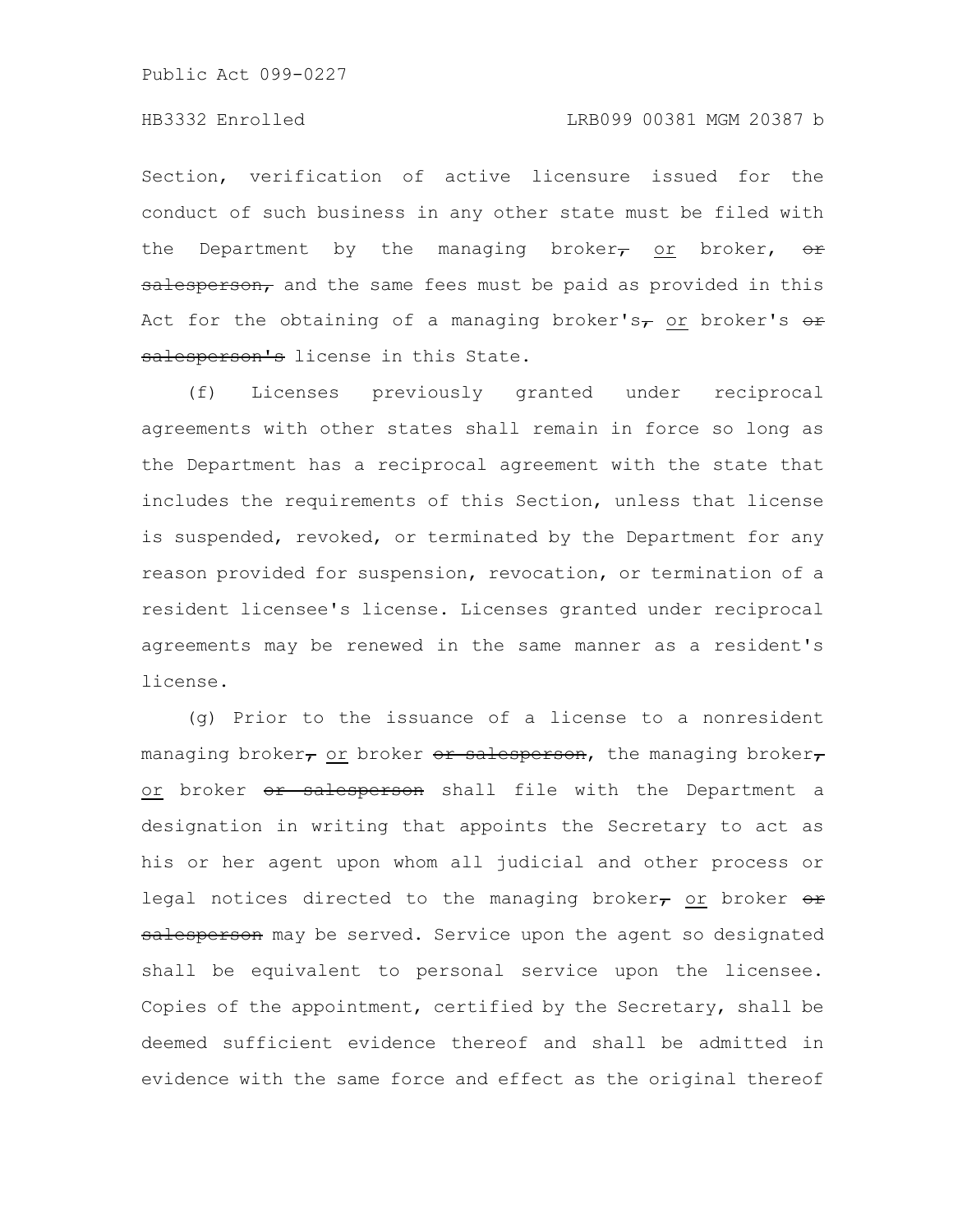# HB3332 Enrolled LRB099 00381 MGM 20387 b

might be admitted. In the written designation, the managing broker $\tau$  or broker  $e\tau$  salesperson shall agree that any lawful process against the licensee that is served upon the agent shall be of the same legal force and validity as if served upon the licensee and that the authority shall continue in force so long as any liability remains outstanding in this State. Upon the receipt of any process or notice, the Secretary shall forthwith mail a copy of the same by certified mail to the last known business address of the licensee.

(h) Any person holding a valid license under this Section shall be eligible to obtain a resident managing broker's license<sub>7</sub> or a broker's license<sub>7</sub> or, prior to May 1, 2011, a salesperson's license without examination should that person change their state of domicile to Illinois and that person otherwise meets the qualifications for licensure under this Act.

(Source: P.A. 96-856, eff. 12-31-09.)

(225 ILCS 454/5-70)

(Section scheduled to be repealed on January 1, 2020)

Sec. 5-70. Continuing education requirement; managing broker, or broker, or salesperson.

(a) The requirements of this Section apply to all managing brokers<sub>7</sub> and brokers<sub>7</sub> and salespersons.

(b) Except as otherwise provided in this Section, each person who applies for renewal of his or her license as a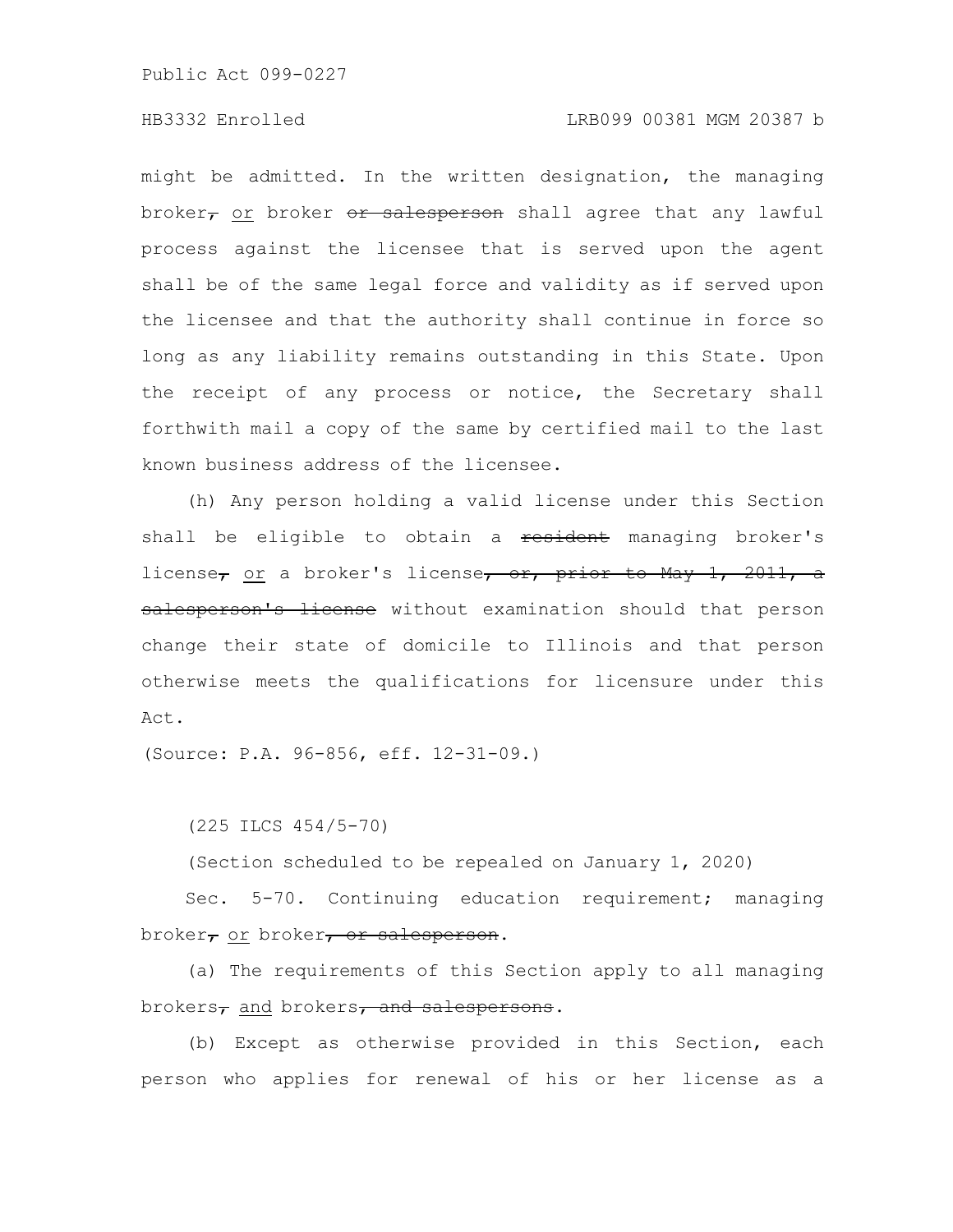managing broker<sub>7</sub> or real estate broker<sub>7</sub> or real estate salesperson must successfully complete 6 hours of real estate continuing education courses approved by the Advisory Council for each year of the pre-renewal period. Broker licensees successfully complete a 6-hour broker management continuing education course approved by the Department for the pre-renewal period ending April 30, 2010. In addition, beginning with the pre-renewal period for managing broker licensees that begins after the effective date of this Act, those licensees renewing or obtaining a managing broker's license must successfully complete a 12-hour broker management continuing education course approved by the Department each pre-renewal period. The broker management continuing education course must be completed in the classroom or by other interactive delivery method between the instructor and the students. Successful completion of the course shall include achieving a passing score as provided by rule on a test developed and administered in accordance with rules adopted by the Department. No license may be renewed except upon the successful completion of the required courses or their equivalent or upon a waiver of those requirements for good cause shown as determined by the Secretary with the recommendation of the Advisory Council. The requirements of this Article are applicable to all managing brokers<sub>7</sub> and brokers<sub>7</sub> and salespersons except those managing brokers and brokers salespersons who, during the pre-renewal period: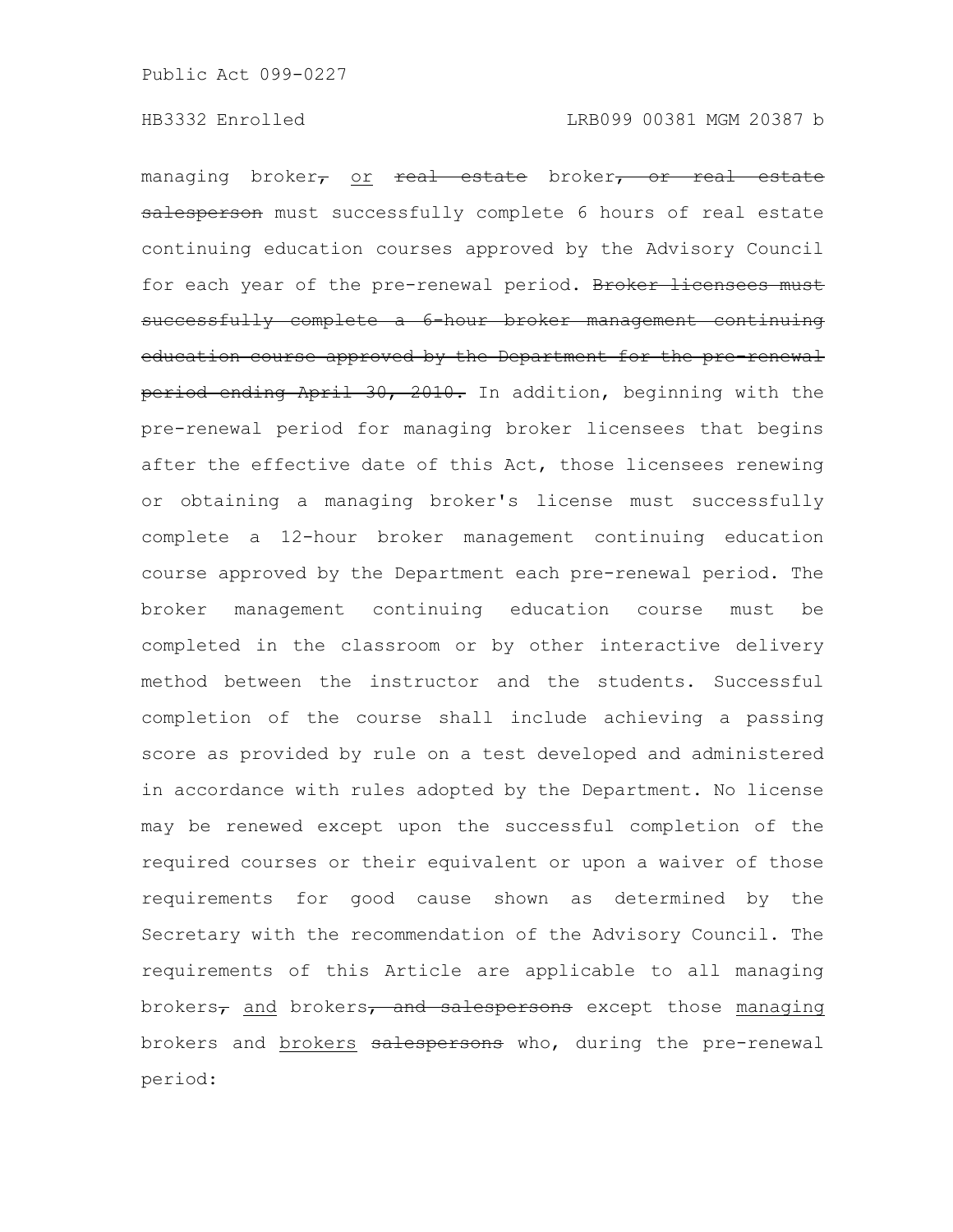(1) serve in the armed services of the United States;

(2) serve as an elected State or federal official;

(3) serve as a full-time employee of the Department; or

(4) are admitted to practice law pursuant to Illinois Supreme Court rule.

(c) (Blank). A person licensed as a salesperson as of April 30, 2011 shall not be required to complete the 18 hours of continuing education for the pre-renewal period ending April 30, 2012 if that person takes the 30-hour post-licensing course to obtain a broker's license. A person licensed as a broker as of April 30, 2011 shall not be required to complete the 12 hours of broker management continuing education for the pre-renewal period ending April 30, 2012, unless that person passes the proficiency exam provided for in Section 5this Act to qualify for a managing broker's license.

(d) A person receiving an initial license during the 90 days before the renewal date shall not be required to complete the continuing education courses provided for in subsection (b) of this Section as a condition of initial license renewal.

(e) The continuing education requirement for salespersons, brokers and managing brokers shall consist of a core curriculum and an elective curriculum, to be established by the Advisory Council. In meeting the continuing education requirements of this Act, at least 3 hours per year or their equivalent, 6 hours for each two-year pre-renewal period, shall be required to be completed in the core curriculum. In establishing the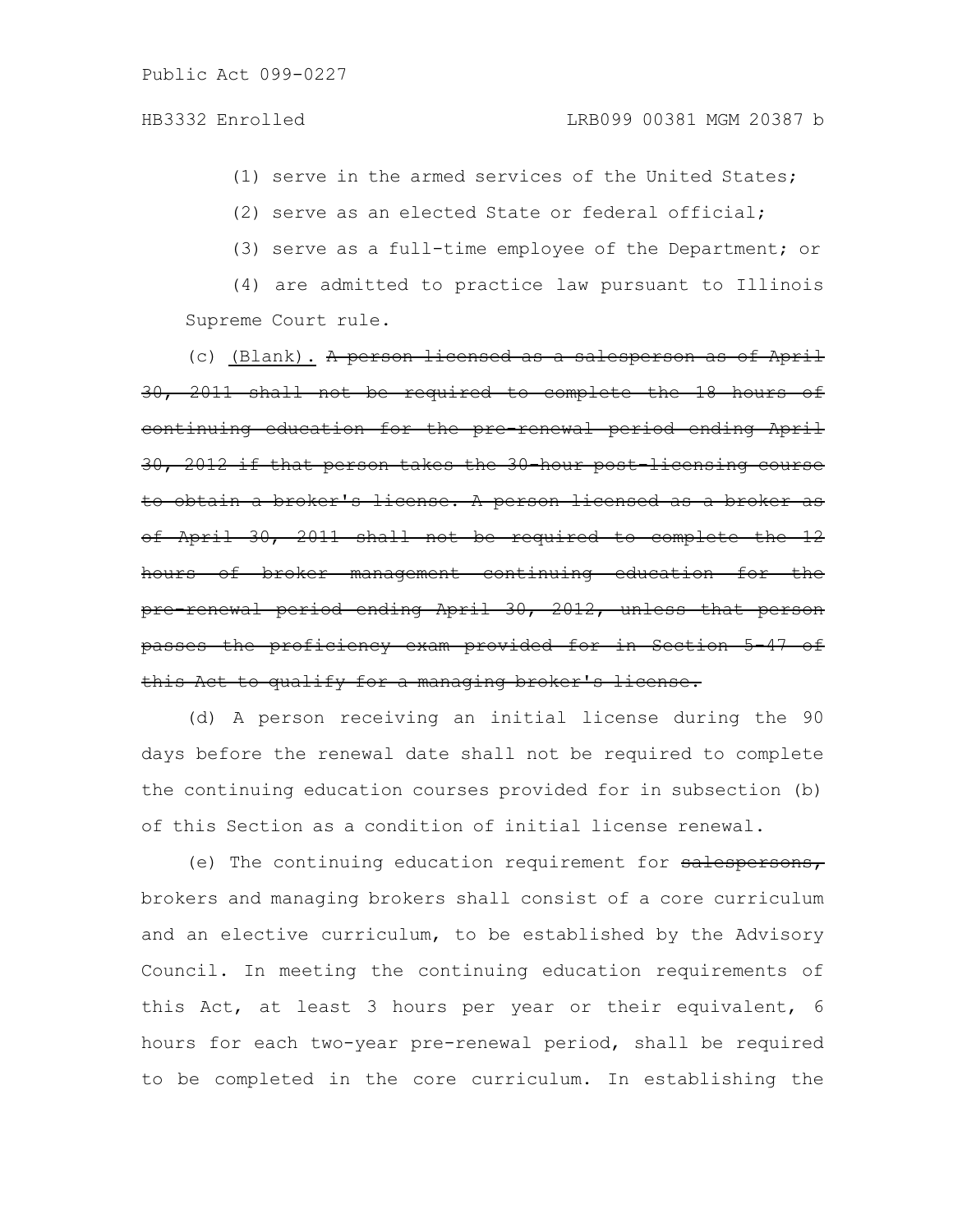# HB3332 Enrolled LRB099 00381 MGM 20387 b

core curriculum, the Advisory Council shall consider subjects that will educate licensees on recent changes in applicable laws and new laws and refresh the licensee on areas of the license law and the Department policy that the Advisory Council deems appropriate, and any other areas that the Advisory Council deems timely and applicable in order to prevent violations of this Act and to protect the public. In establishing the elective curriculum, the Advisory Council shall consider subjects that cover the various aspects of the practice of real estate that are covered under the scope of this Act. However, the elective curriculum shall not include any offerings referred to in Section 5-85 of this Act.

(f) The subject areas of continuing education courses approved by the Advisory Council may include without limitation the following:

- (1) license law and escrow;
- (2) antitrust;
- (3) fair housing;
- (4) agency;
- (5) appraisal;
- (6) property management;
- (7) residential brokerage;
- (8) farm property management;
- (9) rights and duties of sellers, buyers, and brokers;
- (10) commercial brokerage and leasing; and
- (11) real estate financing.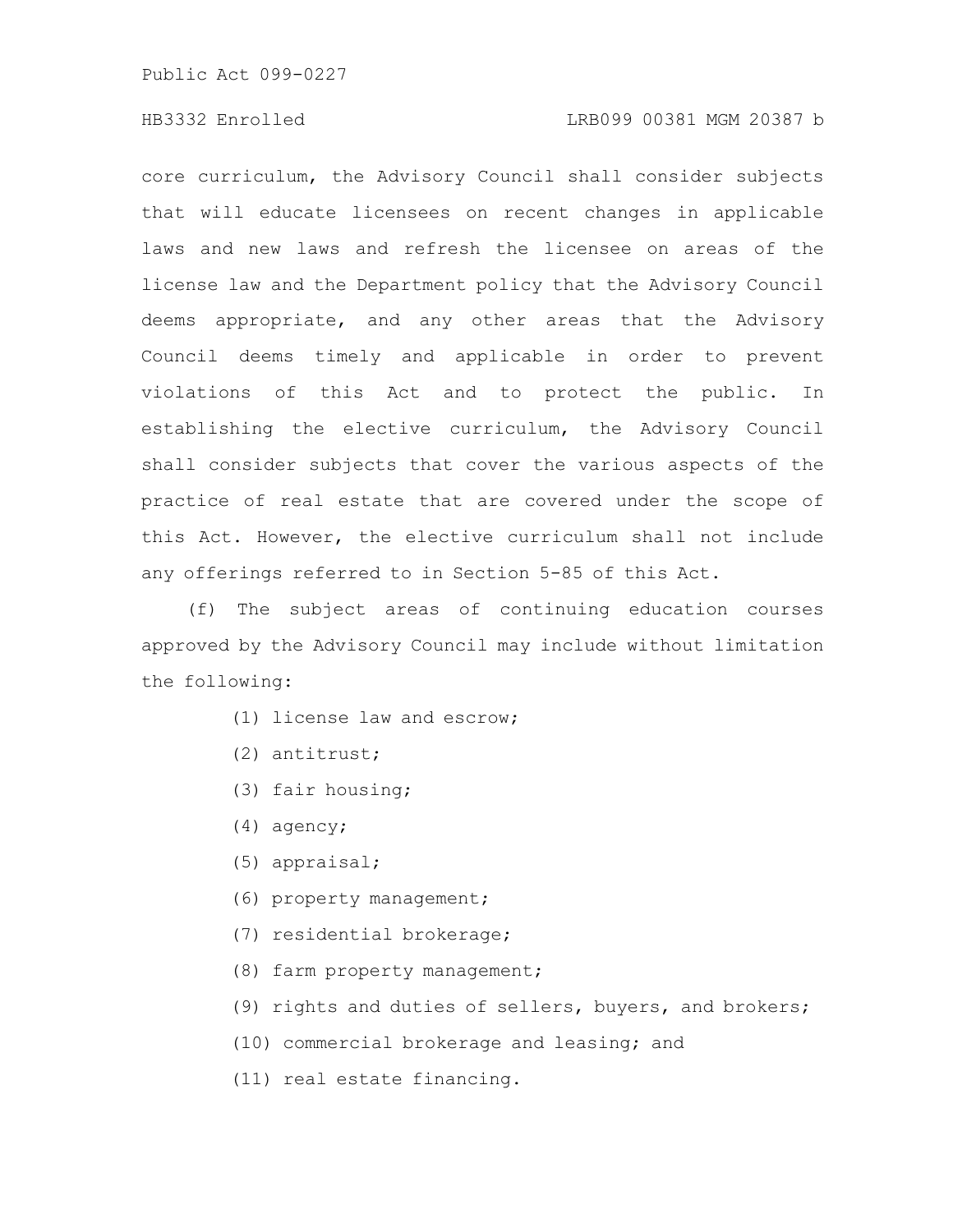## HB3332 Enrolled LRB099 00381 MGM 20387 b

(g) In lieu of credit for those courses listed in subsection (f) of this Section, credit may be earned for serving as a licensed instructor in an approved course of continuing education. The amount of credit earned for teaching a course shall be the amount of continuing education credit for which the course is approved for licensees taking the course.

(h) Credit hours may be earned for self-study programs approved by the Advisory Council.

(i) A managing broker or broker salesperson may earn credit for a specific continuing education course only once during the prerenewal period.

(j) No more than 6 hours of continuing education credit may be taken or earned in one calendar day.

(k) To promote the offering of a uniform and consistent course content, the Department may provide for the development of a single broker management course to be offered by all continuing education providers who choose to offer the broker management continuing education course. The Department may contract for the development of the 12-hour broker management continuing education course with an outside vendor or consultant and, if the course is developed in this manner, the Department or the outside consultant shall license the use of that course to all approved continuing education providers who wish to provide the course.

(l) Except as specifically provided in this Act, continuing education credit hours may not be earned for completion of pre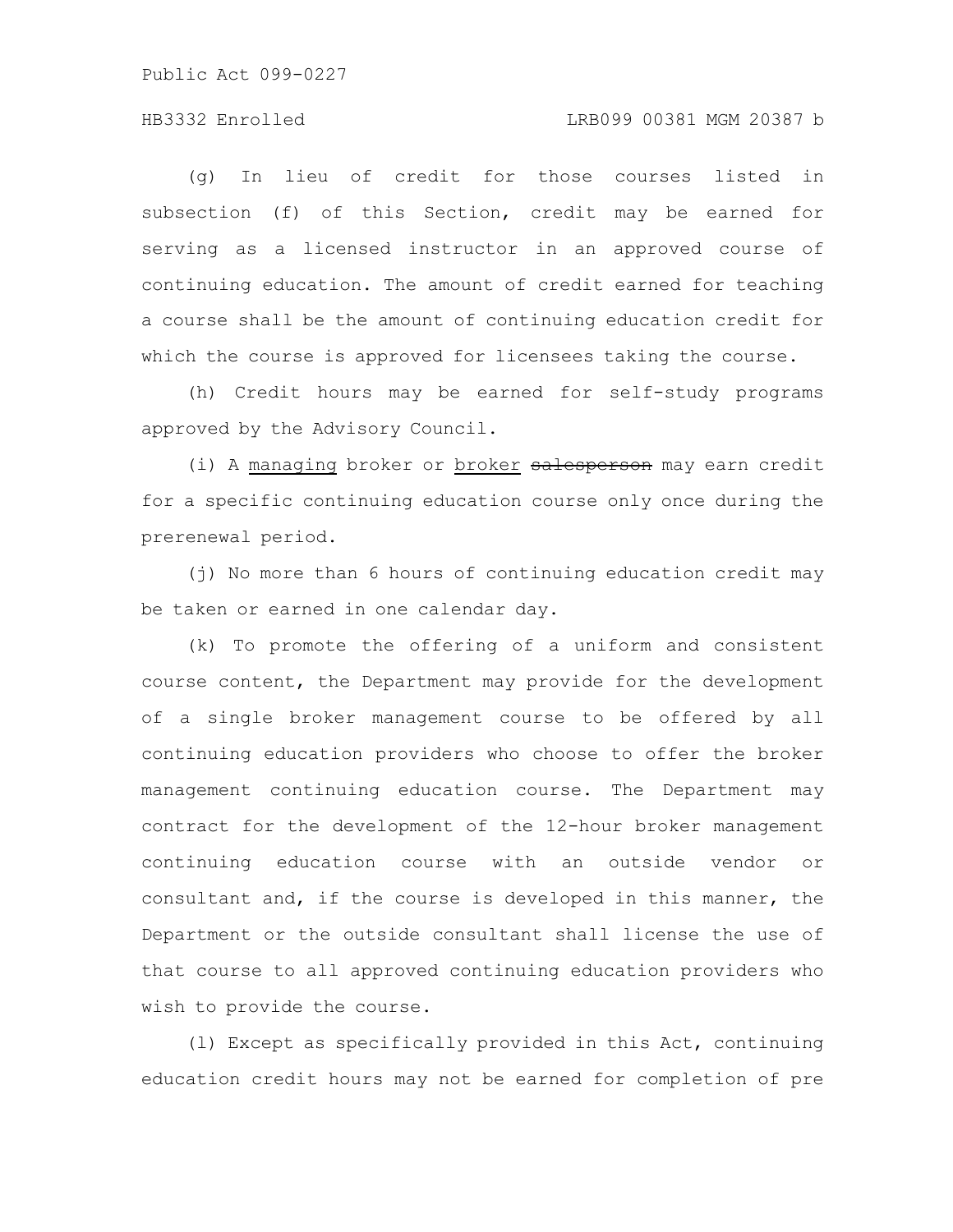#### HB3332 Enrolled LRB099 00381 MGM 20387 b

or post-license courses. The approved 30-hour post-license course for broker licensees shall satisfy the continuing education requirement for the pre-renewal period in which the course is taken. The approved 45-hour brokerage administration and management course shall satisfy the 12-hour broker management continuing education requirement for the pre-renewal period in which the course is taken.

(Source: P.A. 97-1002, eff. 8-17-12; 98-531, eff. 8-23-13.)

(225 ILCS 454/10-10)

(Section scheduled to be repealed on January 1, 2020) Sec. 10-10. Disclosure of compensation.

(a) A licensee must disclose to a client the sponsoring broker's compensation and policy with regard to cooperating with brokers who represent other parties in a transaction.

(b) A licensee must disclose to a client all sources of compensation related to the transaction received by the licensee from a third party.

(c) If a licensee refers a client to a third party in which the licensee has greater than a 1% ownership interest or from which the licensee receives or may receive dividends or other profit sharing distributions, other than a publicly held or traded company, for the purpose of the client obtaining services related to the transaction, then the licensee shall disclose that fact to the client at the time of making the referral.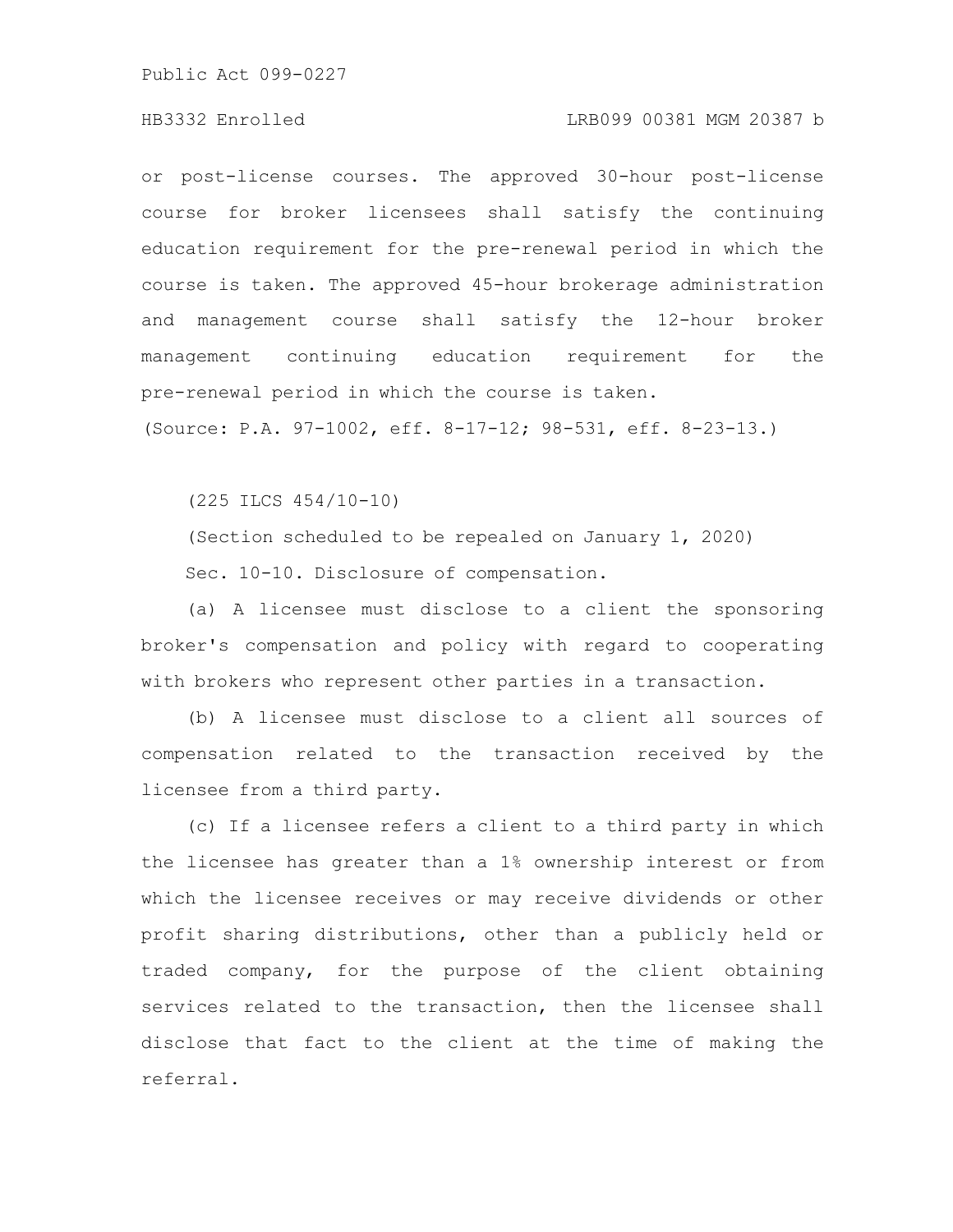## HB3332 Enrolled LRB099 00381 MGM 20387 b

(d) If in any one transaction a sponsoring broker receives compensation from both the buyer and seller or lessee and lessor of real estate, the sponsoring broker shall disclose in writing to a client the fact that the compensation is being paid by both buyer and seller or lessee and lessor.

(e) Nothing in the Act shall prohibit the cooperation with or a payment of compensation to a person not domiciled in this State or country who is licensed as a real estate broker in his or her state or country of domicile or to a resident of a country that does not require a person to be licensed to act as a real estate broker if the person complies with the laws of the country in which that person resides and practices there as a real estate broker.

(Source: P.A. 91-245, eff. 12-31-99; 92-217, eff. 8-2-01.)

(225 ILCS 454/10-15)

(Section scheduled to be repealed on January 1, 2020)

Sec. 10-15. No compensation to persons in violation of Act; compensation to unlicensed persons; consumer.

(a) No compensation may be paid to any unlicensed person in exchange for the person performing licensed activities in violation of this Act.

(b) No action or suit shall be instituted, nor recovery therein be had, in any court of this State by any person, partnership, registered limited liability partnership, limited liability company, or corporation for compensation for any act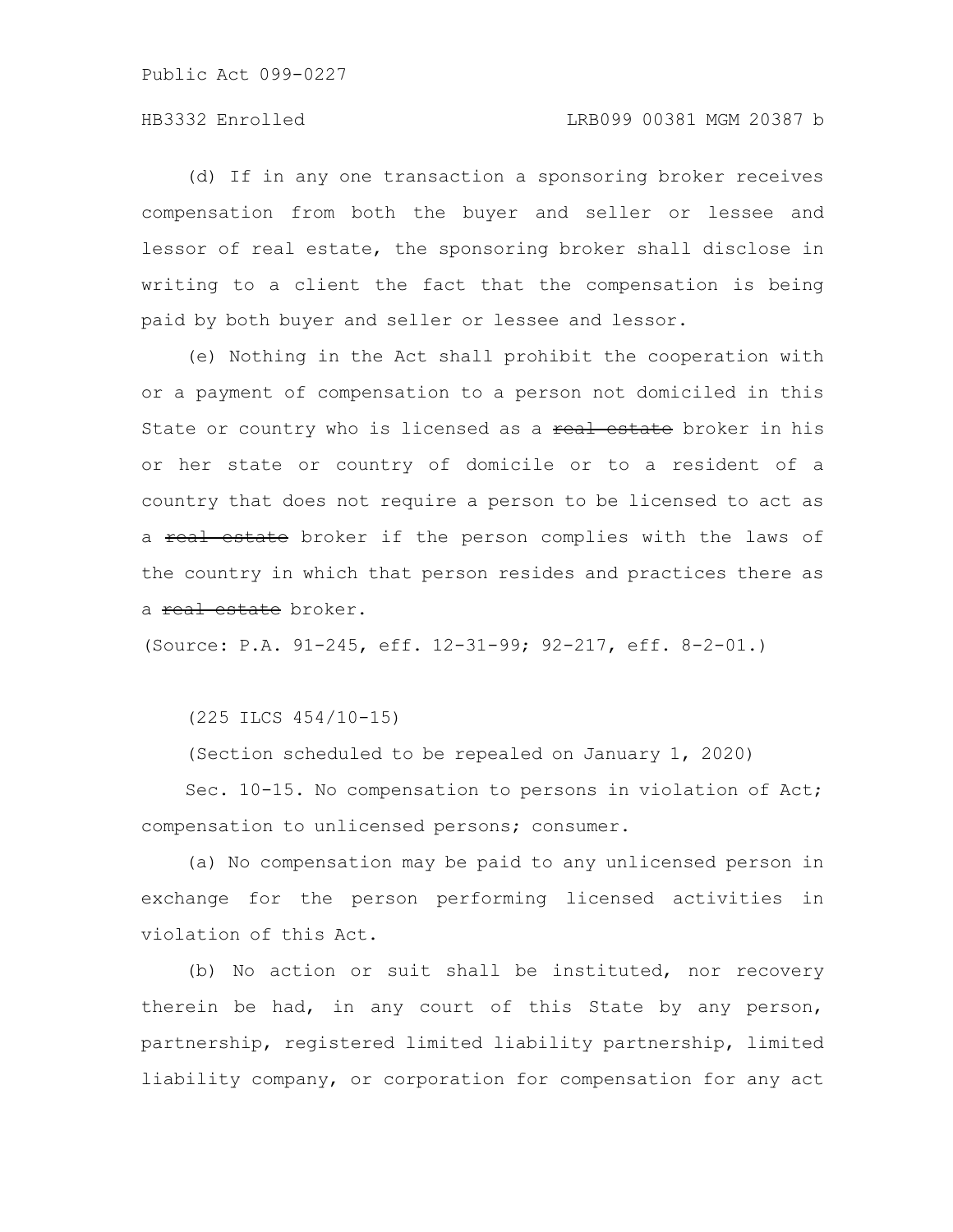done or service performed, the doing or performing of which is prohibited by this Act to other than licensed managing brokers, brokers, salespersons, or leasing agents unless the person, partnership, registered limited liability partnership, limited liability company, or corporation was duly licensed hereunder as a managing broker, broker, salesperson, or leasing agent under this Act at the time that any such act was done or service performed that would give rise to a cause of action for compensation.

(c) A licensee may offer compensation, including prizes, merchandise, services, rebates, discounts, or other consideration to an unlicensed person who is a party to a contract to buy or sell real estate or is a party to a contract for the lease of real estate, so long as the offer complies with the provisions of subdivision (35) of subsection (a) of Section 20-20 of this Act.

(d) A licensee may offer cash, gifts, prizes, awards, coupons, merchandise, rebates or chances to win a game of chance, if not prohibited by any other law or statute, to a consumer as an inducement to that consumer to use the services of the licensee even if the licensee and consumer do not ultimately enter into a broker-client relationship so long as the offer complies with the provisions of subdivision (35) of subsection (a) of Section 20-20 of this Act.

(Source: P.A. 96-856, eff. 12-31-09.)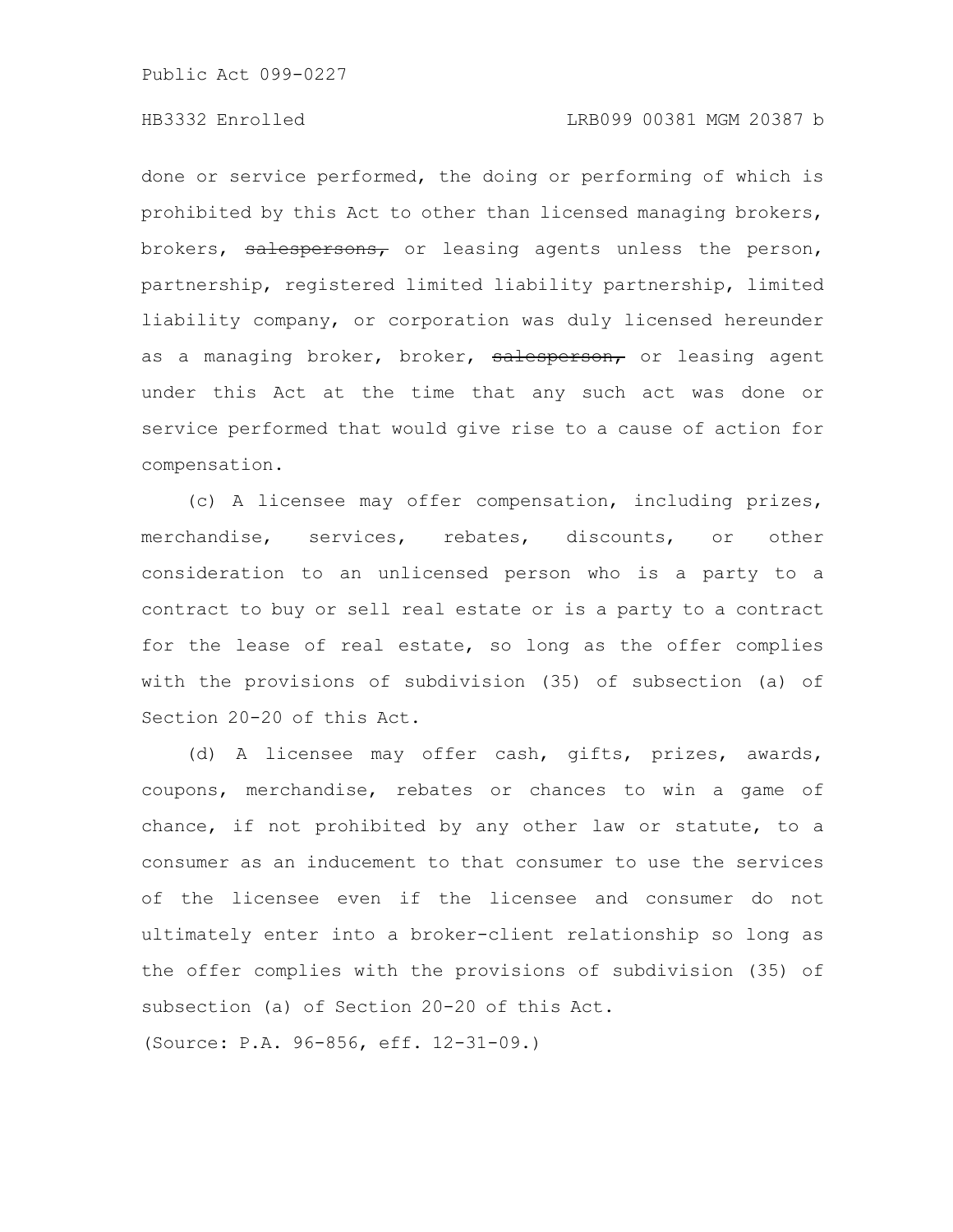(225 ILCS 454/15-5)

(Section scheduled to be repealed on January 1, 2020)

Sec. 15-5. Legislative intent.

(a) The General Assembly finds that application of the common law of agency to the relationships among managing real estate brokers and brokers salespersons and consumers of real estate brokerage services has resulted in misunderstandings and consequences that have been contrary to the best interests of the public. The General Assembly further finds that the real estate brokerage industry has a significant impact upon the economy of the State of Illinois and that it is in the best interest of the public to provide codification of the relationships between managing real estate brokers and brokers salespersons and consumers of real estate brokerage services in order to prevent detrimental misunderstandings and misinterpretations of the relationships by consumers, managing real estate brokers, and brokers salespersons and thus promote and provide stability in the real estate market. This Article 15 is enacted to govern the relationships between consumers of real estate brokerage services and managing real estate brokers and brokers salespersons to the extent not governed by an individual written agreement between a sponsoring broker and a consumer, providing that there is a relationship other than designated agency. This Article 15 applies to the exclusion of the common law concepts of principal and agent and to the fiduciary duties, which have been applied to managing real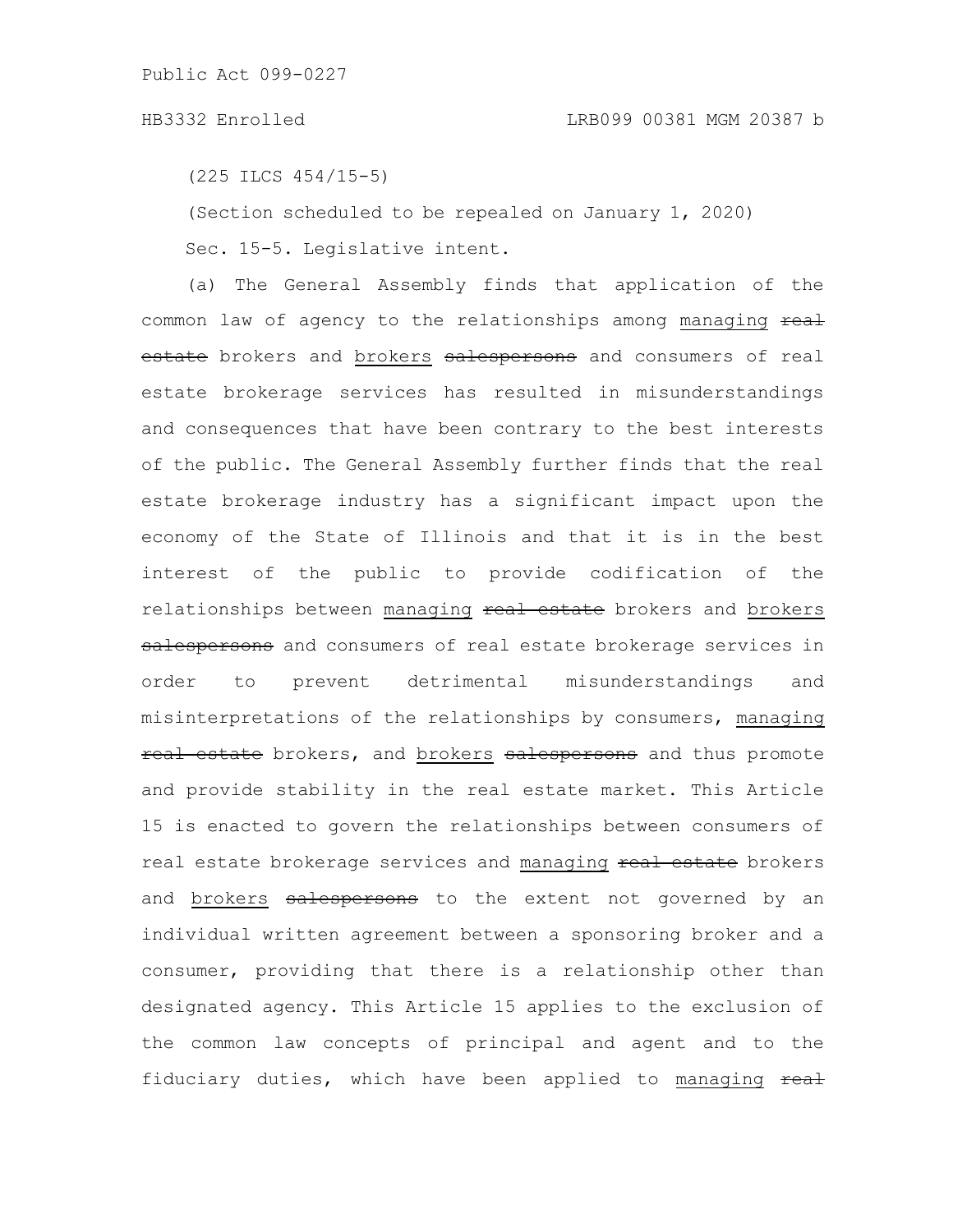estate brokers, brokers salespersons, and real estate brokerage services.

(b) The General Assembly further finds that this Article 15 is not intended to prescribe or affect contractual relationships between managing brokers and real estate brokers and the broker's affiliated licensees.

(c) This Article 15 may serve as a basis for private rights of action and defenses by sellers, buyers, landlords, tenants, managing brokers, and real estate brokers, and real estate salespersons. The private rights of action, however, do not extend to the provisions of any other Articles of this Act. (Source: P.A. 91-245, eff. 12-31-99.)

(225 ILCS 454/20-10)

(Section scheduled to be repealed on January 1, 2020)

Sec. 20-10. Unlicensed practice; civil penalty.

(a) Any person who practices, offers to practice, attempts to practice, or holds oneself out to practice as a managing real estate broker, broker real estate salesperson, or leasing agent without being licensed under this Act shall, in addition to any other penalty provided by law, pay a civil penalty to the Department in an amount not to exceed \$25,000 for each offense as determined by the Department. The civil penalty shall be assessed by the Department after a hearing is held in accordance with the provisions set forth in this Act regarding the provision of a hearing for the discipline of a license.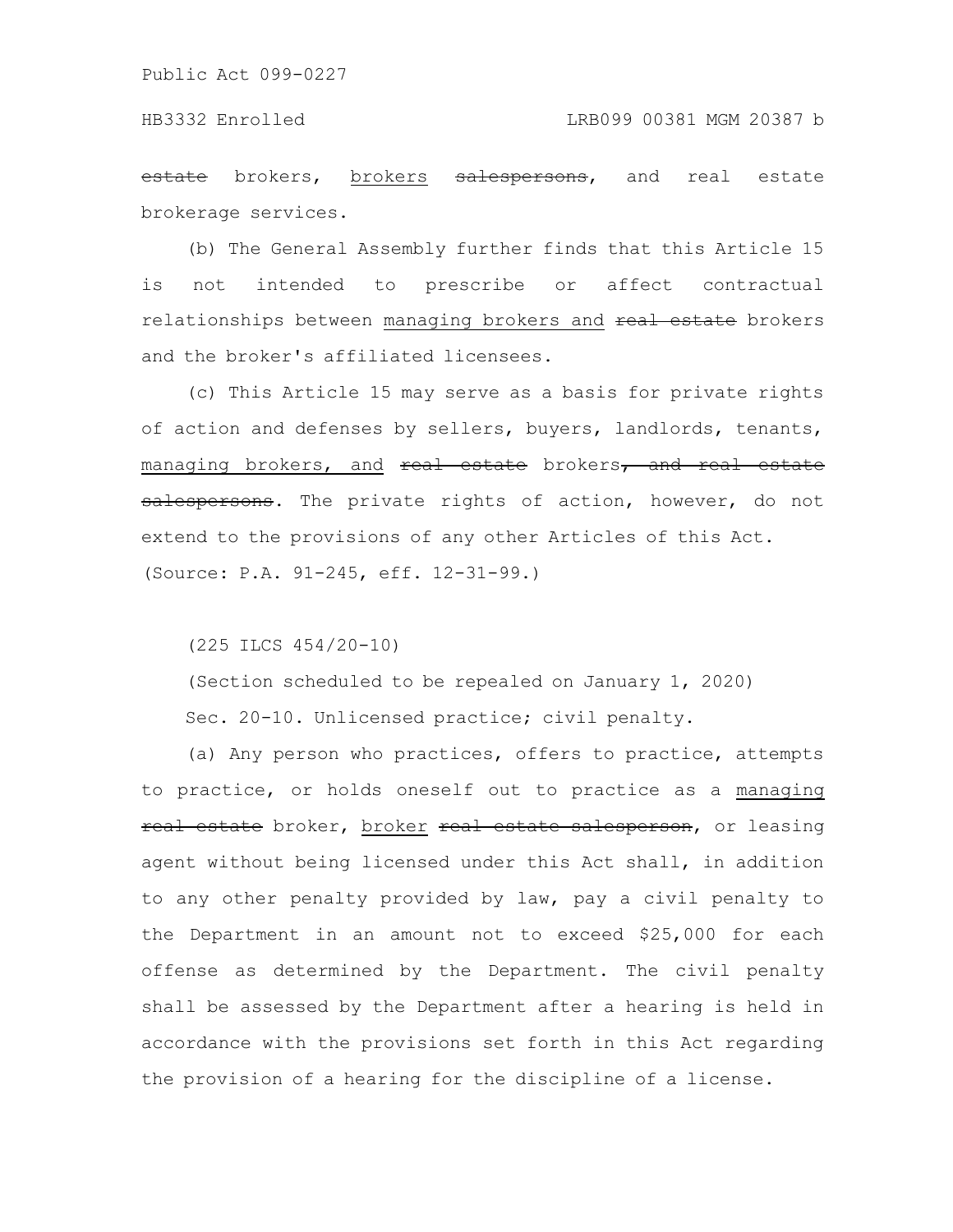# HB3332 Enrolled LRB099 00381 MGM 20387 b

(b) The Department has the authority and power to investigate any and all unlicensed activity.

(c) The civil penalty shall be paid within 60 days after the effective date of the order imposing the civil penalty. The order shall constitute a judgment and may be filed and execution had thereon in the same manner from any court of record.

(Source: P.A. 96-856, eff. 12-31-09.)

(225 ILCS 454/20-20)

(Section scheduled to be repealed on January 1, 2020) Sec. 20-20. Grounds for discipline.

(a) The Department may refuse to issue or renew a license, may place on probation, suspend, or revoke any license, reprimand, or take any other disciplinary or non-disciplinary action as the Department may deem proper and impose a fine not to exceed \$25,000 upon any licensee or applicant under this Act or any person who holds himself or herself out as an applicant or licensee or against a licensee in handling his or her own property, whether held by deed, option, or otherwise, for any one or any combination of the following causes:

(1) Fraud or misrepresentation in applying for, or procuring, a license under this Act or in connection with applying for renewal of a license under this Act.

(2) The conviction of or plea of guilty or plea of nolo contendere to a felony or misdemeanor in this State or any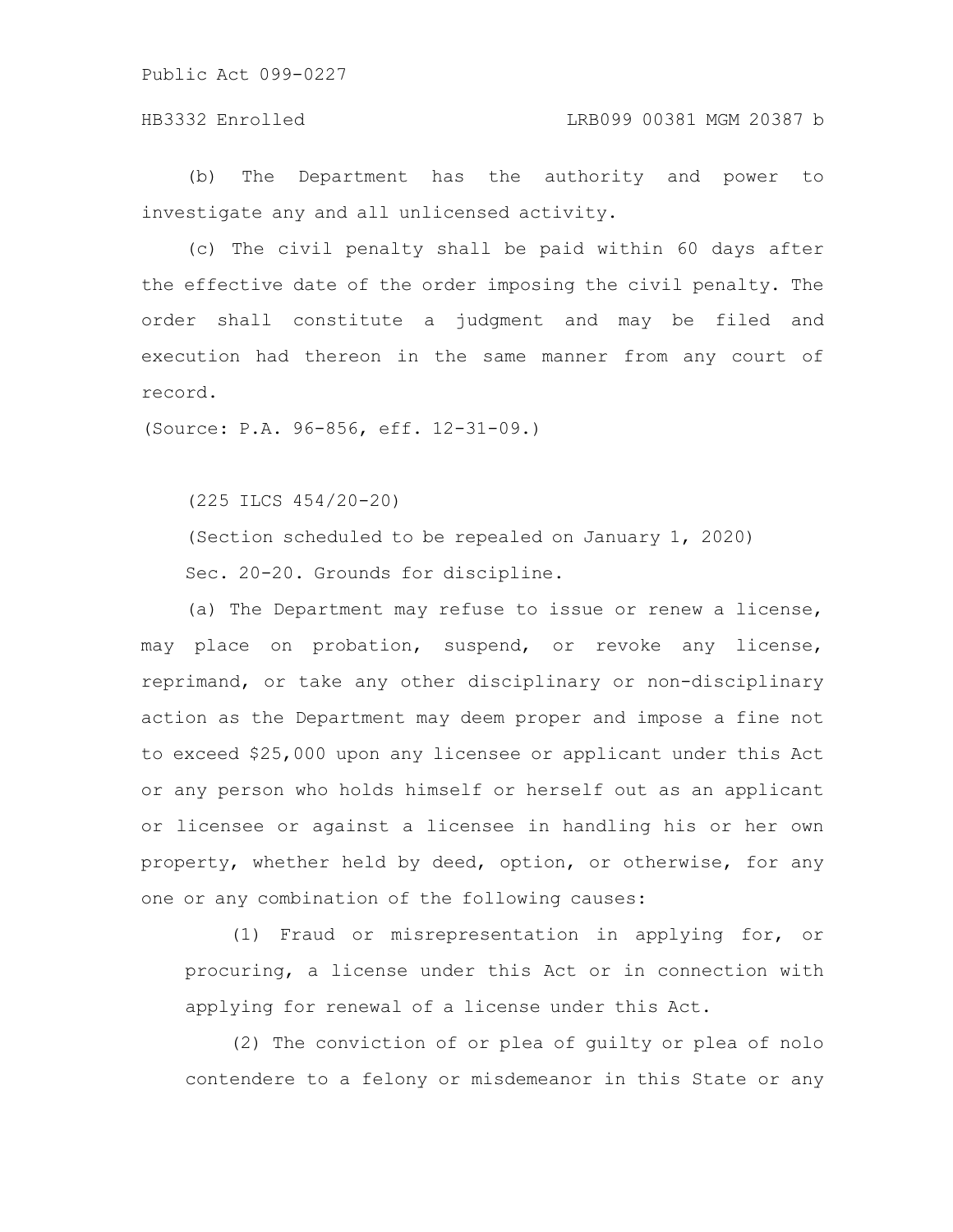## HB3332 Enrolled LRB099 00381 MGM 20387 b

other jurisdiction; or the entry of an administrative sanction by a government agency in this State or any other jurisdiction. Action taken under this paragraph (2) for a misdemeanor or an administrative sanction is limited to a misdemeanor or administrative sanction that has as an essential element dishonesty or fraud or involves larceny, embezzlement, or obtaining money, property, or credit by false pretenses or by means of a confidence game.

(3) Inability to practice the profession with reasonable judgment, skill, or safety as a result of a physical illness, including, but not limited to, deterioration through the aging process or loss of motor skill, or a mental illness or disability.

(4) Practice under this Act as a licensee in a retail sales establishment from an office, desk, or space that is not separated from the main retail business by a separate and distinct area within the establishment.

(5) Having been disciplined by another state, the District of Columbia, a territory, a foreign nation, or a governmental agency authorized to impose discipline if at least one of the grounds for that discipline is the same as or the equivalent of one of the grounds for which a licensee may be disciplined under this Act. A certified copy of the record of the action by the other state or jurisdiction shall be prima facie evidence thereof.

(6) Engaging in the practice of real estate brokerage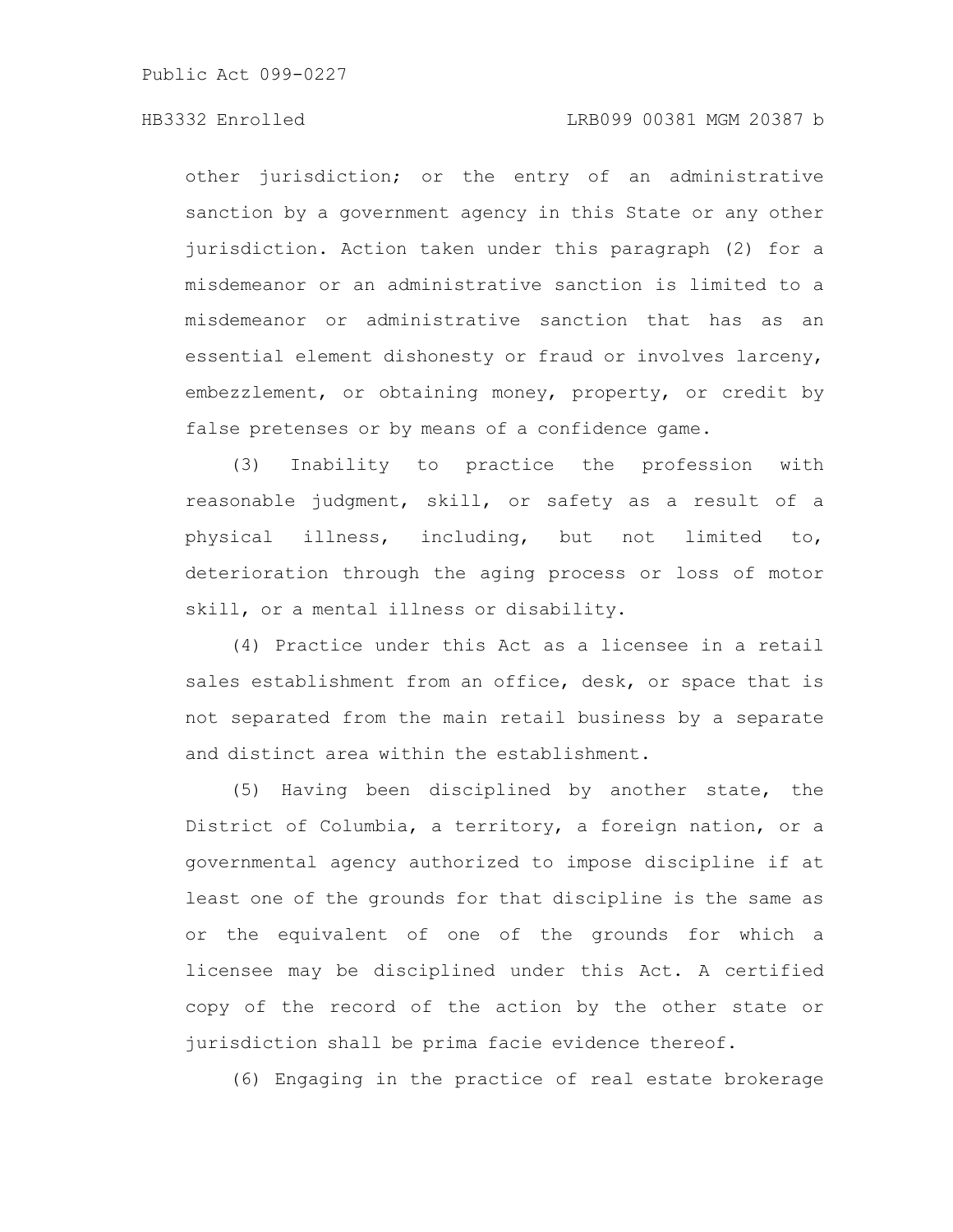without a license or after the licensee's license was expired or while the license was inoperative.

(7) Cheating on or attempting to subvert the Real Estate License Exam or continuing education exam.

(8) Aiding or abetting an applicant to subvert or cheat on the Real Estate License Exam or continuing education exam administered pursuant to this Act.

(9) Advertising that is inaccurate, misleading, or contrary to the provisions of the Act.

(10) Making any substantial misrepresentation or untruthful advertising.

(11) Making any false promises of a character likely to influence, persuade, or induce.

(12) Pursuing a continued and flagrant course of misrepresentation or the making of false promises through licensees, employees, agents, advertising, or otherwise.

(13) Any misleading or untruthful advertising, or using any trade name or insignia of membership in any real estate organization of which the licensee is not a member.

(14) Acting for more than one party in a transaction without providing written notice to all parties for whom the licensee acts.

(15) Representing or attempting to represent a broker other than the sponsoring broker.

(16) Failure to account for or to remit any moneys or documents coming into his or her possession that belong to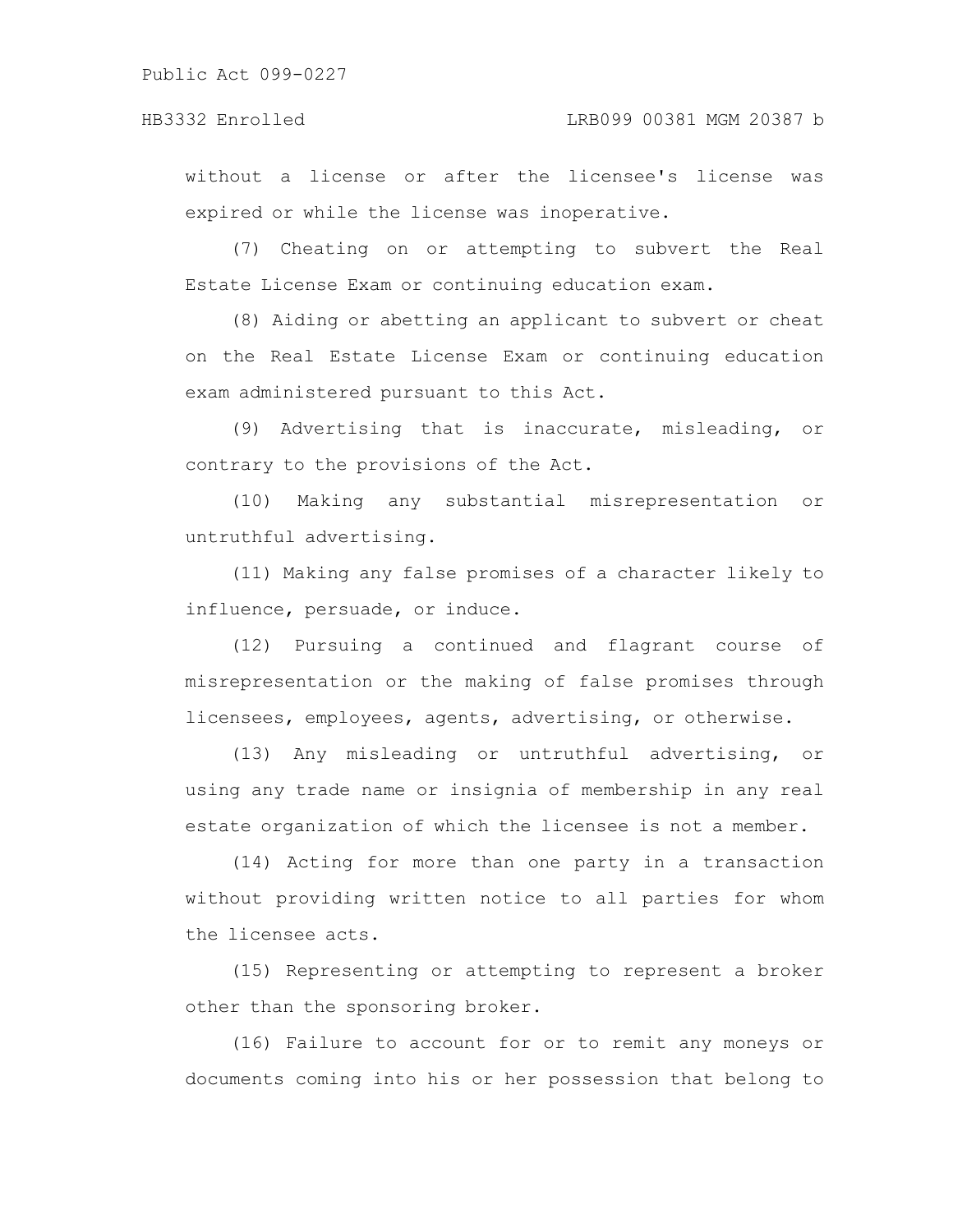others.

(17) Failure to maintain and deposit in a special account, separate and apart from personal and other business accounts, all escrow moneys belonging to others entrusted to a licensee while acting as a real estate broker, escrow agent, or temporary custodian of the funds of others or failure to maintain all escrow moneys on deposit in the account until the transactions are consummated or terminated, except to the extent that the moneys, or any part thereof, shall be:

(A) disbursed prior to the consummation or termination (i) in accordance with the written direction of the principals to the transaction or their duly authorized agents, (ii) in accordance with directions providing for the release, payment, or distribution of escrow moneys contained in any written contract signed by the principals to the transaction or their duly authorized agents, or (iii) pursuant to an order of a court of competent jurisdiction; or

(B) deemed abandoned and transferred to the Office of the State Treasurer to be handled as unclaimed property pursuant to the Uniform Disposition of Unclaimed Property Act. Escrow moneys may be deemed abandoned under this subparagraph (B) only: (i) in the absence of disbursement under subparagraph  $(A)$ ; (ii) in the absence of notice of the filing of any claim in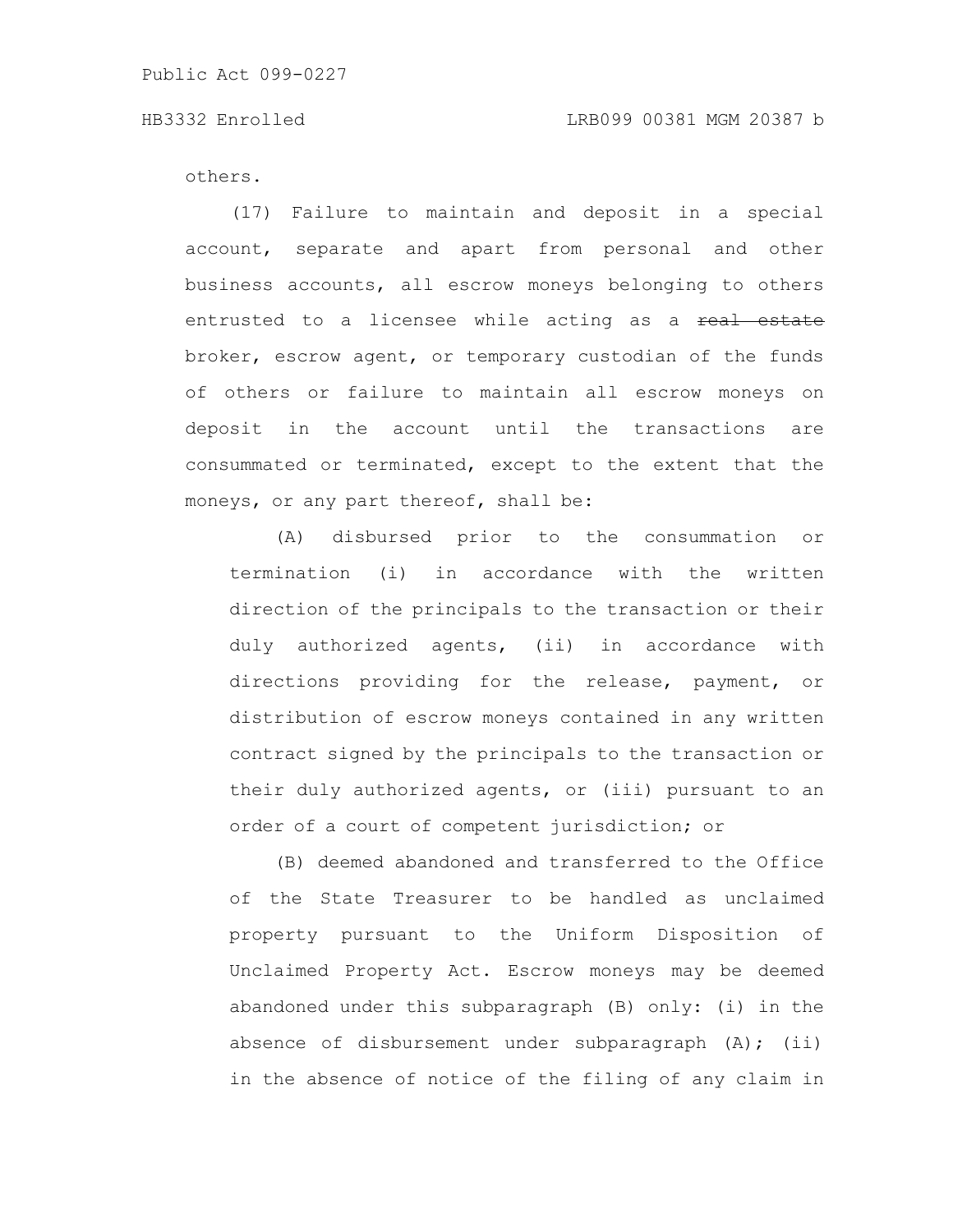a court of competent jurisdiction; and (iii) if 6 months have elapsed after the receipt of a written demand for the escrow moneys from one of the principals to the transaction or the principal's duly authorized agent.

The account shall be noninterest bearing, unless the character of the deposit is such that payment of interest thereon is otherwise required by law or unless the principals to the transaction specifically require, in writing, that the deposit be placed in an interest bearing account.

(18) Failure to make available to the Department all escrow records and related documents maintained in connection with the practice of real estate within 24 hours of a request for those documents by Department personnel.

(19) Failing to furnish copies upon request of documents relating to a real estate transaction to a party who has executed that document.

(20) Failure of a sponsoring broker to timely provide information, sponsor cards, or termination of licenses to the Department.

(21) Engaging in dishonorable, unethical, or unprofessional conduct of a character likely to deceive, defraud, or harm the public.

(22) Commingling the money or property of others with his or her own money or property.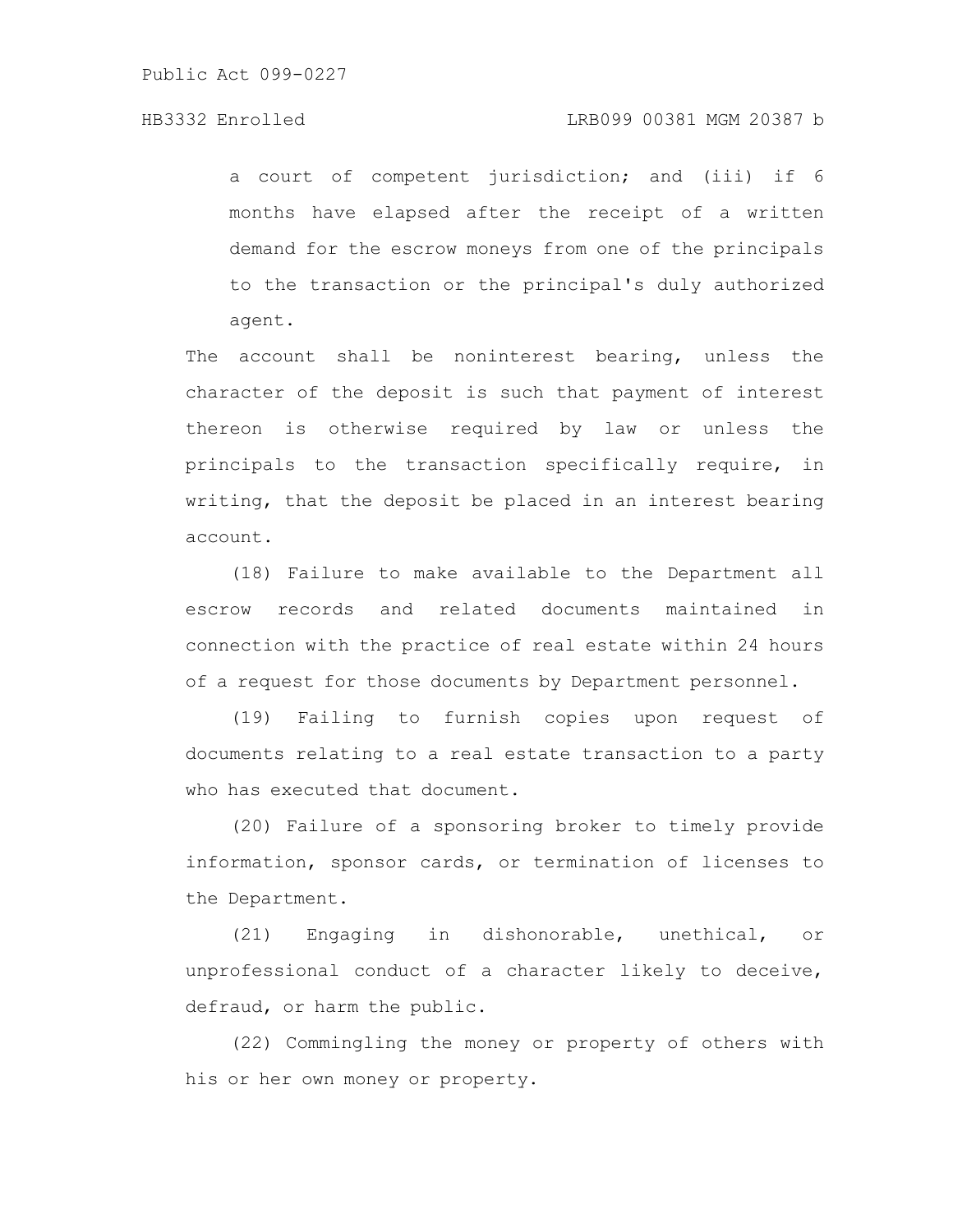(23) Employing any person on a purely temporary or single deal basis as a means of evading the law regarding payment of commission to nonlicensees on some contemplated transactions.

(24) Permitting the use of his or her license as a broker to enable a leasing agent salesperson or unlicensed person to operate a real estate business without actual participation therein and control thereof by the broker.

(25) Any other conduct, whether of the same or a different character from that specified in this Section, that constitutes dishonest dealing.

(26) Displaying a "for rent" or "for sale" sign on any property without the written consent of an owner or his or her duly authorized agent or advertising by any means that any property is for sale or for rent without the written consent of the owner or his or her authorized agent.

(27) Failing to provide information requested by the Department, or otherwise respond to that request, within 30 days of the request.

(28) Advertising by means of a blind advertisement, except as otherwise permitted in Section 10-30 of this Act.

(29) Offering guaranteed sales plans, as defined in clause (A) of this subdivision (29), except to the extent hereinafter set forth:

(A) A "guaranteed sales plan" is any real estate purchase or sales plan whereby a licensee enters into a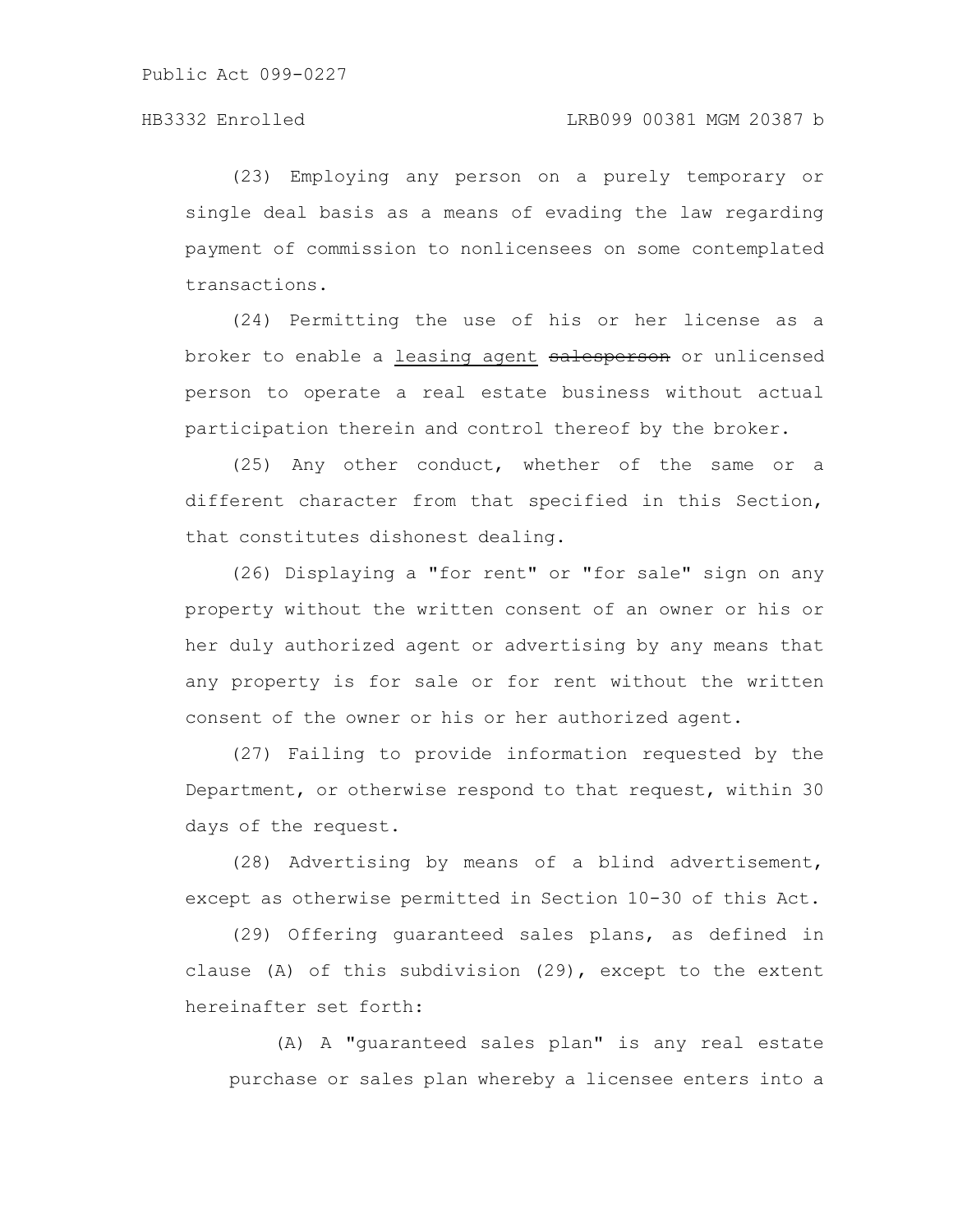conditional or unconditional written contract with a seller, prior to entering into a brokerage agreement with the seller, by the terms of which a licensee agrees to purchase a property of the seller within a specified period of time at a specific price in the event the property is not sold in accordance with the terms of a brokerage agreement to be entered into between the sponsoring broker and the seller.

(B) A licensee offering a guaranteed sales plan shall provide the details and conditions of the plan in writing to the party to whom the plan is offered.

(C) A licensee offering a guaranteed sales plan shall provide to the party to whom the plan is offered evidence of sufficient financial resources to satisfy the commitment to purchase undertaken by the broker in the plan.

(D) Any licensee offering a guaranteed sales plan shall undertake to market the property of the seller subject to the plan in the same manner in which the broker would market any other property, unless the agreement with the seller provides otherwise.

(E) The licensee cannot purchase seller's property until the brokerage agreement has ended according to its terms or is otherwise terminated.

(F) Any licensee who fails to perform on a guaranteed sales plan in strict accordance with its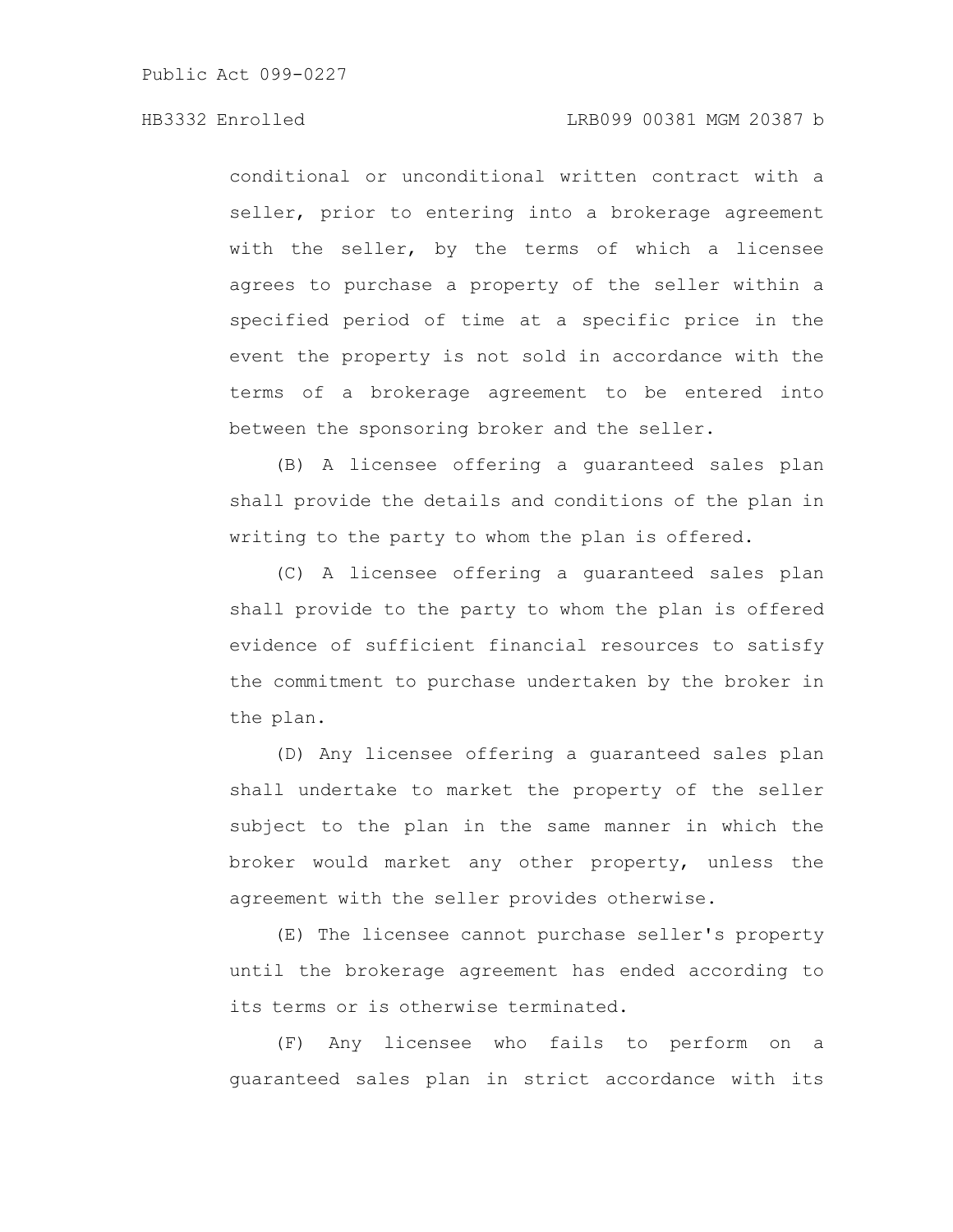terms shall be subject to all the penalties provided in this Act for violations thereof and, in addition, shall be subject to a civil fine payable to the party injured by the default in an amount of up to \$25,000.

(30) Influencing or attempting to influence, by any words or acts, a prospective seller, purchaser, occupant, landlord, or tenant of real estate, in connection with viewing, buying, or leasing real estate, so as to promote or tend to promote the continuance or maintenance of racially and religiously segregated housing or so as to retard, obstruct, or discourage racially integrated housing on or in any street, block, neighborhood, or community.

(31) Engaging in any act that constitutes a violation of any provision of Article 3 of the Illinois Human Rights Act, whether or not a complaint has been filed with or adjudicated by the Human Rights Commission.

(32) Inducing any party to a contract of sale or lease or brokerage agreement to break the contract of sale or lease or brokerage agreement for the purpose of substituting, in lieu thereof, a new contract for sale or lease or brokerage agreement with a third party.

(33) Negotiating a sale, exchange, or lease of real estate directly with any person if the licensee knows that the person has an exclusive brokerage agreement with another broker, unless specifically authorized by that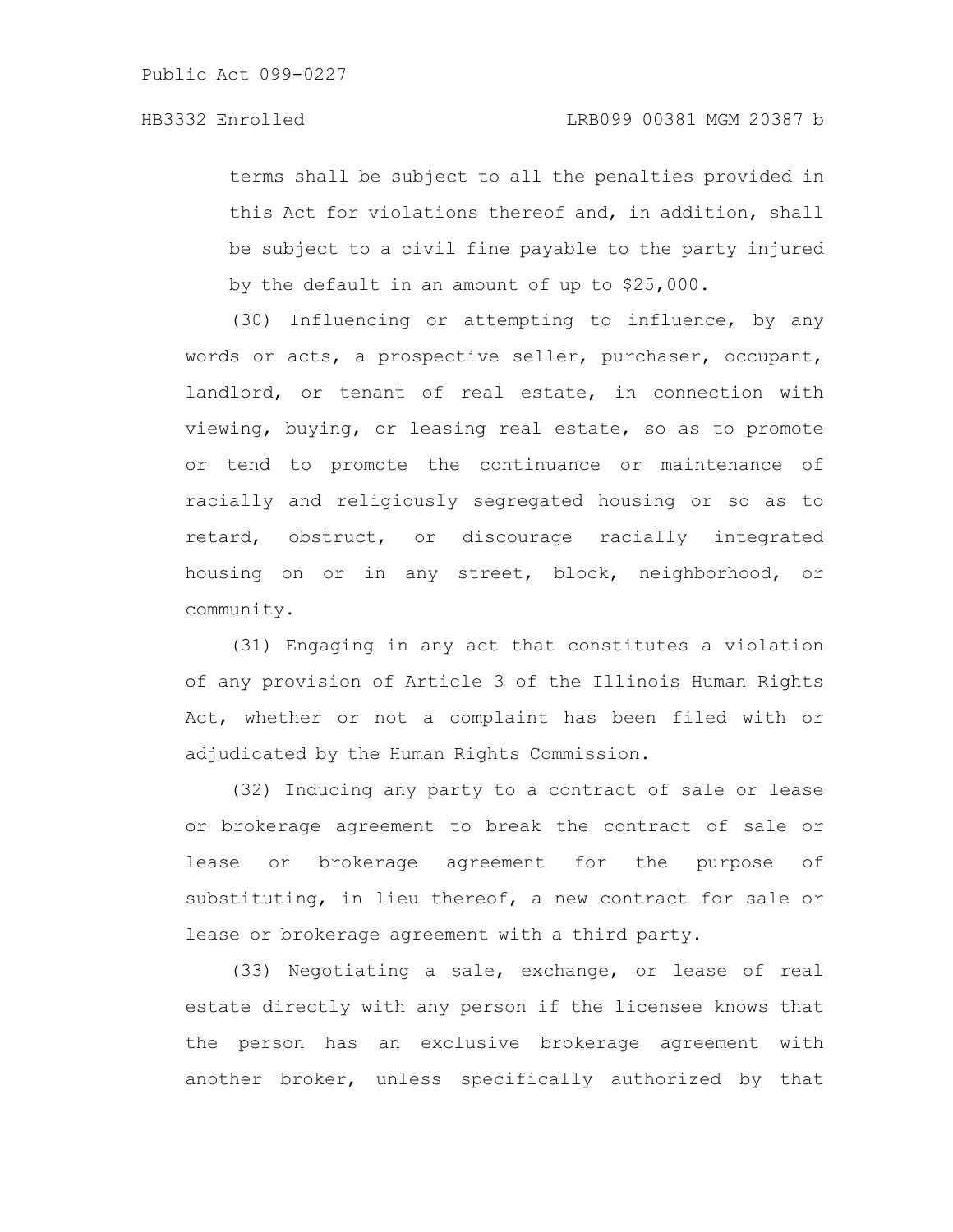broker.

(34) When a licensee is also an attorney, acting as the attorney for either the buyer or the seller in the same transaction in which the licensee is acting or has acted as a managing broker or broker salesperson.

(35) Advertising or offering merchandise or services as free if any conditions or obligations necessary for receiving the merchandise or services are not disclosed in the same advertisement or offer. These conditions or obligations include without limitation the requirement that the recipient attend a promotional activity or visit a real estate site. As used in this subdivision (35), "free" includes terms such as "award", "prize", "no charge", "free of charge", "without charge", and similar words or phrases that reasonably lead a person to believe that he or she may receive or has been selected to receive something of value, without any conditions or obligations on the part of the recipient.

(36) Disregarding or violating any provision of the Land Sales Registration Act of 1989, the Illinois Real Estate Time-Share Act, or the published rules promulgated by the Department to enforce those Acts.

(37) Violating the terms of a disciplinary order issued by the Department.

(38) Paying or failing to disclose compensation in violation of Article 10 of this Act.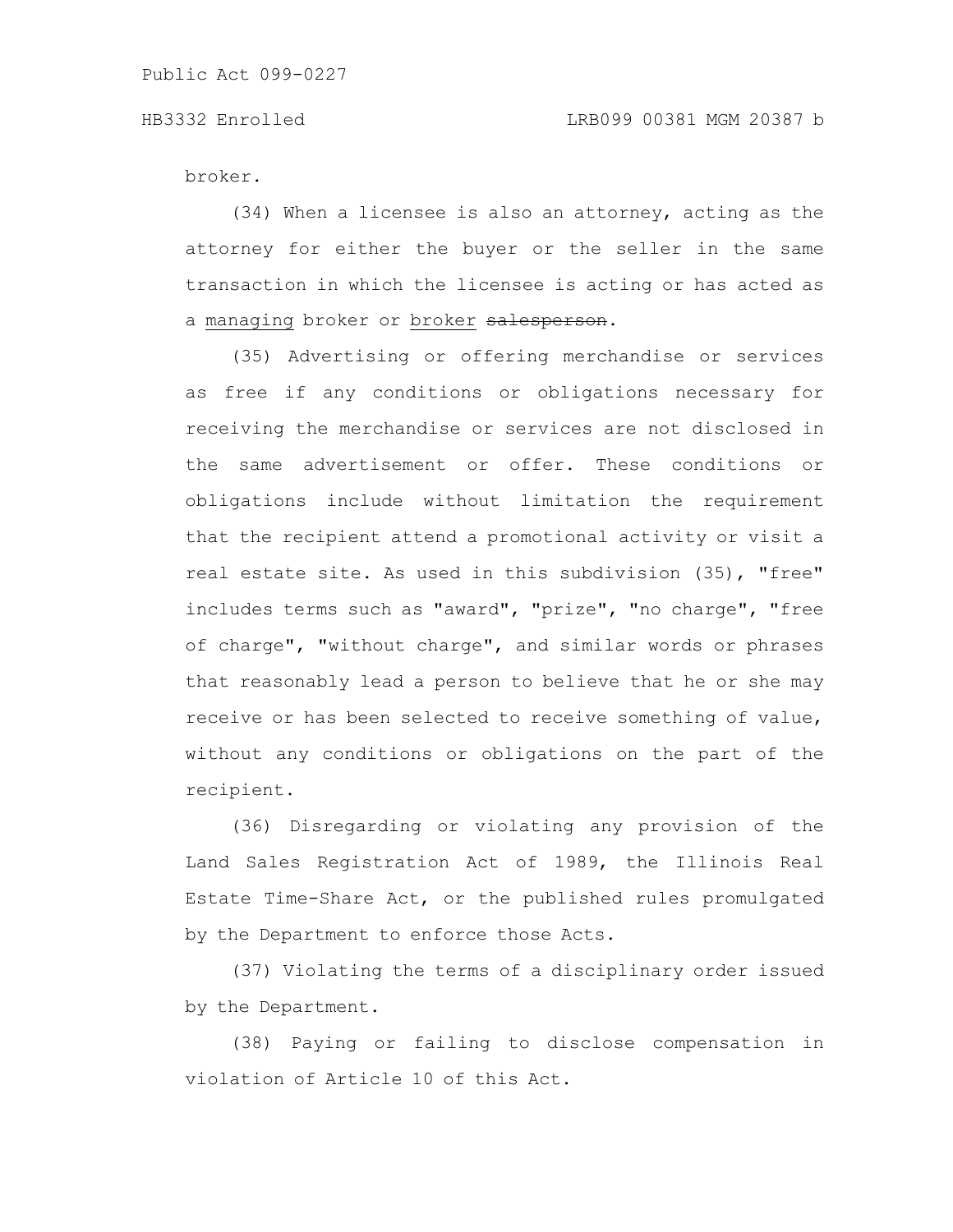(39) Requiring a party to a transaction who is not a client of the licensee to allow the licensee to retain a portion of the escrow moneys for payment of the licensee's commission or expenses as a condition for release of the escrow moneys to that party.

(40) Disregarding or violating any provision of this Act or the published rules promulgated by the Department to enforce this Act or aiding or abetting any individual, partnership, registered limited liability partnership, limited liability company, or corporation in disregarding any provision of this Act or the published rules promulgated by the Department to enforce this Act.

(41) Failing to provide the minimum services required by Section 15-75 of this Act when acting under an exclusive brokerage agreement.

(42) Habitual or excessive use or addiction to alcohol, narcotics, stimulants, or any other chemical agent or drug that results in a managing broker, broker, salesperson, or leasing agent's inability to practice with reasonable skill or safety.

(43) Enabling, aiding, or abetting an auctioneer, as defined in the Auction License Act, to conduct a real estate auction in a manner that is in violation of this Act.

(b) The Department may refuse to issue or renew or may suspend the license of any person who fails to file a return,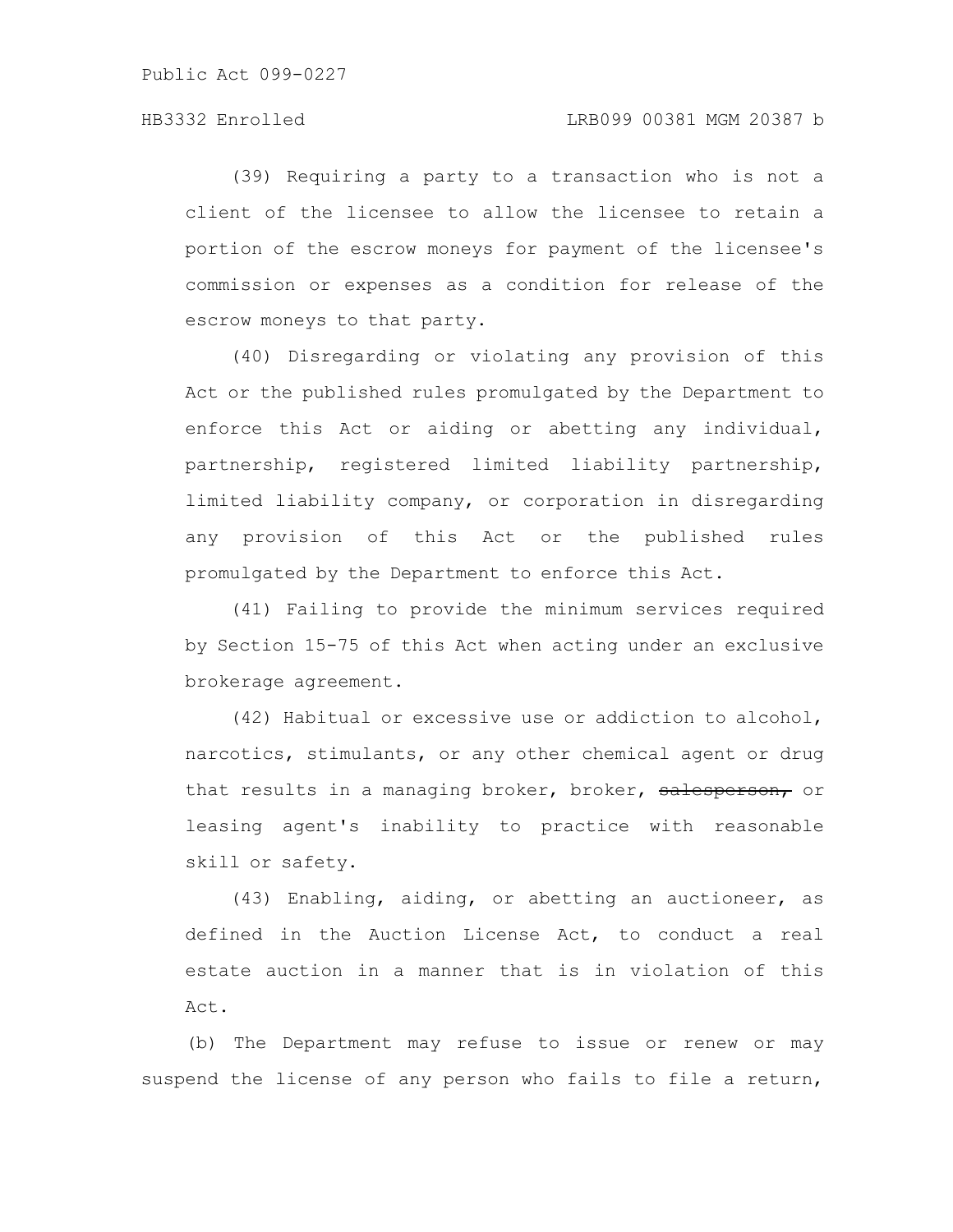pay the tax, penalty or interest shown in a filed return, or pay any final assessment of tax, penalty, or interest, as required by any tax Act administered by the Department of Revenue, until such time as the requirements of that tax Act are satisfied in accordance with subsection (g) of Section 2105-15 of the Civil Administrative Code of Illinois.

(c) The Department shall deny a license or renewal authorized by this Act to a person who has defaulted on an educational loan or scholarship provided or guaranteed by the Illinois Student Assistance Commission or any governmental agency of this State in accordance with item (5) of subsection (a) of Section 2105-15 of the Civil Administrative Code of Illinois.

(d) In cases where the Department of Healthcare and Family Services (formerly Department of Public Aid) has previously determined that a licensee or a potential licensee is more than 30 days delinquent in the payment of child support and has subsequently certified the delinquency to the Department may refuse to issue or renew or may revoke or suspend that person's license or may take other disciplinary action against that person based solely upon the certification of delinquency made by the Department of Healthcare and Family Services in accordance with item (5) of subsection (a) of Section 2105-15 of the Civil Administrative Code of Illinois.

(e) In enforcing this Section, the Department or Board upon a showing of a possible violation may compel an individual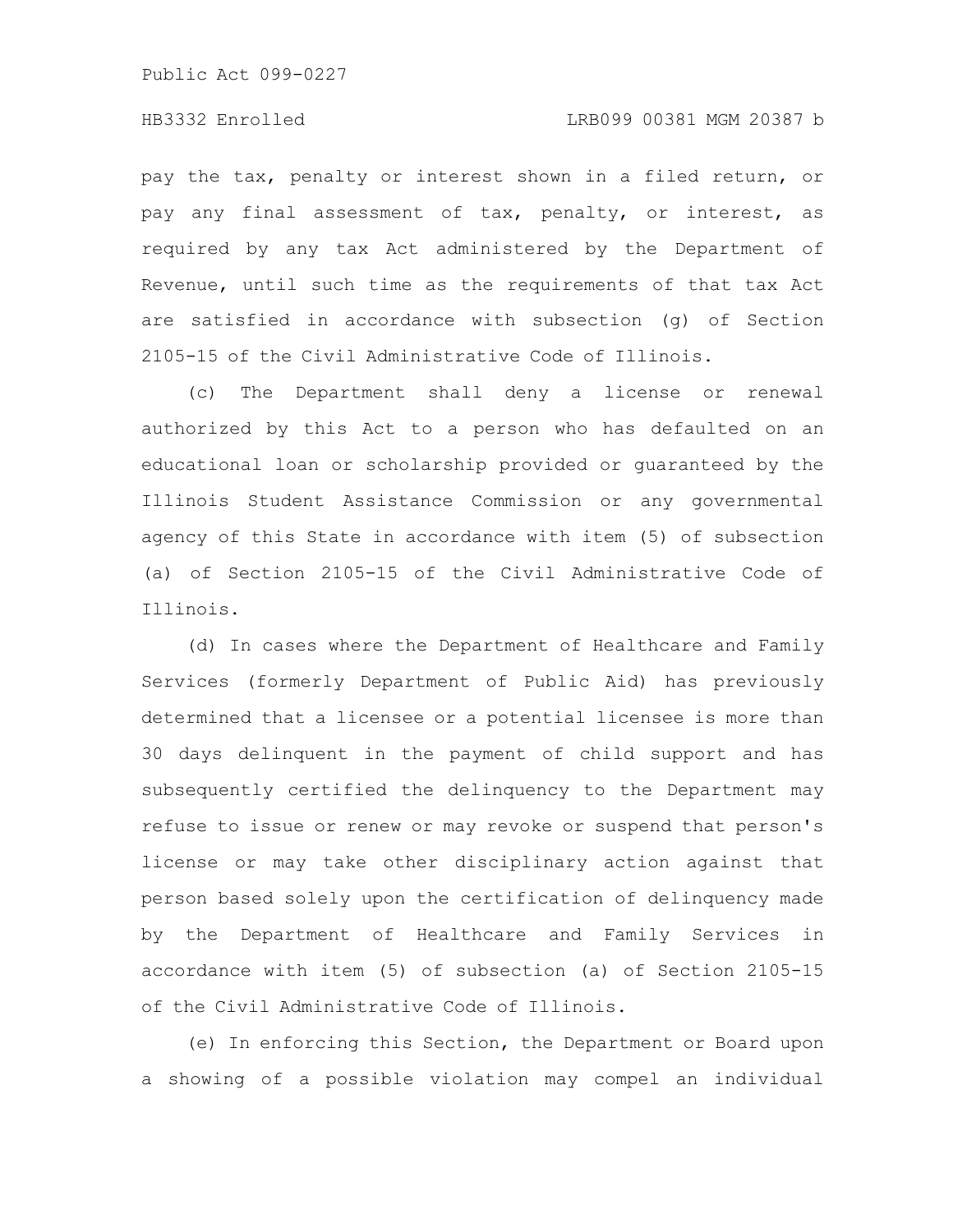licensed to practice under this Act, or who has applied for licensure under this Act, to submit to a mental or physical examination, or both, as required by and at the expense of the Department. The Department or Board may order the examining physician to present testimony concerning the mental or physical examination of the licensee or applicant. No information shall be excluded by reason of any common law or statutory privilege relating to communications between the licensee or applicant and the examining physician. The examining physicians shall be specifically designated by the Board or Department. The individual to be examined may have, at his or her own expense, another physician of his or her choice present during all aspects of this examination. Failure of an individual to submit to a mental or physical examination, when directed, shall be grounds for suspension of his or her license until the individual submits to the examination if the Department finds, after notice and hearing, that the refusal to submit to the examination was without reasonable cause.

If the Department or Board finds an individual unable to practice because of the reasons set forth in this Section, the Department or Board may require that individual to submit to care, counseling, or treatment by physicians approved or designated by the Department or Board, as a condition, term, or restriction for continued, reinstated, or renewed licensure to practice; or, in lieu of care, counseling, or treatment, the Department may file, or the Board may recommend to the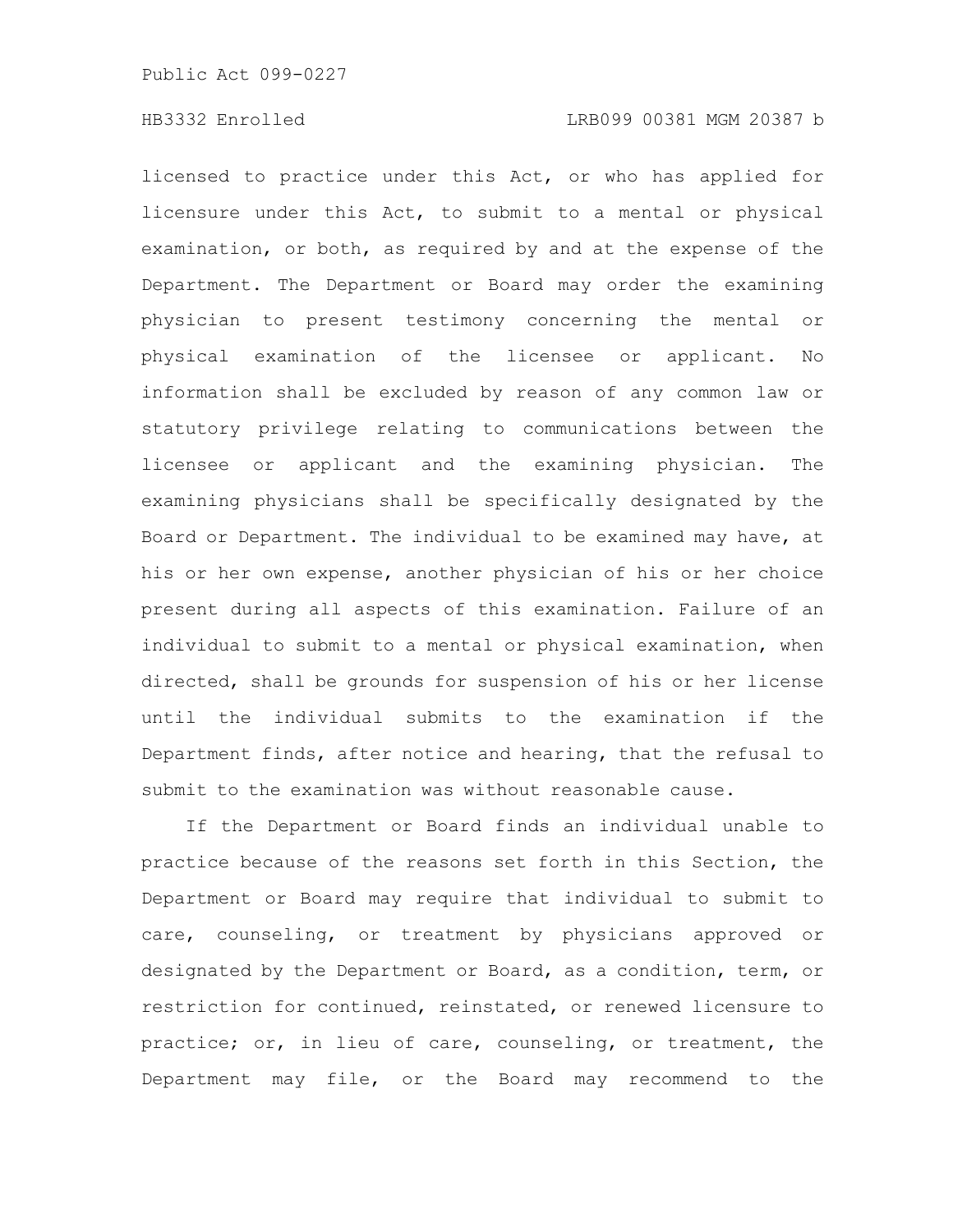# HB3332 Enrolled LRB099 00381 MGM 20387 b

Department to file, a complaint to immediately suspend, revoke, or otherwise discipline the license of the individual. An individual whose license was granted, continued, reinstated, renewed, disciplined or supervised subject to such terms, conditions, or restrictions, and who fails to comply with such terms, conditions, or restrictions, shall be referred to the Secretary for a determination as to whether the individual shall have his or her license suspended immediately, pending a hearing by the Department.

In instances in which the Secretary immediately suspends a person's license under this Section, a hearing on that person's license must be convened by the Department within 30 days after the suspension and completed without appreciable delay. The Department and Board shall have the authority to review the subject individual's record of treatment and counseling regarding the impairment to the extent permitted by applicable federal statutes and regulations safeguarding the confidentiality of medical records.

An individual licensed under this Act and affected under this Section shall be afforded an opportunity to demonstrate to the Department or Board that he or she can resume practice in compliance with acceptable and prevailing standards under the provisions of his or her license.

(Source: P.A. 97-813, eff. 7-13-12; 97-1002, eff. 8-17-12; 98-553, eff. 1-1-14; 98-756, eff. 7-16-14.)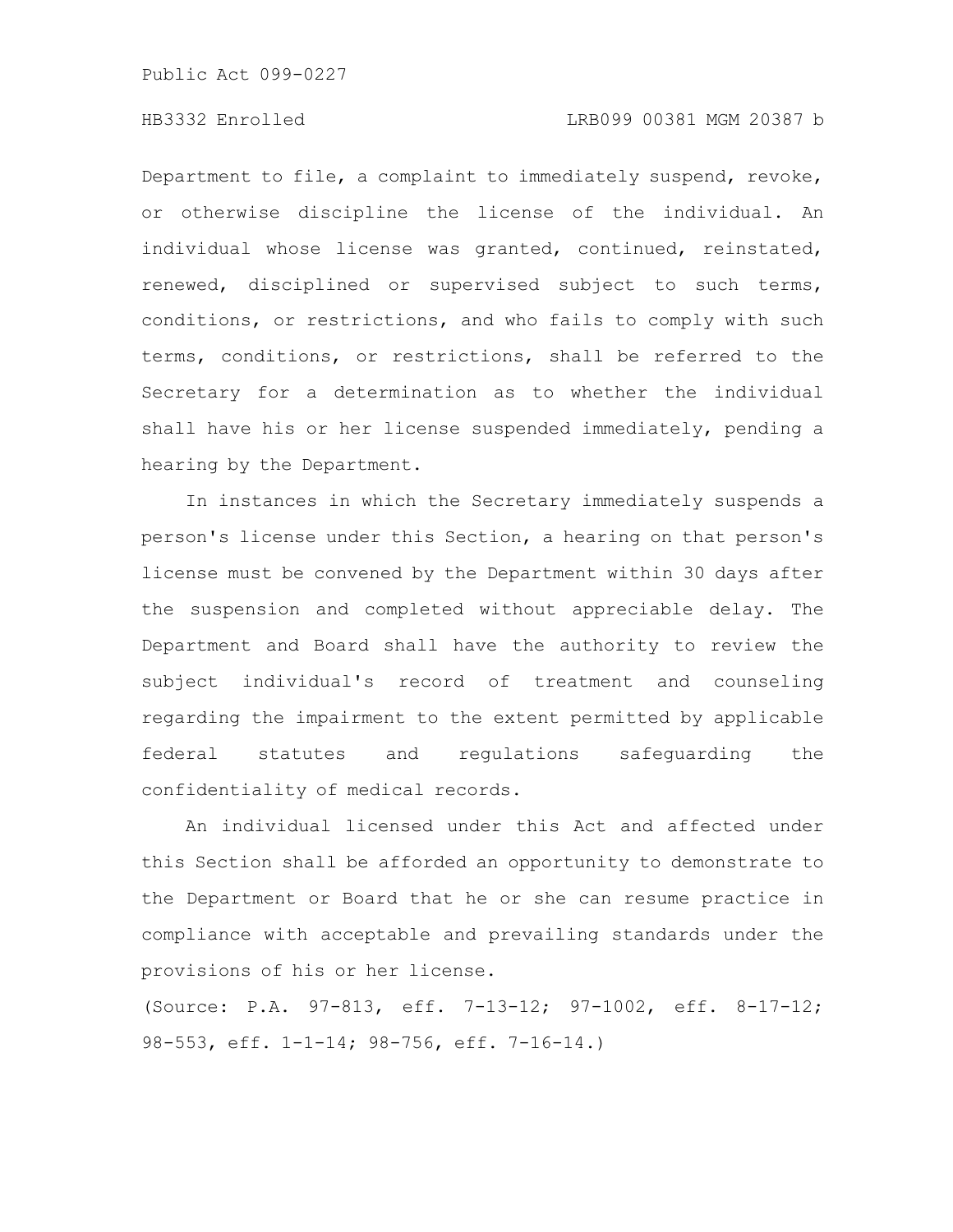(225 ILCS 454/20-21)

(Section scheduled to be repealed on January 1, 2020)

Sec. 20-21. Injunctions; cease and desist order.

(a) If any person violates the provisions of this Act, the Secretary may, in the name of the People of the State of Illinois, through the Attorney General of the State of Illinois or the State's Attorney for any county in which the action is brought, petition for an order enjoining the violation or for an order enforcing compliance with this Act. Upon the filing of a verified petition in court, the court may issue a temporary restraining order, without notice or condition, and may preliminarily and permanently enjoin the violation. If it is established that the person has violated or is violating the injunction, the Court may punish the offender for contempt of court. Proceedings under this Section shall be in addition to, and not in lieu of, all other remedies and penalties provided by this Act.

(b) Whenever in the opinion of the Department a person violates a provision of this Act, the Department may issue a ruling to show cause why an order to cease and desist should not be entered against that person. The rule shall clearly set forth the grounds relied upon by the Department and shall allow at least 7 days from the date of the rule to file an answer to the satisfaction of the Department. Failure to answer to the satisfaction of the Department shall cause an order to cease and desist to be issued immediately.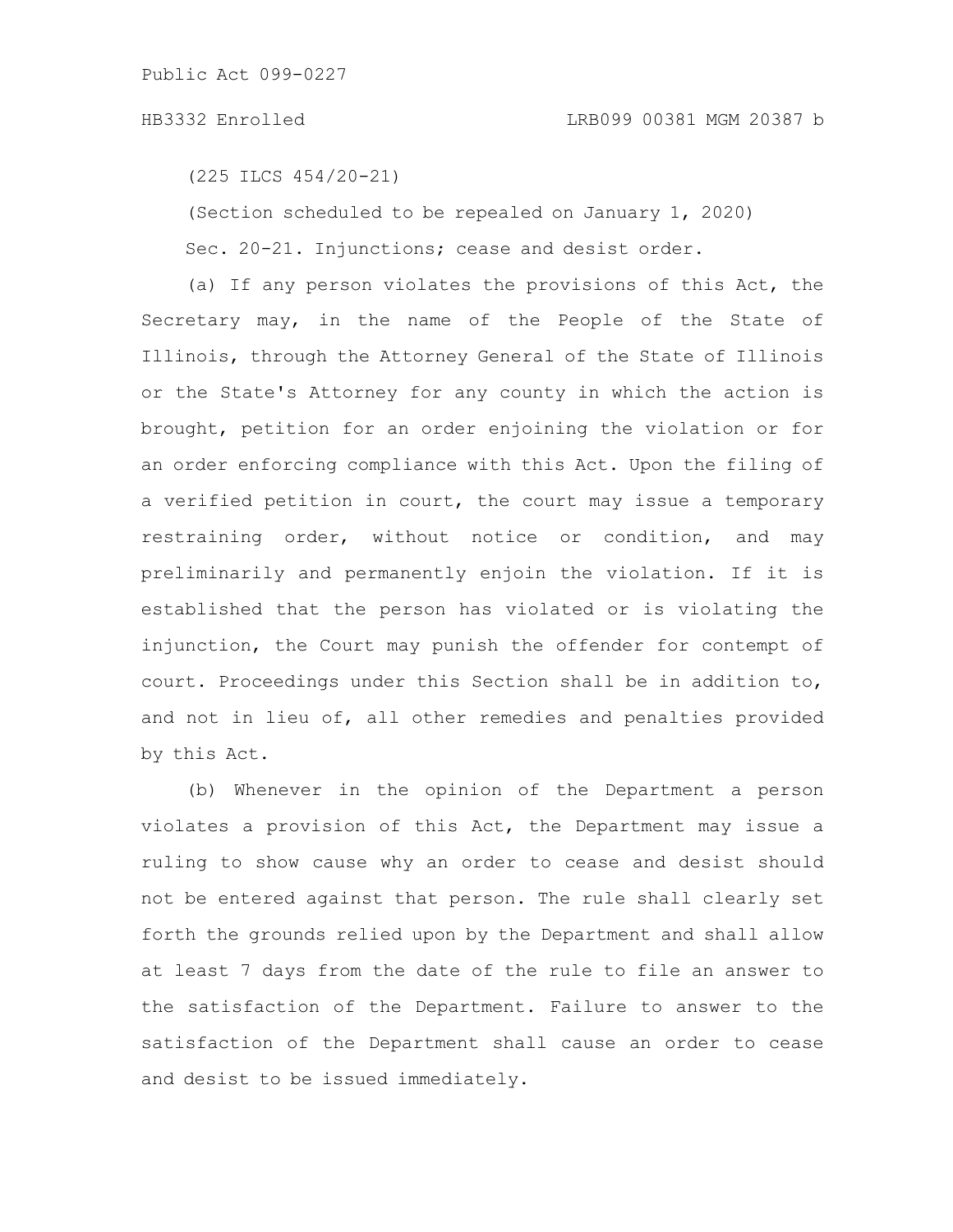(c) Other than as provided in Section 5-20 of this Act, if any person practices as a managing real estate broker, broker, real estate salesperson or leasing agent or holds himself or herself out as a licensed sponsoring broker, managing broker, real estate broker, real estate salesperson or leasing agent under this Act without being issued a valid existing license by the Department, then any licensed sponsoring broker, managing broker, real estate broker, real estate salesperson, leasing agent, any interested party, or any person injured thereby may, in addition to the Secretary, petition for relief as provided in subsection (a) of this Section.

(Source: P.A. 96-856, eff. 12-31-09.)

(225 ILCS 454/20-22)

(Section scheduled to be repealed on January 1, 2020)

Sec. 20-22. Violations. Any person who is found working or acting as a managing broker, real estate broker, real estate salesperson, or leasing agent or holding himself or herself out as a licensed sponsoring broker, managing broker, real estate broker, real estate salesperson, or leasing agent without being issued a valid existing license is guilty of a Class A misdemeanor and on conviction of a second or subsequent offense the violator shall be guilty of a Class 4 felony. (Source: P.A. 96-856, eff. 12-31-09.)

(225 ILCS 454/20-85)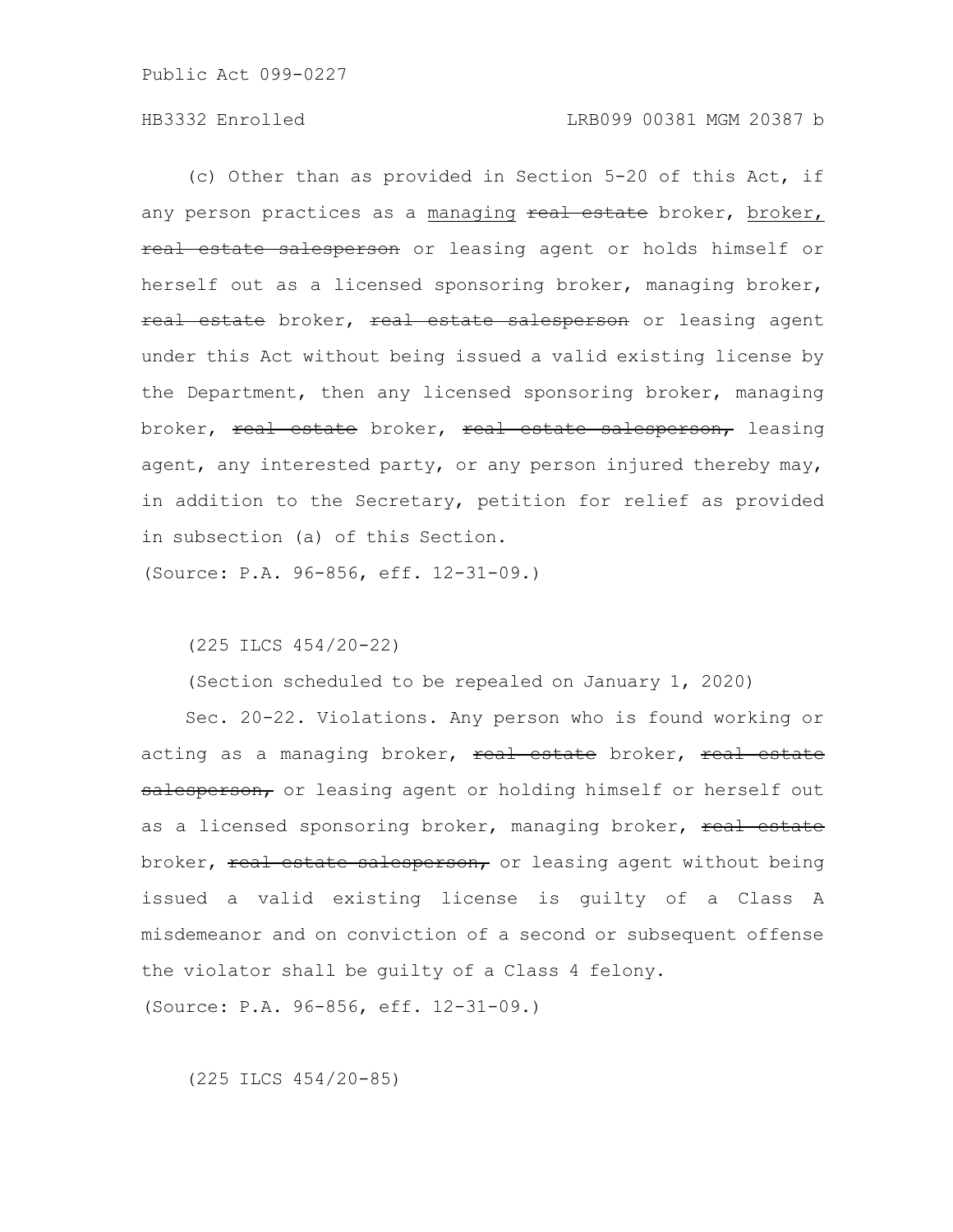(Section scheduled to be repealed on January 1, 2020)

Sec. 20-85. Recovery from Real Estate Recovery Fund. The Department shall maintain a Real Estate Recovery Fund from which any person aggrieved by an act, representation, transaction, or conduct of a licensee or unlicensed employee of a licensee that is in violation of this Act or the rules promulgated pursuant thereto, constitutes embezzlement of money or property, or results in money or property being unlawfully obtained from any person by false pretenses, artifice, trickery, or forgery or by reason of any fraud, misrepresentation, discrimination, or deceit by or on the part of any such licensee or the unlicensed employee of a licensee and that results in a loss of actual cash money, as opposed to losses in market value, may recover. The aggrieved person may recover, by a post-judgment order of the circuit court of the county where the violation occurred in a proceeding described in Section 20-90 of this Act, an amount of not more than \$25,000 from the Fund for damages sustained by the act, representation, transaction, or conduct, together with costs of suit and attorney's fees incurred in connection therewith of not to exceed 15% of the amount of the recovery ordered paid from the Fund. However, no person Hicensee may recover from the Fund unless the court finds that the person suffered a loss resulting from intentional misconduct. The post-judgment order shall not include interest on the judgment. The maximum liability against the Fund arising out of any one act shall be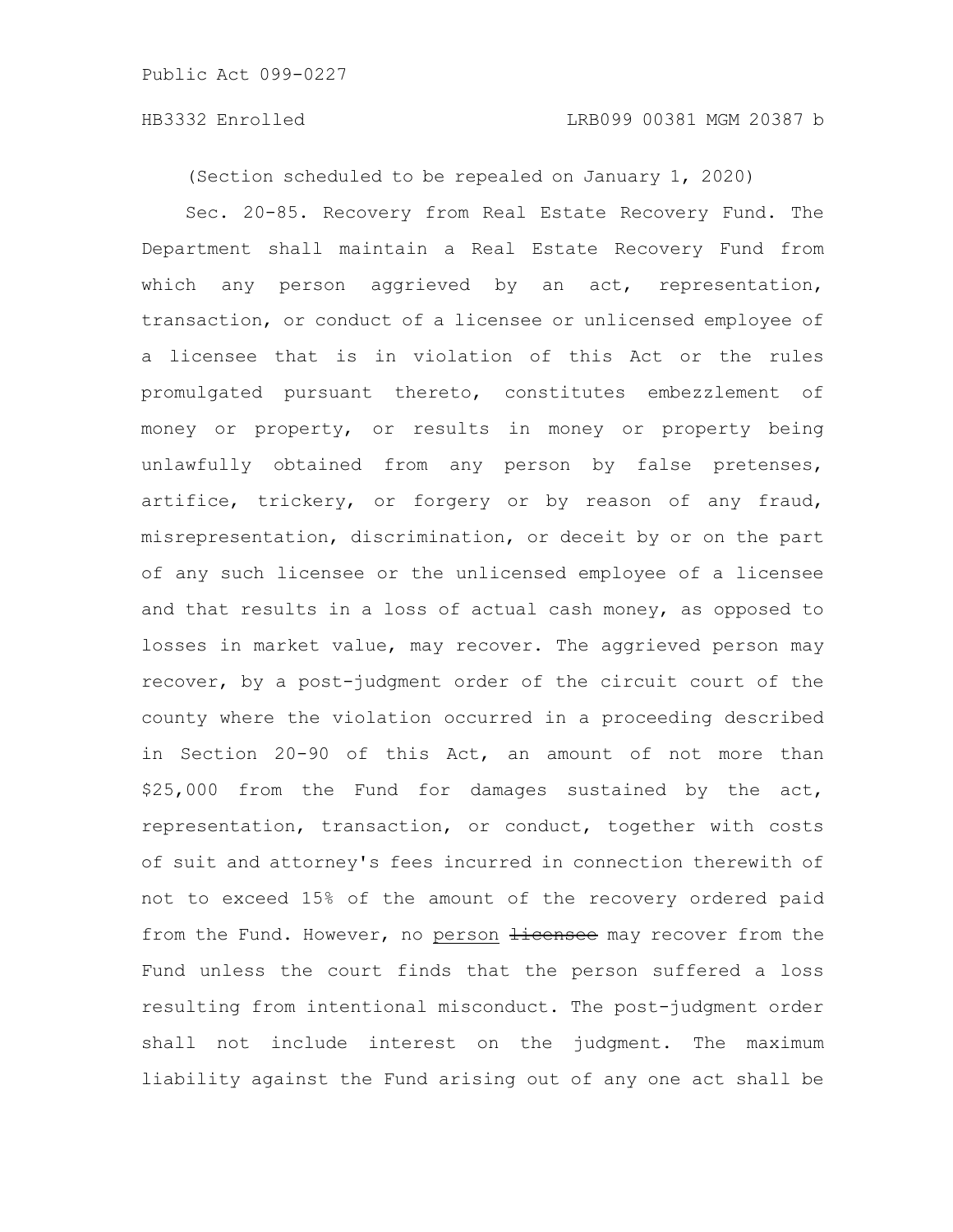as provided in this Section, and the post-judgment order shall spread the award equitably among all co-owners or otherwise aggrieved persons, if any. The maximum liability against the Fund arising out of the activities of any one licensee or one unlicensed employee of a licensee, since January 1, 1974, shall be \$100,000. Nothing in this Section shall be construed to authorize recovery from the Fund unless the loss of the aggrieved person results from an act or omission of a licensee under this Act who was at the time of the act or omission acting in such capacity or was apparently acting in such capacity or their unlicensed employee and unless the aggrieved person has obtained a valid judgment and post-judgment order of the court as provided for in Section 20-90 of this Act. No person aggrieved by an act, representation, or transaction that is in violation of the Illinois Real Estate Time-Share Act or the Land Sales Registration Act of 1989 may recover from the Fund.

(Source: P.A. 96-856, eff. 12-31-09; 97-1002, eff. 8-17-12.)

(225 ILCS 454/25-10)

(Section scheduled to be repealed on January 1, 2020)

Sec. 25-10. Real Estate Administration and Disciplinary Board; duties. There is created the Real Estate Administration and Disciplinary Board. The Board shall be composed of 9 persons appointed by the Governor. Members shall be appointed to the Board subject to the following conditions: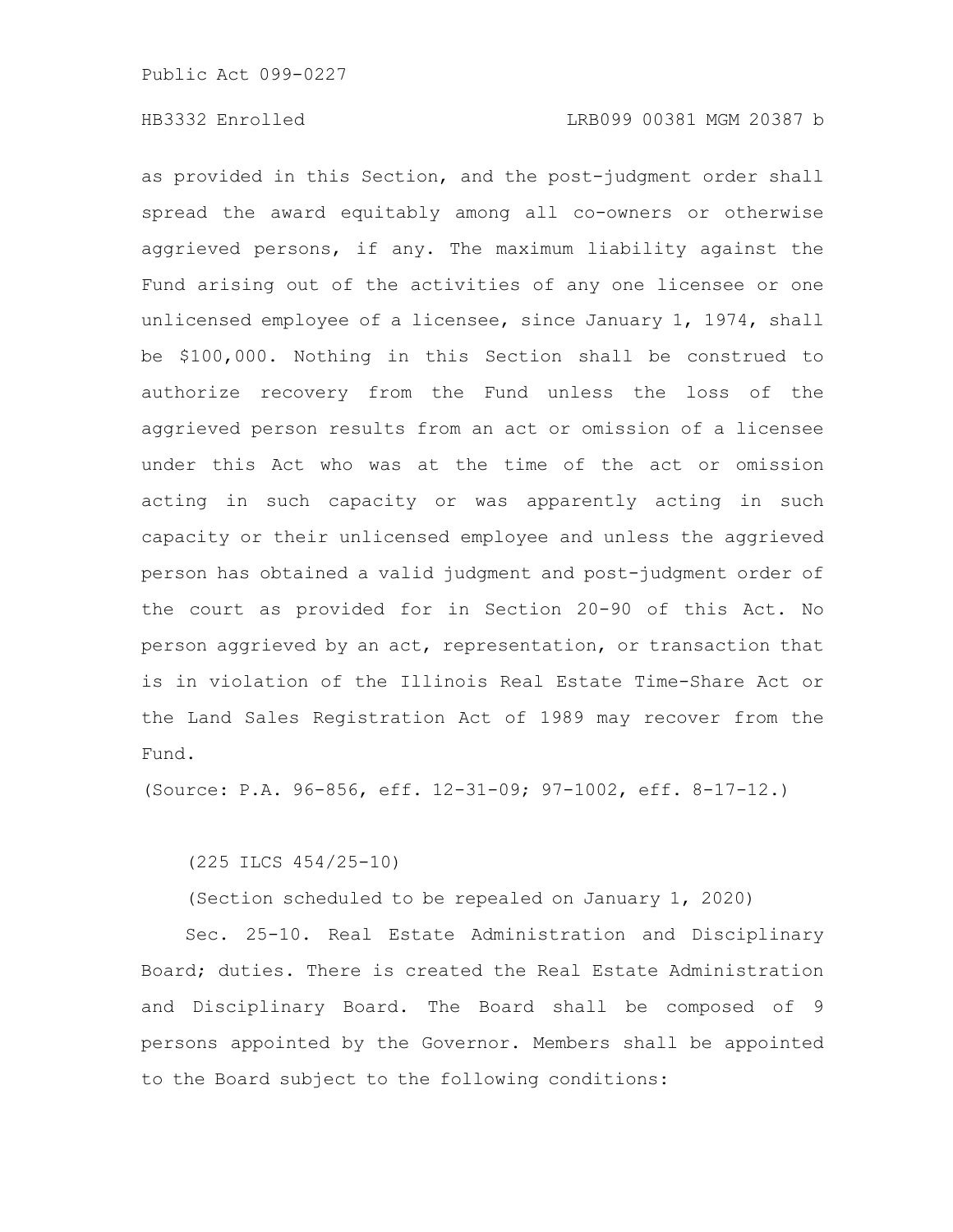(1) All members shall have been residents and citizens of this State for at least 6 years prior to the date of appointment.

(2) Six members shall have been actively engaged as managing brokers or brokers salespersons or both for at least the 10 years prior to the appointment.

(3) Three members of the Board shall be public members who represent consumer interests.

None of these members shall be (i) a person who is licensed under this Act or a similar Act of another jurisdiction, (ii) the spouse or family member of a licensee, (iii) a person who has an ownership interest in a real estate brokerage business, or (iv) a person the Department determines to have any other connection with a real estate brokerage business or a licensee. The members' terms shall be 4 years or until their successor is appointed, and the expiration of their terms shall be staggered. Appointments to fill vacancies shall be for the unexpired portion of the term. The membership of the Board should reasonably reflect the geographic distribution of the licensee population in this State. In making the appointments, the Governor shall give due consideration to the recommendations by members and organizations of the profession. The Governor may terminate the appointment of any member for cause that in the opinion of the Governor reasonably justifies the termination. Cause for termination shall include without limitation misconduct, incapacity, neglect of duty, or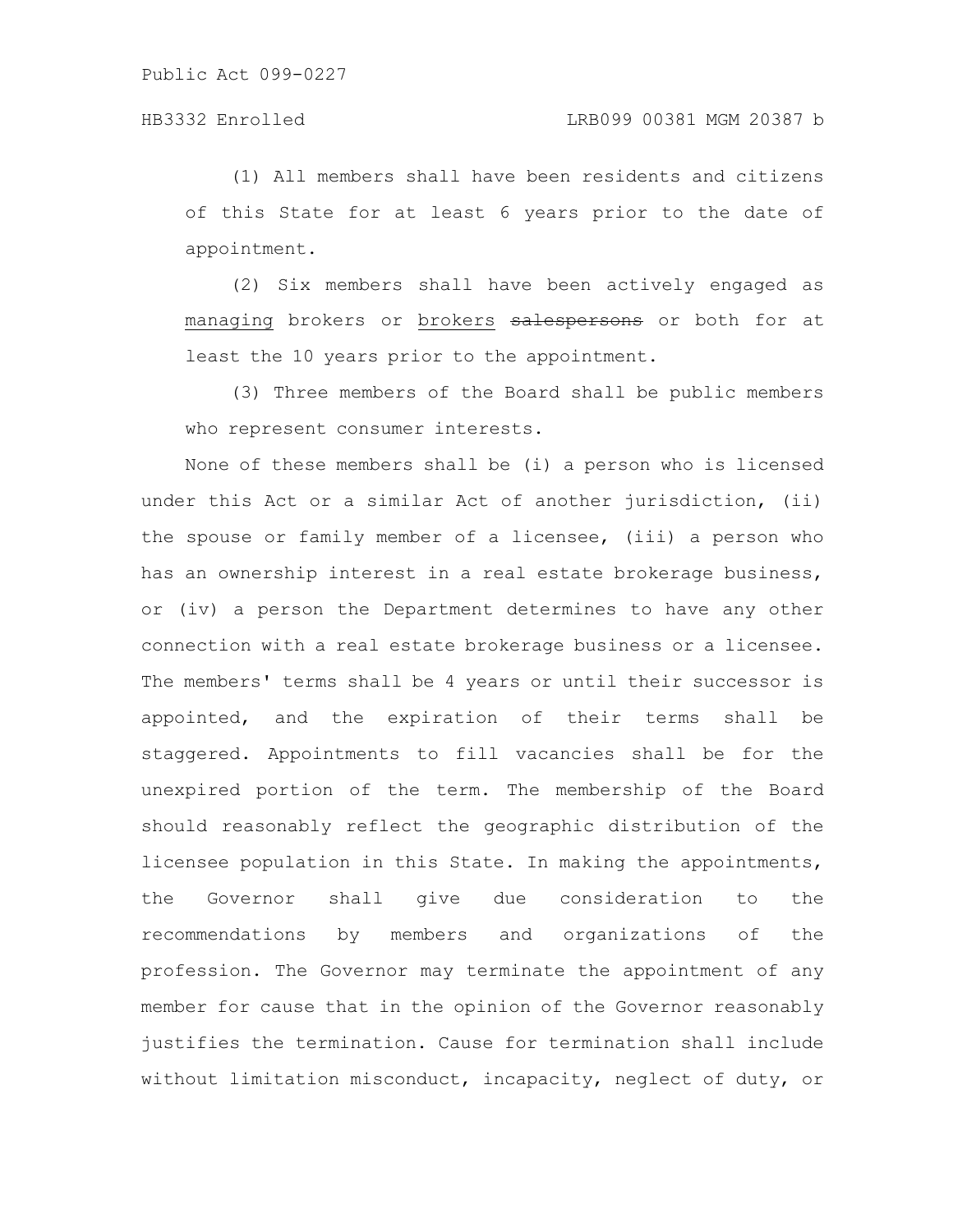missing 4 board meetings during any one calendar year. Each member of the Board may receive a per diem stipend in an amount to be determined by the Secretary. Each member shall be paid his or her necessary expenses while engaged in the performance of his or her duties. Such compensation and expenses shall be paid out of the Real Estate License Administration Fund. The Secretary shall consider the recommendations of the Board on questions involving standards of professional conduct, discipline, and examination of candidates under this Act. The Department, after notifying and considering the recommendations of the Board, if any, may issue rules, consistent with the provisions of this Act, for the administration and enforcement thereof and may prescribe forms that shall be used in connection therewith. Five Board members shall constitute a quorum. A quorum is required for all Board decisions.

(Source: P.A. 98-1109, eff. 1-1-15.)

(225 ILCS 454/25-25)

(Section scheduled to be repealed on January 1, 2020)

Sec. 25-25. Real Estate Research and Education Fund. A special fund to be known as the Real Estate Research and Education Fund is created and shall be held in trust in the State Treasury. Annually, on September 15th, the State Treasurer shall cause a transfer of \$125,000 to the Real Estate Research and Education Fund from the Real Estate License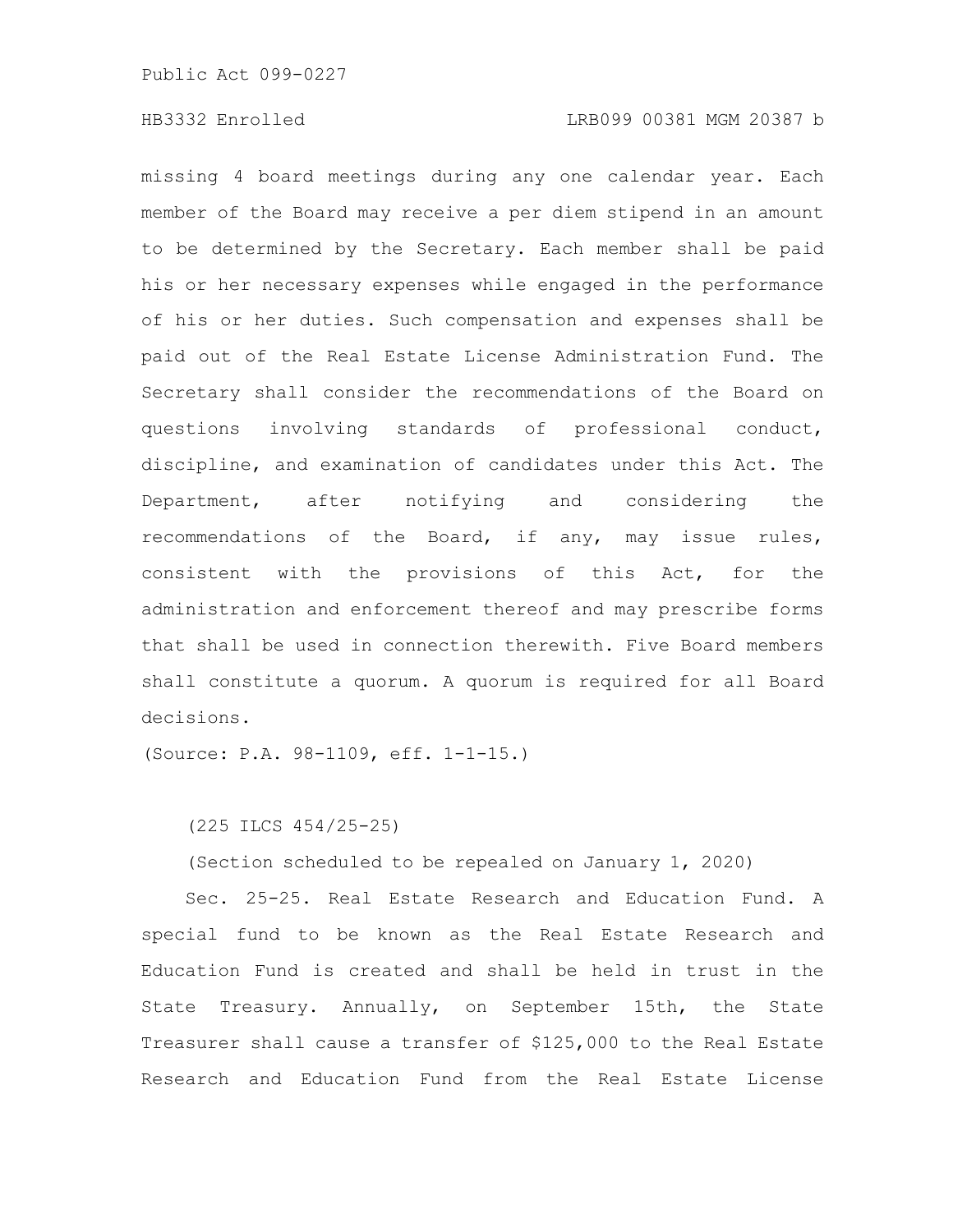Administration Fund. The Real Estate Research and Education Fund shall be administered by the Department. Money deposited in the Real Estate Research and Education Fund may be used for research and education at state institutions of higher education or other organizations for research and the advancement of education in the real estate industry. Of the \$125,000 annually transferred into the Real Estate Research and Education Fund, \$15,000 shall be used to fund a scholarship program for persons of minority racial origin who wish to pursue a course of study in the field of real estate. For the purposes of this Section, "course of study" means a course or courses that are part of a program of courses in the field of real estate designed to further an individual's knowledge or expertise in the field of real estate. These courses shall include without limitation courses that a salesperson licensed under this Act must complete to qualify for a real estate broker's license, courses that a broker licensed under this Act must complete to qualify for a managing broker's license, courses required to obtain the Graduate Realtors Institute designation, and any other courses or programs offered by accredited colleges, universities, or other institutions of higher education in Illinois. The scholarship program shall be administered by the Department or its designee. Moneys in the Real Estate Research and Education Fund may be invested and reinvested in the same manner as funds in the Real Estate Recovery Fund and all earnings, interest, and dividends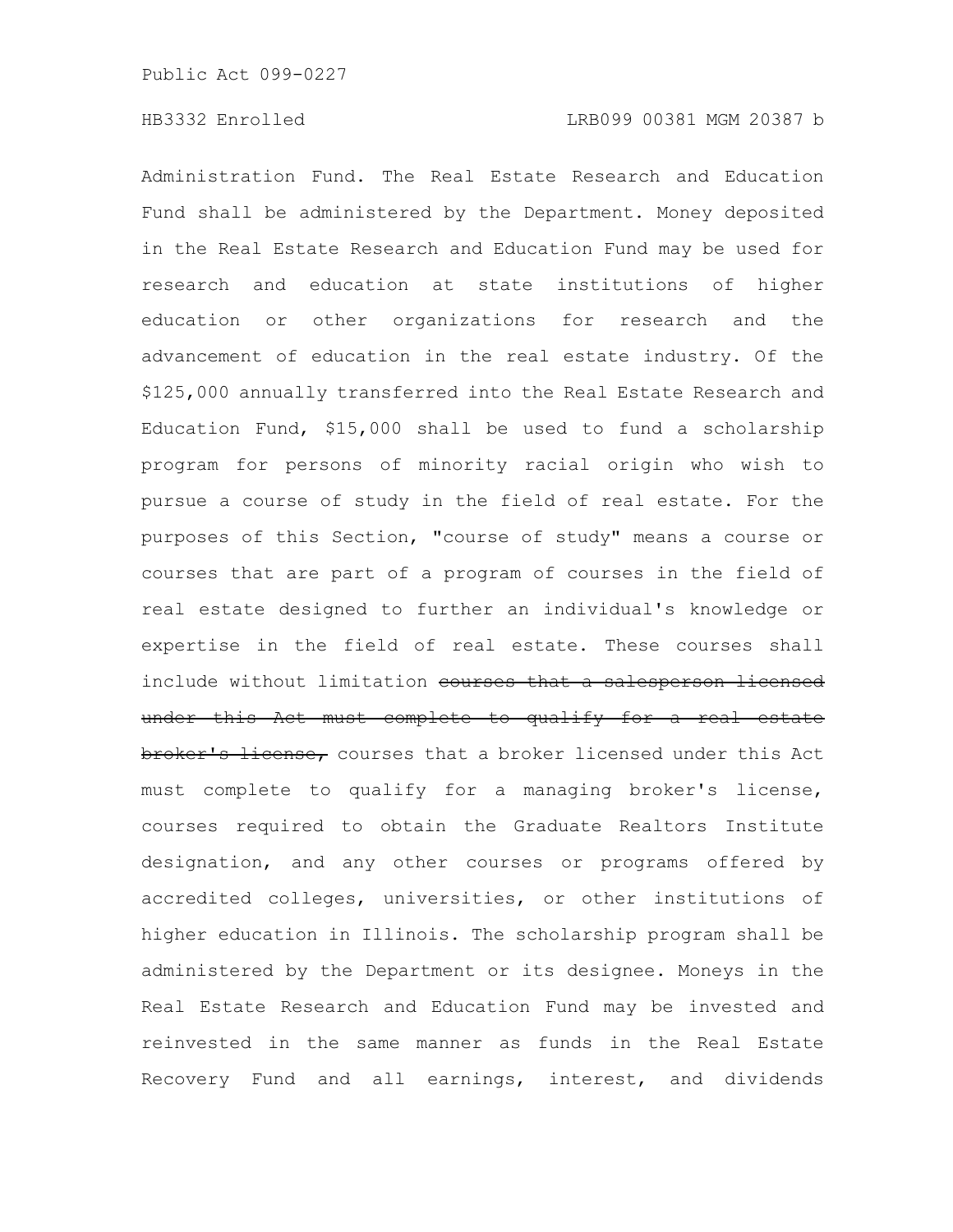## HB3332 Enrolled LRB099 00381 MGM 20387 b

received from such investments shall be deposited in the Real Estate Research and Education Fund and may be used for the same purposes as moneys transferred to the Real Estate Research and Education Fund. Moneys in the Real Estate Research and Education Fund may be transferred to the Professions Indirect Cost Fund as authorized under Section 2105-300 of the Department of Professional Regulation Law of the Civil Administrative Code of Illinois.

(Source: P.A. 96-856, eff. 12-31-09.)

(225 ILCS 454/30-15)

(Section scheduled to be repealed on January 1, 2020)

Sec. 30-15. Licensing of continuing education schools; approval of courses.

(a) Only continuing education schools in possession of a valid continuing education school license may provide real estate continuing education courses that will satisfy the requirements of this Act. Pre-license schools licensed to offer pre-license education courses for salespersons, brokers, and managing brokers, or leasing agents shall qualify for a continuing education school license upon completion of an application and the submission of the required fee. Every entity that desires to obtain a continuing education school license shall make application to the Department in writing in forms prescribed by the Department and pay the fee prescribed by rule. In addition to any other information required to be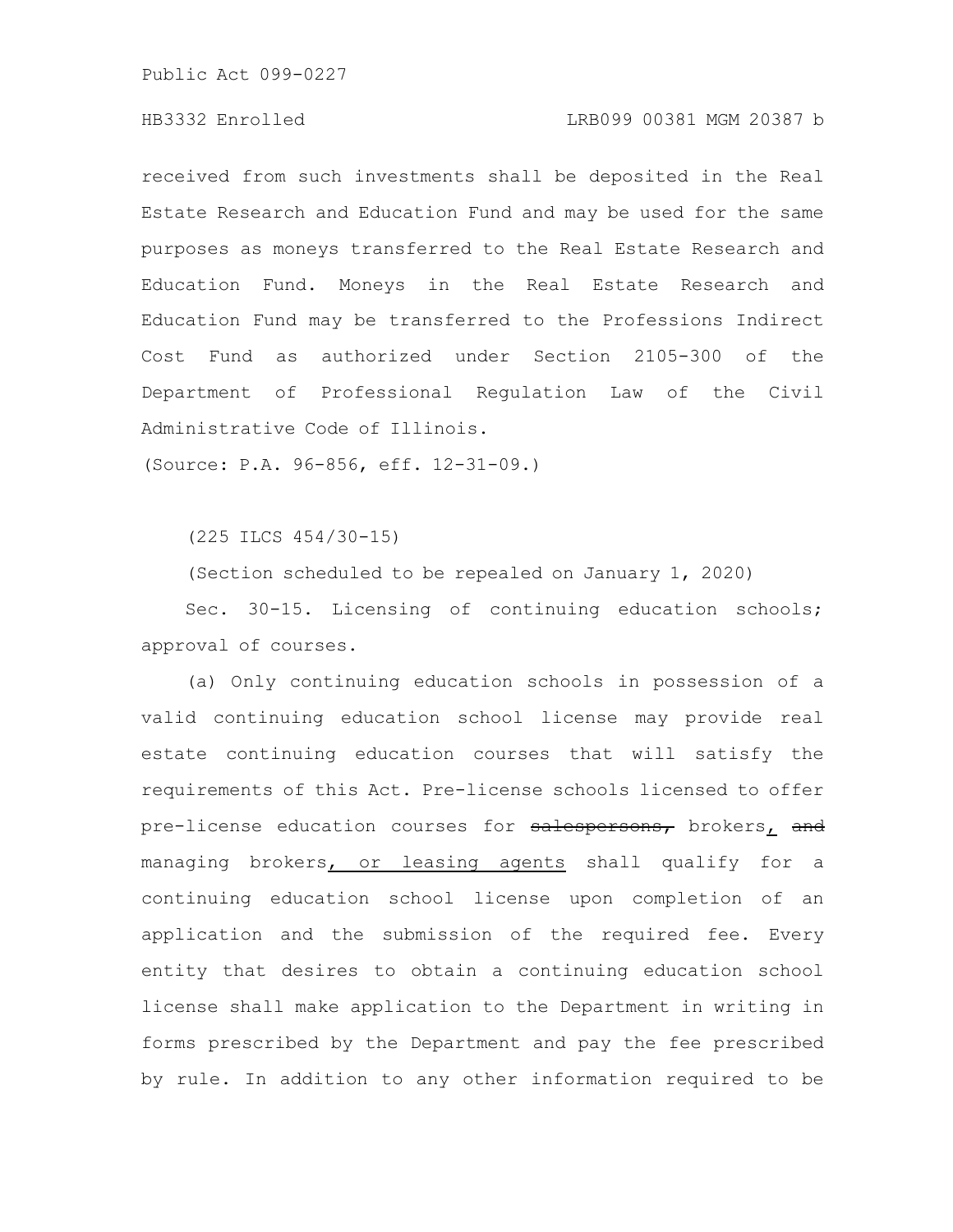contained in the application, every application for an original or renewed license shall include the applicant's Social Security number.

(b) The criteria for a continuing education license shall include the following:

(1) A sound financial base for establishing, promoting, and delivering the necessary courses. Budget planning for the School's courses should be clearly projected.

(2) A sufficient number of qualified, licensed instructors as provided by rule.

(3) Adequate support personnel to assist with administrative matters and technical assistance.

(4) Maintenance and availability of records of participation for licensees.

(5) The ability to provide each participant who successfully completes an approved program with a certificate of completion signed by the administrator of a licensed continuing education school on forms provided by the Department.

(6) The continuing education school must have a written policy dealing with procedures for the management of grievances and fee refunds.

(7) The continuing education school shall maintain lesson plans and examinations for each course.

(8) The continuing education school shall require a 70%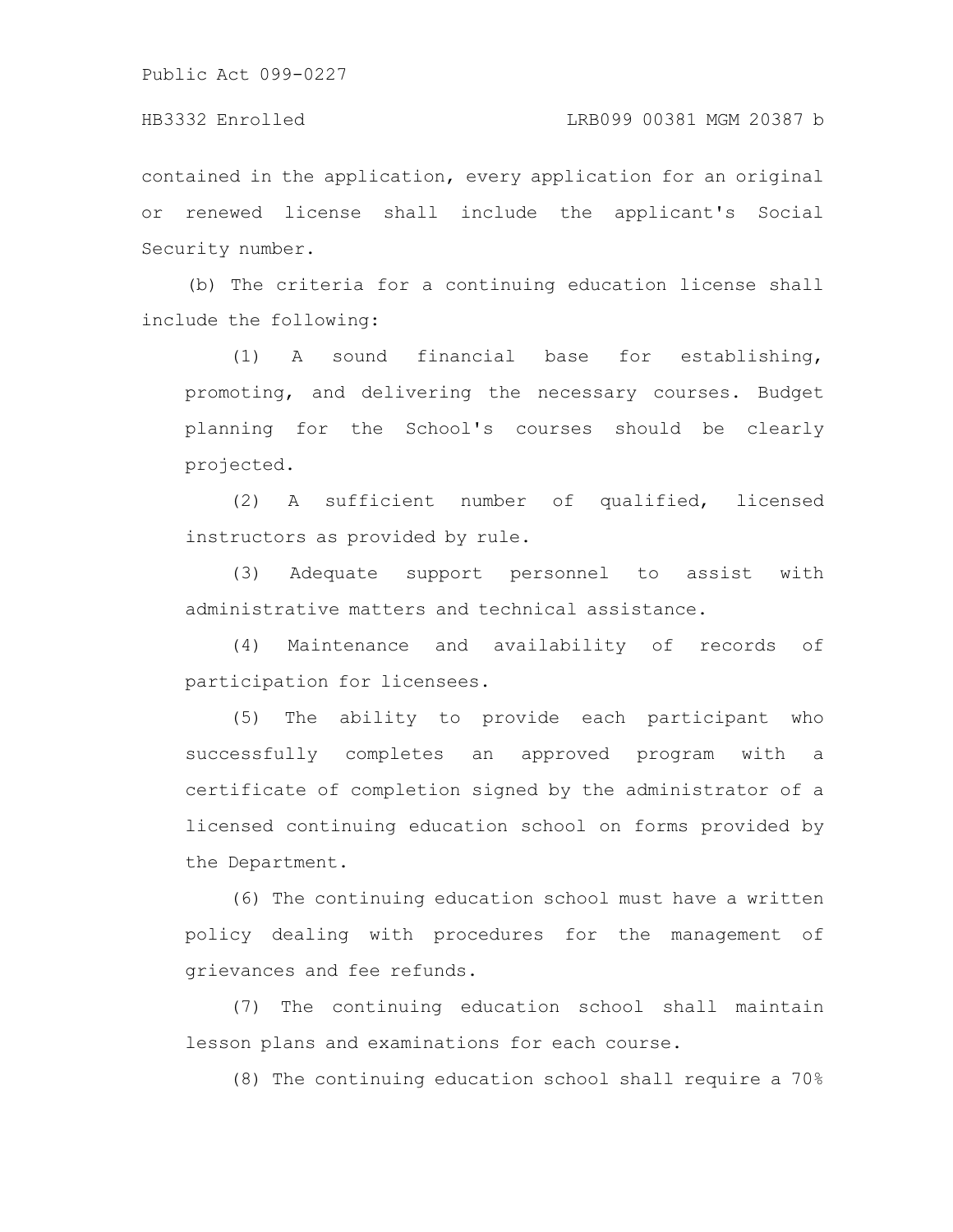passing grade for successful completion of any continuing education course.

(9) The continuing education school shall identify and use instructors who will teach in a planned program. Suggested criteria for instructor selections include:

- (A) appropriate credentials;
- (B) competence as a teacher;
- (C) knowledge of content area; and
- (D) qualification by experience.

(10) The continuing education school shall provide a proctor or an electronic means of proctoring for each examination. The continuing education school shall be responsible for the conduct of the proctor. The duties and responsibilities of a proctor shall be established by rule.

(11) The continuing education school must provide for closed book examinations for each course unless the Advisory Council excuses this requirement based on the complexity of the course material.

(c) Advertising and promotion of continuing education activities must be carried out in a responsible fashion, clearly showing the educational objectives of the activity, the nature of the audience that may benefit from the activity, the cost of the activity to the participant and the items covered by the cost, the amount of credit that can be earned, and the credentials of the faculty.

(d) The Department may or upon request of the Advisory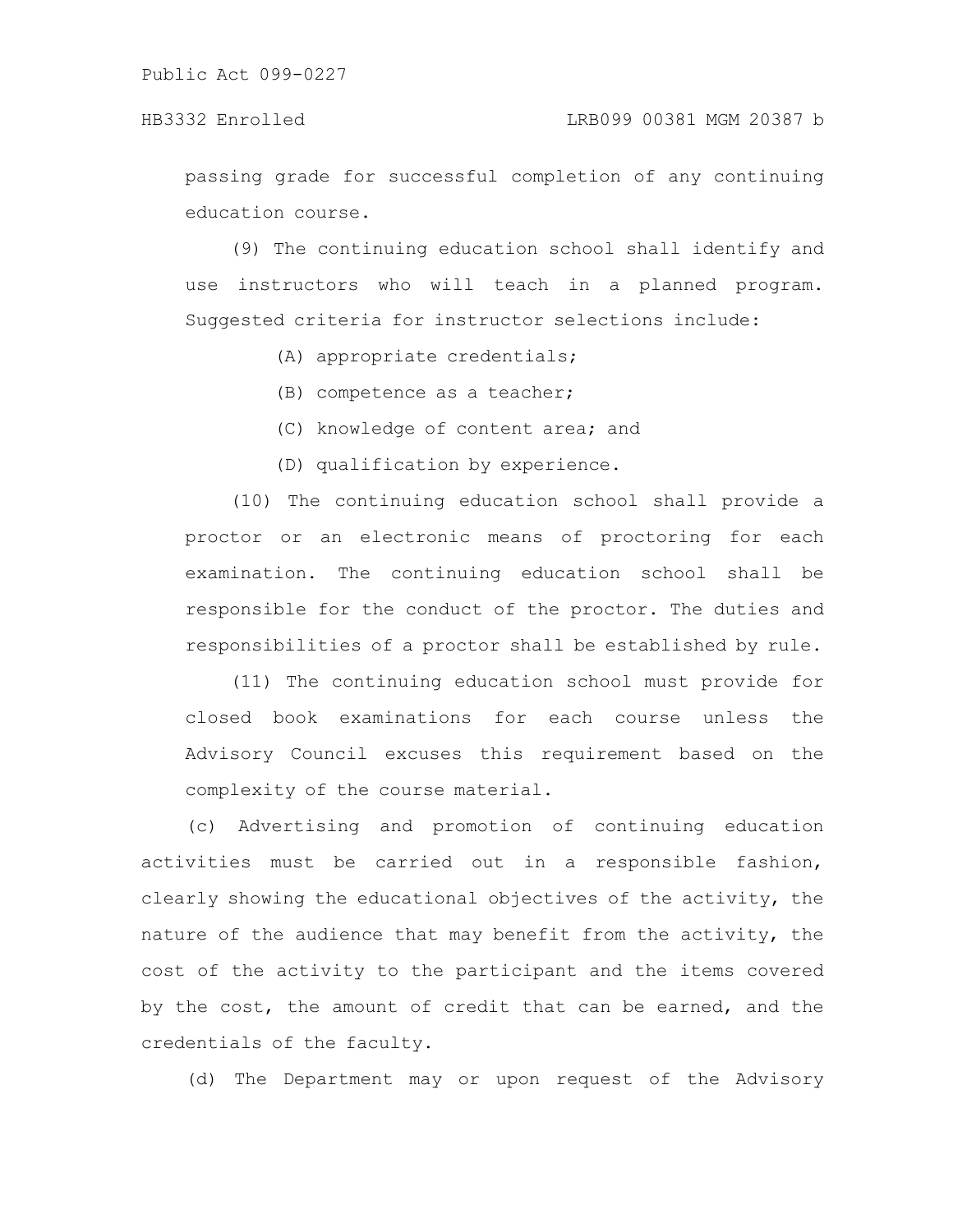## HB3332 Enrolled LRB099 00381 MGM 20387 b

Council shall, after notice, cause a continuing education school to attend an informal conference before the Advisory Council for failure to comply with any requirement for licensure or for failure to comply with any provision of this Act or the rules for the administration of this Act. The Advisory Council shall make a recommendation to the Board as a result of its findings at the conclusion of any such informal conference.

(e) All continuing education schools shall maintain these minimum criteria and pay the required fee in order to retain their continuing education school license.

(f) All continuing education schools shall submit, at the time of initial application and with each license renewal, a list of courses with course materials to be offered by the continuing education school. The Department, however, shall establish a mechanism whereby continuing education schools may apply for and obtain approval for continuing education courses that are submitted after the time of initial application or renewal. The Department shall provide to each continuing education school a certificate for each approved continuing education course. All continuing education courses shall be valid for the period coinciding with the term of license of the continuing education school. All continuing education schools shall provide a copy of the certificate of the continuing education course within the course materials given to each student or shall display a copy of the certificate of the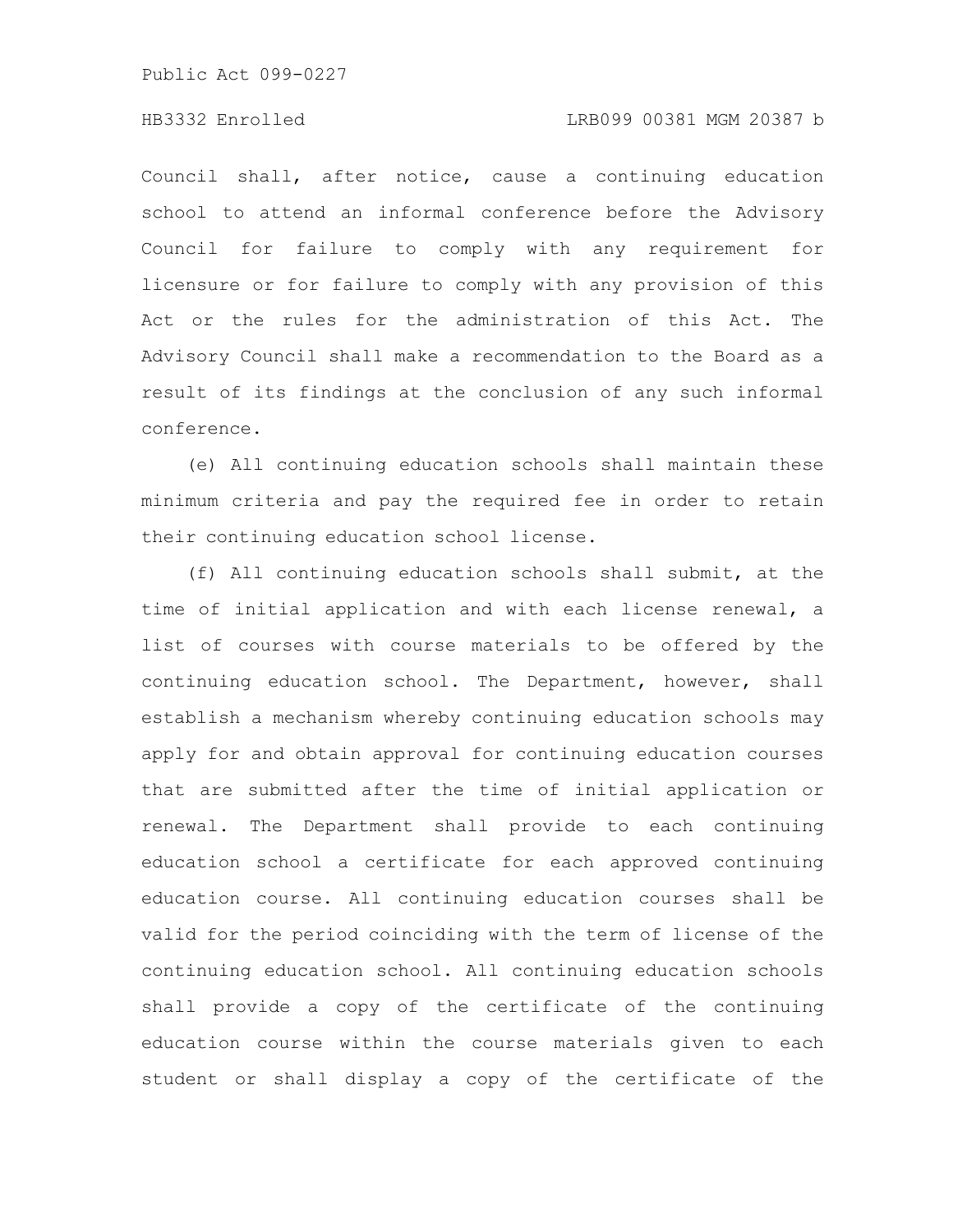## HB3332 Enrolled LRB099 00381 MGM 20387 b

continuing education course in a conspicuous place at the location of the class.

(g) Each continuing education school shall provide to the Department a monthly report in a format determined by the Department, with information concerning students who successfully completed all approved continuing education courses offered by the continuing education school for the prior month.

(h) The Department, upon the recommendation of the Advisory Council, may temporarily suspend a licensed continuing education school's approved courses without hearing and refuse to accept successful completion of or participation in any of these continuing education courses for continuing education credit from that school upon the failure of that continuing education school to comply with the provisions of this Act or the rules for the administration of this Act, until such time as the Department receives satisfactory assurance of compliance. The Department shall notify the continuing education school of the noncompliance and may initiate disciplinary proceedings pursuant to this Act. The Department may refuse to issue, suspend, revoke, or otherwise discipline the license of a continuing education school or may withdraw approval of a continuing education course for good cause. Failure to comply with the requirements of this Section or any other requirements established by rule shall be deemed to be good cause. Disciplinary proceedings shall be conducted by the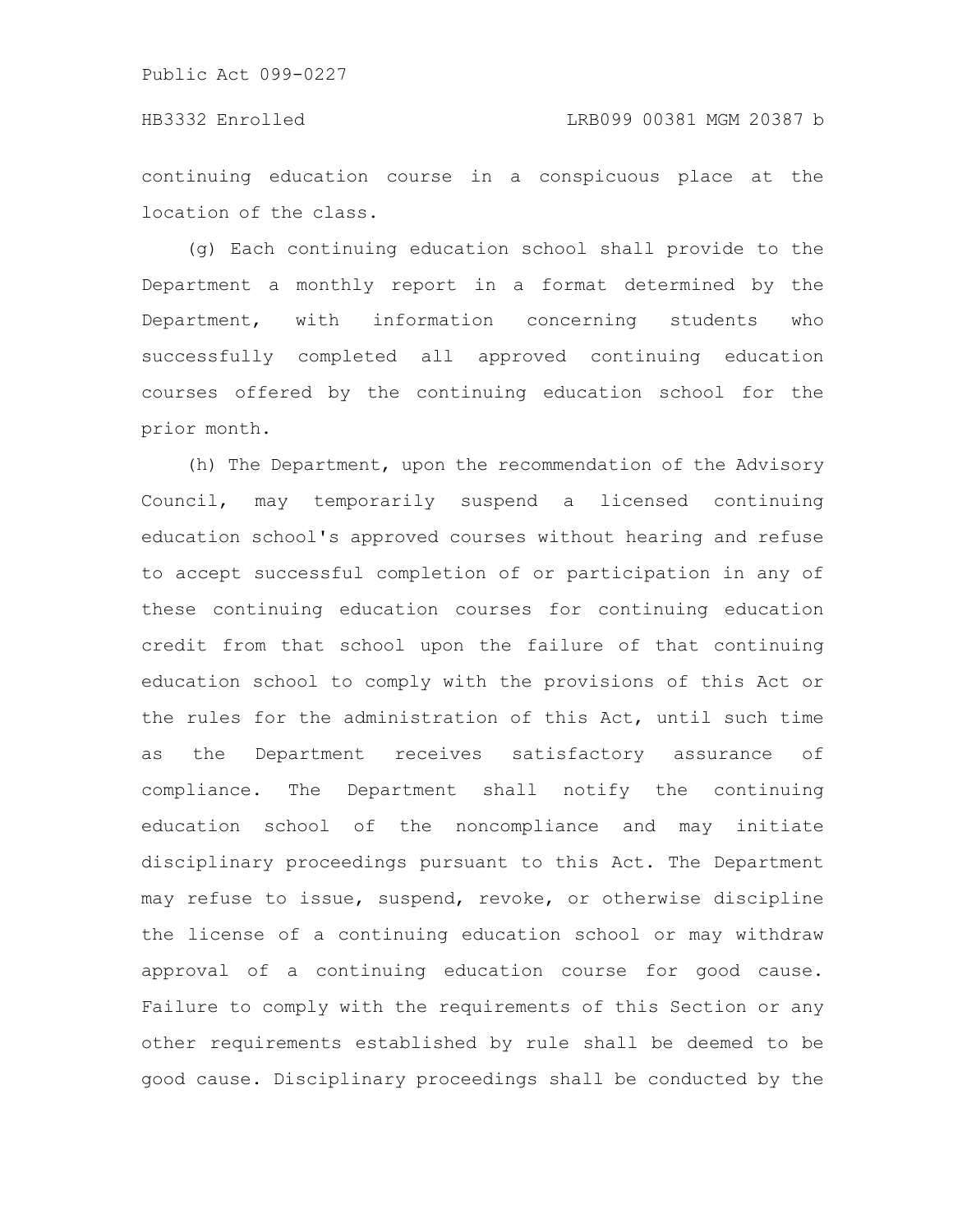Board in the same manner as other disciplinary proceedings under this Act.

(Source: P.A. 96-856, eff. 12-31-09.)

(225 ILCS 454/35-5)

(Section scheduled to be repealed on January 1, 2020) Sec. 35-5. Savings provisions.

(a) This Act is intended to replace the Real Estate License Act of 1983 in all respects.

(b) The Beginning December 31, 1999, the rights, powers, and duties exercised by the Office of Banks and Real Estate under the Real Estate License Act of 1983 shall continue to be vested in, be the obligation of, and shall be exercised by the Division of Real Estate of the Department of Financial and Professional Regulation Office of Banks and Real Estate under the provisions of this Act.

(c) This Act does not affect any act done, ratified, or cancelled, or any right occurring or established, or any action or proceeding had or commenced in an administrative, civil, or criminal cause before December 31, 1999, by the Office of Banks and Real Estate under the Real Estate License Act of 1983, and those actions or proceedings may be prosecuted and continued by the Division of Real Estate of the Department of Financial and Professional Regulation Office of Banks and Real Estate under this Act.

(d) This Act does not affect any license, certificate,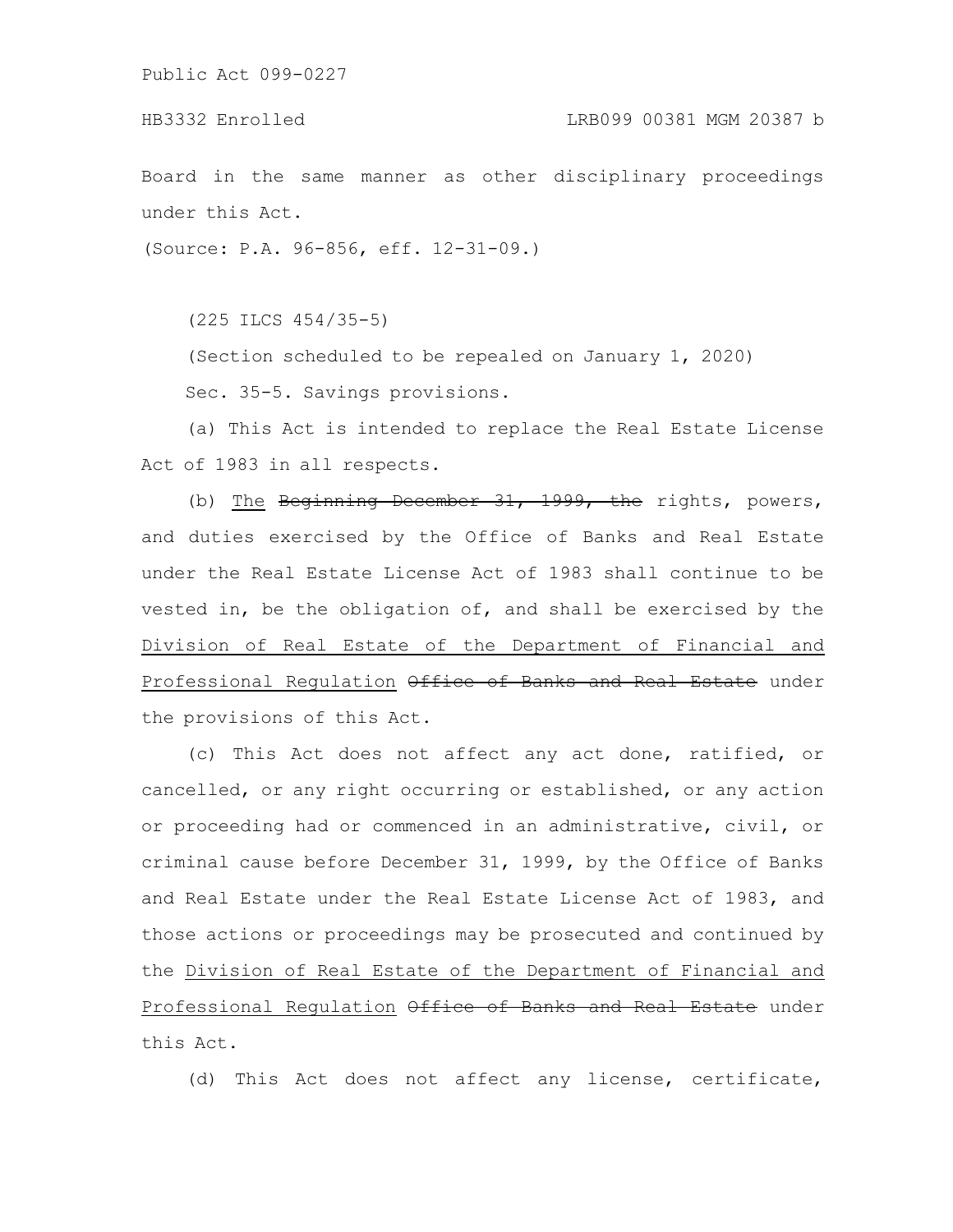permit, or other form of licensure or authorization issued by the Office of Banks and Real Estate under the Real Estate License Act of 1983 or by the Division of Professional Regulation of the Department of Financial and Professional Regulation under this Act, and all such licenses, certificates, permits, or other form of licensure or authorization shall continue to be valid under the terms and conditions of this Act.

(e) The rules adopted by the Office of Banks and Real Estate relating to the Real Estate License Act of 1983, unless inconsistent with the provisions of this Act, are not affected by this Act, and on December 31, 1999 those rules become the rules under this Act. The Office of Banks and Real Estate shall, as soon as practicable, adopt new or amended rules consistent with the provisions of this Act.

(f) This Act does not affect any discipline, suspension, or termination taken under the Real Estate License Act of 1983 and that discipline, suspension, or termination shall be continued under this Act.

(g) This Act does not affect any appointments, term limitations, years served, or other matters relating to individuals serving on any board or council under the Real Estate License Act of 1983, and these appointments, term limitations, years served, and other matters shall be continued under this Act.

(Source: P.A. 91-245, eff. 12-31-99.)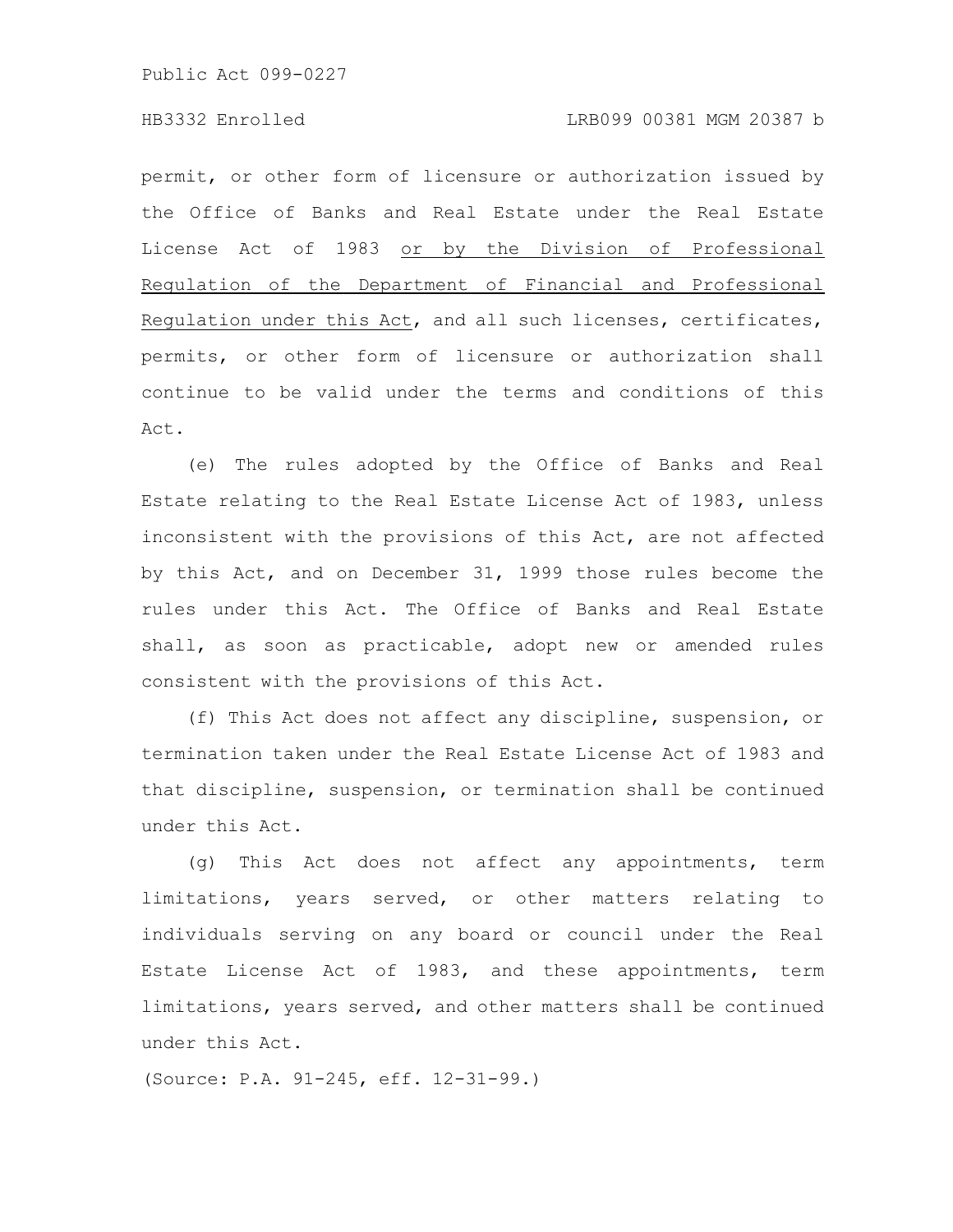(225 ILCS 454/5-46 rep.)

(225 ILCS 454/5-47 rep.)

Section 960. The Real Estate License Act of 2000 is amended by repealing Sections 5-46 and 5-47.

Section 965. The Professional Service Corporation Act is amended by changing Sections 2, 3.1, 3.2, 3.6, 12, 12.1, and 13 and by adding Sections 13.5 and 15.5 as follows:

(805 ILCS 10/2) (from Ch. 32, par. 415-2)

Sec. 2. It is the legislative intent to provide for the incorporation of an individual or group of individuals to render the same professional service or related professional services to the public for which such individuals are required by law to be licensed or to obtain other legal authorization, while preserving the established professional aspects of the personal relationship between the professional person and those he or she serves professionally.

(Source: P.A. 78-783.)

(805 ILCS 10/3.1) (from Ch. 32, par. 415-3.1)

Sec. 3.1. "Ancillary personnel" means such person acting in their customary capacities, employed by those rendering a professional service who:

(1) Are not licensed to engage in the category of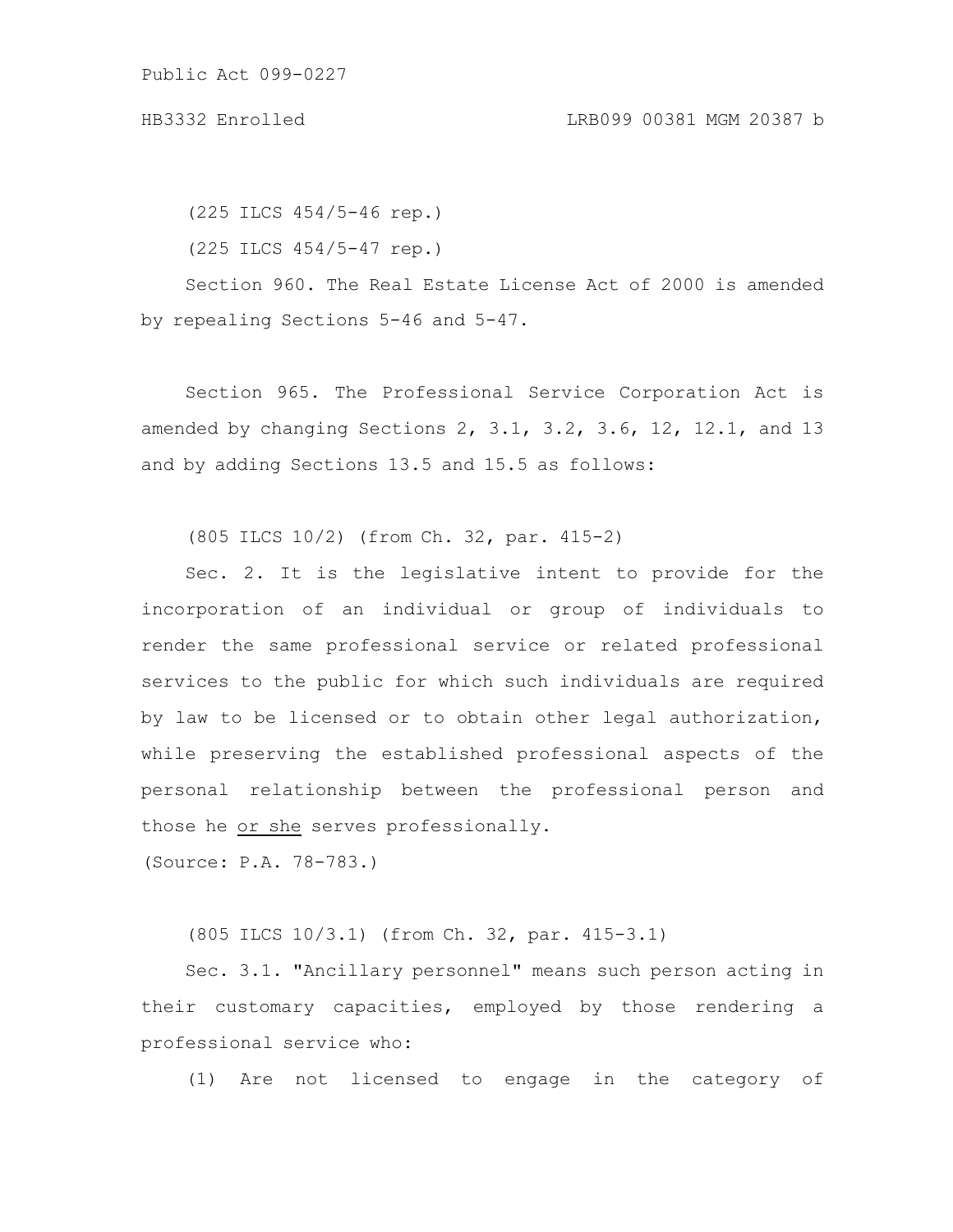professional service for which a professional corporation was formed; and

(2) Work at the direction or under the supervision of those who are so licensed; and

(3) Do not hold themselves out to the public generally as being authorized to engage in the practice of the profession for which the corporation is licensed; and

 $(4)$  Are not prohibited by the requlating  $\frac{1}{1}$ authority, regulating the category of professional service rendered by the corporation from being so employed and includes clerks, secretaries, technicians and other assistants who are not usually and ordinarily considered by custom and practice to be rendering the professional services for which the corporation was formed.

(Source: P.A. 77-565.)

(805 ILCS 10/3.2) (from Ch. 32, par. 415-3.2)

Sec. 3.2. "Regulating authority" means the State board, department, agency or the Supreme Court of Illinois (in the case of attorneys at law), the Department of Financial and Professional Regulation, or other State board, department, or agency having jurisdiction to grant a license to render the category of professional service for which a professional corporation has been organized,  $\Theta$  the United States Patent Office, or the Internal Revenue Service of the United States Treasury Department.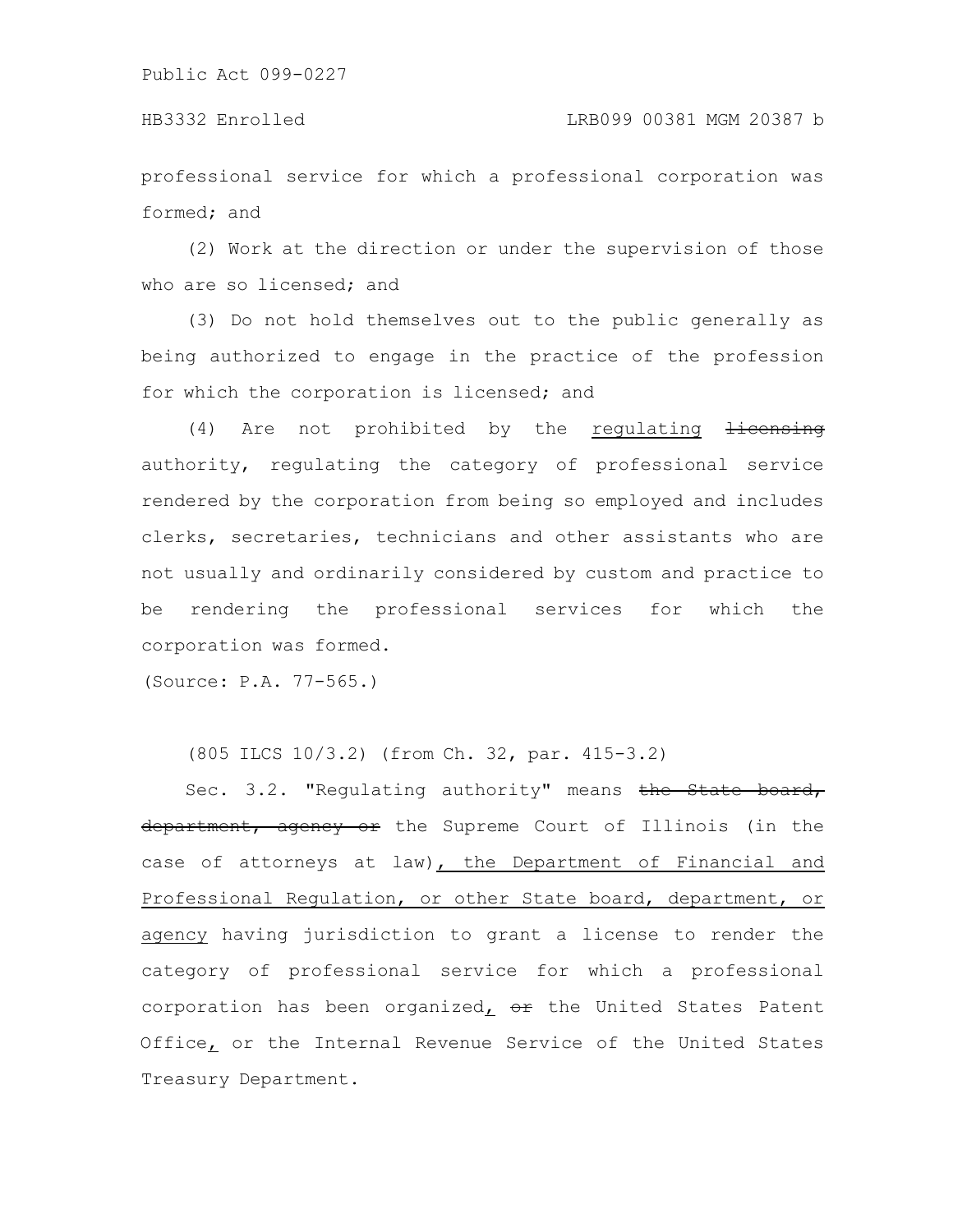(Source: P.A. 78-561.)

(805 ILCS 10/3.6) (from Ch. 32, par. 415-3.6)

Sec. 3.6. "Related professions" and "related professional services" mean more than one personal service which requires as a condition precedent to the rendering thereof the obtaining of a license and which prior to October 1, 1973 could not be performed by a corporation by reason of law; provided, however, that these terms shall be restricted to:

(1) a combination of 2  $t$ we or more of the following personal services: (a) "architecture" as defined in Section 5 of the Illinois Architecture Practice Act of 1989, (b) "professional engineering" as defined in Section 4 of the Professional Engineering Practice Act of 1989, (c) "structural engineering" as defined in Section 5 of the Structural Engineering Practice Act of 1989, (d) "land surveying" as defined in Section 2 of the Illinois Professional Land Surveyor Act of 1989; or

(2) a combination of the following personal services: (a) the practice of medicine by persons licensed under the Medical Practice Act of 1987, (b) the practice of podiatry as defined in Section 5 of the Podiatric Medical Practice Act of 1987, (c) the practice of dentistry as defined in the Illinois Dental Practice Act, (d) the practice of optometry as defined in the Illinois Optometric Practice Act of 1987;  $\div$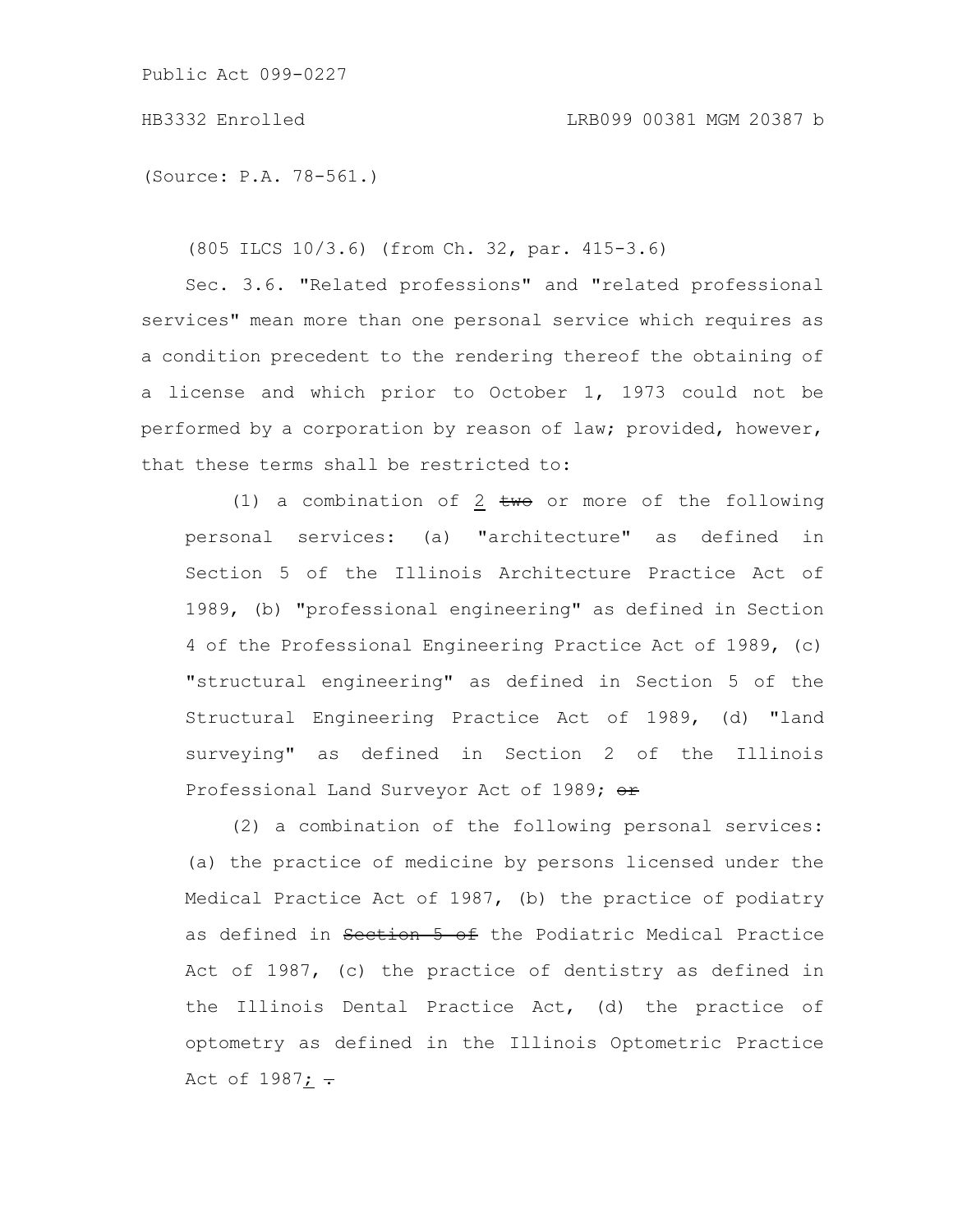(3) a combination of 2 or more of the following personal services: (a) the practice of clinical psychology by persons licensed under the Clinical Psychologist Licensing Act, (b) the practice of social work or clinical social work by persons licensed under the Clinical Social Work and Social Work Practice Act, (c) the practice of marriage and family therapy by persons licensed under the Marriage and Family Therapy Licensing Act, (d) the practice of professional counseling or clinical professional counseling by persons licensed under the Professional Counselor and Clinical Professional Counselor Licensing and Practice Act, or (e) the practice of sex offender evaluations by persons licensed under the Sex Offender Evaluation and Treatment Provider Act; or

(4) a combination of 2 or more of the following personal services: (a) the practice of acupuncture by persons licensed under the Acupuncture Practice Act, (b) the practice of massage by persons licensed under the Massage Licensing Act, (c) the practice of naprapathy by persons licensed under the Naprapathic Practice Act, (d) the practice of occupational therapy by persons licensed under the Illinois Occupational Therapy Practice Act, or (e) the practice of physical therapy by persons licensed under the Illinois Physical Therapy Act.

(Source: P.A. 95-738, eff. 1-1-09.)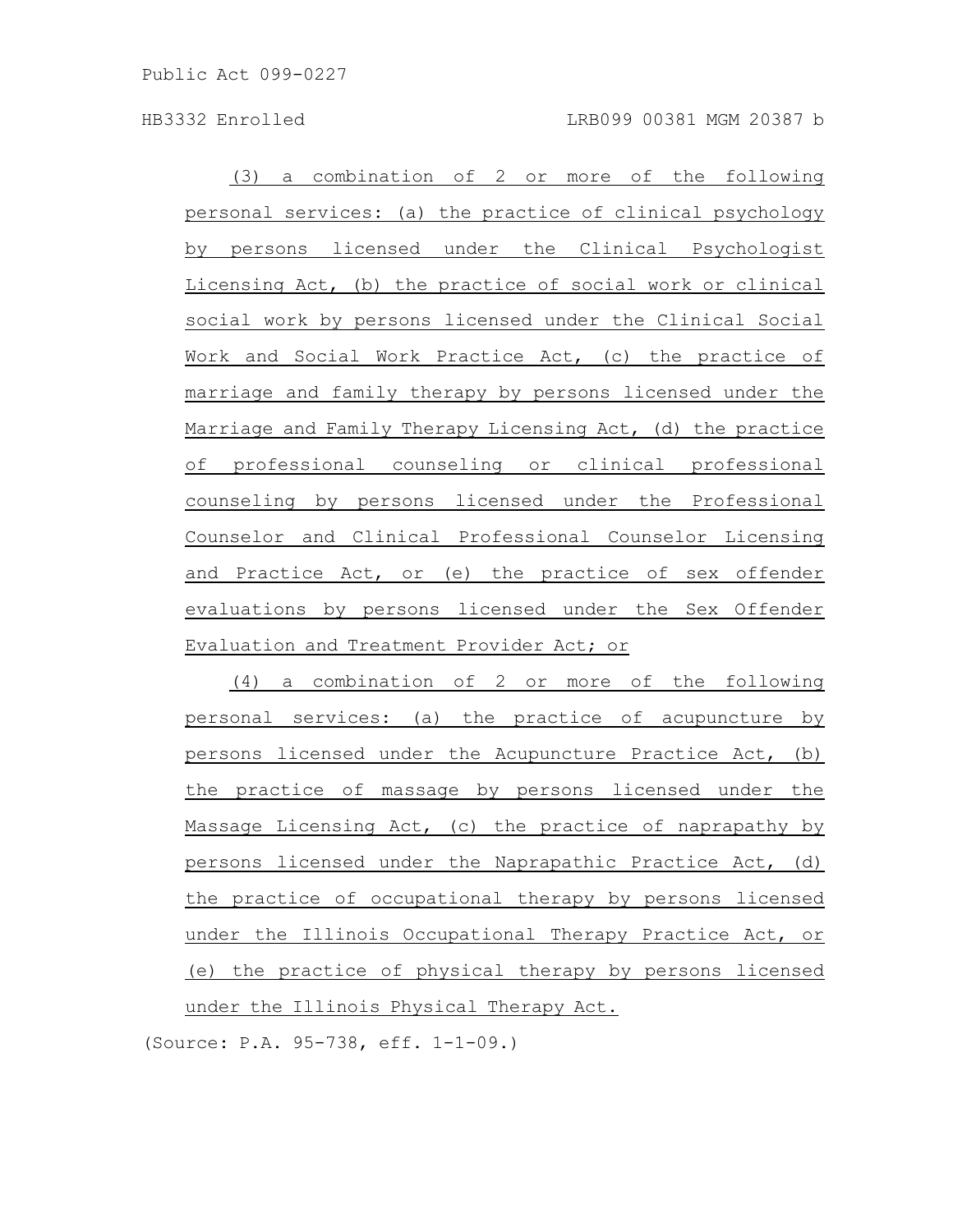(805 ILCS 10/12) (from Ch. 32, par. 415-12)

Sec. 12. (a) No corporation shall open, operate or maintain an establishment for any of the purposes for which a corporation may be organized under this Act without a certificate of registration from the regulating authority authorized by law to license individuals to engage in the profession or related professions concerned. Application for such registration shall be made in writing, and shall contain the name and primary mailing address of the corporation, the name and address of the corporation's registered agent, the address of the practice location maintained by the corporation, each assumed name being used by the corporation, and such other information as may be required by the regulating authority. All official correspondence from the regulating authority shall be mailed to the primary mailing address of the corporation except that the corporation may elect to have renewal and non-renewal notices sent to the registered agent of the corporation. Upon receipt of such application, the regulating authority, or some administrative agency of government designated by it, shall make an investigation of the corporation. If the regulating authority is the Supreme Court it may designate the bar or legal association which investigates and prefers charges against lawyers to it for disciplining. If such authority finds that the incorporators, officers, directors and shareholders are each licensed pursuant to the laws of Illinois to engage in the particular profession or related professions involved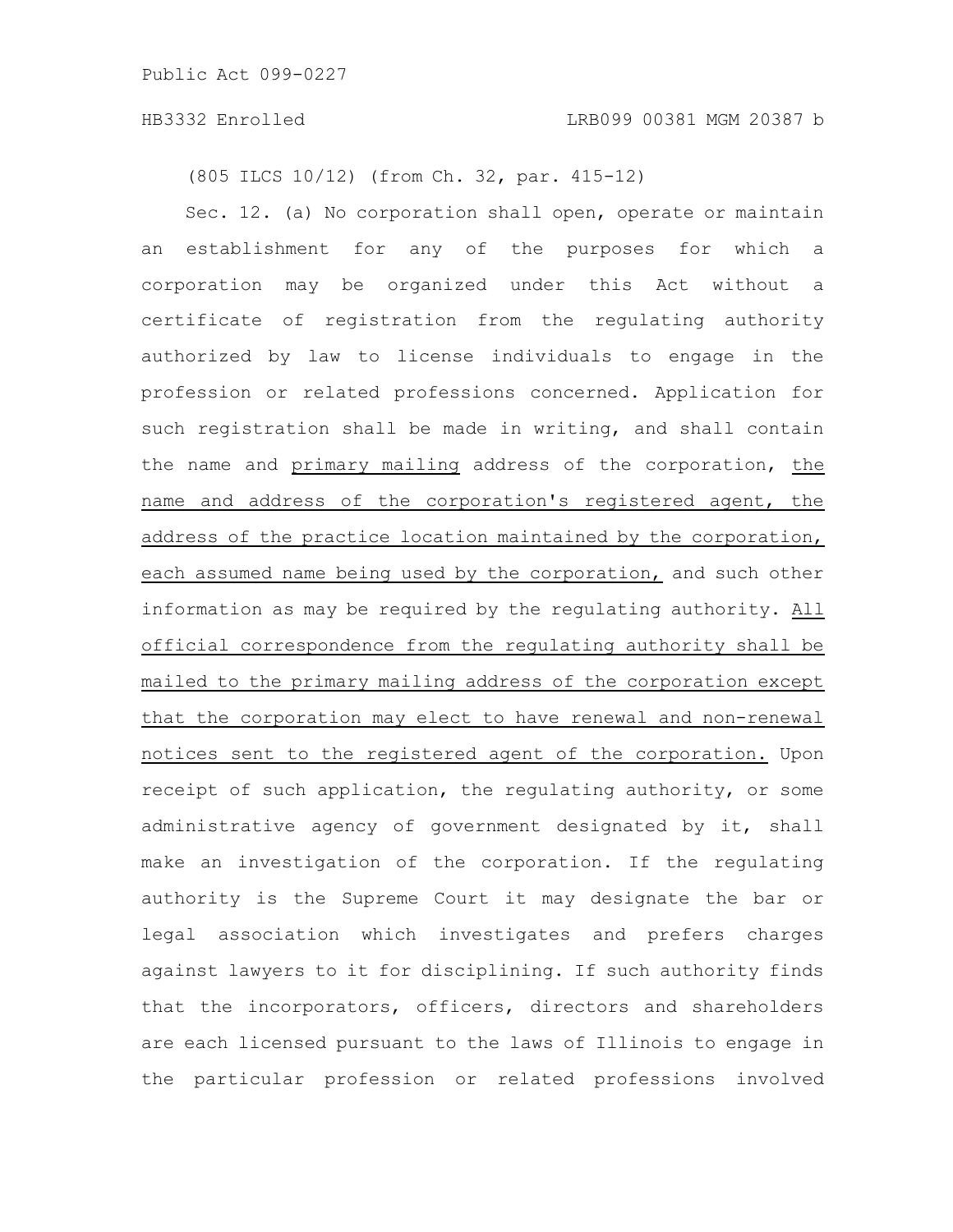(except that the secretary of the corporation need not be so licensed), and if no disciplinary action is pending before it against any of them, and if it appears that the corporation will be conducted in compliance with the law and the regulations and rules of the regulating authority, such authority, shall issue, upon payment of a registration fee of \$50, a certificate of registration.

A separate application shall be submitted for each business location in Illinois. If the corporation is using more than one fictitious or assumed name and has an address different from that of the parent company, a separate application shall be submitted for each fictitious or assumed name.

Upon written application of the holder, the regulating authority which originally issued the certificate of registration shall renew the certificate if it finds that the corporation has complied with its regulations and the provisions of this Act.

The fee for the renewal of a certificate of registration shall be calculated at the rate of \$40 per year.

The certificate of registration shall be conspicuously posted upon the premises to which it is applicable, and the professional corporation shall have only those offices which are designated by street address in the articles of incorporation, or as changed by amendment of such articles. No certificate of registration shall be assignable.

(b) Moneys collected under this Section from a professional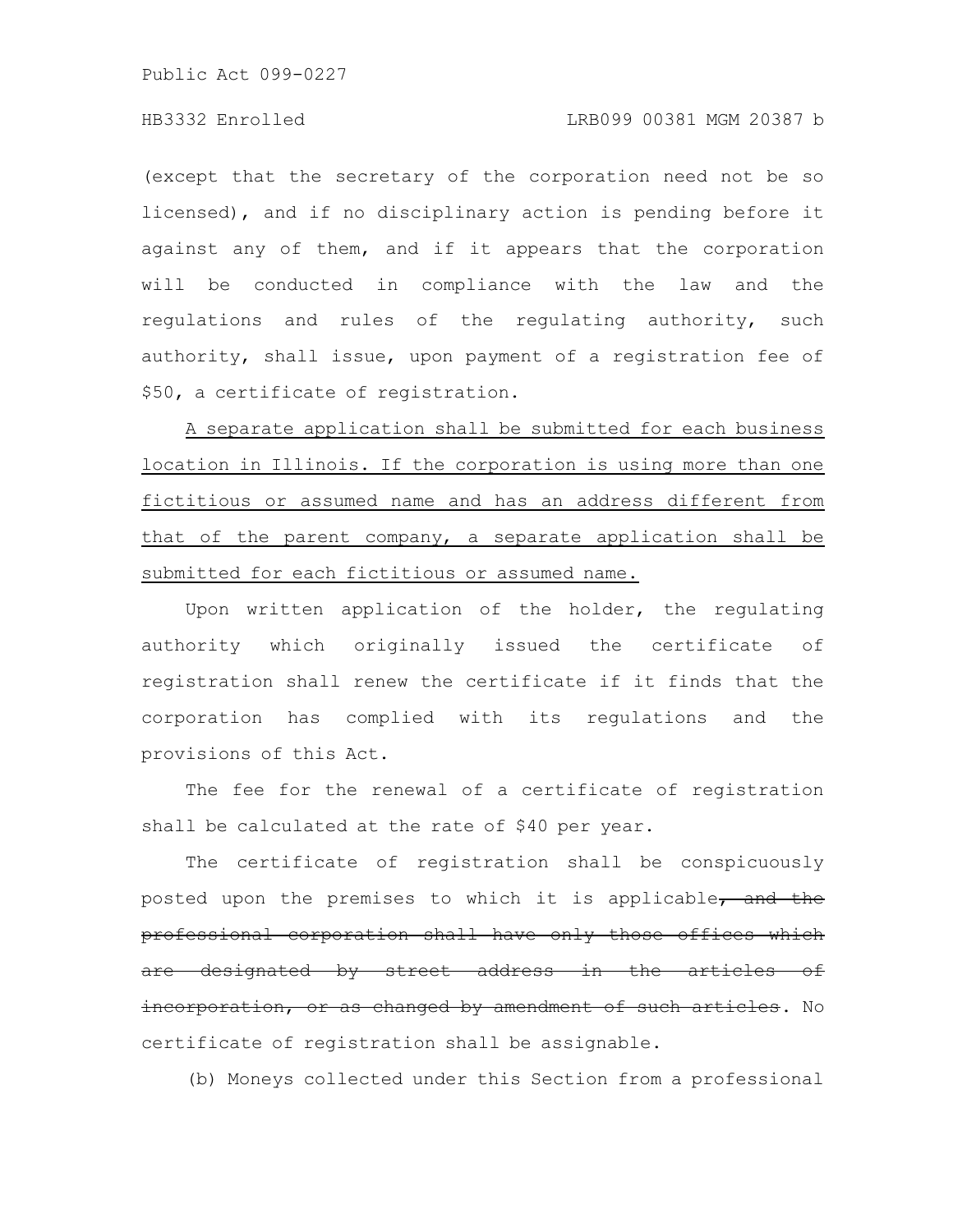corporation organized to practice law shall be deposited into the Supreme Court Special Purposes Fund.

(c) After the effective date of this amendatory Act of the 98th General Assembly, the amount of any fee collected under this Section from a professional corporation organized to practice law may be set by Supreme Court rule, except that the amount of the fees shall remain as set by statute until the Supreme Court adopts rules specifying a higher or lower fee amount.

(Source: P.A. 98-324, eff. 10-1-13.)

(805 ILCS 10/12.1) (from Ch. 32, par. 415-12.1)

Sec. 12.1. Any corporation which on 2 occasions issues or delivers a check or other order to the Department of Financial and Professional Regulation which is not honored by the financial institution upon which it is drawn because of insufficient funds on account, shall pay to the Department, in addition to the amount owing upon such check or other order, a fee of \$50. If such check or other order was issued or delivered in payment of a renewal fee and the corporation whose certificate of registration has lapsed continues to practice as a corporation without paying the renewal fee and the \$50 fee required under this Section, an additional fee of \$100 shall be imposed for practicing without a current license. The Department shall notify the corporation whose certificate of registration has lapsed, within 30 days after the discovery by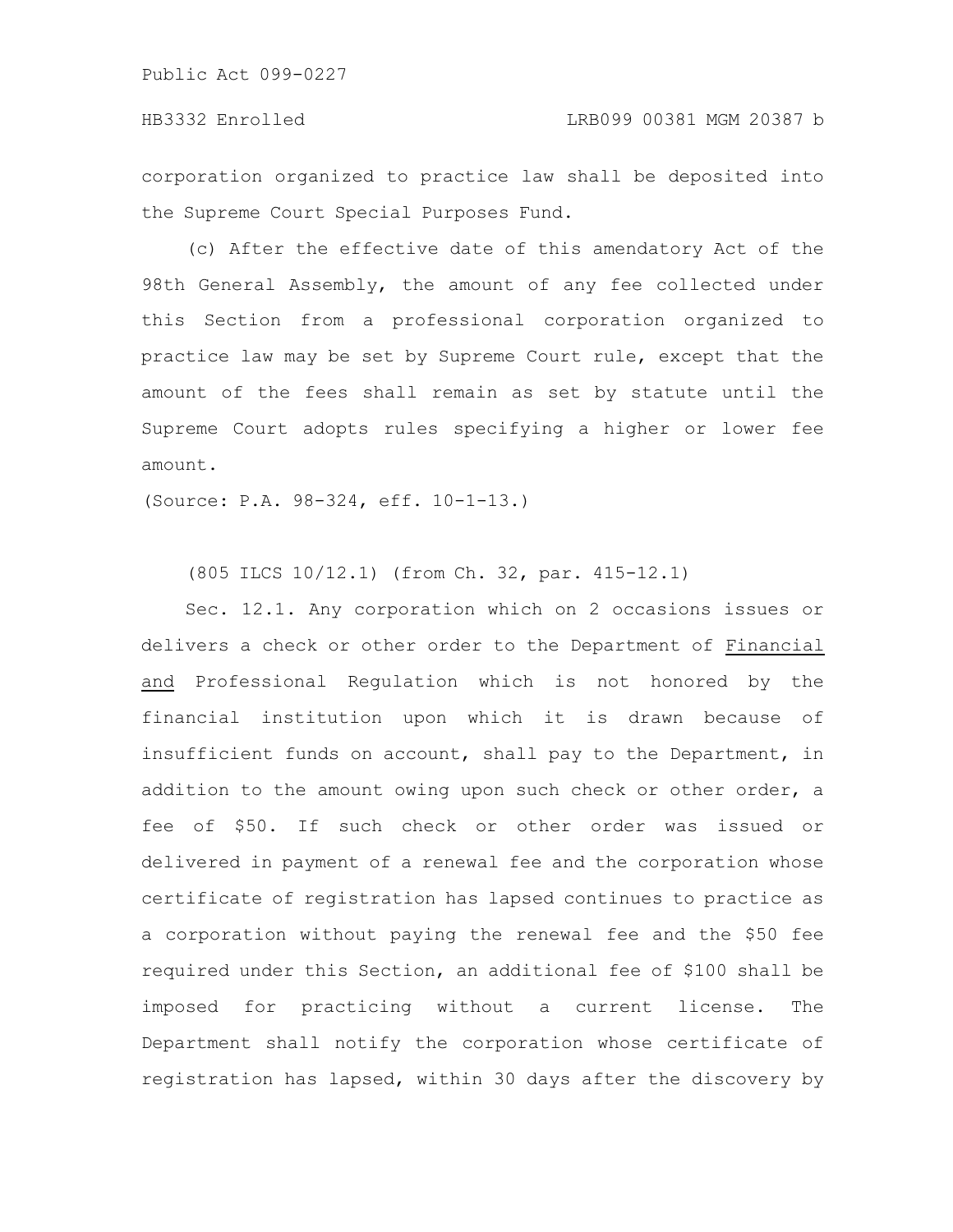the Department that such corporation is operating without a current certificate, that the corporation is operating without a certificate, and of the amount due to the Department, which shall include the lapsed renewal fee and all other fees required by this Section. If after the expiration of 30 days from the date of such notification, the corporation whose certificate has lapsed seeks a current certificate, it shall thereafter apply to the Department for reinstatement of the certificate and pay all fees due to the Department. The Department may establish a fee for the processing of an application for reinstatement of a certificate which allows the Department to pay all costs and expenses incident to the processing of this application. The Director may waive the fees due under this Section in individual cases where he finds that in the particular case such fees would be unreasonable or unnecessarily burdensome.

(Source: P.A. 85-1209.)

(805 ILCS 10/13) (from Ch. 32, par. 415-13)

Sec. 13. The regulating authority which issued the certificate of registration may suspend or revoke the certificate or may otherwise discipline the certificate holder it for any of the following reasons:

(a) The revocation or suspension of the license to practice the profession of any officer, director, shareholder or employee not promptly removed or discharged by the corporation;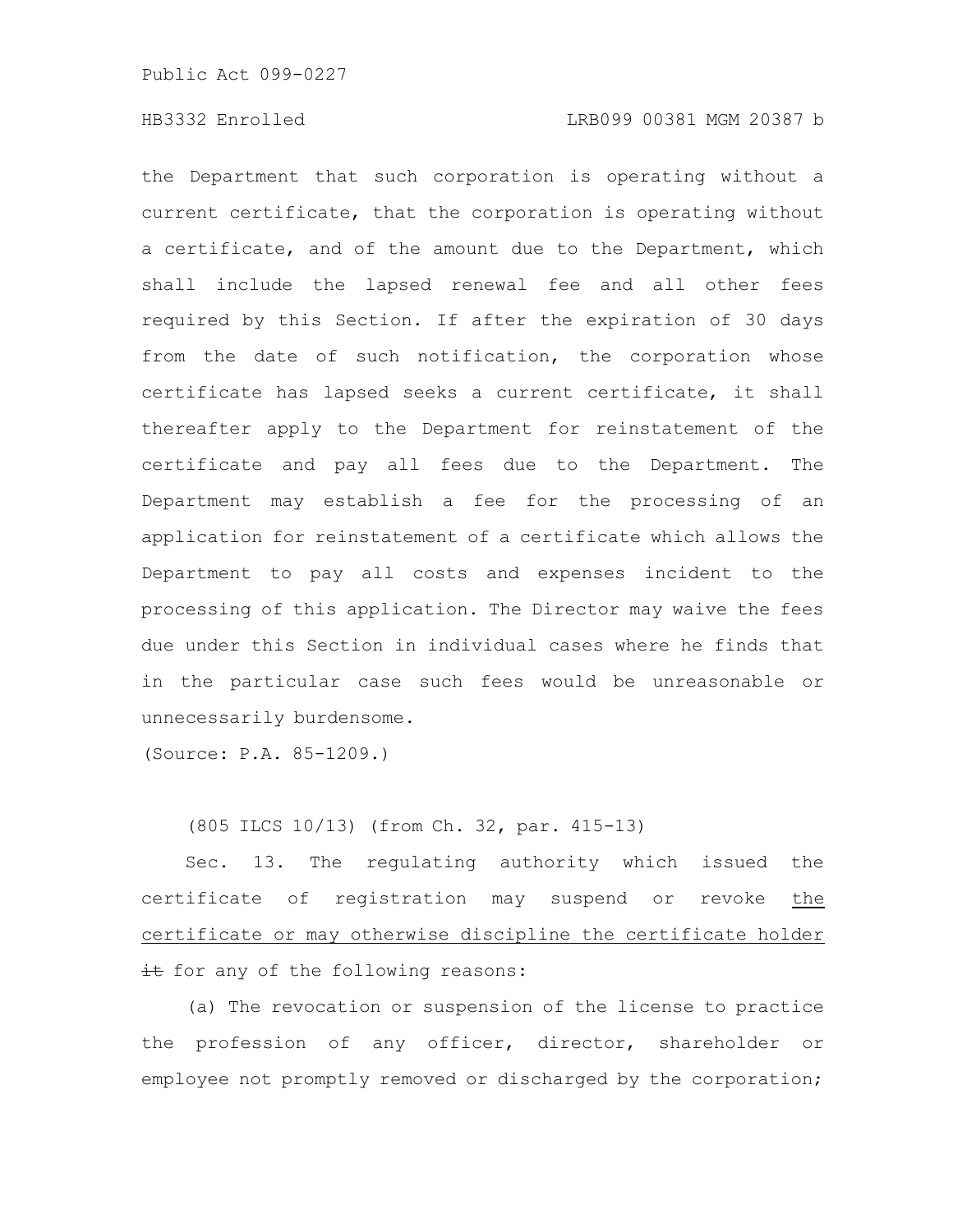## HB3332 Enrolled LRB099 00381 MGM 20387 b

(b) unethical professional conduct on the part of any officer, director, shareholder or employee not promptly removed or discharged by the corporation; (c) the death of the last remaining shareholder; (d) upon finding that the holder of a certificate has failed to comply with the provisions of this Act or the regulations prescribed by the regulating authority that issued it; or (e) the failure to file a return, or to pay the tax, penalty or interest shown in a filed return, or to pay any final assessment of tax, penalty or interest, as required by any tax Act administered by the Illinois Department of Revenue, until such time as the requirements of any such tax Act are satisfied.

Before any certificate of registration is suspended or revoked, the holder shall be given written notice of the proposed action and the reasons therefor, and shall provide a public hearing by the regulating authority, with the right to produce testimony and other evidence concerning the charges made. The notice shall also state the place and date of the hearing which shall be at least 10 days after service of said notice.

All orders of regulating authorities denying an application for a certificate of registration,  $\theta$ r suspending or revoking a certificate of registration, or imposing a civil penalty shall be subject to judicial review pursuant to the provisions of the Administrative Review Law, as now or hereafter amended, and the rules adopted pursuant thereto then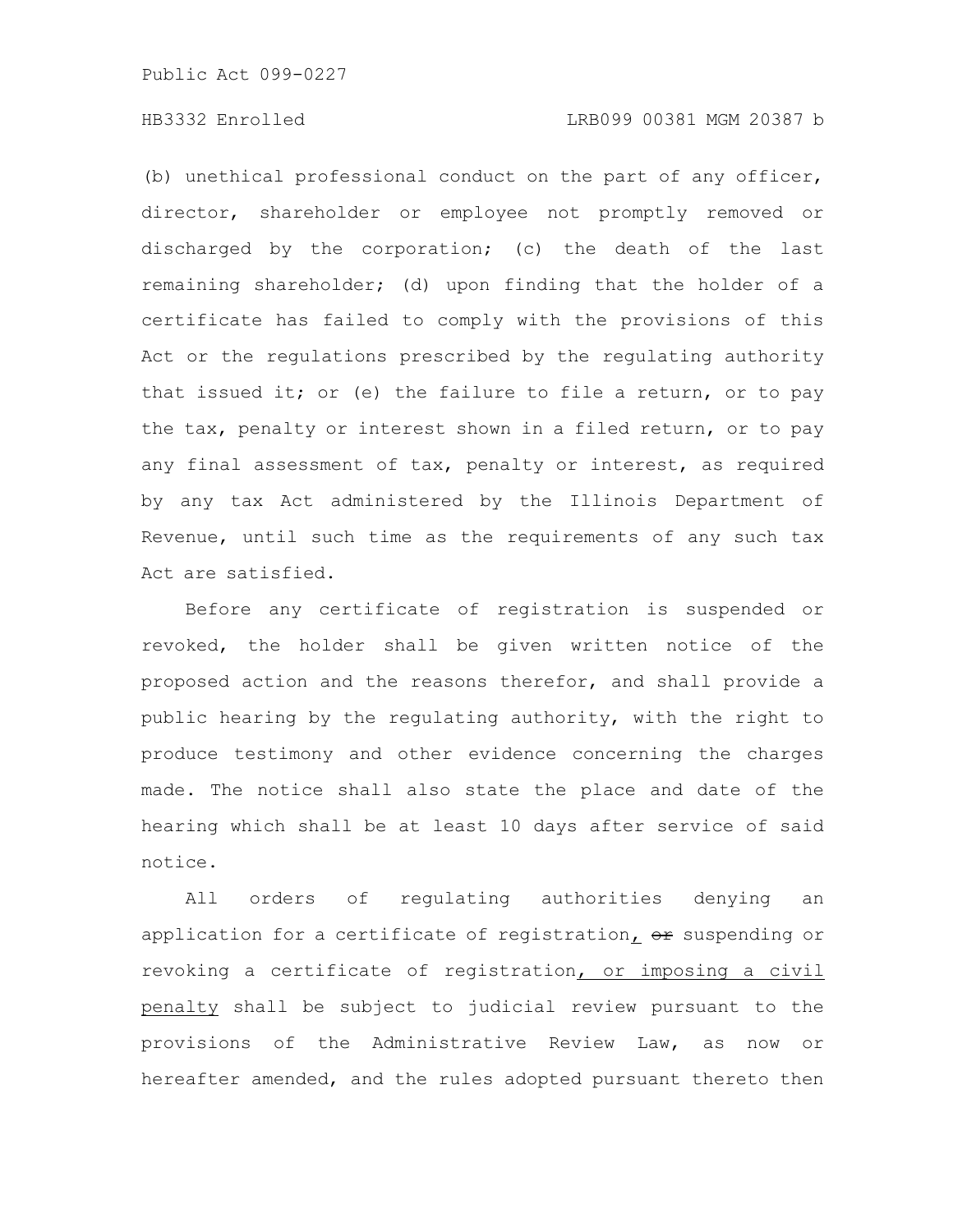in force.

The proceedings for judicial review shall be commenced in the circuit court of the county in which the party applying for review is located. If the party is not currently located in Illinois, the venue shall be in Sangamon County. The regulating authority shall not be required to certify any record to the court or file any answer in court or otherwise appear in any court in a judicial review proceeding, unless and until the regulating authority has received from the plaintiff payment of the costs of furnishing and certifying the record, which costs shall be determined by the regulating authority. Exhibits shall be certified without cost. Failure on the part of the plaintiff to file a receipt in court is grounds for dismissal of the action.

(Source: P.A. 85-1222.)

## (805 ILCS 10/13.5 new)

Sec. 13.5. Notice of violation. Whenever the regulating authority has reason to believe a corporation has opened, operated, or maintained an establishment for any of the purposes for which a corporation may be organized under this Act without a certificate of registration from the regulating authority authorized by law to license individuals to engage in the profession or related professions, the regulating authority may issue a notice of violation to the corporation. The notice of violation shall provide a period of 30 days from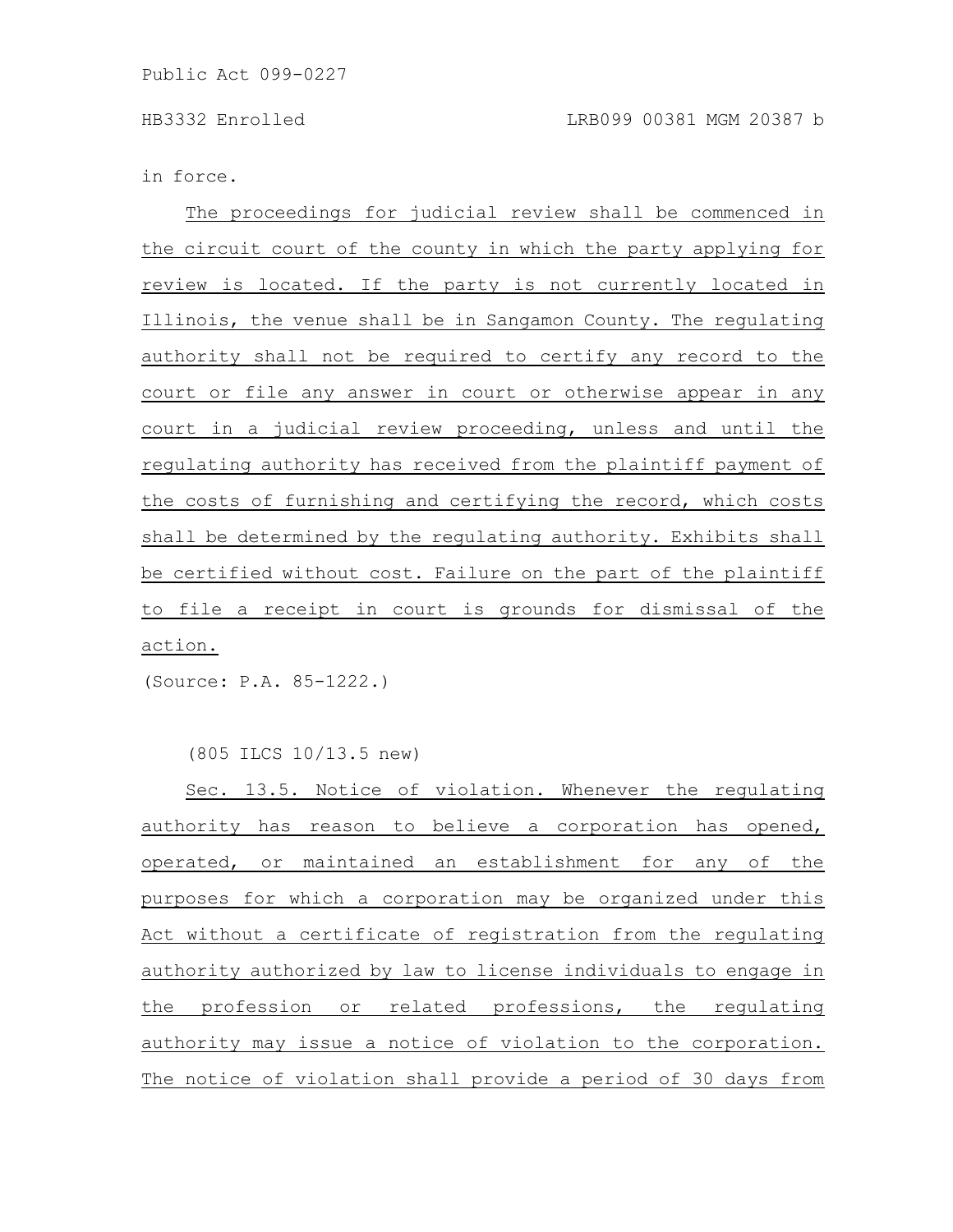the date of the notice to either file an answer to the satisfaction of the regulating authority or submit an application for registration in compliance with this Act, including payment of the \$50 application fee and a late fee of \$100 for each year that the corporation opened, operated, or maintained an establishment for any of the purposes for which a corporation may be organized under this Act without having been issued a certificate of registration, with a maximum late fee of \$500. If the corporation that is the subject of the notice of violation fails to respond, fails to respond to the satisfaction of the regulating authority, or fails to submit an application for registration, the regulating authority may institute disciplinary proceedings against the corporation and may impose a civil penalty up to \$1,000 for violation of this Act after affording the corporation a hearing in conformance with the requirements of this Act.

(805 ILCS 10/15.5 new)

Sec. 15.5. Confidentiality. All information collected by the regulating authority in the course of an examination or investigation of a holder of a certificate of registration or an applicant, including, but not limited to, any complaint against a holder of a certificate of registration filed with the regulating authority and information collected to investigate any such complaint, shall be maintained for the confidential use of the regulating authority and shall not be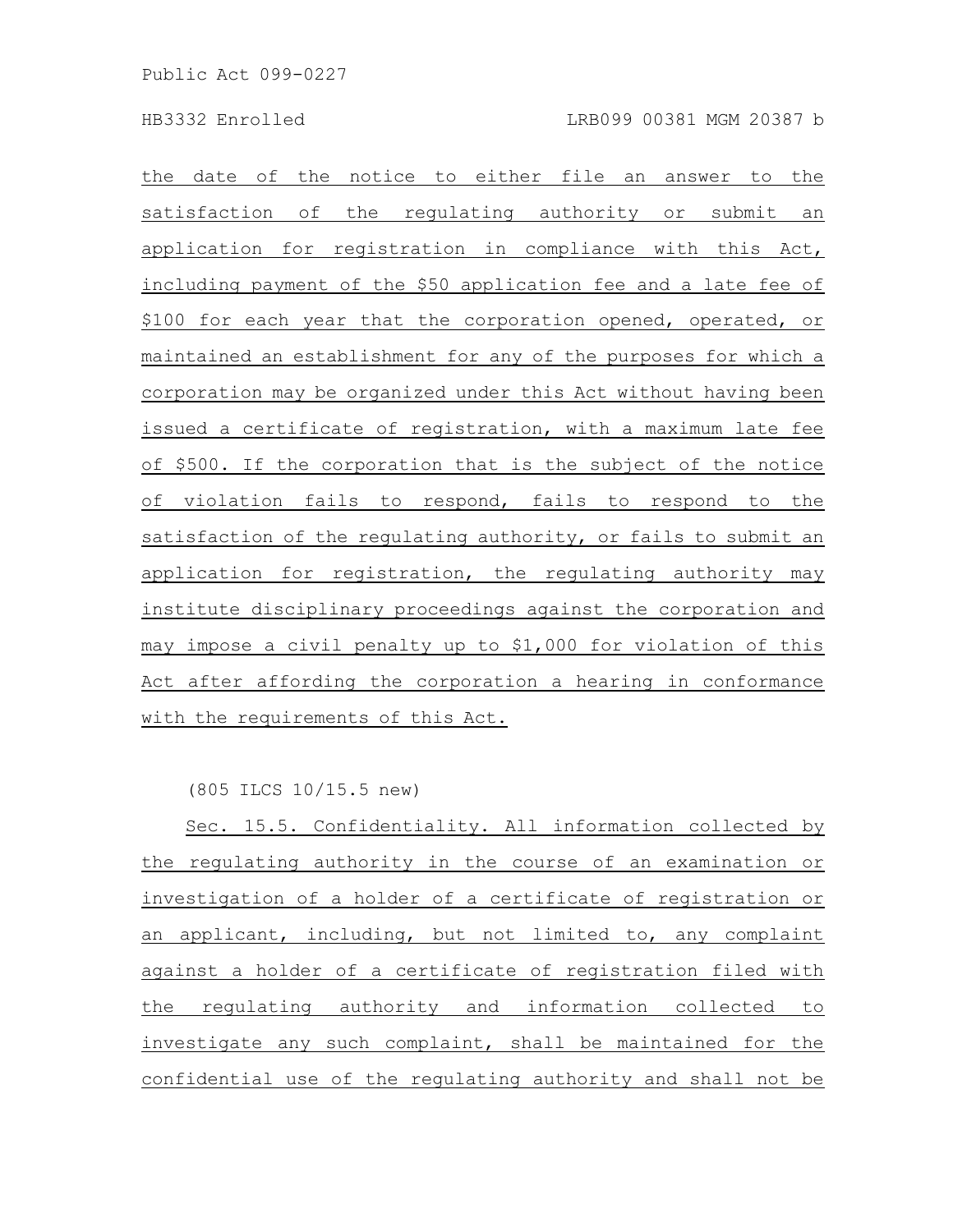disclosed. The regulating authority may not disclose the information to anyone other than law enforcement officials, other regulatory agencies that have an appropriate regulatory interest as determined by the regulating authority, or a party presenting a lawful subpoena to the regulating authority. Information and documents disclosed to a federal, State, county, or local law enforcement agency shall not be disclosed by the agency for any purpose to any other agency or person.  $A$ formal complaint filed against a holder of a certificate of registration or an applicant shall be a public record, except as otherwise prohibited by law.

Section 970. The Medical Corporation Act is amended by changing Sections 2, 5, 5.1, 8, 10, 11, 12, 13, and 15 and by adding Sections 13.5 and 16.5 as follows:

(805 ILCS 15/2) (from Ch. 32, par. 632)

Sec. 2. One or more persons licensed pursuant to the Medical Practice Act of 1987, as heretofore or hereafter amended, may form a corporation pursuant to the "Business Corporation Act of 1983", as amended, to own, operate and maintain an establishment for the study, diagnosis and treatment of human ailments and injuries, whether physical or mental, and to promote medical, surgical and scientific research and knowledge; provided that medical or surgical treatment, consultation or advice may be given by shareholders,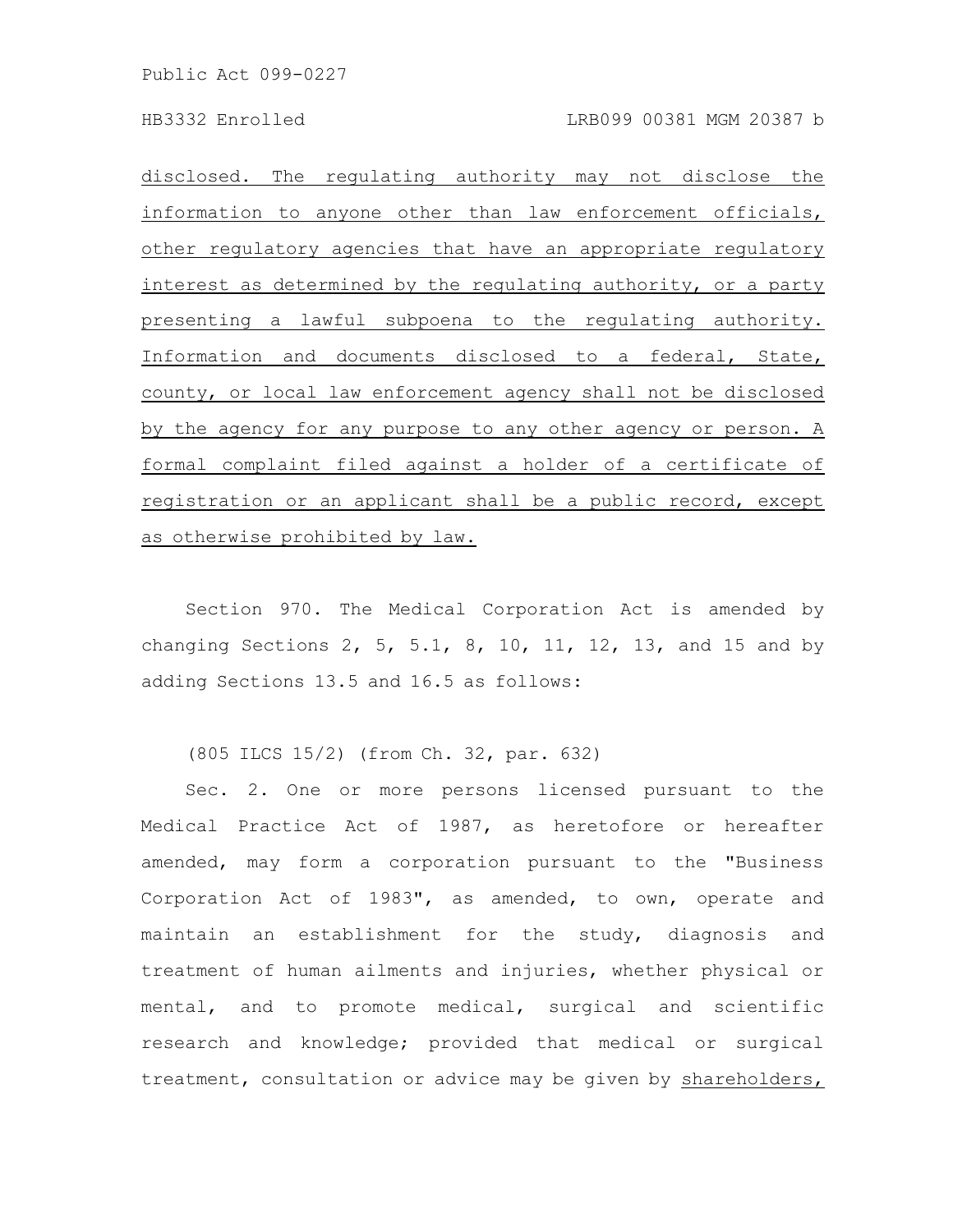# HB3332 Enrolled LRB099 00381 MGM 20387 b

directors, officers, agents, and employees of the corporation only if they are licensed pursuant to the Medical Practice Act of 1987; and provided further, however, that nothing herein shall prohibit an attorney licensed to practice law in Illinois from signing and acting as initial incorporator on behalf of such corporation.

(Source: P.A. 85-1209.)

(805 ILCS 15/5) (from Ch. 32, par. 635)

Sec. 5. No corporation shall open, operate or maintain an establishment for any of the purposes set forth in Section 2 of this Act without a certificate of registration from the Department of Financial and Professional Regulation, hereinafter called the Department. Application for such registration shall be made to the Department in writing and shall contain the name and primary mailing address of the corporation, the name and address of the corporation's registered agent, the address of the practice location maintained by the corporation, each assumed name being used by the corporation, and such other information as may be required by the Department. All official correspondence from the Department shall be mailed to the primary mailing address of the corporation except that the corporation may elect to have renewal and non-renewal notices sent to the registered agent of the corporation. A separate application shall be submitted for each business location in Illinois. If the corporation is using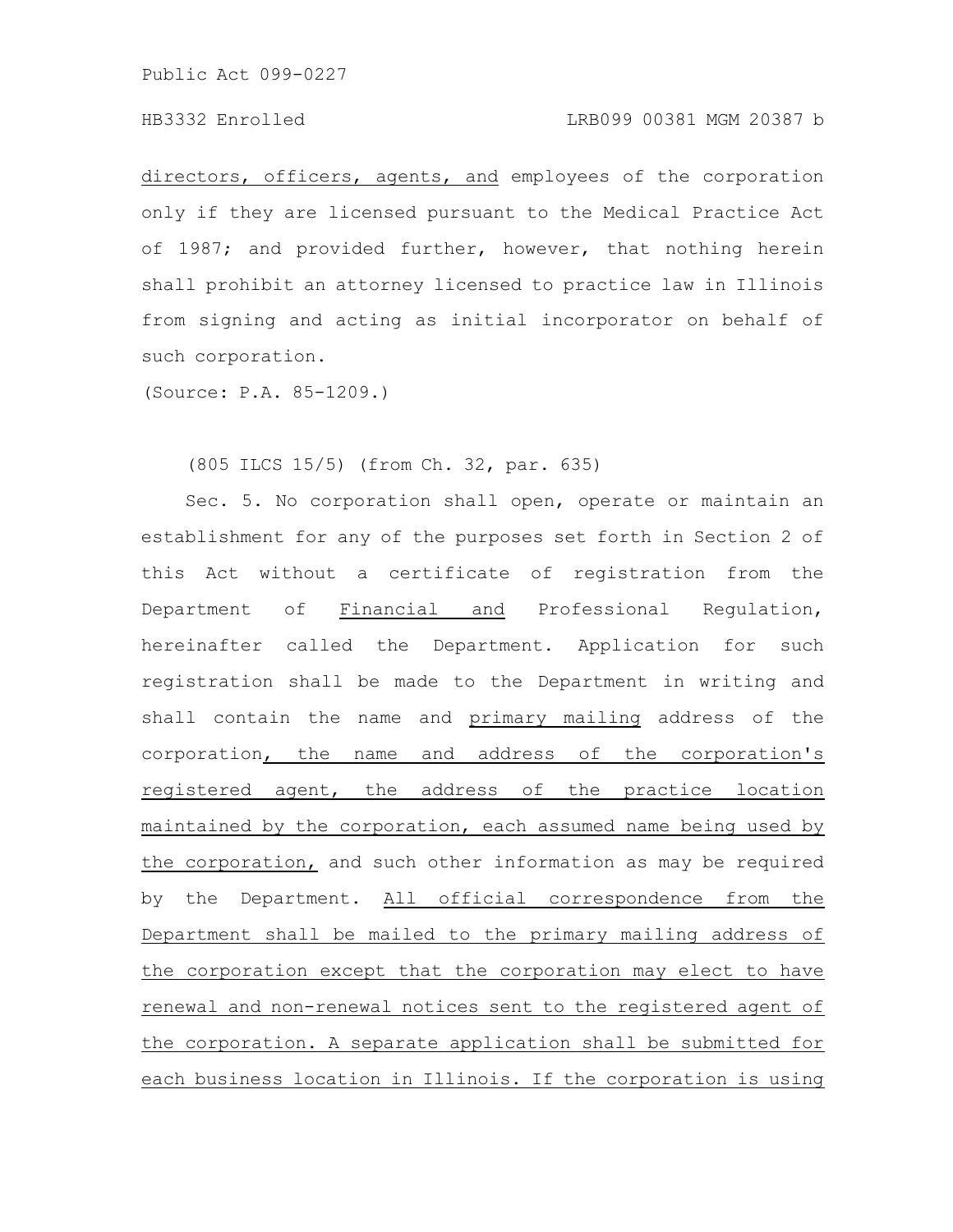more than one fictitious or assumed name and has an address different from that of the parent company, a separate application shall be submitted for each fictitious or assumed name. Upon receipt of such application, the Department shall make an investigation of the corporation. If the Department finds that the incorporators, officers, directors and shareholders are all licensed pursuant to the Medical Practice Act of 1987 and if no disciplinary action is pending before the Department against any of them, and if it appears that the corporation will be conducted in compliance with law and the regulations of the Department, the Department shall issue, upon payment of a registration fee of \$50, a certificate of registration.

(Source: P.A. 85-1209.)

(805 ILCS 15/5.1)

Sec. 5.1. Deposit of fees and fines. Beginning July 1, 2003, all of the fees, civil penalties, and fines collected under this Act shall be deposited into the General Professions Dedicated Fund.

(Source: P.A. 93-32, eff. 7-1-03.)

(805 ILCS 15/8) (from Ch. 32, par. 638)

Sec. 8. In the event of a change of location of the registered establishment, the corporation shall notify the Department, in accordance with its regulations, and the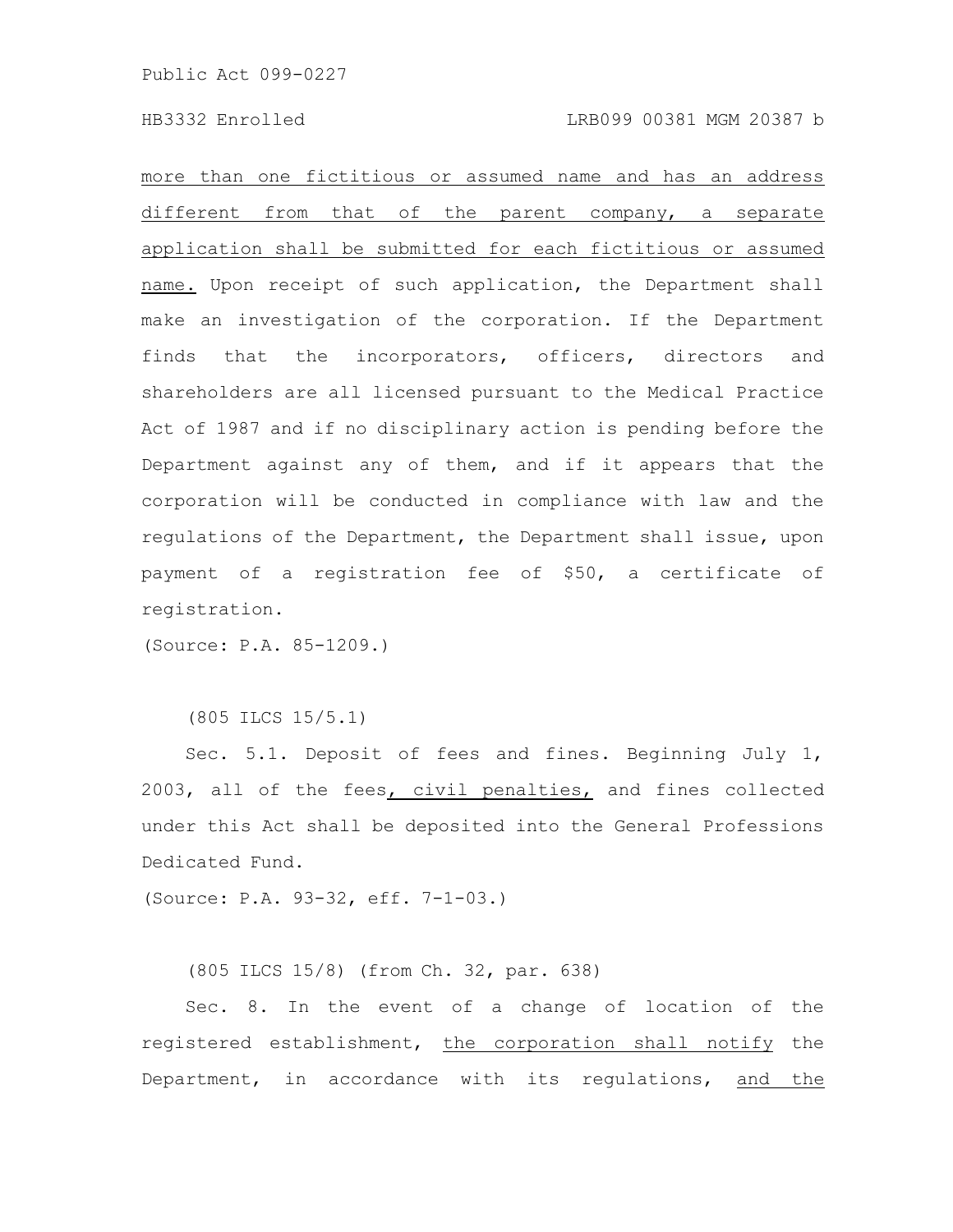Department shall amend the certificate of registration so that it shall apply to the new location.

(Source: Laws 1963, p. 3513.)

(805 ILCS 15/10) (from Ch. 32, par. 640)

Sec. 10. The Department may suspend or revoke any certificate of registration or may otherwise discipline the certificate holder for any of the following reasons: (a) the revocation or suspension of the license to practice medicine of any officer, director, shareholder or employee not promptly removed or discharged by the corporation; (b) unethical professional conduct on the part of any officer, director, shareholder or employee not promptly removed or discharged by the corporation; (c) the death of the last remaining shareholder; or (d) upon finding that the holder of a certificate has failed to comply with the provisions of this Act or the regulations prescribed by the Department.

The Department may refuse to issue or renew or may suspend the certificate of any corporation which fails to file a return, or to pay the tax, penalty or interest shown in a filed return, or to pay any final assessment of tax, penalty or interest, as required by any tax Act administered by the Illinois Department of Revenue, until such time as the requirements of any such tax Act are satisfied.

(Source: P.A. 85-1222.)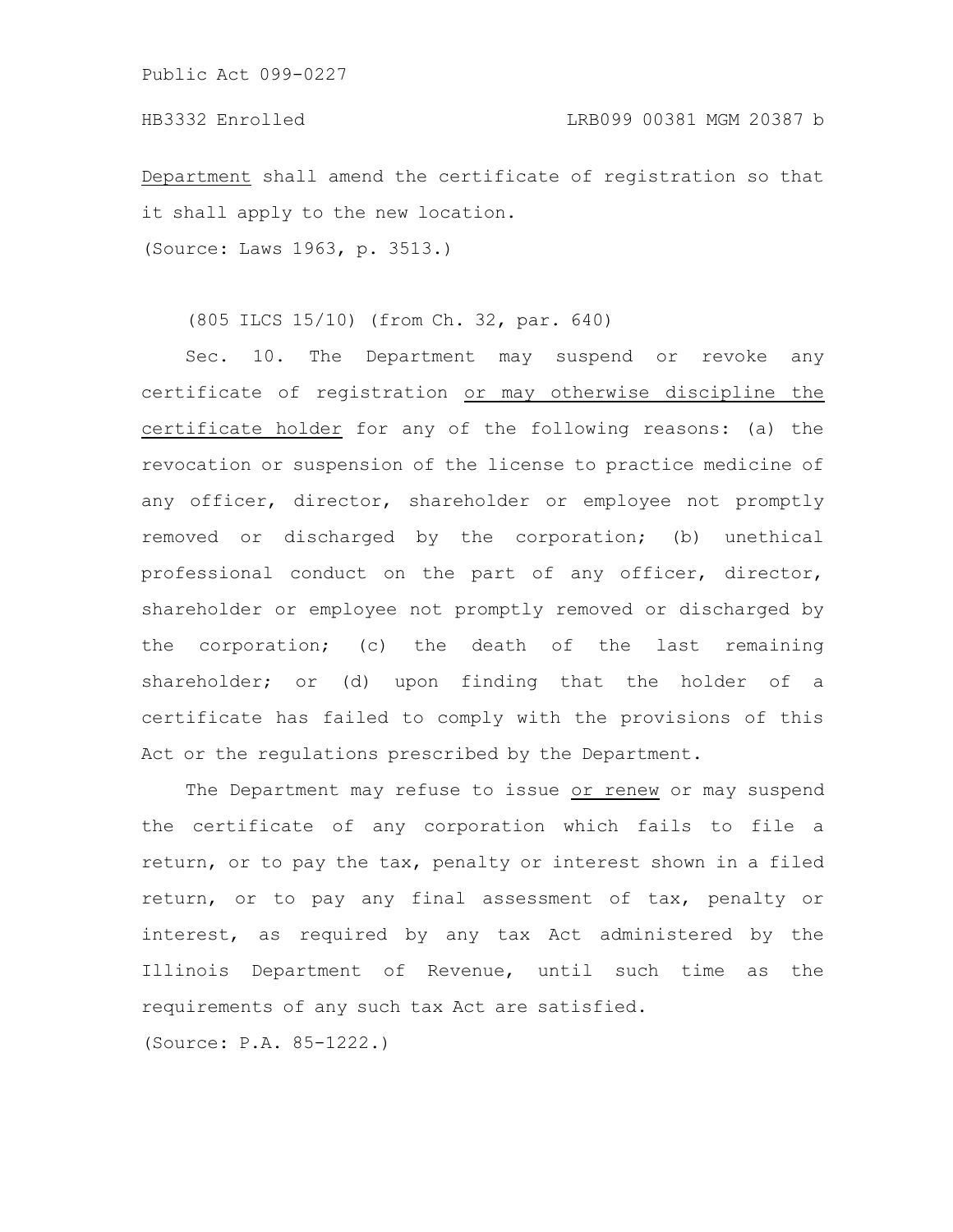## HB3332 Enrolled LRB099 00381 MGM 20387 b

(805 ILCS 15/11) (from Ch. 32, par. 641)

Sec. 11. Before any certificate of registration is suspended or revoked, the holder shall be given written notice of the proposed action and the reasons therefor, and shall be given a public hearing by the Department with the right to produce testimony concerning the charges made. The notice shall also state the place and date of the hearing which shall be at least 10 5 days after service of said notice.

(Source: Laws 1963, p. 3513.)

(805 ILCS 15/12) (from Ch. 32, par. 642)

Sec. 12. The provisions of the Administrative Review Law, as heretofore or hereafter amended, and all rules adopted pursuant thereto, shall apply to and govern all proceedings for the judicial review of final administrative decisions of the Department hereunder. The term "administrative decision" is defined as in Section 3-101 of the Code of Civil Procedure.

The proceedings for judicial review shall be commenced in the circuit court of the county in which the party applying for review is located. If the party is not currently located in Illinois, the venue shall be in Sangamon County. The Department shall not be required to certify any record to the court or file any answer in court or otherwise appear in any court in a judicial review proceeding, unless and until the Department has received from the plaintiff payment of the costs of furnishing and certifying the record, which costs shall be determined by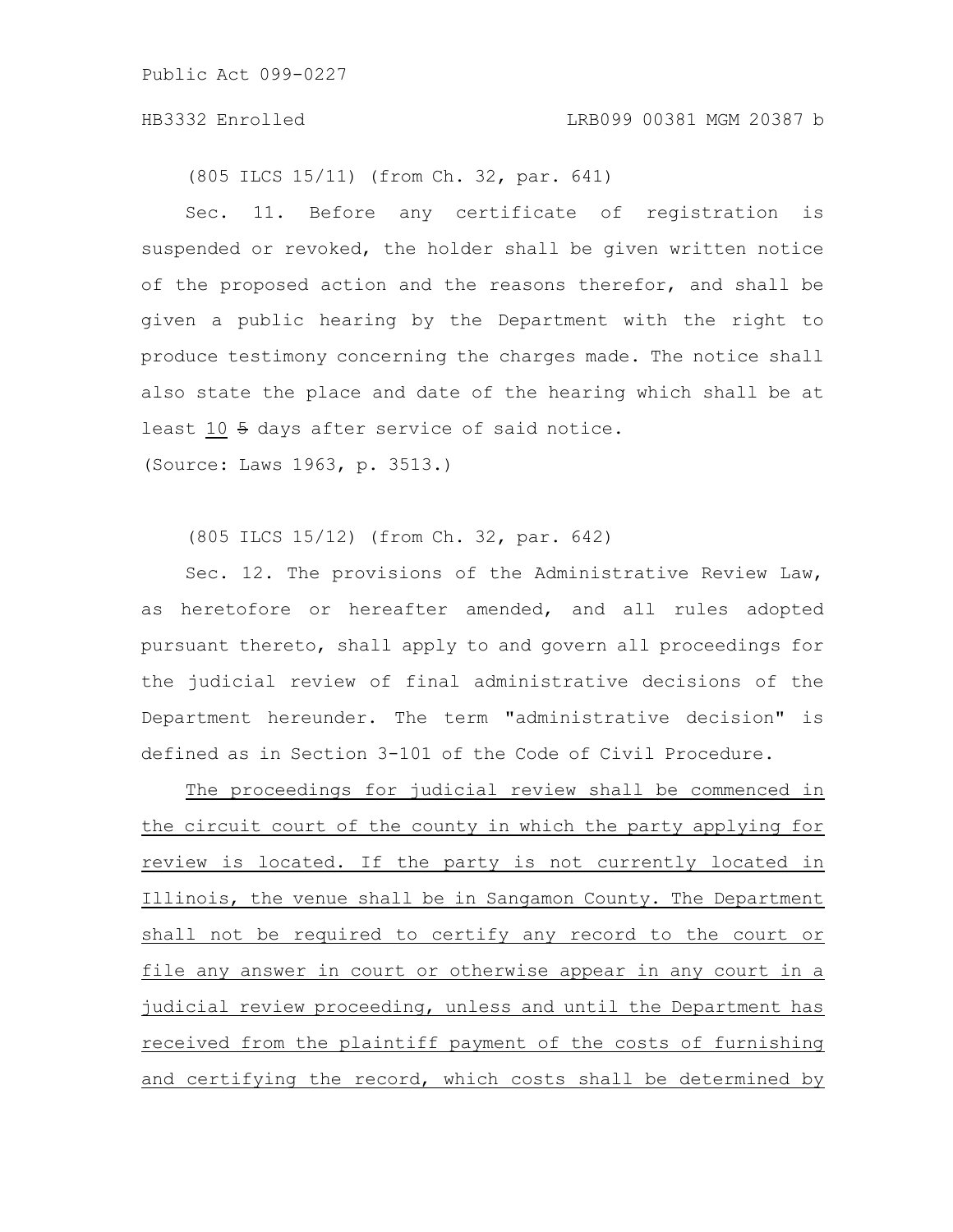the Department. Exhibits shall be certified without cost. Failure on the part of the plaintiff to file a receipt in court is grounds for dismissal of the action.

(Source: P.A. 82-783.)

(805 ILCS 15/13) (from Ch. 32, par. 643)

Sec. 13. (a) All of the officers, directors and shareholders of a corporation subject to this Act shall at all times be persons licensed pursuant to the Medical Practice Act of 1987. No person who is not so licensed shall have any part in the ownership, management, or control of such corporation, nor may any proxy to vote any shares of such corporation be given to a person who is not so licensed. Notwithstanding any provisions to the contrary in the "Business Corporation Act of 1983", as now or hereafter amended, if all of the shares of a corporation subject to this Act are owned by one shareholder, the office of president and secretary may be held by the same person.

(b) No corporation may issue any of its capital stock to anyone other than an individual who is duly licensed under the Medical Practice Act of 1987. No shareholder shall enter into a voting trust agreement or any other type of agreement vesting another person with the authority to exercise the voting power of any of his or her stock.

(c) A corporation may, for purposes of dissolution, have as its shareholders, directors, officers, agents, and employees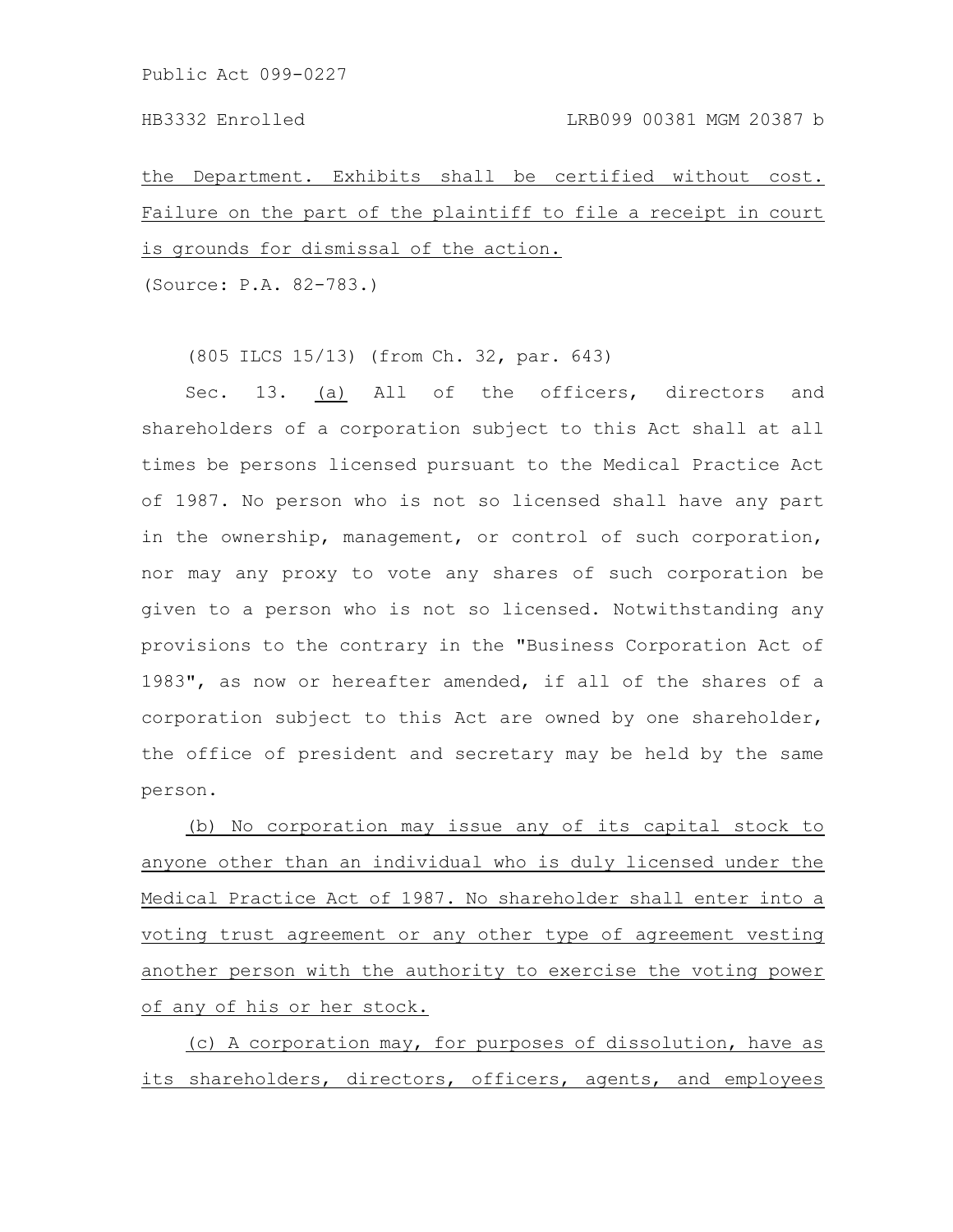individuals who are not licensed under the Medical Practice Act of 1987, provided that the corporation does not render any medical services nor hold itself out as capable of or available to render medical services during the period of dissolution. The Department shall not issue or renew any certificate of authority to a corporation during the period of dissolution. A copy of the certificate of dissolution, as issued by the Secretary of State, shall be delivered to the Department within 30 days after its receipt by the incorporators.

(Source: P.A. 85-1209.)

(805 ILCS 15/13.5 new)

Sec. 13.5. Notice of violation. Whenever the Department has reason to believe a corporation has opened, operated, or maintained an establishment for any of the purposes for which a corporation may be organized under this Act without a certificate of registration from the Department, the Department may issue a notice of violation to the corporation. The notice of violation shall provide a period of 30 days from the date of the notice to either file an answer to the satisfaction of the Department or submit an application for registration in compliance with this Act, including payment of the \$50 application fee and a late fee of \$100 for each year that the corporation opened, operated, or maintained an establishment for any of the purposes for which a corporation may be organized under this Act without having been issued a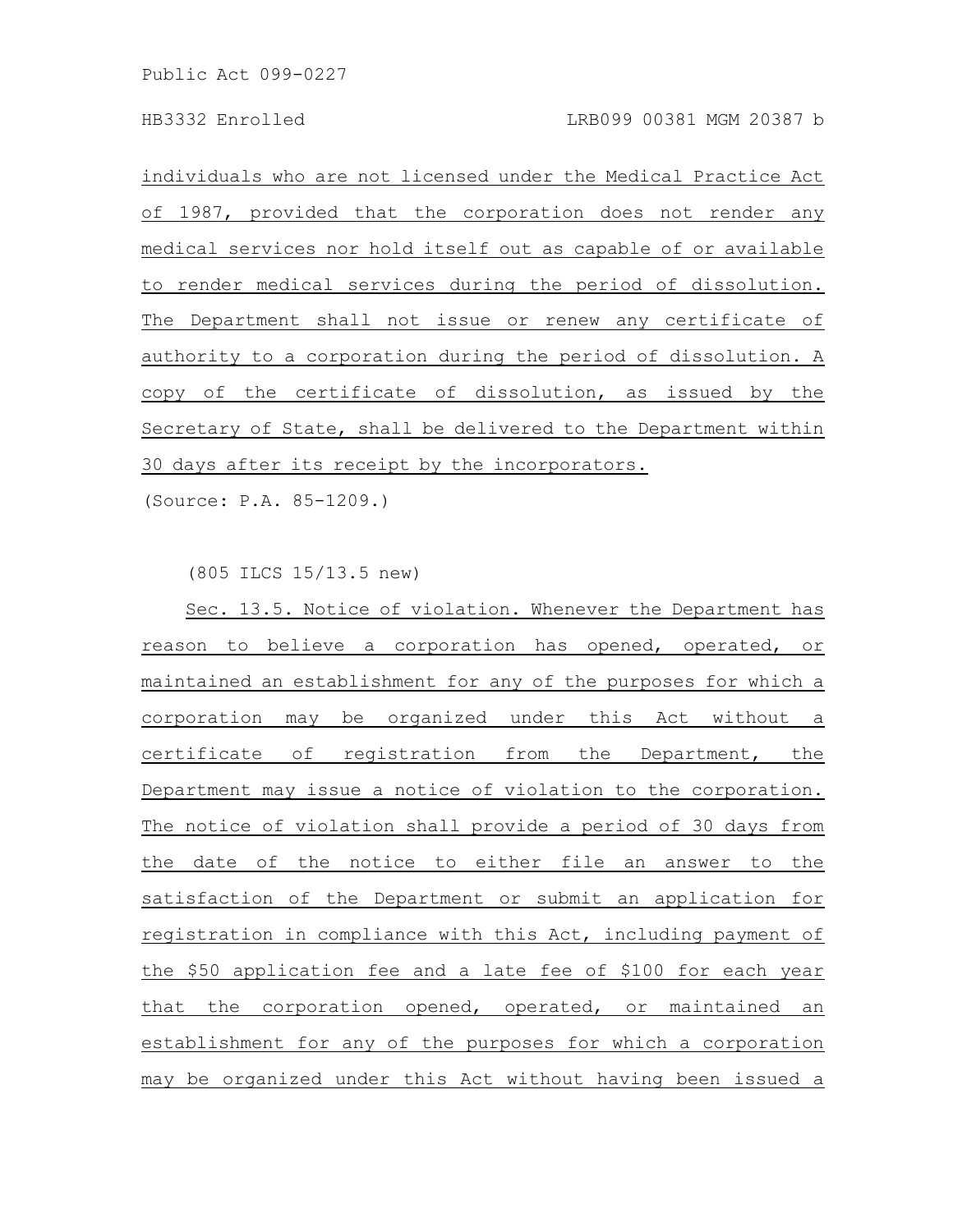certification of registration, with a maximum late fee of \$500. If the corporation that is the subject of the notice of violation fails to respond, fails to respond to the satisfaction of the Department, or fails to submit an application for registration, the Department may institute disciplinary proceedings against the corporation and may impose a civil penalty up to \$1,000 for violation of this Act after affording the corporation a hearing in conformance with the requirements of this Act.

(805 ILCS 15/15) (from Ch. 32, par. 645)

Sec. 15. Each individual shareholder, director, officer, agent, or employee licensed pursuant to the Medical Practice Act of 1987 who is employed by a corporation subject to this Act shall remain subject to reprimand or discipline for his conduct under the provisions of the Medical Practice Act of 1987.

(Source: P.A. 85-1209.)

(805 ILCS 15/16.5 new)

Sec. 16.5. Confidentiality. All information collected by the Department in the course of an examination or investigation of a holder of a certificate of registration or an applicant, including, but not limited to, any complaint against a holder of a certificate of registration filed with the Department and information collected to investigate any such complaint, shall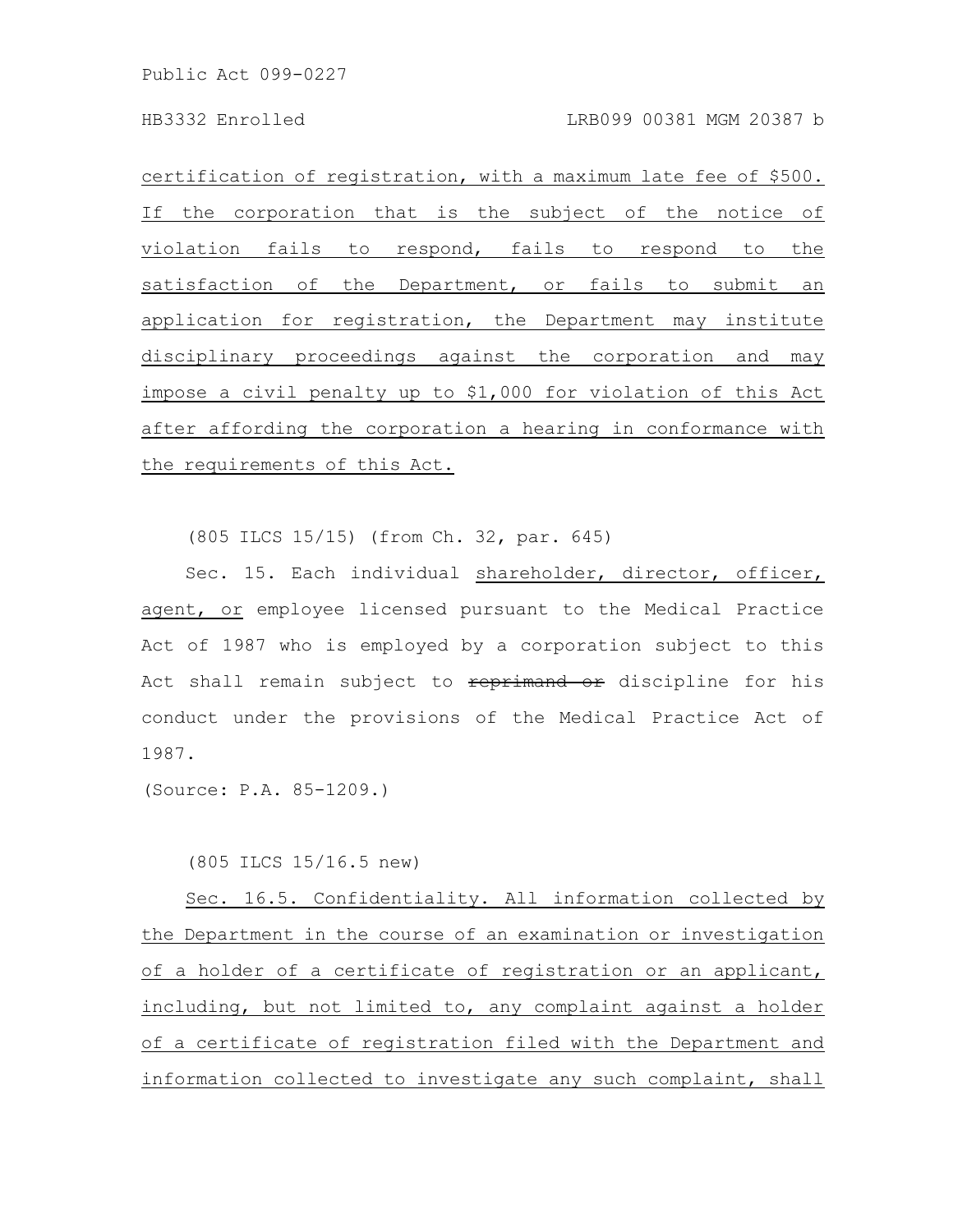be maintained for the confidential use of the Department and shall not be disclosed. The Department may not disclose the information to anyone other than law enforcement officials, other regulatory agencies that have an appropriate regulatory interest as determined by the Secretary, or a party presenting a lawful subpoena to the Department. Information and documents disclosed to a federal, State, county, or local law enforcement agency shall not be disclosed by the agency for any purpose to any other agency or person. A formal complaint filed against a holder of a certificate of registration by the Department or any order issued by the Department against a holder of a certificate of registration or an applicant shall be a public record, except as otherwise prohibited by law.

Section 975. The Limited Liability Company Act is amended by changing Sections 1-10, 1-25, 1-28, 5-5, and 5-55 as follows:

(805 ILCS 180/1-10)

Sec. 1-10. Limited liability company name.

(a) The name of each limited liability company or foreign limited liability company organized, existing, or subject to the provisions of this Act:

(1) shall contain the terms "limited liability company", "L.L.C.", or "LLC", or, if organized as a low-profit limited liability company under Section 1-26 of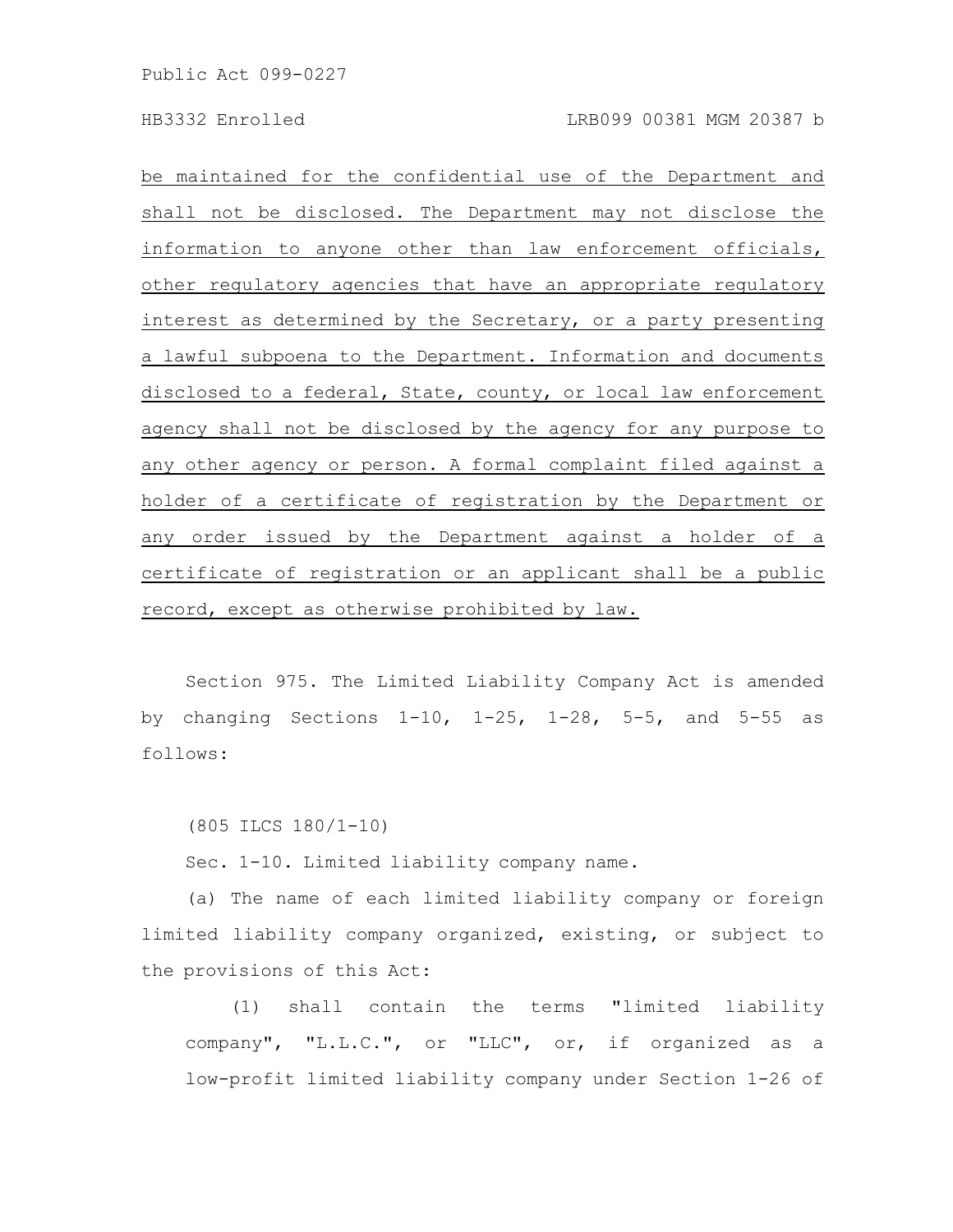this Act, shall contain the term "L3C";

(2) may not contain a word or phrase, or an abbreviation or derivation thereof, the use of which is prohibited or restricted by any other statute of this State unless the restriction has been complied with;

(3) shall consist of letters of the English alphabet, Arabic or Roman numerals, or symbols capable of being readily reproduced by the Office of the Secretary of State;

(4) shall not contain any of the following terms: "Corporation," "Corp.," "Incorporated," "Inc.," "Ltd.," "Co.," "Limited Partnership" or "L.P.";

(5) shall be the name under which the limited liability company transacts business in this State unless the limited liability company also elects to adopt an assumed name or names as provided in this Act; provided, however, that the limited liability company may use any divisional designation or trade name without complying with the requirements of this Act, provided the limited liability company also clearly discloses its name;

(6) shall not contain any word or phrase that indicates or implies that the limited liability company is authorized or empowered to be in the business of a corporate fiduciary unless otherwise permitted by the Secretary of Financial and Professional Regulation Commissioner of the Office of Banks and Real Estate under Section 1-9 of the Corporate Fiduciary Act. The word "trust", "trustee", or "fiduciary"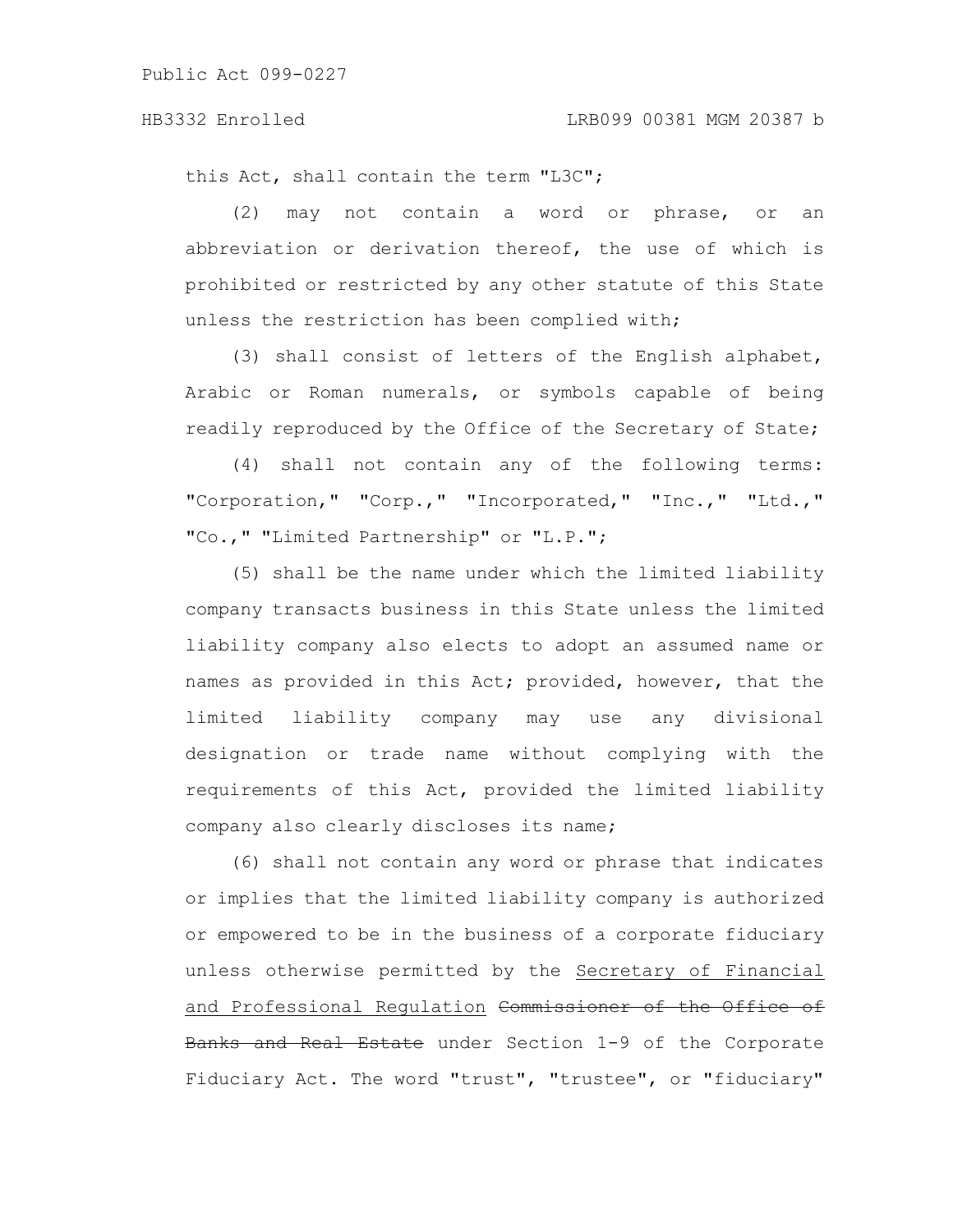## HB3332 Enrolled LRB099 00381 MGM 20387 b

may be used by a limited liability company only if it has first complied with Section 1-9 of the Corporate Fiduciary Act; and

(7) shall contain the word "trust", if it is a limited liability company organized for the purpose of accepting and executing trusts.  $\frac{1}{1}$  and

(8) shall not, as to any limited liability organized or amending its company name on or after April 2009 (the effective date of Public Act 96-7), without the express written consent of the United States Olympic  $Commit tree$ , contain the words:  $(i)$ "Olympiad"; (iii) "Paralympic"; (iv) "Paralympiad"; (v) "Citius Altius Fortius"; or (vi) "CHICOG".

(b) Nothing in this Section or Section 1-20 shall abrogate or limit the common law or statutory law of unfair competition or unfair trade practices, nor derogate from the common law or principles of equity or the statutes of this State or of the United States of America with respect to the right to acquire and protect copyrights, trade names, trademarks, service marks, service names, or any other right to the exclusive use of names or symbols.

(c) (Blank).

(d) The name shall be distinguishable upon the records in the Office of the Secretary of State from all of the following:

(1) Any limited liability company that has articles of organization filed with the Secretary of State under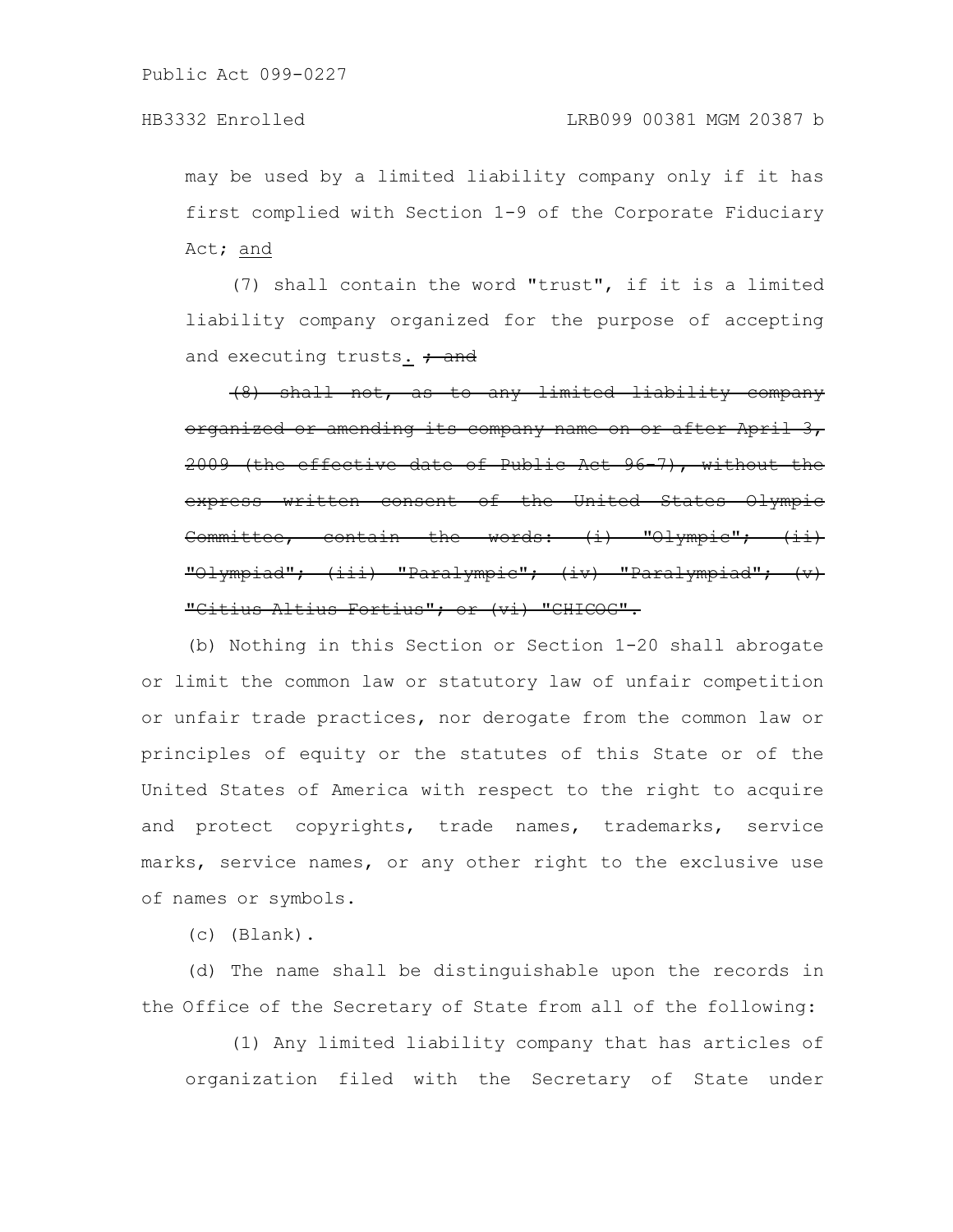### HB3332 Enrolled LRB099 00381 MGM 20387 b

Section 5-5.

(2) Any foreign limited liability company admitted to transact business in this State.

(3) Any name for which an exclusive right has been reserved in the Office of the Secretary of State under Section 1-15.

(4) Any assumed name that is registered with the Secretary of State under Section 1-20.

(5) Any corporate name or assumed corporate name of a domestic or foreign corporation subject to the provisions of Section 4.05 of the Business Corporation Act of 1983 or Section 104.05 of the General Not For Profit Corporation Act of 1986.

(e) The provisions of subsection (d) of this Section shall not apply if the organizer files with the Secretary of State a certified copy of a final decree of a court of competent jurisdiction establishing the prior right of the applicant to the use of that name in this State.

(f) The Secretary of State shall determine whether a name is "distinguishable" from another name for the purposes of this Act. Without excluding other names that may not constitute distinguishable names in this State, a name is not considered distinguishable, for purposes of this Act, solely because it contains one or more of the following:

(1) The word "limited", "liability" or "company" or an abbreviation of one of those words.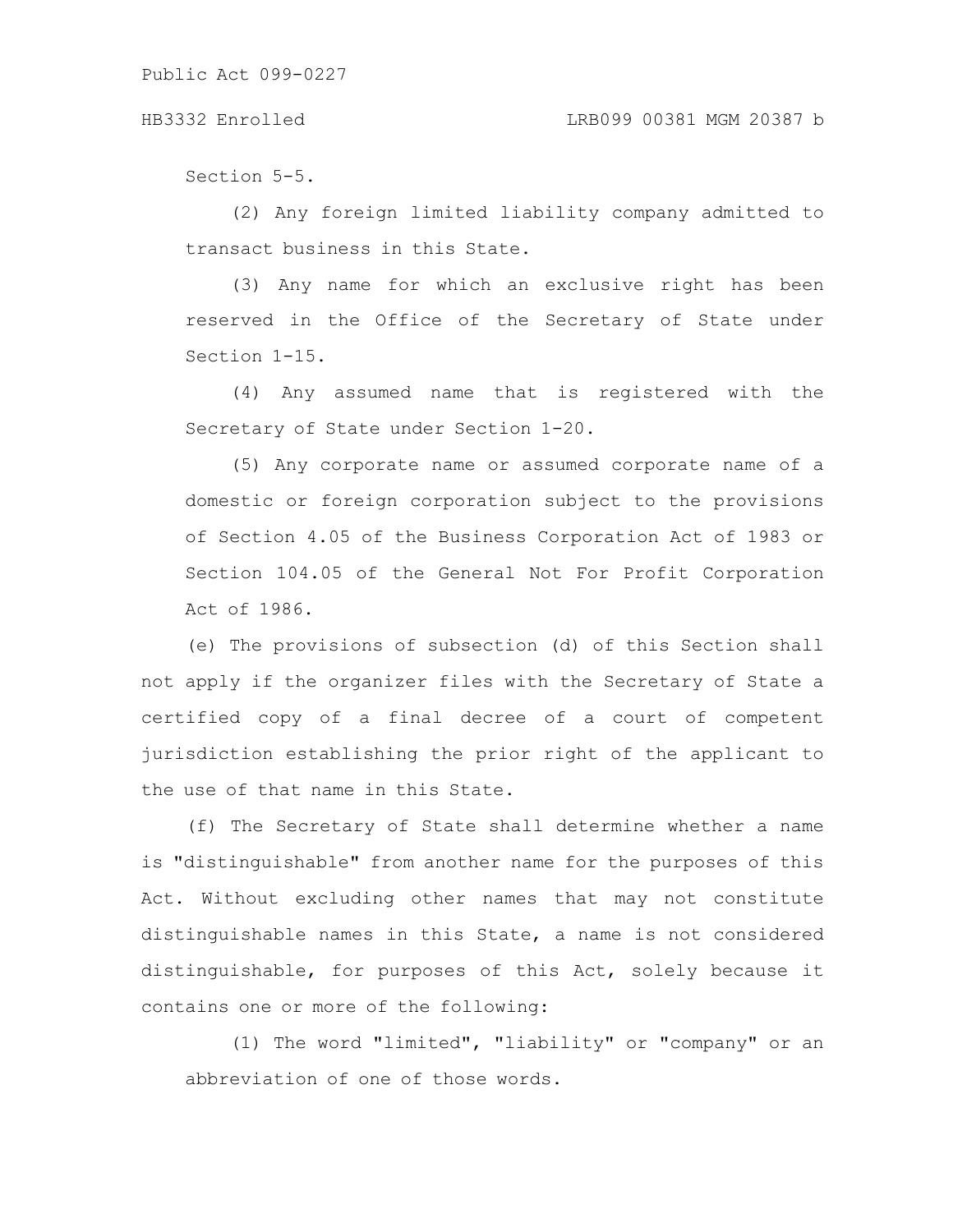HB3332 Enrolled LRB099 00381 MGM 20387 b

(2) Articles, conjunctions, contractions, abbreviations, or different tenses or number of the same word.

(Source: P.A. 98-720, eff. 7-16-14.)

(805 ILCS 180/1-25)

Sec. 1-25. Nature of business.

(a) A limited liability company may be formed for any lawful purpose or business except:

(1) (blank);

(2) insurance unless, for the purpose of carrying on business as a member of a group including incorporated and individual unincorporated underwriters, the Director of Insurance finds that the group meets the requirements of subsection (3) of Section 86 of the Illinois Insurance Code and the limited liability company, if insolvent, is subject to liquidation by the Director of Insurance under Article XIII of the Illinois Insurance Code;

(3) the practice of dentistry unless all the members and managers are licensed as dentists under the Illinois Dental Practice Act; or

(4) the practice of medicine unless all the managers, if any, are licensed to practice medicine under the Medical Practice Act of 1987 and each member is either:

(A) licensed to practice medicine under the Medical Practice Act of 1987; or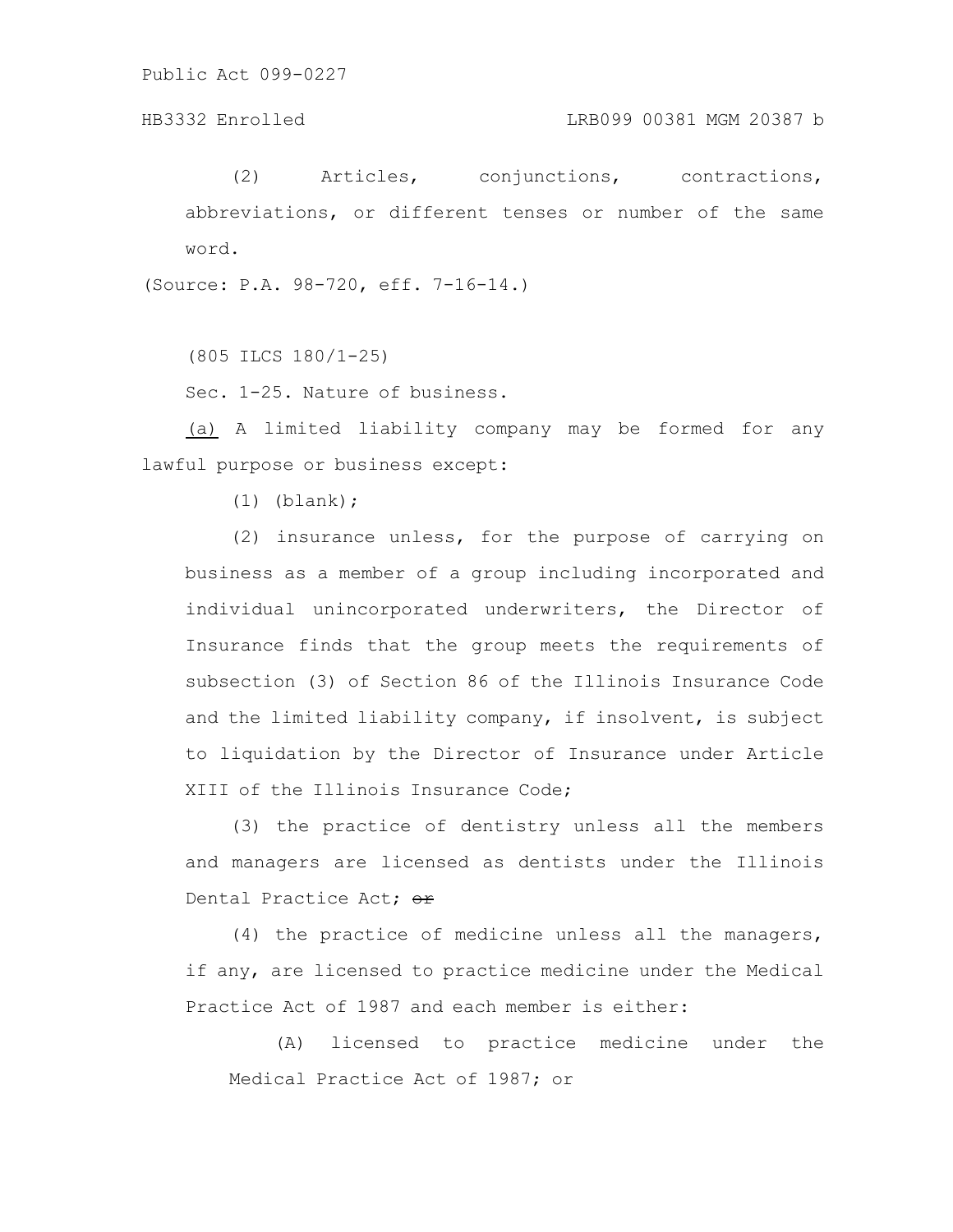(B) a registered medical corporation or corporations organized pursuant to the Medical Corporation Act; or

(C) a professional corporation organized pursuant to the Professional Service Corporation Act of physicians licensed to practice under the Medical Practice Act of 1987; or

(C-5) a hospital or hospital affiliate as defined in Section 10.8 of the Hospital Licensing Act; or

(D) a limited liability company that satisfies the requirements of subparagraph  $(A)$ ,  $(B)$ ,  $\theta$   $\hat{F}$  (C), or  $(C-5); -$ 

(5) the practice of real estate unless all the managers, if any, or every member in a member-managed company are licensed to practice as a managing broker or broker pursuant to the Real Estate License Act of 2000;

(6) the practice of clinical psychology unless all the managers and members are licensed to practice as a clinical psychologist under the Clinical Psychologist Licensing Act;

(7) the practice of social work unless all the managers and members are licensed to practice as a clinical social worker or social worker under the Clinical Social Work and Social Work Practice Act;

(8) the practice of marriage and family therapy unless all the managers and members are licensed to practice as a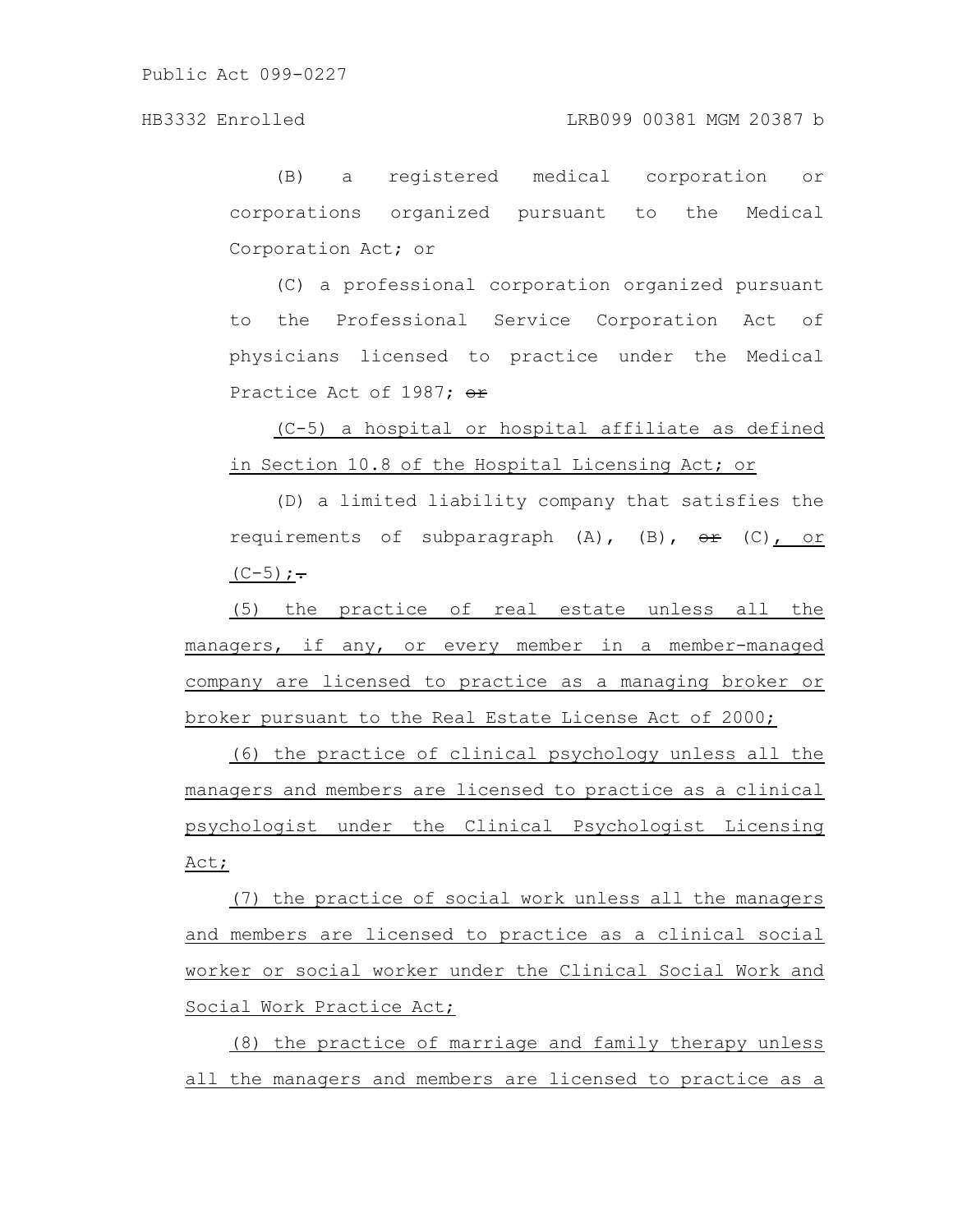marriage and family therapist under the Marriage and Family Therapy Licensing Act;

(9) the practice of professional counseling unless all the managers and members are licensed to practice as a clinical professional counselor or a professional counselor under the Professional Counselor and Clinical Professional Counselor Licensing and Practice Act;

(10) the practice of sex offender evaluations unless all the managers and members are licensed to practice as a sex offender evaluator under the Sex Offender Evaluation and Treatment Provider Act; or

(11) the practice of veterinary medicine unless all the managers and members are licensed to practice as a veterinarian under the Veterinary Medicine and Surgery Practice Act of 2004.

(b) Notwithstanding any provision of this Section, any of the following professional services may be combined and offered within a single company provided that each professional service is only offered by persons licensed to provide that professional service and all managers and members are licensed in at least one of the professional services offered by the company:

(1) the practice of medicine by physicians licensed under the Medical Practice Act of 1987, the practice of podiatry by podiatrists licensed under the Podiatric Medical Practice Act of 1987, the practice of dentistry by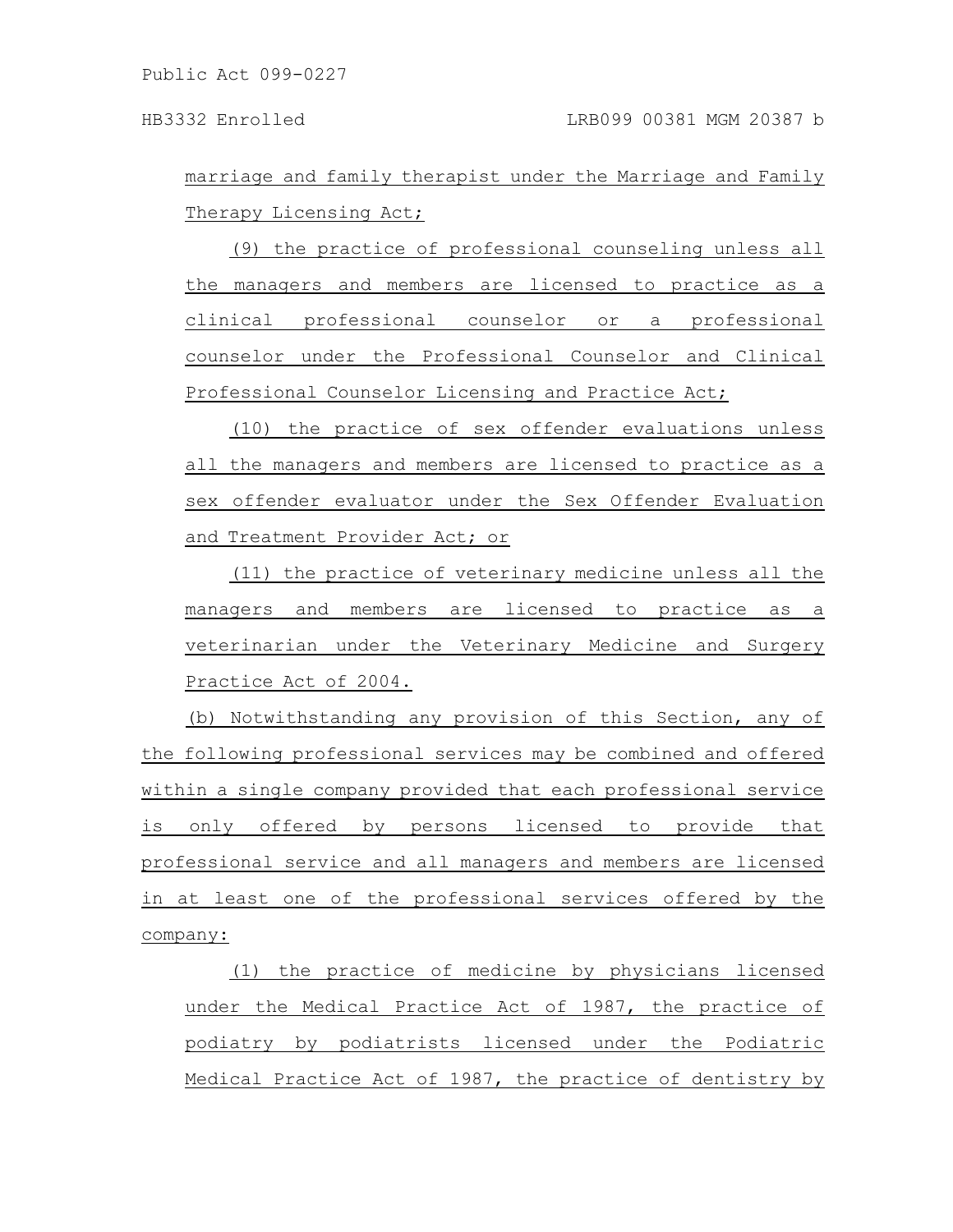dentists licensed under the Illinois Dental Practice Act, and the practice of optometry by optometrists licensed under the Illinois Optometric Practice Act of 1987; or

(2) the practice of clinical psychology by clinical psychologists licensed under the Clinical Psychologist Licensing Act, the practice of social work by clinical social workers or social workers licensed under the Clinical Social Work and Social Work Practice Act, the practice of marriage and family counseling by marriage and family therapists licensed under the Marriage and Family Therapy Licensing Act, the practice of professional counseling by professional counselors and clinical professional counselors licensed under the Professional Counselor and Clinical Professional Counselor Licensing and Practice Act, and the practice of sex offender evaluations by sex offender evaluators licensed under the Sex Offender Evaluation and Treatment Provider Act.

(c) Professional limited liability companies may be organized under this Act.

(Source: P.A. 95-331, eff. 8-21-07; 95-738, eff. 1-1-09.)

(805 ILCS 180/1-28)

Sec. 1-28. Certificate of Registration; Department of Financial and Professional Regulation. This Section applies only to a limited liability company that intends to provide, or does provide, professional services that require the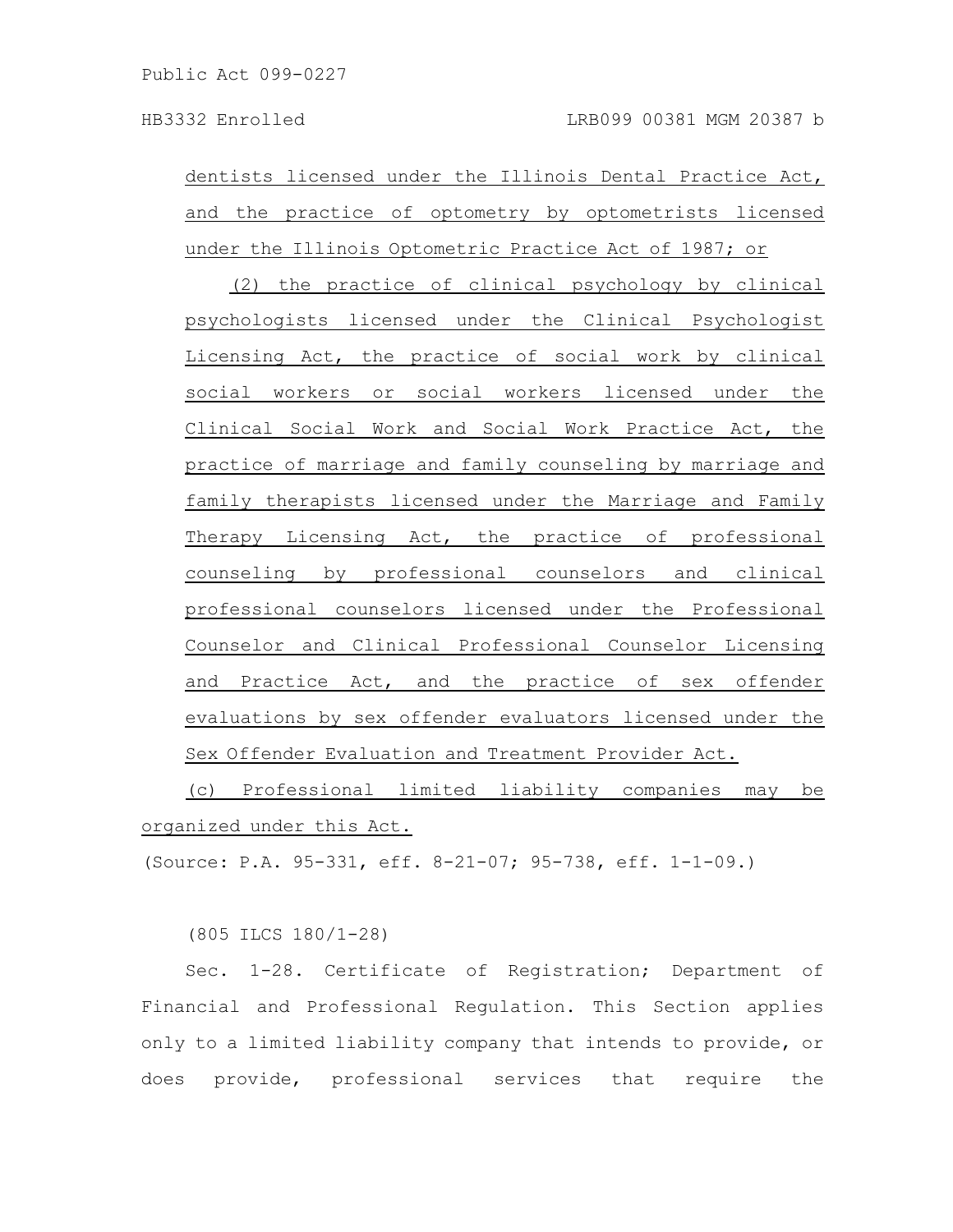individuals engaged in the profession to be licensed by the Department of Financial and Professional Regulation. A limited liability company covered by this Section shall not open, operate, or maintain an establishment for any of the purposes for which a limited liability company may be organized under this Act without obtaining a certificate of registration from the Department pursuant to the Professional Limited Liability Company Act.

Application for such registration shall be made in writing and shall contain the name and address of the limited liability company and such other information as may be required by the Department. Upon receipt of such application, the Department shall make an investigation of the limited liability company. If the Department finds that the organizers, managers, and members are each licensed pursuant to the laws of Illinois to engage in the particular profession or related professions involved (except that an initial organizer may be a licensed attorney) and if no disciplinary action is pending before the Department against any of them and if it appears that the limited liability company will be conducted in compliance with the law and the rules and regulations of the Department, the Department shall issue, upon payment of a registration fee of \$50, a certificate of registration.

Upon written application of the holder, the Department shall renew the certificate if it finds that the limited liability company has complied with its requlations and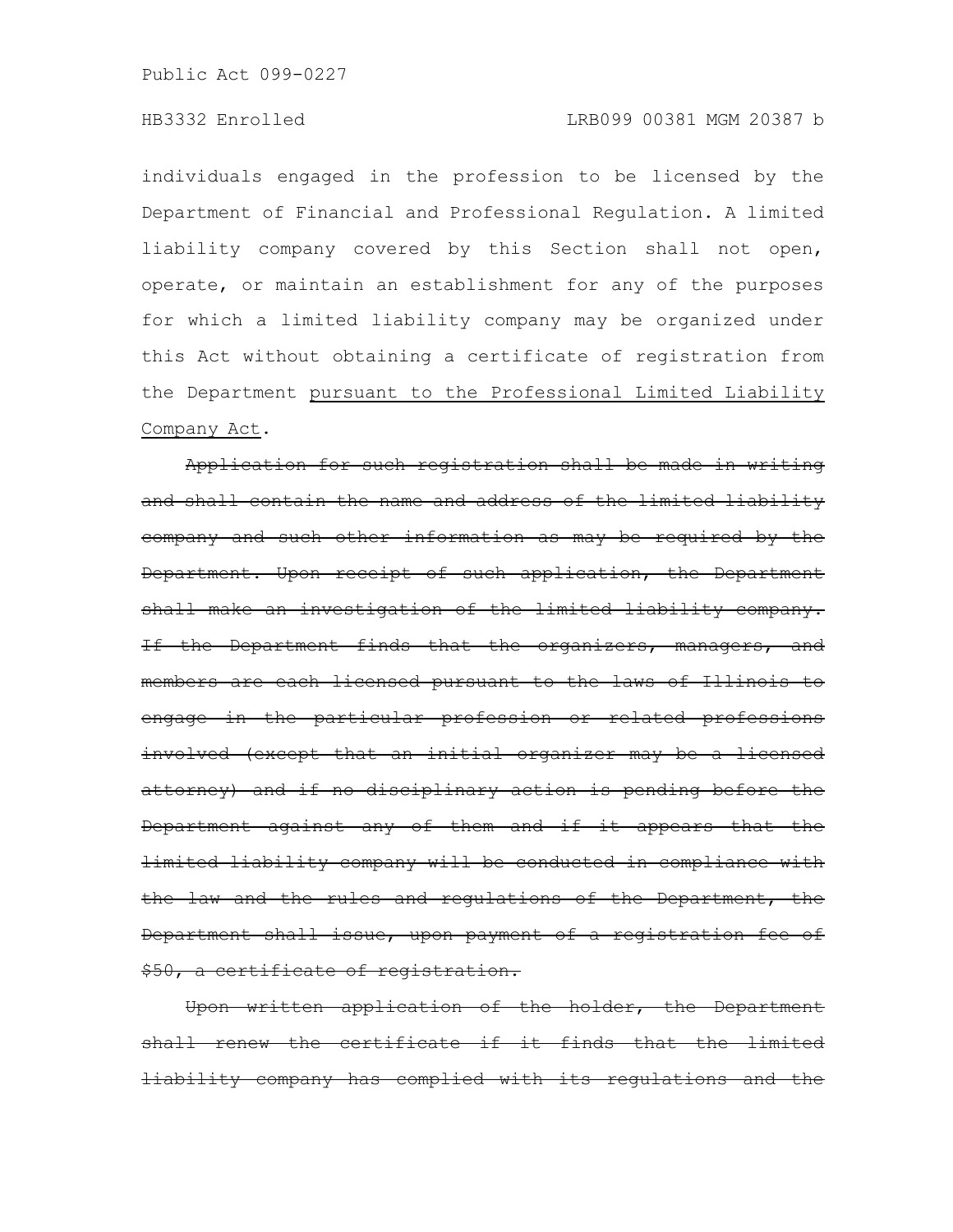provisions of this Act and the applicable licensing Act. This fee for the renewal of a certificate of registration shall be calculated at the rate of \$40 per year. The certificate of registration shall be conspicuously posted upon the premi which it is applicable, and the limited liability company shall have only those offices which are designated by street address in the articles of organization, or as changed by amendment of such articles. A certificate of registrat assignable.

All fees collected under this Section shall into the General Professions Dedicated Fund.

(Source: P.A. 96-679, eff. 8-25-09; 96-984, eff. 1-1-11; 96-1000, eff. 7-2-10.)

(805 ILCS 180/5-5)

Sec. 5-5. Articles of organization.

(a) The articles of organization shall set forth all of the following:

(1) The name of the limited liability company and the address of its principal place of business which may, but need not be a place of business in this State.

(2) The purposes for which the limited liability company is organized, which may be stated to be, or to include, the transaction of any or all lawful businesses for which limited liability companies may be organized under this Act.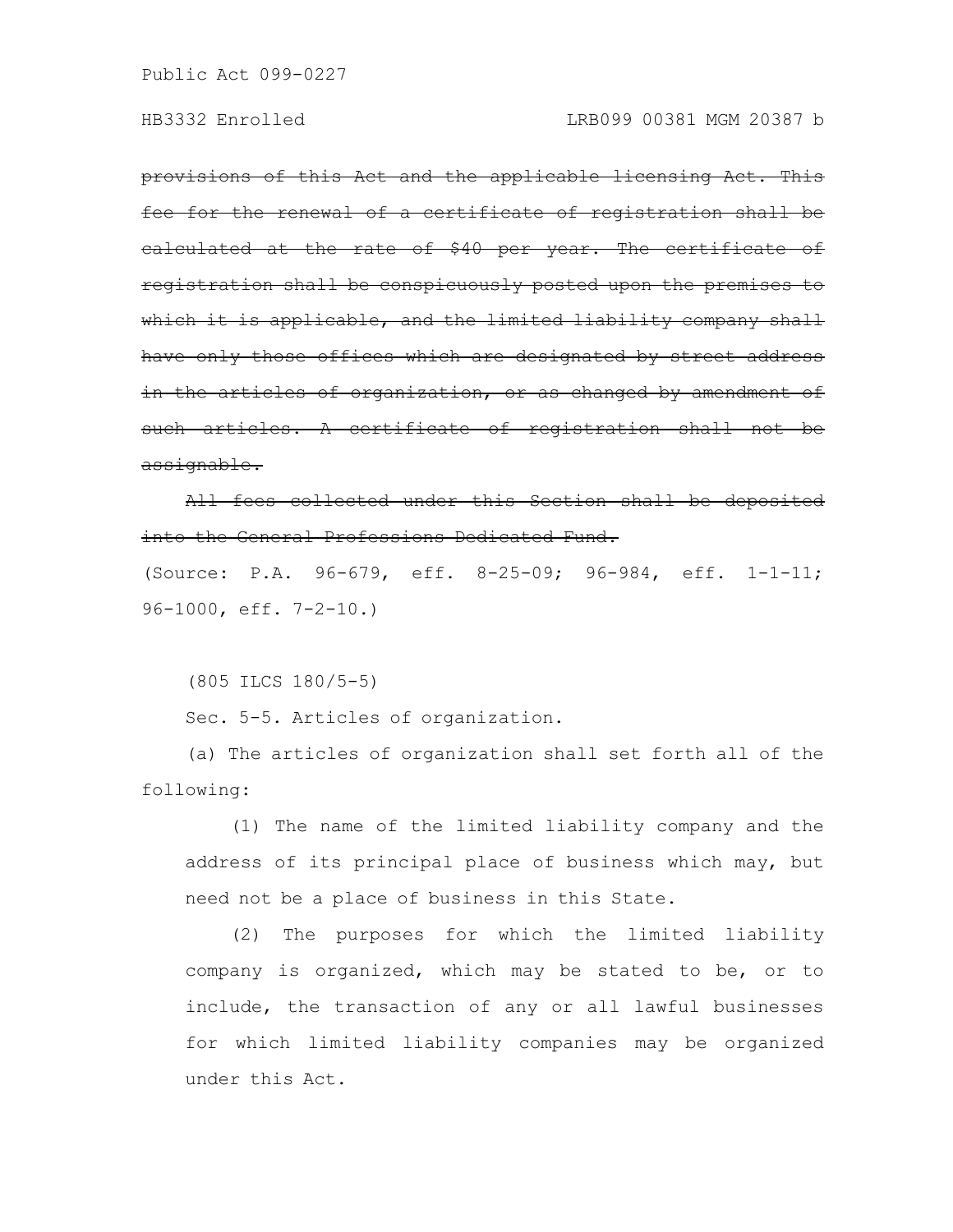(3) The name of its registered agent and the address of its registered office.

(4) If the limited liability company is to be managed by a manager or managers, the names and business addresses of the initial manager or managers.

(5) If management of the limited liability company is to be vested in the members under Section 15-1, then the names and addresses of the initial member or members.

(5.5) The duration of the limited liability company, which shall be perpetual unless otherwise stated.

(6) (Blank).

(7) The name and address of each organizer.

(8) Any other provision, not inconsistent with law, that the members elect to set out in the articles of organization for the regulation of the internal affairs of the limited liability company, including any provisions that, under this Act, are required or permitted to be set out in the operating agreement of the limited liability company.

(b) A limited liability company is organized at the time articles of organization are filed by the Secretary of State or at any later time, not more than 60 days after the filing of the articles of organization, specified in the articles of organization.

(c) Articles of organization for the organization of a limited liability company for the purpose of accepting and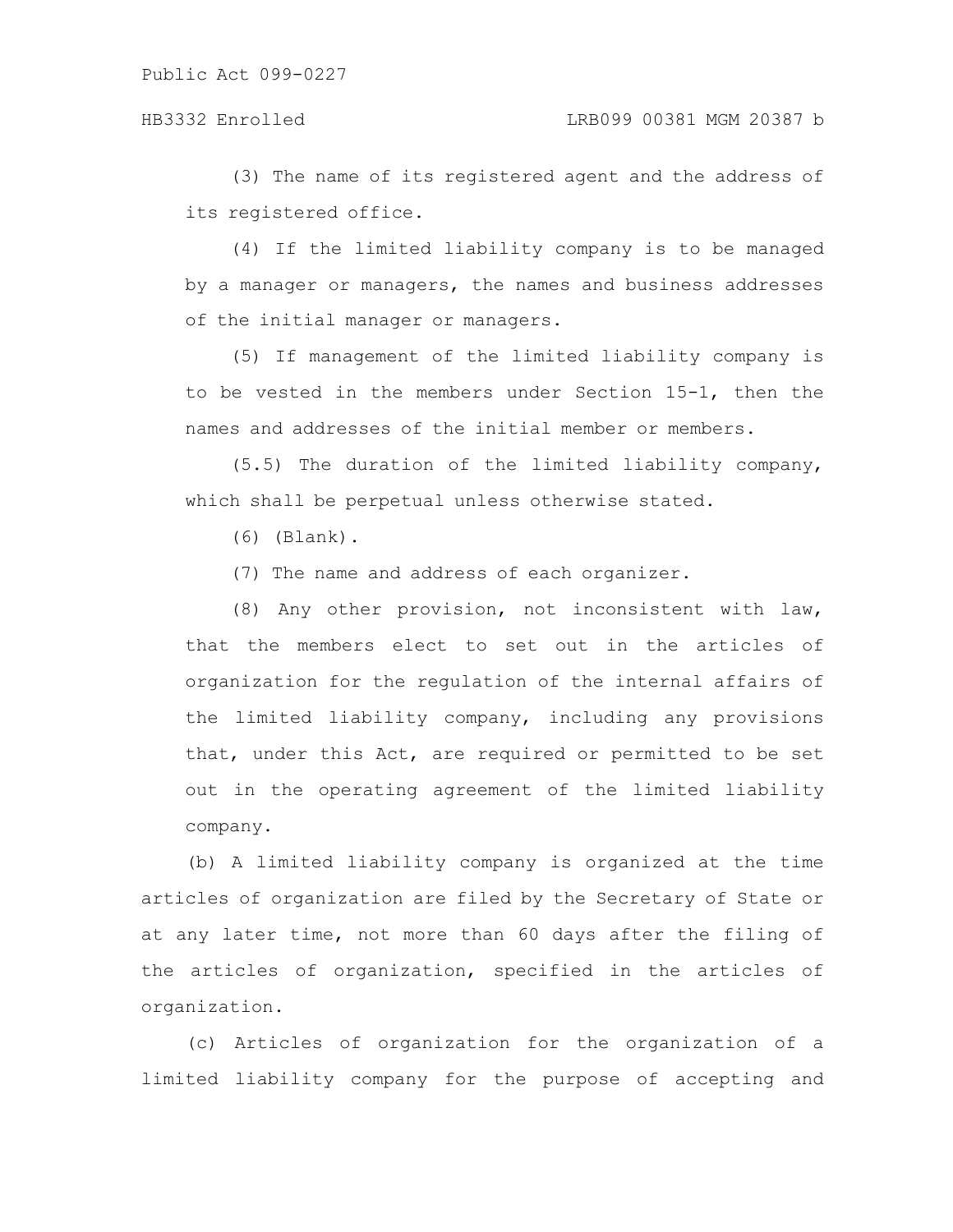executing trusts shall not be filed by the Secretary of State until there is delivered to him or her a statement executed by the Secretary of Financial and Professional Regulation one<del>r of the Office of Banks and Real Estate</del> that the organizers of the limited liability company have made arrangements with the Secretary of Financial and Professional Regulation Commissioner of the Office of Banks and Real Estate to comply with the Corporate Fiduciary Act.

(d) Articles of organization for the organization of a limited liability company as a bank or a savings bank must be filed with the Department of Financial and Professional Regulation Commissioner of Banks and Real Estate or, if the bank or savings bank will be organized under federal law, with the appropriate federal banking regulator.

(Source: P.A. 98-171, eff. 8-5-13.)

(805 ILCS 180/5-55)

Sec. 5-55. Filing in Office of Secretary of State.

(a) Whenever any provision of this Act requires a limited liability company to file any document with the Office of the Secretary of State, the requirement means that:

(1) the original document, executed as described in Section 5-45, and, if required by this Act to be filed in duplicate, one copy (which may be a signed carbon or photocopy) shall be delivered to the Office of the Secretary of State;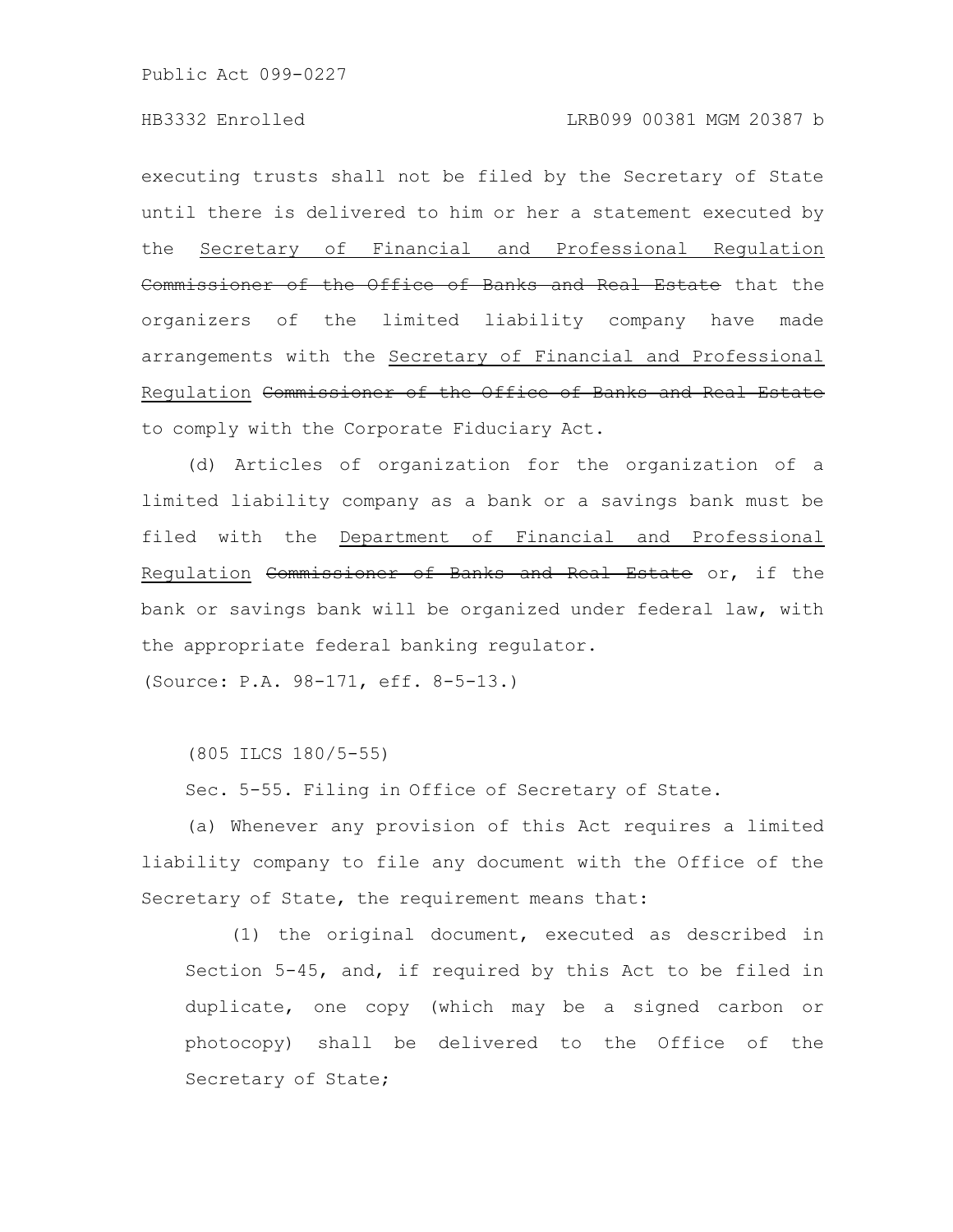Public Act 099-0227

## HB3332 Enrolled LRB099 00381 MGM 20387 b

(2) all fees and charges authorized by law to be collected by the Secretary of State in connection with the filing of the document shall be tendered to the Secretary of State; and

(3) unless the Secretary of State finds that the document does not conform to law, he or she shall, when all fees have been paid:

(A) endorse on the original and on the copy the word "Filed" and the month, day, and year of the filing thereof;

(B) file in his or her office the original of the document; and

(C) return the copy to the person who filed it or to that person's representative.

(b) If another Section of this Act specifically prescribes a manner of filing or signing a specified document that differs from the corresponding provisions of this Section, then the provisions of the other Section shall govern.

(c) Whenever any provision of this Act requires a limited liability company that is a bank or a savings bank to file any document, that requirement means that the filing shall be made exclusively with the Department of Financial and Professional Regulation Commissioner of Banks and Real Estate or, if the bank or savings bank is organized under federal law, with the appropriate federal banking regulator at such times and in such manner as required by the Department Commissioner or federal